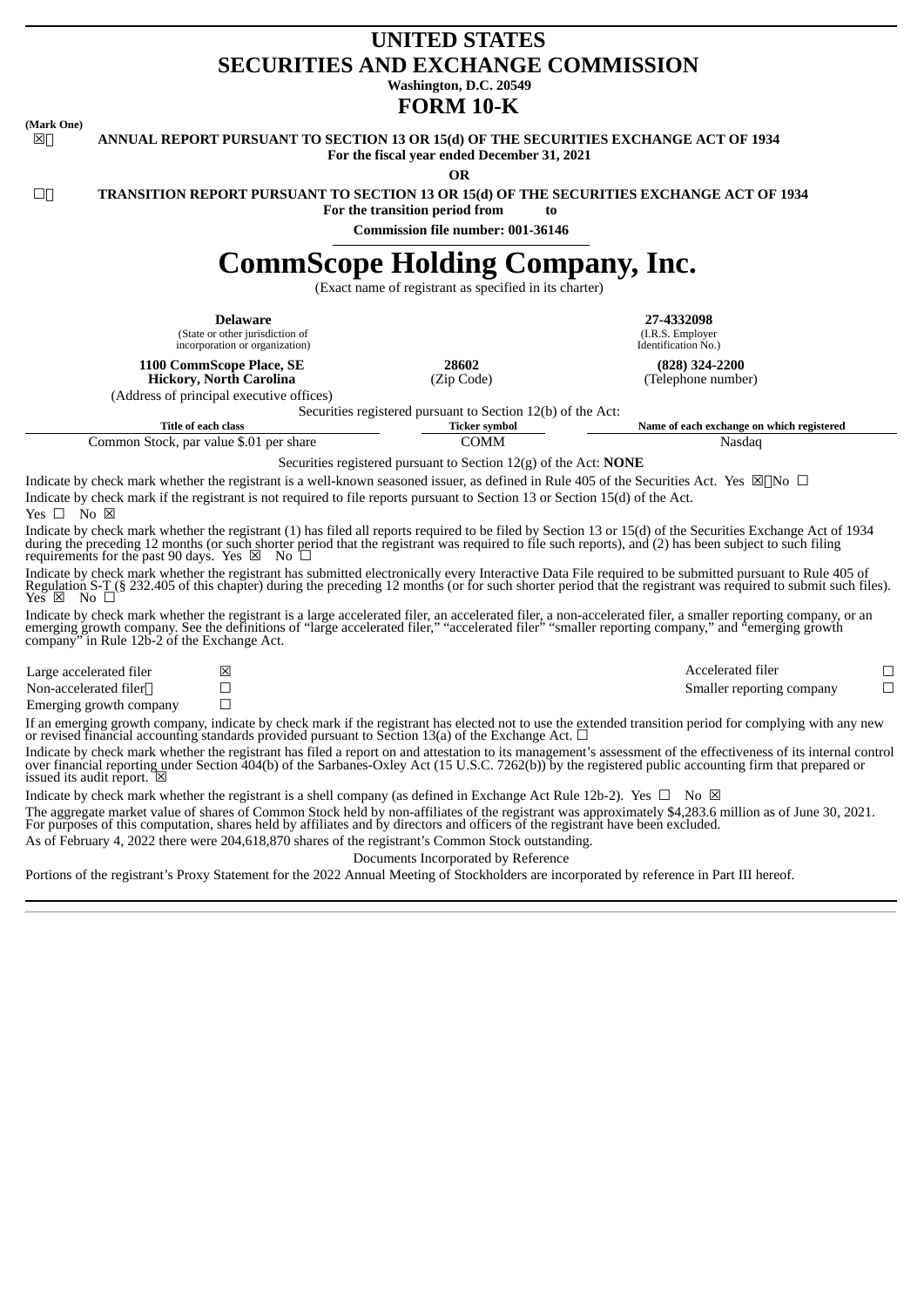#### **CommScope Holding Company, Inc. Form 10-K December 31, 2021 Table of Contents**

# **[Part](#page-2-0) I**

| Item 1. Business                                                                                                         | 3   |
|--------------------------------------------------------------------------------------------------------------------------|-----|
| Item 1A. Risk Factors                                                                                                    | 17  |
| Item 1B. Unresolved Staff Comments                                                                                       | 39  |
| Item 2. Properties                                                                                                       | 39  |
| Item 3. Legal Proceedings                                                                                                | 40  |
| Item 4. Mine Safety Disclosures                                                                                          | 40  |
| Part II                                                                                                                  |     |
| Item 5. Market for the Registrant's Common Equity, Related Stockholder Matters and Issuer Purchases of Equity Securities | 41  |
| Item 6. Reserved                                                                                                         | 42  |
| Item 7. Management's Discussion and Analysis of Financial Condition and Results of Operations                            | 43  |
| Item 7A. Quantitative and Qualitative Disclosures About Market Risk                                                      | 61  |
| Item 8. Financial Statements and Supplementary Data                                                                      | 64  |
| Item 9. Changes in and Disagreements with Accountants on Accounting and Financial Disclosure                             | 112 |
| Item 9A. Controls and Procedures                                                                                         | 112 |
| Item 9B. Other Information                                                                                               | 113 |
| Part III                                                                                                                 |     |
| Item 10. Directors, Executive Officers and Corporate Governance                                                          | 113 |
| Item 11. Executive Compensation                                                                                          | 113 |
| Item 12. Security Ownership of Certain Beneficial Owners and Management and Related Stockholder Matters                  | 113 |
| Item 13. Certain Relationships and Related Transactions, and Director Independence                                       | 113 |
| Item 14. Principal Accountant Fees and Services                                                                          | 114 |
| Part IV                                                                                                                  |     |
| Item 15. Exhibits and Financial Statement Schedule                                                                       | 114 |
| <b>Signatures</b>                                                                                                        | 120 |
|                                                                                                                          |     |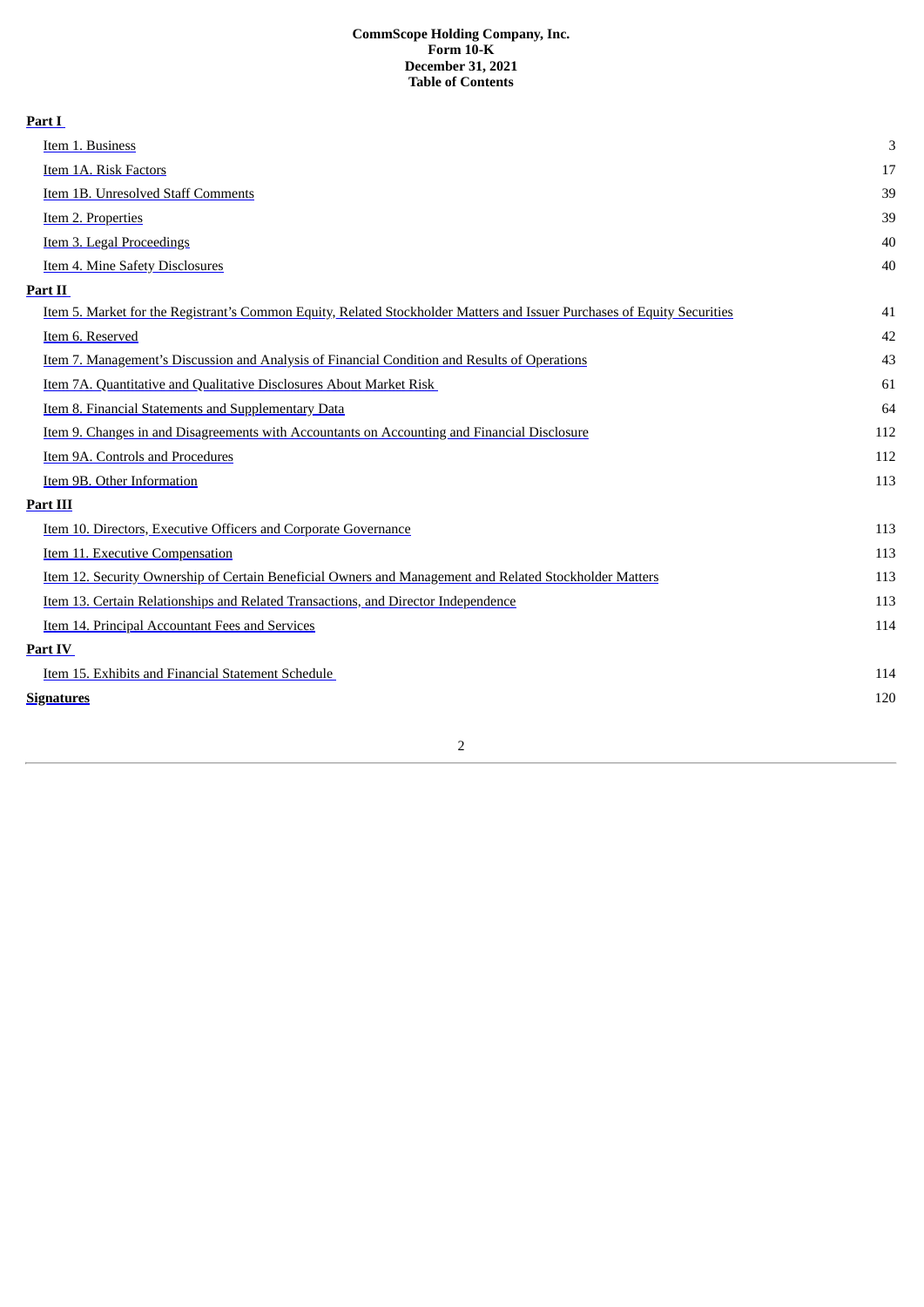#### **PART I**

<span id="page-2-0"></span>Unless the context otherwise requires, references to "CommScope Holding Company, Inc.," "CommScope," "the Company," "Registrant," "we," "us," or "our" are to CommScope Holding Company, Inc. and its direct and indirect subsidiaries on a consolidated basis.

This Annual Report on Form 10-K includes certain statements that constitute "forward-looking statements" within the meaning of Section 27A of the Securities Act of 1933, as amended, and Section 21E of the Securities Exchange Act of 1934, as amended, which reflect our current views with respect to future events and financial performance. These forward-looking statements are generally identified by their use of such terms and phrases as "intend," "goal," "estimate," "expect," "project," "projections," "plans," "anticipate," "should," "could," "designed to," "foreseeable future," "believe," "think," "scheduled," "outlook," "target," "guidance" and similar expressions, although not all forward-looking statements contain such terms. This list of indicative terms and phrases is not intended to be all-inclusive.

These statements are subject to various risks and uncertainties, many of which are outside our control. Item 1A, "Risk Factors," of this Annual Report on Form 10-K sets forth more detailed information about the factors that may cause our actual results to differ, perhaps materially, from the views stated in such forward-looking statements. Although the information contained in this Annual Report on Form 10-K represents our best judgment as of the date of this report based on information currently available and reasonable assumptions, we can give no assurance that the expectations will be attained or that any deviation will not be material. Given these uncertainties, we caution you not to place undue reliance on these forward-looking statements, which speak only as of the date made. We are not undertaking any duty or obligation to update any forward-looking statements to reflect developments or information obtained after the date of this Annual Report on Form 10-K, except to the extent required by law.

#### <span id="page-2-1"></span>**ITEM 1. BUSINESS**

#### **Company Overview**

CommScope Holding Company, Inc. was incorporated in Delaware on October 22, 2010 and our initial public offering for our common stock was on October 25, 2013. Since our founding as an independent company in 1976, we have consistently played a significant role in many of the world's leading communication networks. Our evolution has been driven by technological innovation and strategic acquisitions that expanded our product offerings and complemented our existing solutions. We are a global provider of infrastructure solutions for communication and entertainment networks. Our solutions for wired and wireless networks enable service providers including cable, telephone and digital broadcast satellite operators and media programmers to deliver media, voice, Internet Protocol (IP) data services and Wi-Fi to their subscribers and allow enterprises to experience constant wireless and wired connectivity across complex and varied networking environments. Our solutions are supported by our broad array of services including technical support, systems design and integration. We are a leader in digital video and IP television (IPTV) distribution systems, broadband access infrastructure platforms and associated data and voice customer premises equipment. Our global leadership positions are built upon innovative technology, broad solution offerings, high-quality and cost-effective customer solutions, and global manufacturing and distribution scale.

We have a team of over 30,000 people who serve our customers in over 150 countries through a network of world-class manufacturing and distribution facilities strategically located around the globe. Our customers include substantially all the leading global telecommunications operators, data center managers, cable television providers or multi-system operators (MSOs) and thousands of enterprise customers, including many Fortune 500 companies. We have long-standing, direct relationships with our customers and serve them through a direct sales force and a global network of channel partners.

In the first quarter of 2021, we announced a transformation initiative referred to as CommScope NEXT designed to drive shareholder value through three pillars: profitable growth, operational efficiency and portfolio optimization. We believe these efforts are critical to making us more competitive and allowing us to invest in growth, accelerate our de-leveraging effort and maximize stockholder and stakeholder value. We incurred \$91.9 million of restructuring costs and \$90.3 million of transaction, transformation and integration costs during the year ended December 31, 2021, primarily related to CommScope NEXT. We expect to continue to incur restructuring costs and transaction, transformation and integration costs related to CommScope NEXT and such costs could be material.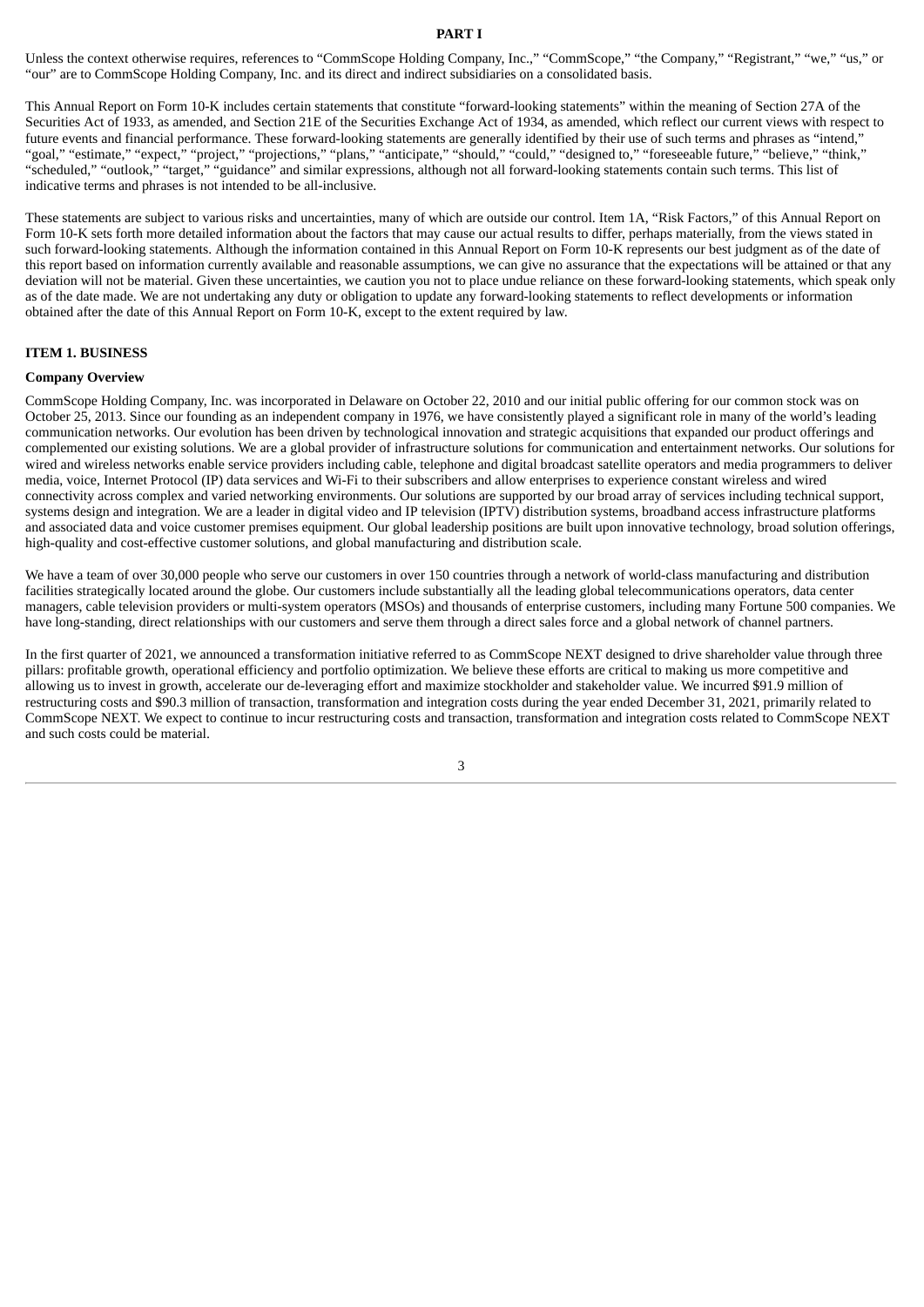As a step in the CommScope NEXT transformation plan, in April 2021, we announced a plan to spin-off the Home Networks business in 2022. After thorough consideration of the current supply chain environment and its impact on the Home Networks business, we have decided to delay the execution of the spin-off. We remain committed to the spin-off of the Home Networks business from CommScope, but we currently do not have a firm timeline for restarting the plan. Accordingly, management now analyzes the financial results of our "Core" business separately from Home Networks. These Core measures reflect the results of the Broadband Networks (Broadband), Outdoor Wireless Networks (OWN) and Venue and Campus Networks (VCN) segments, in the aggregate. Core financial measures exclude the results and performance of the Home Networks (Home) segment. See the Operating Segments section below for an illustration of the aggregation of our Core financial measures. These metrics represent the business segments as we have reported them. However, the ultimate definition of the Home Networks business that we expect to separate may vary, and future results may differ materially.

For the year ended December 31, 2021, our revenues were \$8.59 billion and our net loss was \$(462.6) million. For further discussion of our current and prior year financial results, see Part II, Item 7, "Management's Discussion and Analysis of Financial Condition and Results of Operations" and the Consolidated Financial Statements included in Part II, Item 8 of this Annual Report on Form 10-K.

### **Operating Segments**

We operate and report based on four operating segments: Broadband, OWN, VCN and Home. In the second quarter of 2021, we shifted certain product lines from our Broadband segment to our Home segment to better align with how those businesses are being managed. All prior period amounts have been recast to reflect these operating segment changes. Our Core segments include our Broadband, OWN and VCN segments and exclude our Home segment. The distribution of net revenues among our four segments was as follows:

|                  |        | <b>Year Ended December 31,</b> |        |  |
|------------------|--------|--------------------------------|--------|--|
|                  | 2021   | 2020                           | 2019   |  |
| <b>Broadband</b> | 36.7%  | 33.8%                          | 27.8%  |  |
| <b>OWN</b>       | 16.4   | 14.7                           | 17.7   |  |
| <b>VCN</b>       | 25.4   | 23.0                           | 23.6   |  |
| Core segments    | 78.5   | 71.5                           | 69.1   |  |
| Home             | 21.5   | 28.5                           | 30.9   |  |
| Total            | 100.0% | 100.0%                         | 100.0% |  |

#### *Broadband (2021 Net Sales of \$3.1 billion)*

Our Broadband segment combines our Network Cable and Connectivity (NCC) and Network and Cloud (N&C) businesses and provides an end-to-end product portfolio serving the telco and cable provider broadband market. The Broadband segment includes converged cable access platforms, passive optical networking, video systems, access technologies, fiber and coaxial cable, fiber and copper connectivity and hardened closures.

# *OWN Segment (2021 Net Sales of \$1.4 billion)*

Our OWN segment brings together our radio frequency (RF) products and Integrated Solutions businesses and focuses on the macro and metro cell wireless markets. The segment's offerings include base station antennas, RF filters, tower connectivity, microwave antennas, metro cell products, cabinets, steel towers, accessories, Spectrum Access System and Comsearch. As our wireless operator customers shift a portion of their 5G capital expenditures from the macro tower to the metro cell, the OWN segment portfolio will strategically help make the transition smooth and cost-effective.

# *VCN Segment (2021 Net Sales of \$2.2 billion)*

Our VCN segment targets both public and private networks for campuses, venues, data centers, and buildings and includes our Ruckus Networks, Enterprise and Distributed Coverage and Capacity Systems (DCCS) businesses. The segment combines Wi-Fi and switching, distributed antenna systems (DAS), licensed and unlicensed small cells, and enterprise fiber and copper infrastructure.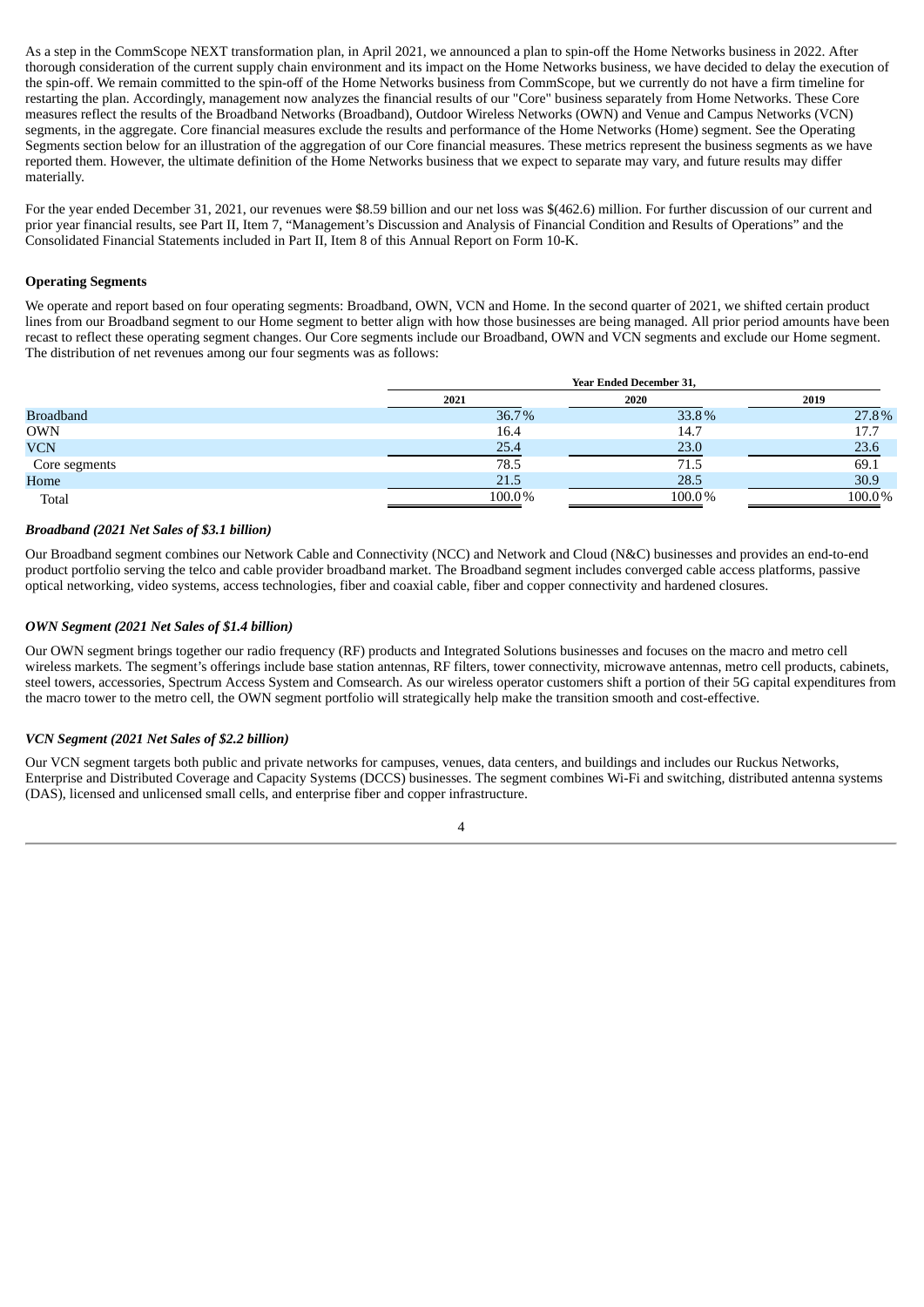# *Home Segment (2021 Net Sales of \$1.8 billion)*

The Home segment offers broadband and video products. Home segment broadband offerings include devices and related software and management solutions that provide residential connectivity and services to subscribers, such as digital subscriber line and cable modems and telephony and data gateways which incorporate routing and Wi-Fi functionality. Video offerings include set top boxes and software that support cable, satellite and IPTV content delivery and include products such as digital video recorders, high definition set top boxes and hybrid set top devices. The Home segment also sells broadband solutions through major retailers in the United States (U.S.).

# **Industry Background**

We participate in the large and growing global market for connectivity and essential communications infrastructure. This market is being driven by the growth in bandwidth demand associated with the continued demand of smartphones, tablets and machine-to-machine (M2M) communication as well as the proliferation of data centers, Big Data, cloud-based services, streaming media content and Internet of Things (IoT). In addition, video distribution over the broadband IP network is transforming how content is managed and consumed. IP facilitates new forms of video such as Over-the-Top (OTT) and interactive television. Over the last two years, due to the coronavirus (COVID-19) pandemic, we learned even more about business and consumer reliance on their network connectivity, as our products and services allowed a dramatic shift from working in offices to working in the home. We expect that as the world recovers from the COVID-19 pandemic we will continue to see a mix of connectivity needs in homes, in offices and while on the move. As part of the shift in how people are using the network, we have seen more dramatic upticks in upstream usage than downstream usage. Some of this will subside as people work less from home, but some recent network usage trends will also become the new normal, requiring network bandwidth capacities to be more symmetrical than in the past.

There are several major trends that we expect to drive network deployments and investment, including:

# *Evolving Network Architecture and Technology*

The pace of change in networking has increased as consumers and data-driven businesses utilize more bandwidth and shift toward cloud and mobile applications. Exponential growth in video and mobile data consumption are revolutionizing how we connect to each other and changing the network architecture needed to support consumer demand. This trend requires better network coverage, greater broadband access, and increased capacity and data storage.

Our customers are working to transition their networks to become faster, more responsive, more efficient and more reliable. The work from home trend caused by the COVID-19 pandemic has accelerated many of these network trends. We believe the following key network trends will continue to impact CommScope and the industry during 2022 and beyond:

- 1) *Network Convergence***:** Operators are moving toward converged or multi-use network architectures. Rather than building upon independent wireline and wireless networks, operators are now shifting toward networks that combine voice, video and data communications into a single converged data network for wired and wireless services.
- 2) *Continued Disruption by Over-the-Top TV:* Although content consumption continues to increase, subscriptions to pay TV are declining. As a result, cable operators are compelled to invest in and upgrade their networks and expand their video, voice, data and mobile services to deliver higher data rates in both the uplink and downlink on their network. While past data trends have been defined by rapid growth in the downlink, IoT will drive the need for major network change in the uplink.
- 3) *Densification***:** As wireless operators work to meet consumer demand, cell splitting, in the form of densification is expected to be a key driver for fulfilling the promise of 5G networks. Increased sectorization at macro cell sites and establishing better inbuilding coverage will also play significant roles in the 5G network. We expect that densification will require significant fiber cable and connectivity between wireless cell sites.
- 4) *Virtualization, Centralization and Disaggregation:* Operators are virtualizing and centralizing their networks to make them more flexible and efficient. Wireless operators are deploying centralized radio access networks (CRAN) as a first step in the evolution to a virtualized radio access network. Eventually this will enable servers and switches to replace some of the hardware specific equipment that exists today and allow much of the processing to be performed on general purpose processors wherever and whenever it is needed throughout the network. Cable operators are also seeking to virtualize their networks by moving from a traditional converged cable access platform (CCAP) architecture to a distributed access architecture (DAA). This moves some of the processing from the head end to the node and virtualizes the rest on traditional switches and servers.

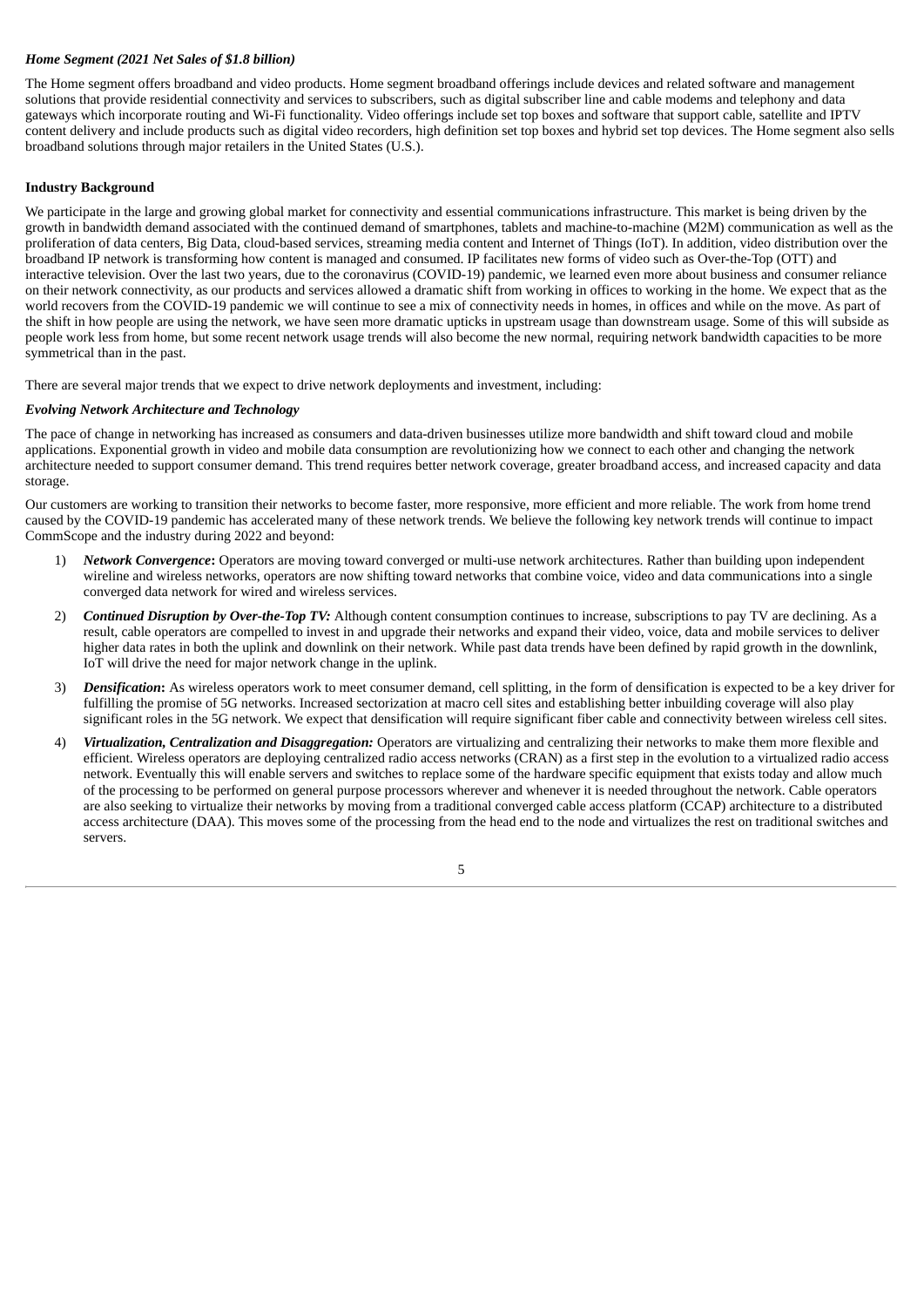- 5) *Low Latency Services:* To support the increased demands of a growing game-playing subscriber base, all operators are seeking new ways to reduce the latency and jitter of the gaming packet streams. As an example, Data Over Cable Service Interface Specification (DOCSIS) deployments will likely be adding the new low latency DOCSIS technologies to their cable modem termination systems (CMTS) and customer premises equipment (CPE) gear in the coming year. Node-splits will also be used to reduce congestion and decrease latency. Over time, we expect these low latency services to allow support of Web3.0 and the metaverse, as access networks are increasing and used in a more interactive way. The densification of 5G networks will also reduce congestion and decrease latency as well.
- 6) *Capacity Expansion***:** Wired and wireless network providers are both cognizant of the need to stay ahead of the traffic growth that occurs every year. This traffic growth results from increases in average subscriber consumption levels and in maximum service level agreement (SLA) levels. For cable providers, the next years will see many increases in spectrum, including moves to DOCSIS 3.1 upstream mid-splits (85 MHz) and DOCSIS 3.1 upstream high-splits (204 MHz) and downstream DOCSIS 3.1 transitions to 1.2 GHz. Capacity will also be increased via the increased use of the spectrally-efficient DOCSIS 3.1 orthogonal frequency-division multiplexing (OFDM) and orthogonal frequency-division multiple access (OFDMA) channels within the cable spectrum. New DOCSIS equipment will be needed for this expansion. For wireless providers, the next years will see moves to 5G that will include additions to their wireless spectrum in the CBRS band, the C-band and the mmWave band. New antenna equipment will be needed for this expansion.
- 7) *Government-sponsored Broadband Improvements***:** 2022 is likely to see several government-sponsored programs aimed at improving the Broadband infrastructure connecting to rural and other under-served areas. Several funds and initiatives to build more equitable access—in particular, in the U.S., the Rural Digital Opportunity Fund (RDOF) and the Bipartisan Infrastructure Law (BIL) package—may be driving technology and device sales across the board. While we do not expect much money flowing under the BIL in 2022, we expect the preparation activity to pick up dramatically in the second half of the year.

# *Transition to 5G*

5G wireless is evolving from an industry vision toward a tangible, next generation wireless technology. Many operators have begun a transition to 5G networks with countries like the U.S., South Korea, China, Switzerland and the Netherlands leading the way with further development across the globe expected in the coming years. The number of 5G-enabled devices is expected to continue to increase during 2022. The primary benefits of 5G are expected to include:

- Enhanced mobile broadband—to support significant improvement in data rates and user experience in both the uplink and downlink,
- IoT communications to support the expected billions of connections between machines as well as short bursts of information to other systems, and
- Low latency, high-reliability—to support applications that are critical or are needed in real time, like factory machines, virtual reality and augmentation.

As described above, wireless operators will need to both acquire and launch new spectrum for 5G, as well as continue their strategy of re-allocation of spectrum from one generation to another. Some of this spectrum will be at much higher frequencies and will use new technologies to deliver exceptional amounts of bandwidth to subscribers. 5G also requires significant fiber infrastructure to connect wireless access points to each other to improve the response time of the network. As wireless operators transition toward 5G, they must also manage the fundamental network deployment issues of site acquisition, power, backhaul and in-building wireless proliferation.

In addition to investment required by wireless operators, the transition to 5G could also spark an investment cycle by cable operators as they upgrade their networks to compete with fixed wireless broadband, which could become a viable alternative to traditional broadband internet access. Many cable operators are already offering or planning to offer 5G wireless services on top of their wired cable services, and one approach under consideration employs convergence techniques that utilize wired networks, such as DOCSIS or passive optical networks (PON) to support xHaul to the more heavily-densified wireless access points and radio units of 5G. All of these transitions are expected to lead to increased investment.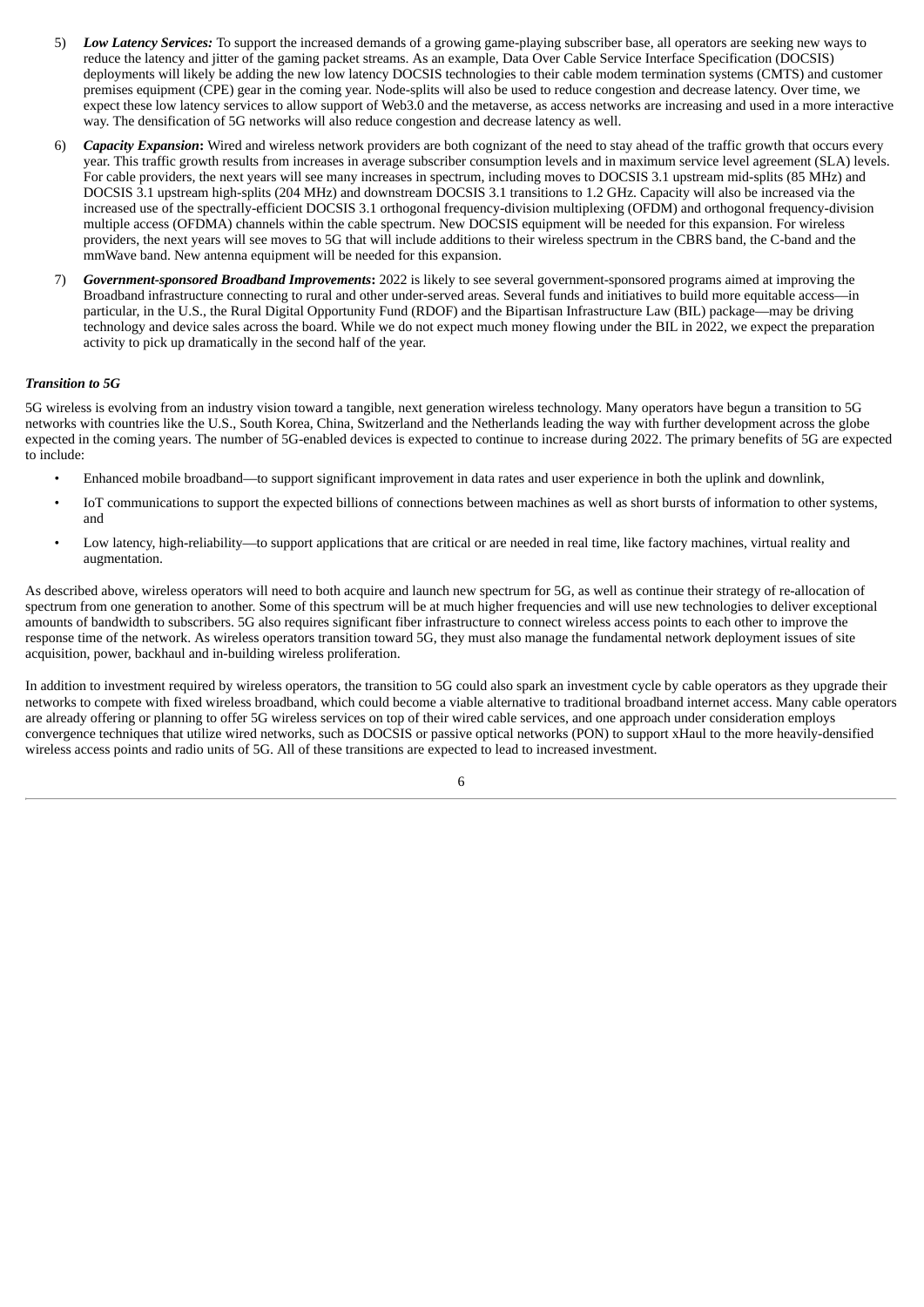# *Fiber Deep Deployments*

Residential and business bandwidth consumption continues to grow substantially. The proliferation of OTT video, multiscreen viewing, cloud services and social media are prompting operators to accelerate fiber deployment. Operators can increase network capacity by installing fiber deeper into their networks. Although consumer devices are increasingly connected to the network via a wireless connection such as LTE or Wi-Fi, these wireless access points must have abundant optical backhaul capacity available to provide consumers the experience they expect. Operators around the globe are deploying fiber deep to build next generation networks. These networks use the capabilities of fiber to enable consumers access to content at higher speeds with improved network response time.

As networks improve and deliver higher speed and greater reliability, many operators are choosing to provide both residential and business services over a common physical layer infrastructure, saving them time and money. In addition, with the deployments of metro cells, outdoor small cells and fixed wireless broadband to the home, these same service providers are planning to utilize this common physical layer infrastructure to provide connectivity to these wireless access points.

Ethernet passive optical networks (EPON) and XGS PON are both being included in the plans of network operators, and CommScope is developing optical line terminal (OLT) and optical network terminal (ONT) equipment for both technologies. CommScope's broad PON product portfolio will include both node-based platforms and shelf-based platforms.

# *Shift in Enterprise Spending*

Several trends in the enterprise market are expected to create opportunities and challenges for us. First, the shift toward mobility in business enterprises is expected to impact the amount and type of structured copper connectivity needed over the longer-term. As the bandwidth requirements for Wi-Fi, indoor cellular networks (private and public), and IoT devices increase, more access points will be needed throughout commercial buildings. As a result, enterprises are expected to adjust in-building cabling designs to deliver both power and high-speed data to those devices. Power-over-ethernet is expected to become increasingly important as the number of devices used for Wi-Fi and indoor cellular networks multiplies. While enterprises continue to need copper connectivity to power edge devices, enterprises are deploying fiber more extensively in data centers. Over the next several years, we expect the growing demand for fiber and Wi-Fi solutions to result in decelerating demand for copper solutions in networks.

Due to huge increases in data traffic and migration of applications to the cloud, enterprises are also shifting spending toward multi-tenant (co-located) data centers and hyperscale cloud service providers, which offer cloud data center services as a replacement for in-house corporate data centers. Multi-tenant and hyperscale data center managers are focused on ultra-low loss, high density, scalable fiber connectivity solutions.

Enterprises are also looking at using LTE and 5G for their own, private uses. It is expected that private networks will become far more important to an enterprise's information technology plans and will provide a level of reliable connection that they have not been able to get from their Wi-Fi networks, further moving the demand of enterprise communications into the wireless domain.

# *Metro Cell, DAS and Small Cell Investment to Enhance and Expand Wireless Coverage and Capacity*

As demand growth continues to outpace macro cell capacity growth, new solutions are required for densely populated areas. Metro cells and indoor networks have emerged as important layers of the network. Metro cells are smaller outdoor cell sites, located closer to the ground, having a lower power level than traditional macro cell sites. Metro cells blend into their environment and are often found integrated with traditional street furniture, which helps alleviate zoning restrictions that have made traditional deployments difficult.

Small cell and DAS solutions address the capacity and speed requirements from an indoor perspective. These systems provide coverage and capacity to the indoor environment and reduce the load from the macro and metro layers, which improves overall network performance. Small cell and DAS systems may range from small single operator, single-band, low-capacity systems for use in enterprise buildings to large multi-carrier, multi-technology, multi-band systems for use in high-capacity public venues.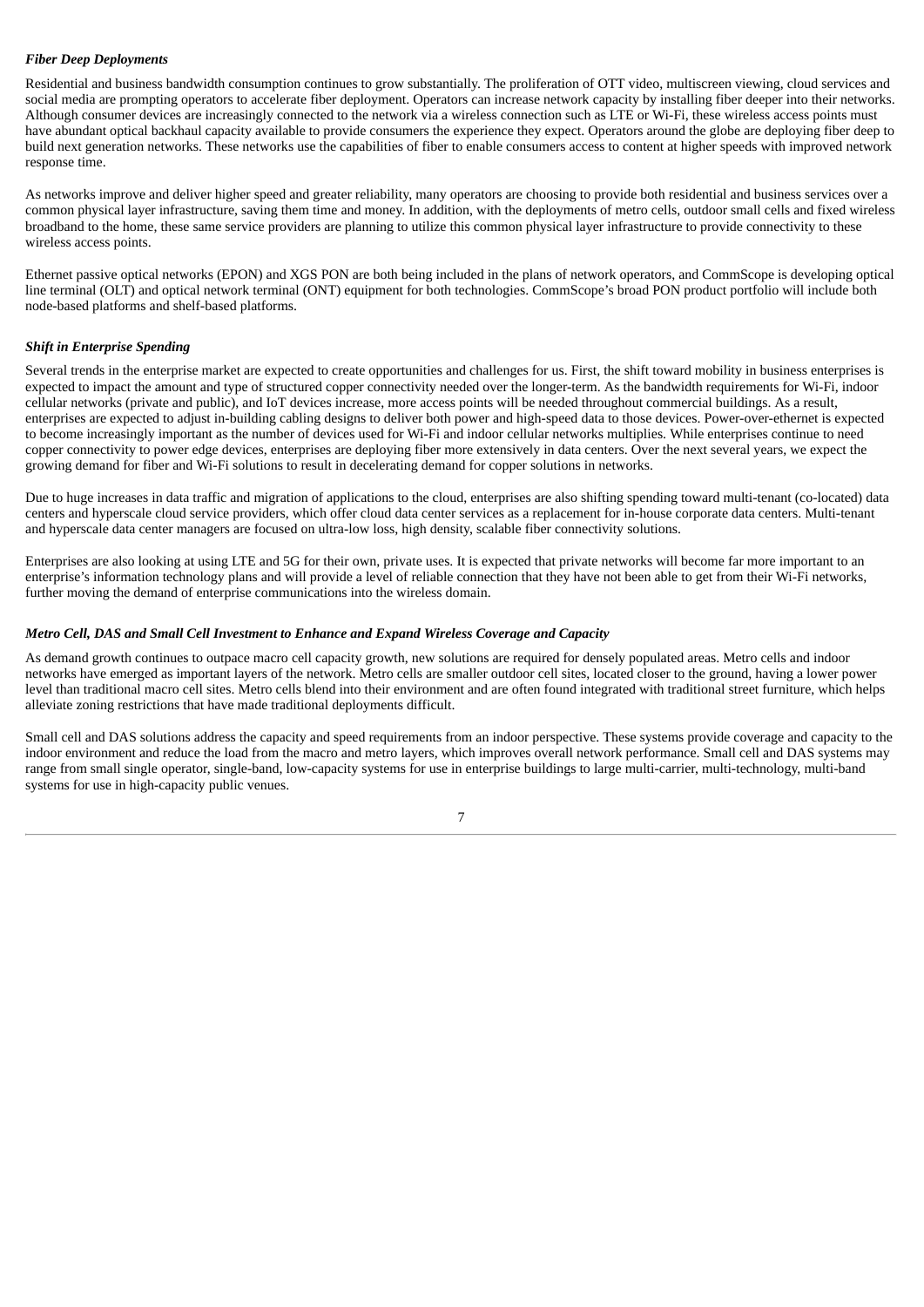# *Transition to Wi-Fi 6E*

Wi-Fi 6E (extended) is the next generation standard in Wi-Fi technology that builds on and improves the current Wi-Fi 6 standard. The Wi-Fi 6E standard will bring a new dimension to Wi-Fi 6 capacity through additional spectrum allocation in the 6 GHz frequency band. With tri-band enterprise grade access points (2.4/5/6Ghz), wireless bandwidth capacities will increase to support multiple Gbps services, requiring even higher bandwidth capacities on the wired networks that feed them. This is expected to drive investment in Wi-Fi networks and in the DOCSIS, PON and ethernet solutions that can provide the required connectivity.

### **Strategy**

In the first quarter of 2021, we announced a transformation initiative, CommScope NEXT, designed to drive stockholder value through three pillars: profitable growth, operational efficiency and portfolio optimization. We believe these efforts are critical to making us more competitive and allowing us to invest in growth, accelerate our de-leveraging and maximize stockholder and stakeholder value.

# *Profitable Growth*

Organic growth is fundamental to achieving the financial returns that investors expect from us. While acquisitions and inorganic growth can change the structure of a business and reset financial expectations resulting in short-term financial returns, the only reliable means for consistently producing longterm positive financial performance is strong organic growth. Our plan to achieve our growth opportunities are driven by five themes:

- Become more market and customer centric work to truly understand the needs of our customers and applications for data and video networking solutions.
- Expand to service providers outside of North America expand market share with service providers in the rest of the world.
- Expand Enterprise sales coverage enhance sales coverage in historically underpenetrated top metropolitan statistical areas and verticals within the North American region, as well as targeted country/vertical combinations around the world.
- Introduce new products and scale software solutions build and scale our differentiated products, software and technology.
- Investment in capacity expand capacity for products with high backlog, fast-growth and long-term demand visibility.

The underpinning of our growth opportunities is also optimizing pricing across our products and solutions. We are revamping our pricing processes, policies, tools and governance structure to simplify and create more ownership and accountability so that we can better react to changes in the market and maintain acceptable margins.

# *Operational Efficiency*

We are pursuing strategic initiatives aimed at optimizing our utilization of resources by improving direct procurement processes, increasing transparency and control over indirect procurement spend, driving operational improvements to lower manufacturing costs and streamlining and optimizing our period overhead cost structure. Our management team has a strong track record of improving operational efficiency and successfully executing on formalized annual profit improvement plans, cost-savings initiatives and working capital improvements to drive future profitability and cash flow.

# *Portfolio Optimization*

In addition to optimizing our portfolio with our commitment to spin-off the Home Networks business from Core CommScope, we will also reorganize our business structure in 2022 to align our portfolio of products and solutions more closely with the markets we serve and bring better performance clarity with our competitive peer set. Based on this new operating structure, we expect to report our results in the below five reportable segments beginning in the first quarter of 2022. However, work on reorganization of the new segments is still underway, and we have not yet finalized the exact segment composition.

- Connectivity and Cable Solutions (CCS) combines most of our copper and fiber cabling and connectivity products.
- Access Network Solutions (ANS) includes our active broadband cable and video technologies.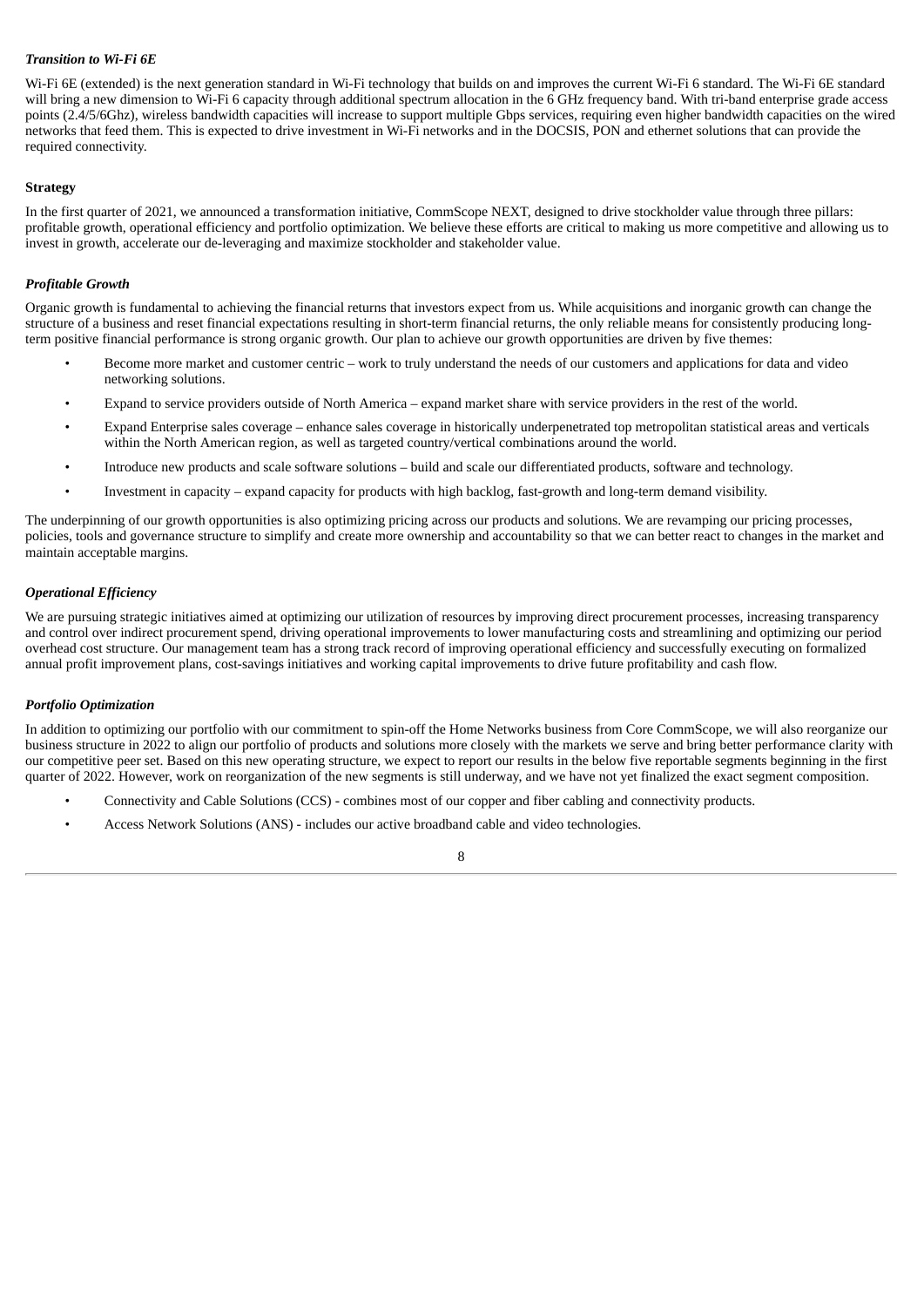- Networking, Intelligent Cellular and Security Solutions (NICS) dedicated to providing wireless communications solutions for indoor and venue applications.
- Outdoor Wireless Networks (OWN) largely unchanged from our current OWN segment. Home Networks – largely unchanged from our current Home segment.

We have also moved to a general management model in our segments. This enables us to manage our portfolio more granularly, assign responsibilities and build a culture of accountability and ownership. We are continuing to review our portfolio and will look for other ways to better manage and optimize our product offerings.

### *The Future of CommScope*

We are positioned as a leader in most of our Core segments already and will work to defend our leadership in the more mature parts of these markets, while also shifting resources towards our targeted growth choices within them. We believe that with CommScope NEXT, we will achieve the following:

- Deliver organic growth
- Create a well-positioned comprehensive portfolio of products and services
- Stimulate market leading innovation, delivering powerful software and services
- Maintain world class operational efficiency and cost structures
- Architect a simplified organization, with more accountability, responsibility and visibility

With CommScope NEXT, we have begun to transform our organization into one that has better operational efficiency, speed and resilience and one that can better service our existing customers, as well as new ones. We expect CommScope NEXT to drive adjusted EBITDA expansion over the next several years that will enable us to significantly increase our cash flow to accelerate our de-leveraging and further invest in our growth.

#### **Customers**

Our customers include substantially all the leading global telecommunications operators, data center managers, cable television providers or MSOs and thousands of enterprise customers, including many Fortune 500 companies. Major customers and distributors include companies such as Altice USA, Inc.; America Movil, S.A.B. de C.V.; AT&T Inc.; Charter Communications, Inc.; Comcast Corporation (Comcast); Graybar Electric Co. Inc.; KGP Co.; Liberty Media Corporation; Purchase Power Exchange LLC; Talley Inc.; T-Mobile U.S. Inc.; Verizon Communications Inc.; Vodafone Group PLC; and Wesco International, Inc. (including Anixter International Inc.). For the year ended December 31, 2021, we derived approximately 13% of our consolidated net sales from our top two direct customers, but no single direct customer accounted for 10% or more of our net sales. For the year ended December 31, 2020 we derived approximately 11% of our consolidated net sales from Comcast. Net sales to Comcast accounted for approximately 13% of our consolidated net sales for the year ended December 31, 2019, after giving effect to the acquisition of ARRIS International plc (ARRIS) as if it had happened on January 1, 2019. Sales to Comcast originate from our VCN, Broadband and Home segments.

Products from our Broadband segment are primarily sold directly to wireline network service providers, such as telephone companies and cable television network providers, to be deployed into their service delivery networks. In some cases, we sell through specialized resellers and distributors who primarily provide logistics support and in certain circumstances post-sale service and support. Our customer service and engineering groups maintain close working relationships with these customers due to the significant amount of customization associated with some of these products. We sell these products to most of the wireline and satellite operators globally.

Products from our OWN segment are primarily sold directly to wireless operators, original equipment manufacturers (OEMs) that sell equipment to wireless operators and other service providers that deploy elements of wireless networks at the direction of wireless operators. Our customer service and engineering groups maintain close working relationships with these customers due to the significant amount of customization associated with some of these products. Although we sell to most wireless operators globally, we are dependent on a small number of large operators.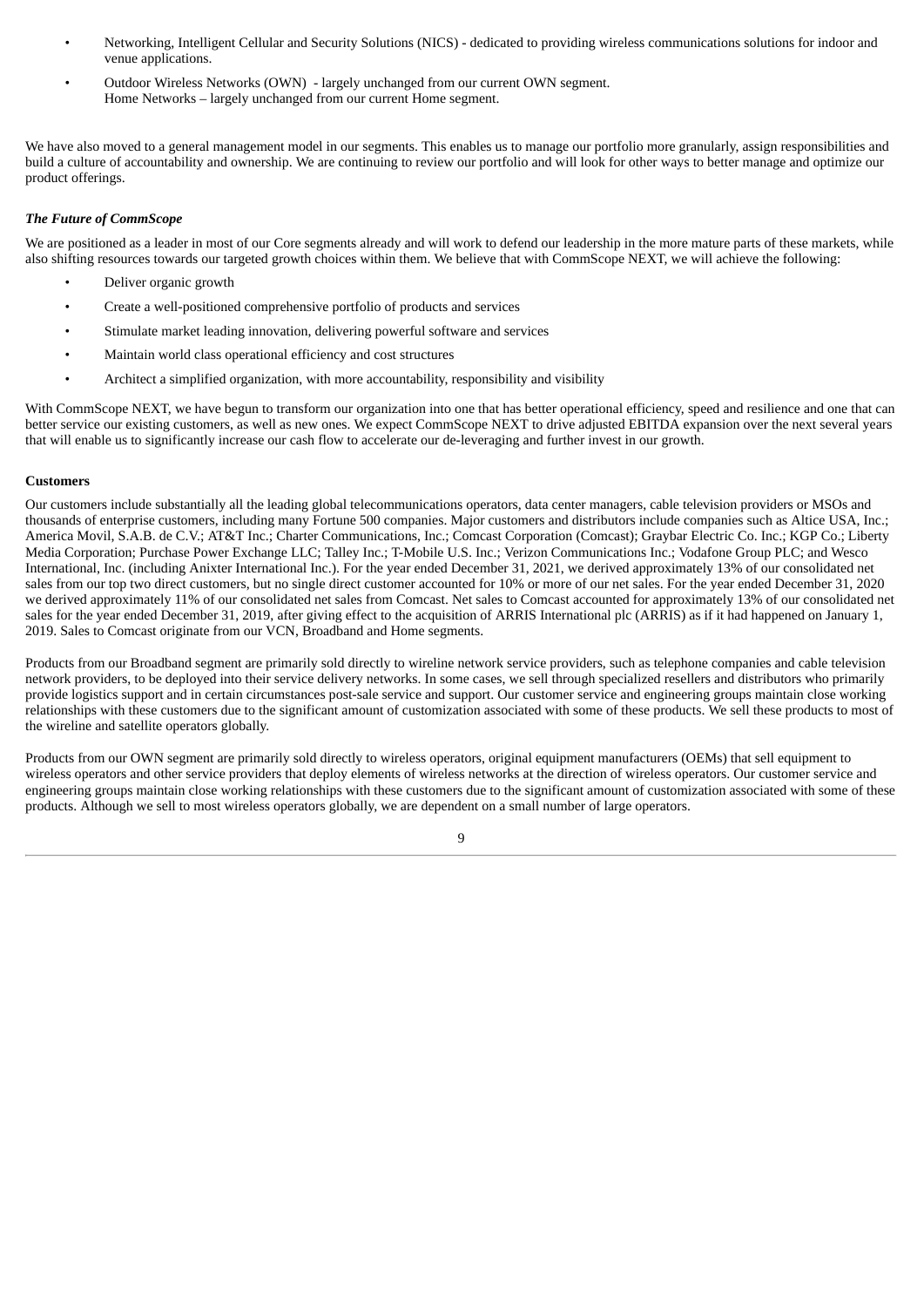Products from our VCN segment are primarily sold through independent distributors or system integrators for large telecommunications operators and to customers in a broad range of enterprise vertical markets, including hospitality, education, smart cities, government, venues and service providers indirectly through channel partners. We also sell directly to cable television system operators, broadband operators and service providers that deploy broadband networks. In certain circumstances, we sell VCN segment products directly to end customers, but it is a relatively small part of the overall business.

Products from our Home segment are primarily sold directly to wireline network service providers, such as telephone companies and cable television network providers, to be deployed by them into their subscribers' homes and businesses. We sell some products to satellite video distributors who also deploy our products into their subscribers' premises. In some cases, we sell through specialized resellers and distributors who primarily provide logistics support and, in certain circumstances, post-sale service and support. Our customer service and engineering groups maintain close working relationships with these customers due to the significant amount of customization associated with some of these products. We sell these products to most of the wireline and satellite operators globally. In the U.S., we also sell certain products directly to consumers over the internet and through brick and mortar retailers.

We generally have no minimum purchase commitments from any of our distributors, system integrators, channel partners, value-added resellers, wireless operators or OEM customers, and our contracts with these parties generally do not prohibit them from purchasing from our competitors or offering products or services that compete with ours. Although we maintain long-term relationships with these parties and have not historically lost key customers, we have experienced significant variability in the level of purchases by our key customers. Any significant reduction in sales to these customers, including as a result of the inability or unwillingness of these customers to continue purchasing our products, could materially and adversely affect our business, financial condition, results of operations and cash flows. See Part 1, Item 1A, "Risk Factors."

#### **Competition**

The markets in which we participate are dynamic and highly competitive, requiring companies to react quickly to capitalize on opportunity. We retain skilled and experienced personnel and deploy substantial resources to meet the changing demands of the industry and to capitalize on change. The market for our products is highly competitive and subject to rapid technological change. We encounter significant domestic and international competition across all segments of our business.

Our competitors include large, diversified companies some of whom have substantially more assets and greater financial resources than we do. We also face competition from small to medium-sized companies and less diversified companies that have concentrated efforts in one or more areas of the markets we serve. Major competitors by segment include the following: Broadband segment – Cisco Systems, Inc., Corning Inc., Harmonic Inc., and Huawei Technologies Co., Ltd.; OWN segment – Comba Telecom Systems Holding Ltd., Telefonaktiebolaget LM Ericsson, Huawei Technologies Co., Ltd. and Rosenberger NA; VCN segment – Cisco Systems, Inc., Comba Telecom Systems Holding Ltd., Hewlett Packard Enterprise Development LP and Huawei Technologies Co., Ltd; and Home segment – Humax Co., Ltd., Sagemcom Broadband SAS and Technicolor S.A.

We compete primarily on the basis of delivering solutions, product specifications, quality, price, customer service and delivery time. We believe that we differentiate ourselves in many of our markets based on our market leadership, global sales channels, intellectual property, strong reputation with our customer base, the scope of our product offering, the quality and performance of our solutions, and our service and technical support.

#### **Competitive Strengths**

We are a global leader in connectivity and essential infrastructure solutions for communications and entertainment networks, and we believe we hold leading market positions in most of our segments. Since our founding in 1976, CommScope has been a leading brand in connectivity solutions for communications networks. In the cable television and video network equipment industry, both CommScope and ARRIS are longstanding market leaders, along with other brands we own such as RUCKUS, PACE, ADC and many smaller brands. In the wireless industry, ANDREW is one of the world's most recognized brands and a global leader in RF solutions for wireless networks. In the enterprise market, SYSTIMAX, NETCONNECT and UNIPRISE are recognized as global market leaders in enterprise connectivity solutions for business enterprise and data center applications.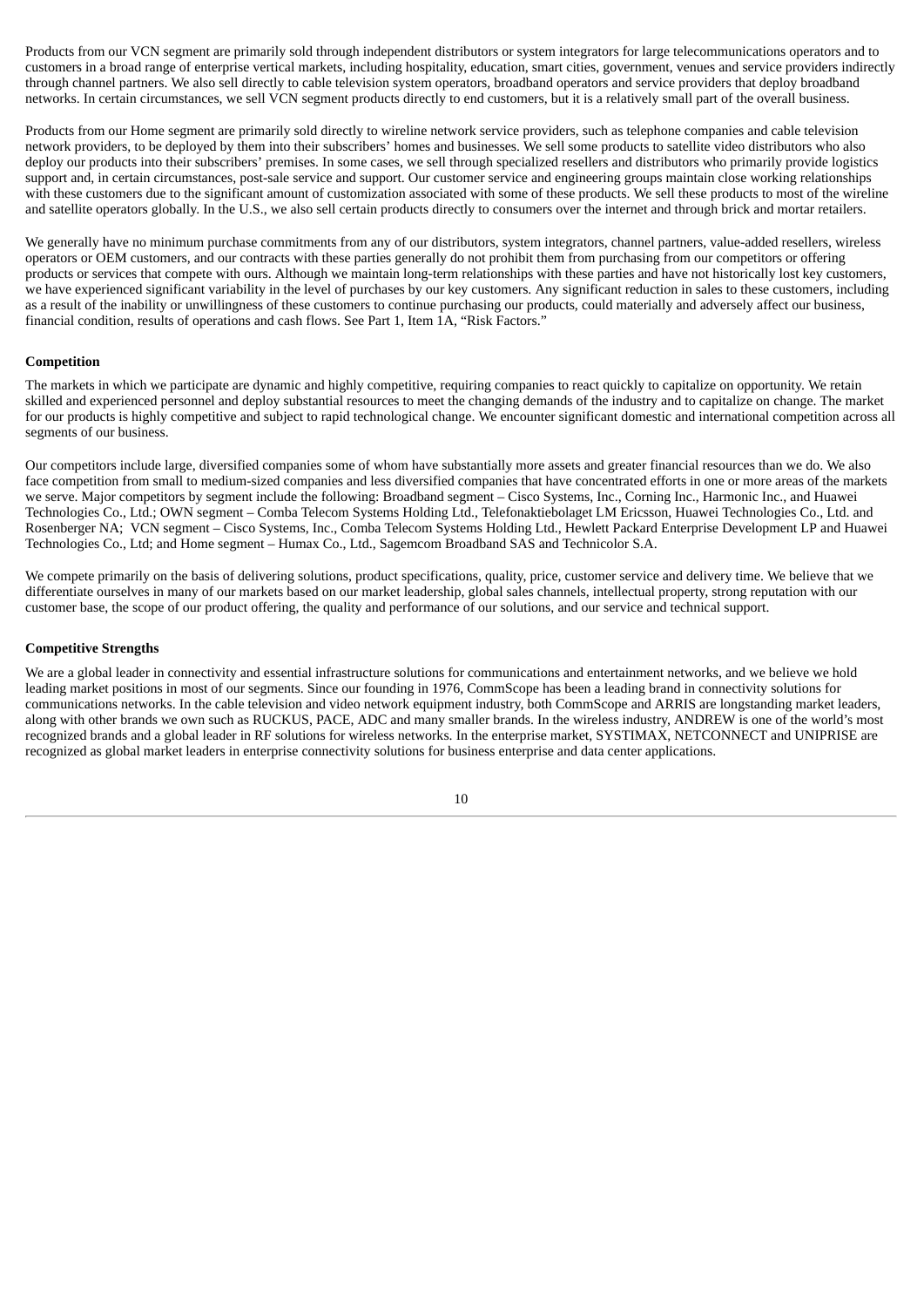We believe the following competitive strengths have been instrumental to our success and position us well for future growth and strong financial performance:

# *Differentiated Solutions Supported by Ongoing Innovation and Significant Proprietary Intellectual Property*

Our integrated solutions for building better networks are differentiated in the marketplace and are a significant global competitive advantage. We invested \$683.2 million in research and development (R&D) during 2021 to advance product innovation and drive total cost of deployment and ownership down. Our ongoing innovation, supported by proprietary intellectual property and technology know-how, has allowed us to build and sustain a competitive advantage.

#### *Established Sales Channels and Customer Relationships*

We serve customers in over 150 countries and have become a trusted advisor to many of them through our industry expertise, quality products, leading technology and long-term relationships. These factors enable us to provide mission-critical connectivity solutions that our customers need to build and maintain high-performing communication networks. Our customers include substantially all the leading global telecommunications operators, data center managers, cable television providers or MSOs and thousands of enterprise customers, including many Fortune 500 companies. We are a key supplier within the wireless infrastructure market and enjoy established sales channels across all geographies and technologies. Our long-standing relationships with telecommunication operators enable us to work closely with them in providing highly customized solutions aligned with their technology roadmaps. We have a global sales force with sales representatives based in North America, Europe, Latin America, Asia and other regions, and an extensive global network of channel partners, including independent distributors, system integrators and value-added resellers. Our sales force has direct relationships with our customers and end users which generates demand for our products, with a significant portion of our sales fulfilled through channel partners. Our direct sales force and channel partner relationships give us extensive reach and distribution capabilities to customers globally.

#### *Global Scale, Manufacturing Footprint and Quality*

Our global manufacturing and distribution footprint and worldwide sales force give us significant scale within our addressable markets. We believe our scale, stability and quality make us an attractive strategic partner to our large global customers, and we have been repeatedly recognized by key customers for these attributes.

Our manufacturing and distribution facilities are strategically located to optimize service levels and product delivery times. We also utilize lower-cost geographies for high labor content products and largely automated plants in higher cost regions. Most of our manufacturing employees are in lower-cost geographies such as Mexico, China, India and the Czech Republic. The combination of our dynamic manufacturing organization, our global network of third-party manufacturers and our distribution organization allows us to:

- Flex our capacity to meet market demand and expand our market position;
- Deliver high-quality customer solutions;
- Provide high customer service levels due to proximity to the customer; and
- Effectively integrate acquisitions and capitalize on related synergies.

#### *Record of Operational Excellence*

We have a history of strong operating cash flow and have generated over \$1.2 billion in cumulative operating cash flow over the last three years, despite a challenging supply environment in 2021 that drove lower profitability and additional working capital investment. Over the past three years, our strong cash flow profile has allowed us to pay down \$1.0 billion of debt, while also investing \$2.0 billion in research and development aimed at both driving profit expansion and revenue growth. We continuously pursue strategic initiatives aimed at optimizing our resources, reducing manufacturing and distribution costs and lowering our overall cost structure.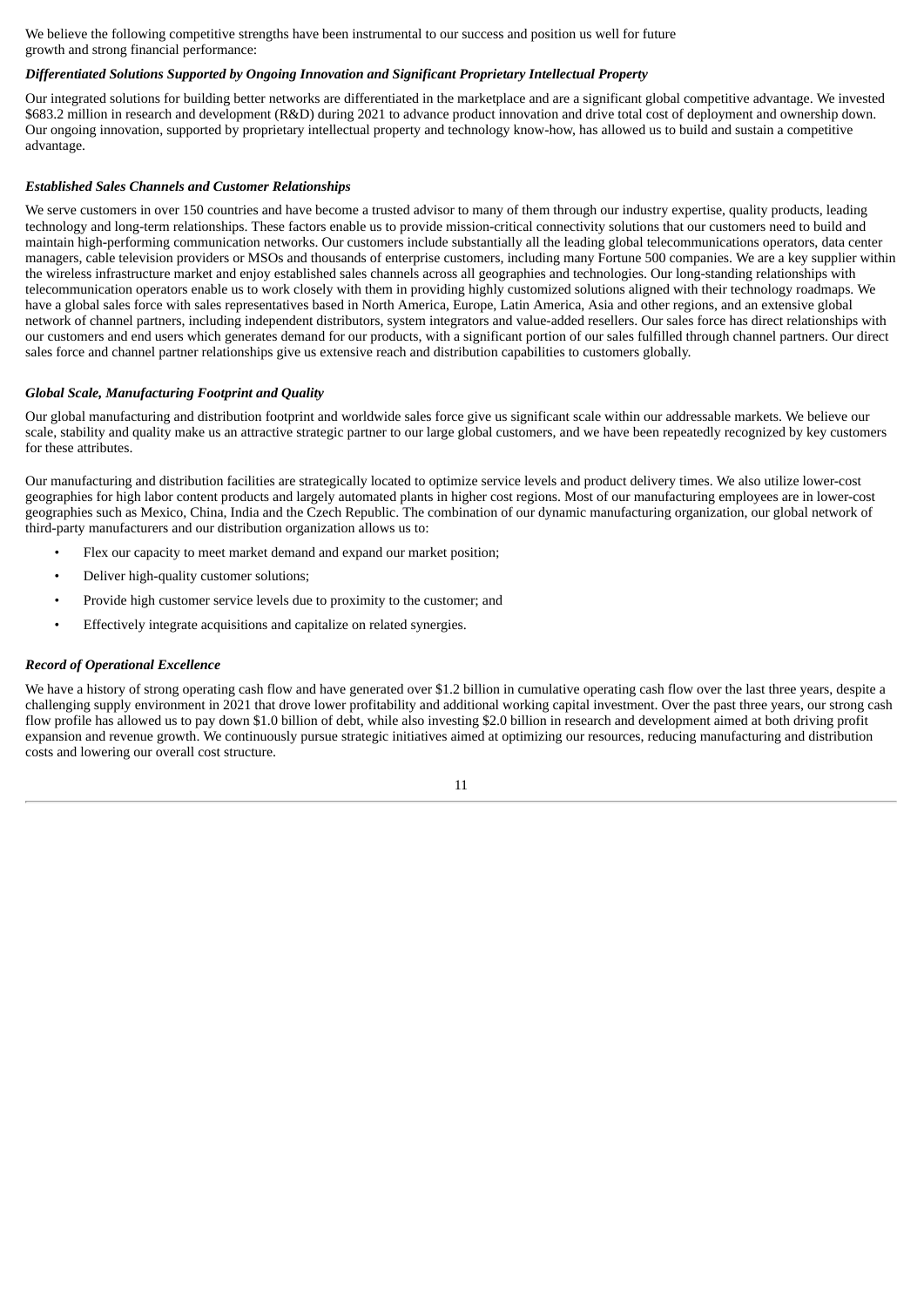#### **Manufacturing and Distribution**

We maintain a balance of internal and external manufacturing providers to continue offering our customers a competitive combination of quality, cost and flexibility in meeting their needs. We develop, design, fabricate, manufacture and assemble many of our products and solutions in-house at our facilities located around the world. We have strategically located our manufacturing and distribution facilities to provide superior service levels to customers. We utilize lower-cost geographies for high labor content products while investing in largely automated plants in higher-cost regions close to customers. Most of our manufacturing employees are located in lower-cost geographies such as Mexico, China, India and the Czech Republic.

In addition, we utilize contract manufacturers located throughout the world, including in Brazil, China, Malaysia, Mexico, South Africa, Thailand, Vietnam and the U.S., for many of our product groups, including those in our Home segment, certain Broadband segment products, certain OWN segment products and all of our Ruckus products. There can be no guarantee that the Company will be able to extend or renew agreements with contract manufacturers on similar terms, or at all.

Our global footprint allows us to mitigate macroeconomic headwinds in an everchanging environment. We continuously evaluate and adjust operations to improve service, lower cost and improve the return on our capital investments, and we expect to continue modifying our global operations to adapt to changing product demand and business conditions.

#### **Raw Materials and Components**

Our products are manufactured or assembled from both standard components and parts that are unique to our specifications. Our internal manufacturing operations are largely process oriented and we use significant quantities of various raw materials, including aluminum, copper, steel, bimetals, optical fiber and plastics and other polymers, among others. We use significant volumes of aluminum, copper, steel and polymers in manufacturing coaxial and twisted pair cables and antennas. Other parts are produced using processes such as stamping, machining, molding and pressing from metals or plastics. Portions of the requirements for these materials are purchased under supply arrangements where some portion of the unit pricing may be indexed to commodity market prices for these metals. We may occasionally enter forward purchase commitments or otherwise secure availability for specific commodities to mitigate our exposure to price changes for a portion of our anticipated purchases. Certain of the raw materials utilized in our products may only be available from a few suppliers, and we may enter into longer term agreements to secure access to certain key inputs. We may, therefore, encounter significant price increases and/or availability issues for the materials we obtain from these suppliers, such as those that we have seen in 2021. These supply chain constraints have limited our ability to manufacture and deliver products to our customers in 2021 and we expect this to continue into 2022.

Our profitability has been and may continue to be materially affected by changes in the market price of our raw materials and components, most of which are linked to the commodity markets. Prices for aluminum, copper, plastics, silicon and certain other polymers derived from oil and natural gas have fluctuated substantially during the past several years. We have adjusted our prices for certain products and may have to adjust prices again. Delays in implementing price increases, failure to achieve market acceptance of price increases, or price reductions in response to a rapid decline in raw material costs, could have a material adverse impact on the results of our operations.

In addition, some of our products are assembled from specialized components and subassemblies manufactured by third-party suppliers. We depend upon sole suppliers for certain of these components, including capacitors, memory devices and silicon chips. Our results of operations have been and may continue to be materially affected if these suppliers cannot provide these components in sufficient quantity and quality on a timely and cost-efficient basis. We believe that our supply contracts and our supplier contingency plans mitigate some of this risk. Our supply agreements include technology licensing and component purchase contracts, and several of our competitors have similar supply agreements for these components. There can be no guarantee that the Company will be able to extend or renew these supply agreements on similar terms, or at all. In addition, we license software for operating network and security systems or sub-systems and a variety of routing protocols from different suppliers.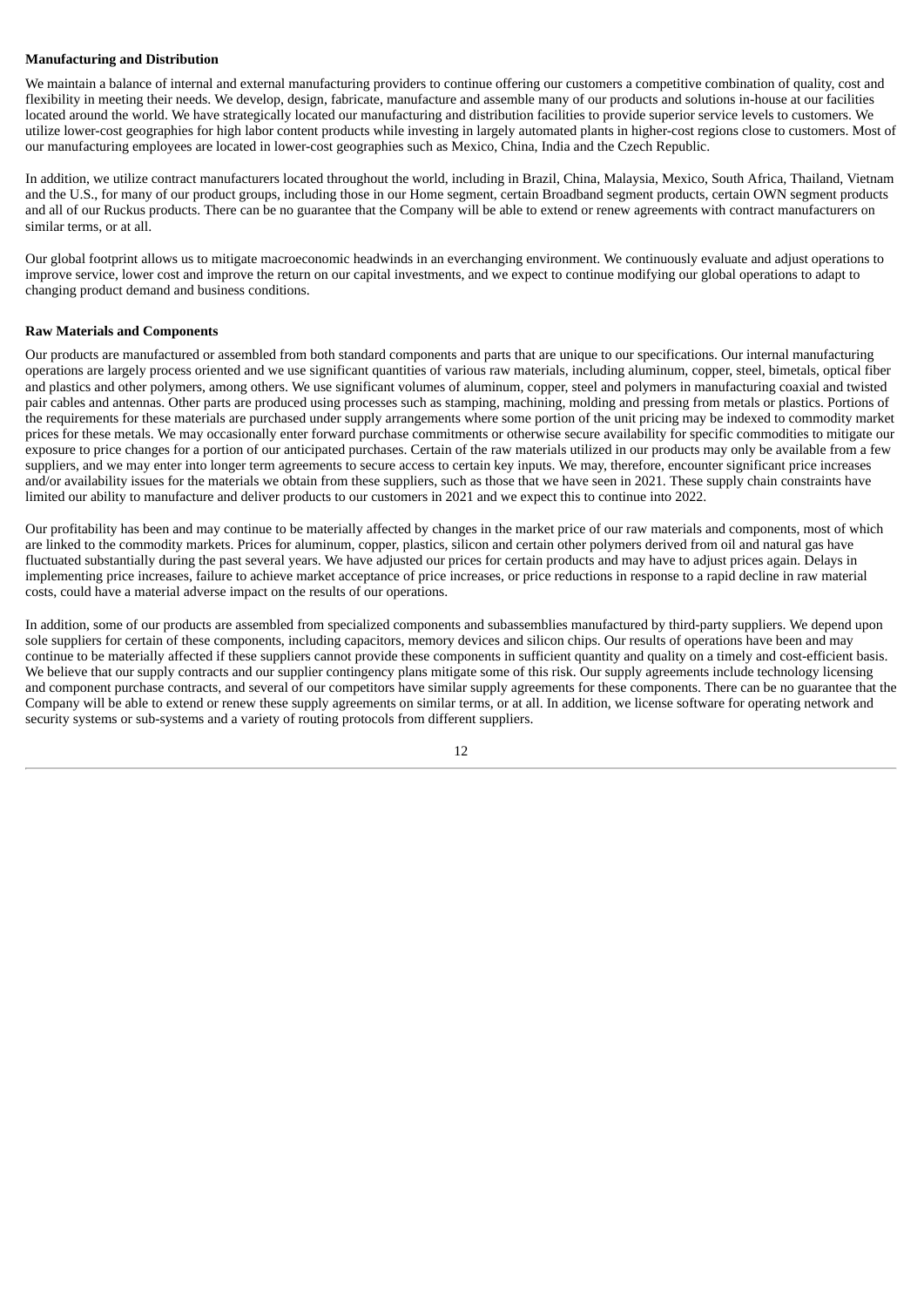## **Research and Development**

We operate in an industry that is subject to rapid changes in technology, and our success is largely contingent upon anticipating and reacting to such changes. Accordingly, R&D is important to preserve and expand our position as a market leader and to provide the most technologically advanced solutions in the marketplace. We invested \$683.2 million in research and development during 2021, and we expect to continue with substantial investments in future years. We intend to focus our major R&D activities on high-growth opportunities such as fiber optic connectivity for fiber-to-the-x (FTTX) and data centers, Wi-Fi 6E and 6GHz, CCAP, DAA, DOCSIS 4.0, gigabit passive optical network (GPON), active and passive base-station antennas and metro cell and small cell wireless solutions. We are also developing solutions that support the convergence of wireline and wireless networks in connection with the rollout of 5G. Several of our professionals are leaders and active contributors in standards-setting organizations, which helps ensure that our products can be formulated to achieve broad market acceptance.

#### **Backlog and Seasonality**

At December 31, 2021 and 2020, we had an order backlog of \$3,953.9 million and \$1,964.3 million, respectively. Orders typically fluctuate from quarter to quarter based on customer demand and general business conditions. Our backlog includes only orders that are believed to be firm. Sometimes, unfilled orders may be canceled prior to shipment of goods, but cancellations historically have not been material. However, our current order backlog may not guarantee future demand. We expect a majority of our backlog as of December 31, 2021 to be recognized as revenue during 2022.

Due to the variability of shipments under large contracts, customers' seasonal installation considerations and variations in product mix and in profitability of individual orders, we can experience significant quarterly fluctuations in sales and operating income. Our operating performance is typically the weakest during the first quarter, and this pattern is expected to continue in the future. It may be more meaningful to focus on annual rather than interim results.

#### **Patents and Trademarks**

We pursue an active policy of seeking intellectual property protection, including patents and registered trademarks, for new products and designs. For technology that is not owned by us, we have a program for obtaining appropriate licenses to help ensure that we have the necessary license coverage for our products. In addition, we have formed strategic relationships with leading technology companies to provide us with early access to technology that we believe will help keep us at the forefront of our industry.

On a worldwide basis, as of December 31, 2021, we held over 16,000 patents and patent applications and approximately 3,000 registered trademarks and trademark applications. Over the next five years, approximately 2,200, or about 20%, of our issued patents will expire, while at the same time CommScope intends to seek patents protecting new innovations*.* We consider our patents and trademarks to be valuable assets, and although no single patent is material to our overall operations, we believe the COMMSCOPE, ARRIS, SURFBOARD, RUCKUS, SYSTIMAX, NETCONNECT, NOVUX, ERA, ONECELL and HELIAX trade names and related trademarks are critical assets to our business. We intend to rely on our intellectual property rights, including our proprietary knowledge, trade secrets and continuing technological innovation, to develop and maintain our competitive position. From time to time there are disputes with respect to the ownership of the technology used in our industry and accusations of patent infringements. We will continue to protect our key intellectual property rights.

#### **Government Regulation**

We are subject to various domestic and international government regulations. For example, our international operations expose us to increased challenges in complying with anti-corruption laws and regulations of the U.S. government and various other international jurisdictions. We are also subject to governmental export and import regulations and sanctions programs that could subject us to liability or impair our ability to compete in international markets. In addition, because of the nature of information that may pass through or is stored on our solutions or networks, we and our end customers may be subject to complex and evolving U.S. and foreign laws and regulations regarding privacy, data protection and other matters. Further, we are subject to various federal, state, local and foreign environmental laws and regulations governing, among other things, substances used in our products, discharges to air and water, management of regulated materials, handling and disposal of solid and hazardous waste, and investigation and remediation of contaminated sites. See Part I, Item 1A, "Risk Factors" for additional discussion of our risks related to government laws and regulations.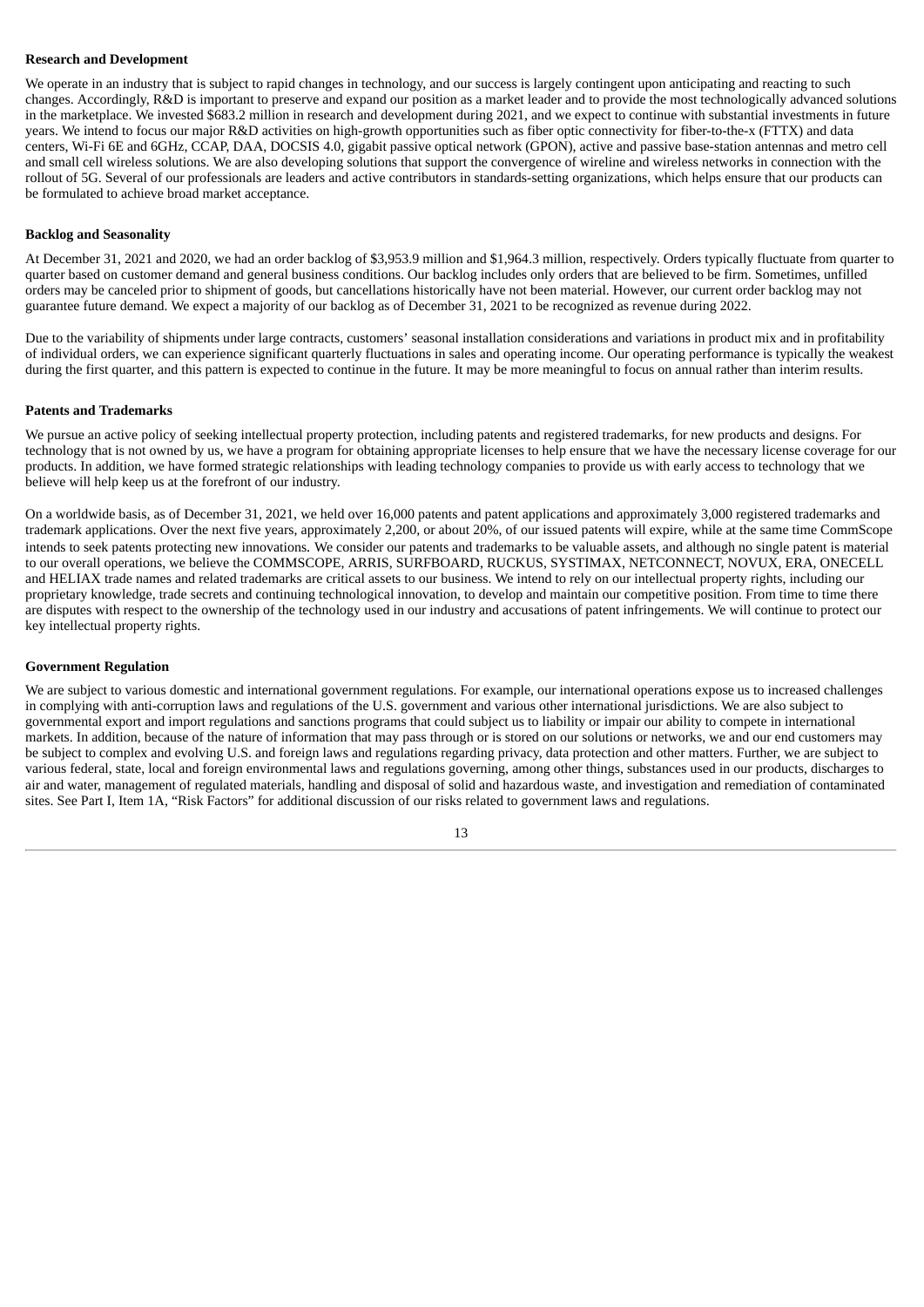## **Corporate Responsibility and Sustainability**

We believe that corporate responsibility and sustainability means making decisions that have a positive impact on our people, planet and bottom line. Our company-wide sustainability mission is to enable faster, smarter and more sustainable solutions while demonstrating the utmost respect for our human and natural resources. We are accomplishing this mission by utilizing innovative technology, intelligent engineering and energy efficient design to build more sustainable networks that make our customers more agile, while at the same time seeking to preserve the natural ecosystems from which we source our raw materials. While we may provide technological solutions, it is our people who make the real difference in our communities. Their commitment to our customers, fellow employees and the communities in which they live and work drives them to provide creative solutions, services and practices that are safe and sustainable for our environment and future generations.

We understand how important it is to consider the larger impact of our actions beyond the balance sheet. We are proud of CommScope's prominent standing in one of the world's most vital and dynamic industries. We push ourselves and our thinking for the purpose of creating a better and sustainable tomorrow. For the sake of our current and future generations, we will continue to grow as a sustainable, environmentally conscious business that benefits the whole planet.

For additional information, which is not incorporated by reference in this Annual Report on Form 10-K, see our Corporate Responsibility & Sustainability pages on the CommScope website: https://www.commscope.com/About-Us/Corporate-Responsibility-and-Sustainability/.

#### **Human Capital Management**

Our employees are at the center of everything we do at CommScope and are the driving force for our innovation and success. CommScope works to ensure it provides a safe, inclusive and positive employee experience and workplace environment for all its employees. We have a global team of over 30,000 employees with approximately 66% classified as manufacturing employees. The majority of these manufacturing employees are located in low-cost labor countries such as Mexico, China, India and the Czech Republic. Our U.S. workforce is a mix of manufacturing and non-manufacturing employees and makes up almost 20% of our employee base.

More than ever, our employees have continued to unite behind our common purpose to "Create Lasting Connections" all over the world. We collaborate and innovate to create the world's most advanced networks and succeed by having people who come to work passionate about delivering on this vision every day. Core pillars underlying our Human Capital Management strategy focus on engagement; total rewards; training and development; inclusion, equality, and diversity; and health, safety and well-being.

#### *Employee Engagement*

CommScope prides itself on creating a culture where feedback and communication are vital in building an engaging, employee-centric organization. To that end, twice a year we "take the pulse" of our organization through a global engagement survey. This Pulse Survey obtains the voice of our employees worldwide and identifies strengths and development areas in our culture, workplace and management effectiveness to name a few. We have consistently seen strong results in past years in areas such as engagement, teamwork and collaboration, pride in working for CommScope as well as the strategic clarity of the business. CommScope has started the journey to further build out the total employee experience for our employees, in line with our purpose, vision and corporate values. This is done in a number of ways including through leveraging technology, enabling managers, introducing flexible work approaches and a relentless focus on communication throughout the organization.

#### *Total Rewards*

We compensate employees equitably, relative to experience and performance, regardless of gender, nationality or disability. Globally, we sustain our payfor-performance compensation philosophy, regularly completing pay equity assessments to calculate the results of our pay practices. CommScope's compensation plans and programs strive to attract and retain skilled, high-performing individuals; pay base salaries that are competitive in our industry and the local markets in each country where we operate; and provide short- and long-term incentives (when appropriate) that are tied to superior employee and company performance. The proportion of total rewards aligned with variable (incentive) pay increases with job level and is reflective of the job level's influence on both short- and long-term results. Eligibility for the Annual Incentive Plan (AIP) or Sales Incentive Plan (SIP), which are both cash incentive plans, and the Long-Term Incentive Plan (LTIP), which is our equity-based compensation plan, is based on the job level and market competitiveness.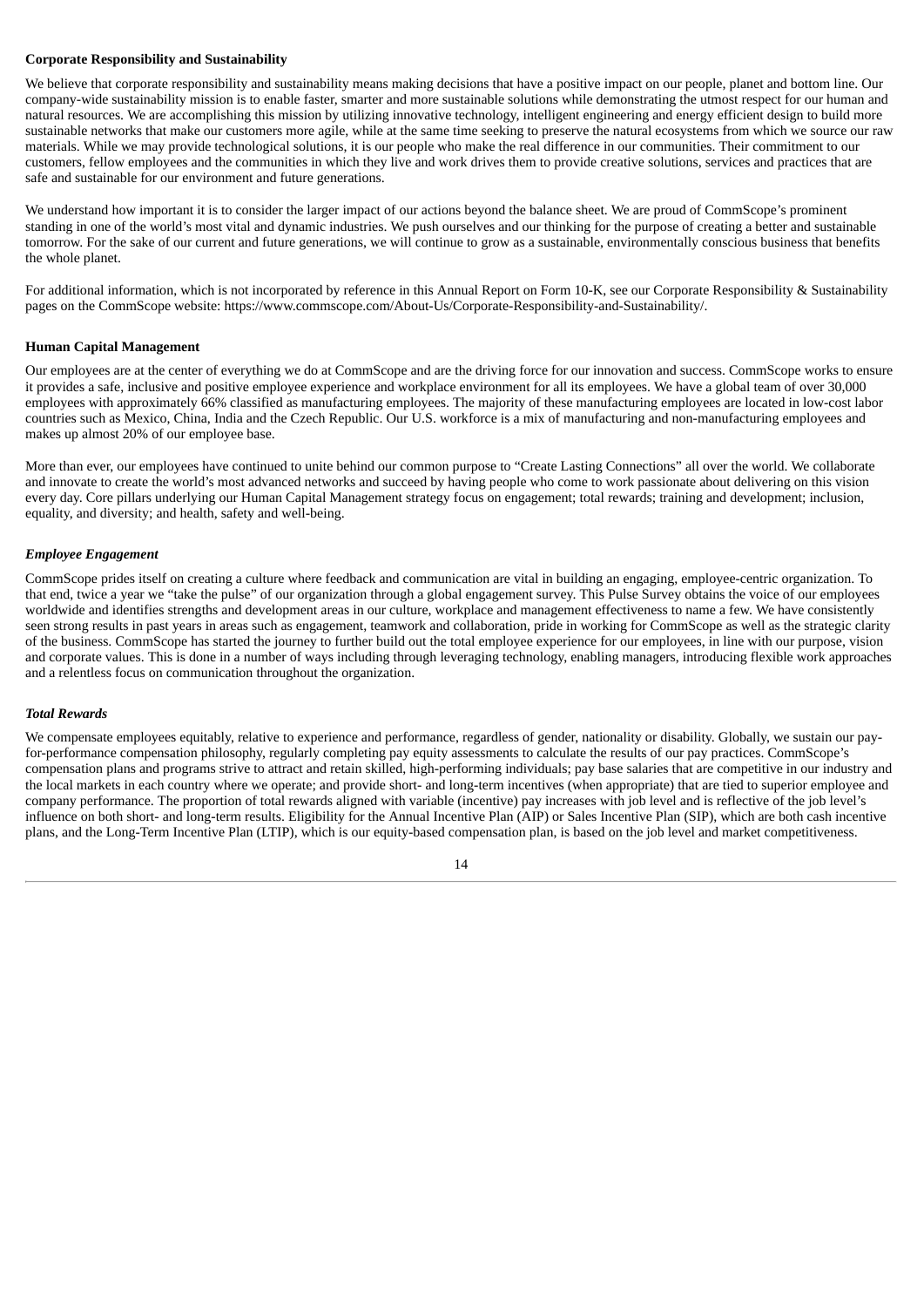We provide comprehensive market-aligned benefits at a country level, reviewing annually to validate against proprietary market data. Benefits typically include medical plans, life/disability and accident coverage, retirement benefits, paid time-off policies and other locally applicable benefits. CommScope also offered a COVID-19 Leave Policy, providing eligible employees additional paid leave, the equivalent of up to 10 workdays and even more in certain cases. With vaccines being widely available to our U.S. employees, we discontinued the policy in the U.S. in 2021, but it is still offered to our international employees.

### *Employee Education, Training and Development*

We are committed to developing the careers and capabilities of our current and future employees. We have an Early Career Strategy aimed at recruiting great talent for internships, co-ops and graduate rotation programs, ensuring we are hiring the top early-in-career talent where and when they are needed. Once hired, our career development and learning philosophy is based on the belief that employees learn best through a combination of work experience, coaching, feedback, training and education.

We use an online solution to manage permanent employees' performance and goals throughout the year, providing continuous development opportunities through coaching and feedback. We also maintain an online learning platform consisting of a wealth of work-related development topics, including product knowledge, leadership development, project management, general business content as well as ethics and diversity training. Growth is not only achieved through these learning platforms but also through our regular town halls, round tables and everyday interaction with our front-line managers. We focus heavily on interacting with our employees how, when and where it matters most.

#### *Employee Inclusion, Equality, and Diversity*

CommScope strives to create an inclusive environment that draws upon the strength of the diversity within our workforce to exceed the expectations of all our partners and stakeholders. CommScope's global workforce comprises individuals of many races, cultures, backgrounds, geographies and experiences. Diversity is something we take pride in and work constantly to support. We know diversity makes us stronger and helps to further grow our company and create fully inclusive teams. CommScope has continued to strengthen the global Diversity & Inclusion Business Network that was established in 2020, providing employees with opportunities to network, learn and lead, grow their careers and support their communities. We focus not only on diversity but also equality in the workplace.

#### *Employee Health, Safety and Well-being*

At CommScope, our employees' health, safety and well-being are our top priority. This has come more into focus than ever with the ongoing COVID-19 pandemic. In response, we have implemented rigorous health and safety protocols globally. Overall, our vision is to seek opportunities to protect the wellbeing of our employees, customers, suppliers, environment and communities.

A commitment to business practices that are innovative, safe and sustainable is key to our company's success. To achieve this, we have established a robust Environment, Health & Safety (EHS) management system, set objectives and targets, provided necessary resources and created a comprehensive wellbeing and benefits program. All of this encourages ongoing improvement as we continue to unlock the greatest potential of our employees. The global EHS team has designed and implemented an integrated, companywide EHS management system based on the requirements of the International Standards of ISO45001 and ISO14001.

CommScope seeks to inspire a culture of proactive and productive health such that our employees make lifestyle decisions that lead to rewarding careers and balanced lives. To realize this goal, we support our workforce by providing tools, services and programs that help our employees achieve and maintain optimal personal health. We make a commitment in our benefits program to ensure we provide our employees and their family members with a compelling and competitive benefits package that offers value, choices and resources to help manage their well-being, including our GuidanceResources program, which provides physical, emotional, legal and financial well-being resources to employees.

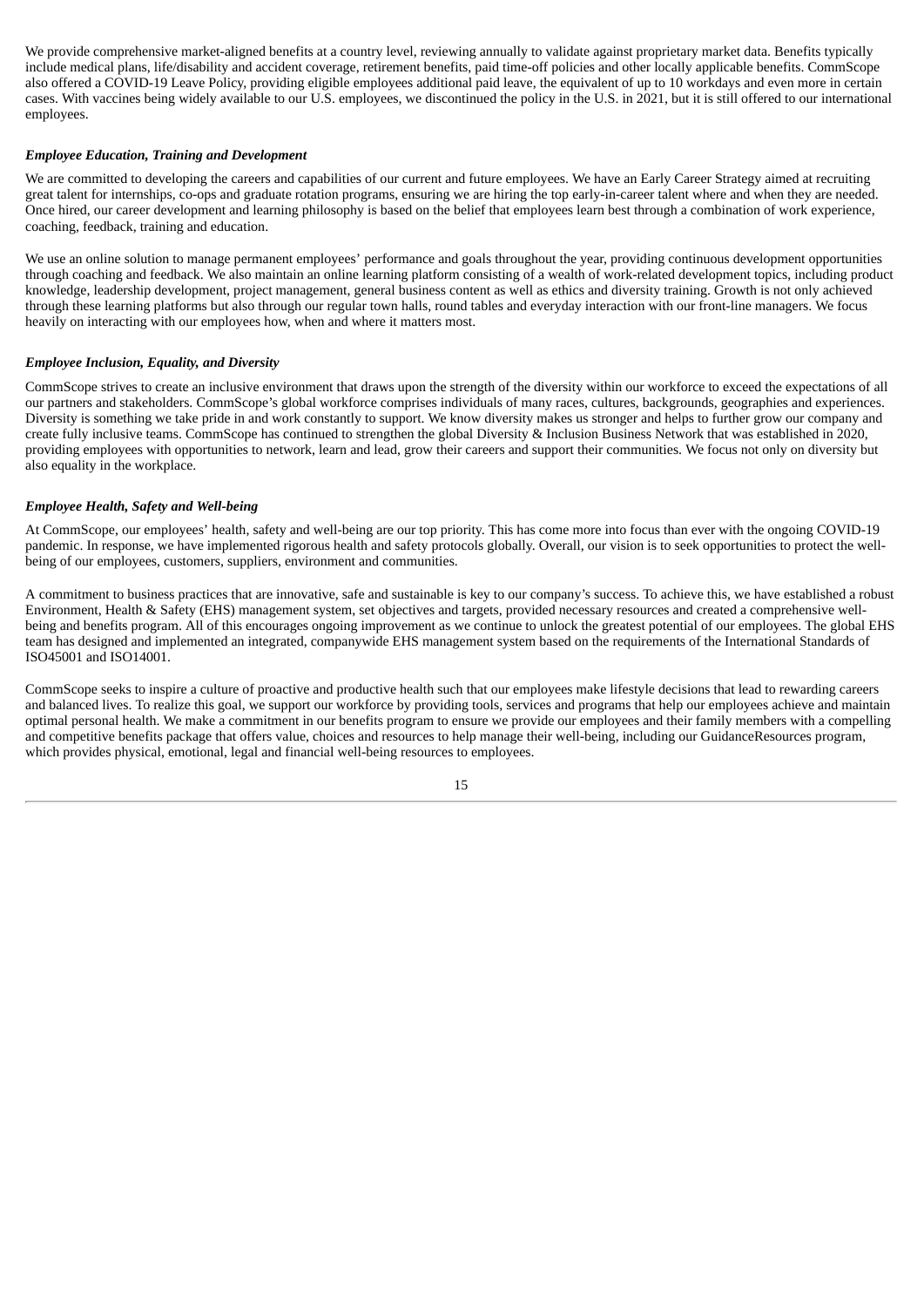# **Available Information**

Our Annual Report on Form 10-K, Quarterly Reports on Form 10-Q, Current Reports on Form 8-K and amendments to reports filed or furnished pursuant to Sections 13(a) and 15(d) of the Securities Exchange Act of 1934, as amended, are available free of charge on our web site at www.commscope.com under Company — Investor Relations as soon as reasonably practicable after we electronically file such material with, or furnish it to, the Securities and Exchange Commission. The information posted to our website is not incorporated elsewhere in this Annual Report on Form 10-K.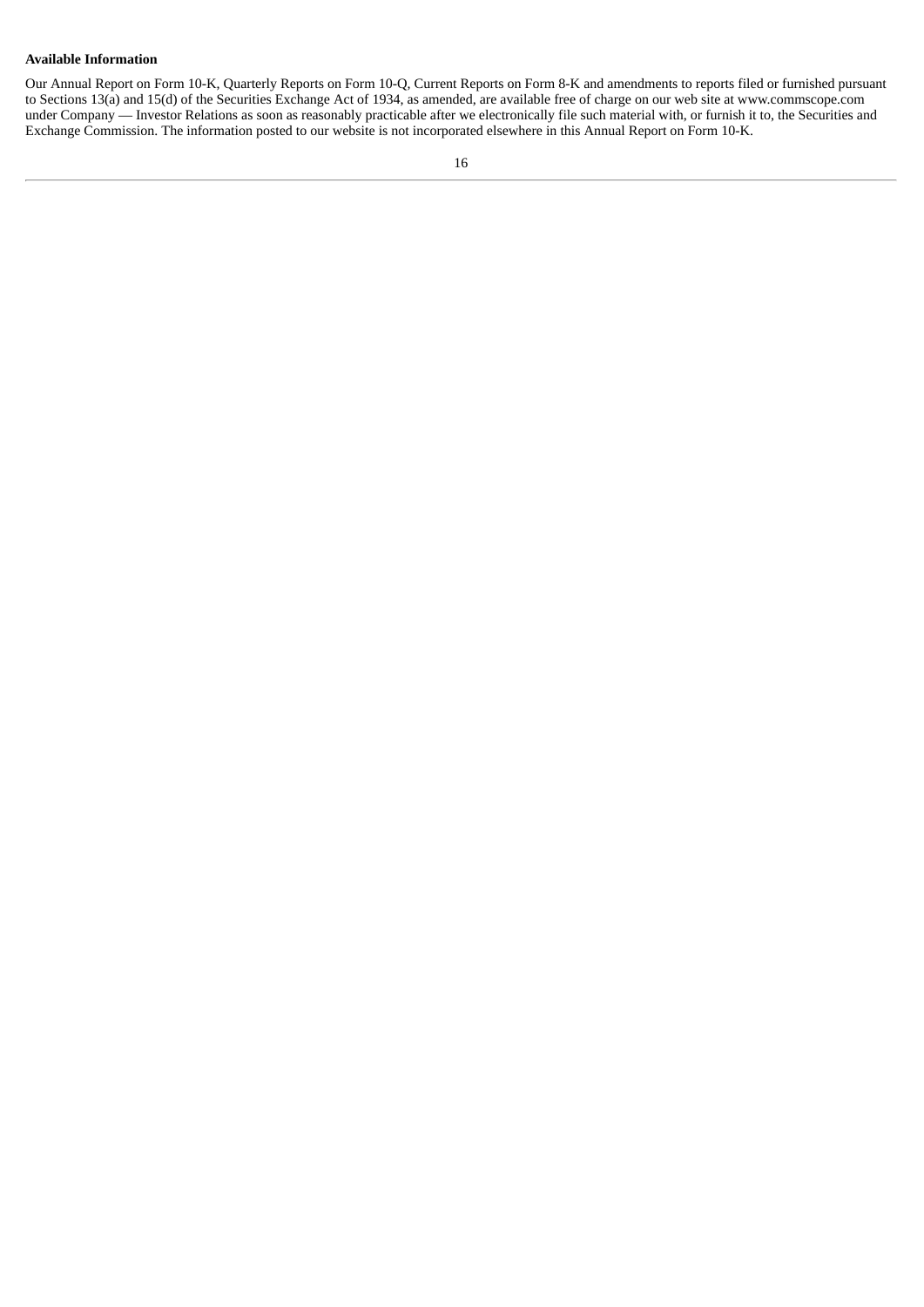# <span id="page-16-0"></span>**ITEM 1A. RISK FACTORS**

The following is a cautionary discussion of risks, uncertainties and assumptions that we believe are significant to our business. In addition to the factors discussed elsewhere in this Annual Report on Form 10-K, the following are some of the important factors that, individually or in the aggregate, we believe could make our results differ materially from those described in any forward-looking statements. It is impossible to predict or identify all such factors and, as a result, you should not consider the following factors to be a complete discussion of risks, uncertainties and assumptions related to us or our business.

# **Summary Risk Factors**

The following is a summary of some of the risks, uncertainties and assumptions that could materially adversely affect our business, financial position, results of operations and cash flows. You should read this summary together with the more detailed description of each risk factor contained below.

# *Strategic Risks*

- The successful execution of our CommScope NEXT transformation plan is key to the long-term success of our business.
- Our plan to spin-off our Home Networks business from CommScope (the Spin-Off), or any other potential separation, discontinuance or divestiture of a business or product line, is subject to various risks and uncertainties and may not be completed within any specified time period or at all; may not achieve the expected benefits; and will involve significant time, expense and cash flows, which could disrupt or adversely affect our business.
- Our business strategy has historically relied, in part, on acquisitions to create growth. We may not fully realize anticipated benefits from past or future acquisitions or investments in other companies.
- The Carlyle Group (Carlyle) owns a substantial portion of our equity and its interests may not be aligned with yours.
- Difficulties may be encountered in the realignment of manufacturing capacity and capabilities among our global manufacturing facilities and our contract manufacturers that could adversely affect our ability to meet customer demand for our products.
- We may need to undertake additional restructuring actions in the future.

# *Supply Chain Risks*

- Our dependence on commodities and certain components subjects us to cost volatility and potential availability constraints.
- We are dependent on a limited number of key suppliers for certain raw materials and components, and supply shortages or delays could limit our ability to manufacture products.
- If our integrated global manufacturing operations, including our contract manufacturers, suffer capacity constraints or production or shipping delays, we may have difficulty meeting customer demands.

# *Competitive Risks*

- Our business is dependent upon third party capital spending for data, communication and entertainment equipment, and reductions in such capital spending could adversely affect our business.
- A substantial portion of our business is derived from a limited number of key customers and channel partners.
- We face competitive pressures with respect to all our major product groups.
- Our ability to sell our products is highly dependent on the quality of our support services after the sale, and our inability to provide adequate support after the sale would have a material adverse effect on business.
- Changes to the regulatory environment in which our customers operate and changes in or uncertainty about government funded programs may negatively impact our business.

# *Financial Risks*

- Our substantial indebtedness could adversely affect our ability to raise additional capital to fund our operations, limit our ability to react to changes in the economy or our industry, expose us to interest rate risk to the extent of our variable rate debt and prevent us from meeting our financial obligations.
- Despite current indebtedness levels and restrictive covenants, we may still incur additional indebtedness that could further exacerbate the risks associated with our substantial financial leverage.
- To service our indebtedness and pay dividends on our preferred stock, we will require a significant amount of cash and our ability to generate sufficient cash depends on many factors beyond our control.
- We may need to recognize additional impairment charges related to goodwill, identified intangible assets, fixed assets and right of use assets.
- The IRS may not agree ARRIS International plc (ARRIS) was a foreign corporation for United States (U.S.) federal income tax purposes.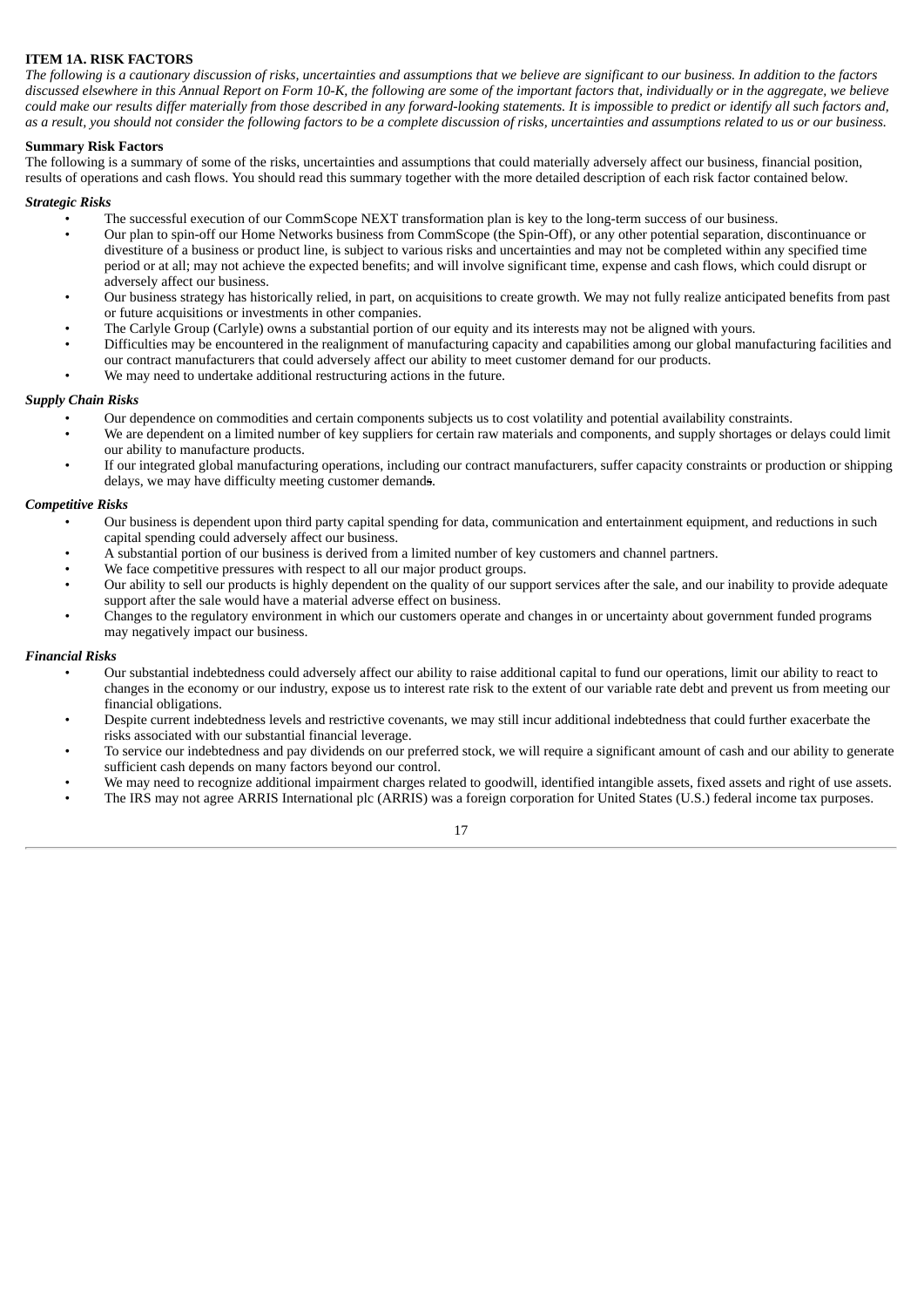# *Labor Related Risks*

- We may not be able to attract and retain key employees.
- Labor unrest could have a material adverse effect on our business, results of operations and financial condition.

# *Business and Operational Risks*

- Our future success depends on our ability to anticipate and adapt to changes in technology and customer preferences and develop, implement and market innovative solutions.
- If we do not stay current with product life cycle developments, our business may suffer.
- If our products do not effectively interoperate with cellular networks and mobile devices, future sales of our products could be negatively affected.
- If our service offerings or products, including material purchased from our suppliers, have quality or performance issues, our business may suffer.
- We depend on cloud computing infrastructure operated by third-parties and any disruption in these operations could adversely affect our business.
- Our business depends on effective management information systems.
- Cyber-security incidents, including data security breaches, ransomware or computer viruses, could harm our business by exposing us to various liabilities, disrupting our delivery of products and services and damaging our reputation.
- Climate change may have a long-term impact on our business.

# *International Risks*

- Our significant international operations expose us to economic, political, foreign exchange rate and other risks.
- Additional tariffs or a global trade war could increase the cost of our products, which could adversely impact the competitiveness of our products.
- Our international operations expose us to increased challenges in complying with anti-corruption laws and regulations of the U.S. government and various other international jurisdictions.
- We are subject to governmental export and import controls and sanctions programs that could subject us to liability or impair our ability to compete in international markets.

# *Litigation and Regulatory Risks*

- We may not be successful in protecting our intellectual property and in defending against claims that we are infringing on the intellectual property of others, and any such actions may be costly.
- Because of the nature of information that may pass through or be stored on certain of our solutions or networks, we, our vendors and our end customers may be subject to complex and evolving U.S. and foreign laws and regulations regarding privacy, data protection and other related matters.
- Compliance with current and future environmental laws, efforts to mitigate climate change and potential environmental liabilities may have a material adverse impact on our business, financial condition and results of operations.

# *General Risks*

- The current pandemic and new variants of COVID-19 and any other future public health crisis, could materially adversely affect our business, financial condition, results of operations and cash flows.
- We may experience significant variability in our quarterly or annual effective income tax rate.
- We do not intend to pay dividends on our common stock and, consequently, the ability of investors to achieve a return on their investment will depend on appreciation in the price of our common stock.
- Provisions of our certificate of incorporation and bylaws and Delaware law might discourage, delay or prevent a change of control of our company or changes in our management and, as a result, depress the trading price of our common stock.

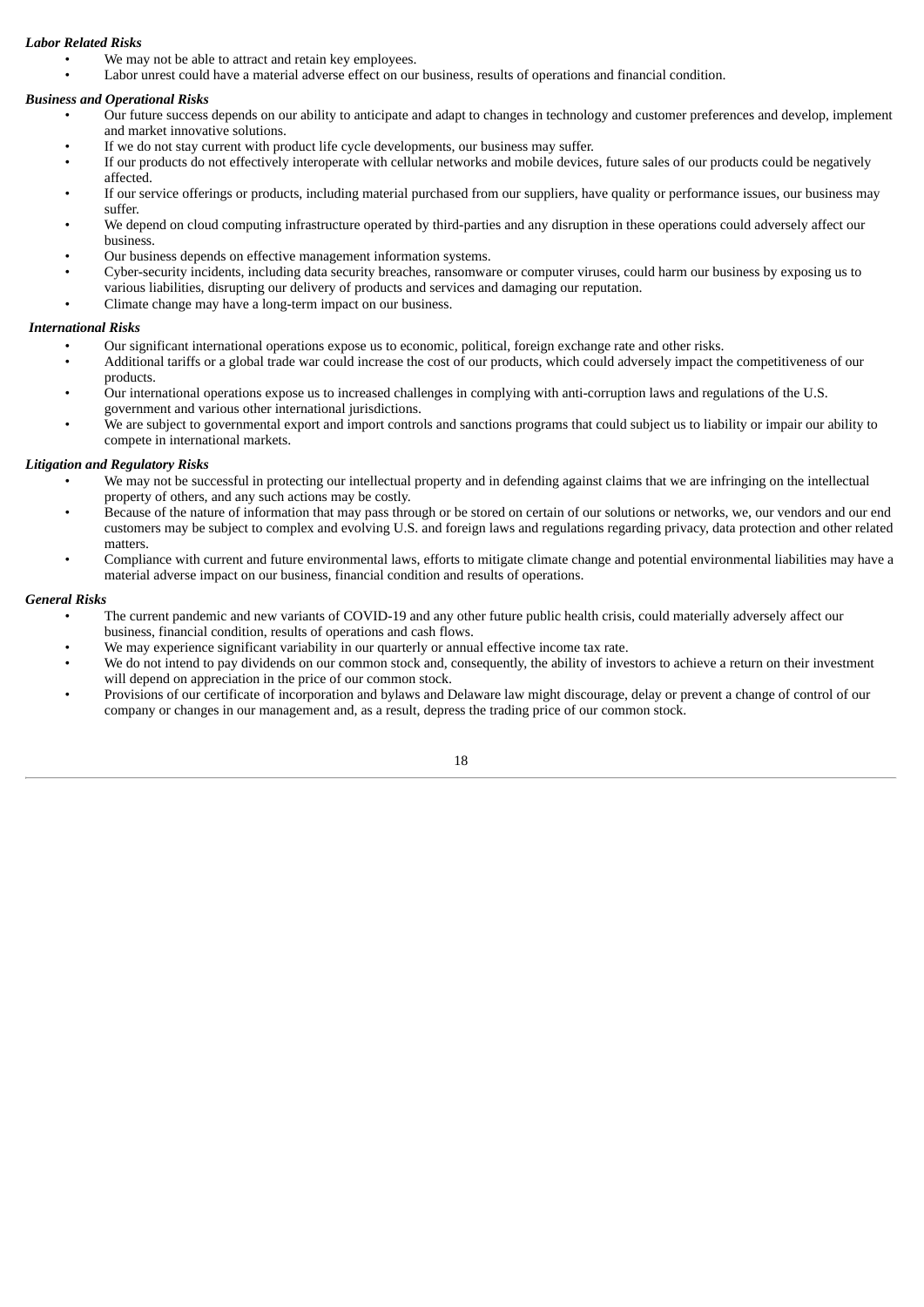# **Strategic Risks**

#### The successful execution of our CommScope NEXT transformation plan is key to the long-term success of our business.

CommScope NEXT could result in changes to our business that may result in a number of risks and uncertainties, including the following: lost customers or reduced sales volumes if customers do not accept higher pricing, our new product offerings or if we discontinue or divest of product lines; higher onetime costs such as restructuring costs and transaction, transformation and integration costs; the loss of key management and other employees if we are not successful in getting employee buy-in for CommScope NEXT; and additional supply chain disruptions or higher costs of supplies if we do not successfully execute our projects related to direct and indirect procurement. The implementation of CommScope NEXT may take longer than anticipated, and once implemented, we may not realize, in full or in part, the anticipated benefits or such benefits may be realized more slowly than anticipated. The failure to realize benefits, which may be due to our inability to execute plans or delays in the implementation of CommScope NEXT, could have a material adverse effect on our business, financial condition, results of operations, cash flows and stock price.

#### Our plan to spin-off our Home Networks business from CommScope (the Spin-Off), or any other potential separation, discontinuance or divestiture of a business or product line, is subject to various risks and uncertainties and may not be completed within any specified time period or at all; may not achieve the expected benefits; and will involve significant time, expense and cash flows, which could disrupt or adversely affect our business.

As a step in the CommScope NEXT transformation plan, in April 2021, we announced a plan to spin-off the Home Networks business in 2022. After thorough consideration of the current supply chain environment and its impact on the Home Networks business, our Board of Directors has determined that it is in the best interests of both CommScope and a future independent Home Networks business to delay execution of the Spin-Off. We remain committed to the Spin-Off, but we currently do not have a firm timeline for restarting the plan.

The Spin-Off is complex in nature and has been and may continue to be affected by unanticipated developments or changes, including changes in the macroeconomic, regulatory or political environment, changes in credit or equity markets or changes in other market conditions. These or other unanticipated developments have delayed and could continue to delay or prevent the Spin-Off or cause the Spin-Off to occur on terms or conditions that are different than anticipated, including the failure of the Spin-Off to qualify as tax-free to our stockholders.

If the Spin-Off is completed, we cannot assure you or any of our stakeholders that each company will be successful or achieve the future performance levels expected or that we will achieve the expected benefits of the Spin-Off. The separation will result in CommScope and the new Home Networks company being smaller, less diversified companies with more limited businesses concentrated in their respective areas of focus. As a result, each company may be more vulnerable to changing market conditions. In addition, if the Spin-Off is completed, CommScope and the Home Networks company will incur ongoing costs, including costs of operating as independent companies, that the separated businesses will no longer be able to share. Those costs may exceed our estimates or could diminish the benefits we expect to realize from the Spin-Off. Further, there can be no assurance that the combined value of the common stock of the two publicly traded companies will be equal to or greater than what the value of our common stock would have been had the Spin-off not occurred.

Whether or not the Spin-Off is completed, our businesses may face risks and uncertainties, including, but not limited to:

- the diversion of senior management's attention from ongoing business concerns;
- maintaining employee morale and retaining key management and other employees;
- retaining existing business and operational relationships, including with customers, suppliers and employees, and attracting new business and operational relationships;
- foreseen and unforeseen costs and expenses; and
- potential negative reactions from the financial markets if we fail to complete the Spin-Off as currently expected, within the anticipated time frame, or at all.

Any of these factors could have a material adverse effect on our business, financial condition, results of operations and cash flows.

We periodically evaluate our product lines and may consider the separation, divestiture or discontinuance of other product lines. Any such separation, divestiture or discontinuance of a product line also involves risks such as those described above and could adversely affect or our business, financial position, results of operation, cash flows and stock price.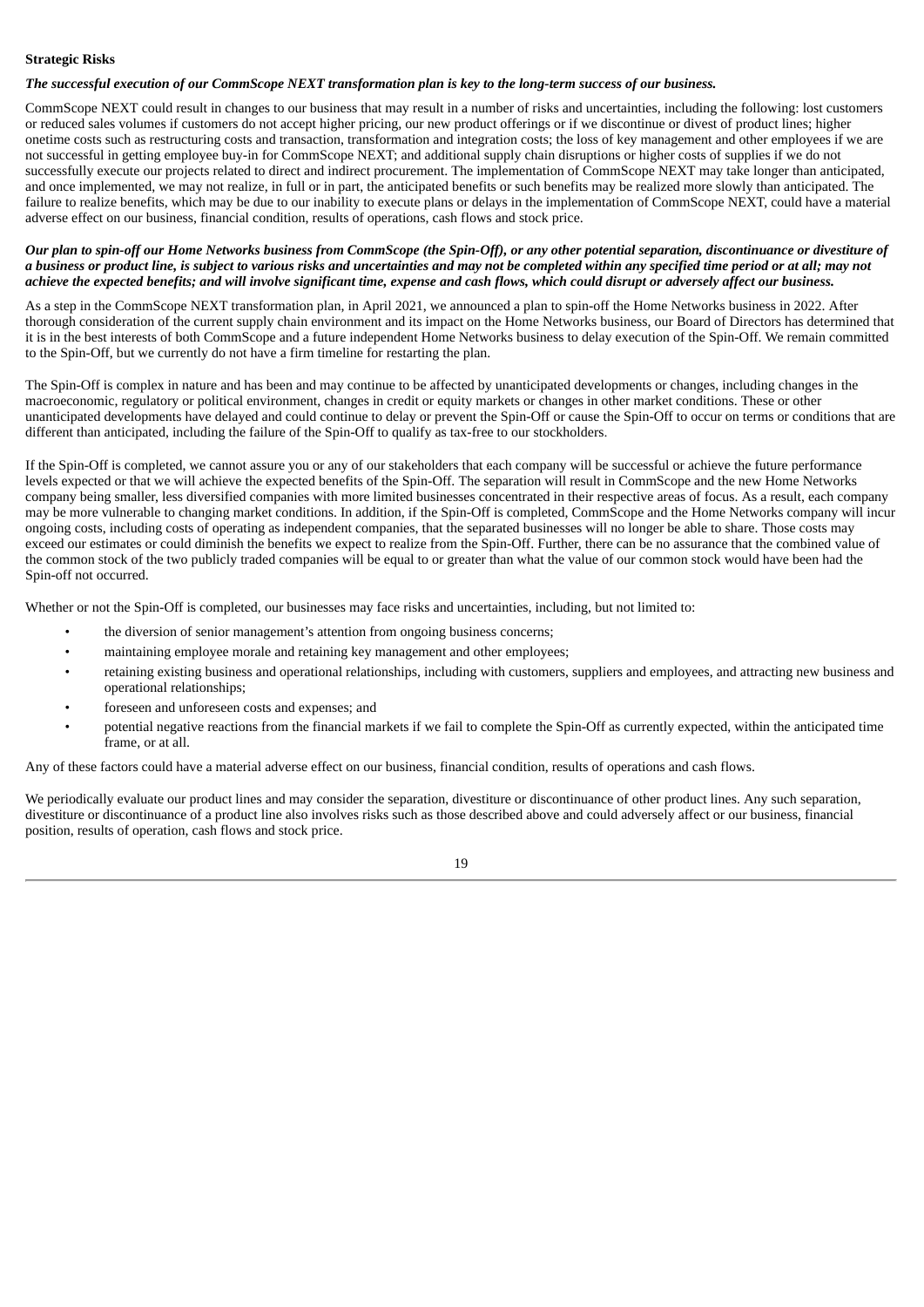# Our business strategy has historically relied, in part, on acquisitions to create growth. We may not fully realize anticipated benefits from past or future *acquisitions or investments in other companies.*

Our business strategy has historically relied, in part, on acquisitions to create growth, such as CommScope's 2019 acquisition of ARRIS, ARRIS' 2017 acquisition of Ruckus Wireless and the ICX Switch business, ARRIS' 2016 combination with Pace plc and CommScope's 2015 acquisition of TE Connectivity's Broadband Network Solutions business. We anticipate that a portion of our future growth may be accomplished by acquiring existing businesses, products or technologies. We cannot guarantee that we will be able to identify suitable acquisition opportunities or obtain the necessary financing on acceptable terms to provide these future growth opportunities. We may spend time and money investigating and negotiating with potential acquisition or investment targets but not complete the transaction which may divert or waste resources.

All acquisitions involve risks, such as the assumption of additional liabilities and expenses, issuance of debt, incurrence of transaction and integration costs, diversion of management's attention from other business concerns, assumption of unknown contingent liabilities, unanticipated litigation costs and falling short of growth expectations. There are also significant challenges to integrating an acquired operation into our business, including, but not limited to successfully managing the operations, manufacturing facilities and technology of the combined business; integrating the sales organizations; maintaining and increasing the customer base; retaining key employees, suppliers and distributors; integrating management information systems, including enterprise resource planning (ERP) systems; integrating inventory management and accounting activities; integrating R&D activities; navigating markets in which we potentially have limited or no prior experience; integrating and implementing effective disclosure controls and procedures and internal controls over financial reporting; and the impact of goodwill or other impairment charges, amortization costs for acquired intangible assets and acquisition accounting treatment, including the loss of deferred revenue and increases in the fair values of inventory and other acquired assets, on our GAAP financial condition and results of operations. Furthermore, such acquisitions may be dilutive to our financial results. Although we typically expect to realize strategic, operational and financial benefits as a result of our past and future acquisitions and investments, we cannot predict or guarantee whether and to what extent anticipated cost savings, synergies and growth prospects will be achieved. For example, we have not fully achieved the expected growth prospects associated with the ARRIS acquisition and that has had adverse effects on our financial condition, results of operations, cash flows and stock price.

# *Carlyle owns a substantial portion of our equity and its interests may not be aligned with yours.*

Funding for the ARRIS acquisition included an investment by Carlyle in our Series A Convertible Preferred Stock. As a result, Carlyle owns approximately 16% of our common stock on an if-converted basis and has the right to designate up to two directors on our Board of Directors. In addition, certain of our existing directors are senior advisors to Carlyle. As a result, Carlyle has significant influence on our business. Circumstances may occur in which the interests of Carlyle could conflict with the interests of our other stockholders.

#### Difficulties may be encountered in the realignment of manufacturing capacity and capabilities among our global manufacturing facilities and our *contract manufacturers that could adversely affect our ability to meet customer demand for our products.*

We periodically realign manufacturing capacity among our global facilities and contract manufacturers in order to reduce costs by improving manufacturing efficiency and to strengthen our long-term competitive position. The implementation of these initiatives may include significant shifts of production capacity among facilities and contract manufacturers. We have done this in the past related to the integration of certain acquisitions, including the integration of the ARRIS business. Also, in prior years, with some of the uncertainties in the U.S. trade tariff environment, we transitioned manufacturing for certain impacted products to non-tariff countries. In addition, in response to intermittent shutdowns of our facilities during the COVID-19 pandemic, we transitioned certain manufacturing to less impacted facilities. These changes are time-consuming and costly, and changes in our contract manufacturers or manufacturing locations may cause significant interruptions in supply if the manufacturers have difficulty manufacturing products to our specifications. There are significant risks inherent in the implementation of these initiatives, including our failure to ensure the following: adequate inventory on hand or production capacity to meet customer demand while capacity is being shifted among facilities; maintaining product quality as a result of shifting capacity; adequate raw material and other service providers to meet the needs at the new production locations; ability to successfully remove, transport and re-install equipment; and availability of adequate supervisory, production and support personnel to accommodate the shifted production. In the event manufacturing realignment initiatives are not successfully implemented, we could experience lost future sales and increased operating costs, as well as customer relations problems, any of which could have a material adverse effect on our business, financial condition, results of operations and cash flows.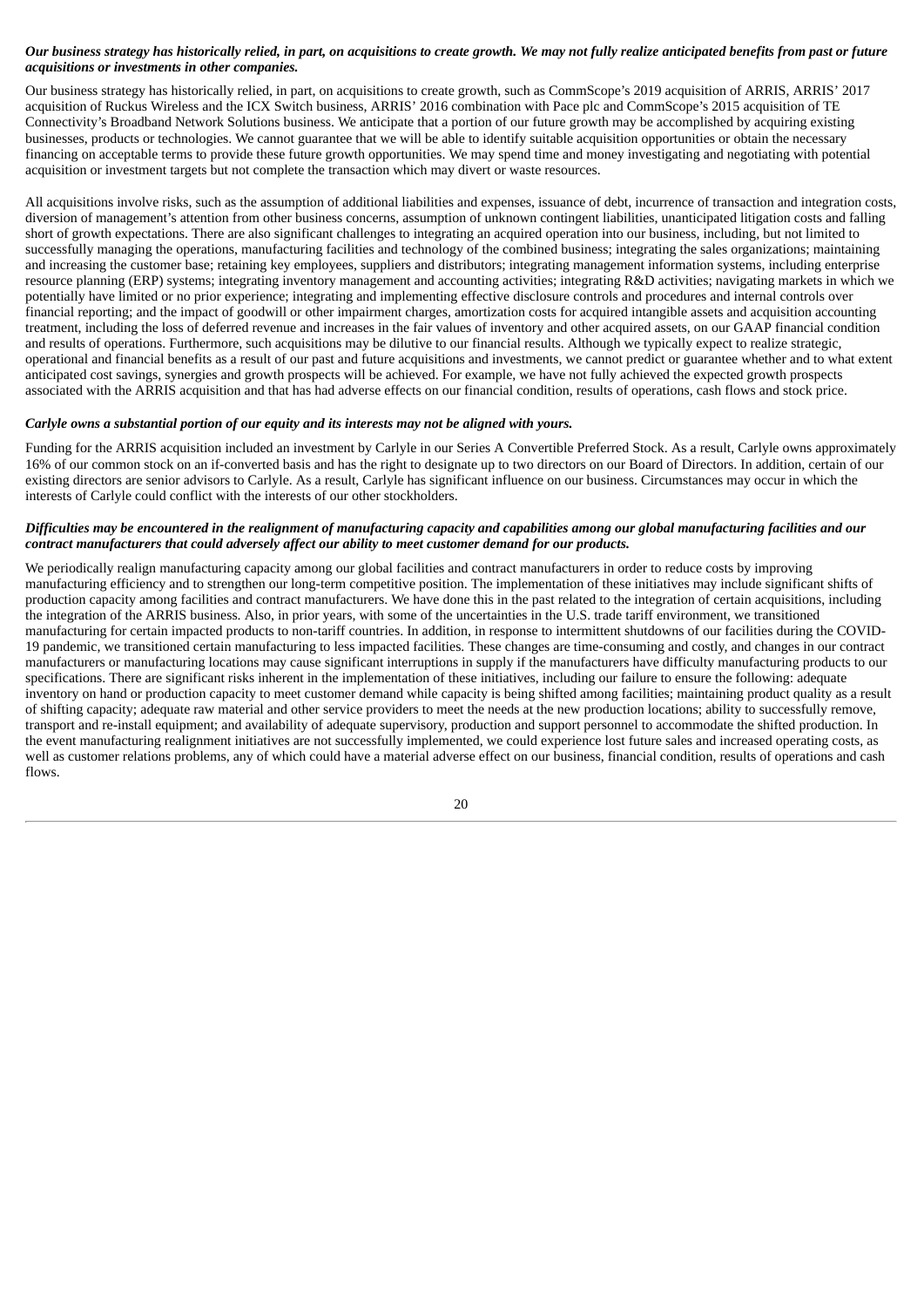## *We may need to undertake additional restructuring actions in the future.*

We have previously recognized restructuring charges to integrate acquisitions, in response to slowdowns in demand for our products and in conjunction with the implementation of initiatives to reduce costs and improve the efficiency of our operations. Most recently, we have implemented a business transformation initiative called CommScope NEXT designed to drive stakeholder value which has included the planned closure of a manufacturing facility as well as workforce reductions. In prior years, we have also undertaken a number of initiatives to support the integration of the ARRIS business, which included mostly workforce reductions. In the past, we have undertaken initiatives to support the integration of other acquisitions, which included the closure of certain domestic and international manufacturing facilities and various other workforce reductions. As a result of the continued efforts related to CommScope NEXT, changes in business conditions and other developments, we may need to initiate additional restructuring actions that could result in workforce reductions and restructuring charges, which could adversely and materially affect our cash flows.

#### **Supply Chain Risks**

#### Our dependence on commodities and certain components subjects us to cost volatility and potential availability constraints.

Our profitability may be materially affected by changes in the market price and availability of certain raw materials, most of which are linked to the commodity markets. The principal raw materials and components we purchase are aluminum, copper, steel, bimetals, optical fiber, plastics and other polymers, capacitors, memory devices and silicon chips. Prices for aluminum, copper, steel, silicon, fluoropolymers and certain other polymers have experienced significant volatility as a result of changes in the levels of global demand, supply disruptions, including port, transportation and distribution delays or interruptions, and other factors. As a result, we have seen a significant increase in costs that has negatively impacted our results of operations. We have adjusted our prices for certain products and plan to adjust prices for certain other products, but we may have to adjust prices again in the future. Delays in implementing price increases or a failure to achieve market acceptance of price increases has in the past, and could in the future, have a material adverse impact on our results of operations. Conversely, in an environment of falling commodities prices, we may be unable to sell higher-cost inventory before implementing price decreases, which could have a material adverse impact on our business, financial condition and results of operations.

#### We are dependent on a limited number of key suppliers for certain raw materials and components, and supply shortages or delays could limit our ability *to manufacture products.*

We are dependent on a limited number of key suppliers for certain of our raw material and component purchases, including certain semiconductors, memory and chip capacitors, polymers, copper rod, copper and aluminum tapes, fine aluminum wire, steel wire, optical fiber, circuit boards and other electronic components, subassemblies and modules. Certain of our suppliers are sole source suppliers and a number of our agreements with suppliers are short-term in nature.

Our reliance on sole or limited suppliers and our reliance on subcontractors involves several risks, including a potential inability to obtain an adequate supply of required materials, components and other products, and reduced control over pricing, quality, terms and conditions of purchase and timely delivery. Current limited supply of memory devices, capacitors and silicon chips have impacted and could continue to impact our ability to deliver on a timely basis due to extended lead times and have increased and could continue to increase overall product costs. The price of these components within our products may vary, and we may not be able to pass along all cost increases to customers. Key silicon providers may have significant power and ability to influence prices and supply. We are currently experiencing extended lead times from certain of our key suppliers which has affected our ability to deliver on a timely basis and could continue to affect our performance in the future. In some instances, we are purchasing components as much as fifteen months in advance of our expected need for such components, which may divert our working capital from other needs. The extended lead times also contribute to increased risk for excess and obsolescence of components which can lead to increases costs. Our key suppliers have experienced in the past, and could experience in the future, production, operational or financial difficulties, or there may be global shortages and pricing inflation of certain raw materials or components we use. Our inability to find sufficient sources of supply on reasonable terms could impact our ability to manufacture products in a costeffective manner. We have adjusted our market prices for certain of our products as component prices have changed, but we may not be able to pass along all further cost increases to our customers, which could have a material adverse effect on our gross margin and results of operations. Our ability to ship products on a timely basis has been and may continue to be unfavorably impacted, which could damage relationships with current and prospective customers and potentially have a material adverse effect on our business. We also face the risk of our customers canceling their orders and moving them to our competitors who can ship more timely, which would not allow us to realize our backlog and would have a material adverse effect on our business.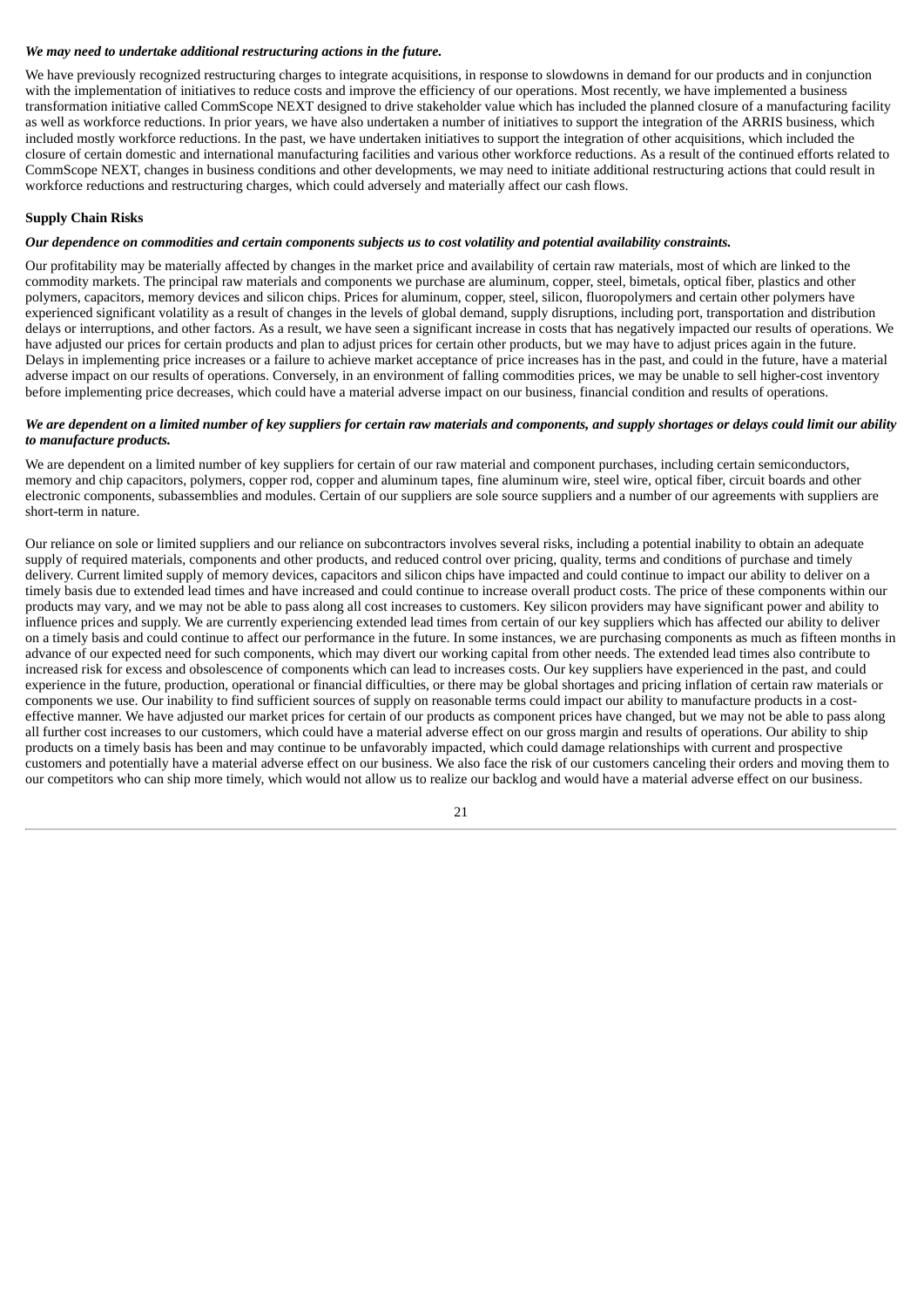We also source many of our components from international markets. Any changes in the laws and policies of the U.S. or other countries affecting trade is a risk to us. To the extent there are unfavorable changes imposed by the U.S. or other countries and/or retaliatory actions taken by trading partners, such as the addition of new tariffs or trade restrictions, we may experience material adverse impacts on earnings. For a more complete discussion of our risks related to tariffs and trade restrictions, see the risk factor, "Additional tariffs or a global trade war could increase the cost of our products, which could adversely impact the competitiveness of our products" under our "International Risk Factors" in this Item 1A. Risk Factors section.

### If our integrated global manufacturing operations, including our contract manufacturers, suffer capacity constraints or production or shipping delays, *we may have difficulty meeting customer demands.*

Disruption of our ability to produce at or distribute from our manufacturing or contract manufacturing facilities could adversely affect our ability to manufacture products at our other manufacturing or contract manufacturing facilities in a cost-effective and timely manner. We have experienced lost sales opportunities in 2021 due to the lack of capacity to meet the demand for certain of our Broadband segment products. If we cannot ramp up capacity fast enough to meet customer demand, we may continue to experience lost sales opportunities, lose market share and experience customer relations problems, which could have a material adverse effect on our business, financial condition, results of operations and cash flows.

Also, in 2020, the COVID-19 pandemic resulted in supply constraints primarily related to the temporary shutdown of certain of our facilities, which led to difficulty in meeting customer demands. In 2021, increased customer demand has also indirectly had unfavorable business impacts, including commodity inflation, logistics cost increases, extended lead times and certain component part shortages. Similar supply constraints, inflation, or delays in the future could have a material adverse effect on our business, financial condition, results of operations and cash flows. For a more complete discussion of our risks related to the COVID-19 pandemic, see the risk factor below under "General Risk Factors" in this Item 1A, "The current pandemic and new variants of COVID-19 and any other future public health crisis, could materially adversely affect our business, financial condition, results of operations and cash flows."

We rely on unaffiliated contract manufacturers, both domestically and internationally, to produce certain products or key components of products. Our reliance on these contract manufacturers reduces our control over the manufacturing process and exposes us to risks, including reduced control over quality assurance, product supply and costs and timing. Any manufacturing disruption by our contract manufacturers could severely impair our ability to fulfill orders. Our reliance on outsourced manufacturers also increases the potential for infringement or misappropriation of our intellectual property. If we are unable to manage our relationships with our contract manufacturers effectively, or if our contract manufacturers suffer delays or disruptions in production or other operations for any reason, including financial instability, labor disturbances or shortages, fires, electrical outages, pandemics/epidemics, severe weather events, natural disasters, geopolitical instability, acts of violence or terrorism, shipping interruptions including port distribution delays or interruptions, increased manufacturing lead times, capacity constraints or quality control problems in their manufacturing operations, failure to meet our future requirements for timely delivery or some other catastrophic event, our ability to manufacture products at our manufacturing or contract manufacturer facilities and ship products to our customers in a cost-effective and timely manner could be impaired, which could have a material adverse effect on our business, financial condition, results of operations and cash flows. These manufacturers typically fulfill our supply requirements on the basis of individual orders. In most cases, we do not have long-term contracts with our contract manufacturers that guarantee capacity, the continuation of particular pricing terms or the extension of credit limits. Accordingly, our contract manufacturers are not always obligated to continue to fulfill our supply requirements, which could result in supply shortages, and the prices we are charged for manufacturing services could be increased on short notice. If our manufacturers are unable or unwilling to continue manufacturing our products in required volumes, we will be required to identify one or more acceptable alternative manufacturers to satisfy our demand. There is no assurance that we would be able to identify suitable alternative manufacturing partners on a timely basis, on terms that are acceptable to us, or at all.

Some of our manufacturing and contract manufacturing facilities rely on aging production equipment and information technology infrastructure, and if we fail or our contract manufacturers fail to properly maintain or update this equipment, it could affect our ability to manufacture or ship products.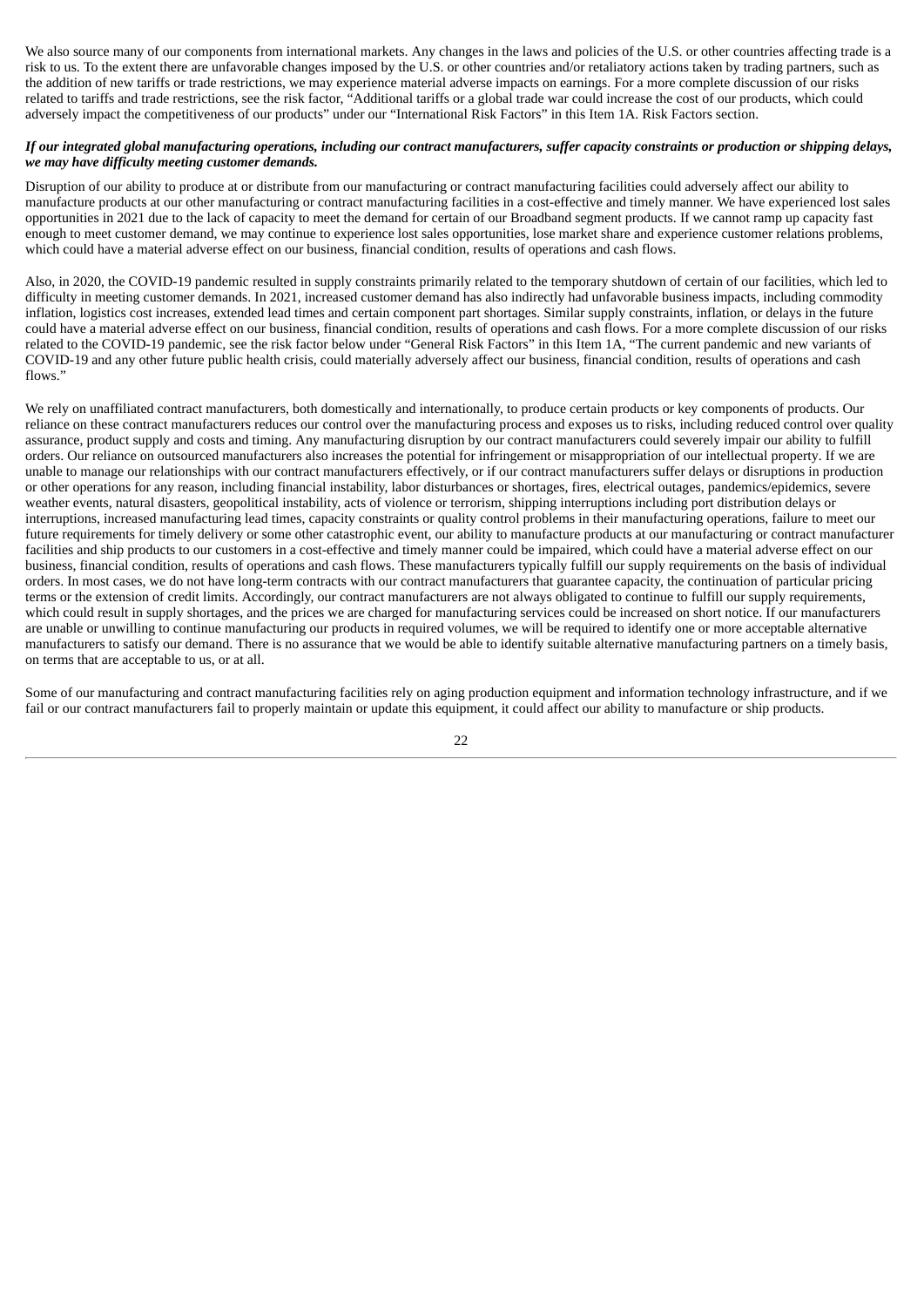# **Competitive Risks**

### Our business is dependent upon third party capital spending for data, communication and entertainment equipment, and reductions in such capital *spending could adversely affect our business.*

Our performance is dependent on third parties' capital spending for constructing, rebuilding, maintaining or upgrading data, communication and entertainment networks, which can be volatile and difficult to forecast. Capital spending in the communications industry is cyclical and can be curtailed or deferred on short notice. We have experienced and may continue to experience significant quarterly fluctuations in sales and operating income due to the volatility in our industry. A variety of factors affect the timing and amount of capital spending in the communications industry, including:

- competing technologies;
- general economic and market conditions;
- foreign currency fluctuations;
- seasonality of outdoor deployments;
- timing and adoption of the global rollout of new technologies;
- customer-specific financial conditions or budget allocation decisions;
- changes in customer preferences or requirements;
- availability and cost of capital;
- governmental regulation;
- demand for network services;
- consumer demand for video content and pay TV services;
- competitive pressures, including pricing pressures;
- customer acceptance of new technologies and services offered;
- variability of shipments under large contracts;
- industry consolidation; and
- real or perceived trends or uncertainties in these factors.

We have previously experienced a decrease in demand for certain of our products as a result of the COVID-19 pandemic. Although we have had a recovery in demand of certain of our products during 2021, product demand could be negatively impacted in the near term as a result of new variants of COVID-19 or any other future public health crisis. For a more complete discussion of our risks related to COVID-19, see the risk factor under "General Risk Factors" in this Item 1A, Risk Factors section, "The current pandemic and new variants of COVID-19 and any other future public health crisis, could materially adversely affect our business, financial condition, results of operations and cash flows."

As a result of these factors, we may not be able to maintain or increase our sales in the future, and our business, financial condition, results of operations and cash flows could be materially and adversely affected.

# A substantial portion of our business is derived from a limited number of key customers and channel partners.

Our customer base includes direct customers, original equipment manufacturers (OEMs) and channel partners, which include distributors, system integrators, value-added resellers and sales representatives. For the year ended December 31, 2021, we derived approximately 13% of our consolidated net sales from our top two direct customers. The concentration of our net sales with these key customers subjects us to a variety of risks, including:

- lower sales volumes that could result from the loss of one or more of our key customers;
- dependency on customers with substantial purchasing power and leverage in negotiating contractual obligations as well as the operational structure of the relationship, resulting in lower net sales and gross profit;

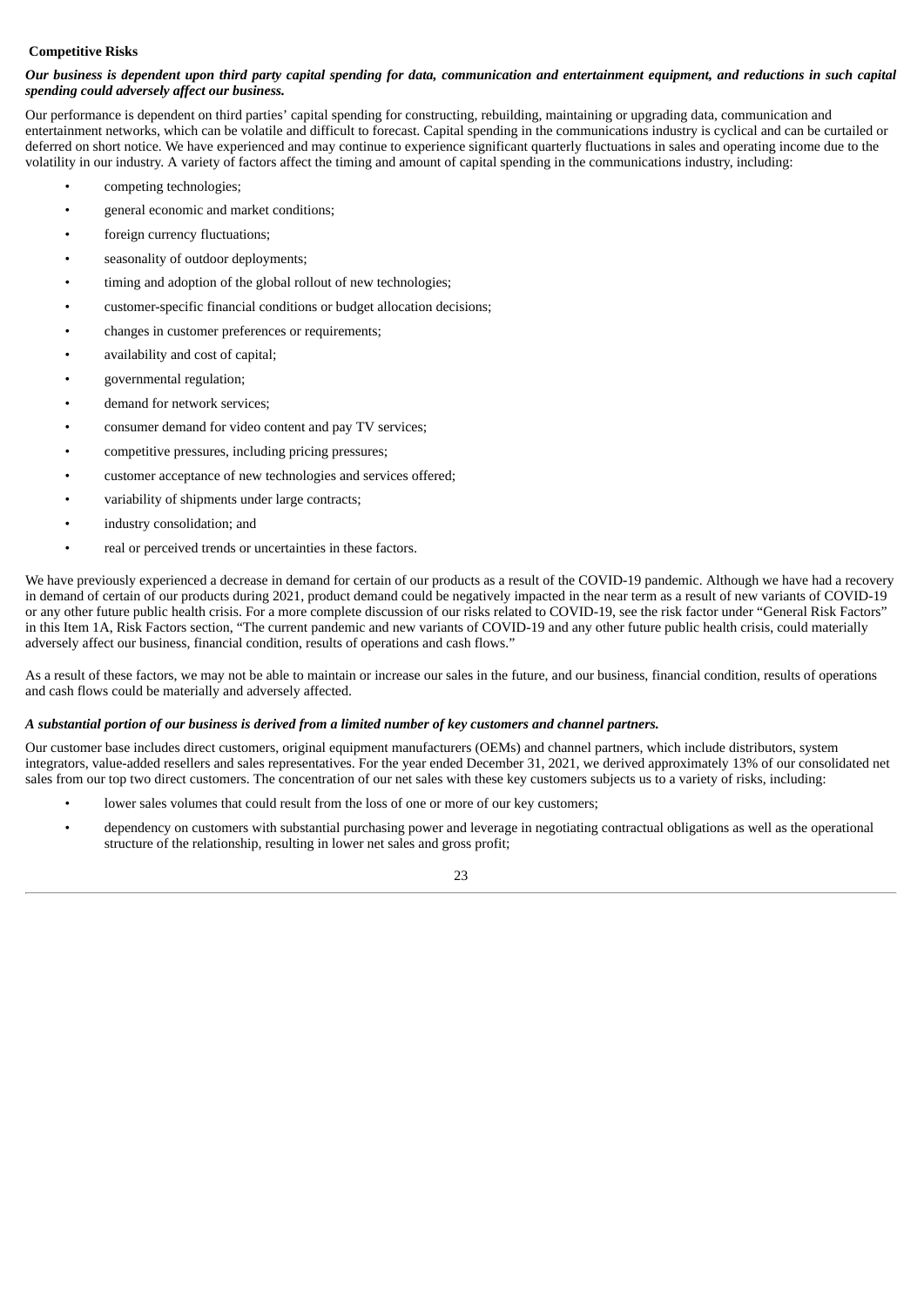- less efficient operations that could result in higher costs from an inability to accurately forecast and plan for volatile spending patterns of key customers;
- financial difficulties experienced by one or more of our key customers that could result in reduced purchases of our products and/or delays or difficulties in collecting accounts receivable balances;
- election by our key customers to purchase products from our competitors in order to diversify their supplier base and dual-source key products, resulting in reduced purchases of our products; and
- reductions in inventory levels held by channel partners and OEMs, which may be unrelated to purchasing trends by end customers.

We are also exposed to similar risks to the extent that we have significant indirect sales to one or more end-users of our products, who may also be a direct customer.

We generally have no minimum purchase commitments with any of our distributors, value-added resellers, operators or OEMs or other customers, and our contracts with these parties generally do not prohibit them from purchasing or offering products or services that compete with ours. We have historically experienced variability in the level of purchases by our key customers and expect similar variability that could affect future sales. Any significant reduction in sales to these customers, including as a result of the inability or unwillingness of these customers to continue purchasing our products, could materially and adversely affect our business, financial condition, results of operations and cash flows.

# *We face competitive pressures with respect to all our major product groups.*

Competition in our industry depends on a number of factors, including: innovative product and service solution offerings; the ability to adapt to changing markets and customer preferences; product and service quality; timing of the introduction of new products and services; speed of delivery; pricing; and customer service, including the total customer experience. In each of our major product groups, we compete with a substantial number of foreign and domestic companies, some of which have greater financial, technical, marketing and other resources or lower operating costs. They may also have broader product offerings and market focus. This gives many of these enterprises a competitive advantage to withstand any significant reduction in capital spending by customers in our markets over the long term. Further, our industry continues to consolidate, and the combination of any of our competitors could further increase these advantages and result in competitors with broader market presence.

Some competitors may be able to bundle their products and services together and may be capable of delivering more complete solutions that better meet customer preferences than we are able to provide, which may cause us to lose sales opportunities and revenue. Competitors' actions, such as price reductions, acceptance of high-risk contractual terms or the introduction of new, innovative products and services, and the use of exclusively price-driven auctions by customers have caused lost sales opportunities in the past and may cause us to lose sales opportunities in the future.

The rapid technological changes occurring in the communications industry could also lead to the entry of new competitors against whom we may not be able to compete successfully. For example, as networks become more virtualized, the functionality of our products is at risk of being subsumed by competitors who utilize software to provide the same functions as our products. A related trend that could affect us is the emerging interest in distributed access architecture (DAA), which disaggregates some of the functions of the converged cable access platform (CCAP) and the access and transport platforms to enable deployment of these functions in ways that could reduce traditional operator capital expenditures in hybrid fiber-coaxial. We have developed and deployed a line of DAA products, but some operators may not be aligned on the specific implementations of DAA and we could lose market share to competitors. Service providers also have the goal of virtualizing CCAP management and control functions as they deploy DAA, and although we are developing a fully virtualized CCAP product, this could potentially enable new competitors to enter the market and reduce operator dependence on our products. As there is technology evolution or transformation within the industry, be it DOCSIS 4.0, PON or Wi-Fi technology, there is a risk that our market position would be weakened. If any of our competitors' products or technologies were to become the industry standard, our business would be negatively affected.

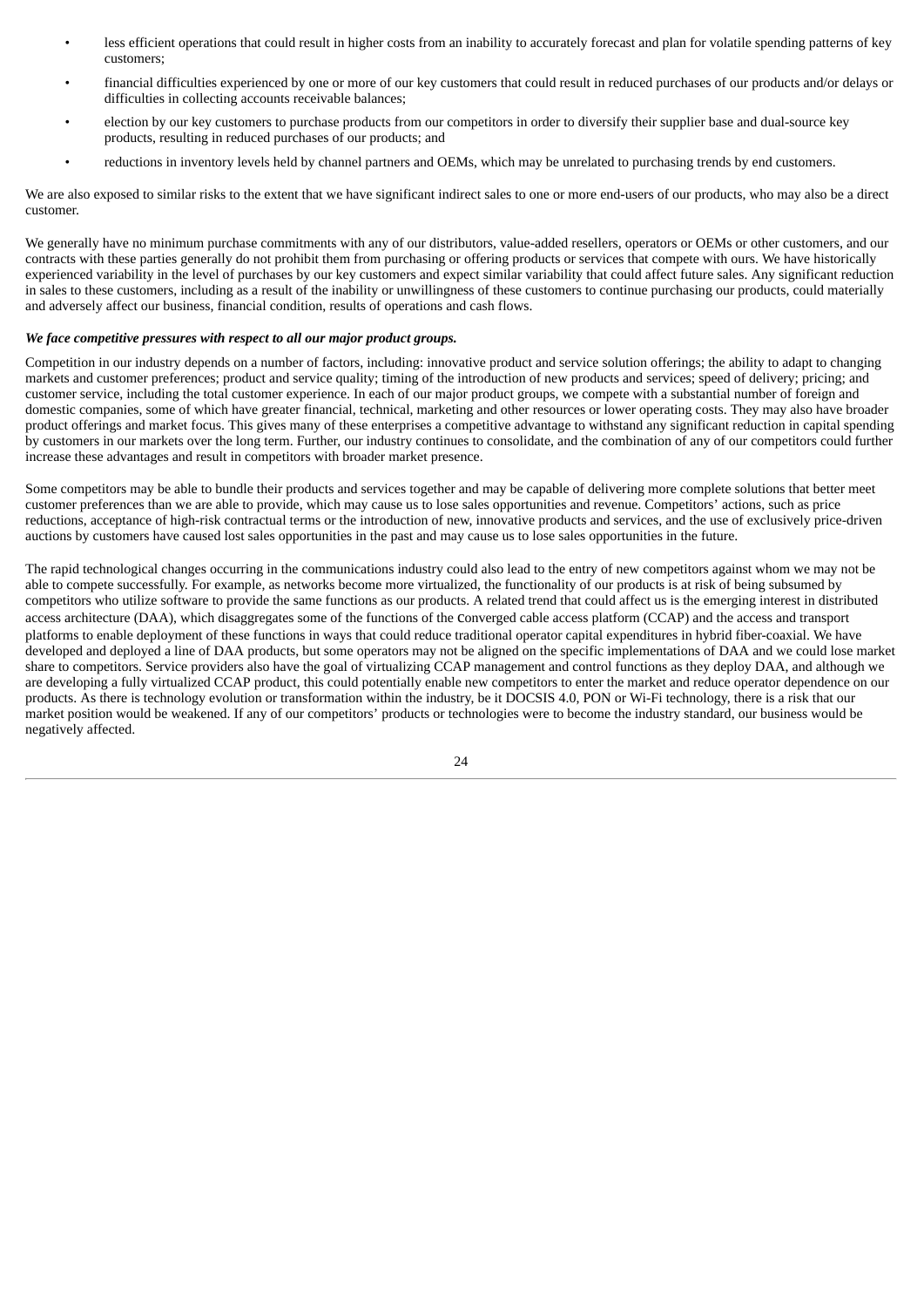The continued industry move toward open standards may result in an increase in competition for our products that may adversely impact our future revenues and margins. In addition, many of our customers participate in "technology pools" and increasingly request that we donate a portion of our source code used by customers to these pools, which may impact our ability to recapture the R&D investment made in developing such code. We believe that we will be increasingly required to work with third-party technology providers. As a result, we expect the shift to more open standards may require us to license software and other components indirectly to third parties via various open-source or royalty-free licenses. In some circumstances, our use of such open-source technology may include technology or protocols developed by standards settings bodies, other industry forums or third-party companies. The terms of the open-source licenses granted by such parties, or the granting of royalty-free licenses, may limit our ability to commercialize products that utilize such technology, which could have a material adverse effect on our results of operations.

In some instances, our customers themselves may also be our competition in other business areas. Some of our customers may develop their own software requiring support within our products and/or may design and develop products of their own that are produced to their own specifications directly by a contract manufacturer. Further, if we are unable to transform our business processes to support changing customer expectations and deliver a superior total customer experience, we may lose sales opportunities in the future. We are also facing significant and increased competition from original design manufacturers (ODMs) and contract manufacturers who are selling and attempting to sell their products directly to service providers.

We cannot assure you that we will continue to compete successfully with our existing competitors or with new competitors. If we are unable to compete in any of our markets at the same level as we have in the past or are forced to reduce the prices of our products in order to continue to be competitive, our business, financial condition, results of operations and cash flows could be materially and adversely affected.

#### Our ability to sell our products is highly dependent on the quality of our support services after the sale, and our inability to provide adequate support *after the sale would have a material adverse effect on our business.*

After our products are deployed, our channel partners and end customers depend on our support organization to resolve any issues relating to our products. A high level of support is important for the successful marketing and sale of our products. In many cases, our channel partners provide support directly to our end customers. We do not have complete control over the level or quality of support provided by our channel partners. These channel partners may also provide support for other third-party products, which may potentially distract resources from support for our products. If we and our channel partners do not effectively assist our end customers in deploying our products, quickly resolving post-deployment issues and provide effective ongoing support, it would adversely affect our ability to sell our products to existing end customers and could harm our reputation with potential end customers. In some cases, we guarantee a certain level of performance to our end customers, which could prove to be resource-intensive and expensive for us to fulfill if unforeseen technical problems arise.

Many of our service provider and large enterprise end customers have more complex networks and require higher levels of support than our smaller end customers. In addition, given the extent of our international operations, our support organization faces challenges, including those associated with delivering support, training and documentation in languages other than English. Our failure to maintain high-quality support and services could have a material adverse effect on our business, financial condition, results of operations and cash flows.

#### Changes to the regulatory environment in which our customers operate and changes in or uncertainty about government funded programs may *negatively impact our business.*

The telecommunications and cable television industries are subject to significant and changing federal and state regulation, both in the U.S. and other countries. Many of our customers are subject to various rules and regulations as Internet service providers and changes to such rules and regulations could adversely impact our customers' decisions regarding capital spending. We, as well as some of our customers, also participate in and benefit from government funded programs that encourage the development of network infrastructures. Changes in government programs in our industry or uncertainty regarding future changes could adversely impact our customers' decisions regarding capital spending, which could decrease demand for our products and could materially and adversely affect our business, financial condition, results of operations and cash flows.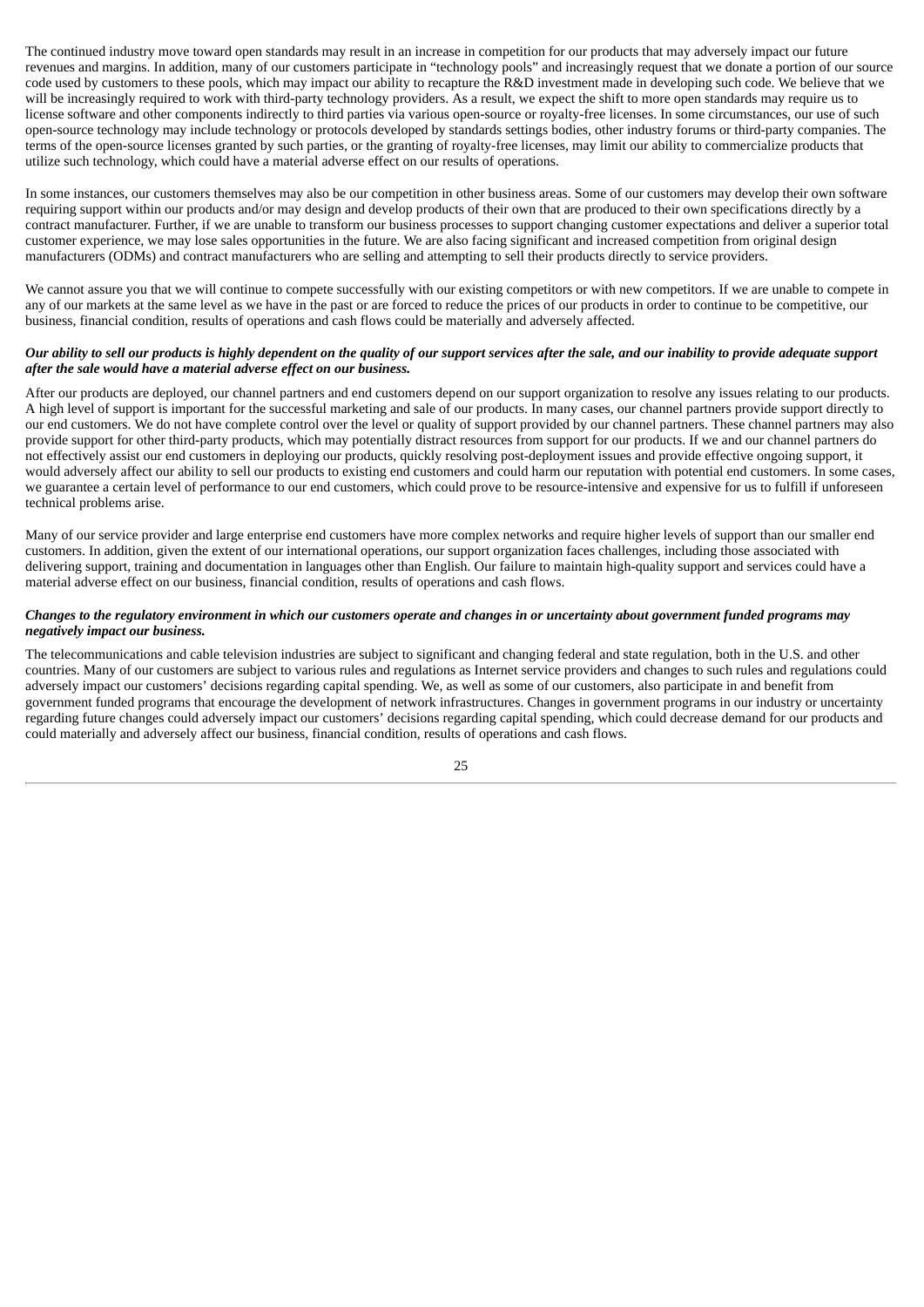# **Financial Risks**

# Our substantial indebtedness could adversely affect our ability to raise additional capital to fund our operations. Iimit our ability to react to changes in the economy or our industry, expose us to interest rate risk to the extent of our variable rate debt and prevent us from meeting our financial obligations.

As of December 31, 2021, we had approximately \$9.6 billion of indebtedness. As of December 31, 2021, we had no outstanding loans under our assetbased revolving credit facility and the remaining availability was \$684.1 million, reflecting a borrowing base of \$777.6 million reduced by \$93.5 million of outstanding letters of credit. Our ability to borrow under our revolving credit facility depends, in part, on inventory, accounts receivable and other assets that fluctuate from time to time and may further depend on lenders' discretionary ability to impose reserves and availability blocks. We have entered into certain hedging agreements to reduce our exposure to variable rate debt.

Our substantial indebtedness could have important consequences. For example, it could:

- limit our ability to obtain additional financing for working capital, capital expenditures, acquisitions, investments and other general corporate purposes;
- require a substantial portion of our cash flows to be dedicated to debt service payments and reduce the amount of cash flows available for working capital, capital expenditures, investments or acquisitions and other general corporate purposes;
- expose us to the risk of increased interest rates as the interest cost on a significant portion of our indebtedness is subject to changes in interest rates;
- place us at a competitive disadvantage compared to certain of our competitors who have less debt;
- hinder our ability to adjust rapidly to changing market conditions;
- limit our ability to secure adequate bank financing or our ability to refinance existing indebtedness in the future with reasonable terms and conditions, or at all; and
- increase our vulnerability to and limit our flexibility in planning for, or reacting to, a potential downturn in general economic conditions or in one or more of our businesses.

Our variable rate indebtedness currently uses LIBOR as a benchmark for establishing the rate. On July 27, 2017, the authority that regulates LIBOR announced that it intends to stop compelling banks to submit rates for the calculation of LIBOR after 2021. In November 2020, this deadline was extended for the LIBOR rates used in our variable rate indebtedness until June 2023. The U.S. Federal Reserve, in conjunction with the Alternative Reference Rates Committee, is replacing U.S. dollar LIBOR with a newly created index, calculated with a broad set of short-term repurchase agreements backed by treasury securities, called the Secured Overnight Financing Rate. It is not possible to predict the effect of these changes, other reforms or the establishment of alternative reference rates in the United Kingdom (U.K.), the U.S. or elsewhere. These changes could require us to renegotiate certain of our variable rate indebtedness to address changes in the benchmark rates, for example, but we are still evaluating the impact on our other agreements and contracts.

In addition, the indentures and credit agreements governing our indebtedness contain affirmative and negative covenants that limit our ability to engage in activities that may be in our long-term best interests. Our failure to comply with those covenants could result in an event of default which, if not cured or waived, could result in the acceleration of all of our debt.

## Despite current indebtedness levels and restrictive covenants, we may still incur additional indebtedness that could further exacerbate the risks *associated with our substantial financial leverage.*

We may incur significant additional indebtedness in the future under the agreements governing our indebtedness. Although the indentures and the credit agreements governing our indebtedness contain restrictions on the incurrence of additional indebtedness, these restrictions are subject to a number of thresholds, qualifications and exceptions, and additional indebtedness incurred in compliance with these restrictions could be substantial. Additionally, these restrictions permit us to incur obligations that, although preferential to our common stock in terms of payment, do not constitute indebtedness.

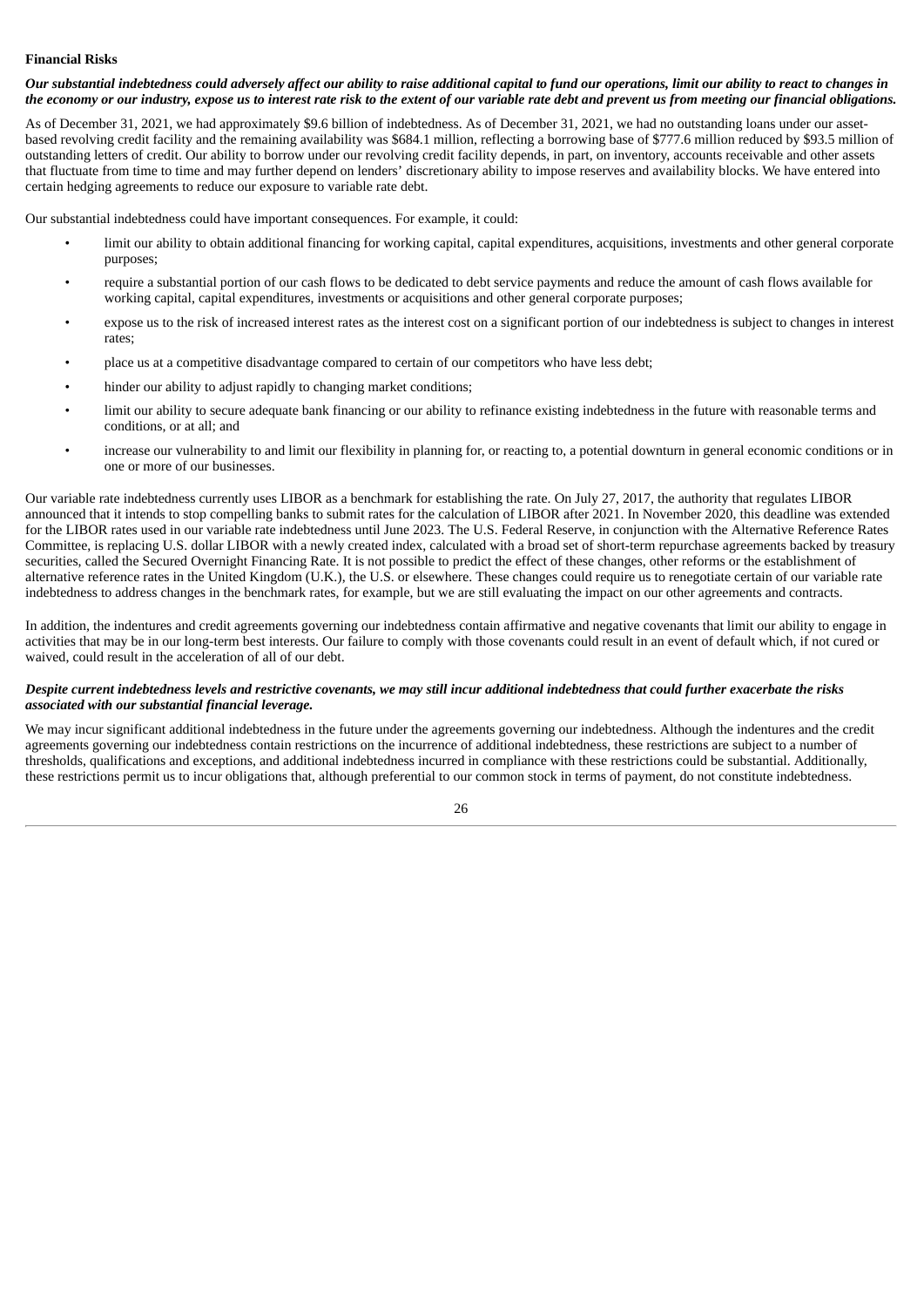# To service our indebtedness and pay dividends on our preferred stock, we will require a significant amount of cash, and our ability to generate *sufficient cash depends on many factors beyond our control.*

Our operations are conducted through our global subsidiaries and our ability to make cash payments on our indebtedness and pay cash dividends on our preferred stock will depend on the level of earnings and distributable funds from our subsidiaries. Certain of our subsidiaries may have limitations or restrictions on paying dividends and otherwise transferring funds to us. Our ability to make cash payments on and to refinance our indebtedness will depend upon our financial condition and operating performance, which are subject to prevailing economic and competitive conditions and to financial, business, legislative, regulatory and other factors beyond our control. We might not be able to achieve a level of cash flows from operating activities or transfer sufficient funds from our subsidiaries to permit us to pay the principal, premium, if any, and interest on our indebtedness and dividends on our preferred stock.

If we are unable to generate sufficient cash flow or are otherwise unable to obtain funds necessary to meet required payments of principal, premium, if any, and interest on our indebtedness or if we fail to comply with the various covenants in the instruments governing our indebtedness and we are unable to obtain waivers from the required lenders, we could be in default under the terms of the agreements governing such indebtedness. In the event of such default, the holders of our indebtedness could elect to declare all the funds borrowed to be due and payable, together with accrued and unpaid interest. The lenders under our revolving credit facility could elect to terminate their commitments, cease making further loans and institute foreclosure proceedings against our assets. As a result, we could be forced into bankruptcy or liquidation.

#### We may need to recognize additional impairment charges related to goodwill, identified intangible assets, fixed assets and right of use assets.

We have substantial balances of goodwill and identified intangible assets. As of December 31, 2021, goodwill and identified intangible assets represented approximately 62% of our total assets. We are required to test goodwill for possible impairment on the same date each year and on an interim basis if there are indicators of a possible impairment. In the past, we have recognized significant impairment charges related to goodwill, some of them being significant, including \$13.7 million in 2021, \$206.7 million in 2020 and \$376.1 million in 2019. As of the October 2021 annual impairment test, the fair value of certain reporting units only modestly exceeded their carrying value and slight changes in significant assumptions or business factors could result in material impairment. In the future, if we are unable to improve our results of operations and cash flows, or other indicators of impairment exist, such as a sustained significant decline in our share price and market capitalization, we may incur material charges against earnings relating to our remaining goodwill.

We are also required to evaluate identified intangible assets, fixed assets and right of use assets for impairment if there are indicators of a possible impairment. In the past, due to revisions in financial performance outlooks or deterioration in certain markets, we have recognized significant impairment charges on identified intangible assets and fixed assets. In the future, we may again determine that one or more of our long-lived assets is impaired and additional impairment charges may be recognized that could have a material adverse effect on our financial condition and results of operations.

# *The IRS may not agree ARRIS was a foreign corporation for U.S. federal income tax purposes.*

Following the Pace combination, ARRIS was incorporated under the laws of England and Wales and a tax resident in the United Kingdom for U.K. tax purposes. There is a risk that the Internal Revenue Service does not agree that ARRIS was a foreign corporation for U.S. federal income tax purposes in periods prior to the acquisition and we could be subject to substantial additional U.S. taxes. For U.K. tax purposes, ARRIS was expected to be treated as a U.K. tax resident for all periods prior to the Acquisition and following the Pace combination, regardless of how ARRIS was treated in the U.S. Therefore, if ARRIS was treated as a U.S. corporation for U.S. federal income tax purposes, we could be liable for both U.S. and U.K. taxes in certain periods prior to the Acquisition, which could have a material adverse effect on our financial condition, results of operations and cash flows.

# **Labor Related Risks**

# *We may not be able to attract and retain key employees.*

Our business depends upon our continued ability to hire and retain key employees. Effective succession planning is important to our long-term success. We depend on our senior management team and other key employees for strategic success. Some of our key employees have retired or are at or near retirement age, including a disproportionate amount of our workforce in key geographic areas who will reach retirement age in the next decade. Failure to ensure effective transfer of knowledge and smooth transitions involving key employees could hinder our strategic planning and execution.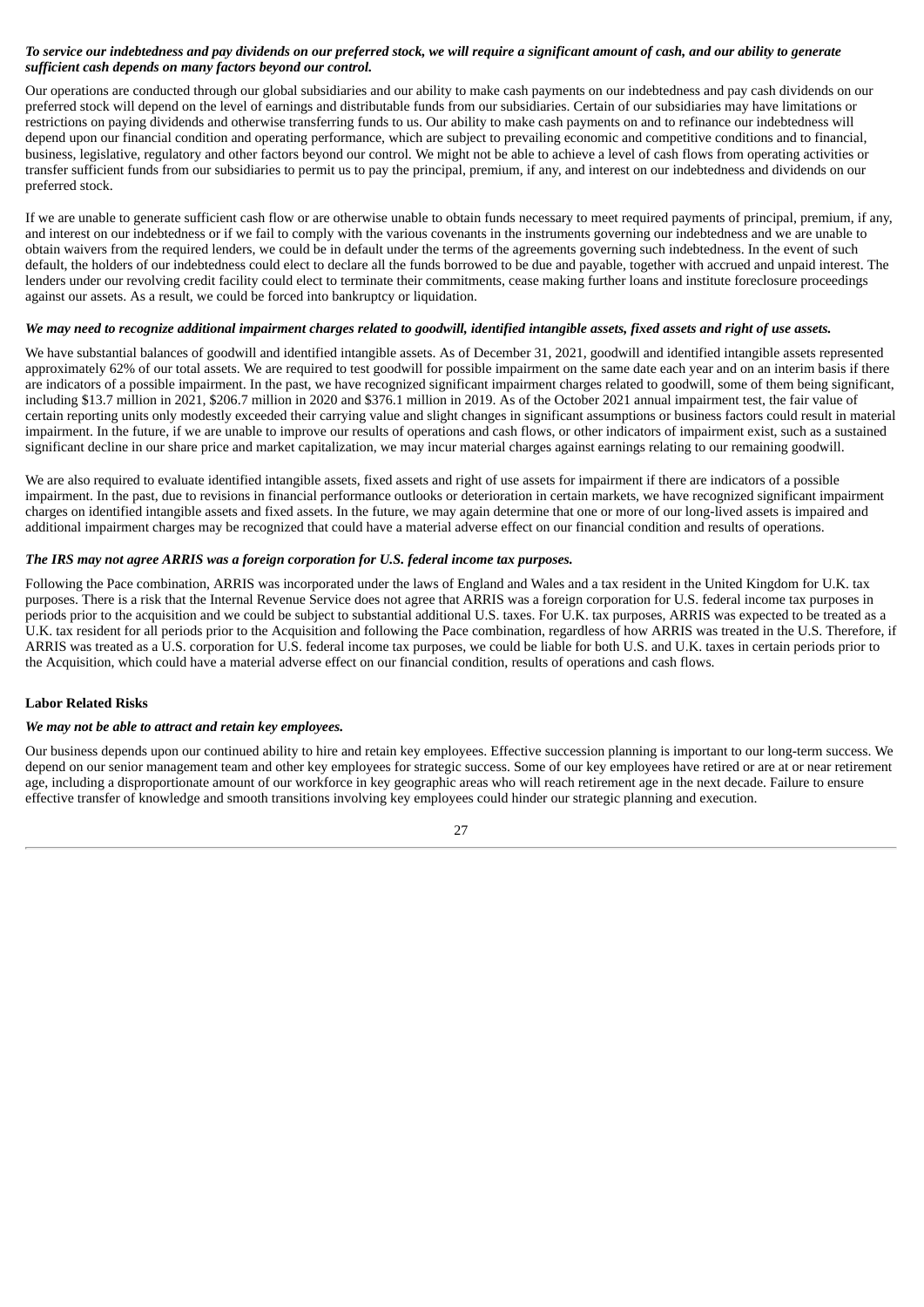Key employees include individuals in our sales force, operations management, engineers and skilled production workers at our operations around the world. Competition for skilled personnel and highly qualified managers in the industries in which we operate is intense. Our growth by acquisitions creates challenges in retaining employees as well. As the corporate culture evolves to incorporate new workforces, some employees may not find the new culture appealing. In addition, the pace of integration and transformation may cause retention issues with our workforce due to change fatigue.

Furthermore, as our workforce ages, we are challenged to find and attract a younger population to replace them. Younger generations are motivated by progression and opportunity, which may be limited by our current employee population. In addition, many of our employees are highly experienced, skilled individuals who have extensive knowledge or relationships in our industry. As these employees leave CommScope, we may not be able to easily replicate their experience, knowledge and relationships. Difficulties in attracting or retaining employees with the necessary management, technical and financial skills needed to achieve our business objectives may limit our growth potential and have had and may continue to have a material adverse effect on our business, financial condition and results of operations.

#### Labor unrest could have a material adverse effect on our business, results of operations and financial condition.

Although none of our U.S. employees are represented by unions, a significant portion of our international employees are members of unions or subject to works' councils or similar statutory arrangements. We are required to consult with, and seek the consent or advice of, various employee groups or works' councils that represent our employees for any changes to our activities or employee benefits. Based on requests from two separate works councils in the European Union, we are required to negotiate, and are currently negotiating, an agreement for the establishment of a European Works Council that would serve as a representative body of our European workforce. Requirements to consult with such groups could have a significant impact on our flexibility in managing costs and responding to market changes. In addition, many of our direct and indirect customers and vendors have unionized workforces. Strikes, work stoppages or slowdowns experienced by us at our international locations or experienced by our customers or vendors could have a negative impact on us. Organizations responsible for manufacturing or shipping our products may also be impacted by labor disruptions. Any interruption in the delivery of our products could harm our reputation with our customers, reduce demand for our products, increase costs and have a material adverse effect on us.

#### **Business and Operational Risks**

#### Our future success depends on our ability to anticipate and adapt to changes in technology and customer preferences and develop, implement and *market innovative solutions.*

Many of our markets are characterized by rapid advances in information processing and communications capabilities that require increased transmission speeds and density and greater bandwidth. These advances require significant investments in R&D in order to improve the capabilities of our products and services and develop new offerings or solutions that will meet the needs and preferences of our customers. There can be no assurance that our investments in R&D will yield marketable product or service innovations.

We may not be successful in our ongoing innovation efforts if, among other things, our products and services are not cost effective, brought to market in a timely manner, compliant with evolving industry standards, accepted in the market or recognized as meeting customer requirements. We could experience a material adverse effect on our business, financial condition, results of operations and cash flows if we are not successful in our ongoing innovation efforts.

As our products become more complex and customer preferences continue to change, we may encounter difficulties in meeting customer preferences, including performance, service and delivery expectations. Developing our products is expensive, complex and involves uncertainties. Each phase in the development of our products presents serious risks of failure, rework or delay, any one of which could impact the timing and cost-effective development of such product and could jeopardize end customer acceptance of the product. We have experienced in the past, and may in the future experience, design, manufacturing, marketing and other difficulties that could delay or prevent the development, introduction or marketing of new products and enhancements. Any such difficulties or delays could have a material adverse effect on our results of operations, financial condition and cash flows.

#### *If we do not stay current with product life cycle developments, our business may suffer.*

To compete successfully, we must continue to innovate in anticipation of both our customers' needs and developing industry trends, which require us to quickly design, develop, manufacture and sell new or enhanced products that provide increasingly higher levels of performance and reliability. If we do not have competitively priced, market-accepted products available to meet our customers' planned roll-out of new technologies, we may miss a significant opportunity and our business, financial condition, results of operations and cash flows could be materially and adversely affected.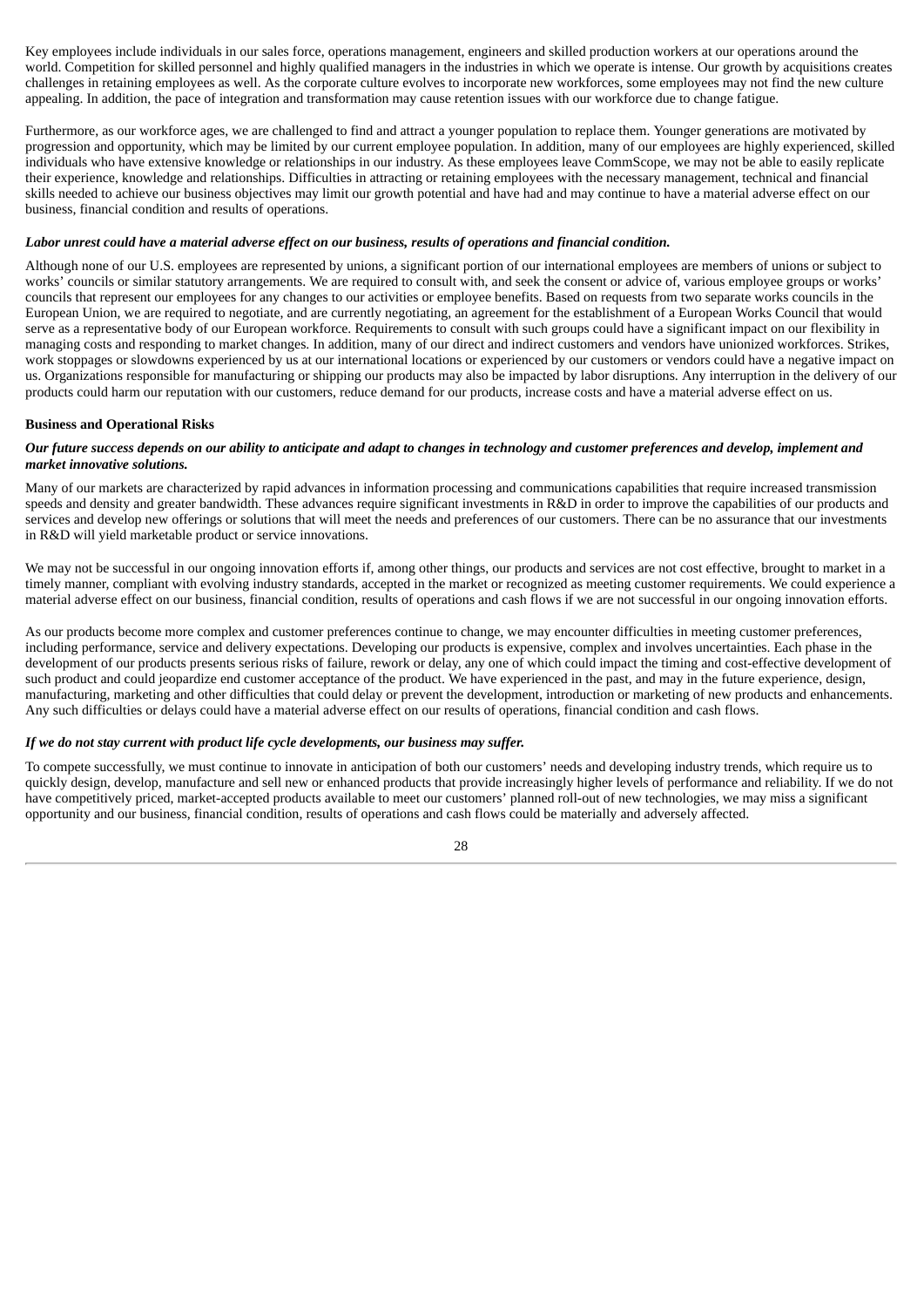The introduction of new or enhanced products requires that we carefully manage the transition from older products to minimize disruption in customer ordering practices and ensure that new products can be timely delivered to meet our customers' demand. If we are not able to support our customers in an effective and cost-efficient manner as they advance from older generation networks or as they expand the capacity of their networks, our business will suffer.

Furthermore, there are several major trends that we expect to continue to impact the enterprise market and product life cycles, including the shift to 5G, enterprises shifting toward mobility indoors and adjusting in-building cabling designs to support Wi-Fi, more access points and in-building cellular applications. Due to significant increases in data traffic and migrations of applications to the cloud, enterprises are also shifting spending toward multitenant data centers and hyperscale cloud service providers, which offer cloud data centers services as a replacement to in-house corporate data centers. As a result, there is growing demand for fiber solutions and decelerating demand for copper solutions. If we are unable to continue to support customers in these transitions, or if sales of copper products decline faster than expected, we could experience a material adverse effect on our business, financial condition, results of operations and cash flows.

In order to stay current with product life cycle developments, we have formed strategic relationships with leading technology companies to provide us with early access to technology that we believe will help keep us at the forefront of our industry. Our strategic alliances are generally based on business relationships that have not been the subject of written agreements expressly providing for the alliance to continue for a significant period of time, and the loss of any such strategic relationship could have a material adverse effect on our business and results of operations.

#### If our products do not effectively interoperate with cellular networks and mobile devices, future sales of our products could be negatively affected.

Many of our products are designed to interoperate with cellular networks and mobile devices using Wi-Fi technology. These networks and devices have varied and complex specifications. As a result, we must ensure that our products interoperate effectively with these existing and planned networks and devices. To meet these requirements, we must continue development and testing efforts that require significant capital and employee resources. We may not accomplish these development efforts quickly or cost-effectively, or at all. If our products do not interoperate effectively, orders for our products could be delayed or cancelled, which would harm our revenue, operating results and reputation, potentially resulting in the loss of existing and potential end customers. The failure of our products to interoperate effectively with cellular networks or mobile devices may result in significant warranty, support and repair costs, divert the attention of our engineering personnel from our product development efforts and cause significant customer relations problems. In addition, our end customers may require our products to comply with new and rapidly evolving security or other certifications and standards. If our products are late in achieving or fail to achieve compliance with these certifications and standards, or our competitors first achieve compliance with these certifications and standards, such end customers may not purchase our products, which would harm our business, operating results, financial condition and cash flows.

# If our service offerings or products, including material purchased from our suppliers, have quality or performance issues, our business may suffer.

Our business depends on delivering products and services of consistently high quality. Many of our solutions are highly complex, and testing procedures used by us and our customers are limited to evaluating them under likely and foreseeable failure scenarios. Many of our products include both hardware and software components. It is not unusual for software, especially in earlier versions, to contain bugs that can unexpectedly interfere with expected operations. For various reasons, once deployed, our products may fail to perform as expected. Performance issues could result from faulty design, defective raw materials or components purchased from suppliers, problems in manufacturing or installation errors. We have experienced such performance issues in the past and remain exposed to such performance issues in the future. In some cases, recall of some or all affected products, product redesigns or additional capital expenditures may be required to correct a defect; and depending on the number of products affected, the cost of fixing or replacing such products could have a material impact on our results of operations and cash flows. Our agreements with our contract manufacturers and component suppliers may not cover all costs related to defects.

In some cases, we are dependent on a sole supplier for components used in our products. Defects in sole-sourced components subject us to additional risk of being unable to quickly address any product issues or failures experienced by our customers as a result of the component defect and could delay our ability to deliver new products until the defective components are corrected or a new supplier is identified and qualified. This could increase our costs in resolving the product issue, result in decreased sales of the impacted product or damage our reputation with customers, any of which could negatively impact our results of operations.

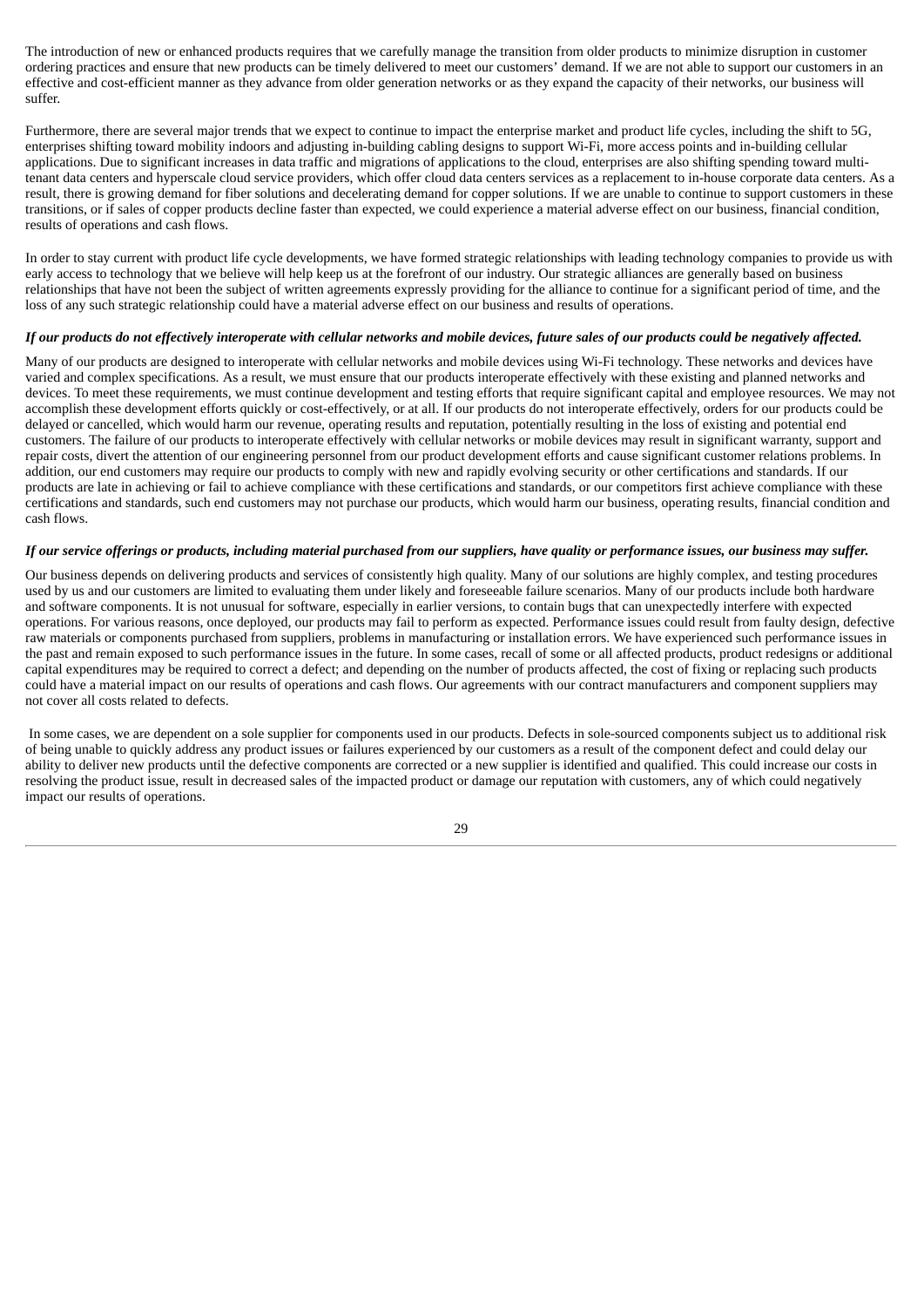Hardware or software defects could also permit unauthorized users to gain access to our customers' networks and/or a consumer's home network. In addition to potentially damaging our reputation with customers, such defects may also subject us to claims for damages under agreements with our customers and fines by regulatory authorities.

We offer warranties on most products, the terms and conditions of which depend upon the product subject to the warranty. In many cases, we also indemnify our customers against damages or losses that might arise from certain claims relating to our products and services. Future claims may have a material adverse effect on our business, financial condition, results of operations and cash flows. Any significant or systemic product or service failure could also result in lost future sales as a result of reputational damage.

Our products have been deployed in many different locations and user environments and are capable of providing services and connectivity to many different types of devices operating a variety of applications. The ability of our products to operate effectively can be negatively impacted by many different elements unrelated to our products. For example, a user's experience may suffer from an incorrect setting in a Wi-Fi device. Although certain technical problems experienced by users may not be caused by our products, users often may perceive them to be the underlying cause of poor performance of the wireless network. This perception, even if incorrect, could harm our business and reputation. Similarly, a high-profile network failure may be caused by improper operation of the network or failure of a network component that we did not supply, but service providers may perceive that our products were implicated, which, even if incorrect, could harm our business, financial condition, results of operations and cash flows.

#### We depend on cloud computing infrastructure operated by third parties and any disruption in these operations could adversely affect our business.

For certain of our service offerings, in particular our Wi-Fi-related cloud services, we rely on third parties to provide cloud computing infrastructure that offers storage capabilities, data processing and other services. We currently operate our cloud-dependent services using Amazon Web Service (AWS), Google Compute Engine (GCE) or Microsoft Azure (Azure). We cannot easily switch our AWS, GCE or Azure operations to another cloud provider. Any disruption of or interference with our use of these cloud services would impact our operations and our business could be adversely impacted.

Problems faced by our third party cloud services with the telecommunications network providers with whom we or they contract or with the systems by which our telecommunications providers allocate capacity among their customers, including us, could adversely affect the experience of our end customers. If AWS, GCE or Azure are unable to keep up with our needs for capacity, this could have an adverse effect on our business. Any changes in third party cloud services or any errors, defects, disruptions or other performance problems with our cloud-based applications, could adversely affect our reputation and may damage our end customers' stored files or result in lengthy interruptions in our services. Interruptions in our services might adversely affect our reputation and operating results, cause us to issue refunds or service credits, subject us to potential liabilities or result in contract terminations.

### *Our business depends on effective management information systems.*

We rely on effective management information systems for critical business operations, to support strategic business decisions and to maintain a competitive edge in the marketplace. We rely on our ERP systems to support critical business operations such as processing sales orders and invoicing, manufacturing, shipping, inventory control, purchasing and supply chain management, human resources and financial reporting. In 2020, we began the upgrade and integration of our ERP software to a newer, cloud-based version. The first phase was completed in early 2021 and the next phase is currently in the planning stage. We may experience difficulties as we transition to the upgraded systems, including loss or corruption of data, delayed shipments, decreases in productivity as personnel implement and become familiar with new systems and processes, unanticipated expenses (including increased costs of implementation or costs of conducting business) and lost revenue. Difficulties in implementing the upgrade or significant system failure could disrupt our operations, divert management's attention and have an adverse effect on our capital resources, financial condition, results of operations or cash flows.

We also rely on management information systems to produce information for business decision-making and planning and to support e-commerce activities. Failure to maintain an adequate digital platform or to make additional investment in our digital platform to support e-commerce activities and improve our customer experience could have a material adverse impact on our business through lost sales opportunities.

If we are unable to maintain our management information systems, including our IT infrastructure, to support critical business operations, produce information for business decision-making activities and support digital customer experience activities, we could experience a material adverse impact on our business or an inability to timely and accurately report our financial results.

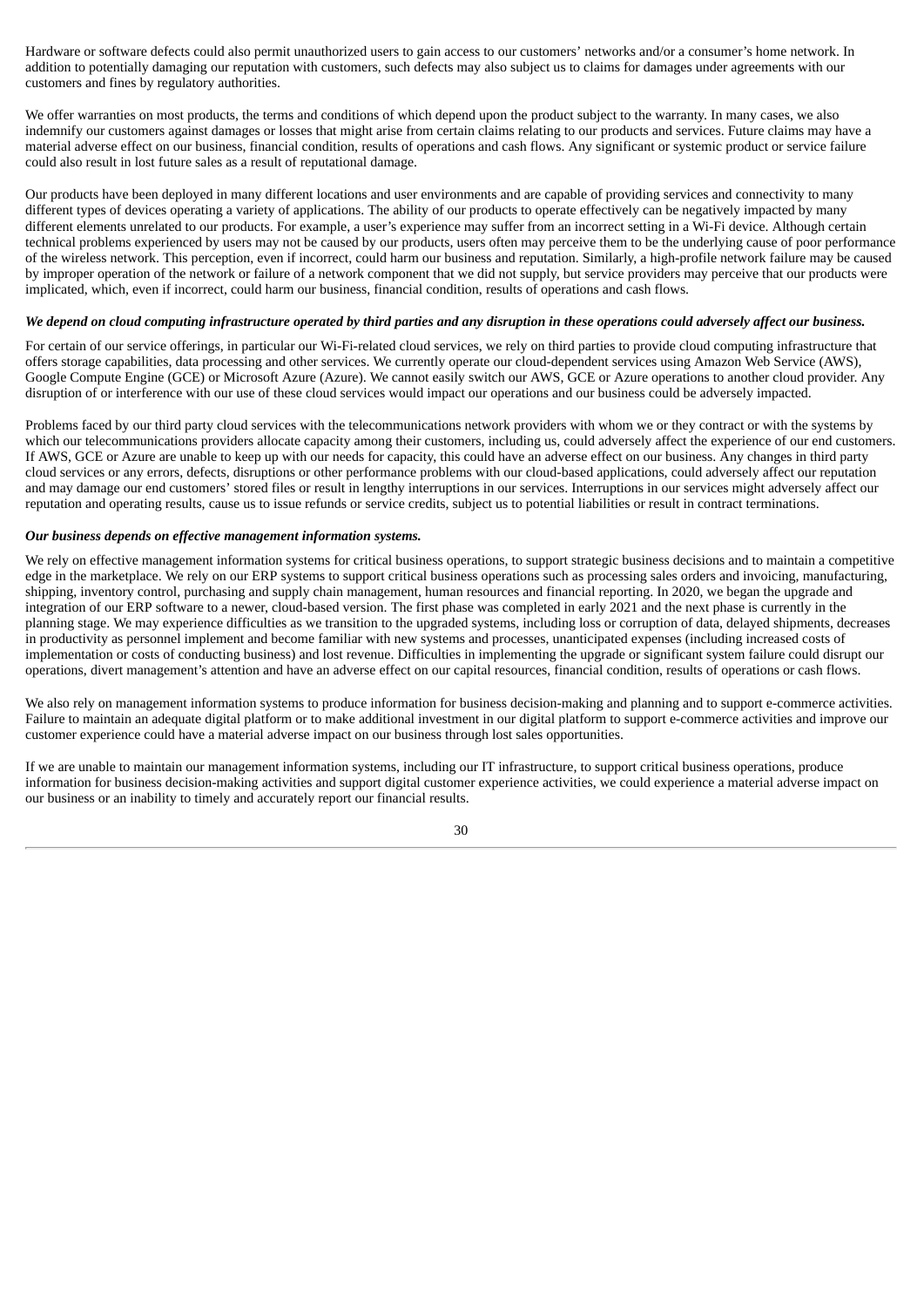# Cyber-security incidents, including data security breaches, ransomware or computer viruses, could harm our business by exposing us to various *liabilities, disrupting our delivery of products and services and damaging our reputation.*

We rely extensively on our management information technology systems and those of third parties to operate our business and store proprietary information about our products and intellectual property. Additionally, we and others acting on our behalf receive, process, store and transmit confidential data, including "personally identifiable information," with respect to employees, vendors, customers and others. As the continued rise in cybersecurity incidents around the world indicates, all management information technology systems are vulnerable. Despite the security controls we have in place, our facilities, systems and procedures, and those of our third party service providers, are at risk of security breaches, acts of vandalism, ransomware, software viruses, misplaced or lost data, programming and/or human errors or other similar events. In particular, unauthorized access to our computer systems or stored data could result in the theft or improper disclosure of proprietary, confidential, sensitive or personal information, the deletion or modification of records or interruptions in our operations. These cybersecurity risks increase when we transmit information from one location to another, including transmissions over the Internet or other electronic networks. Any future significant compromise or breach of our data security, whether external or internal, or misuse of employee, vendor, customer, or Company data, could result in significant costs, lost sales, fines, lawsuits, lost customers and damage to our reputation. We employ a variety of security breach countermeasures and security controls designed to mitigate these risks, but we cannot guarantee that all breach attempts can be successfully thwarted by these measures as the sophistication of attacks increases. As cyber threats continue to evolve, we may be required to expend additional resources to mitigate new and emerging threats while continuing to enhance our information security capabilities or to investigate and remediate security vulnerabilities.

In addition, defects in some of the hardware or software we develop and sell, including in our engineering or in their implementation by our customers, could also result in unauthorized access to our customers' and/or consumers' networks. Such unauthorized access could result in third parties gaining access to the private information of our customers, such as home health information, home cameras or other personal information or technology. Any such events could result in theft of personal information, trade secrets and intellectual property; give rise to legal proceedings; cause us to incur increased costs for insurance premiums, security, remediation and regulatory compliance; subject us to civil and criminal penalties; expose us to liabilities to our customers, employees, vendors, governmental authorities or other third parties; allow others to unfairly compete with us; disrupt our delivery of products and services; expose the confidential information of our clients and others; and have a negative impact on our reputation, all of which could have a material adverse effect on our business, financial condition, results of operations and cash flows.

#### *Climate change may have a long-term impact on our business.*

There are inherent climate change risks wherever business is conducted. The potential physical impacts of climate change on our operations are highly uncertain and would be particular to the geographic circumstances in areas in which we operate. These may include changes in rainfall and storm patterns and intensities, water shortages, changing sea levels and changing temperatures. These impacts may adversely impact the cost, production and financial performance of our operations. Climate-related events, including the increasing frequency of extreme weather events and their impact on critical infrastructure in the regions in which we operate, have the potential to disrupt our business, our third-party suppliers, and/or the business of our customers and may cause us to experience higher attrition, losses and additional costs to maintain or resume operations. CommScope aligns with the Global Reporting Initiative (GRI) standard and makes use of the Carbon Disclosure Project (CDP) platform, which is committed to aligning with the Task Force on Climate Related Financial Disclosures (TCFD) recommendations to accurately assess, take potential proactive action and report as appropriate. For additional information, which is not incorporated by reference in this Annual Report on Form 10-K, see our Corporate Responsibility & Sustainability pages on the CommScope website: https://www.commscope.com/About-Us/Corporate-Responsibility-and-Sustainability.

# **International Risks**

#### *Our significant international operations expose us to economic, political, foreign exchange rate and other risks.*

We have significant international sales, manufacturing, distribution and R&D operations. Our major international manufacturing, distribution and R&D facilities are located in Australia, Belgium, China, the Czech Republic, Germany, India, Ireland, Mexico, the Netherlands, Singapore and the United Kingdom. For the year ended December 31, 2021, international sales represented 42% of our consolidated net sales. In general, our international sales have lower gross profit percentages than our domestic sales. To the extent international sales increase as a percentage of our net sales, our overall gross profit percentages may decline.

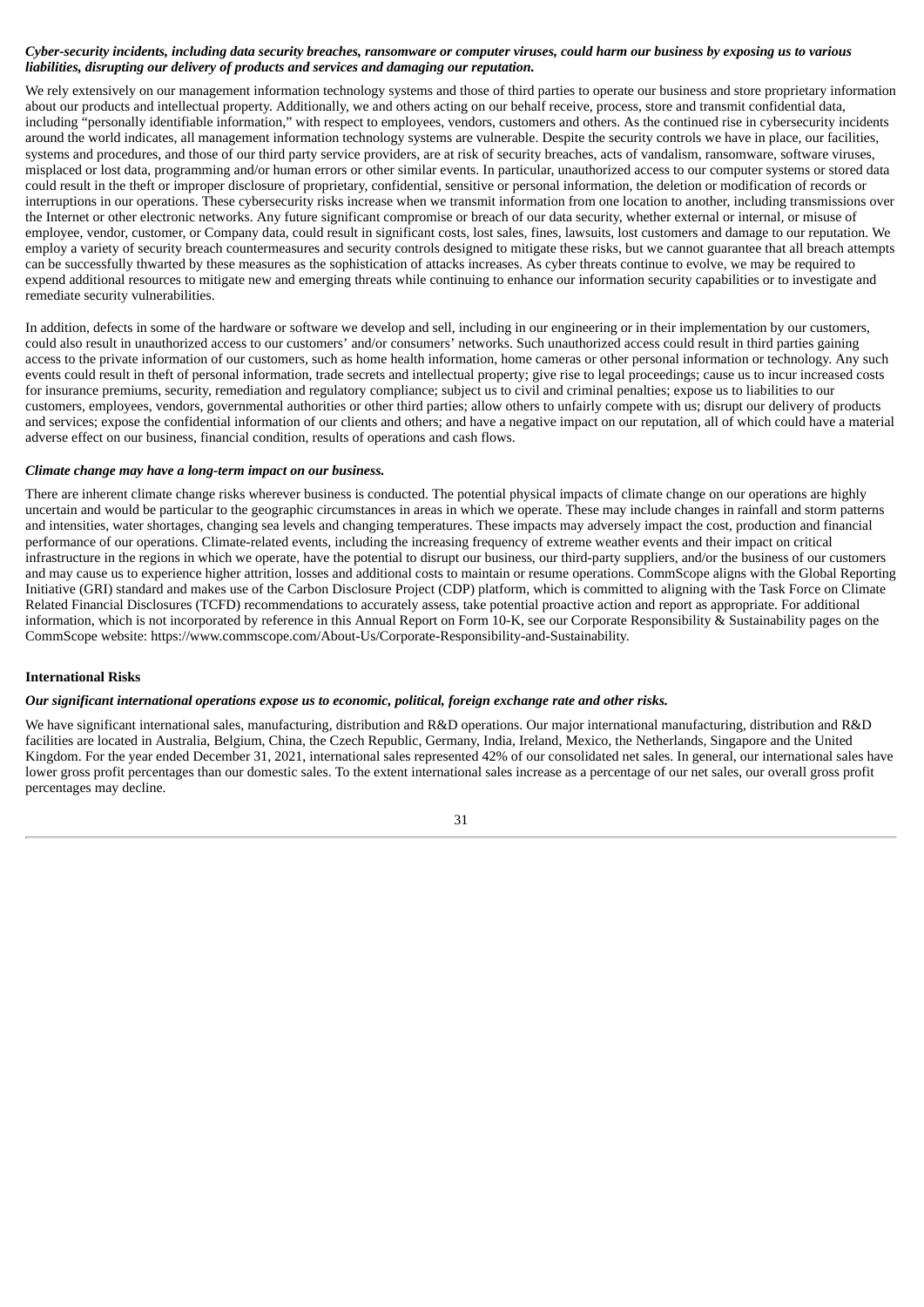Our international sales, manufacturing, distribution and R&D operations are subject to the risks inherent in operating abroad, including, but not limited to, coordinating communications among and managing international operations; currency exchange rate fluctuations; economic and political destabilization; restrictive actions by foreign governments; wage inflation; nationalizations; the laws and policies of the U.S. and other countries affecting trade, antibribery, foreign investment and loans; foreign tax laws, including the ability to recover amounts paid as value-added and similar taxes; potential restrictions on the repatriation of cash; reduced protection of intellectual property; longer customer payment cycles; compliance with local laws and regulations; volatile geopolitical turmoil, including popular uprisings, regional conflicts, terrorism, and war; shipping interruptions; major health concerns (such as pandemics and infectious diseases); inflexible labor contracts or labor laws in the event of business downturns; and economic boycott for doing business in certain countries. While the Company maintains insurance coverage for certain types of losses, such insurance coverage may be insufficient to cover all losses that may arise.

A significant portion of our products sold in the U.S. are manufactured outside the U.S. To the extent there are changes in U.S. trade policies, such as significant increases in tariffs or duties for goods brought into the U.S., our competitive position may be adversely impacted and the resulting effect on our earnings could be material. For a more complete discussion of our risks related to trade policies, see the risk factor, "Additional tariffs or a global trade war could increase the cost of our products, which could adversely impact the competitiveness of our products" under "International Risks" in this Item 1A, Risk Factors section. A significant portion of our products are manufactured in Asia. Availability of containers for shipping or port congestion may delay shipments of products to customers. Also, transportation costs may increase, and we may not be able to pass along all cost increases to customers.

Risks related to fluctuations in foreign currency rates can impact our sales, financial condition, results of operations and cash flows. Our foreign currency risk exposure is mainly concentrated in Chinese yuan, euro, British pound sterling, Mexican peso, Japanese yen, Canadian dollar, Australian dollar, Brazilian real, South African rand, Indian rupee and Czech koruna. We manage our foreign currency rate risks through regular operating and financing activities and use derivative financial instruments such as foreign exchange forward contracts. There can be no assurance that our risk management strategies will be effective or that the counterparties to our derivative contracts will be able to perform. In addition, foreign currency rates in many of the countries in which we operate have at times been extremely volatile and unpredictable. We may choose not to hedge or determine we are unable to effectively hedge the risks associated with this volatility. In such cases, we may experience declines in sales and adverse impacts on earnings and such changes could be material.

#### Additional tariffs or a global trade war could increase the cost of our products, which could adversely impact the competitiveness of our products.

There is uncertainty about the future relationship between the U.S. and various other countries, most significantly China, with respect to trade policies and tariffs. The former U.S. administration called for substantial changes to U.S. foreign trade policy with respect to China and other countries, including the possibility of imposing greater restrictions on international trade and significant increases in tariffs on goods imported into the U.S. The current administration could have a different approach to U.S. foreign trade policy with China as well as other countries but there remains uncertainty.

This uncertainty about the future relationship between the U.S. and certain of its trading partners may reduce trade between the U.S. and other nations, including countries in which we currently operate. Changes in policy or continued uncertainty could depress economic activity and restrict our access to suppliers or customers. The tariffs implemented on our products (or on materials, parts or components we use to manufacture our products) by the former U.S. administration increased the cost of our products manufactured in the U.S. and imported into the U.S. If additional tariffs or trade restrictions are implemented on our products (or on materials, parts or components we use to manufacture our products) by the U.S. or other countries, the cost of our products manufactured in China, Mexico or other countries and imported into the U.S. or other countries could increase further. We expect to continue to pass along some of these costs to our customers, but the increased cost could adversely affect the demand for products. We have been successful in the past in shifting the manufacturing locations for the impacted products, but this takes time and results in additional one-time costs and these alternative locations may have higher ongoing manufacturing costs. These cost increases could adversely affect the demand for our products and/or reduce margins, which could have a material adverse effect on our business and our earnings. In addition, a significant percentage of the component parts are manufactured in China and other southeastern Asian countries. The impact of tariffs or other geopolitical instability may limit our access and our manufacturing partners' access to those components which would impact production and product costs.

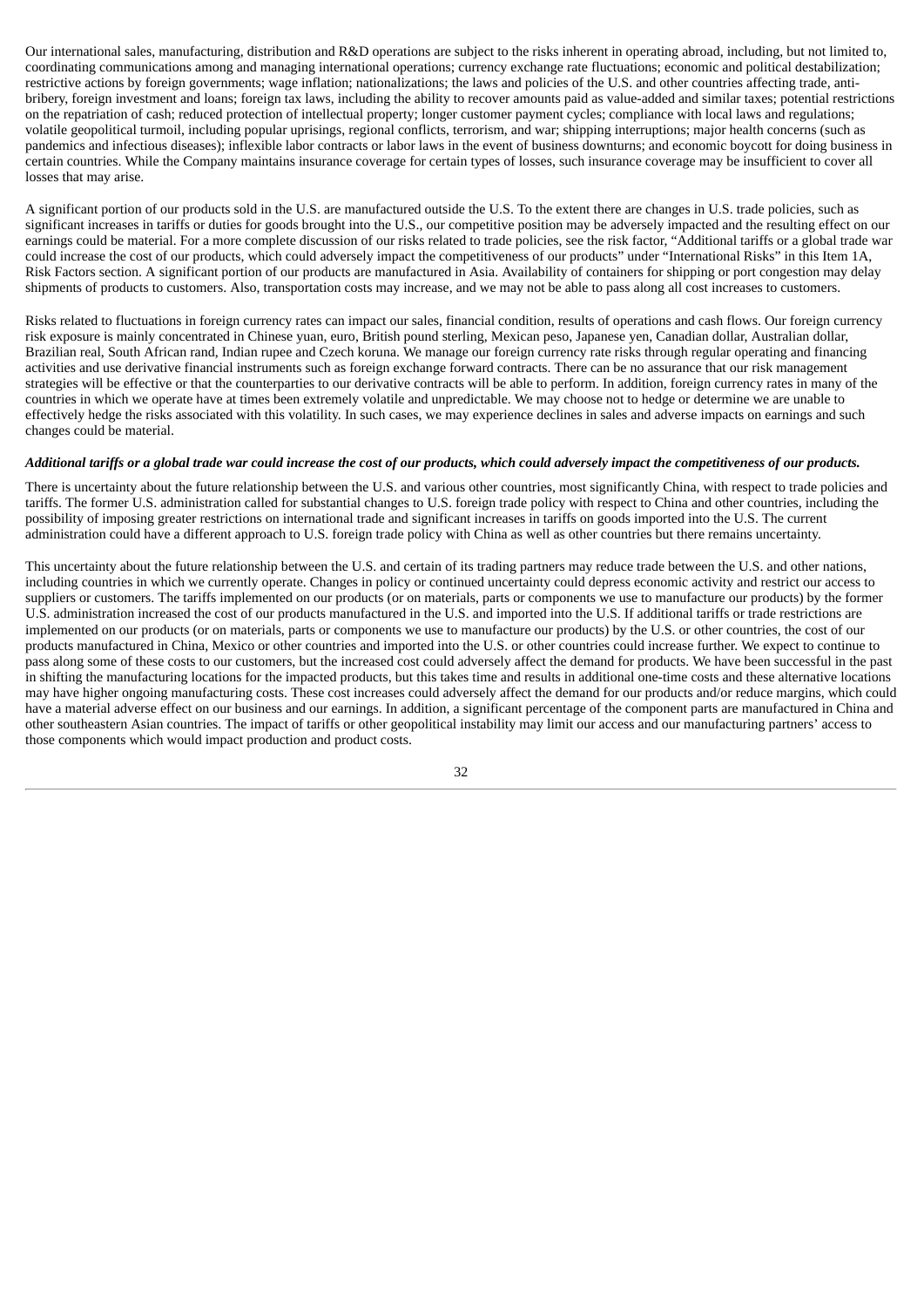## Our international operations expose us to increased challenges in complying with anti-corruption laws and regulations of the U.S. government and *various other international jurisdictions.*

We are required to comply with the anti-corruption laws and regulations of the U.S. government and various other international jurisdictions, and our failure to comply with these laws and regulations may expose us to significant liabilities. These laws and regulations may apply to companies, individual directors, officers, employees and agents, and may restrict our operations, trade practices, investment decisions and partnering activities. In particular, we are subject to U.S. and foreign anti-corruption laws and regulations, such as the U.S. Foreign Corrupt Practices Act and the U.K. Bribery Act. Violations of these legal requirements are punishable by significant criminal fines and imprisonment, civil penalties, disgorgement of profits, injunctions, debarment from government contracts and other remedial measures. We have established policies, procedures and internal controls designed to assist us and our personnel in complying with applicable U.S. and international anti-corruption laws and regulations. However, our employees, subcontractors or channel partners could take actions that violate these requirements. In addition, some of the international jurisdictions in which we operate have elevated levels of corruption. As a result, we are exposed to an increased risk of violating anti-corruption laws. Violation of anti-corruption laws could adversely affect our reputation, business, financial condition, results of operations and cash flows, and such effects could be material.

#### We are subject to governmental export and import controls and sanctions programs that could subject us to liability or impair our ability to compete in *international markets.*

Certain of our products, including purchased components of such products, are subject to export controls and may be exported only with the required export license or through an export license exemption. In addition, we are required to comply with certain U.S. and foreign import and customs rules, sanctions and embargos. If we were to fail to comply with applicable export licensing, customs regulations, economic sanctions and other laws, we could be subject to substantial civil and criminal penalties, including fines, the incarceration of responsible employees and managers and the possible loss of export or import privileges. In addition, if our distributors fail to obtain appropriate import, export or re-export licenses or permits, we may also be adversely affected through reputational harm and penalties. Obtaining the necessary export license for a particular sale may be time-consuming and may result in a delay or loss of sales opportunities.

Furthermore, export control laws and economic sanctions prohibit the shipment of certain products to embargoed or sanctioned countries, governments and persons. While we train our employees to comply with these regulations and have systems in place designed to prevent compliance failures, we cannot assure you that a violation will not occur, whether knowingly or inadvertently. Any such shipment could have negative consequences, including government investigations, penalties, fines, civil and criminal sanctions and reputational harm.

Any change in export or import regulations, economic sanctions or related legislation, shift in the enforcement or scope of existing regulations or change in the countries, governments, persons or technologies targeted by such regulations could result in our decreased ability to export, import or sell our products to existing or potential customers, particularly those with international operations. Any limitation on our ability to export, import or sell our products could adversely affect our business, financial condition, results of operations and cash flows, and such effects could be material.

# **Litigation and Regulatory Risks**

### We may not be successful in protecting our intellectual property and in defending against claims that we are infringing on the intellectual property of *others, and any such actions may be costly.*

We may encounter difficulties and significant costs in protecting our intellectual property rights or obtaining rights to additional intellectual property to permit us to continue or expand our business. Other companies, including some of our largest competitors, hold intellectual property rights in our industry and the intellectual property rights of others could inhibit our ability to introduce new products unless we secure necessary licenses on commercially reasonable terms.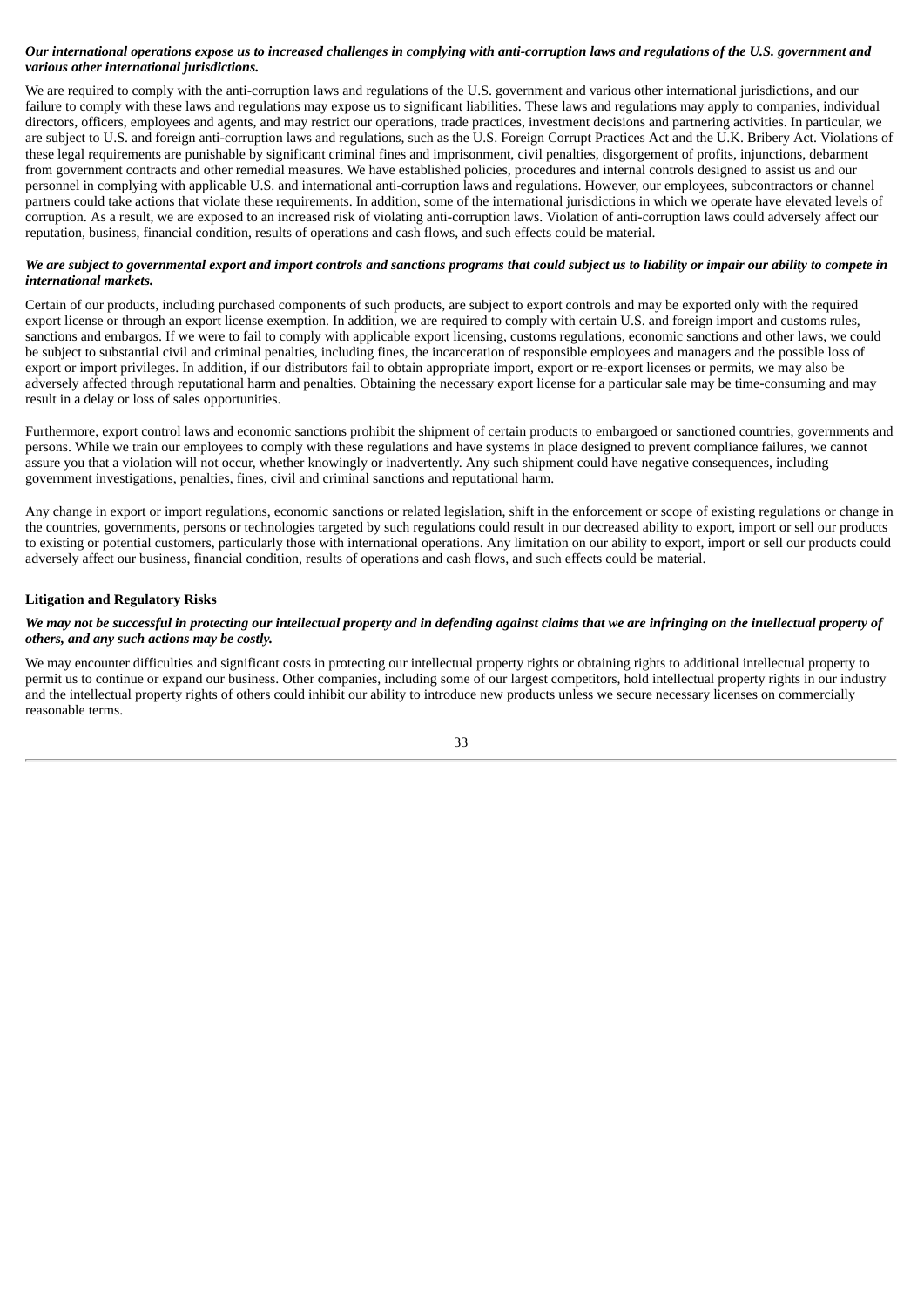In the past, we have initiated litigation in order to enforce patents issued or licensed to us or to determine the scope and/or validity of a third party's patent or other proprietary rights, and we may initiate similar litigation in the future. We also have been and may in the future be subject to lawsuits by third parties seeking to enforce their own intellectual property rights, including against certain of the products or intellectual property that we have acquired through acquisitions. Any such litigation, regardless of outcome, could be costly and could subject us to significant liabilities or require us to cease using proprietary third party technology. In addition, the payment of any damages or any necessary licensing fees or indemnification costs associated with a patent infringement claim could be material and could also materially adversely affect our cash flows and operating results. Such litigation can also be a significant distraction to management.

In certain markets, we may be required to address counterfeit versions of our products. We may incur significant costs in pursuing the originators of such counterfeit products and, if we are unsuccessful in eliminating them from the market, we may experience a reduction in the value of our products and/or a reduction in our net sales.

#### Because of the nature of information that may pass through or be stored on certain of our solutions or networks, we, our vendors and our end customers may be subject to complex and evolving U.S. and foreign laws and regulations regarding privacy, data protection and other related matters.

Globally, there has been an increase in laws and regulatory action concerning privacy-related matters. Some of these laws impose requirements for the handling of personal data, including data of employees, consumers and business contacts. Several U.S. states have adopted legislation requiring companies to protect the security of personal information that they collect from consumers over the Internet, and more states may adopt similar legislation. For example, the California Consumer Privacy Act, which went into effect on January 1, 2020, subjects us to stricter obligations, greater fines and more private causes of action related to data security. The California Privacy Rights Act (CPRA), which is effective in 2023, amends and further expands the California Consumer Privacy Act. Virginia and Colorado also have similar laws going into effect in 2023. Also, many jurisdictions have enacted or are enacting laws requiring companies to notify regulators or individuals of data security incidents involving certain types of personal data. These mandatory disclosures regarding security incidents often lead to widespread negative publicity. Any security incident, whether actual or perceived, could harm our reputation, erode customer confidence in the effectiveness of our data security measures, negatively impact our ability to attract or retain customers, or subject us to third party lawsuits, regulatory fines or other action or liability, which could materially and adversely affect our business and operating results.

Foreign data protection, privacy and other laws and regulations can be more restrictive than those in the U.S. For example, the E.U.'s General Data Protection Regulation (GDPR), which became effective in May 2018, was designed to harmonize data privacy laws across Europe, to protect all E.U. citizens' data privacy, empower E.U. citizens with respect to their personal data and to reshape the way organizations across the region approach data privacy. Compliance with GDPR has required changes to products and service offerings, internal and external software systems, including our websites, and changes to many company processes and policies. Failure to comply with GDPR could cause significant penalties and loss of business. Subsequent judicial rulings in Europe about GDPR have invalidated the E.U.-U.S. privacy shield framework, which was the mechanism relied upon by some of our vendors for personal data transfers out of the E.U. Additionally, these rulings require companies like ours to assess their personal data transfers from the E.U. to determine whether the protections in the U.S. or any country without an adequacy determination meet E.U. standards in the context of the specific transfer. A European data protection authority could disagree with our assessment of such transfers, resulting in penalties or required changes in how we transfer data within our company.

In addition, some countries are considering or have passed legislation requiring local storage and processing of data. For example, Brazil and India have each adopted such laws that became effective in January 2020. These new and proposed laws could increase the cost and complexity of offering our solutions or maintaining our business operations in those jurisdictions. The introduction of new solutions or expansion of our activities in certain jurisdictions may subject us to additional laws and regulations. Our channel partners and end customers also may be subject to such laws and regulations in the use of our products and services.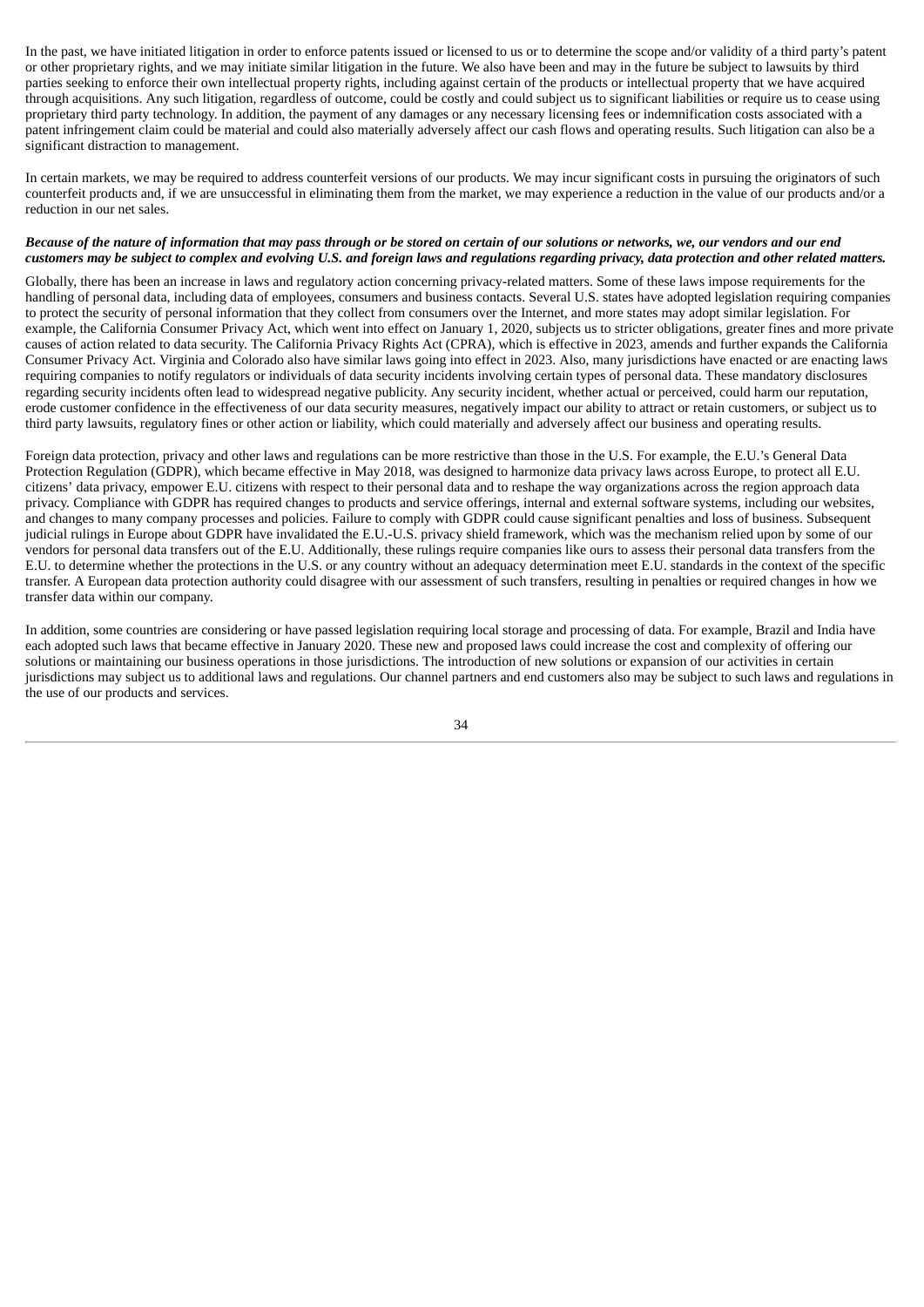These U.S. federal and state and foreign laws and regulations, which often can be enforced by private parties or government entities, are constantly evolving. In addition, the application and interpretation of these laws and regulations are often uncertain, may be interpreted and applied inconsistently from jurisdiction to jurisdiction and may be contradictory with each other. For example, a government entity in one jurisdiction may demand the transfer of information forbidden from transfer by a government entity in another jurisdiction. If our actions were determined to be in violation of any of these disparate laws and regulations, in addition to the possibility of fines, we could be ordered to change our data practices, which could have an adverse effect on our business and results of operations and financial condition. There is also a risk that we, directly or as the result of a third party service provider we use, could be found to have failed to comply with the laws or regulations applicable in a jurisdiction regarding the collection, handling, transfer, disposal or consent to the use of personal data, which could subject us to fines or other sanctions, as well as adverse reputational impact.

Some states and countries are considering or have introduced laws and regulations requiring minimum or particular security controls be incorporated into devices that connect to the internet (so called "Internet of Things Security laws"). Where products we manufacture are considered in scope for some of these laws and regulations, compliance obligations or customer contracts may necessitate modification of existing product features and specifications or make inventory obsolete. Inconsistencies in these laws can introduce complexity into our design, manufacturing and inventory management processes.

Compliance with these existing and proposed laws and regulations can be costly and require significant management time and attention, and failure to comply can result in negative publicity and subject us to inquiries or investigations, claims or other remedies, including fines or demands that we modify or cease existing business practices. Customers may demand or request additional functionality in our products or services that they believe are necessary or appropriate to comply with such laws and regulations, which can cause us to incur significant additional costs and can delay or impede the development of new solutions. In addition, there is a risk that failures in systems designed to protect private, personal or proprietary data held by us or our customers using our solutions will allow such data to be disclosed to or seen by others, resulting in application of regulatory penalties, enforcement actions, remediation obligations, private litigation by parties whose data were improperly disclosed or claims from our customers for costs or damages they incur. There can be no assurance that the limitations of liability in our contracts would be enforceable or adequate or would otherwise protect us from any such liabilities or damages with respect to any particular claim. Our existing general liability insurance coverage and coverage for errors and omissions may not continue to be available on acceptable terms or may not be available in sufficient amounts to cover one or more large claims, or our insurers may deny coverage as to any future claim. The successful assertion of one or more large claims against us that exceeds available insurance coverage, or the occurrence of changes in our insurance policies, including premium increases or the imposition of large deductible or co-insurance requirements, could have a material adverse effect on our business, financial condition, results of operations and cash flow.

#### Compliance with current and future environmental laws, efforts to mitigate climate change and potential environmental liabilities may have a material *adverse impact on our business, financial condition and results of operations.*

We are subject to various federal, state, local and foreign environmental laws and regulations governing, among other things, discharges to air and water, management of regulated materials, energy consumption, handling and disposal of solid and hazardous waste and investigation and remediation of contaminated sites. In addition, we are subject to laws and regulations regarding the types of substances allowable in certain of our products and the handling of our products at the end of their useful life. Because of the nature of our business, we have incurred and will continue to incur costs relating to compliance with or liability under these environmental laws and regulations and these costs could be material. In addition, new laws and regulations, new or different interpretations of existing laws and regulations, expansion of existing legal requirements related to our products, the discovery of previously unknown contamination or the imposition of new remediation or discharge requirements could require us to incur costs or become the basis for new or increased liabilities that could have a material adverse effect on our financial condition.

Certain environmental laws impose strict and, in some circumstances, joint and several liability on current or former owners or operators of a contaminated property, as well as companies that generated, disposed of or arranged for the disposal of hazardous substances at a contaminated property, for the costs of investigation and remediation of the contaminated property. Our present and past facilities have been in operation for many years and over that time, in the course of those operations, hazardous substances and wastes have been used, generated and occasionally disposed of at such facilities, and we have disposed of waste products either directly or through third parties at numerous disposal sites. Consequently, it has been necessary to undertake investigation and remediation projects at certain sites and we have been, and may in the future be, held responsible for a portion of the investigation and clean-up costs at these sites and our share of those costs may be material.

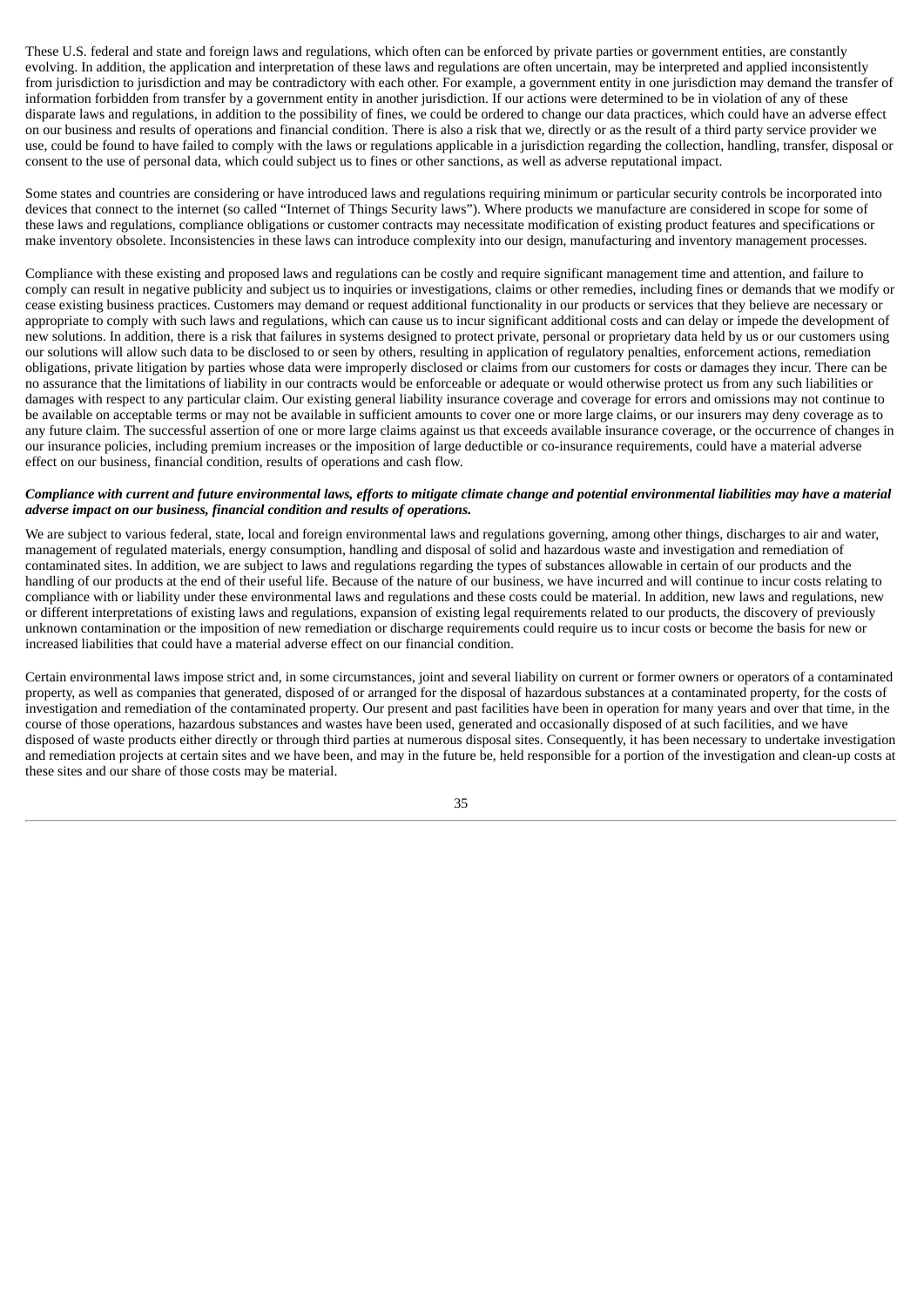Efforts to regulate emissions of greenhouse gases (GHGs), such as carbon dioxide, are continuing to evolve in the U.S. and other countries where we operate, and this could increase the cost of raw materials, production processes and transportation of our products. If we are unable to comply with such regulations or sufficiently increase prices or otherwise reduce costs to offset the increased costs of compliance, GHG regulation could have a material adverse effect on our business, financial condition, results of operations and cash flow.

A number of governments or governmental bodies have also introduced or are contemplating regulatory changes in response to various climate change interest groups and the potential impact of climate change. Legislation and increased regulation regarding climate change could impose significant costs on us and our suppliers, including costs related to increased energy requirements, capital equipment, environmental monitoring and reporting, and other costs to comply with such regulations. Any adopted future climate change regulations could also negatively impact our ability to compete with companies situated in areas not subject to such limitations. Given the political significance around and uncertainty about how to best mitigate climate change, we cannot predict how legislation and regulation will affect our financial condition, operating performance and ability to compete. Furthermore, even without such regulation, increased awareness and any adverse publicity in the global marketplace about potential impacts on climate change by us or other companies in our industry could harm our reputation.

#### **General Risk Factors**

#### The current pandemic and new variants of COVID-19 and any other future public health crisis, could materially adversely affect our business, *financial condition, results of operations and cash flows.*

In March 2020, the World Health Organization declared a new strain of coronavirus (COVID-19) a pandemic and the U.S. declared a national emergency with respect to COVID-19. The COVID-19 pandemic has negatively impacted regional and global economies, disrupted global supply chains and created significant volatility and disruption of financial markets, and new variants of COVID-19 or another pandemic in the future could have similar negative consequences. The impact of the COVID-19 pandemic on our operational and financial performance included temporary closures of our facilities and the facilities of certain of our customers, suppliers and other vendors in our supply chain, as well as disruptions and restrictions on our employees' ability to travel. Although we have experienced recovery in demand of certain of our products and the negative impact of COVID-19 on our financial performance eased during 2021, the COVID-19 pandemic continues to negatively impact many industries directly or indirectly.

The COVID-19 pandemic has had, and new variants of COVID-19 or a future pandemic could have, material and adverse effects on our ability to successfully operate and on our financial condition, results of operations and cash flows due to, among other factors:

- health concerns including resurgences of the pandemic, that may lead to a complete or partial closure of, or other operational issues at, our manufacturing facilities or those of our contract manufacturers like we experienced in the first quarter of 2020 with the shutdown of our factories in Suzhou, China;
- the reduced economic activity may severely impact our customers' financial condition and liquidity and may lead to decreased demand for our products and services like we experienced in 2020 or impact the timing of on-going or planned projects;
- difficulty accessing debt and equity capital on attractive terms, or at all, and a severe disruption and instability in the global financial markets or deteriorations in credit and financing conditions may affect our access to capital necessary to fund business operations or address existing and anticipated liabilities on a timely basis;
- a deterioration in our ability to operate in affected areas or delays in the supply of products or services to us from vendors that are needed for our efficient operations could adversely affect our operations like we experienced in 2021;
- the potential outbreaks among our personnel, particularly if a significant number of them are impacted, could result in a deterioration in our ability to ensure business continuity during a disruption; and
- remote working arrangements may increase our vulnerability to cybersecurity incidents, including breaches of information systems security, which could damage our reputation, disrupt operations and expose us to claims from customers, suppliers, employees and others.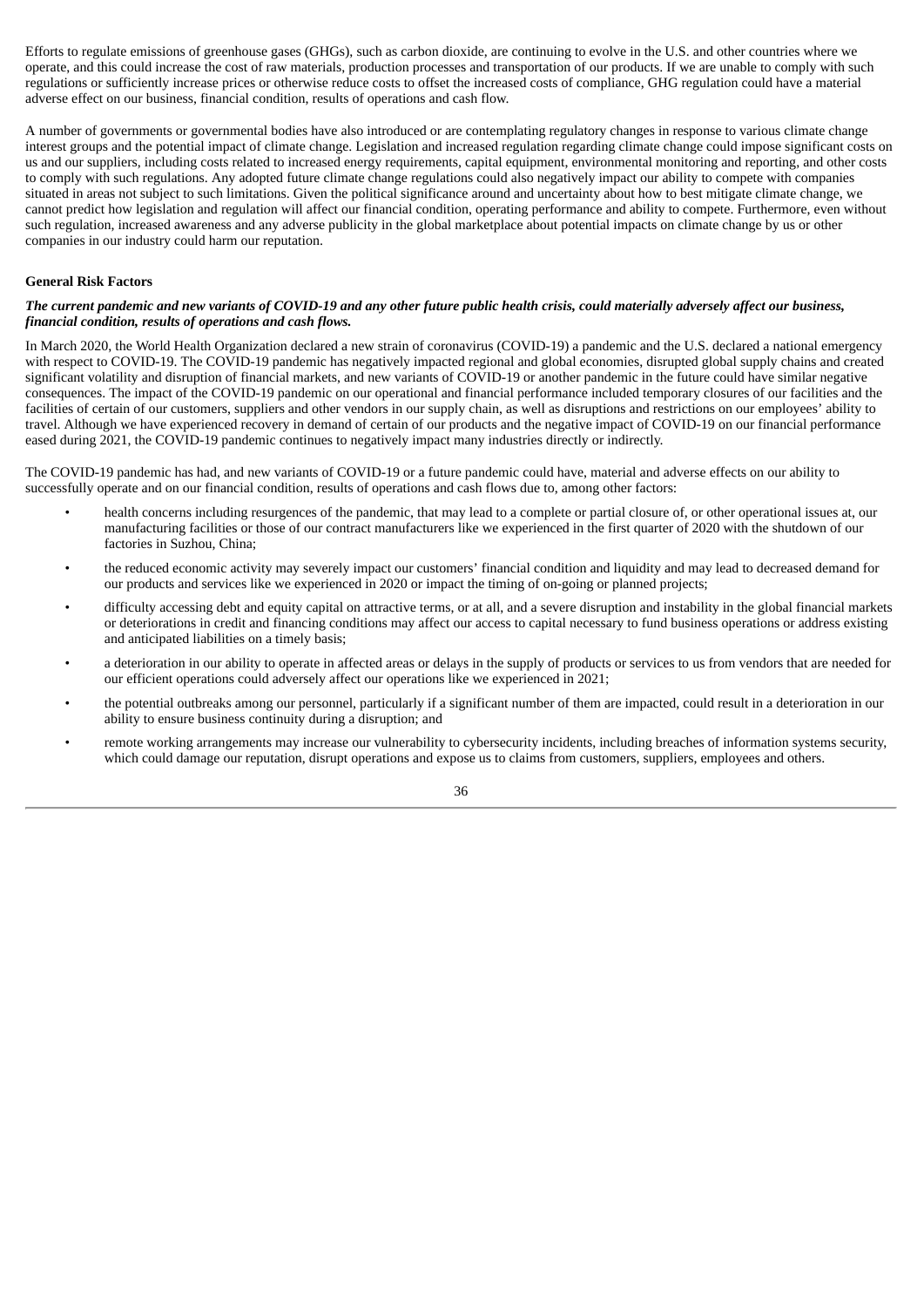The extent to which COVID-19 or another future public health crisis impacts our operations and those of our customers and suppliers will depend on the scope, severity, duration and spread of the health crisis, the actions taken to contain it or mitigate its impact, and the direct and indirect economic effects of the crisis and containment measures, among others, all of which are uncertain and cannot be predicted with confidence. The continued fluidity of the COVID-19 pandemic precludes any prediction as to its full adverse impact. Nevertheless, the COVID-19 pandemic presents material uncertainty and risk. An extended period of global supply chain and economic disruption could materially affect our business, financial condition, results of operations, cash flows and access to sources of liquidity.

### *We may experience significant variability in our quarterly or annual effective income tax rate.*

We have a large and complex international tax profile and a significant level of tax credit carryforwards in the U.S. and other carryforwards in various jurisdictions. Variability in the mix and profitability of domestic and international activities, identification and resolution of various tax uncertainties and the inability to realize tax credits and other carryforwards included in deferred tax assets, among other matters, have impacted our effective income tax rate in the past and may impact our effective income tax rate in the future. Tax law changes in the U.S. and certain other countries have also impacted our effective income tax rate in the past and may impact our effective tax rate in the future, including the implementation of any global minimum tax for corporations. A significant increase in our quarterly or annual effective income tax rate could have a material adverse impact on our results of operations. The enactment of tax reform legislation, including legislation implementing changes in taxation of international business activities, could adversely impact our financial position and results of operations.

We are commonly audited by various tax authorities, and some jurisdictions, both in the U.S. and abroad, have become more aggressive in their approach to audits and their enforcement of their applicable tax laws. In the ordinary course of our business, there are many transactions and calculations where the ultimate tax determination is uncertain. Significant judgment is required in determining our worldwide provision for income taxes. Although we believe our tax estimates are reasonable, the final determination of tax audits and any related litigation could be materially different from our historical income tax provisions and accruals. The results of an audit or litigation could have a material effect on our financial statements in the period or periods for which that determination is made and on our overall effective income tax rate.

The full realization of our deferred tax assets may be affected by a number of factors, including future earnings and the feasibility of on-going planning strategies. We have deferred tax assets including state and foreign net operating loss carryforwards, accruals not yet deductible for tax purposes, employee benefit items and other items. We have established valuation allowances to reduce the deferred tax assets to an amount that is more likely than not to be realized. Our ability to utilize the deferred tax assets depends in part upon our ability to generate future taxable income within each respective jurisdiction during the periods in which these temporary differences reverse or our ability to carryback any losses created by the deduction of these temporary differences. We expect to realize the deferred tax assets over an extended period. If we are unable to generate sufficient future taxable income in the U.S. and/or certain foreign jurisdictions, or if there is a significant change in the time period within which the underlying temporary differences become taxable or deductible, we could be required to increase our valuation allowances against our deferred tax assets. Our effective tax rate would increase if we were required to increase our valuation allowances against our deferred tax assets.

### We do not intend to pay dividends on our common stock and, consequently, the ability of investors to achieve a return on their investment will depend *on appreciation in the price of our common stock.*

We do not intend to declare and pay dividends on our common stock for the foreseeable future. The payment of future dividends will be at the discretion of our Board of Directors; however, the indentures and the credit agreements governing our indebtedness place limitations on our ability to pay dividends. We currently intend to invest our future earnings, if any, to reduce our debt and fund our growth and our Board of Directors may choose to provide returns to our stockholders through share repurchases. The success of an investment in our common stock will largely depend upon future appreciation in value, and there can be no guarantee that our common stock will appreciate in value.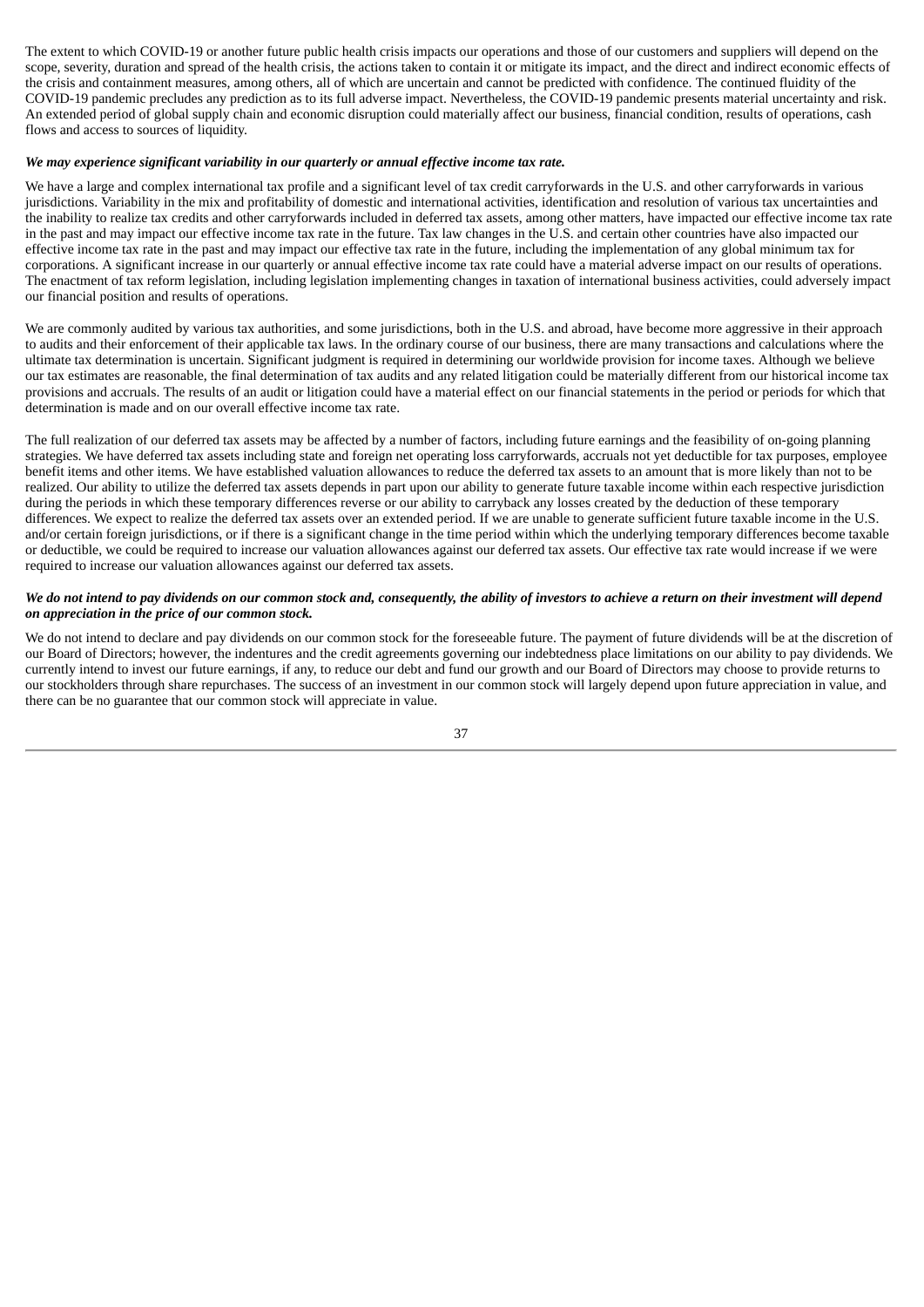## Provisions of our certificate of incorporation and bylaws and Delaware law might discourage, delay or prevent a change of control of our company or *changes in our management and, as a result, depress the trading price of our common stock.*

Our certificate of incorporation and bylaws contain provisions that could discourage, delay or prevent a change in control of our company or changes in our management that the stockholders of our company may deem advantageous. These provisions:

- authorize 1,300,000,000 shares of common stock, which, to the extent unissued, could be issued by the Board of Directors, without stockholder approval, to increase the number of outstanding shares and to discourage a takeover attempt;
- authorize the issuance, without stockholder approval, of blank check preferred stock that our Board of Directors could issue to increase the number of outstanding shares and to discourage a takeover attempt;
- grant to the Board of Directors the sole power to set the number of directors and to fill any vacancy on the Board of Directors;
- until the 2023 annual meeting of stockholders, limit the ability of stockholders to remove directors only "for cause" and require any such removal to be approved by holders of at least three-quarters of the outstanding shares of common stock;
- prohibit our stockholders from calling a special meeting of stockholders;
- prohibit stockholder action by written consent, which requires all stockholder actions to be taken at a meeting of our stockholders;
- provide that the Board of Directors is expressly authorized to adopt, or to alter or repeal our bylaws;
- establish advance notice and certain information requirements for nominations for election to our Board of Directors or for proposing matters that can be acted upon by stockholders at stockholder meetings; and
- require the approval of holders of at least three-quarters of the outstanding shares of common stock to amend the bylaws and certain provisions of the certificate of incorporation.

These anti-takeover defenses could discourage, delay or prevent a transaction involving a change in control of our company and may prevent our stockholders from receiving the benefit from any premium to the market price of our common stock offered by a bidder in a takeover context. Even in the absence of a takeover attempt, the existence of these provisions may adversely affect the prevailing market price of our common stock if the provisions are viewed as discouraging takeover attempts in the future. These provisions could also discourage proxy contests and make it more difficult for our stockholders to elect directors of their choosing and cause us to take corporate actions other than those our stockholders may desire.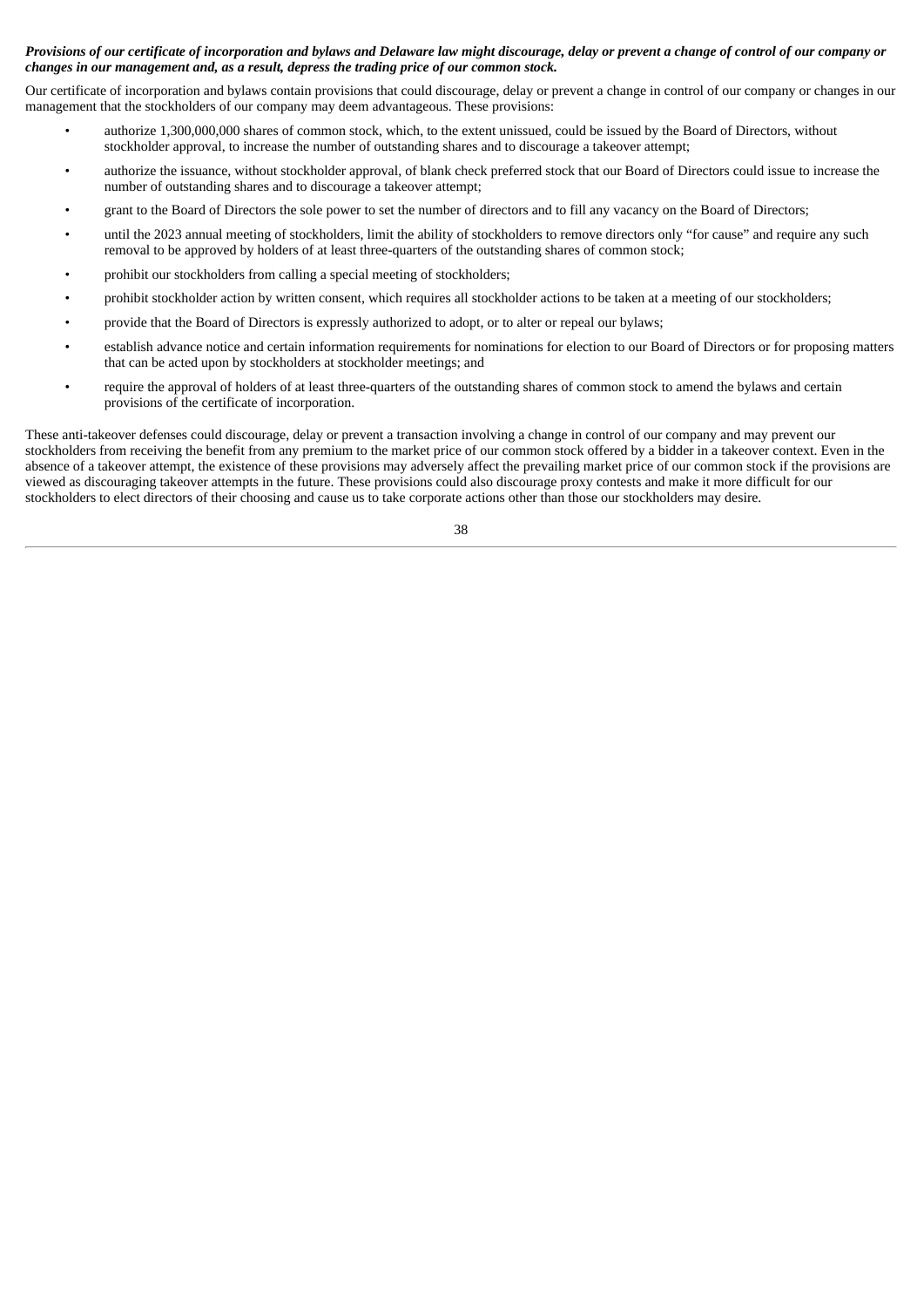#### **ITEM 1B. UNRESOLVED STAFF COMMENTS**

None.

# **ITEM 2. PROPERTIES**

Our facilities are used primarily for manufacturing, distribution and administration. Facilities primarily used for manufacturing may also be used for distribution, engineering, research and development, storage, administration, sales and customer service. Facilities primarily used for administration may also be used for research and development, sales and customer service. As of December 31, 2021, our principal facilities, grouped according to the facility's primary use, were as follows: **Approximate**

| Location                                          | Approximate<br>square feet | <b>Principal segments</b> | <b>Owned or leased</b> |
|---------------------------------------------------|----------------------------|---------------------------|------------------------|
| <b>Administrative facilities:</b>                 |                            |                           |                        |
| Hickory, NC <sup>(1)</sup>                        | 84,000                     | Corporate headquarters    | Owned                  |
| Horsham, PA                                       | 325,000                    | Corporate                 | Owned                  |
| Suwanee, GA                                       | 103,000                    | Corporate                 | Leased                 |
| Shakopee, MN                                      | 177,000                    | <b>VCN</b>                | Leased                 |
| Bangalore, India                                  | 151,000                    | Home & Broadband          | Leased                 |
| Saltaire, UK                                      | 112,000                    | Home                      | Leased                 |
| Lowell, MA                                        | 144,000                    | <b>Broadband</b>          | Leased                 |
| Santa Clara, CA                                   | 132,000                    | Broadband & Home          | Leased                 |
| Richardson, TX                                    | 100,000                    | <b>OWN</b>                | Leased                 |
| Richardson, TX <sup>(1)(2)</sup>                  | 100,000                    | <b>OWN</b>                | Owned                  |
| <b>Manufacturing and distribution facilities:</b> |                            |                           |                        |
| Catawba, NC <sup>(1)</sup>                        | 1,000,000                  | <b>Broadband</b>          | Owned                  |
| Claremont, NC <sup>(1)</sup>                      | 589,000                    | VCN & Broadband           | Owned                  |
| Kessel-Lo, Belgium                                | 431,000                    | <b>Broadband</b>          | Owned                  |
| Suzhou, China <sup>(3)</sup>                      | 400,000                    | <b>OWN &amp; VCN</b>      | Owned                  |
| Suzhou, China <sup>(3)</sup>                      | 363,000                    | <b>Broadband</b>          | Owned                  |
| Goa, India <sup>(3)</sup>                         | 353,000                    | <b>OWN &amp; VCN</b>      | Owned                  |
| Juarez, Mexico                                    | 327,000                    | <b>VCN</b>                | Owned                  |
| Santa Teresa, NM                                  | 300,000                    | Broadband & VCN           | Leased                 |
| Brno, Czech Republic                              | 281,000                    | <b>Broadband</b>          | Leased                 |
| Reynosa, Mexico                                   | 279,000                    | <b>OWN</b>                | Owned                  |
| Veenendaal, Netherlands                           | 215,000                    | <b>OWN &amp; VCN</b>      | Leased                 |
| Greensboro, NC <sup>(4)</sup>                     | 196,000                    | <b>VCN</b>                | Leased                 |
| Juarez, Mexico                                    | 189,000                    | <b>Broadband</b>          | Leased                 |
| Cary, NC                                          | 151,000                    | Home & Broadband          | Owned                  |
| Mission, TX                                       | 150,000                    | <b>VCN</b>                | Leased                 |
| Suzhou, China                                     | 225,000                    | Broadband, VCN & OWN      | Leased                 |
| Delicias, Mexico                                  | 139,000                    | <b>VCN</b>                | Owned                  |
| Campbellfield, Australia                          | 133,000                    | <b>OWN</b>                | Leased                 |
| Bray, Ireland                                     | 130,000                    | <b>VCN</b>                | Owned                  |
| Tijuana, Mexico                                   | 128,000                    | Broadband & VCN           | Leased                 |
| Buchdorf, Germany                                 | 109,000                    | <b>VCN</b>                | Owned                  |
| <b>Vacant facilities and properties:</b>          |                            |                           |                        |
| Joliet, IL <sup>(5)</sup>                         | 690,000                    | Corporate                 | Leased                 |
| Sorocaba, Brazil <sup>(6)</sup>                   | 157,000                    | <b>OWN</b>                | Owned                  |
| Orland Park, IL <sup>(7)</sup>                    |                            | Corporate                 | Owned                  |

(1) Our interest in each of these properties is encumbered by a mortgage or deed of trust lien securing our senior secured credit facilities (see Note 7 in the Notes to Consolidated Financial Statements included elsewhere in this Annual Report on Form 10-K).

(2) The Richardson, TX facility is actively being marketed for sale.

(3) The buildings in these facilities are owned while the land is held under long-term lease agreements.

(4) The Greensboro, NC facility was sold in 2021, and we are currently leasing from the buyer through a short-term leaseback agreement.

(5) The Joliet, IL facility is vacant, and the lease expires in February 2022.

(6) The Sorocaba, Brazil facility is being passively marketed for sale.

(7) The building at the Orland Park, IL facility was demolished and cleared and the 73 acre parcel is vacant.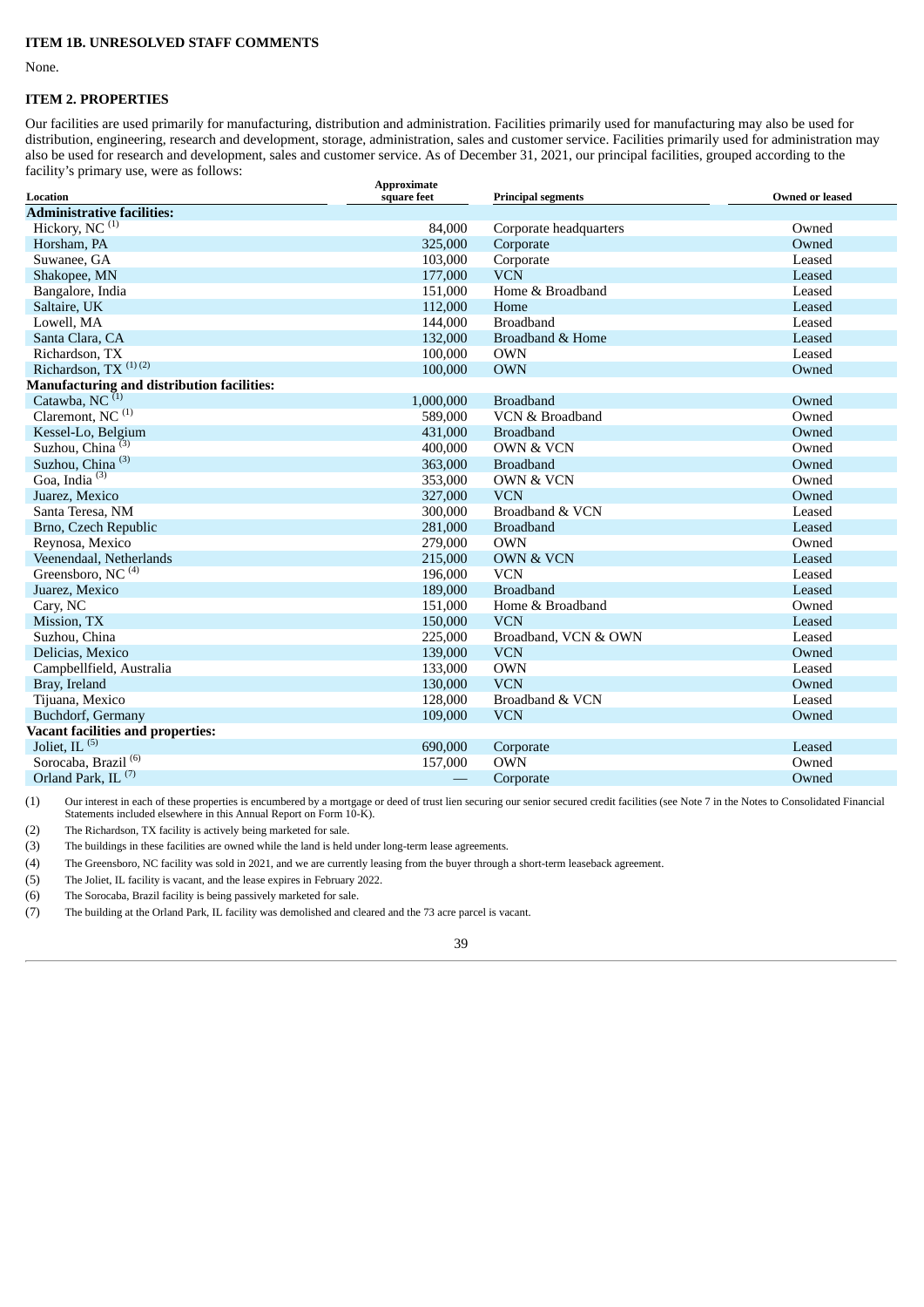We believe that our facilities and equipment generally are well maintained, in good condition and suitable for our purposes and adequate for our present operations. While we currently have excess manufacturing capacity in certain of our facilities, utilization is subject to change based on customer demand. We can give no assurances that we will not have excess manufacturing capacity or encounter capacity constraints over the long term.

## **ITEM 3. LEGAL PROCEEDINGS**

The Company is party to certain intellectual property claims and also periodically receives notices asserting that its products infringe on another party's patents and other intellectual property rights. These claims and assertions, whether against the Company directly or against its customers, could require the Company to pay damages, royalties, stop offering the relevant products and/or cease other activities. The Company may also be called upon to indemnify certain customers for costs related to products sold to such customers. The outcome of these claims and notices is uncertain and a reasonable estimate of the loss from unfavorable outcomes in certain of these matters either cannot be determined or is estimated at the minimum amount of a range of estimates. The actual loss could be material and may vary significantly from our estimates.

The Company is also either a plaintiff or a defendant in certain other pending legal matters in the normal course of business. Management believes none of these pending legal matters will have a material adverse effect on the Company's business or financial condition upon final disposition.

In addition, the Company is subject to various federal, state, local and foreign laws and regulations governing the use, discharge, disposal and remediation of hazardous materials. Compliance with current laws and regulations has not had, and is not expected to have, a materially adverse effect on the Company's financial condition or results of operations.

# **ITEM 4. MINE SAFETY DISCLOSURES**

Not applicable.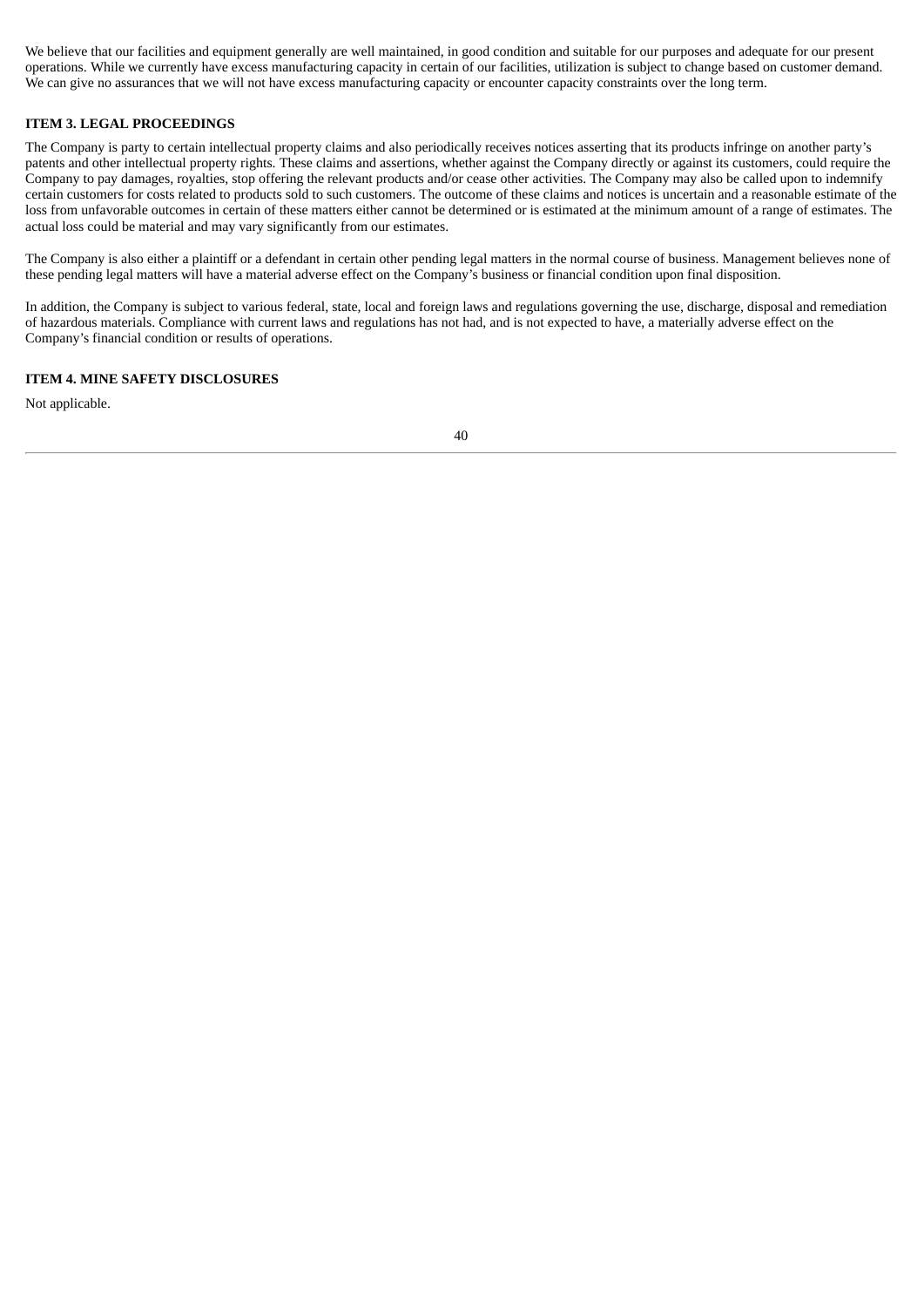#### **PART II**

# **ITEM 5. MARKET FOR THE REGISTRANT'S COMMON EQUITY, RELATED STOCKHOLDER MATTERS AND ISSUER PURCHASES OF EQUITY SECURITIES**

# **Market Information and Holders**

Our common stock is traded on the Nasdaq Global Select Market under the symbol COMM. As of February [4], 2022, all of our outstanding shares of common stock are held by one stockholder of record, Cede & Co., as nominee for the Depository Trust Company. Many brokers, banks and other institutions hold shares of common stock as nominees for beneficial owners that deposit these shares of common stock in participant accounts at the Depository Trust Company.

## **Issuer Purchases of Equity Securities**

The following table summarizes the stock purchase activity for the three months ended December 31, 2021:

| Period                               | <b>Total Number</b><br>of Shares<br>Purchased <sup>(1)</sup> | Average<br><b>Price Paid</b><br><b>Per Share</b> | <b>Total Number of Shares</b><br><b>Purchased as Part of Publicly</b><br><b>Announced Plans or Programs</b> | <b>Maximum Value of Shares that May</b><br>Yet be Purchased Under the Plans or<br>Programs |
|--------------------------------------|--------------------------------------------------------------|--------------------------------------------------|-------------------------------------------------------------------------------------------------------------|--------------------------------------------------------------------------------------------|
| October 1, 2021 - October 31, 2021   | 102.262                                                      | 13.52                                            | $\overline{\phantom{0}}$                                                                                    |                                                                                            |
| November 1, 2021 - November 30, 2021 | 2.325                                                        | 11.03                                            | $\overline{\phantom{m}}$                                                                                    |                                                                                            |
| December 1, 2021 - December 31, 2021 | 27,026                                                       | 10.19                                            | $\overline{\phantom{0}}$                                                                                    |                                                                                            |
| Total                                | 131,613                                                      | 12.79                                            |                                                                                                             |                                                                                            |

(1) The shares purchased were withheld to satisfy the withholding tax obligations related to restricted stock units and performance share units that vested during the period.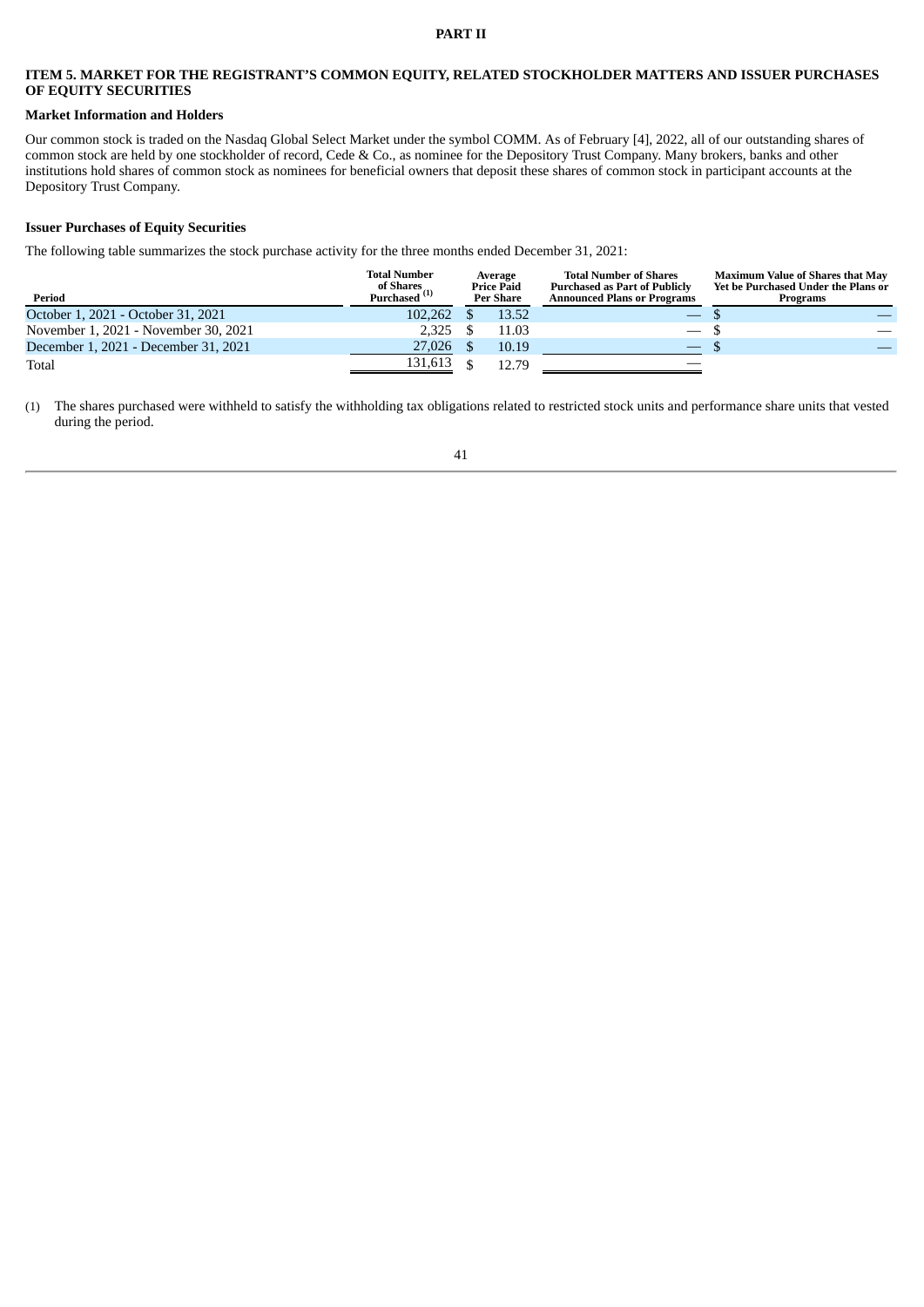## **Stock Performance Graph**

The following graph compares cumulative total return on \$100 invested on December 31, 2016 in each of CommScope's Common Stock, the Standard & Poor's 500 Stock Index (S&P 500 Index) and the Standard & Poor's 1500 Communications Equipment Index (S&P 1500 Communications Equipment). The return of the Standard & Poor's indices is calculated assuming reinvestment of dividends. CommScope has not paid any dividends on its common stock over this period.



|                                            | Base<br>Period |            | <b>INDEXED RETURNS</b><br><b>Period Ending</b> |            |            |            |  |  |  |  |  |  |
|--------------------------------------------|----------------|------------|------------------------------------------------|------------|------------|------------|--|--|--|--|--|--|
| Company / Index                            | 12/31/2016     | 12/31/2017 | 12/31/2018                                     | 12/31/2019 | 12/31/2020 | 12/31/2021 |  |  |  |  |  |  |
| CommScope Holding Company, Inc.            | 100            | 101.69     | 44.06                                          | 38.15      | 36.02      | 29.68      |  |  |  |  |  |  |
| S&P 500 Index                              | 100            | 121.83     | 116.49                                         | 153.17     | 181.35     | 233.41     |  |  |  |  |  |  |
| S&P 1500 Communications Equipment<br>Index | 100            | 122.46     | 137.85                                         | 157.35     | 158.95     | 236.51     |  |  |  |  |  |  |

## **ITEM 6. RESERVED**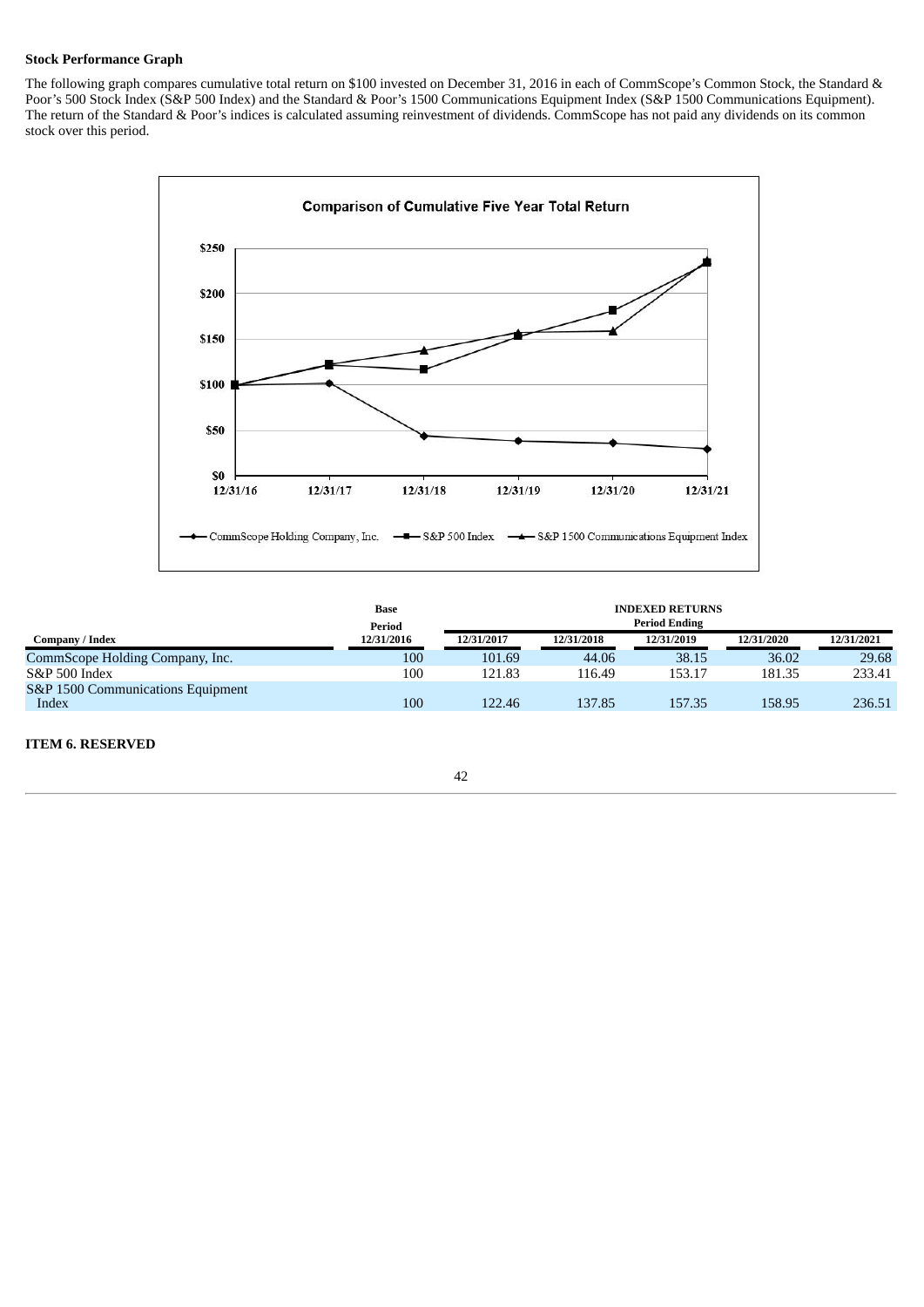## **ITEM 7. MANAGEMENT'S DISCUSSION AND ANALYSIS OF FINANCIAL CONDITION AND RESULTS OF OPERATIONS**

The following discussion and analysis of our financial condition and results of operations is for the year ended December 31, 2021 compared with the year ended December 31, 2020. This comparison should be read in conjunction with our consolidated financial statements and related notes appearing elsewhere in this Annual Report on Form 10-K. This discussion contains forward-looking statements based upon current expectations that involve risks and uncertainties. Our actual results may differ materially from those anticipated in these forward-looking statements as a result of various factors, including those set forth under "Risk Factors" included in Part I, Item 1A or in other parts of this Annual Report on Form 10-K. For a discussion and analysis of our financial condition and results of operations for the year ended December 31, 2020 compared to December 31, 2019, see Part II, Item 7, "Management's Discussion and Analysis of Financial Condition and Results of Operations" included in the 2020 Annual Report on Form 10-K, filed with the Securities *and Exchange Commission on February 17, 2021.*

## **OVERVIEW**

We are a global provider of infrastructure solutions for communication and entertainment networks. Our solutions for wired and wireless networks enable service providers including cable, telephone and digital broadcast satellite operators and media programmers to deliver media, voice, Internet Protocol (IP) data services and Wi-Fi to their subscribers and allow enterprises to experience constant wireless and wired connectivity across complex and varied networking environments. Our solutions are complemented by a broad array of services including technical support, systems design and integration. We are a leader in digital video and IP Television distribution systems, broadband access infrastructure platforms and equipment that delivers data and voice networks to homes. Our global leadership position is built upon innovative technology, broad solution offerings, high-quality and cost-effective customer solutions, and global manufacturing and distribution scale.

In the first quarter of 2021, we announced a transformation initiative referred to as CommScope NEXT designed to drive shareholder value through three pillars: profitable growth, operational efficiency and portfolio optimization. We believe these efforts are critical to making us more competitive and allowing us to invest in growth and maximize stockholder and stakeholder value. We have incurred \$91.9 million of restructuring costs and \$90.3 million of transaction, transformation and integration costs during the year ended December 31, 2021, both primarily related to CommScope NEXT. We expect to continue to incur restructuring costs and transaction, transformation and integration costs related to CommScope NEXT and such costs could be material.

As a step in the CommScope NEXT transformation plan, in April 2021, we announced a plan to spin-off the Home Networks business in 2022. After thorough consideration of the current supply chain environment and its impact on the Home Networks business, we have decided to delay the execution of the spin-off. We remain committed to the spin-off of the Home Networks business from CommScope, but we currently do not have a firm timeline for restarting the plan. Accordingly, management now analyzes the financial results of our "Core" business separately from Home Networks. These supplementary Core financial measures reflect the results of our Broadband Networks (Broadband), Outdoor Wireless Networks (OWN) and Venue and Campus Networks (VCN) segments, in the aggregate. Our Core financial measures exclude the results and performance of our Home Networks (Home) segment. See the Segment Results section below for illustration of the aggregation of our Core financial measures. These metrics represent the business segments as we have reported them. However, the ultimate definition of the Home Networks business that we expect to separate may vary, and future results may differ materially.

In the second quarter of 2021, we shifted certain product lines from our Broadband segment to our Home segment to better align with how those businesses are being managed. All prior period amounts have been recast to reflect these operating segment changes.

## **COVID-19 Update**

The COVID-19 outbreak had an adverse impact on our financial performance in 2020 primarily related to decreased demand, supply constraints due to the temporary shutdown of certain of our facilities and increased business continuity costs. We took a variety of actions in 2020 to help mitigate the financial impacts such as headcount reductions, lower capital spending and lower discretionary spending. The negative impact of COVID-19 on our financial performance has eased during 2021, with network strain driving increased demand for our Broadband segment products in particular. The recovery in demand has also indirectly had unfavorable business impacts, including commodity inflation (primarily copper and resins), logistics cost increases, extended lead times and certain component part shortages. We expect certain of these unfavorable impacts to continue into 2022.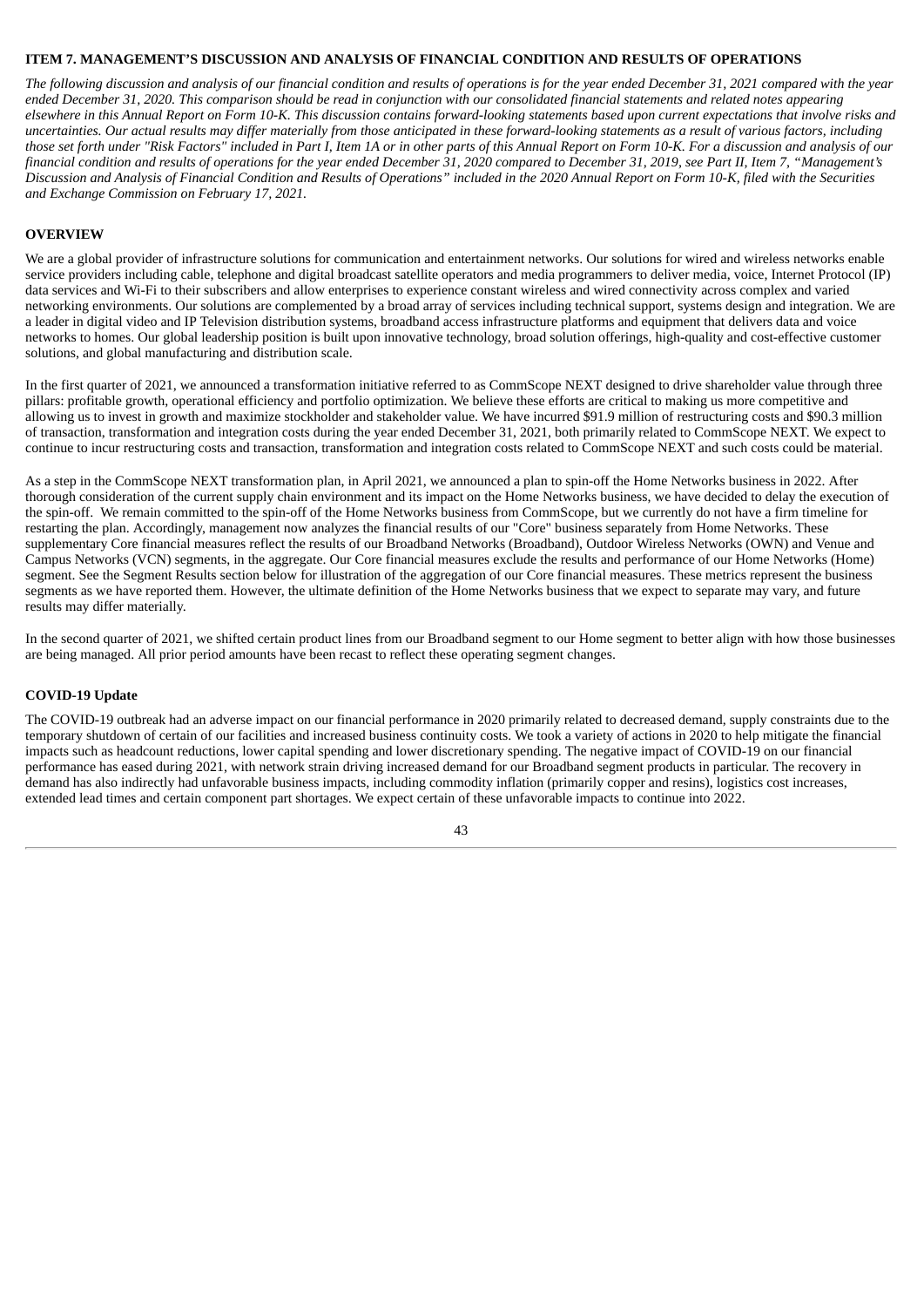The extent of the negative impact of the COVID-19 pandemic on our operational and financial performance will depend on future developments, including the duration and spread of the pandemic, including new variants, the effectiveness and adoption of vaccines and related actions taken by domestic and international jurisdictions to maintain and prevent disease spread, and the extent of any financial recession resulting from the pandemic, all of which are uncertain and cannot be predicted.

## **CRITICAL ACCOUNTING POLICIES AND ESTIMATES**

Our consolidated financial statements have been prepared in conformity with generally accepted accounting principles (GAAP) in the United States (U.S.). The preparation of these financial statements requires management to make estimates and assumptions that affect the amounts reported in the financial statements and accompanying notes. These estimates and their underlying assumptions form the basis for making judgments about the carrying values of assets and liabilities that are not readily apparent from other objective sources. Management bases its estimates on historical experience and on assumptions that are believed to be reasonable under the circumstances and revises its estimates, as appropriate, when changes in events or circumstances indicate that revisions may be necessary.

The following critical accounting policies and estimates reflected in our financial statements are based on management's knowledge of and experience with past and current events and on management's assumptions about future events. While we have generally not experienced significant deviations from our critical estimates in the past, it is reasonably possible that these estimates may ultimately differ materially from actual results. See Note 2 in the Notes to Consolidated Financial Statements included elsewhere in this Annual Report on Form 10-K for a description of all our significant accounting policies.

## *Asset Impairment Reviews*

### *Impairment Reviews of Goodwill*

We test goodwill at the reporting unit level for impairment annually as of October 1 and on an interim basis when events occur or circumstances exist that indicate the carrying value may no longer be recoverable. We compare the fair value of our reporting units with the carrying amount, including goodwill. We recognize an impairment charge for the amount by which the reporting unit's carrying amount exceeds its fair value.

We estimate the fair value of a reporting unit using a discounted cash flow (DCF) method or, as appropriate, a combination of the DCF method and a market approach known as the guideline public company method. Under the DCF method, we calculate the fair value of a reporting unit based on the present value of estimated future cash flows. The significant assumptions in the DCF model primarily include, but are not limited to, forecasts of annual revenue growth rates, annual operating income margin, the terminal growth rate and the discount rate used to determine the present value of the cash flow projections. When determining these assumptions and preparing these estimates, we consider historical performance trends, industry data, insight derived from customers, relevant changes in the reporting unit's underlying business and other market trends that may affect the reporting unit. The discount rate is based on the estimated weighted average cost of capital as of the test date of market participants in the industry in which the reporting unit operates and is commensurate with the risk and uncertainty inherent in each reporting unit and in internally developed forecasts. Under the guideline public company method, we estimate the fair value based upon market multiples of revenue and earnings derived from publicly traded companies with similar operating and investment characteristics as the reporting unit. The weighting of the fair value derived from the market approach may vary depending on the level of comparability of these publicly-traded companies to the reporting unit. When comparable public companies are not meaningful or not available, we may estimate the fair value of a reporting unit using only the DCF method.

Estimating the fair value of a reporting unit involves uncertainties because it requires management to develop numerous assumptions, including assumptions about the future growth and potential volatility in revenues and costs, capital expenditures, industry economic factors and future business strategy. Changes in projected revenue growth rates, projected operating income margins or estimated discount rates due to uncertain market conditions, loss of one or more key customers, changes in our strategy, changes in technology or other factors could negatively affect the fair value in one or more of our reporting units and result in a material impairment charge in the future.

To assess the reasonableness of the calculated fair values of our reporting units, we also compare the sum of the reporting units' fair values to our market capitalization and calculate an implied control premium (the excess of the sum of the reporting units' fair values over the market capitalization). If the implied control premium is not reasonable, we will reevaluate the fair value estimates of the reporting units by adjusting the discount rates and/or other assumptions.

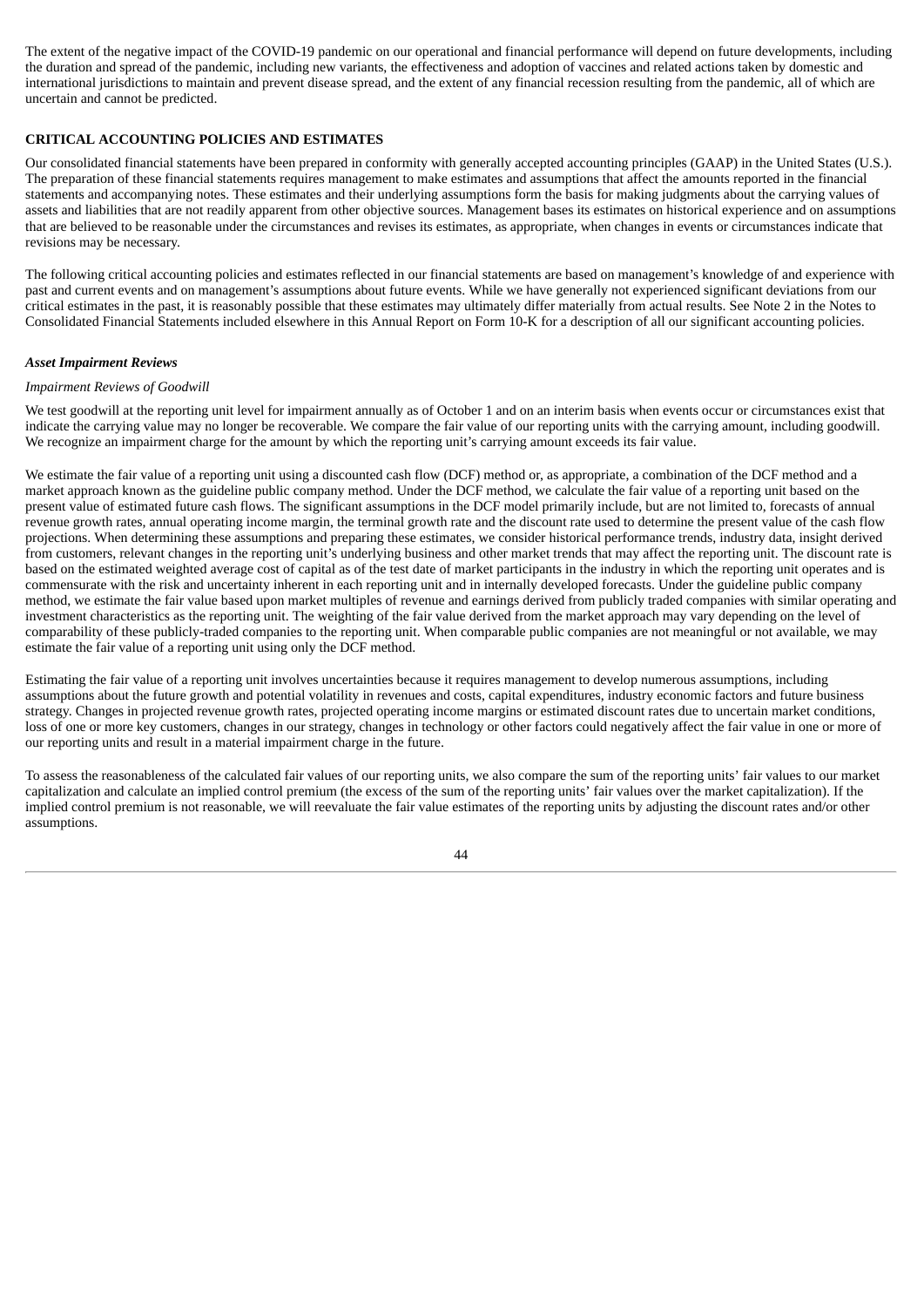## *2021 Interim and Annual Goodwill Analysis*

During the second quarter of 2021, we realigned certain of our product lines that changed the composition of our reporting units and resulted in the reallocation of \$13.7 million of goodwill from the Network and Cloud (N&C) reporting unit to the Home Networks reporting unit. Goodwill was assessed for impairment due to a change in the composition of reporting units. We performed impairment testing immediately before and after the change and determined that no goodwill impairment existed.

The annual test of goodwill impairment was performed for each of the reporting units with goodwill balances as of October 1, 2021. For the 2021 annual goodwill test, we determined the fair value of each reporting unit using a DCF model and a guideline public company approach, with 75% of the value determined using the DCF model and 25% of the value determined using the market approach. The range of discount rates used in our annual tests were 9.0% to 12.0% for 2021. During the annual impairment test performed in the fourth quarter of 2021 and in conjunction with the development of our 2022 and long range plans, we identified further weakness in our Home Networks reporting unit forecast resulting from a continuing decline in demand for video products from both U.S. and international service providers as well as the negative impact of supply shortages and delays on our ability to meet customer demand for video products. As a result, we determined the goodwill balance in the Home Networks reporting unit was impaired and recorded a \$13.7 million impairment charge. See Note 3 in the Notes to Consolidated Financial Statements included elsewhere in this Annual Report on Form 10-K for further discussion.

The following table provides summary information regarding our reporting units with goodwill balances as of December 31, 2021 that have the lowest level of headroom. The table presents key assumptions used in our annual goodwill analysis, along with sensitivity analysis showing the effect of a change in certain key assumptions, assuming all other assumptions remain constant, to the resulting fair value using an income approach. Accordingly, if performance is worse than anticipated for these reporting units, future impairment tests could result in impairment charges that could be material to our results of operations. The Enterprise reporting unit is in our VCN segment and the N&C reporting unit is in our Broadband segment.

|                   | Key Assumptions  |                            | Goodwill                                  |                           | <b>Excess of Fair Value to Carrying Value</b>                                   |                                                                                            |       |  |                                      |  |       |  |
|-------------------|------------------|----------------------------|-------------------------------------------|---------------------------|---------------------------------------------------------------------------------|--------------------------------------------------------------------------------------------|-------|--|--------------------------------------|--|-------|--|
| Reporting<br>Unit | Discount<br>Rate | Terminal<br>Growth<br>Rate | <b>Balance</b> at<br>December 31.<br>2021 | $%$ of<br>Total<br>Assets | <b>Result of Annual</b><br><b>Goodwill Test as of</b><br><b>October 1, 2021</b> | Decrease of 0.5%<br>Decrease of 10%<br>in Long-term<br>in Cash Flows<br><b>Growth Rate</b> |       |  | Increase of 0.5%<br>in Discount Rate |  |       |  |
| <b>Enterprise</b> | $10.5\%$         | $4.5\%$                    | 979.6                                     | $7.4\%$                   | 519.0                                                                           |                                                                                            | 377.2 |  | 475.6                                |  | 440.9 |  |
| N&C               | $9.5\%$          | 2.0%                       | 2.007.1                                   | 15.1%                     | 436.1                                                                           |                                                                                            | 156.8 |  | 312.7                                |  | 239.9 |  |

# *Definite-Lived Intangible Assets and Other Long-Lived Assets*

Management reviews definite-lived intangible assets and other long-lived assets for impairment when events or changes in circumstances indicate that their carrying values may not be fully recoverable. This analysis differs from our goodwill impairment analysis in that an intangible or other long-lived asset impairment is only deemed to have occurred if the sum of the forecasted undiscounted future net cash flows related to the assets being evaluated is less than the carrying value of the assets. If the forecasted net cash flows are less than the carrying value, then the asset is written down to its estimated fair value. Other than certain assets impaired as a result of restructuring actions, we did not identify any impairments of definite-lived intangible assets or other longlived assets in 2021, including the finite lived assets in our Home Network reporting unit for which a goodwill impairment was recognized in the fourth quarter of 2021. Changes in the estimates of forecasted net cash flows may result in future asset impairments that could be material to our results of operations.

## *Revenue Recognition*

We recognize revenue based on the satisfaction of distinct obligations to transfer goods and services to customers. Our revenue is generated primarily from product or equipment sales. We also generate revenue from custom design and installation services as well as bundled sales arrangements that include product, software and services. Revenue is recognized when performance obligations in a contract are satisfied through the transfer of control of the good or service at the amount of consideration expected to be received. The following are required before revenue is recognized:

• Identify the contract with the customer. A variety of arrangements are considered contracts; however, contracts typically take the form of a master purchase agreement or customer purchase orders.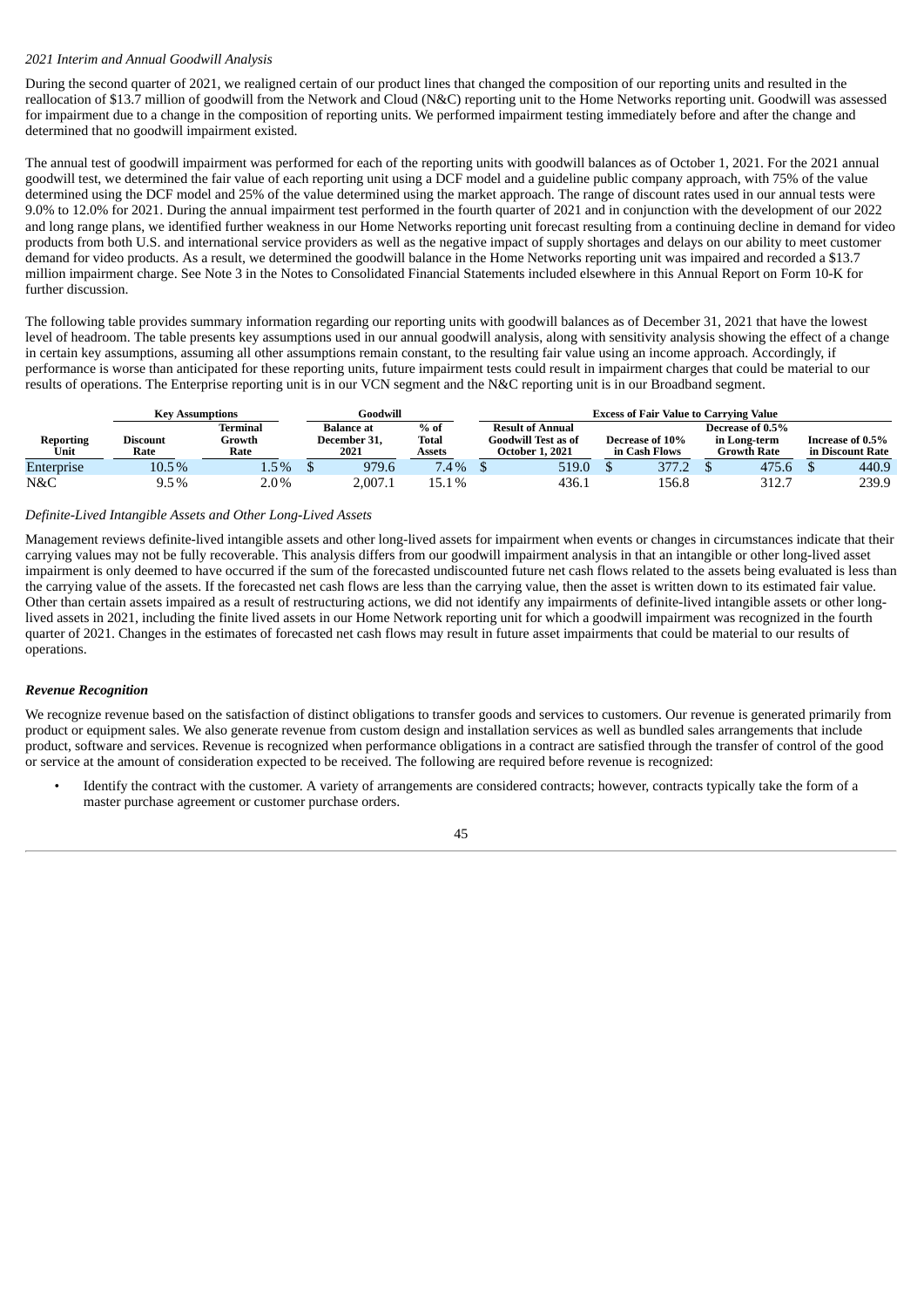- Identify the performance obligations in the contract. Performance obligations are identified as promised goods or services that are distinct within an arrangement.
- Determine the transaction price. The transaction price is the amount of consideration we expect to receive in exchange for transferring the promised goods or services. The consideration may include fixed or variable amounts or both.
- Allocate the transaction price to the performance obligations. The transaction price is allocated to the performance obligations on a relative standalone selling price basis.
- Recognize revenue as the performance obligations are satisfied. Revenue is recognized when transfer of control of the promised goods or services has occurred. This is either at a point in time or over time.

Product sales represent over 90% of our revenue. For these sales, revenue is recognized when control of the product has transferred to the customer, which is generally at the point in time when products have been shipped, right to payment has been obtained and risk of loss has been transferred. Certain of our product performance obligations include proprietary operating system software, which typically is not considered separately identifiable. Therefore, sales of these products and the related software are considered one performance obligation.

License contracts include revenue recognized for the licensing of intellectual property, including software, sold separately without products. Functional intellectual property licenses do not meet the criteria for revenue to be recognized over time and revenue is most commonly recognized upon delivery of the license/software to the customer.

Certain customer transactions may be project based and include multiple performance obligations based on the bundling of equipment, software and services. When a multiple performance obligation arrangement exists, the transaction price is allocated to the performance obligations based on the relative standalone selling price, and revenue is recognized upon transfer of control of each deliverable. To determine the standalone selling price, we first look to establish the standalone selling price through an observable price when the good or service is sold separately in similar circumstances. If the standalone selling price cannot be established through an observable price, we will make an estimate based on market conditions, customer specific factors and customer class. We may use a combination of approaches to estimate the standalone selling price.

Other customer contract types include a variety of post-contract support service offerings, which are generally recognized over time as the services are provided, including the following: maintenance and support services provided under annual service-level agreements; "Day 2" professional services to help customers maximize their utilization of deployed systems; and installation services related to the routine installation of equipment ordered by the customer at the customer's site.

For performance obligations recognized over time, judgment is required to evaluate assumptions, including the total estimated costs to determine progress towards completion of the performance obligation and to calculate the corresponding amount of revenue to recognize. If estimated total costs on any contract are greater than the net contract revenues, the entire estimated loss is recognized in the period the loss becomes known. The cumulative effects on revenue from revisions to total estimated costs are recorded in the period in which the revisions to estimates are identified and the amounts can be reasonably estimated.

Revenue is measured based on the consideration to which we expect to be entitled based on customer contracts. For sales to distributors, system integrators and value-added resellers, revenue is adjusted for variable consideration amounts, including but not limited to estimated discounts, returns, rebates and distributor price protection programs. These estimates are determined based upon historical experience, contract terms, inventory levels in the distributor channel and other related factors. Adjustments to variable consideration estimates are recorded when circumstances indicate revisions may be necessary.

A contract liability for deferred revenue is recorded when consideration is received or is unconditionally due from a customer prior to transferring control of goods or services to the customer under the terms of a contract. Deferred revenue balances typically result from advance payments received from customers for product contracts or from billings in excess of revenue recognized on project or services arrangements.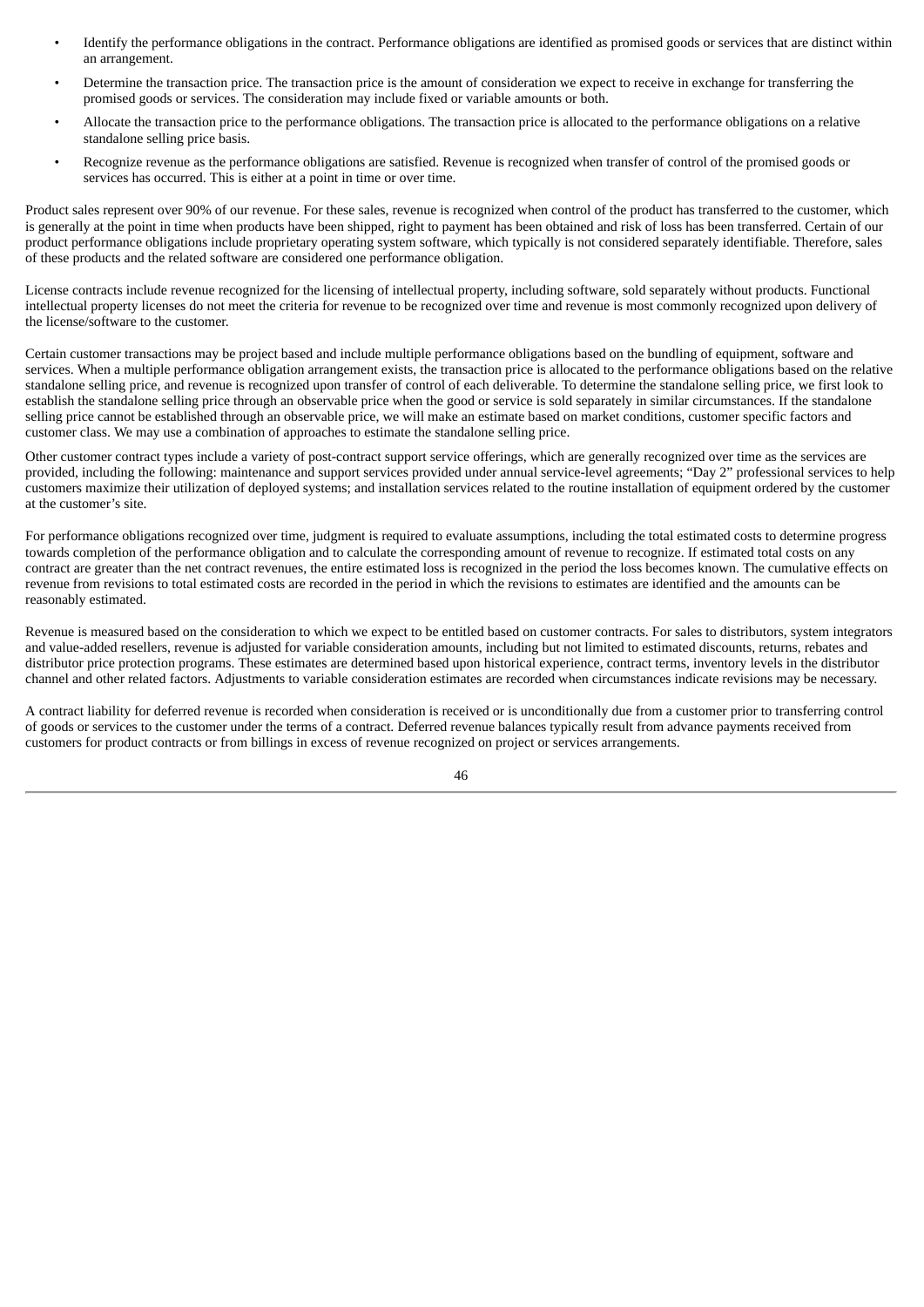Unbilled receivables are recorded when revenues are recognized in advance of invoice issuance. A contract asset is any portion of unbilled receivables for which the right to consideration is conditional on a factor other than the passage of time, which is common for certain performance obligations related to project contracts. These assets are presented on a combined basis with accounts receivable and are converted to accounts receivable once our right to the consideration becomes unconditional, which varies by contract but is generally based on achieving certain acceptance milestones. We recognize the incremental costs of obtaining a contract as an expense when incurred if the amortization period of the asset would be one year or less.

We include shipping and handling costs billed to customers in net sales and include the costs incurred to transport product to customers as well as certain internal handling costs, which relate to activities to prepare goods for shipment, as cost of sales. Shipping and handling costs incurred after control is transferred to the customer are accounted for as fulfillment costs and are not accounted for as separate revenue obligations.

## *Contingencies and Litigation*

We are a party to lawsuits, claims and proceedings incident to the operation of our business, including intellectual property infringement matters, those pertaining to labor and employment contracts and other matters, some of which allege substantial monetary damages. We assess these matters in order to determine if a contingent liability should be recorded. In making this determination, management may, depending on the nature of the matter, consult with internal and external legal counsel and technical experts. We expense legal fees associated with consultations and defense of lawsuits as incurred. We accrue for loss contingencies when losses become probable and are reasonably estimable. If the reasonable estimate of the loss is a range and no amount within the range is a better estimate, the minimum amount of the range is recorded as a liability.

Litigation outcomes are difficult to predict and are often resolved over long periods of time, making our estimates highly judgmental. Estimating probable losses requires the analysis of multiple possible outcomes that often depend on judgments about potential actions by third parties, such as future changes in facts and circumstances, differing interpretations of the law, assessments of the amount of damages and other factors beyond our control. There is the potential for a material adverse effect on our results of operation and cash flows if one or more matters are resolved in a particular period in an amount materially in excess of what we anticipated. Alternatively, if the judgments and estimates made by management are incorrect and a particular contingent loss does not occur, the contingent loss recorded would be reversed, thereby favorably impacting our results of operations.

### *Inventory Reserves*

We maintain reserves to reduce the value of inventory based on the lower of cost or net realizable value, including allowances for excess and obsolete inventory. These reserves are based on management's assumptions about and analysis of relevant factors including current levels of orders and backlog, forecasted demand, market conditions and new products or innovations that diminish the value of existing inventories. If actual market conditions deteriorate from those anticipated by management, additional allowances for excess and obsolete inventory could be required and may be material to our results of operations.

## *Product Warranty Reserves*

We recognize a liability for the estimated claims that may be paid under our customer assurance-type warranty agreements to remedy potential deficiencies of quality or performance of our products. The product warranties extend over various periods, depending upon the product subject to the warranty and the terms of the individual agreements. We record a provision for estimated future warranty claims based upon the historical relationship of warranty claims to sales and specifically identified warranty issues. We base our estimates on historical experience and on assumptions that are believed to be reasonable under the circumstances and revise our estimates, as appropriate, when events or changes in circumstances indicate that revisions may be necessary. Although these estimates are based on management's knowledge of and experience with past and current events and on management's assumptions about future events, it is reasonably possible that they may ultimately differ materially from actual results, including in the case of a significant product failure, and may be material to our results of operations.

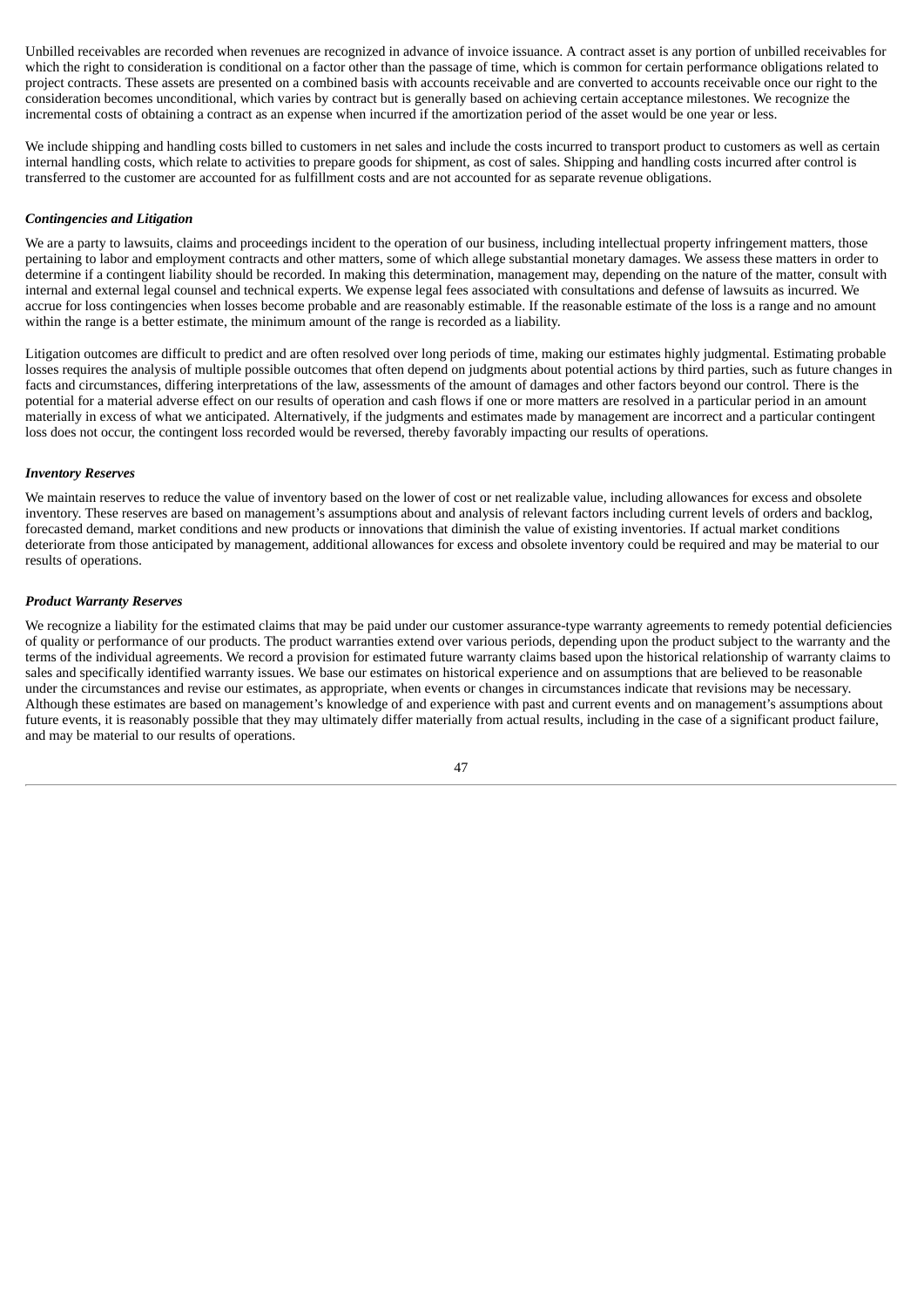## *Tax Valuation Allowances and Liabilities for Unrecognized Tax Benefits*

We establish an income tax valuation allowance when available evidence indicates that it is more likely than not that all or a portion of a deferred tax asset will not be realized. In assessing the need for a valuation allowance, we consider the amounts, character, source and timing of expected future deductions or carryforwards as well as sources of taxable income and tax planning strategies that may enable utilization. We maintain an existing valuation allowance until sufficient positive evidence exists to support its reversal. Changes in the amount or timing of expected future deductions or taxable income may have a material impact on the level of income tax valuation allowances. If we determine that we will not be able to realize all or part of a deferred tax asset in the future, an increase to an income tax valuation allowance would be charged to earnings in the period such determination was made.

We recognize income tax benefits related to particular tax positions only when it is considered more likely than not that the tax position will be sustained if examined on its technical merits by tax authorities. The amount of benefit recognized is the largest amount of tax benefit that is evaluated to be greater than 50% likely to be realized. Considerable judgment is required to evaluate the technical merits of various positions and to evaluate the likely amount of benefit to be realized. Lapses in statutes of limitations, developments in tax laws, regulations and interpretations, and changes in assessments of the likely outcome of uncertain tax positions could have a material impact on the overall tax provision.

We establish deferred tax liabilities for the estimated tax cost associated with foreign earnings that we do not consider permanently reinvested (primarily foreign withholding and state income taxes). These liabilities are subject to adjustment if there is a change in the assertion of whether the foreign earnings are considered to be permanently reinvested.

We also establish allowances related to value-added and similar recoverable taxes when it is considered probable that those assets are not recoverable. Changes in the probability of recovery or in the estimates of the amount recoverable are recognized in the period such determination is made and may be material to our net income (loss).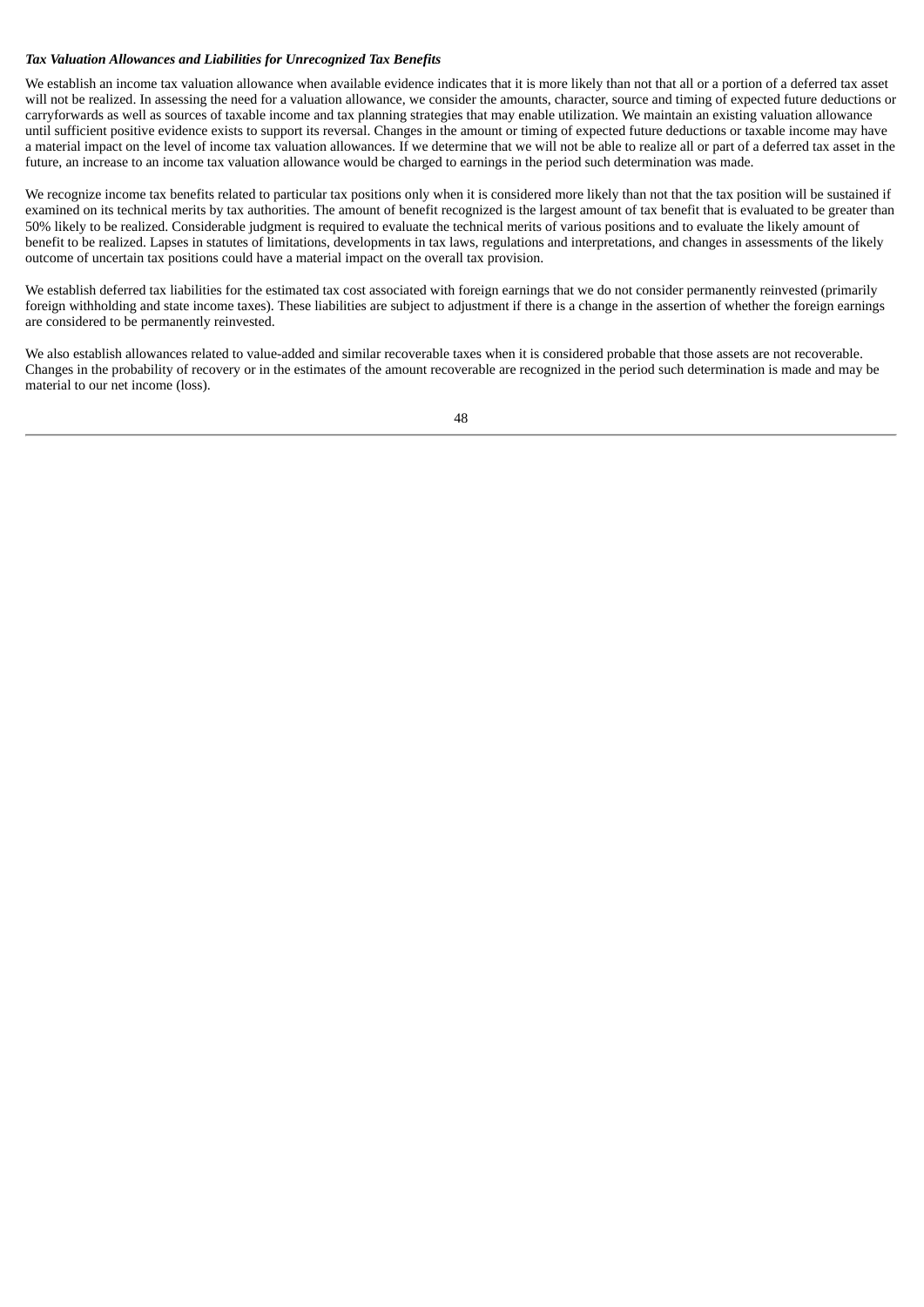#### **RESULTS OF OPERATIONS**

### Comparison of results of operations for the year ended December 31, 2021 with the year ended December 31, 2020

|                                         | <b>Year Ended December 31.</b> |         |                          |        |         |                                                 |   |        |                       |
|-----------------------------------------|--------------------------------|---------|--------------------------|--------|---------|-------------------------------------------------|---|--------|-----------------------|
|                                         | 2021                           |         |                          |        | 2020    |                                                 |   |        |                       |
|                                         | Amount                         |         | % of Net<br><b>Sales</b> | Amount |         | % of Net<br><b>Sales</b>                        |   | Change | $\%$<br><b>Change</b> |
|                                         |                                |         |                          |        |         | (dollars in millions, except per share amounts) |   |        |                       |
| Net sales                               | \$                             | 8,586.7 | 100.0%                   | \$     | 8,435.9 | 100.0%                                          | S | 150.8  | 1.8%                  |
| Core net sales $(1)$                    |                                | 6,737.4 | 78.5                     |        | 6.028.4 | 71.5                                            |   | 709.0  | 11.8                  |
| Gross profit                            |                                | 2,684.3 | 31.3                     |        | 2,747.8 | 32.6                                            |   | (63.5) | (2.3)                 |
| Operating income (loss)                 |                                | 48.6    | 0.6                      |        | (51.8)  | (0.6)                                           |   | 100.4  | NM                    |
| Core operating income <sup>(1)</sup>    |                                | 263.5   | 3.9                      |        | 223.6   | 2.7                                             |   | 39.9   | 17.8                  |
| Non-GAAP adjusted EBITDA <sup>(2)</sup> |                                | 1,117.0 | 13.0                     |        | 1,215.2 | 14.4                                            |   | (98.2) | (8.1)                 |
| Core adjusted EBITDA <sup>(1)</sup>     |                                | 1,091.5 | 16.2                     |        | 1,083.9 | 12.8                                            |   | 7.6    | 0.7                   |
| Net loss                                |                                | (462.6) | (5.4)                    |        | (573.4) | (6.8)                                           |   | 110.8  | (19.3)                |
| Diluted loss per share                  | Φ                              | (2.55)  |                          | \$     | (3.20)  |                                                 |   | 0.65   | (20.3)                |

NM – Not meaningful

#### **Net sales**

|               | <b>Year Ended December 31.</b> |                       |         | %       |
|---------------|--------------------------------|-----------------------|---------|---------|
|               | 2021                           | 2020                  | Change  | Change  |
|               |                                | (dollars in millions) |         |         |
| Net sales     | 8,586.7                        | 8,435.9               | 150.8   | $1.8\%$ |
| Domestic      | 4,960.5                        | 5,185.3               | (224.8) | (4.3)   |
| International | 3,626.2                        | 3,250.6               | 375.6   | 11.6    |

Net sales in 2021 increased \$150.8 million, or 1.8%, compared to the prior year. Core net sales in 2021 increased \$709.0 million, or 11.8%, compared to the prior year with increases in the Broadband segment of \$300.6 million, the VCN segment of \$241.9 million and the OWN segment of \$166.5 million. Net sales in 2021 in the Home segment decreased \$558.2 million compared to the prior year. In 2021, all of our segments experienced supply shortages and extended lead times for certain materials that negatively affected our ability to meet customer demand for our products. We expect these shortages and delays to persist into 2022. In addition, our Broadband segment faced capacity constraints that negatively affected net sales in 2021. For further details by segment, see the discussion of Segment Results below.

From a regional perspective, net sales increased in 2021 in the Asia Pacific (APAC) region by \$141.4 million, the Europe, Middle East and Africa (EMEA) region by \$90.4 million, the Caribbean and Latin America (CALA) region by \$88.7 million and Canada by \$55.1 million. The increases in international net sales in 2021 were partially offset by a decrease of \$224.8 million in the U.S. Net sales to customers located outside of the U.S. comprised 42.2% for 2021 compared to 38.5% for 2020. Foreign exchange rate changes impacted net sales favorably by approximately 1% for 2021 compared to the prior year. For additional information on regional sales by segment, see discussion of Segment Results below and Note 16 in the Notes to Consolidated Financial Statements included elsewhere in this Annual Report on Form 10-K.

<sup>(1)</sup> Core financial measures reflect the results of our Broadband, OWN and VCN segments, in the aggregate. Core financial measures exclude the results of our Home segment. See the Segment Results section below for illustration of the aggregation of our Core financial measures.

<sup>(2)</sup> See "Reconciliation of Non-GAAP Measures" in this Management's Discussion and Analysis of Financial Condition and Results of Operations, below.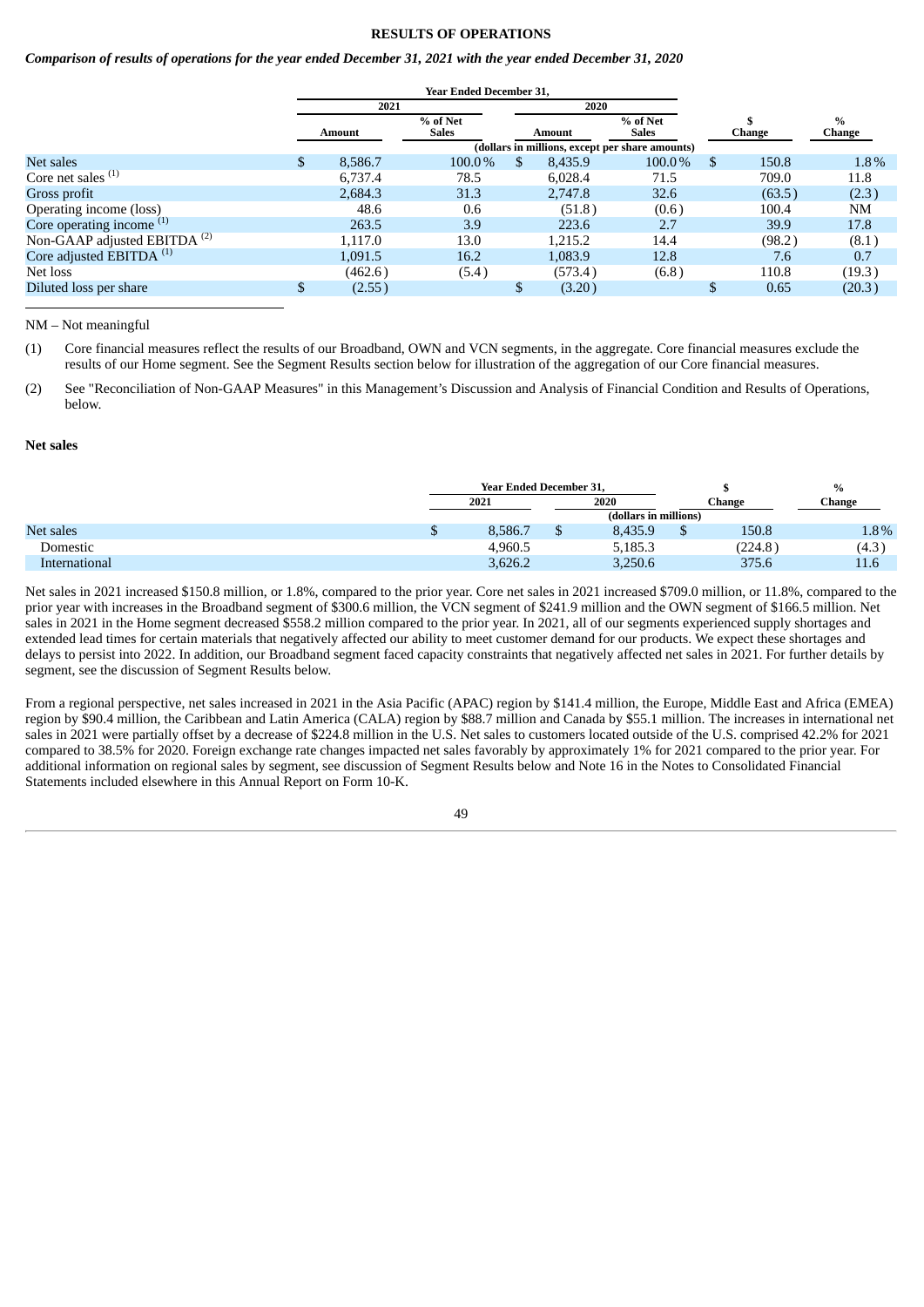#### **Gross profit, SG&A expense and R&D expense**

|                       | <b>Year Ended December 31,</b> |  |                       |  |        | $\frac{0}{0}$ |
|-----------------------|--------------------------------|--|-----------------------|--|--------|---------------|
|                       | 2021                           |  | 2020                  |  | Change | Change        |
|                       |                                |  | (dollars in millions) |  |        |               |
| Gross profit          | 2,684.3                        |  | 2,747.8               |  | (63.5) | $(2.3)\%$     |
| As a percent of sales | 31.3%                          |  | 32.6%                 |  |        |               |
| SG&A expense          | 1,233.9                        |  | 1,170.7               |  | 63.2   | 5.4           |
| As a percent of sales | 14.4%                          |  | 13.9%                 |  |        |               |
| R&D expense           | 683.2                          |  | 703.3                 |  | (20.1) | (2.9)         |
| As a percent of sales | 8.0%                           |  | 8.3%                  |  |        |               |

## *Gross profit (net sales less cost of sales)*

Despite higher consolidated net sales, gross profit decreased in 2021 compared to the prior year primarily due to significantly higher material and freight costs. We also experienced substantial sales volume declines in our Home segment and pricing pressures related to certain of our OWN segment products. Increased pricing on certain of our VCN segment products more than offset the OWN segment pricing pressures. In addition, we recorded charges of \$48.6 million that reduced gross profit in 2021 related to the settlement of intellectual property assertions, but these charges were partially offset by the recovery of \$17.1 million related to a warranty indemnification litigation matter of ARRIS International plc (ARRIS), which was acquired by CommScope in 2019.

#### *Selling, general and administrative expense*

In the first quarter of 2021, we announced a transformation initiative called CommScope NEXT, and as a step in our transformation, we announced our commitment to spin-off our Home Networks business from CommScope. As a result of these transformation and separation efforts, we incurred \$90.3 million of transaction, transformation and integration costs during 2021 that were recorded in selling, general and administrative (SG&A) expense. During 2020, we incurred \$24.9 million of transaction, transformation and integration costs that were mainly focused on the integration of the ARRIS business. We continue to focus on integrating the ARRIS business, including our work to combine our enterprise resource planning systems. We expect to continue to incur transaction, transformation and integration costs related to CommScope NEXT, the spin-off of the Home Networks business from CommScope, and the integration of the ARRIS business, and such costs could be material.

For 2021, excluding transaction, transformation and integration costs, SG&A expense decreased by \$2.4 million compared to 2020. The decrease was primarily due to cost savings initiatives, but the favorable impact of cost savings initiatives was partially offset by higher variable incentive compensation expense of \$13.5 million and higher bad debt expense, which was driven by a \$30.3 million charge related to a certain value-added reseller customer in the Home segment. We reserved the entire balance due from this customer due to changes in their risk profile, and we are pursuing legal action. Excluding transaction, transformation and integration costs, SG&A as a percentage of net sales was 13.3% and 13.6% for 2021 and 2020, respectively.

### *Research and development expense*

Research and development (R&D) expense for 2021 decreased due to lower spending on Home segment products that was partially offset by increased spending on Core segment products. R&D activities generally relate to ensuring that our products are capable of meeting the evolving technological needs of our customers, bringing new products to market and modifying existing products to better serve our customers.

## **Amortization of purchased intangible assets, Restructuring costs, net and Asset impairments**

|                                             |      | <b>Year Ended December 31.</b> |  |                       |        |         | $\frac{6}{9}$ |
|---------------------------------------------|------|--------------------------------|--|-----------------------|--------|---------|---------------|
|                                             | 2021 |                                |  | 2020                  | Change |         | Change        |
|                                             |      |                                |  | (dollars in millions) |        |         |               |
| Amortization of purchased intangible assets |      | 613.0                          |  | 630.5                 |        | (17.5)  | $(2.8\%)$     |
| Restructuring costs, net                    |      | 91.9                           |  | 88.4                  |        | 3.5     | 4.0           |
| Asset impairments                           |      | 13.7                           |  | 206.7                 |        | (193.0) | (93.4)        |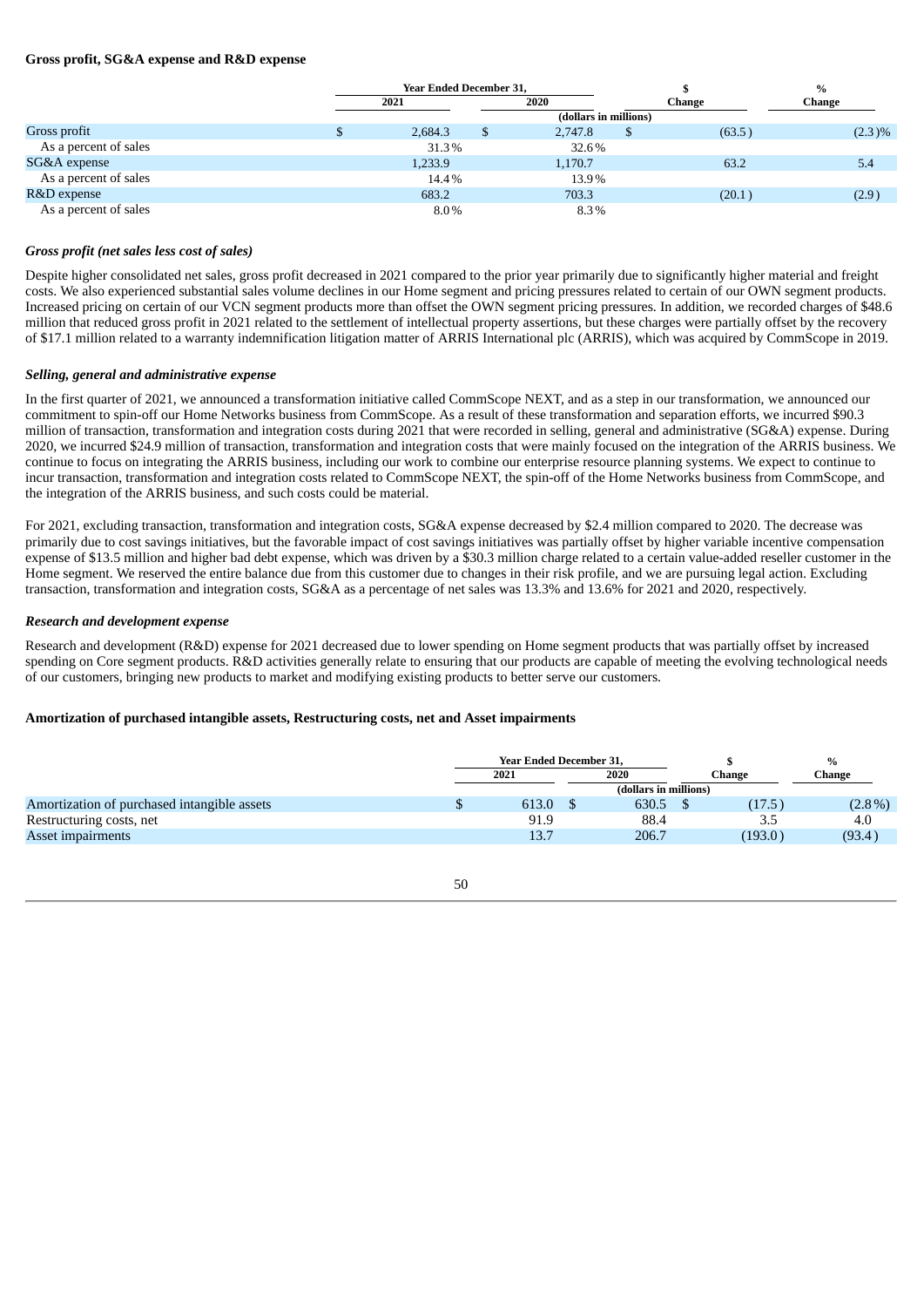# *Amortization of purchased intangible assets*

The amortization of purchased intangible assets was lower in 2021 compared to the prior year because certain of our intangible assets became fully amortized.

## *Restructuring costs, net*

The restructuring costs recorded in 2021 reflected actions initiated during 2021 and included \$90.7 million related to CommScope NEXT and \$1.2 million related to integrating the ARRIS business. The restructuring costs recorded during 2020 were primarily related to integrating the ARRIS business. From a cash perspective, we paid \$31.6 million to settle restructuring liabilities during 2021 and expect to pay an additional \$69.0 million between 2022 and 2023 related to restructuring actions that have been initiated. Additional restructuring actions related to CommScope NEXT are expected to be identified and the resulting charges and cash requirements could be material. The Company does not expect to identify significant additional restructuring actions related to the ARRIS integration.

### *Asset impairments*

We recorded goodwill impairment charges of \$13.7 million and \$206.7 million during 2021 and 2020, respectively, related to our Home Networks reporting unit within our Home segment. See the discussion above under "Critical Accounting Policies" for more information regarding the annual goodwill impairment test performed during 2021.

#### *Other expense, net*

|                       |      | <b>Year Ended December 31.</b> |                       |               | $\%$        |
|-----------------------|------|--------------------------------|-----------------------|---------------|-------------|
|                       | 2021 |                                | 2020                  | <b>Change</b> | $Change$    |
|                       |      |                                | (dollars in millions) |               |             |
| Foreign currency loss |      | (4.4                           | (19.2)                | 14.8          | $(77.1) \%$ |
| Other expense, net    |      | (19.4)                         | (10.1)                | (9.3)         | 92.1        |

### *Foreign currency loss*

Foreign currency loss includes the net foreign currency gains and losses resulting from the settlement of receivables and payables, foreign currency contracts and short-term intercompany advances in a currency other than the subsidiary's functional currency. The foreign currency loss in 2020 was primarily driven by certain unhedged currencies.

#### *Other expense, net*

For 2021, other expense, net was driven by the redemption fee of \$34.4 million related to the refinancing of our 5.50% senior secured notes due March 2024 (the 2024 Secured Notes) as further described in Note 7 in the Notes to Consolidated Financial Statements included elsewhere in this Annual Report on Form 10-K. The redemption fee was partially offset by income of \$8.1 million on equity method investments and other miscellaneous investments. We also recognized a gain of \$2.9 million during the year ended December 31, 2021 related to the sale of an investment accounted for under the cost method. In addition, we recognized a curtailment gain in other expense, net of \$2.5 million reflecting the impacts of a restructuring action on an international defined benefit plan. For 2020, other expense, net was driven by redemption fees of \$17.9 million related to the refinancing of our 5.00% senior notes due 2021 (the 2021 Notes) and 5.50% senior notes due June 2024 (the 2024 Notes) and the redemption of \$100.0 million of our 6.00% senior notes due 2025 (the 2025 Notes), offset partially by income on equity method investments and other miscellaneous investments.

#### **Interest expense, Interest income and Income taxes**

|                    |  |         | <b>Year Ended December 31,</b> |                       |        | $\frac{0}{0}$ |           |
|--------------------|--|---------|--------------------------------|-----------------------|--------|---------------|-----------|
|                    |  | 2021    |                                | 2020                  | Change |               | Change    |
|                    |  |         |                                | (dollars in millions) |        |               |           |
| Interest expense   |  | (561.2) |                                | (577.8)               |        | 16.6          | $(2.9\%)$ |
| Interest income    |  | 1.9     |                                | 4.4                   |        | (2.5          | (56.8)    |
| Income tax benefit |  | 71.9    |                                | 81.1                  |        | (9.2)         | (11.3)    |

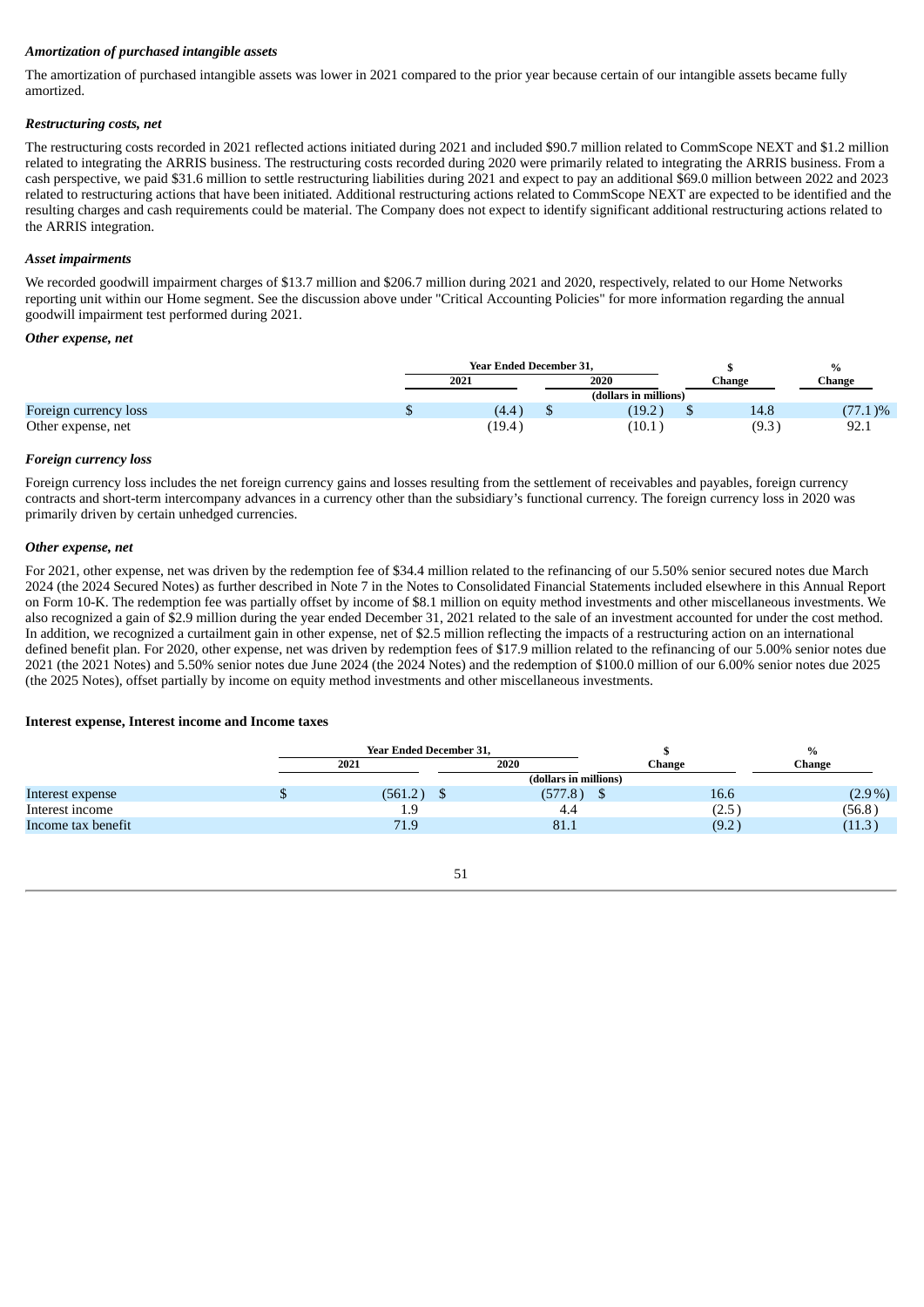### *Interest expense and interest income*

In 2021, we wrote off \$9.9 million of debt issuance costs related to the refinancing of the 2024 Secured Notes as further described in Note 7 in the Notes to Consolidated Financial Statements included elsewhere in this Annual Report on Form 10-K. For 2020, we wrote off \$7.6 million related to the refinancing of the 2021 Notes and 2024 Notes and the partial redemption of the 2025 Notes. Excluding the write-off of debt issuance costs, interest expense decreased in 2021 due to lower variable interest rates on our senior secured term loan due 2026 (the 2026 Term Loan). Our weighted average effective interest rate on outstanding borrowings, including the impact of interest rate swaps and the amortization of debt issuance costs and original issue discount, was 5.74% at December 31, 2021 and 5.86% at December 31, 2020.

### *Income tax benefit*

For 2021, our effective tax rate was 13.5% and we recognized a tax benefit of \$71.9 million on a pretax loss of \$534.5 million. Our tax benefit was lower than the statutory rate of 21.0% in 2021 primarily due to the impact of \$37.4 million of tax expense related to a foreign tax rate change. See Note 12 in the Notes to Consolidated Financial Statements included elsewhere in this Annual Report on Form 10-K for more discussion of our income tax benefit.

For 2020, our effective tax rate was 12.4% and we recognized a tax benefit of \$81.1 million on a pretax loss of \$654.5 million. Our tax benefit was less than the statutory rate primarily due to a goodwill impairment charge of \$206.7 million, for which minimal tax benefits were recorded. Our tax rate was also impacted unfavorably by excess tax costs of \$14.0 million related to equity compensation awards as well as U.S. anti-deferral provisions and foreign withholding taxes. These unfavorable impacts were offset partially by favorable impacts related to federal tax credits and foreign tax rate changes.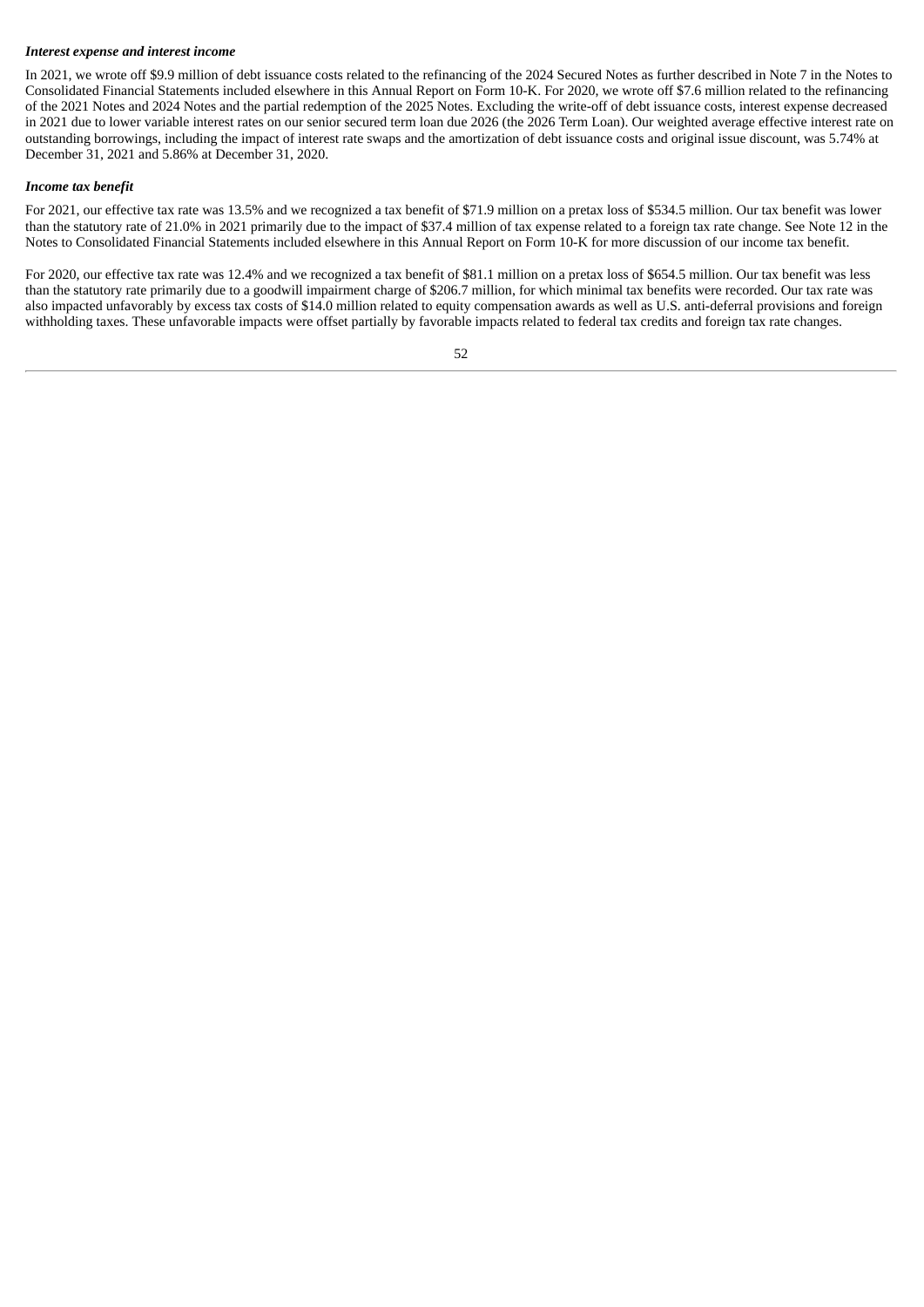#### *Segment Results*

|                                                         | <b>Year Ended December 31,</b> |                          |      |    |               |                          |      |                |              |                       |
|---------------------------------------------------------|--------------------------------|--------------------------|------|----|---------------|--------------------------|------|----------------|--------------|-----------------------|
|                                                         | 2021                           |                          |      |    | 2020          |                          |      |                |              |                       |
|                                                         | Amount                         | % of Net<br><b>Sales</b> |      |    | <b>Amount</b> | % of Net<br><b>Sales</b> |      |                | \$<br>Change | $\%$<br><b>Change</b> |
| Net sales by segment:                                   |                                |                          |      |    |               |                          |      |                |              |                       |
| <b>Broadband</b>                                        | \$<br>3,148.8                  | 36.7                     | $\%$ | S. | 2,848.2       | 33.8                     | $\%$ | S.             | 300.6        | 10.6 %                |
| <b>OWN</b>                                              | 1.410.2                        | 16.4                     |      |    | 1.243.7       | 14.7                     |      |                | 166.5        | 13.4                  |
| <b>VCN</b>                                              | 2,178.4                        | 25.4                     |      |    | 1,936.5       | 23.0                     |      |                | 241.9        | 12.5                  |
| Core net sales <sup>(1)</sup>                           | 6,737.4                        | 78.5                     |      |    | 6,028.4       | 71.5                     |      |                | 709.0        | 11.8                  |
| Home                                                    | 1,849.3                        | 21.5                     |      |    | 2,407.5       | 28.5                     |      |                | (558.2)      | (23.2)                |
| Consolidated net sales                                  | 8,586.7                        | 100.0                    | $\%$ | \$ | 8,435.9       | 100.0                    | $\%$ | $\overline{r}$ | 150.8        | 1.8 %                 |
| Operating income (loss) by<br>segment:                  |                                |                          |      |    |               |                          |      |                |              |                       |
| <b>Broadband</b>                                        | \$<br>120.1                    | 3.8                      | $\%$ | \$ | 157.2         | 5.5                      | $\%$ | - \$           | (37.1)       | $(23.6)\%$            |
| <b>OWN</b>                                              | 199.0                          | 14.1                     |      |    | 181.1         | 14.6                     |      |                | 17.9         | 9.9                   |
| <b>VCN</b>                                              | (55.6)                         | (2.6)                    |      |    | (114.7)       | (5.9)                    |      |                | 59.1         | (51.5)                |
| Core operating income <sup>(1)</sup>                    | 263.5                          | 3.9                      |      |    | 223.6         | 3.7                      |      |                | 39.9         | 17.8                  |
| Home                                                    | (214.9)                        | (11.6)                   |      |    | (275.4)       | (11.4)                   |      |                | 60.5         | $(22.0)\%$            |
| Consolidated operating income (loss)                    | \$<br>48.6                     | 0.6                      | $\%$ | \$ | (51.8)        | $(0.6) \%$               |      | \$             | 100.4        | <b>NM</b>             |
| Adjusted EBITDA by segment:                             |                                |                          |      |    |               |                          |      |                |              |                       |
| <b>Broadband</b>                                        | \$<br>629.9                    | 20.0                     | $\%$ | \$ | 625.4         | 22.0                     | $\%$ | \$             | 4.5          | $0.7\%$               |
| <b>OWN</b>                                              | 267.9                          | 19.0                     |      |    | 278.5         | 22.4                     |      |                | (10.6)       | (3.8)                 |
| <b>VCN</b>                                              | 193.7                          | 8.9                      |      |    | 180.0         | 9.3                      |      |                | 13.7         | 7.6                   |
| Core adjusted EBITDA <sup>(1)</sup>                     | 1,091.5                        | 16.2                     |      |    | 1,083.9       | 18.0                     |      |                | 7.6          | 0.7                   |
| Home                                                    | 25.5                           | 1.4                      |      |    | 131.3         | 5.5                      |      |                | (105.8)      | (80.6)                |
| Non-GAAP consolidated<br>adjusted EBITDA <sup>(2)</sup> | \$<br>1,117.0                  | 13.0                     | $\%$ |    | 1,215.2       | 14.4 %                   |      | \$             | (98.2)       | $(8.1)\%$             |
|                                                         |                                |                          |      |    |               |                          |      |                |              |                       |

NM – Not meaningful

(1) Core financial measures reflect the results of our Broadband, OWN and VCN segments, in the aggregate. Core financial measures exclude the results of our Home segment.

(2) See "Reconciliation of Non-GAAP Measures" within this Management's Discussion and Analysis of Financial Condition and Results of Operations.

#### *Broadband Networks Segment*

Net sales increased in 2021 compared to the prior year due to increased demand for our products and services as service providers enhanced their networks to keep pace with broadband demand. We are experiencing capacity constraints and supply shortages with certain of our network cable products, which hindered our ability to meet customer demand for our Broadband segment products in 2021. We are investing to alleviate our capacity constraints and began to see benefits from the expanded capacity in the fourth quarter of 2021. We expect the supply shortages to extend into 2022. From a regional perspective, in 2021, net sales increased in the U.S. by \$137.8 million, the CALA region by \$111.2 million, the EMEA region by \$62.6 million and Canada by \$6.3 million but decreased in the APAC region by \$17.3 million. Foreign exchange rate changes impacted Broadband segment net sales favorably by approximately 1% during 2021 compared to the prior year.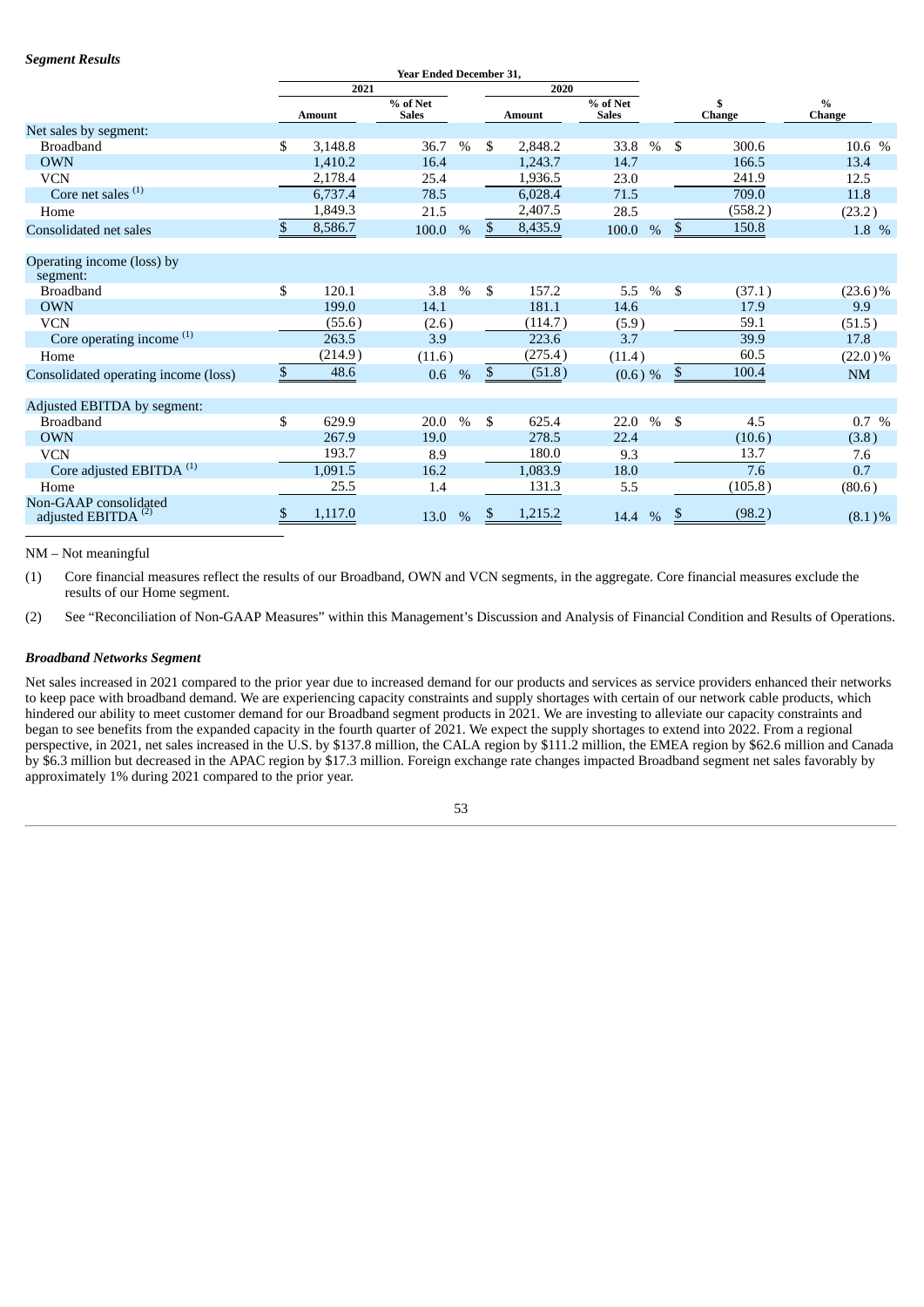For 2021, Broadband segment operating income and adjusted EBITDA both benefitted from increased sales volumes and favorable geographic and product mix. However, these benefits were largely offset by higher material and freight costs and increased expenses to expand capacity to meet demand. Compared to 2020, Broadband segment operating income in 2021 was unfavorably impacted by a \$52.0 million increase in restructuring expense related to the planned closure of an international manufacturing facility and an intellectual property litigation settlement charge of \$20.0 million. The intellectual property litigation settlement was partially offset by the recovery of \$17.1 million related to a warranty indemnification litigation matter. Restructuring expense and litigation settlements are not reflected in adjusted EBITDA. See "Reconciliation of Segment Adjusted EBITDA" within this Management's Discussion and Analysis of Financial Condition and Results of Operations, below.

## *Outdoor Wireless Networks Segment*

For 2021, OWN segment net sales increased compared to the prior year primarily due to an increase in customer spending on both macro and metro cell solutions. Although OWN segment net sales increased year over year for 2021, net sales were negatively affected by supply shortages of certain materials that hindered our ability to meet customer demand. From a regional perspective, in 2021, OWN segment net sales increased in the U.S. by \$71.3 million, the APAC region by \$58.3 million, the EMEA region by \$25.1 million and Canada by \$21.4 million but decreased in the CALA region by \$9.6 million. Foreign exchange rate changes impacted OWN segment net sales favorably by approximately 1% during 2021 compared to the prior year.

For 2021, OWN segment operating income increased by \$17.9 million but adjusted EBITDA decreased by \$10.6 million compared to the prior year. Both operating income and adjusted EBITDA for the OWN segment benefitted from increased sales volumes, but this favorable impact was more than offset by pricing pressures on certain products and higher freight and material costs. In addition, OWN segment operating income for 2021 increased as a result of a \$12.3 million reduction in amortization expense and a \$12.2 million reduction in restructuring expense compared to the prior year. Amortization expense and restructuring expense are not reflected in adjusted EBITDA. See "Reconciliation of Segment Adjusted EBITDA" within this Management's Discussion and Analysis of Financial Condition and Results of Operations, below.

### *Venue and Campus Networks Segment*

For 2021, VCN segment net sales increased compared to the prior year as higher net sales of our Building and Data Center Connectivity and Ruckus products were partially offset by lower net sales of our Indoor Cellular Networks products. Net sales of Ruckus products were unfavorably impacted in 2021 due to shortages of certain materials that negatively affected our ability to meet customer demand. We expect this supply shortage to continue into 2022. From a regional perspective, in 2021, net sales for the VCN segment were higher across all regions with increases in the U.S. of \$90.7 million, the APAC region of \$60.6 million, the EMEA region of \$51.8 million, the CALA region of \$27.3 million and Canada of \$11.5 million. Foreign exchange rate changes impacted VCN segment net sales favorably by approximately 1% during 2021 compared to the prior year.

For 2021, VCN segment operating loss decreased and adjusted EBITDA increased compared to the prior year primarily due to favorable pricing impacts on certain products and higher sales volumes. These benefits were partially offset by higher material and freight costs and higher selling expenses. In addition, VCN segment operating loss for 2021 benefitted from a \$14.9 million reduction in restructuring expense and a \$13.4 million reduction in intellectual property litigation charges compared to the prior year. Restructuring expense and intellectual property litigation charges are not reflected in adjusted EBITDA. See "Reconciliation of Segment Adjusted EBITDA" within this Management's Discussion and Analysis of Financial Condition and Results of Operations, below.

#### *Home Networks Segment*

Net sales for the Home segment decreased in 2021 primarily due to the continuing decline in demand for video products from both U.S. and international service providers as well as the negative impact of supply shortages and delays on our ability to meet customer demand. From a regional perspective, in 2021, net sales decreased in the U.S. by \$524.6 million, the EMEA region by \$49.1 million and the CALA region by \$40.2 million and increased in the APAC region by \$39.8 million and Canada by \$15.9 million. Foreign exchange rate changes impacted Home segment net sales favorably by approximately 1% during 2021 compared to the prior year.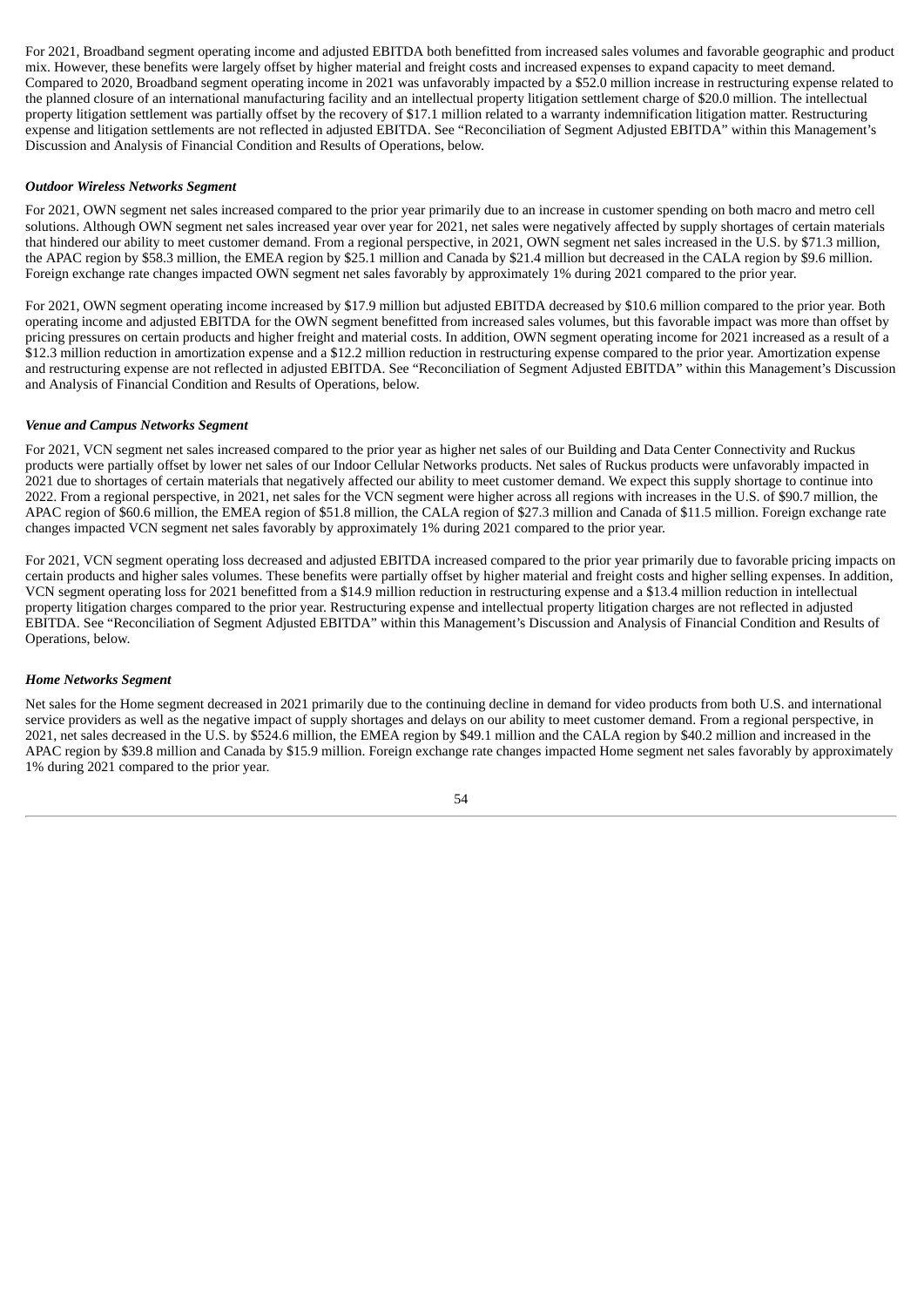Excluding goodwill impairment charges in 2021 and 2020 of \$13.7 million and \$206.7 million, respectively, Home segment operating loss increased and adjusted EBITDA decreased in 2021 compared to the prior year primarily due to lower sales volumes. The Home segment also experienced higher material costs and higher bad debt expense, driven by a \$30.3 million reserve related to a certain value-added reseller customer. These higher costs were partially offset by favorable pricing impacts on certain products and benefits from cost savings initiatives in R&D. Home segment operating loss was also unfavorably impacted in 2021 by increases of \$41.6 million in transaction, transformation and integration costs and \$28.8 million in intellectual property litigation charges, but these were partially offset by a decrease of \$21.4 in restructuring expense compared to the prior year. During 2020, the Home segment benefitted from the release of a \$23.6 million accrual related to an intellectual property royalty matter that was settled for less than anticipated. Of the \$23.6 million accrual release in the prior year, \$15.1 million related to pre-acquisition sales and was excluded from the calculation of adjusted EBITDA; the remaining \$8.5 million release provided a benefit to Home segment adjusted EBITDA in 2020. Home segment transaction, transformation and integration costs were primarily related to the announced commitment to separate the Home Networks business from CommScope. Transaction, transformation and integration costs, restructuring expense and intellectual property settlements are not reflected in adjusted EBITDA. See "Reconciliation of Segment Adjusted EBITDA" within this Management's Discussion and Analysis of Financial Condition and Results of Operations, below.

## **Liquidity and Capital Resources**

The following table summarizes certain key measures of our liquidity and capital resources:

|                                                          |              | December 31. |    |                       |           |            |  |
|----------------------------------------------------------|--------------|--------------|----|-----------------------|-----------|------------|--|
|                                                          | 2020<br>2021 |              |    |                       | \$ Change | % Change   |  |
|                                                          |              |              |    | (dollars in millions) |           |            |  |
| Cash and cash equivalents                                | S            | 360.3        | \$ | 521.9                 | (161.6)   | $(31.0)\%$ |  |
| Working capital <sup>(1)</sup> , excluding cash and cash |              |              |    |                       |           |            |  |
| equivalents and current portion of long-term debt        |              | 1.068.9      |    | 911.2                 | 157.7     | 17.3       |  |
| Availability under revolving credit facility             |              | 684.1        |    | 735.1                 | (51.0)    | (6.9)      |  |
| Long-term debt, including current portion                |              | 9.510.5      |    | 9.520.6               | (10.1)    | (0.1)      |  |
| Total capitalization <sup>(2)</sup>                      |              | 10.410.0     |    | 10.917.4              | (507.4)   | (4.6)      |  |
| Long-term debt as a percentage of total capitalization   |              | 91.4%        |    | 87.2%                 |           |            |  |

(1) Working capital consists of current assets of \$3,579.7 million less current liabilities of \$2,182.5 million as of December 31, 2021 and current assets of \$3,354.5 million less current liabilities of \$1,953.4 million as of December 31, 2020.

(2) Total capitalization includes long-term debt, including the current portion, Series A convertible preferred stock (the Convertible Preferred Stock) and stockholders' equity (deficit).

Our principal sources of liquidity on a short-term basis are cash and cash equivalents, cash flows provided by operations and availability under our credit facilities. On a long-term basis, our potential sources of liquidity also include raising capital through the issuance of additional equity and/or debt.

The primary uses of liquidity include debt service requirements, voluntary debt repayments or redemptions, working capital requirements, capital expenditures, business separation transaction costs, transformation costs, acquisition integration costs, dividends related to the Convertible Preferred Stock if we elect to pay such dividends in cash, litigation settlements, income tax payments and other contractual obligations. Our interest payments on long-term debt are expected to total \$2,564.2 million over the duration of the debt, with \$505.1 million due in 2022. For additional information regarding our longterm debt obligations, see Note 7 in the Notes to Consolidated Financial Statements and our discussion of our interest rate risk in Item 7A. Quantitative and Qualitative Disclosures About Market Risk included elsewhere in this Annual Report on Form 10-K. For additional information regarding our obligations under our operating lease and restructuring agreements, see Notes 5 and 10, respectively, in the Notes to Consolidated Financial Statements included elsewhere in this Annual Report on Form 10-K.

During the normal course of business, to manage manufacturing lead times and help ensure adequate component supply, we enter into agreements with our contract manufacturers and suppliers that allow them to produce and procure inventory based upon our forecasted requirements. We estimate our obligations under these agreements to be \$415.7 million due in 2022.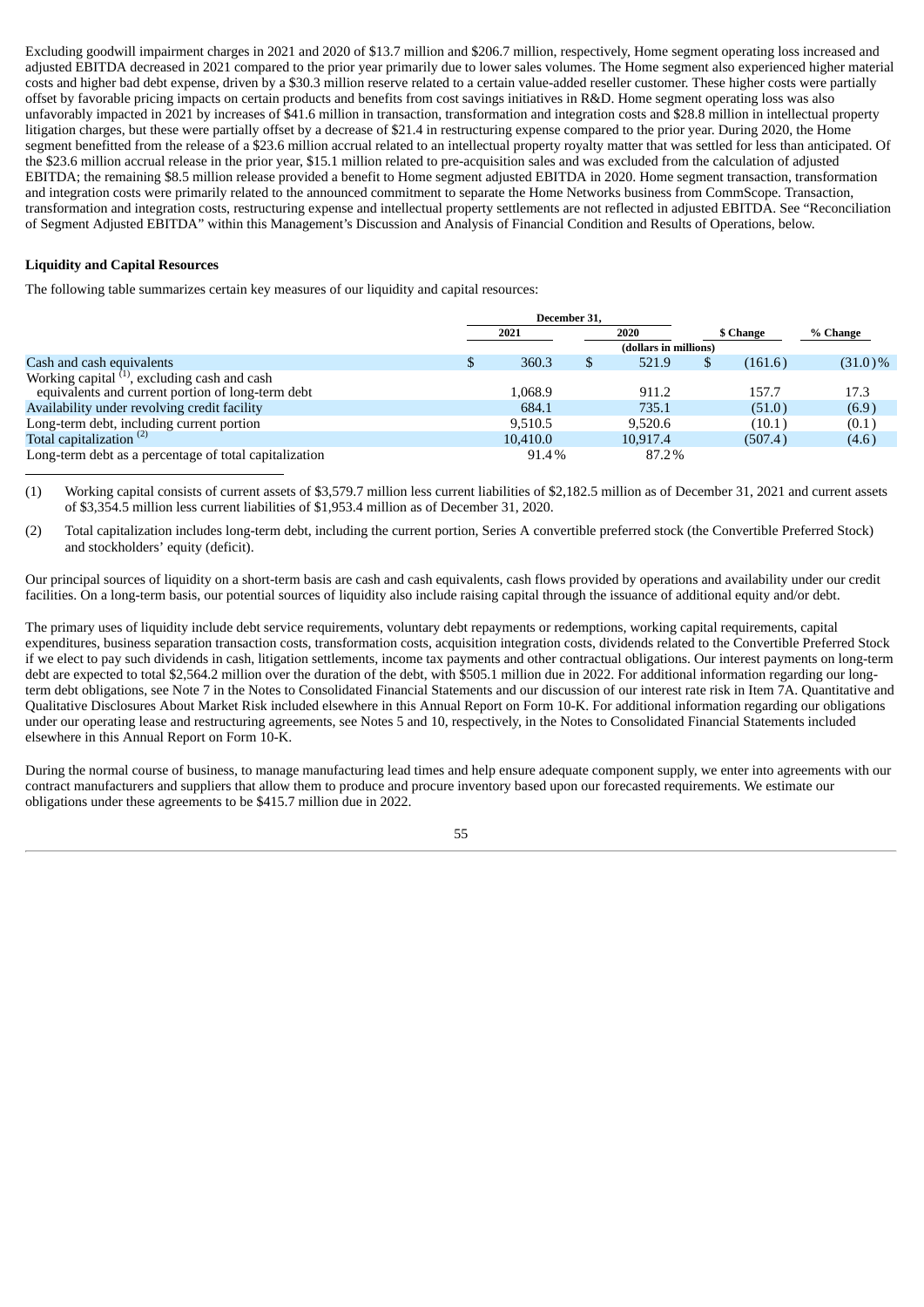We have \$140.5 million in unrecognized tax benefits; however, the timing of the related tax payments is highly uncertain. We anticipate a reduction of up to \$6.0 million of unrecognized tax benefits during the next twelve months. See Note 12 in the Notes to Consolidated Financial Statements included elsewhere in the Annual Report on Form 10-K for further discussion.

We are contingently liable under open standby letters of credit issued by our banks in favor of third parties that totaled \$50.0 million as of December 31, 2021. These letters of credit primarily support performance obligations of a third-party contractor. These amounts represent our estimate of the maximum amounts we would expect to incur upon the contractual non-performance of the contractor, but we also have cross-indemnities in place that may enable us to recover some or all of our losses in the event of the contractor's non-performance. We believe the likelihood of having to perform under these guarantees is remote. There were no material amounts recorded in our consolidated financial statements related to third-party guarantee agreements as of December 31, 2021 or 2020.

We believe that our existing cash, cash equivalents and cash flows from operations, combined with availability under our senior secured revolving credit facilities (the Revolving Credit Facility), will be sufficient to meet our presently anticipated future cash needs. We may experience volatility in cash flows between periods due to, among other reasons, variability in the timing of vendor payments and customer receipts. We may, from time to time, borrow additional amounts under the Revolving Credit Facility or issue debt or equity securities, if market conditions are favorable, to meet future cash needs or to reduce our borrowing costs.

Although there are no financial maintenance covenants under the terms of our senior notes, there is a limitation, among other limitations, on certain future borrowings based on an adjusted leverage ratio or a fixed charge coverage ratio. These ratios are based on financial measures similar to non-GAAP adjusted EBITDA as presented in the "Reconciliation of Non-GAAP Measures" section below, but also give pro forma effect to certain events, including acquisitions, synergies and savings from cost reduction initiatives such as facility closures and headcount reductions. For the year ended December 31, 2021, our non-GAAP pro forma adjusted EBITDA, as measured pursuant to the indentures governing our notes, was \$1,182.6 million, which included annualized synergies expected to be realized within the next year (\$2.6 million) and annualized savings expected from cost reduction initiatives (\$63.0 million) so that the impact of the synergies and cost reduction initiatives is fully reflected in the twelve-month period used in the calculation of the ratios. In addition to limitations under these indentures, our senior secured credit facilities contain customary negative covenants based on similar financial measures. We believe we are in compliance with the covenants under our indentures and senior secured credit facilities at December 31, 2021.

Cash and cash equivalents decreased during 2021 primarily driven by cash paid for capital expenditures of \$131.4 million, costs related to the debt refinancing of \$46.4 million, cash dividends paid for the Convertible Preferred Stock of \$43.0 million, tax withholding payments for vested equity-based compensation awards of \$26.4 million and a payment to settle a net investment hedge of \$18.0 million, partially offset by cash generated from operating activities of \$122.3 million. As of December 31, 2021, approximately 72% of our cash and cash equivalents were held outside the U.S.

Working capital, excluding cash and cash equivalents and the current portion of long-term debt, increased during 2021 primarily due to higher inventory balances as a result of rising material costs and increases in stock as we build inventory waiting for certain materials or components to complete our products for sale. Partially offsetting the increase in inventory was an increase in accounts payable mainly driven by higher inventory balances. During 2021, we sold approximately \$45 million of accounts receivable under customer-sponsored supplier financing agreements; however, only \$14.0 million of that amount impacted working capital, excluding cash and cash equivalents and the current portion of long-term debt, as of December 31, 2021. Under these agreements, we are able to sell accounts receivable to a bank, and we retain no interest in and have no servicing responsibilities for the accounts receivable sold.

The net reduction in total capitalization during 2021 reflected the net loss for the year and foreign currency translation losses.

#### **Cash Flow Overview**

|                                            | <b>Year Ended December 31.</b> |  |         |  |         | $\%$    |  |  |  |  |  |  |
|--------------------------------------------|--------------------------------|--|---------|--|---------|---------|--|--|--|--|--|--|
|                                            | 2021                           |  | 2020    |  | Change  | Change  |  |  |  |  |  |  |
|                                            | (dollars in millions)          |  |         |  |         |         |  |  |  |  |  |  |
| Net cash generated by operating activities | 122.3                          |  | 436.2   |  | (313.9) | (72.0)% |  |  |  |  |  |  |
| Net cash used in investing activities      | (136.8)                        |  | (120.2) |  | (16.6)  | 13.8    |  |  |  |  |  |  |
| Net cash used in financing activities      | (139.5)                        |  | (383.8) |  | 244.3   | (63.7)  |  |  |  |  |  |  |

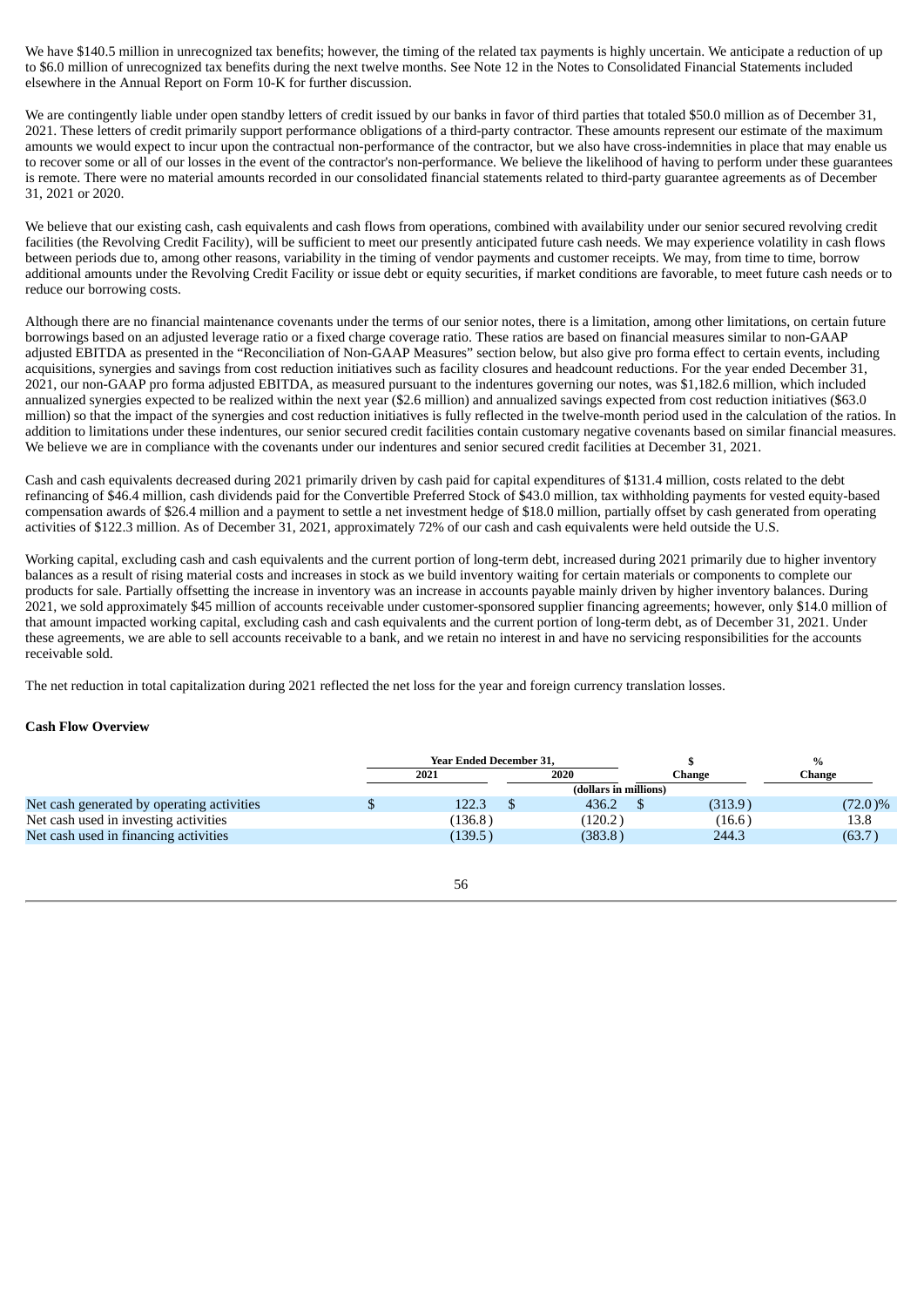## *Operating Activities*

|                                                                                  | <b>Year Ended December 31.</b> |               |         |  |
|----------------------------------------------------------------------------------|--------------------------------|---------------|---------|--|
|                                                                                  | 2021                           |               | 2020    |  |
|                                                                                  |                                | (in millions) |         |  |
| Net loss                                                                         | \$<br>(462.6)                  | - S           | (573.4) |  |
| Adjustments to reconcile net loss to net cash generated by operating activities: |                                |               |         |  |
| Depreciation and amortization                                                    | 786.3                          |               | 823.3   |  |
| Equity-based compensation                                                        | 79.6                           |               | 115.0   |  |
| Deferred income taxes                                                            | (147.5)                        |               | (154.7) |  |
| Asset impairments                                                                | 13.7                           |               | 206.7   |  |
| Changes in assets and liabilities:                                               |                                |               |         |  |
| Accounts receivable                                                              | (59.6)                         |               | 228.4   |  |
| Inventories                                                                      | (359.8)                        |               | (100.5) |  |
| Prepaid expenses and other current assets                                        | 3.2                            |               | (17.2)  |  |
| Accounts payable and other accrued liabilities                                   | 256.0                          |               | (175.2) |  |
| Other noncurrent liabilities                                                     | 8.4                            |               | (4.0)   |  |
| Other noncurrent assets                                                          | (45.5)                         |               | 28.8    |  |
| Other                                                                            | 50.1                           |               | 59.0    |  |
| Net cash generated by operating activities                                       | 122.3                          |               | 436.2   |  |

During 2021, operating cash flows decreased compared to the prior year primarily as a result of lower operating performance and increases in working capital in the current year due to improved net sales, higher inventory costs and the building of inventory as we wait for certain materials or components to complete our products for sale.

## *Investing Activities*

|                                                     | <b>Year Ended December 31.</b> |         |
|-----------------------------------------------------|--------------------------------|---------|
|                                                     | 2021                           | 2020    |
|                                                     | (in millions)                  |         |
| Additions to property, plant and equipment          | (131.4)                        | (121.2) |
| Proceeds from sale of property, plant and equipment | 13.1                           | 5.0     |
| Cash paid for Cable Exchange acquisition            |                                | (3.5)   |
| Payments upon settlement of net investment hedge    | (18.0)                         |         |
| Other                                               | (0.5)                          | (0.5)   |
| Net cash used in investing activities               | (136.8)                        | (120.2) |

During 2021, the increase in cash used in investing activities was driven by a payment made to settle a net investment hedge of \$18.0 million and an increase of \$10.2 million in our investment in property, plant and equipment that primarily related to supporting improvements in manufacturing operations, including expanding production capacity and investing in information technology, including software developed for internal use. These were partially offset by an increase in proceeds from the sale of property, plant and equipment mainly driven by proceeds of \$10.5 million related to the sale of a manufacturing location.

### *Financing Activities*

|                                                                                   | <b>Year Ended December 31.</b> |                           |
|-----------------------------------------------------------------------------------|--------------------------------|---------------------------|
|                                                                                   | 2021                           | 2020                      |
|                                                                                   | (in millions)                  |                           |
| Long-term debt repaid                                                             | (1,282.0)                      | (1,282.0)<br><sup>S</sup> |
| Long-term debt proceeds                                                           | 1,250.0                        | 950.0                     |
| Debt issuance costs                                                               | (12.0)                         | (11.7)                    |
| Debt extinguishment costs                                                         | (34.4)                         | (17.9)                    |
| Dividends paid on Series A convertible preferred stock                            | (43.0)                         | (14.3)                    |
| Proceeds from the issuance of common shares under equity-based compensation plans | 5.6                            | 9.0                       |
| Tax withholding payments for vested equity-based compensation awards              | (26.4)                         | (16.9)                    |
| Other                                                                             | 2.7                            |                           |
| Net cash used in financing activities                                             | (139.5)                        | (383.8)                   |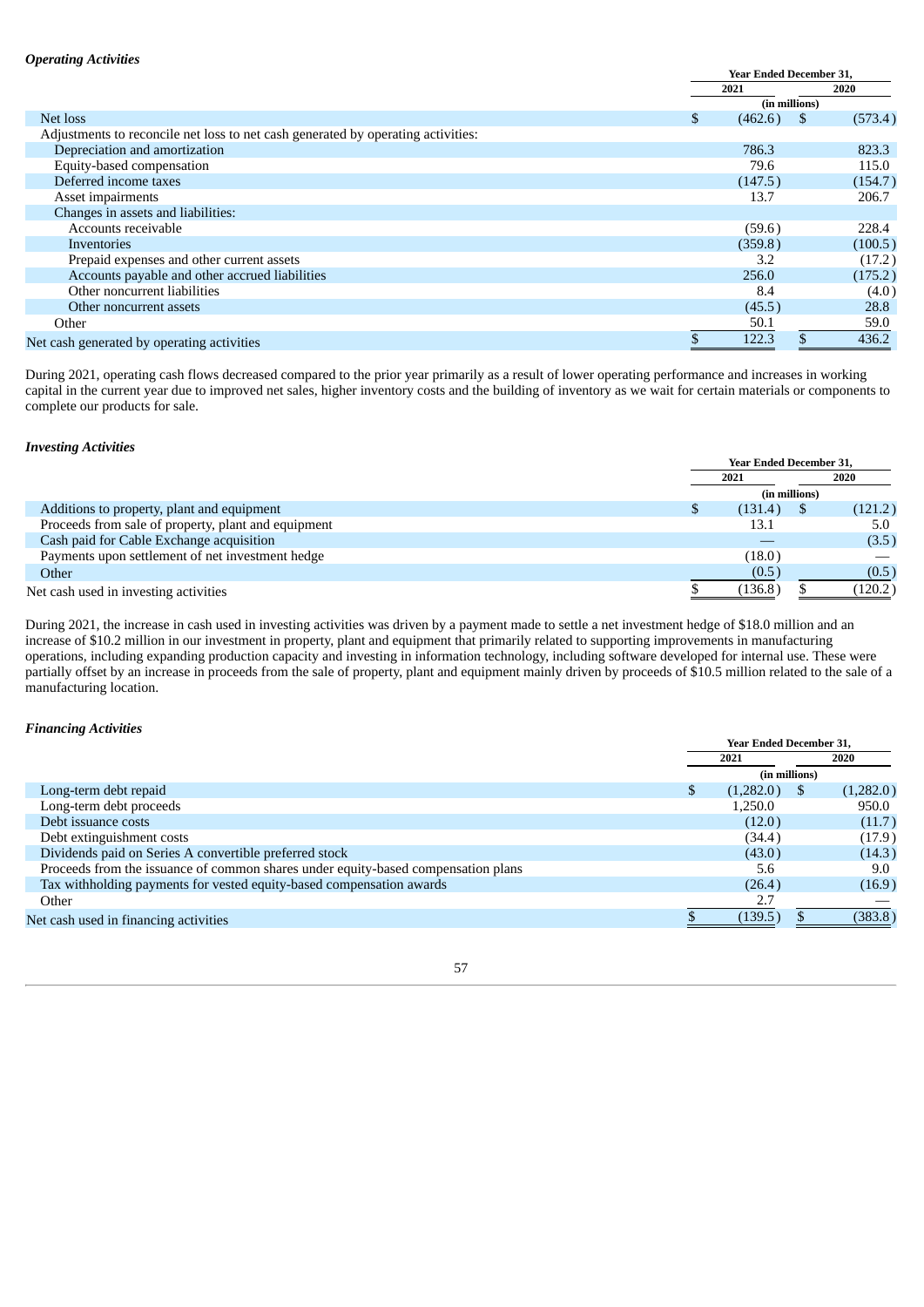In 2021, we issued \$1,250.0 million of 4.75% senior secured notes due 2029 (the 2029 Secured Notes) and used the net proceeds from the offering, together with cash on hand, to redeem and retire \$1,250.0 million outstanding under the 2024 Secured Notes. In connection with the issuance of the 2029 Secured Notes, we paid \$12.0 million of debt issuance costs. We paid a redemption premium of \$34.4 million to retire the 2024 Secured Notes. We also paid four quarterly scheduled amortization payments totaling \$32.0 million on the senior secured term loan due in 2026 (the 2026 Term Loan). We may continue to look for favorable opportunities to refinance portions of our existing debt to lower borrowing costs, extend the term or adjust the total amount of fixed-rate or floating-rate debt.

In 2020, we issued \$700.0 million of 7.125% senior notes due 2028 (the 2028 Notes) and used the net proceeds from the offering to redeem and retire the \$700.0 million outstanding under the 2021 Notes and the 2024 Notes. We incurred \$11.7 million of debt issuance costs in connection with the issuance of the 2028 Notes. In addition, we redeemed \$100.0 million aggregate principal amount of the 2021 Notes, redeemed \$100.0 million aggregate principal amount of the 2025 Notes and paid four quarterly scheduled amortization payments totaling \$32.0 million on the 2026 Term Loan. We paid redemption premiums of \$11.9 million to retire the 2024 Notes and \$6.0 million to partially redeem the 2025 Notes. Also during 2020, we borrowed and repaid \$250.0 million under our senior secured asset-based revolving credit facility (the Revolving Credit Facility).

As of December 31, 2021, we had no outstanding borrowings under the Revolving Credit Facility and the remaining availability was \$684.1 million, reflecting a borrowing base of \$777.6 million reduced by \$93.5 million of letters of credit issued under the Revolving Credit Facility.

Also impacting cash used in financing activities for the year ended December 31, 2021 was the increase of \$28.7 million in cash dividends paid for the Convertible Preferred Stock. In 2021, the dividends for the Convertible Preferred Stock were paid in cash for three of the four quarters, while in the prior year, the dividends were paid in additional shares of the Convertible Preferred Stock for three of the four quarters. During 2021, we received proceeds of \$5.6 million related to the exercise of stock options compared to \$9.0 million in the prior year. During 2021, employees surrendered shares of our common stock to satisfy their tax withholding requirements on vested restricted stock units and performance share units, which reduced cash flows by \$26.4 million compared to \$16.9 million in the prior year.

## **Reconciliation of Non-GAAP Measures**

We believe that presenting certain non-GAAP financial measures enhances an investor's understanding of our financial performance. We further believe that these financial measures are useful in assessing our operating performance from period to period by excluding certain items that we believe are not representative of our core business. We also use certain of these financial measures for business planning purposes and in measuring our performance relative to that of our competitors.

We believe these financial measures are commonly used by investors to evaluate our performance and that of our competitors. However, our use of the term non-GAAP adjusted EBITDA may vary from that of others in our industry. This financial measure should not be considered as an alternative to operating income (loss), net income (loss) or any other performance measures derived in accordance with U.S. GAAP as measures of operating performance, operating cash flows or liquidity.

Although there are no financial maintenance covenants under the terms of our senior notes, there is a limitation, among other limitations, on certain future borrowings based on an adjusted leverage ratio or a fixed charge coverage ratio. These ratios are based on financial measures similar to non-GAAP adjusted EBITDA as presented in this section, but also give pro forma effect to certain events, including acquisitions and savings from cost reduction initiatives such as facility closures and headcount reductions.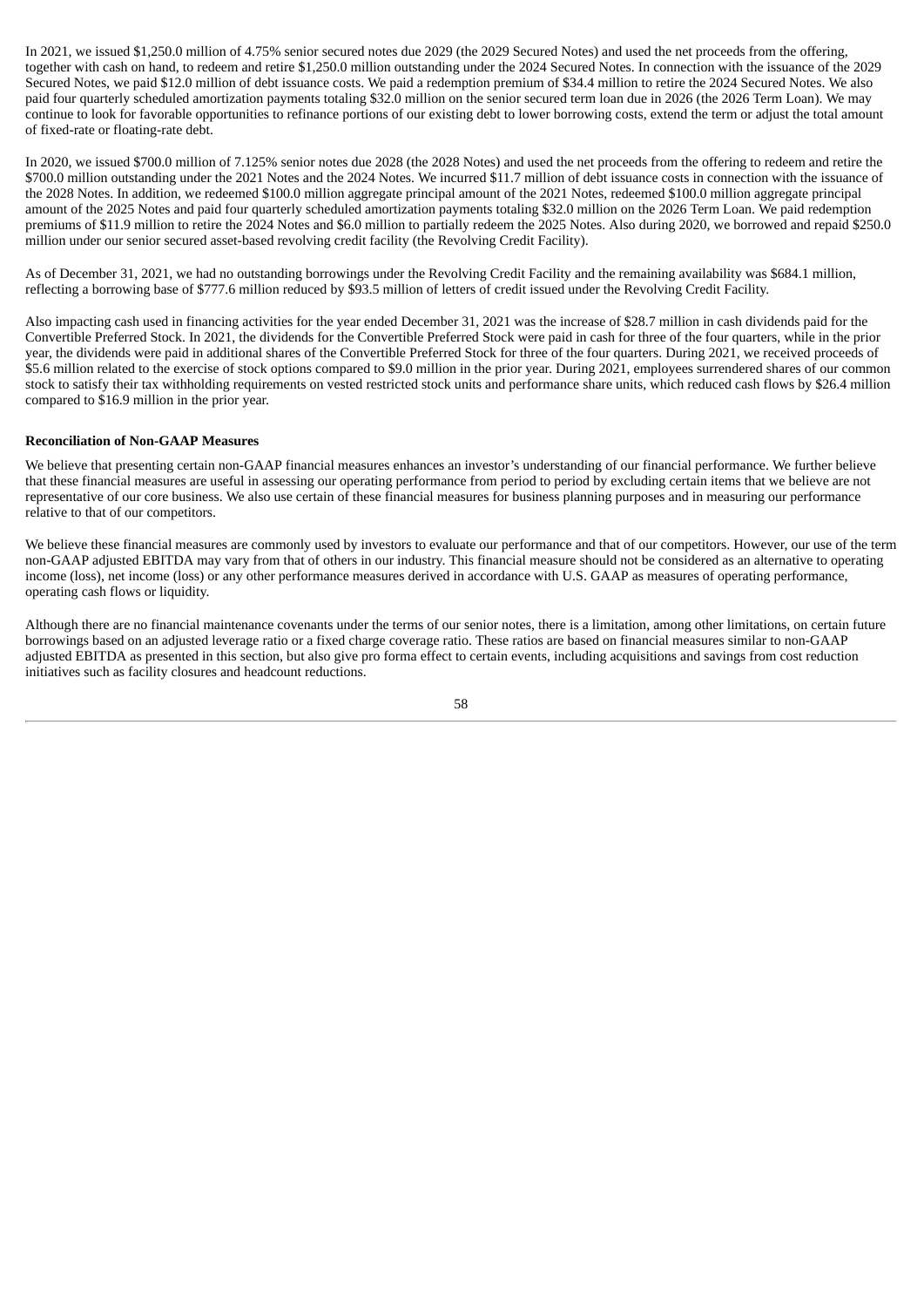# *Consolidated*

|                                                                  | <b>Year Ended December 31,</b> |      |               |  |         |  |  |  |  |
|------------------------------------------------------------------|--------------------------------|------|---------------|--|---------|--|--|--|--|
|                                                                  | 2021                           |      | 2020          |  | 2019    |  |  |  |  |
|                                                                  |                                |      | (in millions) |  |         |  |  |  |  |
| Net loss                                                         | \$<br>(462.6)                  | - \$ | $(573.4)$ \$  |  | (929.5) |  |  |  |  |
| Income tax benefit                                               | (71.9)                         |      | (81.1)        |  | (144.5) |  |  |  |  |
| Interest income                                                  | (1.9)                          |      | (4.4)         |  | (18.1)  |  |  |  |  |
| Interest expense                                                 | 561.2                          |      | 577.8         |  | 577.2   |  |  |  |  |
| Other expense, net                                               | 23.8                           |      | 29.3          |  | 6.4     |  |  |  |  |
| Operating income (loss)                                          | 48.6                           | \$   | $(51.8)$ \$   |  | (508.5) |  |  |  |  |
| Adjustments:                                                     |                                |      |               |  |         |  |  |  |  |
| Amortization of purchased intangible assets                      | 613.0                          |      | 630.5         |  | 593.2   |  |  |  |  |
| Restructuring costs, net                                         | 91.9                           |      | 88.4          |  | 87.7    |  |  |  |  |
| Equity-based compensation                                        | 79.6                           |      | 115.0         |  | 90.8    |  |  |  |  |
| Asset impairments                                                | 13.7                           |      | 206.7         |  | 376.1   |  |  |  |  |
| Transaction, transformation and integration costs <sup>(1)</sup> | 90.3                           |      | 24.9          |  | 195.3   |  |  |  |  |
| Acquisition accounting adjustments $(2)$                         | 11.5                           |      | 20.6          |  | 264.2   |  |  |  |  |
| Patent claims and litigation settlements                         | 31.7                           |      | 16.3          |  | 55.0    |  |  |  |  |
| Executive severance                                              |                                |      | 6.3           |  |         |  |  |  |  |
| Depreciation                                                     | 136.7                          |      | 158.3         |  | 143.7   |  |  |  |  |
| Non-GAAP adjusted EBITDA                                         | 1,117.0                        |      | 1,215.2       |  | 1,297.5 |  |  |  |  |

(1) In 2021, primarily reflects transaction separation costs related to the planned spin-off of the Home Networks business from CommScope, transformation costs related to CommScope NEXT and integration costs related to the ARRIS acquisition. In 2020, primarily reflects integration costs related to the ARRIS acquisition and in 2019, primarily reflects transaction and integration costs related to the ARRIS acquisition.

(2) In 2021 and 2020, reflects acquisition accounting adjustments related to reducing deferred revenue to its estimated fair value. In 2019, reflects acquisition accounting adjustments of \$218.8 million related to the mark up of inventory to its estimated fair value and acquisition accounting adjustments of \$45.4 million related to reducing deferred revenue to its estimated fair value.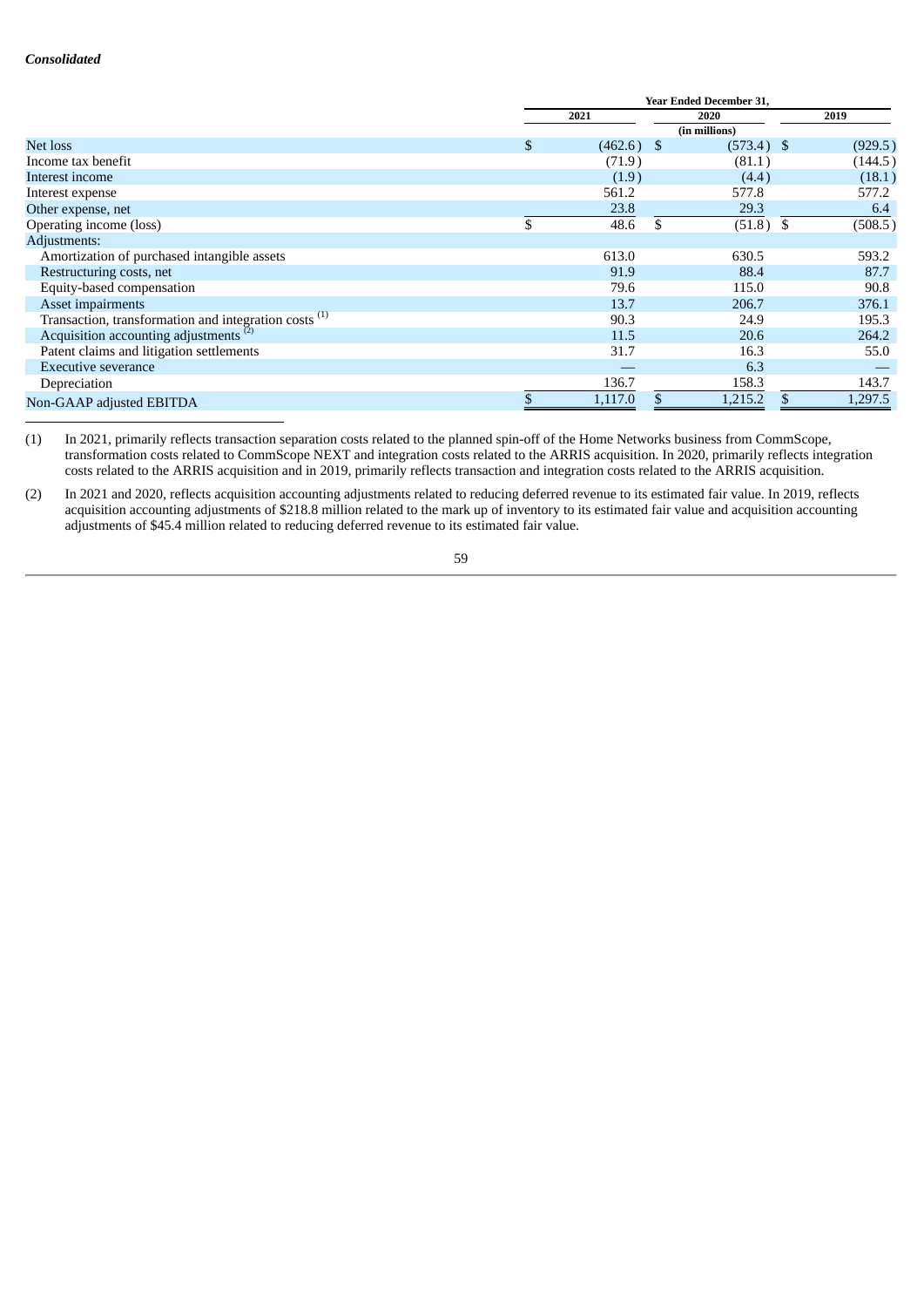# **Reconciliation of Segment Adjusted EBITDA**

Segment adjusted EBITDA is provided as a performance measure in Note 16 in the Notes to Consolidated Financial Statements included elsewhere in this Annual Report on Form 10-K. Below we reconcile segment adjusted EBITDA for each segment individually to operating income (loss) for that segment to supplement the reconciliation of the total segment adjusted EBITDA to consolidated operating (loss) in that footnote.

## *Broadband Networks Segment*

|                                                   | <b>Year Ended December 31.</b> |       |    |               |   |         |  |  |  |  |
|---------------------------------------------------|--------------------------------|-------|----|---------------|---|---------|--|--|--|--|
|                                                   | 2021                           |       |    | 2020          |   | 2019    |  |  |  |  |
|                                                   |                                |       |    | (in millions) |   |         |  |  |  |  |
| Operating income (loss)                           | \$                             | 120.1 | \$ | 157.2         | S | (341.7) |  |  |  |  |
| Adjustments:                                      |                                |       |    |               |   |         |  |  |  |  |
| Amortization of purchased intangible assets       |                                | 322.1 |    | 323.1         |   | 273.2   |  |  |  |  |
| Restructuring costs, net                          |                                | 69.8  |    | 17.8          |   | 36.9    |  |  |  |  |
| Equity-based compensation                         |                                | 32.6  |    | 44.4          |   | 34.8    |  |  |  |  |
| Asset impairments                                 |                                |       |    |               |   | 142.1   |  |  |  |  |
| Transaction, transformation and integration costs |                                | 20.4  |    | 7.9           |   | 120.2   |  |  |  |  |
| Acquisition accounting adjustments                |                                | 4.8   |    | 11.4          |   | 135.8   |  |  |  |  |
| Patent claims and litigation settlements          |                                | 2.9   |    | 3.0           |   |         |  |  |  |  |
| Executive severance                               |                                |       |    | 2.2           |   |         |  |  |  |  |
| Depreciation                                      |                                | 57.2  |    | 58.4          |   | 55.1    |  |  |  |  |
| <b>Adjusted EBITDA</b>                            |                                | 629.9 |    | 625.4         |   | 456.5   |  |  |  |  |

# *Outdoor Wireless Networks Segment*

| <b>URROOF</b> WHICKSS FICTIONS Deginent           |                                |       |   |               |    |       |  |  |  |
|---------------------------------------------------|--------------------------------|-------|---|---------------|----|-------|--|--|--|
|                                                   | <b>Year Ended December 31,</b> |       |   |               |    |       |  |  |  |
|                                                   | 2021                           |       |   | 2020          |    | 2019  |  |  |  |
|                                                   |                                |       |   | (in millions) |    |       |  |  |  |
| Operating income                                  |                                | 199.0 | S | 181.1         | \$ | 200.3 |  |  |  |
| Adjustments:                                      |                                |       |   |               |    |       |  |  |  |
| Amortization of purchased intangible assets       |                                | 33.5  |   | 45.8          |    | 49.5  |  |  |  |
| Restructuring costs, net                          |                                | 3.5   |   | 15.7          |    | 6.9   |  |  |  |
| Equity-based compensation                         |                                | 8.3   |   | 13.6          |    | 12.9  |  |  |  |
| Transaction, transformation and integration costs |                                | 8.4   |   | 4.2           |    | 19.1  |  |  |  |
| Patent claims and litigation settlements          |                                |       |   |               |    | 55.0  |  |  |  |
| Executive severance                               |                                |       |   | 1.2           |    |       |  |  |  |
| Depreciation                                      |                                | 15.2  |   | 17.0          |    | 17.5  |  |  |  |
| <b>Adjusted EBITDA</b>                            |                                | 267.9 |   | 278.5         |    | 361.2 |  |  |  |

# *Venue and Campus Networks Segment*

|                                                   | <b>Year Ended December 31,</b> |        |               |         |      |         |  |  |  |  |
|---------------------------------------------------|--------------------------------|--------|---------------|---------|------|---------|--|--|--|--|
|                                                   | 2021                           |        | 2020          |         |      | 2019    |  |  |  |  |
|                                                   |                                |        | (in millions) |         |      |         |  |  |  |  |
| <b>Operating loss</b>                             | \$                             | (55.6) | S             | (114.7) | - \$ | (186.7) |  |  |  |  |
| Adjustments:                                      |                                |        |               |         |      |         |  |  |  |  |
| Amortization of purchased intangible assets       |                                | 153.6  |               | 157.7   |      | 166.6   |  |  |  |  |
| Restructuring costs, net                          |                                | 10.0   |               | 24.9    |      | 20.7    |  |  |  |  |
| Equity-based compensation                         |                                | 25.4   |               | 34.9    |      | 28.3    |  |  |  |  |
| Asset impairments                                 |                                | __     |               |         |      | 41.2    |  |  |  |  |
| Transaction, transformation and integration costs |                                | 13.8   |               | 6.7     |      | 58.3    |  |  |  |  |
| Acquisition accounting adjustments                |                                | 4.6    |               | 7.3     |      | 100.6   |  |  |  |  |
| Patent claims and litigation settlements          |                                | 0.3    |               | 13.7    |      |         |  |  |  |  |
| Executive severance                               |                                |        |               | 1.7     |      |         |  |  |  |  |
| Depreciation                                      |                                | 41.6   |               | 47.8    |      | 40.4    |  |  |  |  |
| <b>Adjusted EBITDA</b>                            |                                | 193.7  |               | 180.0   |      | 269.3   |  |  |  |  |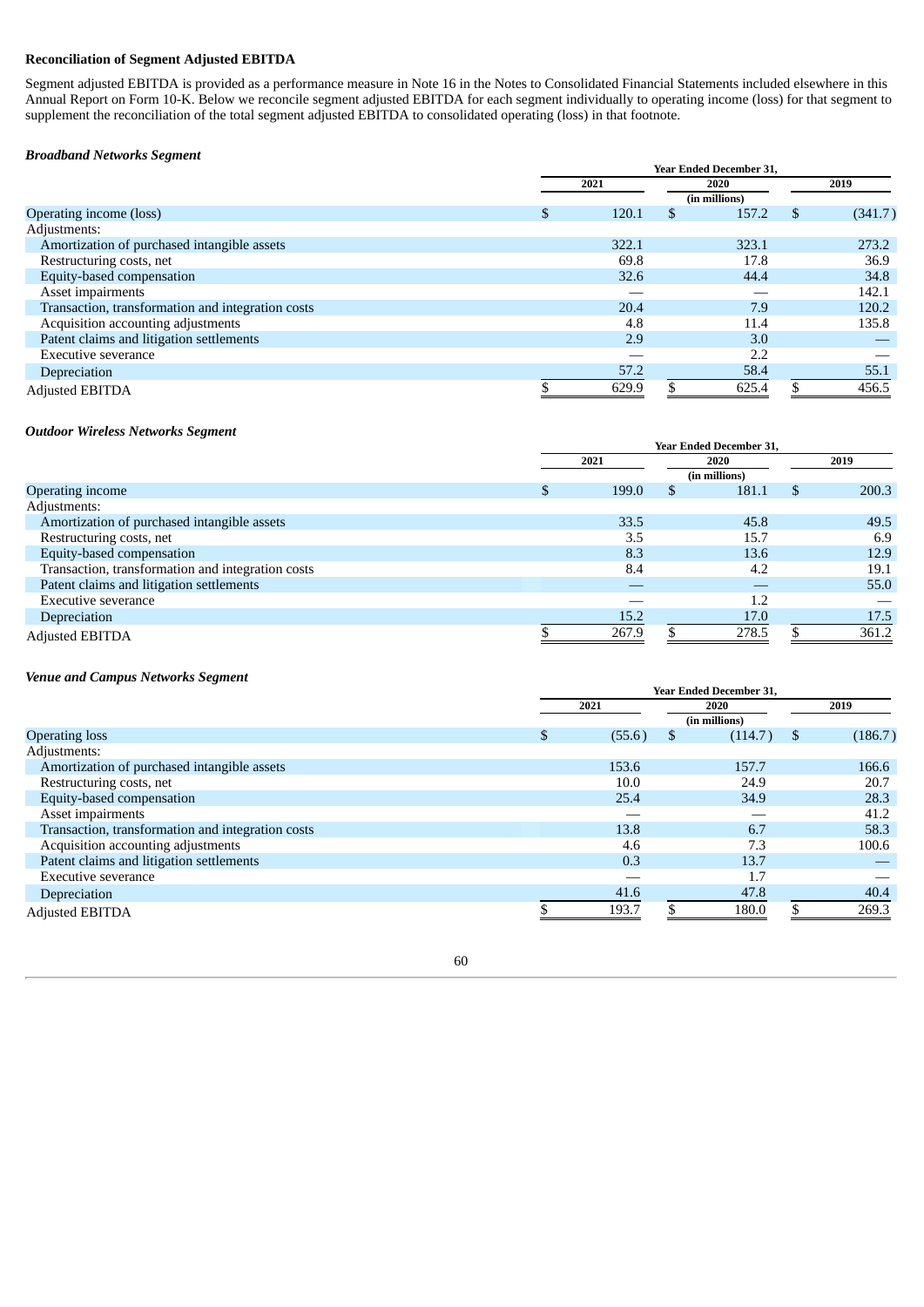#### *Home Networks Segment*

|                                                   | <b>Year Ended December 31,</b> |         |      |               |    |         |  |  |  |  |
|---------------------------------------------------|--------------------------------|---------|------|---------------|----|---------|--|--|--|--|
|                                                   |                                | 2021    | 2020 |               |    | 2019    |  |  |  |  |
|                                                   |                                |         |      | (in millions) |    |         |  |  |  |  |
| <b>Operating loss</b>                             | <b>S</b>                       | (214.9) | S    | (275.4)       | \$ | (180.4) |  |  |  |  |
| Adjustments:                                      |                                |         |      |               |    |         |  |  |  |  |
| Amortization of purchased intangible assets       |                                | 103.9   |      | 103.9         |    | 103.9   |  |  |  |  |
| Restructuring costs, net                          |                                | 8.6     |      | 30.0          |    | 23.2    |  |  |  |  |
| Equity-based compensation                         |                                | 13.4    |      | 22.1          |    | 14.8    |  |  |  |  |
| Asset impairments                                 |                                | 13.7    |      | 206.7         |    | 192.8   |  |  |  |  |
| Transaction, transformation and integration costs |                                | 47.8    |      | 6.2           |    | (2.3)   |  |  |  |  |
| Acquisition accounting adjustments                |                                | 1.9     |      | 1.9           |    | 27.8    |  |  |  |  |
| Patent claims and litigation settlements          |                                | 28.5    |      | (0.3)         |    |         |  |  |  |  |
| Executive severance                               |                                |         |      |               |    |         |  |  |  |  |
| Depreciation                                      |                                | 22.7    |      | 35.1          |    | 30.7    |  |  |  |  |
| <b>Adjusted EBITDA</b>                            |                                | 25.5    |      | 131.3         |    | 210.5   |  |  |  |  |

Note: Components may not sum to total due to rounding

# **Recent Accounting Pronouncements**

See Note 2 in the Notes to Consolidated Financial Statements included elsewhere in this Annual Report on Form 10-K for a discussion of recent accounting pronouncements.

### **Effects of Inflation and Changing Prices**

We continually attempt to minimize the effect of inflation on earnings by controlling our operating costs and adjusting our selling prices. The principal raw materials and components purchased by us (aluminum, copper, steel, bimetals, optical fiber, plastics and other polymers, capacitors, memory devices and silicon chips) are subject to changes in market price as they are influenced by commodity markets and other factors. Prices for these items have, at times, been volatile. As a result, we have adjusted our prices for certain products and may have to adjust prices again in the future. To the extent that we are unable to pass on cost increases to customers without a significant decrease in sales volume or must implement price reductions in response to a rapid decline in raw material costs, these cost changes could have a material adverse impact on the results of our operations.

### **ITEM 7A. QUANTITATIVE AND QUALITATIVE DISCLOSURES ABOUT MARKET RISK**

We are exposed to market risks related to changes in interest rates, foreign currency exchange rates and commodity prices. We may utilize derivative financial instruments, among other methods, to hedge some of these exposures. We do not use derivative financial instruments for speculative or trading purposes.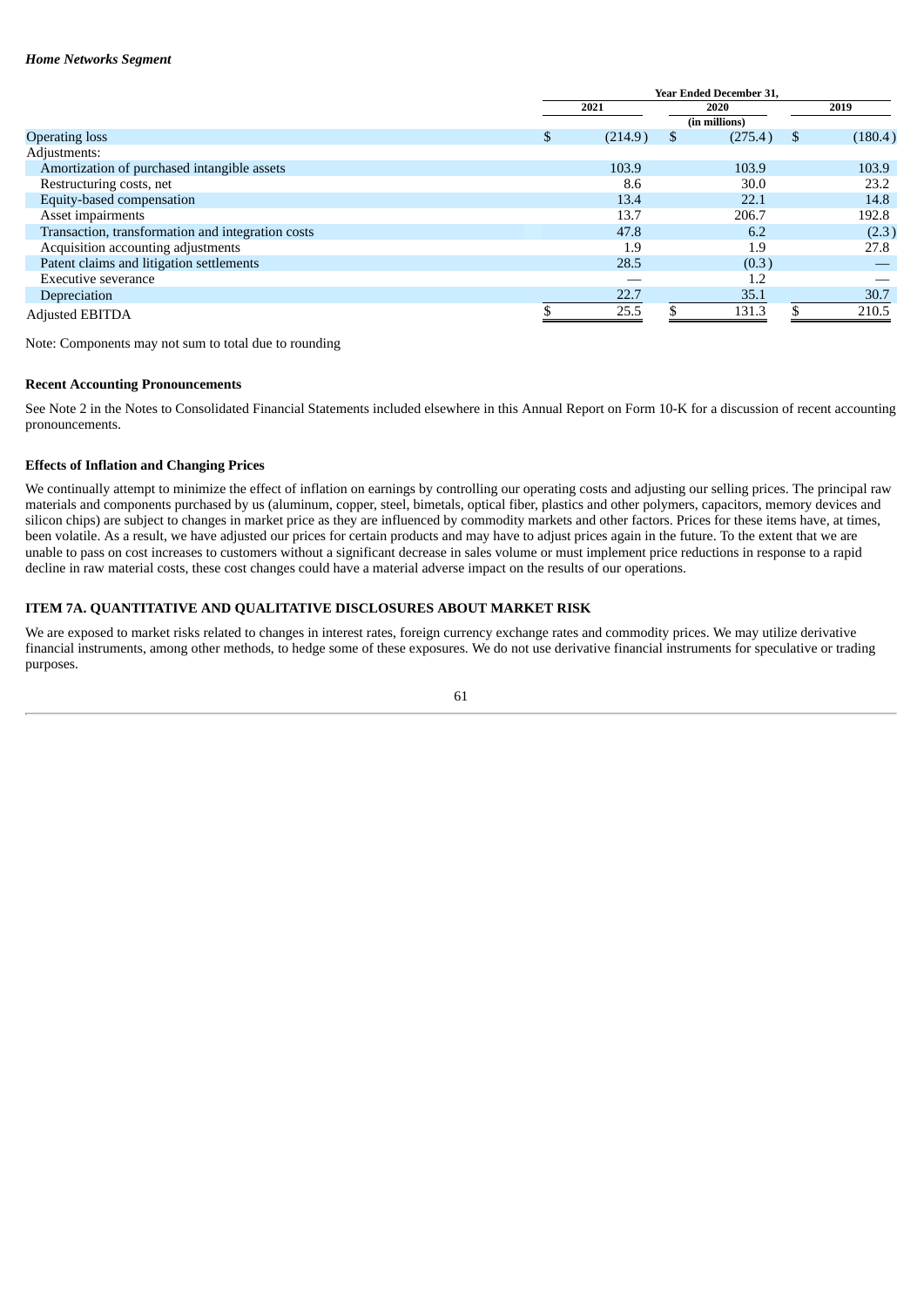## *Interest Rate Risk*

The table below summarizes the expected interest and principal payments associated with our variable rate debt outstanding at December 31, 2021 (mainly the \$3.1 billion variable rate senior secured term loan due 2026 (the 2026 Term Loan) and our asset-based revolving credit facility). The principal payments presented below are based on scheduled maturities and assume no borrowings under our asset-based revolving credit facility. The interest payments presented below assume the interest rates in effect as of December 31, 2021 (see Note 7 in the Notes to Consolidated Financial Statements included elsewhere in this Annual Report on Form 10-K). The impact of a 1% increase in the interest rate index on projected future interest payments on the variable rate debt is also included in the table below.

|                                                          | 2022  | 2023  | 2024     | 2025  | 2026     | There-<br>after |
|----------------------------------------------------------|-------|-------|----------|-------|----------|-----------------|
| Principal and interest payments on<br>variable rate debt | 39.8  | 138.7 | 135.4    | 133.2 | 3.012.6  |                 |
| Average cash interest rate                               | 3.47% | 3.47% | $3.39\%$ | 3.35% | $3.35\%$ |                 |
| Impact of 1% increase in interest rate<br>index          |       | 30.8  | 30.5     | 30.2  |          |                 |

We also have \$6.5 billion aggregate principal amount of fixed rate senior notes. The table below summarizes our expected interest and principal payments related to our fixed rate debt at December 31, 2021.

|                                                       | 2022 |       | 2023 |        | 2024 |       | 2025          |          | 2026         |         | There-<br>after |
|-------------------------------------------------------|------|-------|------|--------|------|-------|---------------|----------|--------------|---------|-----------------|
| Principal and interest payments on<br>fixed rate debt |      | 397.3 |      | 397.3  |      | 397.3 | <sup>\$</sup> | .658.2   | $\mathbb{S}$ | 1,774.2 | 4,008.1         |
| Average cash interest rate                            |      | 6.11% |      | –11 %. |      | 6.11% |               | $6.12\%$ |              | 6.16%   | 5.34%           |

As part of our hedging strategy to mitigate a portion of the exposure to changes in cash flows resulting from the variable interest rate on the 2026 Term Loan, in March 2019, we entered into and designated pay-fixed, receive-variable interest rate swap derivatives as cash flow hedges of interest rate risk. The total notional amount of the interest rate swap derivatives as of December 31, 2021 was \$600 million with outstanding maturities of up to twenty-seven months. As of December 31, 2021, the combined fair value of the interest rate swaps was an \$11.8 million loss. The table above excludes the impact of these interest rate swap derivatives. See Note 8 in the Notes to Consolidated Financial Statements included elsewhere in this Annual Report on Form 10-K for further discussion of these contracts.

#### *Foreign Currency Risk*

Approximately 42% and 39% of net sales for 2021 and 2020, respectively, were to customers located outside the U.S. Significant changes in foreign currency exchange rates could adversely affect our international sales levels and the related collection of amounts due. In addition, a significant decline in the value of currencies used in certain regions of the world as compared to the U.S. dollar could adversely affect product sales in those regions because our products may become more expensive for those customers to pay for in their local currency. Conversely, significant increases in the value of foreign currencies as compared to the U.S. dollar could adversely affect profitability as certain product costs increase relative to a U.S. dollar-denominated sales price. The foreign currencies to which we have the greatest exposure include the Chinese yuan, euro, British pound sterling, Mexican peso, Japanese yen, Canadian dollar, Australian dollar, Brazilian real, South African rand, Indian rupee and Czech koruna. Local manufacturing provides a partial natural hedge and we continue to evaluate additional alternatives to help us reasonably manage the market risk related to foreign currency exposures.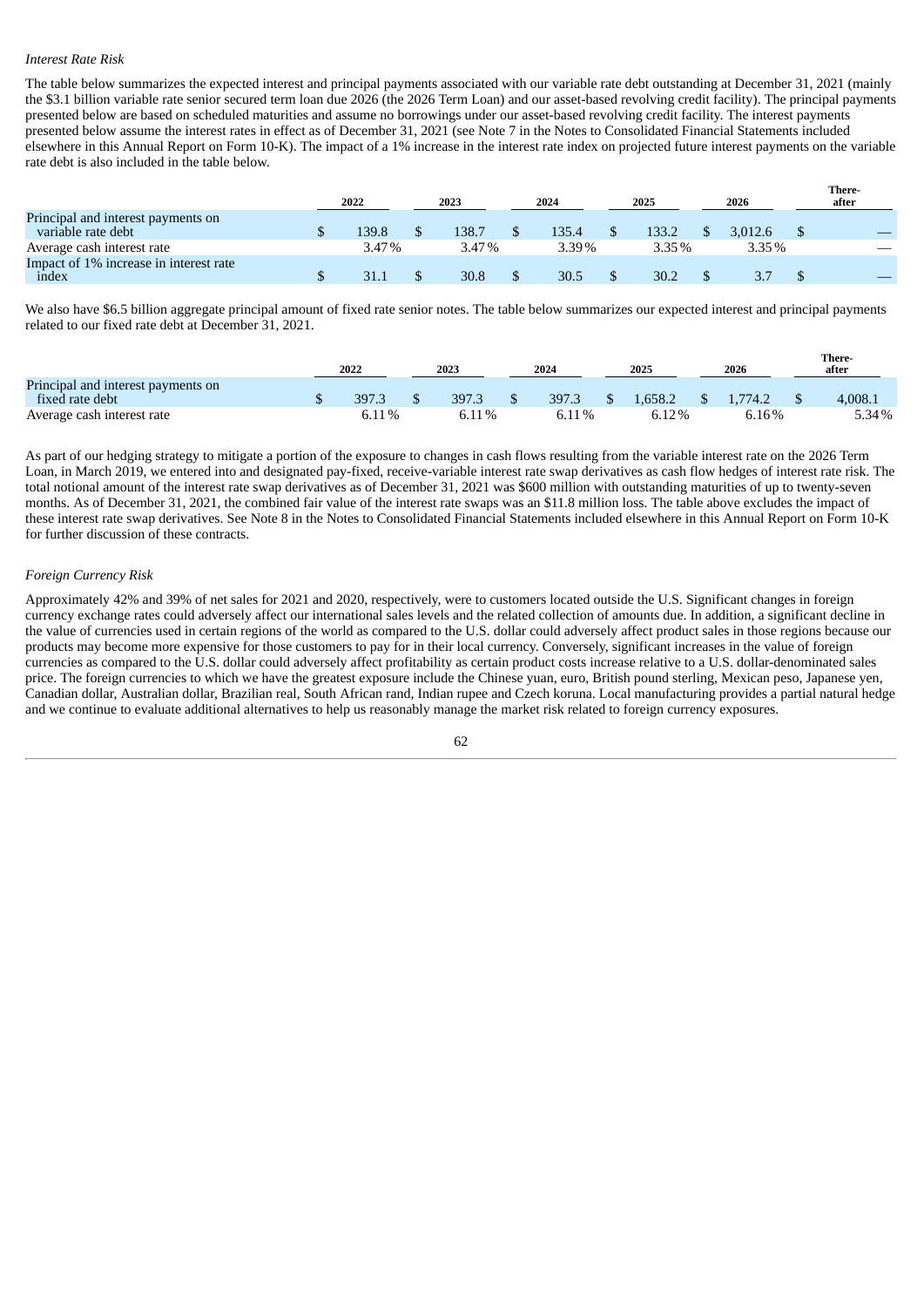We use derivative instruments such as forward exchange contracts to manage the risk of fluctuations in the value of certain foreign currencies. As of December 31, 2021, we had foreign exchange contracts with a net unrealized gain of \$4.9 million, with maturities of up to eight months and aggregate notional value of \$520.9 million (based on exchange rates as of December 31, 2021). These contracts are not designated as hedges for accounting purposes and are marked to market each period through earnings and, as such, there were no unrecognized gains or losses as of December 31, 2021 or 2020. In addition, we held certain foreign exchange forward contracts and cross currency swaps designated as net investment hedges to mitigate a portion of the foreign currency risk on the euro net investment in a foreign subsidiary which matured in the second quarter of 2021. As of December 31, 2021, we did not have derivative instruments designated as net investment hedges. Our derivative instruments are not leveraged and are not held for trading or speculation. See Note 8 in the Notes to Consolidated Financial Statements included elsewhere in this Annual Report on Form 10-K for further discussion of these contracts. We continuously evaluate the amount and type of derivative instruments utilized to manage the market risk related to foreign currency exposures.

#### *Commodity Price Risk*

Materials account for a large portion of our cost of sales. These materials, such as aluminum, copper, steel, bimetals, optical fiber, plastics and other polymers, capacitors, memory devices and silicon chips, are subject to changes in market price as they are influenced by commodity markets and supply and demand levels, among other factors. Management attempts to mitigate these risks through effective requirements planning and by working closely with key suppliers to obtain the best possible pricing and delivery terms. We may also enter into agreements with certain suppliers to guarantee our access to certain key components. As of December 31, 2021, we had forward purchase commitments outstanding under take-or-pay contracts for certain metals of approximately \$9.7 million that we expect to consume in the normal course of operations through the second quarter of 2022. We continuously evaluate the amount and type of derivative instruments utilized to manage commodity price risk.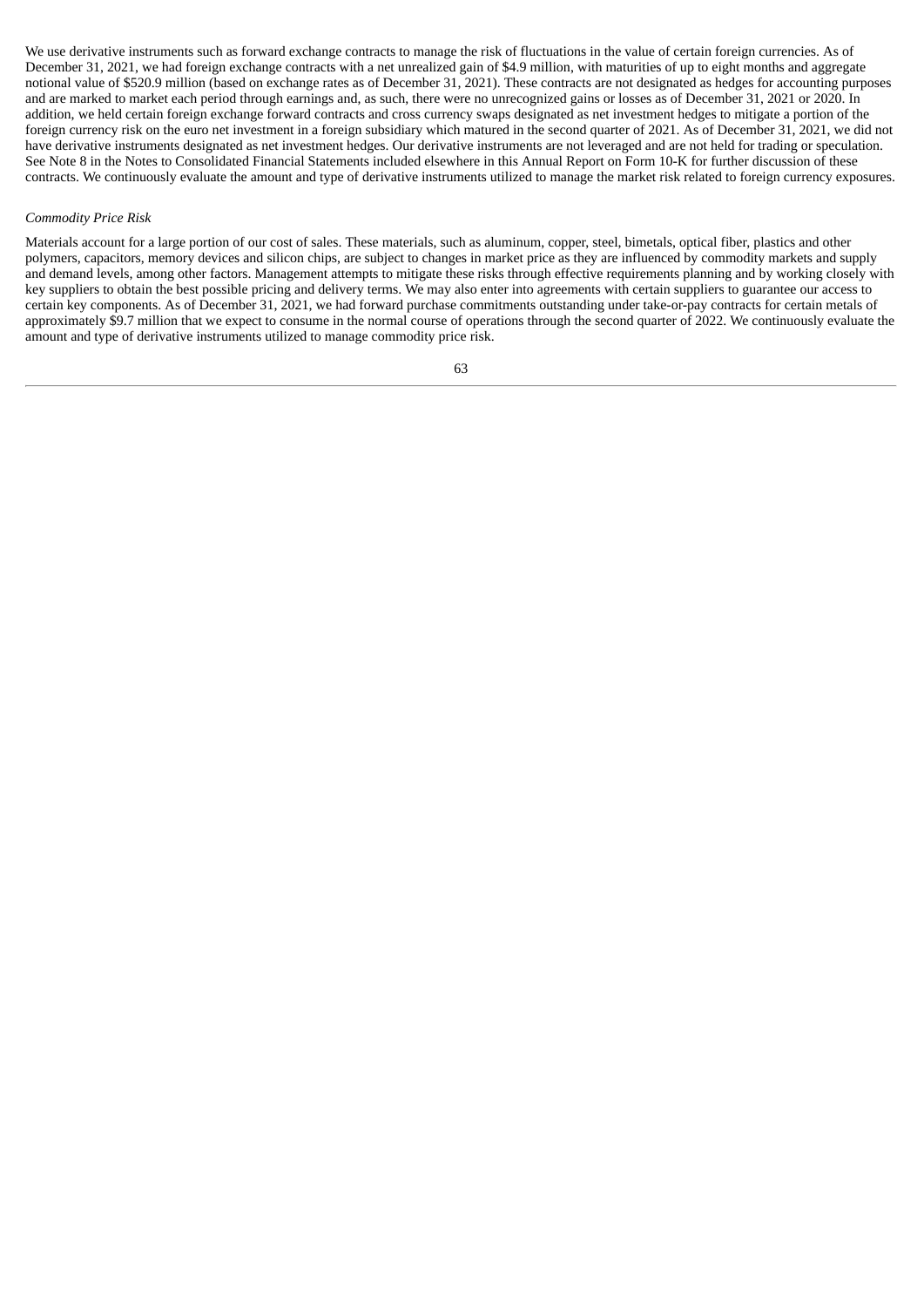# **ITEM 8. FINANCIAL STATEMENTS AND SUPPLEMENTARY DATA**

## **Index to Financial Statements**

| Reports of Independent Registered Public Accounting Firm (PCAOB ID: 42) | 65 |
|-------------------------------------------------------------------------|----|
| <b>Consolidated Statements of Operations</b>                            | 68 |
| <b>Consolidated Statements of Comprehensive Loss</b>                    | 69 |
| <b>Consolidated Balance Sheets</b>                                      | 70 |
| <b>Consolidated Statements of Cash Flows</b>                            | 71 |
| <b>Consolidated Statements of Stockholders' Equity (Deficit)</b>        | 72 |
| Notes to Consolidated Financial Statements                              | 73 |
|                                                                         |    |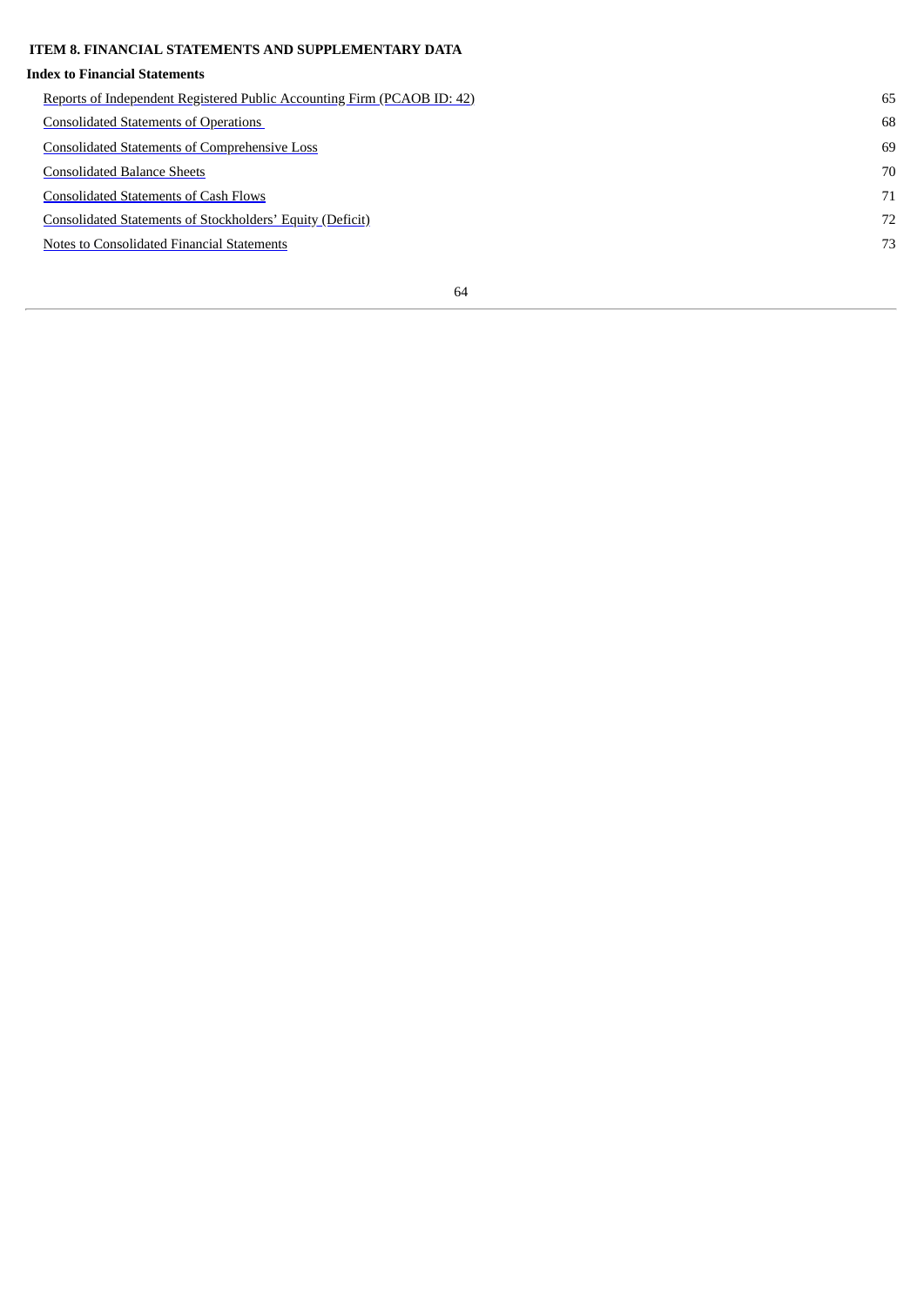#### **Report of Independent Registered Public Accounting Firm**

<span id="page-64-0"></span>To the Stockholders and the Board of Directors of CommScope Holding Company, Inc.

#### **Opinion on the Financial Statements**

We have audited the accompanying consolidated balance sheets of CommScope Holding Company, Inc. (the Company) as of December 31, 2021 and 2020, the related consolidated statements of operations, comprehensive loss**,** stockholders' equity (deficit) and cash flows for each of the three years in the period ended December 31, 2021, and the related notes (collectively referred to as the "consolidated financial statements"). In our opinion, the consolidated financial statements present fairly, in all material respects, the financial position of the Company at December 31, 2021 and 2020, and the results of its operations and its cash flows for each of the three years in the period ended December 31, 2021, in conformity with U.S. generally accepted accounting principles.

We also have audited, in accordance with the standards of the Public Company Accounting Oversight Board (United States) (PCAOB), the Company's internal control over financial reporting as of December 31, 2021, based on criteria established in Internal Control-Integrated Framework issued by the Committee of Sponsoring Organizations of the Treadway Commission (2013 framework), and our report dated February 16, 2022 expressed an unqualified opinion thereon.

#### **Basis for Opinion**

These financial statements are the responsibility of the Company's management. Our responsibility is to express an opinion on the Company's financial statements based on our audits. We are a public accounting firm registered with the PCAOB and are required to be independent with respect to the Company in accordance with the U.S. federal securities laws and the applicable rules and regulations of the Securities and Exchange Commission and the PCAOB.

We conducted our audits in accordance with the standards of the PCAOB. Those standards require that we plan and perform the audit to obtain reasonable assurance about whether the financial statements are free of material misstatement, whether due to error or fraud. Our audits included performing procedures to assess the risks of material misstatement of the financial statements, whether due to error or fraud, and performing procedures that respond to those risks. Such procedures included examining, on a test basis, evidence regarding the amounts and disclosures in the financial statements. Our audits also included evaluating the accounting principles used and significant estimates made by management, as well as evaluating the overall presentation of the financial statements. We believe that our audits provide a reasonable basis for our opinion.

#### **Critical Audit Matters**

The critical audit matters communicated below are matters arising from the current period audit of the financial statements that were communicated or required to be communicated to the audit committee and that: (1) relate to accounts or disclosures that are material to the financial statements and (2) involved our especially challenging, subjective or complex judgments. The communication of critical audit matters does not alter in any way our opinion on the consolidated financial statements, taken as a whole, and we are not, by communicating the critical audit matters below, providing separate opinions on the critical audit matters or on the accounts or disclosures to which they relate.

*Valuation of Goodwill*

*Description of the Matter* As more fully described in Note 3 to the consolidated financial statements, at December 31, 2021, the Company's goodwill was \$5,231.7 million. The Company's goodwill is initially assigned to its reporting units as of the acquisition date. Goodwill is tested for impairment at the reporting unit level annually, or more frequently if indicators of potential goodwill impairment exist. The Company performed its annual goodwill impairment test for all reporting units in the fourth quarter of 2021 using both a discounted cash flow model and a guideline public company approach. As a result of the annual goodwill impairment test, the Company recorded a \$13.7 million impairment charge in the Home Networks reporting unit, which reflects a full impairment of the goodwill of that reporting unit, as its estimated fair value was less than the carrying value.

> Auditing management's goodwill impairment test was complex and highly judgmental due to the significant estimation required in determining the fair value of the reporting units. In particular, the fair value estimates were sensitive to changes in significant assumptions, such as the estimated discount rates, projected revenue growth rates and projected operating income margins, which are affected by expectations about future market or economic conditions.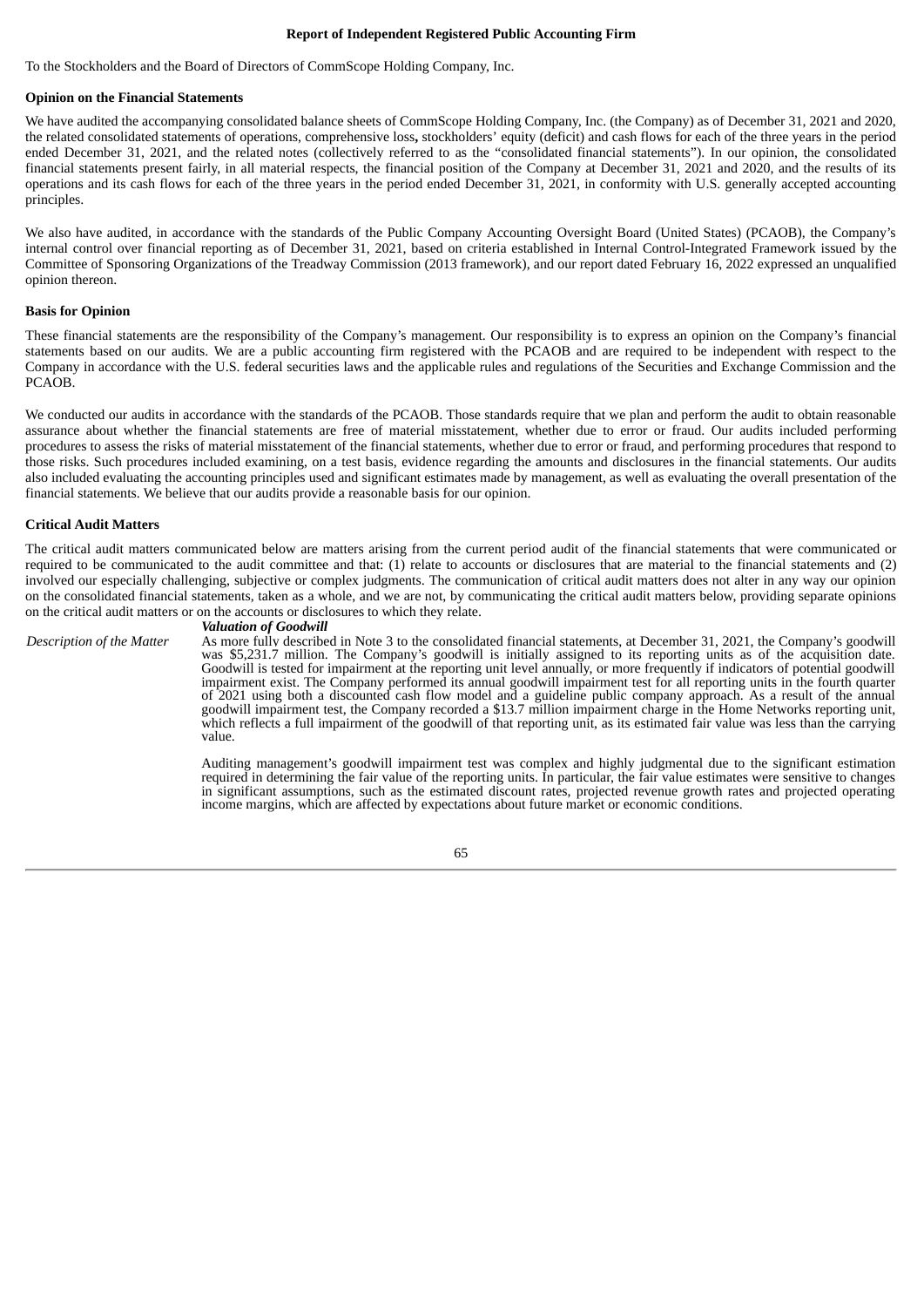How We Addressed the Matter We evaluated the Company's assessment of the impairment of goodwill. We obtained an understanding, evaluated the *in Our Audit* design and tested the operating effectiveness of controls that address the risks of material misstatement relating to the goodwill impairment test, including controls over management's development and review of the significant assumptions discussed above. To test the estimated fair value of the reporting units, we performed audit procedures with the assistance of our valuation specialists that included, among others, assessing methodologies and testing the significant assumptions discussed above and the underlying data used by the Company in its analysis. We evaluated the Company's estimated discount rate methodology and developed independent ranges of reasonable discount rates. We compared the significant assumptions of projected revenue growth rates and projected operating income margins used by management to current industry and economic trends, changes to the Company's business model, customer base or product mix and other relevant factors. We also evaluated the reasonableness of the guideline public companies used to develop the fair value estimates of the reporting units. We assessed the historical accuracy of management's estimates and performed sensitivity analyses of significant assumptions to evaluate the changes in the fair value of the reporting units that would result from changes in the assumptions. In addition, we tested management's reconciliation of the fair value of the reporting units to the market capitalization of the Company. We also recalculated the goodwill impairment charge and evaluated the related goodwill disclosures included in Note 3 to the consolidated financial statements. *Incomes Taxes - Valuation Allowance Description of the Matter* As more fully described in Notes 2 and 12 to the consolidated financial statements, at December 31, 2021, the Company recognized deferred tax assets related to deductible temporary differences and carryforwards of \$898.9 million, net of valuation allowances of \$706.7 million. Deferred tax assets are reduced by a valuation allowance if, based on the weight of all available evidence, in management's judgment it is more likely than not that some portion, or all, of the deferred tax assets will not be realized. Auditing management's assessment of the realizability of deferred tax assets involved especially challenging and subjective auditor judgment in determining whether the reversal of existing taxable temporary differences and the generation of sufficient future taxable income supports the realization of the Company's existing deferred tax assets before expiration. How We Addressed the Matter We evaluated the Company's assessment of the realizability of deferred tax assets, with the assistance of our income tax *in Our Audit* professionals. We obtained an understanding, evaluated the design and tested the operating effectiveness of controls that address the risks of material misstatement relating to the realizability of deferred tax assets, including controls over management's development and review of the estimated future taxable income discussed above. To test the realizability of deferred tax assets, we performed audit procedures with the assistance of our income tax professionals that included, among others, evaluating whether the sources of management's estimated taxable income were of the appropriate character and would be sufficient to utilize the deferred tax assets under the relevant tax laws. We tested the forecasted timing of the reversal of existing taxable temporary differences by evaluating the projected sources of taxable income and considering the nature of the temporary differences. We also evaluated the significant assumptions used by the Company to develop estimates of future taxable income and tested the completeness and accuracy of the underlying data. For example, we compared management's estimates of future taxable income with current industry and economic trends, the actual results of prior periods, and other forecasted financial information prepared by the Company. We also evaluated the related income tax disclosures included in Notes 2 and 12 to the consolidated financial statements. /s/ Ernst & Young LLP We have served as the Company's auditor since 2008.

Charlotte, North Carolina February 16, 2022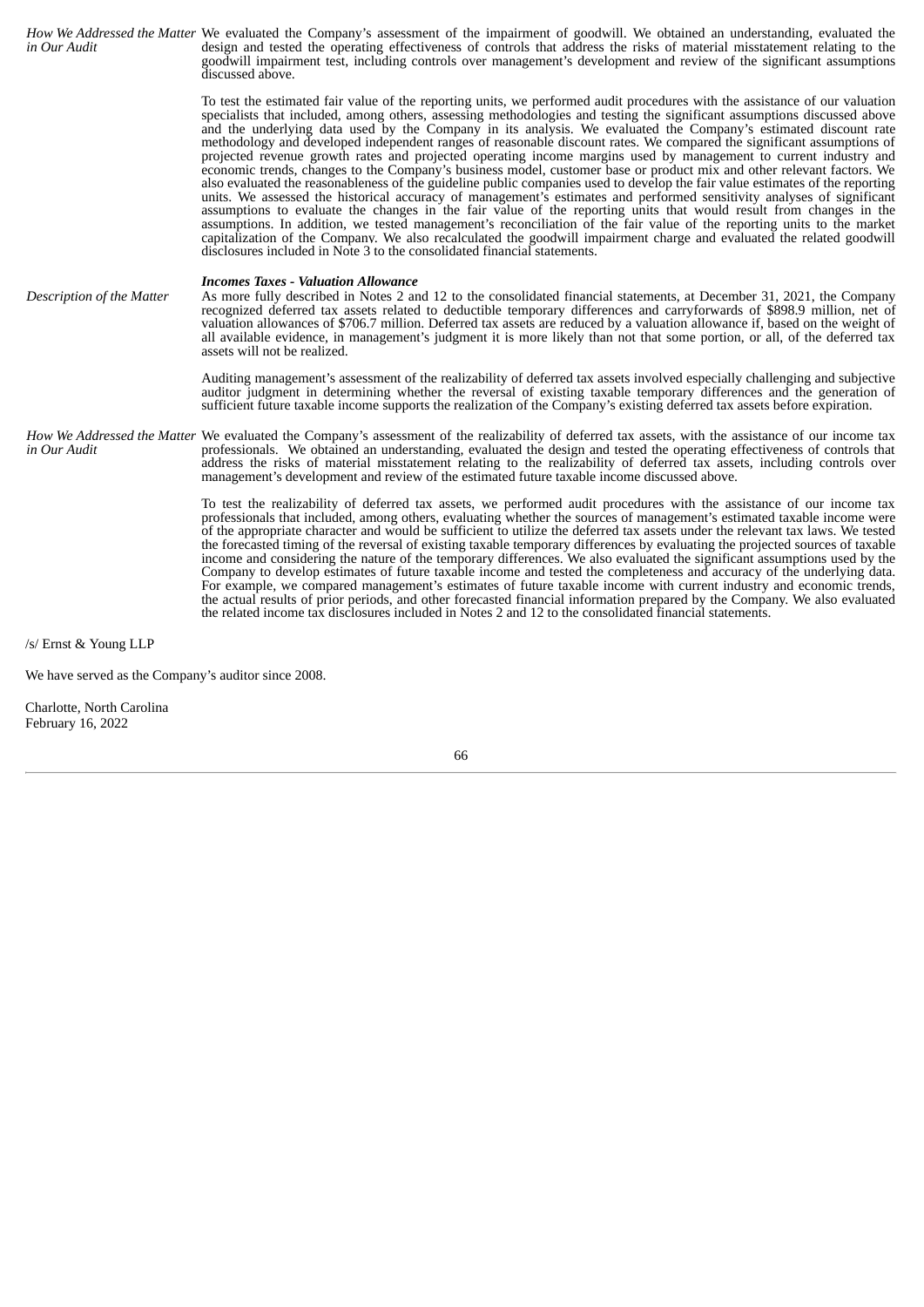#### **Report of Independent Registered Public Accounting Firm**

To the Stockholders and the Board of Directors of CommScope Holding Company, Inc.

### **Opinion on Internal Control Over Financial Reporting**

We have audited CommScope Holding Company, Inc.'s internal control over financial reporting as of December 31, 2021, based on criteria established in Internal Control—Integrated Framework issued by the Committee of Sponsoring Organizations of the Treadway Commission (2013 framework) (the COSO criteria). In our opinion, CommScope Holding Company, Inc. (the Company) maintained, in all material respects, effective internal control over financial reporting as of December 31, 2021, based on the COSO criteria.

We also have audited, in accordance with the standards of the Public Company Accounting Oversight Board (United States) (PCAOB), the consolidated balance sheets of the Company as of December 31, 2021 and 2020, the related consolidated statements of operations, comprehensive loss, stockholders' equity (deficit) and cash flows for each of the three years in the period ended December 31, 2021, and the related notes and our report dated February 16, 2022 expressed an unqualified opinion thereon.

#### **Basis for Opinion**

The Company's management is responsible for maintaining effective internal control over financial reporting and for its assessment of the effectiveness of internal control over financial reporting included in the accompanying Management's Report on Internal Control over Financial Reporting. Our responsibility is to express an opinion on the Company's internal control over financial reporting based on our audit. We are a public accounting firm registered with the PCAOB and are required to be independent with respect to the Company in accordance with the U.S. federal securities laws and the applicable rules and regulations of the Securities and Exchange Commission and the PCAOB.

We conducted our audit in accordance with the standards of the PCAOB. Those standards require that we plan and perform the audit to obtain reasonable assurance about whether effective internal control over financial reporting was maintained in all material respects.

Our audit included obtaining an understanding of internal control over financial reporting, assessing the risk that a material weakness exists, testing and evaluating the design and operating effectiveness of internal control based on the assessed risk, and performing such other procedures as we considered necessary in the circumstances. We believe that our audit provides a reasonable basis for our opinion.

#### **Definition and Limitations of Internal Control Over Financial Reporting**

A company's internal control over financial reporting is a process designed to provide reasonable assurance regarding the reliability of financial reporting and the preparation of financial statements for external purposes in accordance with generally accepted accounting principles. A company's internal control over financial reporting includes those policies and procedures that (1) pertain to the maintenance of records that, in reasonable detail, accurately and fairly reflect the transactions and dispositions of the assets of the company; (2) provide reasonable assurance that transactions are recorded as necessary to permit preparation of financial statements in accordance with generally accepted accounting principles, and that receipts and expenditures of the company are being made only in accordance with authorizations of management and directors of the company; and (3) provide reasonable assurance regarding prevention or timely detection of unauthorized acquisition, use, or disposition of the company's assets that could have a material effect on the financial statements.

Because of its inherent limitations, internal control over financial reporting may not prevent or detect misstatements. Also, projections of any evaluation of effectiveness to future periods are subject to the risk that controls may become inadequate because of changes in conditions, or that the degree of compliance with the policies or procedures may deteriorate.

/s/ Ernst & Young LLP

Charlotte, North Carolina February 16, 2022

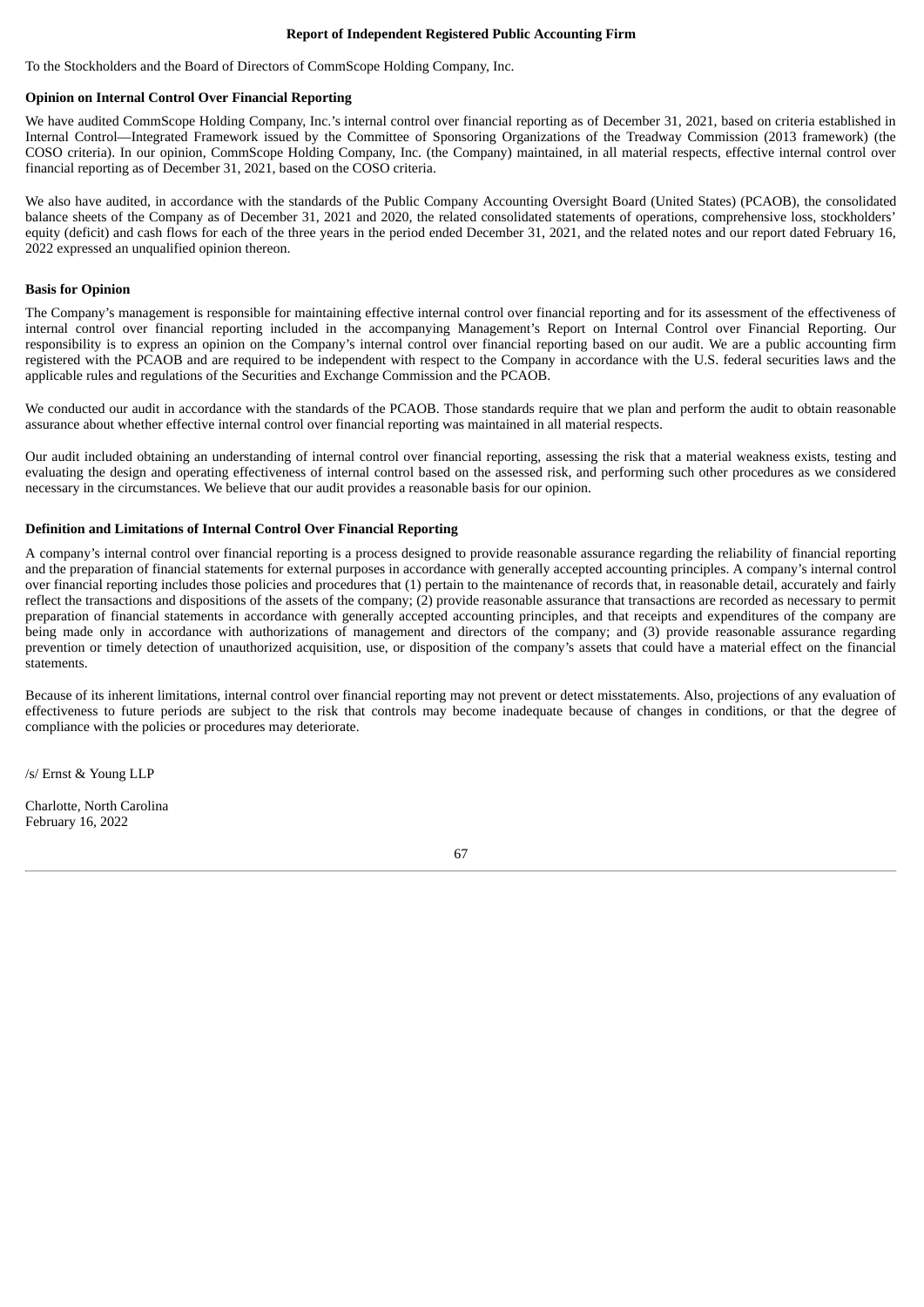## **CommScope Holding Company, Inc. Consolidated Statements of Operations (In millions, except per share amounts)**

<span id="page-67-0"></span>

|                                                         |                   | Year Ended December 31, |                |         |    |           |
|---------------------------------------------------------|-------------------|-------------------------|----------------|---------|----|-----------|
|                                                         |                   | 2021                    |                | 2020    |    | 2019      |
| Net sales                                               | \$                | 8,586.7                 | $\mathfrak{S}$ | 8,435.9 | \$ | 8,345.1   |
| Cost of sales                                           |                   | 5,902.4                 |                | 5,688.1 |    | 5,941.0   |
| Gross profit                                            |                   | 2,684.3                 |                | 2,747.8 |    | 2,404.1   |
| Operating expenses:                                     |                   |                         |                |         |    |           |
| Selling, general and administrative                     |                   | 1,233.9                 |                | 1,170.7 |    | 1,277.1   |
| Research and development                                |                   | 683.2                   |                | 703.3   |    | 578.5     |
| Amortization of purchased intangible assets             |                   | 613.0                   |                | 630.5   |    | 593.2     |
| Restructuring costs, net                                |                   | 91.9                    |                | 88.4    |    | 87.7      |
| Asset impairments                                       |                   | 13.7                    |                | 206.7   |    | 376.1     |
| Total operating expenses                                |                   | 2,635.7                 |                | 2.799.6 |    | 2,912.6   |
| Operating income (loss)                                 |                   | 48.6                    |                | (51.8)  |    | (508.5)   |
| Other expense, net                                      |                   | (23.8)                  |                | (29.3)  |    | (6.4)     |
| Interest expense                                        |                   | (561.2)                 |                | (577.8) |    | (577.2)   |
| Interest income                                         |                   | 1.9                     |                | 4.4     |    | 18.1      |
| Loss before income taxes                                |                   | (534.5)                 |                | (654.5) |    | (1,074.0) |
| Income tax benefit                                      |                   | 71.9                    |                | 81.1    |    | 144.5     |
| Net loss                                                |                   | (462.6)                 |                | (573.4) |    | (929.5)   |
| Series A convertible preferred stock dividend           |                   | (57.3)                  |                | (56.1)  |    | (40.7)    |
| Deemed dividend on Series A convertible preferred stock |                   |                         |                |         |    | (3.0)     |
| Net loss attributable to common stockholders            | \$                | (519.9)                 | \$             | (629.5) | \$ | (973.2)   |
| Loss per share:                                         |                   |                         |                |         |    |           |
| <b>Basic</b>                                            | $\boldsymbol{\$}$ | (2.55)                  | \$             | (3.20)  | \$ | (5.02)    |
| <b>Diluted</b>                                          | \$                | (2.55)                  | \$             | (3.20)  | \$ | (5.02)    |
| Weighted average shares outstanding:                    |                   |                         |                |         |    |           |
| <b>Basic</b>                                            |                   | 203.6                   |                | 196.8   |    | 193.7     |
| <b>Diluted</b>                                          |                   | 203.6                   |                | 196.8   |    | 193.7     |

See notes to consolidated financial statements.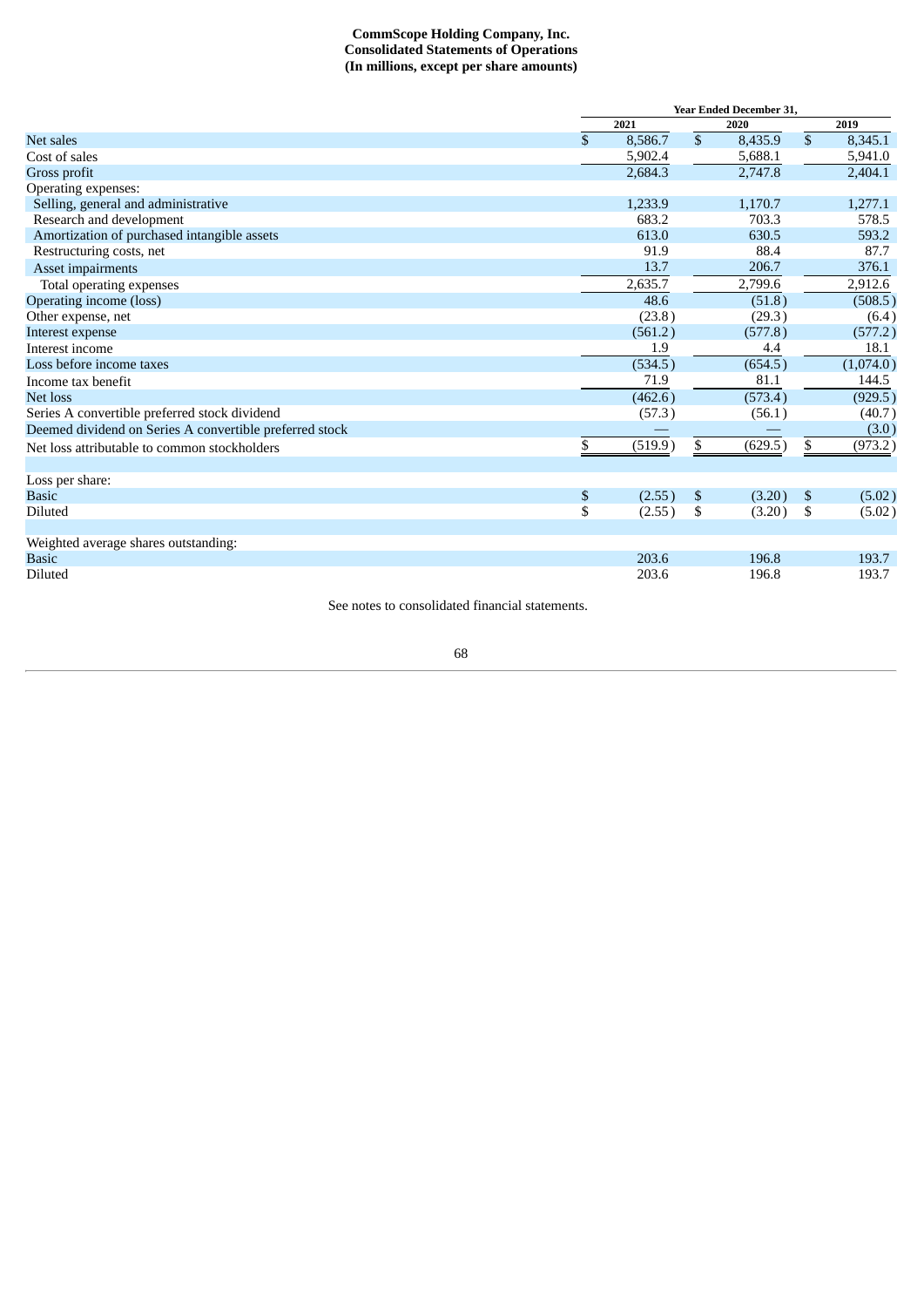#### **CommScope Holding Company, Inc. Consolidated Statements of Comprehensive Loss (In millions)**

<span id="page-68-0"></span>

|                                                     | <b>Year Ended December 31,</b> |         |      |         |  |         |  |
|-----------------------------------------------------|--------------------------------|---------|------|---------|--|---------|--|
|                                                     | 2021                           |         | 2020 |         |  | 2019    |  |
| Comprehensive loss:                                 |                                |         |      |         |  |         |  |
| Net loss                                            |                                | (462.6) | S    | (573.4) |  | (929.5) |  |
| Other comprehensive income (loss), net of tax:      |                                |         |      |         |  |         |  |
| Foreign currency translation gain (loss)            |                                | (85.3)  |      | 82.2    |  | (22.2)  |  |
| Defined benefit plans:                              |                                |         |      |         |  |         |  |
| Change in unrecognized actuarial gain (loss)        |                                | 22.8    |      | (10.8)  |  | (7.7)   |  |
| Change in unrecognized net prior service credit     |                                | 0.2     |      | (0.2)   |  | (0.4)   |  |
| Gain (loss) on hedging instruments                  |                                | 11.8    |      | (30.1)  |  | (7.5)   |  |
| Total other comprehensive income (loss), net of tax |                                | (50.5)  |      | 41.1    |  | (37.8)  |  |
| Total comprehensive loss                            |                                | (513.1) |      | (532.3) |  | (967.3) |  |

See notes to consolidated financial statements.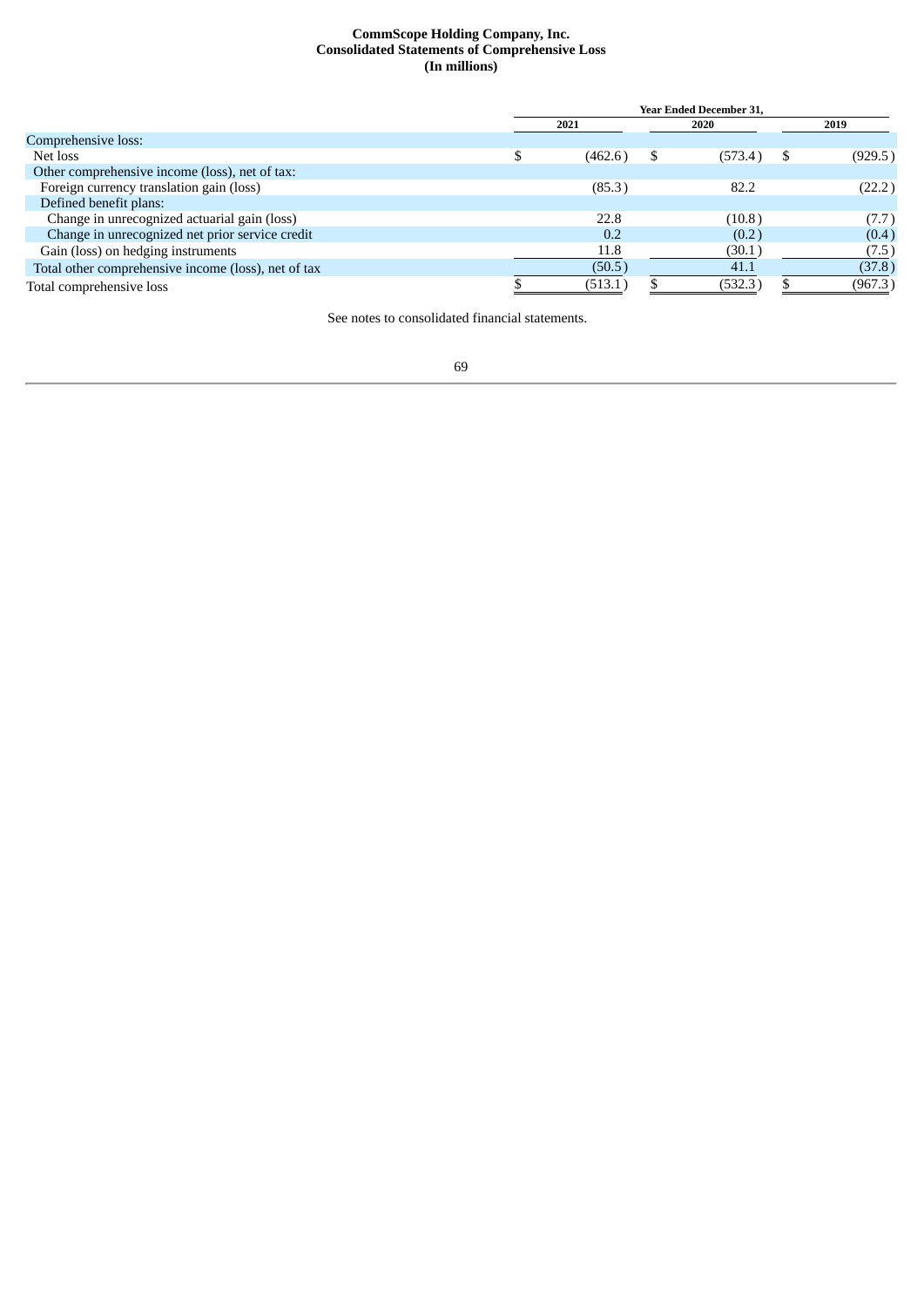## **CommScope Holding Company, Inc. Consolidated Balance Sheets (In millions, except share amounts)**

<span id="page-69-0"></span>

|                                                                                                                                                                                     |              | December 31, |                         |           |  |
|-------------------------------------------------------------------------------------------------------------------------------------------------------------------------------------|--------------|--------------|-------------------------|-----------|--|
|                                                                                                                                                                                     |              | 2021         |                         | 2020      |  |
| <b>Assets</b>                                                                                                                                                                       |              |              |                         |           |  |
| Cash and cash equivalents                                                                                                                                                           | \$           | 360.3        | S.                      | 521.9     |  |
| Accounts receivable, less allowance for doubtful accounts<br>of \$63.7 and \$40.3, respectively                                                                                     |              | 1,532.6      |                         | 1,487.4   |  |
| Inventories, net                                                                                                                                                                    |              | 1,435.8      |                         | 1,088.9   |  |
| Prepaid expenses and other current assets                                                                                                                                           |              | 251.0        |                         | 256.3     |  |
| Total current assets                                                                                                                                                                |              | 3,579.7      |                         | 3,354.5   |  |
| Property, plant and equipment, net of accumulated depreciation<br>of \$787.4 and \$705.7, respectively                                                                              |              | 656.3        |                         | 684.5     |  |
| Goodwill                                                                                                                                                                            |              | 5,231.7      |                         | 5,286.5   |  |
| Other intangible assets, net                                                                                                                                                        |              | 3,027.3      |                         | 3,650.4   |  |
| Other noncurrent assets                                                                                                                                                             |              | 764.5        |                         | 600.9     |  |
| <b>Total assets</b>                                                                                                                                                                 | \$           | 13,259.5     | $\mathfrak{s}$          | 13,576.8  |  |
| <b>Liabilities and Stockholders' Equity (Deficit)</b>                                                                                                                               |              |              |                         |           |  |
| Accounts payable                                                                                                                                                                    | $\mathbb{S}$ | 1,160.7      | -\$                     | 1,010.8   |  |
| Accrued and other liabilities                                                                                                                                                       |              | 989.8        |                         | 910.6     |  |
| Current portion of long-term debt                                                                                                                                                   |              | 32.0         |                         | 32.0      |  |
| Total current liabilities                                                                                                                                                           |              | 2,182.5      |                         | 1,953.4   |  |
| Long-term debt                                                                                                                                                                      |              | 9,478.5      |                         | 9,488.6   |  |
| Deferred income taxes                                                                                                                                                               |              | 208.2        |                         | 206.2     |  |
| Other noncurrent liabilities                                                                                                                                                        |              | 490.8        |                         | 531.8     |  |
| <b>Total liabilities</b>                                                                                                                                                            |              | 12,360.0     |                         | 12,180.0  |  |
| Commitments and contingencies                                                                                                                                                       |              |              |                         |           |  |
| Series A convertible preferred stock, \$0.01 par value                                                                                                                              |              | 1,056.1      |                         | 1,041.8   |  |
| Stockholders' equity (deficit):                                                                                                                                                     |              |              |                         |           |  |
| Preferred stock, \$0.01 par value: Authorized shares: 200,000,000;<br>Issued and outstanding shares: 1,056,144 and 1,041,819, respectively,<br>Series A convertible preferred stock |              |              |                         |           |  |
| Common stock, \$0.01 par value: Authorized shares: 1,300,000,000;<br>Issued and outstanding shares: 204,567,294 and 200,095,232,<br>respectively                                    |              | 2.2          |                         | 2.1       |  |
| Additional paid-in capital                                                                                                                                                          |              | 2,540.7      |                         | 2,512.9   |  |
| <b>Accumulated deficit</b>                                                                                                                                                          |              | (2,215.3)    |                         | (1,752.7) |  |
| Accumulated other comprehensive loss                                                                                                                                                |              | (206.4)      |                         | (155.9)   |  |
| Treasury stock, at cost: 10,970,585 shares and                                                                                                                                      |              |              |                         |           |  |
| 9,223,081 shares, respectively                                                                                                                                                      |              | (277.8)      |                         | (251.4)   |  |
| Total stockholders' equity (deficit)                                                                                                                                                |              | (156.6)      |                         | 355.0     |  |
| Total liabilities and stockholders' equity (deficit)                                                                                                                                | \$           | 13,259.5     | $\mathbf{\mathfrak{S}}$ | 13,576.8  |  |

See notes to consolidated financial statements.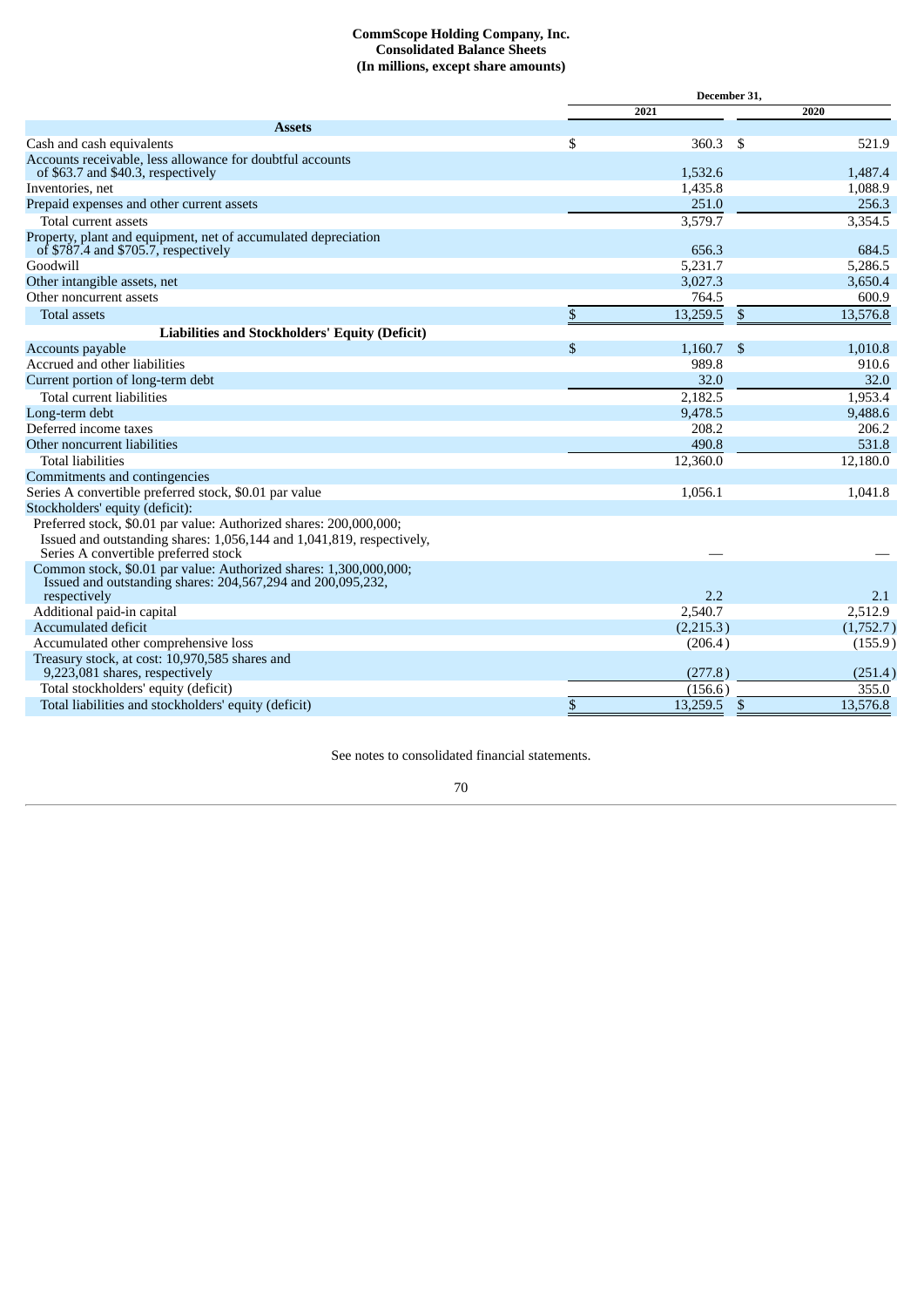#### **CommScope Holding Company, Inc. Consolidated Statements of Cash Flows (In millions)**

<span id="page-70-0"></span>

|                                                                                   |                           | <b>Year Ended December 31,</b> |    |                   |      |            |
|-----------------------------------------------------------------------------------|---------------------------|--------------------------------|----|-------------------|------|------------|
|                                                                                   |                           | 2021                           |    | 2020              |      | 2019       |
| <b>Operating Activities:</b>                                                      |                           |                                |    |                   |      |            |
| Net loss                                                                          | \$                        | (462.6)                        | \$ | (573.4)           | - \$ | (929.5)    |
| Adjustments to reconcile net loss to net cash generated by operating activities:  |                           |                                |    |                   |      |            |
| Depreciation and amortization                                                     |                           | 786.3                          |    | 823.3             |      | 770.9      |
| Equity-based compensation                                                         |                           | 79.6                           |    | 115.0             |      | 90.8       |
| Deferred income taxes                                                             |                           | (147.5)                        |    | (154.7)           |      | (260.8)    |
| Asset impairments                                                                 |                           | 13.7                           |    | 206.7             |      | 376.1      |
| Changes in assets and liabilities:                                                |                           |                                |    |                   |      |            |
| Accounts receivable                                                               |                           | (59.6)                         |    | 228.4             |      | 258.8      |
| <b>Inventories</b>                                                                |                           | (359.8)                        |    | (100.5)           |      | 489.1      |
| Prepaid expenses and other current assets                                         |                           | 3.2                            |    | (17.2)            |      | 19.5       |
| Accounts payable and other accrued liabilities                                    |                           | 256.0                          |    | (175.2)           |      | (274.0)    |
| Other noncurrent liabilities                                                      |                           | 8.4                            |    | (4.0)             |      | 7.2        |
| Other noncurrent assets                                                           |                           | (45.5)                         |    | 28.8              |      | 46.0       |
| Other                                                                             |                           | 50.1                           |    | 59.0              |      | 2.3        |
| Net cash generated by operating activities                                        |                           | 122.3                          |    | 436.2             |      | 596.4      |
| <b>Investing Activities:</b>                                                      |                           |                                |    |                   |      |            |
| Additions to property, plant and equipment                                        |                           | (131.4)                        |    | (121.2)           |      | (104.1)    |
| Proceeds from sale of property, plant and equipment                               |                           | 13.1                           |    | 5.0               |      | 1.6        |
| Proceeds from sale of long-term investments                                       |                           | $\overline{\phantom{0}}$       |    |                   |      | 9.3        |
| Cash paid for ARRIS acquisition, net of cash acquired                             |                           |                                |    | ᆖ                 |      | (5,053.4)  |
| Cash paid for Cable Exchange acquisition                                          |                           |                                |    | (3.5)             |      | (11.0)     |
| Payments upon settlement of net investment hedge                                  |                           | (18.0)                         |    |                   |      |            |
| Other                                                                             |                           | (0.5)                          |    | (0.5)             |      | 2.7        |
| Net cash used in investing activities                                             |                           | (136.8)                        |    | (120.2)           |      | (5, 154.9) |
| <b>Financing Activities:</b>                                                      |                           |                                |    |                   |      |            |
| Long-term debt repaid                                                             |                           | (1,282.0)                      |    | (1,282.0)         |      | (3,061.3)  |
| Long-term debt proceeds                                                           |                           | 1,250.0                        |    | 950.0             |      | 6,933.0    |
| Debt issuance costs                                                               |                           | (12.0)                         |    | (11.7)            |      | (120.8)    |
| Debt extinguishment costs                                                         |                           | (34.4)                         |    | (17.9)            |      |            |
| Series A convertible preferred stock proceeds                                     |                           | $\overline{\phantom{0}}$       |    | $\qquad \qquad -$ |      | 1,000.0    |
| Dividends paid on Series A convertible preferred stock                            |                           | (43.0)                         |    | (14.3)            |      | (40.7)     |
| Deemed dividend paid on Series A convertible preferred stock                      |                           |                                |    |                   |      | (3.0)      |
| Proceeds from the issuance of common shares under equity-based compensation plans |                           | 5.6                            |    | 9.0               |      | 4.6        |
| Tax withholding payments for vested equity-based compensation awards              |                           | (26.4)                         |    | (16.9)            |      | (13.2)     |
| Other                                                                             |                           | 2.7                            |    |                   |      |            |
| Net cash generated by (used in) financing activities                              |                           | (139.5)                        |    | (383.8)           |      | 4,698.6    |
| Effect of exchange rate changes on cash and cash equivalents                      |                           | (7.6)                          |    | (8.5)             |      | (0.1)      |
| Change in cash and cash equivalents                                               |                           | (161.6)                        |    | (76.3)            |      | 140.0      |
| Cash and cash equivalent at beginning of period                                   |                           | 521.9                          |    | 598.2             |      | 458.2      |
| Cash and cash equivalents at end of period                                        | $\boldsymbol{\mathsf{S}}$ | 360.3                          | \$ | 521.9             | \$   | 598.2      |
|                                                                                   |                           |                                |    |                   |      |            |

See notes to consolidated financial statements.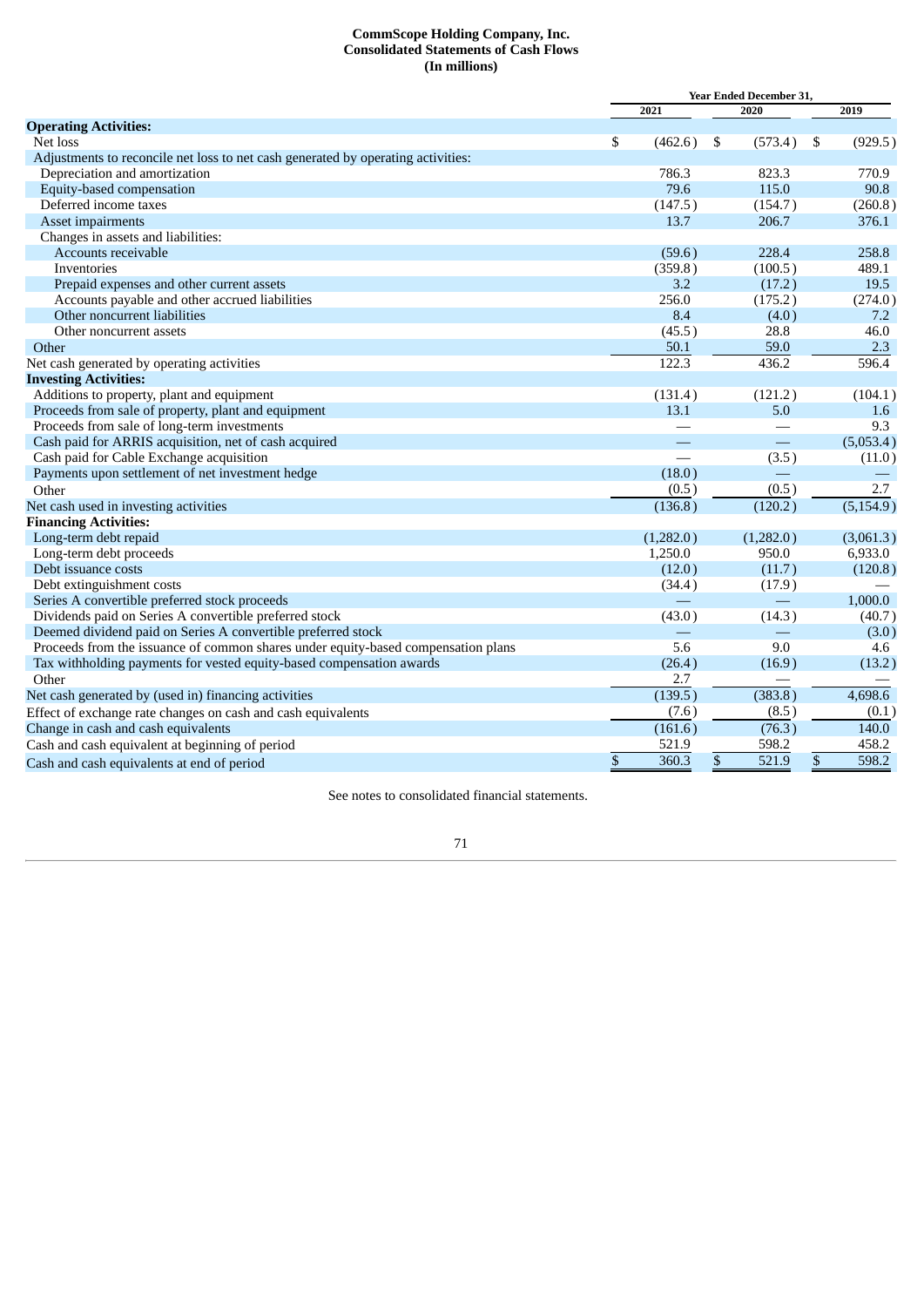## **CommScope Holding Company, Inc. Consolidated Statements of Stockholders' Equity (Deficit) (In millions, except share amounts)**

<span id="page-71-0"></span>

|                                                              | <b>Year Ended December 31,</b> |             |                |              |              |             |
|--------------------------------------------------------------|--------------------------------|-------------|----------------|--------------|--------------|-------------|
|                                                              |                                | 2021        |                | 2020         |              | 2019        |
| Number of common shares outstanding:                         |                                |             |                |              |              |             |
| Balance at beginning of period                               |                                | 200,095,232 |                | 194,563,530  |              | 192,376,255 |
| Issuance of shares under equity-based compensation plans     |                                | 6,219,566   |                | 7,343,401    |              | 2,854,575   |
| Shares surrendered under equity-based compensation plans     |                                | (1,747,504) |                | (1,811,699)  |              | (667, 300)  |
| Balance at end of period                                     |                                | 204,567,294 |                | 200,095,232  |              | 194,563,530 |
| Common stock:                                                |                                |             |                |              |              |             |
| Balance at beginning of period                               | \$                             | 2.1         | \$             | 2.0          | \$           | 2.0         |
| Issuance of shares under equity-based compensation plans     |                                | 0.1         |                | 0.1          |              |             |
| Balance at end of period                                     | \$                             | 2.2         | \$             | 2.1          | \$           | 2.0         |
| Additional paid-in capital:                                  |                                |             |                |              |              |             |
| Balance at beginning of period                               | \$                             | 2,512.9     | \$             | 2,445.1      | \$           | 2,385.1     |
| Issuance of shares under equity-based compensation plans     |                                | 5.5         |                | 8.9          |              | 4.6         |
| Equity-based compensation                                    |                                | 79.6        |                | 115.0        |              | 90.8        |
| Equity-based compensation assumed                            |                                |             |                |              |              | 8.3         |
| Dividend on Series A convertible preferred stock             |                                | (57.3)      |                | (56.1)       |              | (40.7)      |
| Deemed dividend on Series A convertible preferred stock      |                                |             |                |              |              | (3.0)       |
| Balance at end of period                                     | $\mathbf{\$}$                  | 2,540.7     | \$             | 2,512.9      | $\mathbf{s}$ | 2,445.1     |
| Accumulated deficit:                                         |                                |             |                |              |              |             |
| Balance at beginning of period                               | \$                             | (1,752.7)   | \$             | (1,179.3)    | \$           | (249.8)     |
| Net loss                                                     |                                | (462.6)     |                | (573.4)      |              | (929.5)     |
| Balance at end of period                                     | \$                             | (2,215.3)   | \$             | (1,752.7)    | \$           | (1,179.3)   |
| Accumulated other comprehensive loss:                        |                                |             |                |              |              |             |
| Balance at beginning of period                               | \$                             | (155.9)     | \$             | (197.0)      | -\$          | (159.2)     |
| Other comprehensive income (loss), net of tax                |                                | (50.5)      |                | 41.1         |              | (37.8)      |
| Balance at end of period                                     | \$                             | (206.4)     | $\mathfrak{S}$ | (155.9)      | $\sqrt{3}$   | (197.0)     |
| Treasury stock, at cost:                                     |                                |             |                |              |              |             |
| Balance at beginning of period                               | \$                             | (251.4)     | \$             | $(234.5)$ \$ |              | (221.3)     |
| Net shares surrendered under equity-based compensation plans |                                | (26.4)      |                | (16.9)       |              | (13.2)      |
| Balance at end of period                                     | $\boldsymbol{\mathsf{S}}$      | (277.8)     | \$             | (251.4)      | \$           | (234.5)     |
| Total stockholders' equity (deficit)                         | $\overline{\$}$                | (156.6)     | \$             | 355.0        | \$           | 836.3       |
|                                                              |                                |             |                |              |              |             |

See notes to consolidated financial statements.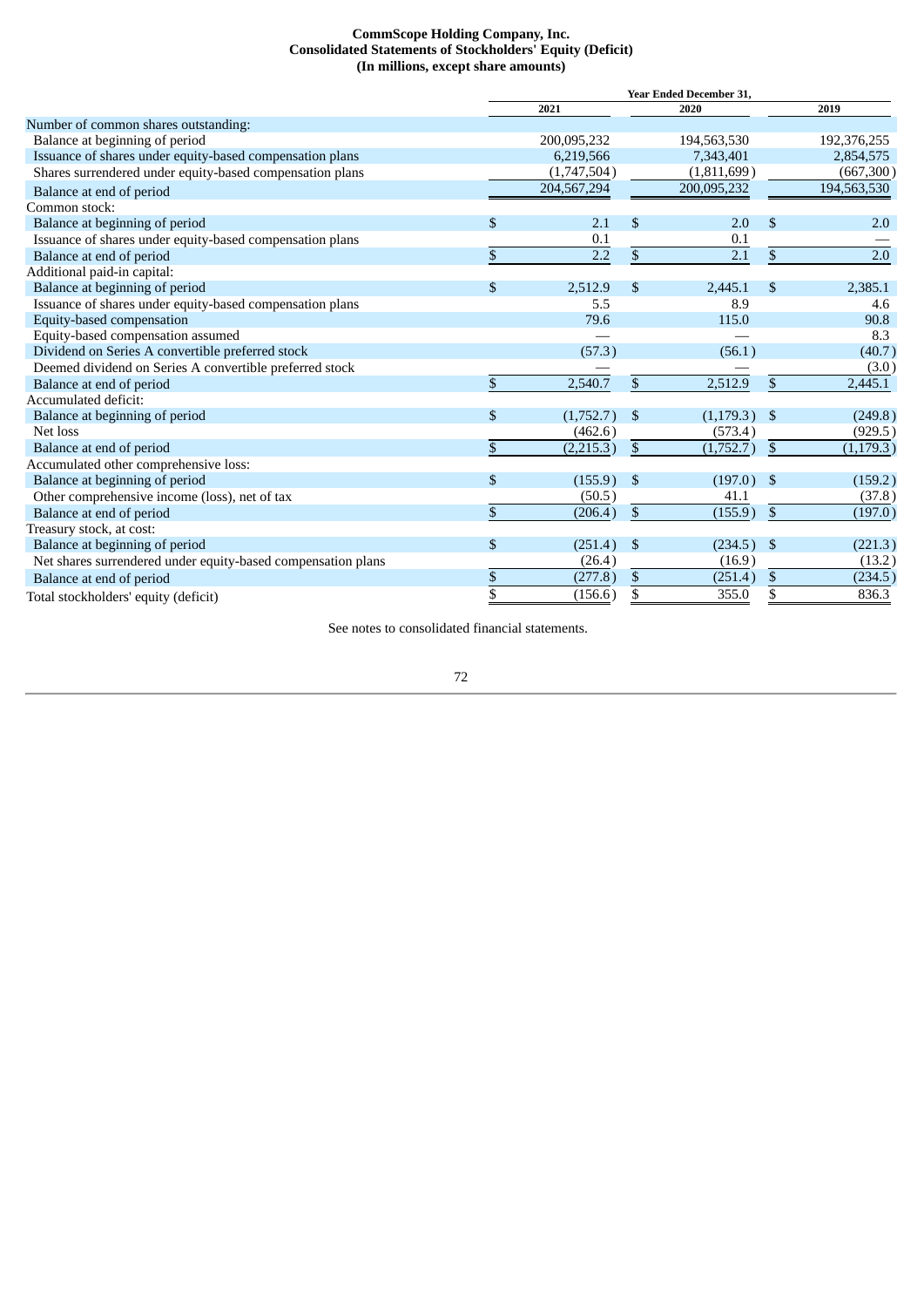# **1. BACKGROUND AND DESCRIPTION OF THE BUSINESS**

CommScope Holding Company, Inc., along with its direct and indirect subsidiaries (CommScope or the Company), is a global provider of infrastructure solutions for communication and entertainment networks. The Company's solutions for wired and wireless networks enable service providers including cable, telephone and digital broadcast satellite operators and media programmers to deliver media, voice, Internet Protocol (IP) data services and Wi-Fi to their subscribers and allow enterprises to experience constant wireless and wired connectivity across complex and varied networking environments. The Company's solutions are complemented by a broad array of services including technical support, systems design and integration. CommScope is a leader in digital video and IP television (IPTV) distribution systems, broadband access infrastructure platforms and equipment that delivers data and voice networks to homes. CommScope's global leadership position is built upon innovative technology, broad solution offerings, high-quality and cost-effective customer solutions, and global manufacturing and distribution scale.

In the second quarter of 2021, management shifted certain product lines from the Company's Broadband Networks (Broadband) segment to its Home Networks (Home) segment to better align with how the business is being managed. All prior period amounts in these consolidated financial statements have been recast to reflect these operating segment changes.

# **2. SUMMARY OF SIGNIFICANT ACCOUNTING POLICIES**

### **Basis of Consolidation**

The accompanying consolidated financial statements include CommScope Holding Company, Inc., along with its direct and indirect subsidiaries. All intercompany accounts and transactions are eliminated in consolidation.

Certain prior year amounts have been reclassified to conform to the current year presentation.

### **Use of Estimates in the Preparation of the Financial Statements**

The preparation of the accompanying consolidated financial statements in conformity with accounting principles generally accepted in the United States (U.S.) requires management to make estimates and assumptions that affect the amounts reported in the financial statements and accompanying notes. These estimates and their underlying assumptions form the basis for making judgments about the carrying values of assets and liabilities that are not readily apparent from other objective sources. The Company bases its estimates on historical experience and on assumptions that are believed to be reasonable under the circumstances and revises its estimates, as appropriate, when events or changes in circumstances indicate that revisions may be necessary. Significant accounting estimates reflected in the Company's financial statements include the allowance for doubtful accounts; reserves for sales returns, discounts, allowances, rebates and distributor price protection programs; inventory excess and obsolescence reserves; product warranty reserves and other contingent liabilities; tax valuation allowances; liabilities for unrecognized tax benefits; purchase price allocations; impairment reviews for investments, property, plant and equipment, goodwill and other intangible assets; and pension and other postretirement benefit costs and liabilities. Although these estimates are based on management's knowledge of and experience with past and current events and on management's assumptions about future events, it is at least reasonably possible that they may ultimately differ materially from actual results.

### **Cash and Cash Equivalents**

Cash and cash equivalents represent deposits in banks and cash invested temporarily in various instruments with a maturity of three months or less at the time of purchase.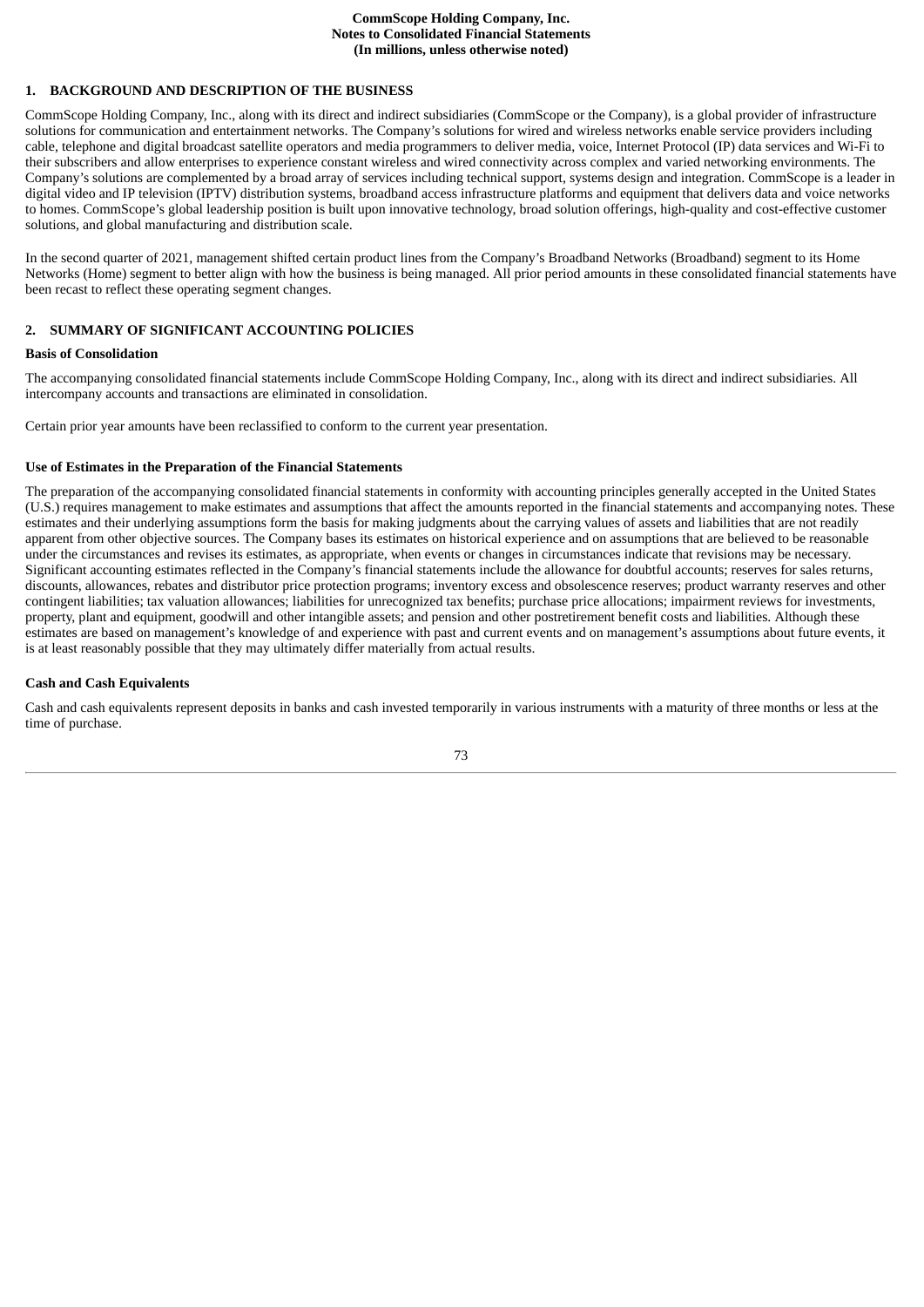#### **Accounts Receivable and Allowance for Doubtful Accounts**

Trade accounts receivable and contract assets for unbilled receivables are stated at the amount owed by the customer, net of allowances for estimated doubtful accounts, discounts, returns and rebates. The Company measures the allowance for doubtful accounts using an expected credit loss model, which uses a lifetime expected loss allowance for all trade accounts receivable and contract assets. To measure the expected credit losses, trade accounts receivable and contract assets are grouped based on shared credit risk characteristics and the days past due. Contract assets relate to unbilled work in progress and have substantially the same risk characteristics as trade accounts receivable for the same types of contracts. Therefore, the Company has concluded that the expected loss rates for trade accounts receivables are a reasonable approximation of the loss rates for the contract assets.

In calculating an allowance for doubtful accounts, the Company uses its historical experience, external indicators and forward-looking information to calculate expected credit losses using an aging method. The Company assesses impairment of trade accounts receivable on a collective basis as they possess shared credit risk characteristics which have been grouped based on the days past due.

The expected loss rates are based on the payment profiles of sales over the preceding thirty-six months and the corresponding historical credit losses experienced within this period. The historical loss rates are adjusted to reflect current and forward-looking information on macroeconomic factors affecting the ability of the customers to settle their trade accounts receivable. Accounts are written off against the allowance account when they are determined to be no longer collectible.

### **Inventories**

Inventories are stated at the lower of cost or net realizable value. Inventory cost is determined on a first-in, first-out (FIFO) basis. Costs such as idle facility expense, excessive scrap and re-handling costs are expensed as incurred. The Company maintains reserves to reduce the value of inventory to the lower of cost or net realizable value, including reserves for excess and obsolete inventory.

### **Long-Lived Assets**

### *Property, Plant and Equipment*

Property, plant and equipment are stated at cost. Upon application of acquisition accounting, property, plant and equipment are measured at estimated fair value as of the acquisition date to establish a new historical cost basis. Provisions for depreciation are based on estimated useful lives of the assets using the straight-line method. Useful lives generally range from 10 to 35 years for buildings and improvements and 3 to 10 years for machinery and equipment. Expenditures for repairs and maintenance are expensed as incurred. Assets that management intends to dispose of and that meet held for sale criteria are carried at the lower of the carrying value or fair value less costs to sell.

### *Goodwill and Other Intangible Assets*

Goodwill is assigned to reporting units based on the difference between the purchase price as allocated to the reporting units and the estimated fair value of the identified net assets acquired as allocated to the reporting units. Purchased intangible assets with finite lives are carried at their estimated fair values at the time of acquisition less accumulated amortization and any impairment charges. Amortization is recognized on a straight-line basis over the estimated useful lives of the respective assets, which approximates the pattern that the economic benefits are realized by the Company.

### *Asset Impairments*

Goodwill is tested for impairment annually or at other times if events have occurred or circumstances exist that indicate the carrying value of the reporting unit may exceed its fair value. Property, plant and equipment, intangible assets with finite lives and right of use assets are reviewed for impairment whenever events or changes in circumstances indicate that the carrying value of the assets may not be recoverable, based on the undiscounted cash flows expected to be derived from the use and ultimate disposition of the assets. Assets identified as impaired are adjusted to estimated fair value. Equity investments without readily determinable fair values are evaluated each reporting period for impairment based on a qualitative assessment and are then measured at fair value if an impairment is determined to exist. See Notes 3 and 9 for discussion of asset impairment charges.

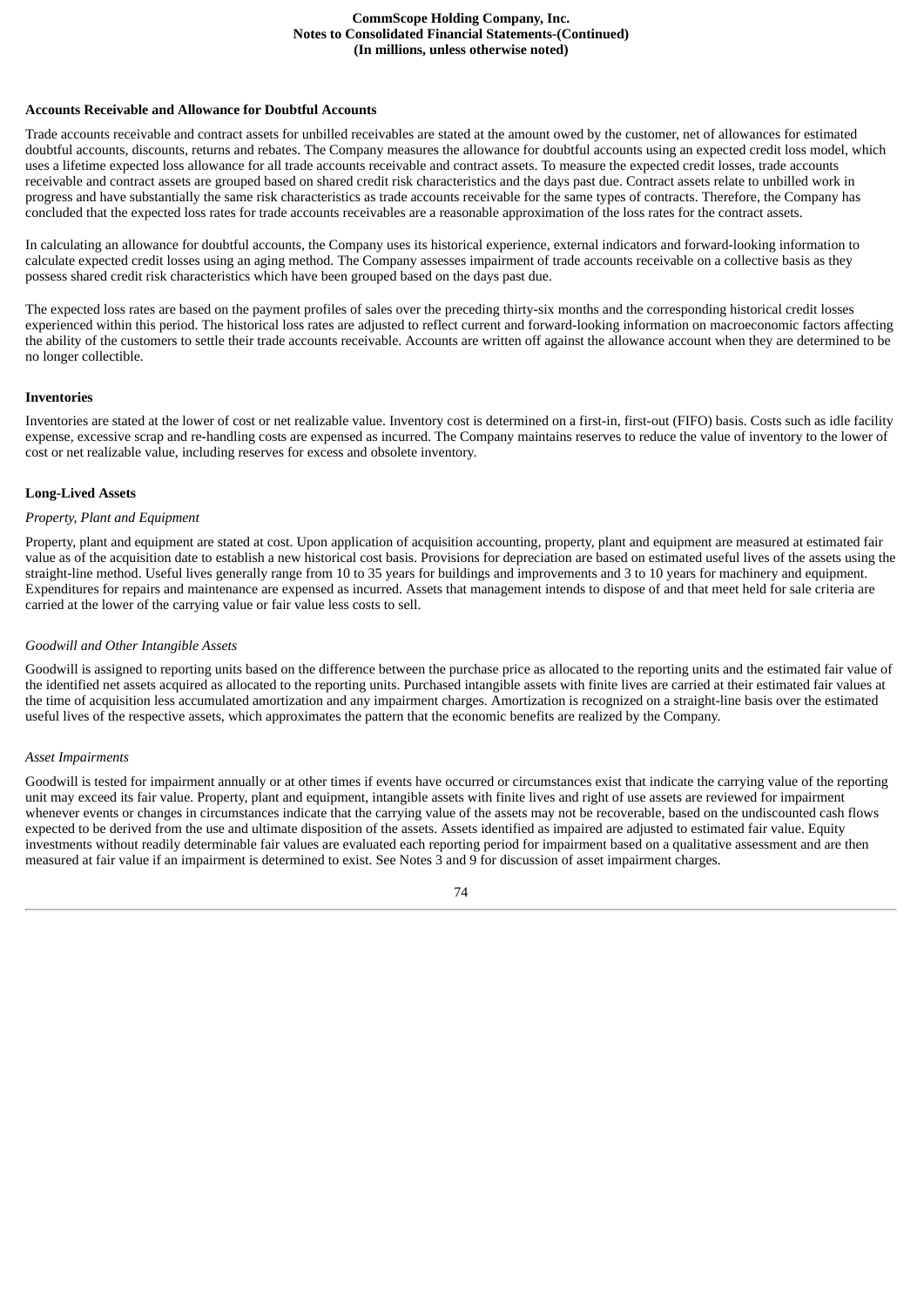#### **Income Taxes**

Deferred income taxes reflect the future tax consequences of differences between the financial reporting and tax basis of assets and liabilities. The Company records a valuation allowance, when appropriate, to reduce deferred tax assets to an amount that is more likely than not to be realized.

Tax benefits that result from uncertain tax positions may be recognized only if they are considered more likely than not to be sustainable, based on their technical merits. The amount of benefit to be recognized is the largest amount of tax benefit that is at least 50% likely to be realized.

In addition, the Company does not provide for U.S. taxes related to the foreign currency remeasurement gains and losses on its long-term intercompany loans with foreign subsidiaries. These loans are not expected to be repaid in the foreseeable future, and the foreign currency gains and losses are therefore recorded to accumulated other comprehensive loss.

The Company records the income tax effects related to the activity of its defined benefit plans and hedging instruments in accumulated other comprehensive loss at the currently enacted tax rate and reclassifies it to net income (loss) in the same period that the related pre-tax accumulated comprehensive income (loss) reclassifications are recognized.

### **Revenue Recognition**

The Company recognizes revenue based on the satisfaction of distinct obligations to transfer goods and services to customers. The Company's revenue is generated primarily from product or equipment sales. The Company also generates revenue from custom design and installation services as well as bundled sales arrangements that include product, software and services. Revenue is recognized when performance obligations in a contract are satisfied through the transfer of control of the good or service at the amount of consideration expected to be received. The following are required before revenue is recognized:

- Identify the contract with the customer. A variety of arrangements are considered contracts; however, contracts typically take the form of a master purchase agreement or customer purchase orders.
- Identify the performance obligations in the contract. Performance obligations are identified as promised goods or services that are distinct within an arrangement.
- Determine the transaction price. The transaction price is the amount of consideration the Company expects to receive in exchange for transferring the promised goods or services. The consideration may include fixed or variable amounts or both.
- Allocate the transaction price to the performance obligations. The transaction price is allocated to the performance obligations on a relative standalone selling price basis.
- Recognize revenue as the performance obligations are satisfied. Revenue is recognized when transfer of control of the promised goods or services has occurred. This is either at a point in time or over time.

Product sales represent over 90% of the Company's revenue. For these sales, revenue is recognized when control of the product has transferred to the customer, which is generally at the point in time when products have been shipped, right to payment has been obtained and risk of loss has been transferred. Certain of the Company's product performance obligations include proprietary operating system software, which typically is not considered separately identifiable. Therefore, sales of these products and the related software are considered one performance obligation.

License contracts include revenue recognized for the licensing of intellectual property, including software, sold separately without products. Functional intellectual property licenses do not meet the criteria for revenue to be recognized over time and revenue is most commonly recognized upon delivery of the license/software to the customer.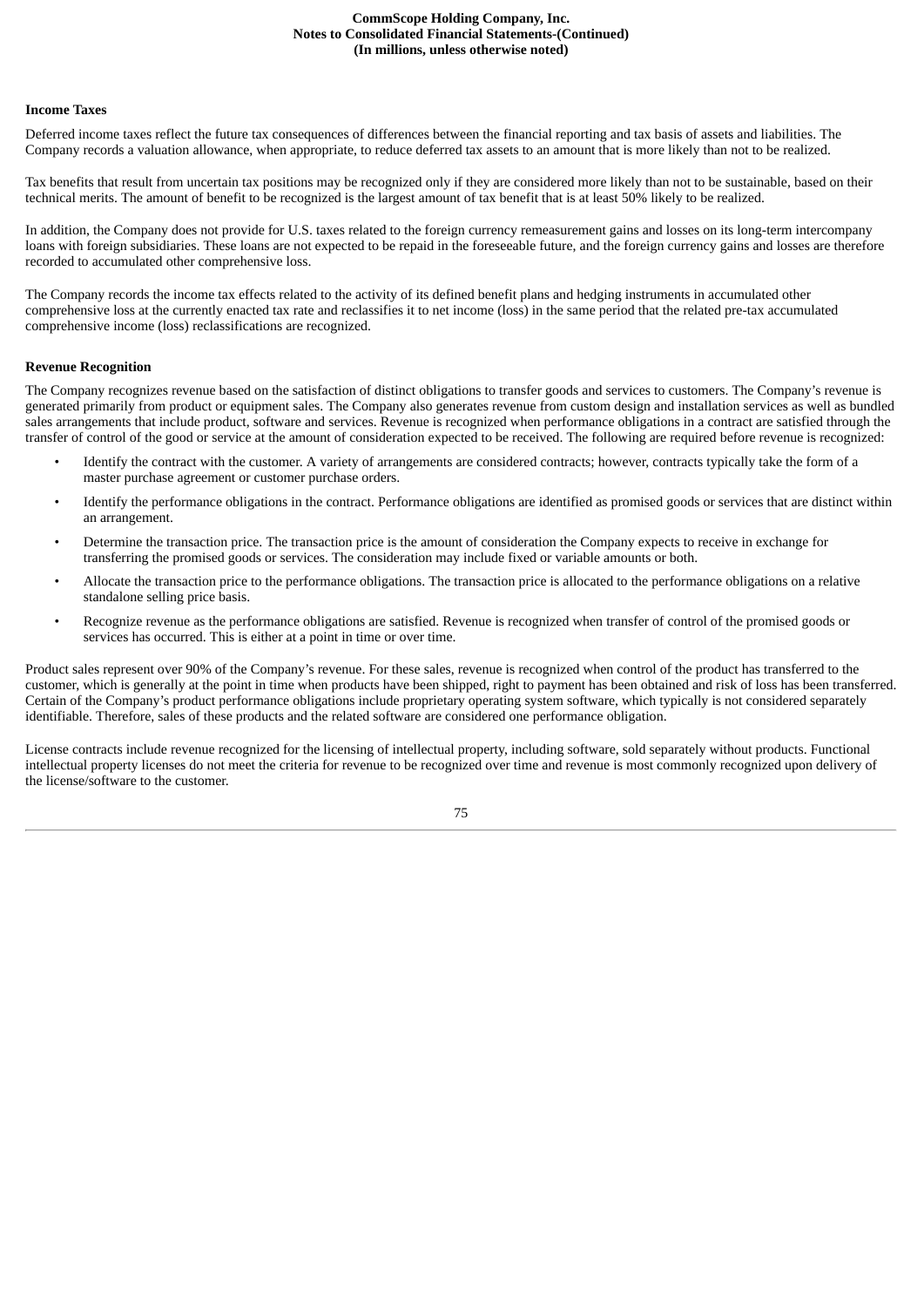Certain customer transactions may be project based and include multiple performance obligations based on the bundling of equipment, software and services. When a multiple performance obligation arrangement exists, the transaction price is allocated to the performance obligations based on their relative standalone selling price, and revenue is recognized upon transfer of control of each deliverable. To determine the standalone selling price, the Company first looks to establish the standalone selling price through an observable price when the good or service is sold separately in similar circumstances. If the standalone selling price cannot be established through an observable price, the Company will make an estimate based on market conditions, customer specific factors and customer class. The Company may use a combination of approaches to estimate the standalone selling price.

Other customer contract types include a variety of post-contract support service offerings, which are generally recognized over time as the services are provided, including the following: maintenance and support services provided under annual service-level agreements; "Day 2" professional services to help customers maximize their utilization of deployed systems; and installation services related to the routine installation of equipment ordered by the customer at the customer's site.

For performance obligations recognized over time, judgment is required to evaluate assumptions, including the total estimated costs to determine progress towards completion of the performance obligation and to calculate the corresponding amount of revenue to recognize. If estimated total costs on any contract are greater than the net contract revenues, the entire estimated loss is recognized in the period the loss becomes known. The cumulative effects on revenue from revisions to total estimated costs are recorded in the period in which the revisions to estimates are identified and the amounts can be reasonably estimated.

Revenue is measured based on the consideration the Company expects to be entitled based on customer contracts. For sales to distributors, system integrators and value-added resellers, revenue is adjusted for variable consideration amounts, including but not limited to estimated discounts, returns, rebates and distributor price protection programs. These estimates are determined based upon historical experience, contract terms, inventory levels in the distributor channel and other related factors. Adjustments to variable consideration estimates are recorded when circumstances indicate revisions may be necessary.

A contract liability for deferred revenue is recorded when consideration is received or is unconditionally due from a customer prior to transferring control of goods or services to the customer under the terms of a contract. Deferred revenue balances typically result from advance payments received from customers for product contracts or from billings in excess of revenue recognized on project or services arrangements.

Unbilled receivables are recorded when revenues are recognized in advance of invoice issuance. A contract asset is any portion of unbilled receivables for which the right to consideration is conditional on a factor other than the passage of time, which is common for certain performance obligations related to project contracts. These assets are presented on a combined basis with accounts receivable and are converted to accounts receivable once the Company's right to the consideration becomes unconditional, which varies by contract but is generally based on achieving certain acceptance milestones. The Company recognizes the incremental costs of obtaining a contract as an expense when incurred if the amortization period of the asset would be one year or locc

The Company includes shipping and handling costs billed to customers in net sales and includes the costs incurred to transport product to customers as well as certain internal handling costs, which relate to activities to prepare goods for shipment, as cost of sales. Shipping and handling costs incurred after control is transferred to the customer are accounted for as fulfillment costs and are not accounted for as separate revenue obligations.

### **Leases**

The Company determines if a contract is a lease or contains a lease at inception. Right of use assets related to operating type leases are reported in other noncurrent assets and the present value of remaining lease obligations is reported in accrued and other liabilities and other noncurrent liabilities on the Consolidated Balance Sheets. For the periods presented, CommScope does not have any financing type leases.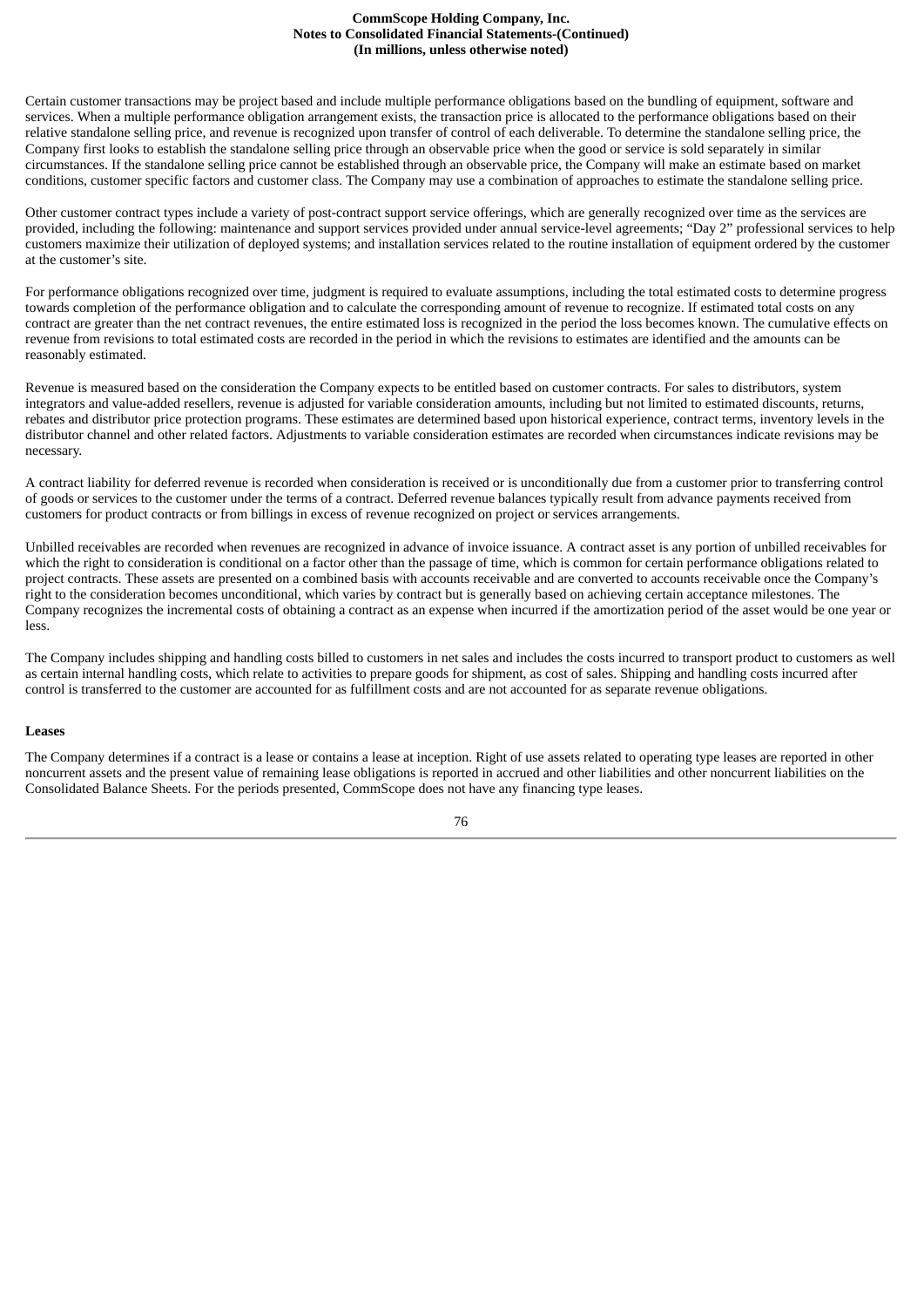Operating lease liabilities are recognized based on the present value of the future minimum lease payments over the lease term at commencement date. The majority of the Company's leases do not provide an implicit rate; therefore, the Company uses the incremental borrowing rates applicable to the economic environment and the duration of the lease, based on the information available at commencement date, in determining the present value of future payments. The right of use asset for operating leases is measured using the lease liability adjusted for the impact of lease payments made prior to commencement, lease incentives received, initial direct costs incurred and any asset impairments. Lease terms may include options to extend or terminate the lease when it is reasonably certain that the option will be exercised. Lease expense for minimum lease payments is recognized on a straight-line basis over the lease term.

The Company remeasures and reallocates the consideration in a lease when there is a modification of the lease that is not accounted for as a separate contract. The lease liability is remeasured when there is a change in the lease term or a change in the assessment of whether the Company will exercise a lease option. The Company assesses right of use assets for impairment in accordance with its long-lived asset impairment policy.

The Company accounts for lease agreements with contractually required lease and non-lease components on a combined basis. Lease payments made for cancellable leases, variable amounts that are not based on an observable index and lease agreements with an original duration of less than twelve months are recorded directly to lease expense.

### **Restructuring**

The Company records restructuring charges associated with management-approved restructuring plans, which could include the elimination of job functions, closure or relocation of facilities, reorganization of operations, changes in management structure, workforce reductions or other actions. Restructuring charges may include ongoing and enhanced termination benefits related to employee separations, contract termination costs, impairment of certain assets and other related costs associated with exit or disposal activities. Severance benefits are provided to employees primarily under the Company's ongoing benefit arrangements. These severance costs are accrued once management commits to a plan of termination and it becomes probable that employees will be separated and entitled to benefits at amounts that can be reasonably estimated. In some instances, the Company enhances its ongoing termination benefits with one-time termination benefits, which are recognized when employees are notified of their enhanced termination benefits.

#### **Tax Collected from Customers**

Taxes assessed by a governmental authority that are both imposed on and concurrent with a specific revenue-producing transaction, which are collected by the Company from customers, are excluded from net sales.

### **Product Warranties**

The Company recognizes a liability for the estimated claims that may be paid under its customer assurance-type warranty agreements to remedy potential deficiencies of quality or performance of the Company's products. These product warranties extend over various periods, depending on the product subject to the warranty and the terms of the individual agreements. The Company records a provision for estimated future warranty claims as cost of sales based upon the historical relationship of warranty claims to sales and specifically identified warranty issues. The Company bases its estimates on assumptions that are believed to be reasonable under the circumstances and revises its estimates, as appropriate, when events or changes in circumstances indicate that revisions may be necessary. Such revisions may be material.

### **Advertising Costs**

Advertising costs are expensed in the period in which they are incurred and are reflected in selling, general and administrative expense on the Consolidated Statements of Operations. Advertising expense was \$35.8 million, \$45.9 million and \$39.5 million for the years ended December 31, 2021, 2020 and 2019, respectively.

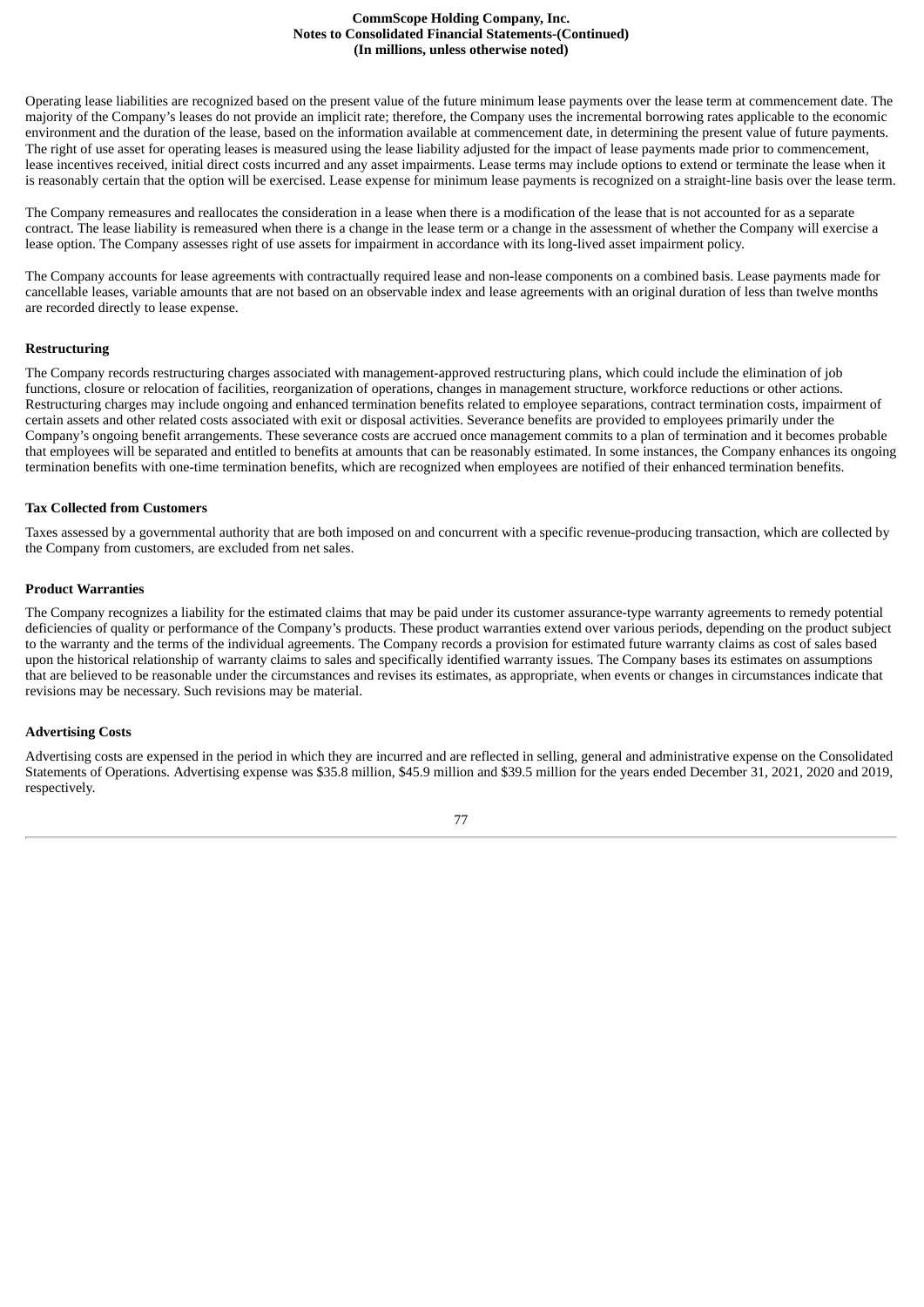#### **Research and Development**

Research and development (R&D) costs are expensed in the period in which they are incurred. R&D costs include materials and equipment that have no alternative future use, depreciation on equipment and facilities currently used for R&D purposes, personnel costs, contract services and reasonable allocations of indirect costs, if clearly related to an R&D activity. Expenditures in the pre-production phase of an R&D project are recorded as R&D expense. However, costs incurred in the pre-production phase that are associated with output actually used in production are recorded in cost of sales. A project is considered finished with pre-production efforts when management determines that it has achieved acceptable levels of scrap and yield, which vary by project. Expenditures related to ongoing production are recorded in cost of sales.

### **Derivative Instruments and Hedging Activities**

CommScope is exposed to risks resulting from adverse fluctuations in commodity prices, interest rates and foreign currency exchange rates. CommScope's risk management strategy includes the use of derivative financial instruments whenever management determines their use to be reasonable and practical. This strategy does not permit the use of derivative financial instruments for trading or speculation.

The Company periodically uses forward contracts to hedge a portion of its balance sheet foreign exchange re-measurement risk and to hedge certain planned foreign currency expenditures. Unrealized gains and losses resulting from these contracts are recognized in other expense, net and partially offset corresponding foreign exchange gains and losses on the balances and expenditures being hedged. These instruments are not designated as hedges for hedge accounting purposes and are marked to market each period through earnings.

The Company periodically designates certain foreign currency contracts as net investment hedges to mitigate a portion of the foreign currency risk on the euro net investment in a foreign subsidiary. Hedge effectiveness is assessed each quarter based on the net investment in the foreign subsidiary designated as the hedged item and the changes in the fair value of designated foreign currency contracts based on spot rates. For hedges that meet the effectiveness requirements, changes in fair value are recorded as a component of other comprehensive income (loss), net of tax. Amounts excluded from hedge effectiveness at inception under the spot method for designated forward contracts are recognized on a straight-line basis over the life of each contract and for designated cross-currency swap contracts are recognized as interest accrues.

The Company also has a hedging strategy to mitigate a portion of the exposure to changes in cash flows resulting from variable interest rates on the senior secured term loan due 2026 which are based on the one-month LIBOR benchmark rate (see Note 7). Hedge effectiveness is assessed each quarter, and for hedges that meet the effectiveness requirements, changes in fair value are recorded as a component of other comprehensive income (loss), net of tax, and are reclassified to interest expense as interest payments are made on the Company's variable rate debt.

The Company has elected and documented the use of the normal purchases and sales exception for normal purchase and sales contracts that meet the definition of a derivative financial instrument. See Note 8 for further disclosure related to the derivative instruments and hedging activities.

#### **Foreign Currency Translation**

For the years ended December 31, 2021, 2020 and 2019, approximately 42%, 39% and 41%, respectively, of the Company's net sales were to customers located outside the U.S. A portion of these sales was denominated in currencies other than the U.S. dollar, particularly sales from the Company's foreign subsidiaries. The financial position and results of operations of certain of the Company's foreign subsidiaries are measured using the local currency as the functional currency. Revenues and expenses of these subsidiaries have been translated into U.S. dollars at average exchange rates prevailing during the period. Assets and liabilities of these subsidiaries have been translated at the exchange rates as of the balance sheet date. Translation gains and losses are recorded in accumulated other comprehensive loss. Upon sale or liquidation of an investment in a foreign subsidiary, the amount of net translation gains or losses that have been accumulated in other comprehensive loss attributable to that investment are reported as a gain or loss in earnings in the period in which the sale or liquidation occurs.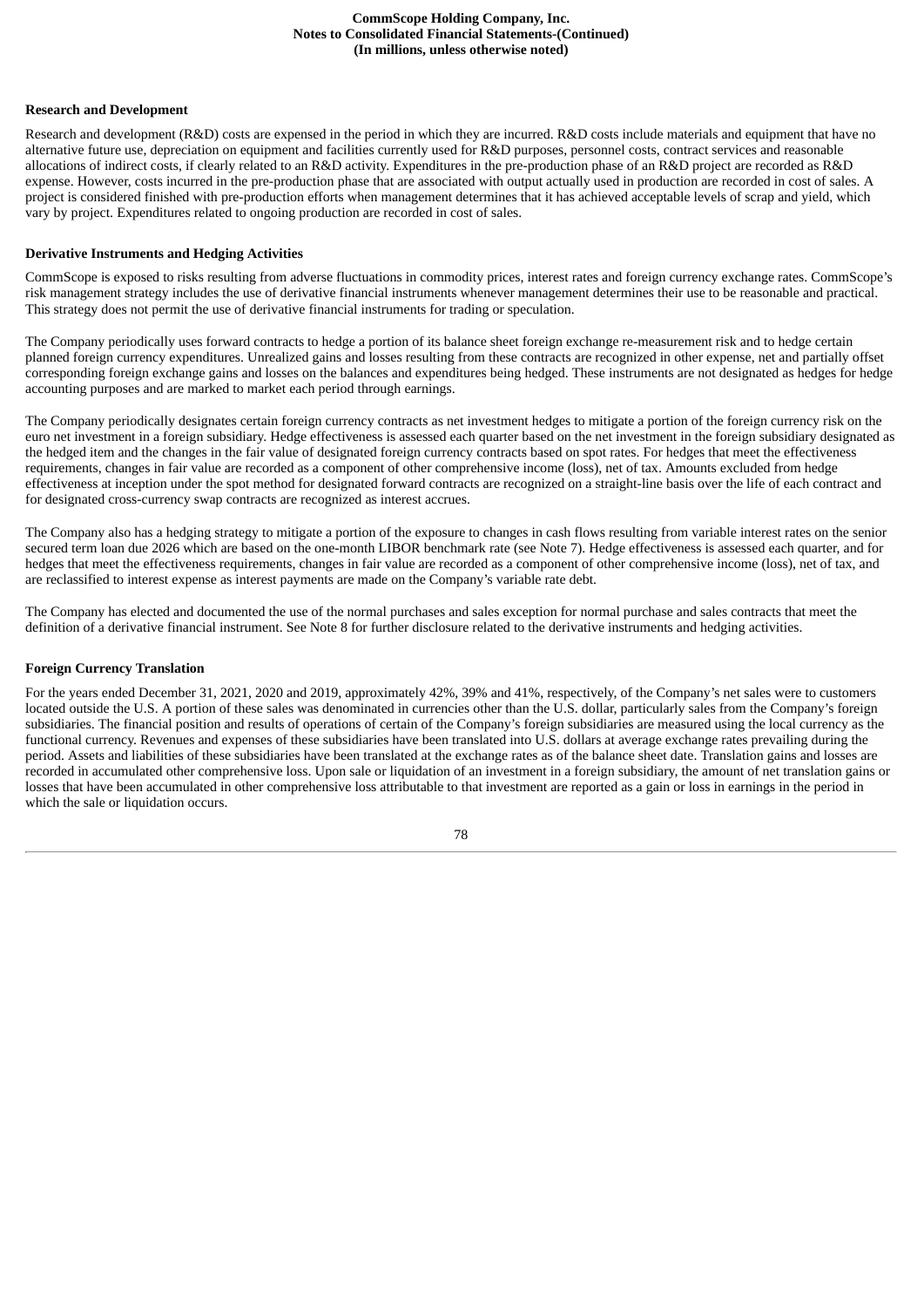Aggregate foreign currency gains and losses, such as those resulting from the settlement of receivables or payables, foreign currency contracts and shortterm intercompany advances in a currency other than the subsidiary's functional currency, are recorded currently in earnings (included in other expense, net) and resulted in losses of \$4.4 million, \$19.2 million and \$11.9 million during the years ended December 31, 2021, 2020 and 2019, respectively. Foreign currency remeasurement gains and losses related to certain long-term intercompany loans that are not expected to be settled in the foreseeable future and the effective portion of foreign currency contracts designated as net investment hedges are recorded in accumulated other comprehensive loss. See Note 8 for disclosure of foreign currency gains and losses specifically related to foreign currency contracts.

### **Equity-Based Compensation**

The estimated fair value of stock awards is recognized as expense over the requisite service periods. Forfeitures of stock awards are recognized as they occur. The Company records deferred tax assets related to compensation expense for awards that are expected to result in future tax deductions for the Company, based on the amount of compensation cost recognized and the Company's statutory tax rate in the jurisdiction in which it expects to receive a deduction. Differences between the deferred tax assets recognized for financial reporting purposes and actual tax deductions reported on the Company's income tax return are recorded in the Consolidated Statements of Operations within income tax expense (benefit).

### **Earnings (Loss) Per Share**

Basic earnings (loss) per share (EPS) is computed by dividing net income (loss), less any dividends and deemed dividends related to the Series A convertible preferred stock (the Convertible Preferred Stock), by the weighted average number of common shares outstanding during the period. The numerator in diluted EPS is based on the basic EPS numerator adjusted to add back any dividends and deemed dividends related to the Convertible Preferred Stock, subject to antidilution requirements. The denominator used in diluted EPS is based on the basic EPS computation plus the effect of potentially dilutive common shares related to the Convertible Preferred Stock and equity-based compensation plans, subject to antidilution requirements.

For the years ended December 31, 2021, 2020 and 2019, 12.2 million, 17.4 million and 11.2 million shares, respectively, of outstanding equity-based compensation awards were not included in the computation of diluted EPS because either the effect was antidilutive or the performance conditions were not met. Of those amounts, for the years ended December 31, 2021, 2020 and 2019, 4.9 million, 4.4 million and 2.4 million shares, respectively, would have been considered dilutive if the Company had not been in a net loss position.

For the years ended December 31, 2021, 2020 and 2019, 37.9 million, 37.1 million and 27.0 million, respectively, of as-if converted shares related to the Convertible Preferred Stock were excluded from the diluted share count because they were anti-dilutive; however, they may have been considered dilutive if the Company had not been in a net loss position.

|                                                                         |              |              | Year ended December 31, |         |
|-------------------------------------------------------------------------|--------------|--------------|-------------------------|---------|
|                                                                         |              | 2021         | 2020                    | 2019    |
| Numerator:                                                              |              |              |                         |         |
| Net loss                                                                | \$           | $(462.6)$ \$ | $(573.4)$ \$            | (929.5) |
| Dividends on Series A convertible preferred stock                       |              | (57.3)       | (56.1)                  | (40.7)  |
| Deemed dividends on Series A convertible preferred stock                |              |              |                         | (3.0)   |
| Net loss attributable to common stockholders                            |              | (519.9)      | (629.5)                 | (973.2) |
| Denominator:                                                            |              |              |                         |         |
| Weighted average common shares outstanding - basic                      |              | 203.6        | 196.8                   | 193.7   |
| Dilutive effect of as-if converted Series A convertible preferred stock |              |              |                         |         |
| Dilutive effect of equity-based awards                                  |              |              |                         |         |
| Weighted average common shares outstanding - diluted                    |              | 203.6        | 196.8                   | 193.7   |
| Loss per share:                                                         |              |              |                         |         |
| Basic                                                                   | \$           | $(2.55)$ \$  | $(3.20)$ \$             | (5.02)  |
| <b>Diluted</b>                                                          | $\mathbf{s}$ | $(2.55)$ \$  | $(3.20)$ \$             | (5.02)  |
|                                                                         |              |              |                         |         |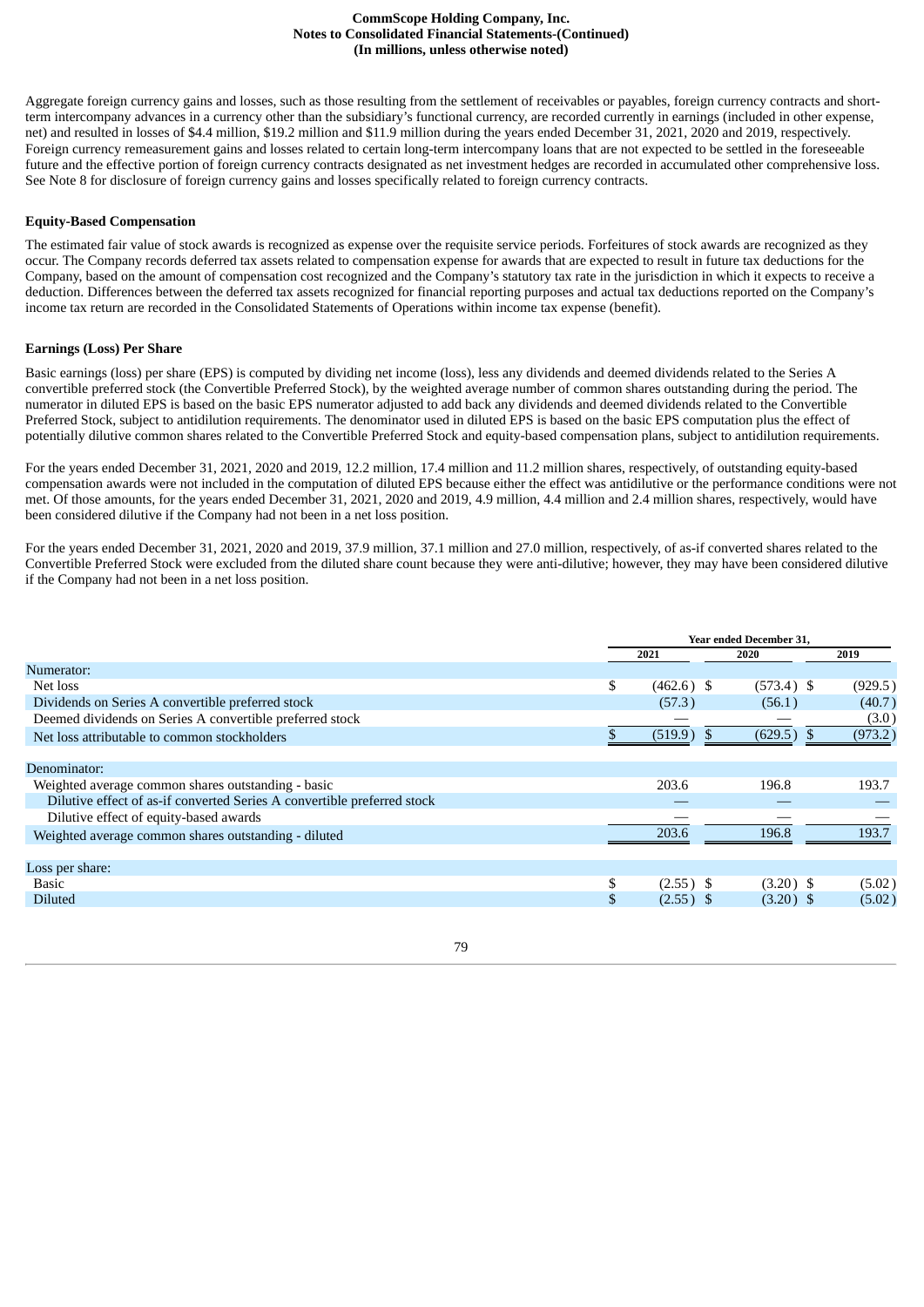#### **Business Combinations**

The Company uses the acquisition method of accounting for business combinations which requires the tangible and intangible assets acquired and liabilities assumed to be recorded at their respective fair market value as of the acquisition date. Goodwill represents the excess of the consideration transferred over the fair value of the net assets acquired. The fair values of the assets acquired and liabilities assumed are determined based upon the Company's valuation and involves making significant estimates and assumptions based on facts and circumstances that existed as of the acquisition date. The Company uses a measurement period following the acquisition date to gather information that existed as of the acquisition date that is needed to determine the fair value of the assets acquired and liabilities assumed. The measurement period ends once all information is obtained, but no later than one year from the acquisition date.

### **Concentrations of Risk**

Non-derivative financial instruments used by the Company in the normal course of business include letters of credit and commitments to extend credit, primarily accounts receivable. The Company generally does not require collateral on its accounts receivable. These financial instruments involve risk, including the credit risk of nonperformance by the counterparties to those instruments, and the actual loss may exceed the reserves provided in the Company's Consolidated Balance Sheets. See Note 16 for further discussion of customer-related concentrations of risk.

The Company manages its exposures to credit risk associated with accounts receivable using such tools as credit approvals, credit limits and monitoring procedures. CommScope estimates the allowance for doubtful accounts based on the actual payment history and individual circumstances of significant customers as well as the age of receivables. In management's opinion, as of December 31, 2021, the Company did not have significant unreserved risk of credit loss due to the non-performance of customers or other counterparties related to amounts receivable. However, an adverse change in financial condition of a significant customer or group of customers or in the telecommunications industry could materially affect the Company's estimates related to doubtful accounts.

The principal raw materials and components purchased by CommScope (aluminum, copper, steel, bimetals, optical fiber, plastics and other polymers, capacitors, memory devices and silicon chips) are subject to changes in market price as these materials are linked to various commodity markets. The Company attempts to mitigate these risks through effective requirements planning and by working closely with its key suppliers to obtain the best possible pricing and delivery terms.

The Company relies on sole suppliers or a limited group of suppliers for certain key components (memory devices, capacitors and silicon chips), subassemblies and modules and a limited group of contract manufacturers to manufacture a significant portion of its products. Any disruption or termination of these arrangements could have a material adverse impact on the Company's results of operations.

### **Recent Accounting Pronouncements**

#### *Adopted in 2021*

On January 1, 2021, the Company adopted Accounting Standards Update (ASU) No. 2020-01*, Investments – Equity Securities (Topic 321), Investments –* Equity Method and Joint Ventures (Topic 323), and Derivatives and Hedging (Topic 815). The new guidance is based on a consensus of the Emerging Issues Task Force and is expected to improve comparability in accounting for these transactions. The amendments in this guidance clarify the interaction of accounting for equity securities under Topic 321 and investments accounted for under the equity method of accounting in Topic 323 and the accounting for certain forward contracts and purchased options accounted for under Topic 815. The impact of adopting this new guidance was not material to the consolidated financial statements.

On January 1, 2021, the Company adopted ASU No. 2019-12, *Income Taxes (Topic 740): Simplifying the Accounting for Income Taxes.* The new guidance simplifies the accounting for income taxes by removing certain exceptions to the general principles in Topic 740 and clarifying and amending existing guidance. The impact of adopting this new guidance was not material to the consolidated financial statements.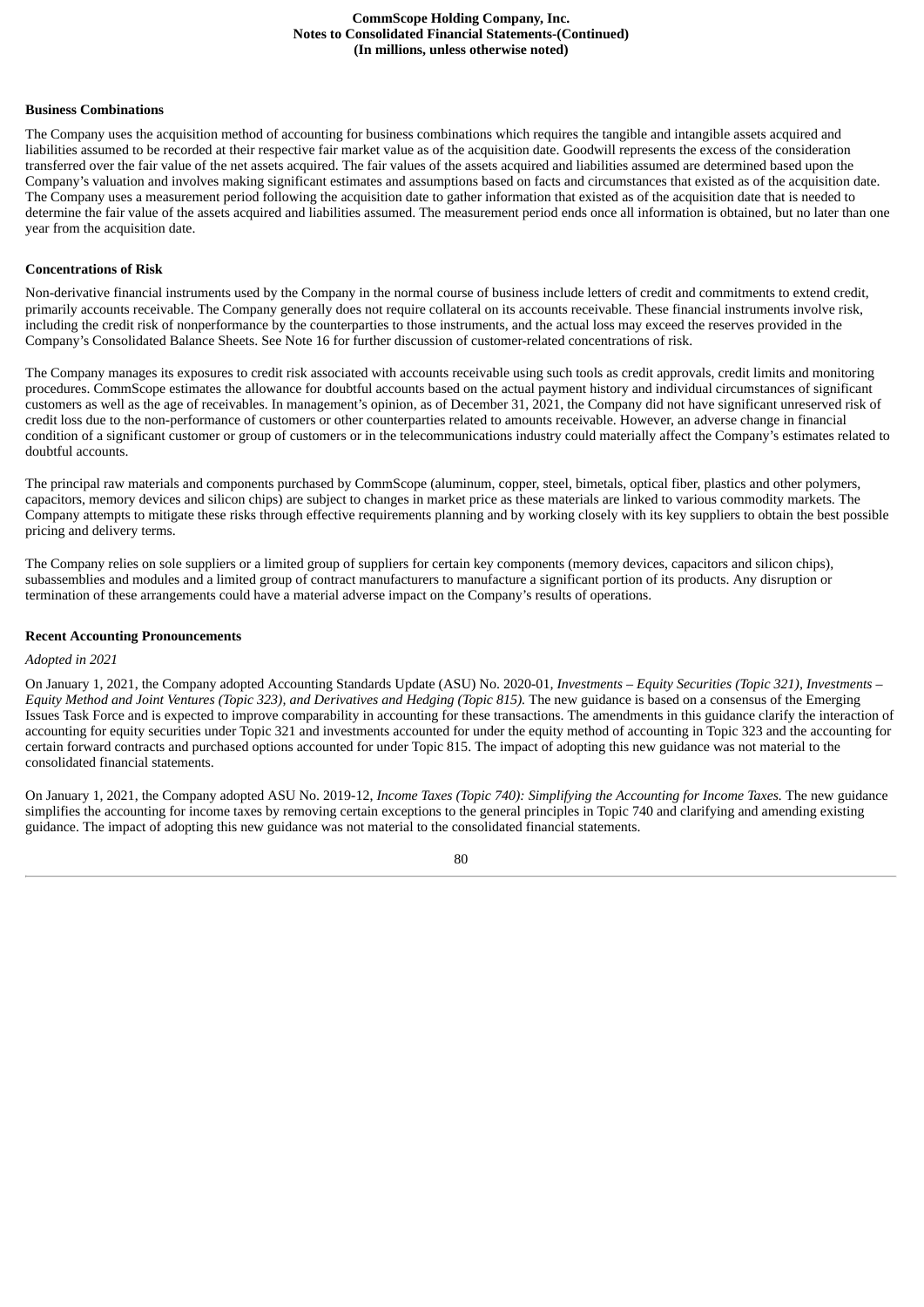#### *Issued but Not Adopted*

In November 2021, the Financial Accounting Standards Board (FASB) issued ASU No. 2021-10, *Government Assistance (Topic 832): Disclosures by Business Entities about Government Assistance.* The new guidance is expected to clarify requirements regarding the recognition, measurement, presentation and disclosure of government assistance received by business entities. ASU No. 2021-10 is effective for the Company as of January 1, 2022. The Company is currently evaluating the impact of the new guidance on the consolidated financial statements.

In October 2021, the FASB issued ASU No. 2021-08, Business Combinations (Topic 805): Accounting for Contract Assets and Contract Liabilities from *Contracts with Customers.* The new guidance is expected to improve the accounting for acquired revenue contracts with customers in a business combination by addressing diversity in practice and inconsistency related to recognition of an acquired contract liability, as well as payment terms which affect subsequent revenue recognized by the acquirer. According to the guidance, at the acquisition date, an acquirer should account for the related revenue contracts in accordance with Topic 606 as if the acquirer had originated the contracts. ASU No. 2021-08 is effective for the Company as of January 1, 2023 and early adoption is permitted. Upon adoption, the guidance will be applied prospectively to business combinations occurring on or after the adoption date. The Company will continue to evaluate the impact of this guidance, which will depend on future business combinations.

In August 2020, the FASB issued ASU No. 2020-06, Debt—Debt with Conversion and Other Options (Subtopic 470-20) and Derivatives and Hedging— Contracts in Entity's Own Equity (Subtopic 815-40): Accounting for Convertible Instruments and Contracts in an Entity's Own Equity. The new guidance simplifies the accounting for convertible instruments by reducing the number of accounting models available for convertible debt instruments and convertible preferred stock and amends the guidance for the derivatives scope exception for contracts in an entity's own equity to reduce form-oversubstance-based accounting conclusions and requires the application of the if-converted method for calculating diluted earnings per share, along with expanded disclosures. ASU No. 2020-06 is effective for the Company as of January 1, 2022. The adoption of ASU 2020-06 is not expected to have a material impact on the Company's financial statements or disclosures.

In March 2020 and January 2021, the FASB issued ASU No. 2020-04, Reference Rate Reform (Topic 848): Facilitation of the Effects of Reference Rate *Reform on Financial Reporting* and ASU No. 2021-01, *Reference Rate Reform (Topic 848): Scope*, respectively. Together, the ASUs provide temporary optional guidance to ease the potential burden in accounting for reference rate reform. The new guidance provides optional expedients and exceptions for applying generally accepted accounting principles to transactions affected by reference rate reform if certain criteria are met. These transactions include contract modifications, hedging relationships, and sale or transfer of debt securities classified as held-to-maturity. The Company can elect to apply the amendments through December 31, 2022. As of December 31, 2021, the Company had not utilized any of the expedients discussed within this ASU; however, it continues to assess its agreements to determine whether the expedients would be utilized through the allowed period of December 31, 2022.

# **3. GOODWILL AND OTHER INTANGIBLE ASSETS**

The following table presents details of the Company's intangible assets other than goodwill as of December 31, 2021 and 2020:

|                            | 2021                            |  |                             |  |                               |  | 2020                            |  |                             |  |                               |  |  |
|----------------------------|---------------------------------|--|-----------------------------|--|-------------------------------|--|---------------------------------|--|-----------------------------|--|-------------------------------|--|--|
|                            | <b>Gross Carrying</b><br>Amount |  | Accumulated<br>Amortization |  | <b>Net Carrying</b><br>Amount |  | <b>Gross Carrying</b><br>Amount |  | Accumulated<br>Amortization |  | <b>Net Carrying</b><br>Amount |  |  |
| Customer base              | 3.508.4                         |  | 1,779.3                     |  | 1,729.1                       |  | 3.524.1                         |  | 1,563.2                     |  | 1,960.9                       |  |  |
| Trade names and trademarks | 1,022.3                         |  | 439.8                       |  | 582.5                         |  | 1,024.3                         |  | 376.6                       |  | 647.7                         |  |  |
| Patents and technologies   | 2,025.7                         |  | 1,310.0                     |  | 715.7                         |  | 2,039.7                         |  | 997.9                       |  | 1,041.8                       |  |  |
| Other                      | 58.3                            |  | 58.3                        |  |                               |  | 58.3                            |  | 58.3                        |  |                               |  |  |
| Total intangible assets    | 6.614.7                         |  | 3,587.4                     |  | 3,027.3                       |  | 6.646.4                         |  | 2,996.0                     |  | 3,650.4                       |  |  |

There were no impairments of finite-lived intangible assets identified during the years ended December 31, 2021, 2020 or 2019.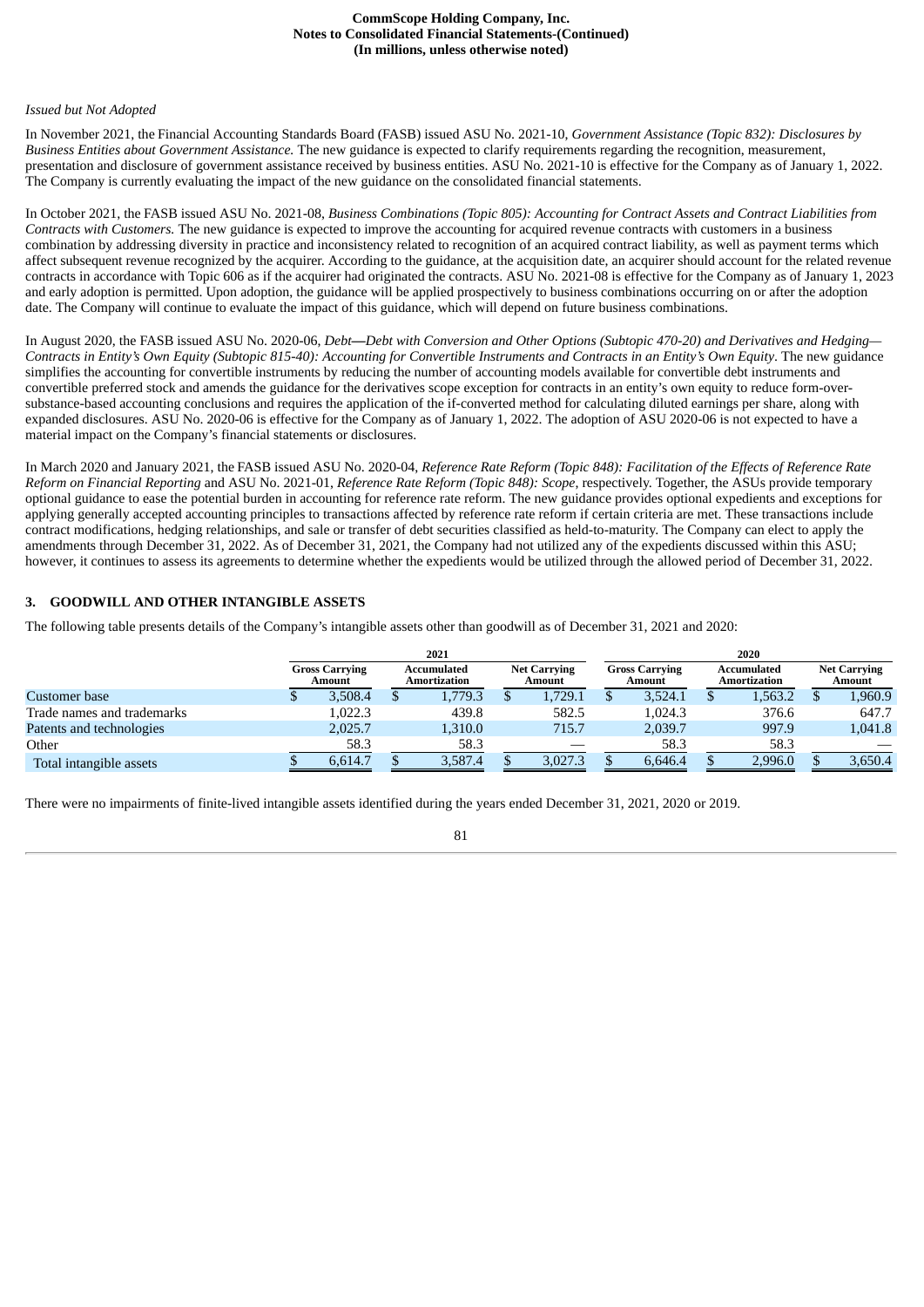Amortization expense for intangible assets was \$613.0 million, \$630.5 million and \$593.2 million for the years ended December 31, 2021, 2020 and 2019, respectively. Future amortization expense as of December 31, 2021 is as follows:

|            | Estimated<br>Amortization<br><b>Expense</b> |
|------------|---------------------------------------------|
| 2022       | 544.9                                       |
| 2023       | 432.0                                       |
| 2024       | 344.7                                       |
| 2025       | 279.6                                       |
| 2026       | 230.8                                       |
| Thereafter | 1,195.3                                     |

The following table presents the activity in goodwill by reportable segment.

|                  |                                                          |         |  | <b>December 31, 2020</b>                       |         | <b>Activity</b> |                                         |  |                   |                                                        | <b>December 31, 2021</b> |  |         |       |         |  |         |
|------------------|----------------------------------------------------------|---------|--|------------------------------------------------|---------|-----------------|-----------------------------------------|--|-------------------|--------------------------------------------------------|--------------------------|--|---------|-------|---------|--|---------|
|                  | Accumulated<br>Impairment<br>Goodwill<br>Total<br>Losses |         |  | <b>Additions</b><br>(Deductions)<br>Impairment |         |                 | Foreign<br><b>Exchange and</b><br>Other |  |                   | <b>Accumulated</b><br>Impairment<br>Goodwill<br>Losses |                          |  |         | Total |         |  |         |
| <b>Broadband</b> | ۰                                                        | 3,369.7 |  | (193.6)                                        | 3,176.1 |                 | 13.7                                    |  | $\qquad \qquad -$ |                                                        | (24.7)                   |  | 3,331.3 |       | (193.6) |  | 3,137.7 |
| <b>OWN</b>       |                                                          | 669.1   |  | (159.5)                                        | 509.6   |                 |                                         |  |                   |                                                        | (4.0)                    |  | 665.1   |       | (159.5) |  | 505.6   |
| <b>VCN</b>       |                                                          | 1,642.0 |  | (41.2)                                         | 1,600.8 |                 |                                         |  |                   |                                                        | (12.4)                   |  | 1,629.6 |       | (41.2)  |  | 1,588.4 |
| Home             |                                                          | 399.5   |  | (399.5)                                        |         |                 | 13.7                                    |  | 13.7              |                                                        |                          |  | 413.2   |       | (413.2) |  |         |
| <b>Total</b>     |                                                          | 6,080.3 |  | (793.8)                                        | 5,286.5 |                 | $\hspace{0.05cm}$                       |  | (13.1)            |                                                        | (41.1)                   |  | 6,039.2 |       | (807.5) |  | 5,231.7 |

|                  |                                                          |         |  | <b>December 31, 2019</b> |                                  |         |  |                                  | <b>Activity</b> |                                       |  |       |  | <b>December 31, 2020</b> |  |         |  |         |  |
|------------------|----------------------------------------------------------|---------|--|--------------------------|----------------------------------|---------|--|----------------------------------|-----------------|---------------------------------------|--|-------|--|--------------------------|--|---------|--|---------|--|
|                  | Accumulated<br>Impairment<br>Goodwill<br>Total<br>Losses |         |  |                          | <b>Additions</b><br>(Deductions) |         |  | Foreign<br>Exchange<br>and Other |                 | Accumulated<br>Impairment<br>Goodwill |  |       |  |                          |  |         |  |         |  |
|                  |                                                          |         |  |                          |                                  |         |  |                                  |                 | Impairment                            |  |       |  |                          |  | Losses  |  | Total   |  |
| <b>Broadband</b> |                                                          | 3,355.1 |  | (193.6)                  |                                  | 3,161.5 |  | (7.1)                            |                 | $-$                                   |  | 21.7  |  | 3,369.7                  |  | (193.6) |  | 3.176.1 |  |
| <b>OWN</b>       |                                                          | 666.0   |  | (159.5)                  |                                  | 506.5   |  |                                  |                 |                                       |  | 3.1   |  | 669.1                    |  | (159.5) |  | 509.6   |  |
| <b>VCN</b>       |                                                          | 1,635.6 |  | (41.2)                   |                                  | 1,594.4 |  | (1.4)                            |                 |                                       |  | 7.8   |  | 1,642.0                  |  | (41.2)  |  | 1,600.8 |  |
| Home             |                                                          | 402.1   |  | (192.8)                  |                                  | 209.3   |  | (1.3)                            |                 | 206.7                                 |  | (1.3) |  | 399.5                    |  | (399.5) |  |         |  |
| <b>Total</b>     |                                                          | 6.058.8 |  | (587.1                   |                                  | 5.471.7 |  | (9.8)                            |                 | (206.7                                |  | 31.3  |  | 6,080.3                  |  | 793.8   |  | 5,286.5 |  |

In the second quarter of 2021, management shifted certain product lines from the Company's Broadband segment to its Home segment to better align the Home segment with how the business is being managed. The realignment of product lines changed the composition of the Company's reporting units which resulted in the reallocation of \$13.7 million of goodwill from the Network and Cloud reporting unit, within the Broadband segment, to the Home Networks reporting unit, which is reflected as additions (deductions) in the table above. During the annual impairment test performed in the fourth quarter of 2021 and in conjunction with the development of our 2022 and long range plans, the Company identified further weakness in the projected results of its Home Networks reporting unit that stemmed from a continuing decline in customer demand for video products. As a result, the Company determined the goodwill balance in the Home Networks reporting unit was impaired and recorded a \$13.7 million impairment charge.

Additions (deductions) for the year ended December 31, 2020 reflect the final measurement period adjustments from the ARRIS acquisition. During the second quarter of 2020, the Company recorded a \$206.7 million goodwill impairment charge relating to the Home Networks reporting unit which resulted in a full impairment of the remaining goodwill in the Home segment, and as such, the Home segment had no remaining goodwill balance as of December 31, 2020.

For the year ended December 31, 2019, the Company recorded goodwill impairment charges totaling \$376.1 million, of which \$142.1 million related to the Network and Cloud reporting unit, \$192.8 million related to the Home Networks reporting unit and \$41.2 million related to the Ruckus reporting unit.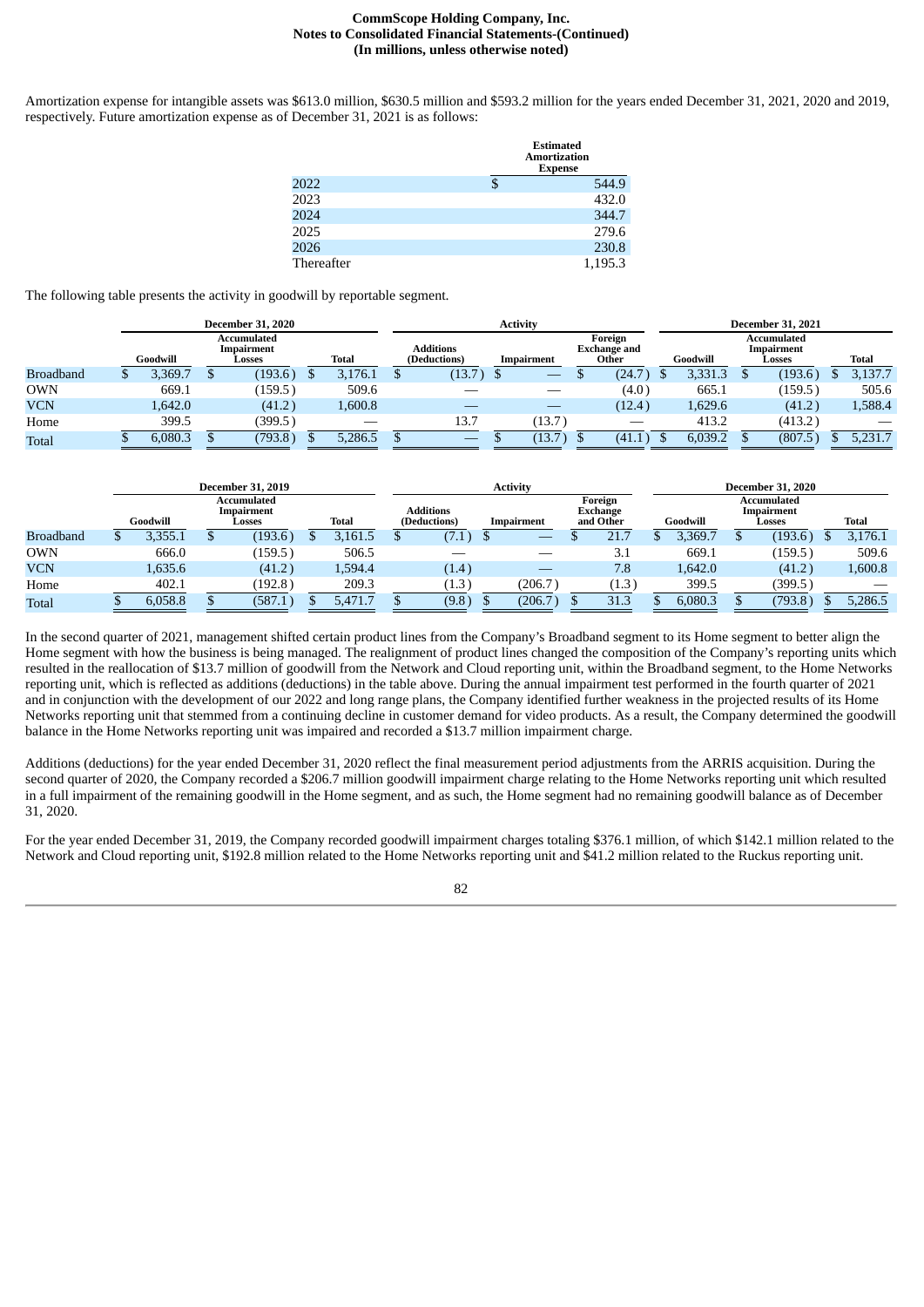Estimating the fair value of a reporting unit involves uncertainties because it requires management to develop numerous assumptions, including assumptions about the future growth and potential volatility in revenues and costs, capital expenditures, industry economic factors and future business strategy. Changes in projected revenue growth rates, projected operating income margins or estimated discount rates due to uncertain market conditions, loss of one or more key customers, changes in the Company's strategy, changes in technology or other factors could negatively affect the fair value in one or more of the Company's reporting units and result in a material impairment charge in the future.

### **4. REVENUE FROM CONTRACTS WITH CUSTOMERS**

### **Disaggregated Net Sales**

The majority of the Company's net sales are product sales that are recognized at a point in time. The Company does have customer arrangements where net sales are recognized over time, but this does not represent a significant portion of consolidated net sales. Contracts with net sales recognized over time are primarily concentrated in the Broadband and Venue and Campus Networks (VCN) segments. In the first quarter of 2021, the Company determined that the geographic disaggregation of net sales by segment is a more meaningful disaggregation of net sales than net sales disaggregated based on the timing of the transfer of goods, given the relatively low level of net sales recognized over time. Therefore, the presentation of net sales by geographic region in Note 16 has been expanded to include segments and the presentation of net sales based on the timing of the transfer of goods has been eliminated.

### **Allowance for Doubtful Accounts**

|                                                      | <b>Year Ended December 31.</b> |       |  |         |  |       |  |  |
|------------------------------------------------------|--------------------------------|-------|--|---------|--|-------|--|--|
|                                                      |                                | 2021  |  | 2020    |  | 2019  |  |  |
| Allowance for doubtful accounts, beginning of period |                                | 40.3  |  | 35.4    |  | 17.4  |  |  |
| Provision                                            |                                | 25.8  |  |         |  | 10.6  |  |  |
| Write-offs                                           |                                | (0.9) |  | (3.2)   |  | (1.7) |  |  |
| Foreign exchange and other                           |                                | (1.5) |  |         |  |       |  |  |
| Allowance for doubtful accounts, end of period       |                                | 63.7  |  | $-40.5$ |  | 35.4  |  |  |

During the year ended December 31, 2021, the Company recorded an allowance for \$30.3 million to reserve the entire balance due from one customer based on a deterioration in that customer's risk profile. The \$30.3 million charge is included in the provision line in the table above and in selling, general and administrative expense on the Consolidated Statements of Operations. The customer served as a value-added reseller for the Home segment. The Company has ceased its relationship with this customer and is pursuing legal action.

### **Customer Contract Balances**

The following table provides the balance sheet location and amounts of contract assets, or unbilled accounts receivable, and contract liabilities, or deferred revenue, from contracts with customers as of December 31, 2021 and December 31, 2020.

|                               |                                                  | December 31. |  |       |
|-------------------------------|--------------------------------------------------|--------------|--|-------|
| <b>Contract Balance Type</b>  | <b>Balance Sheet Location</b>                    | 2021         |  | 2020  |
|                               | Accounts receivable, less allowance for doubtful |              |  |       |
| Unbilled accounts receivable  | accounts                                         | 35.0         |  | 21.9  |
|                               |                                                  |              |  |       |
| Deferred revenue - current    | Accrued and other liabilities                    | 94.6         |  | 90.0  |
| Deferred revenue - noncurrent | Other noncurrent liabilities                     | 61.1         |  | 53.2  |
| Total contract liabilities    |                                                  | 155.7        |  | 143.2 |

There were no material changes to contract asset balances for the year ended December 31, 2021 as a result of changes in estimates or impairments. The change in the contract liability balance from December 31, 2020 to December 31, 2021 was primarily due to upfront support billings recognized over the support term. During the year ended December 31, 2021, the Company recognized \$88.6 million of revenue related to contract liabilities recorded as of December 31, 2020.

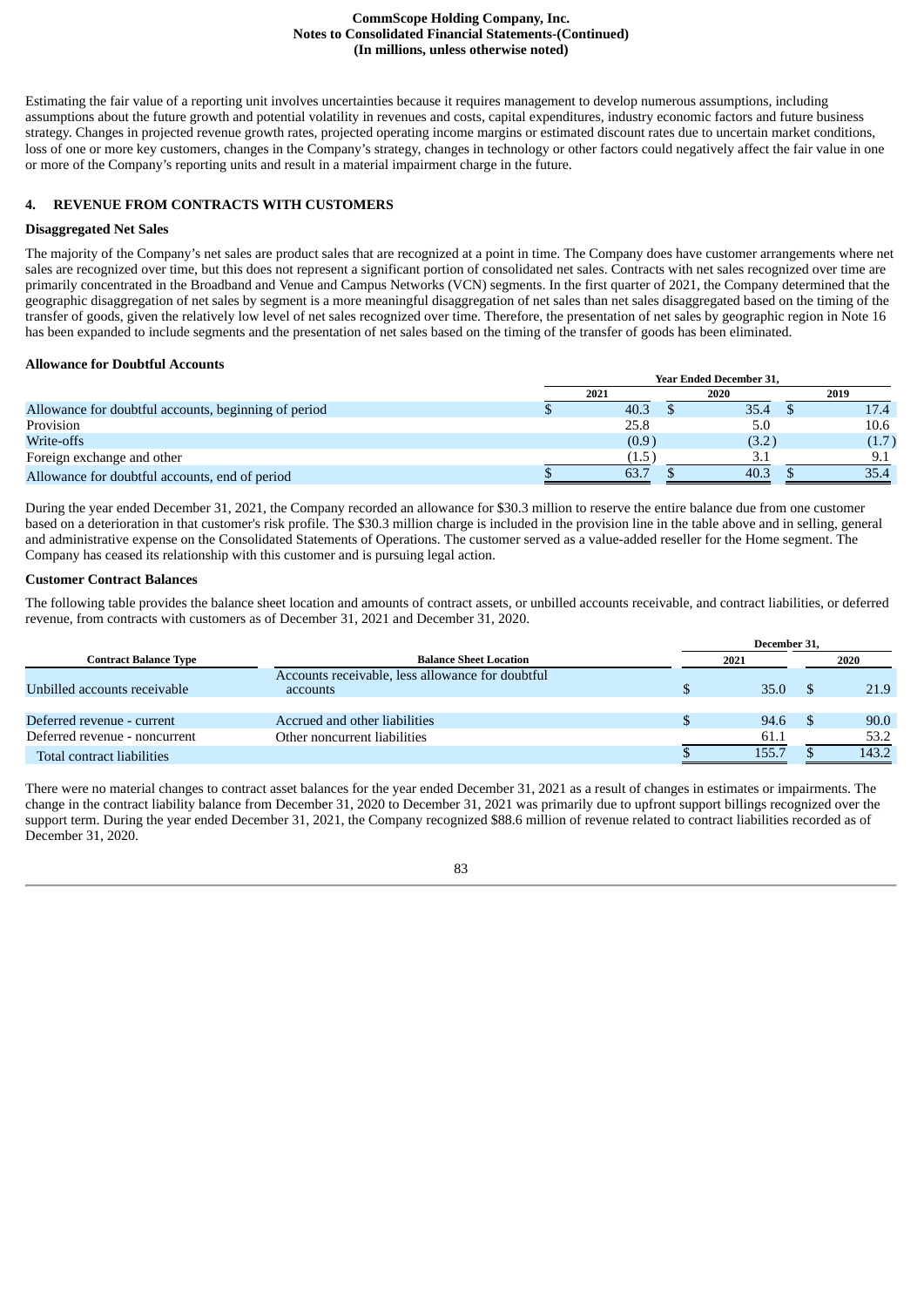# **5. LEASES**

The Company has operating type leases for real estate, equipment and vehicles both in the U.S. and internationally. As of December 31, 2021 and 2020, the Company had no finance type leases. Operating lease expense was \$102.1 million, \$105.2 million and \$88.3 million for the years ended December 31, 2021, 2020 and 2019, respectively. Operating lease expense included period cost for short-term, cancellable and variable leases that were not included in lease liabilities, of \$33.2 million, \$31.3 million and \$26.7 million for the years ended December 31, 2021, 2020 and 2019, respectively.

The Company occasionally subleases all or a portion of certain unutilized real estate facilities. As of December 31, 2021, the Company's sublease arrangements were classified as operating type leases and the income amounts were not material for the years ended December 31, 2021, 2020 and 2019, respectively.

Supplemental cash flow information related to operating leases:

|                                                                | <b>Year Ended December 31.</b> |  |      |       |  |  |  |
|----------------------------------------------------------------|--------------------------------|--|------|-------|--|--|--|
|                                                                | $202^{\circ}$                  |  | 2020 | 2019  |  |  |  |
| Operating cash paid to settle lease liabilities                |                                |  |      | 68.4  |  |  |  |
| Right of use asset additions in exchange for lease liabilities |                                |  |      | . د ب |  |  |  |

Supplemental balance sheet information related to operating leases:

| <b>Balance Sheet Location</b> |       |      | 2020         |
|-------------------------------|-------|------|--------------|
| Other noncurrent assets       | 162.5 |      | 159.3        |
|                               |       |      |              |
| Accrued and other liabilities | 46.7  |      | 62.4         |
| Other noncurrent liabilities  | 140.8 |      | 119.1        |
|                               | 187.5 |      | 181.5        |
|                               |       | 2021 | December 31. |

| Weighted average remaining lease term (in years) |         |
|--------------------------------------------------|---------|
| Weighted average discount rate                   | $2.1\%$ |

Future minimum lease payments under non-cancellable leases as of December 31, 2021 are as follows:

| <b>Operating Leases</b> |        |
|-------------------------|--------|
|                         | 58.3   |
|                         | 49.9   |
|                         | 37.5   |
|                         | 22.9   |
|                         | 17.1   |
|                         | 46.5   |
|                         | 232.2  |
|                         | (44.7) |
|                         | 187.5  |
|                         |        |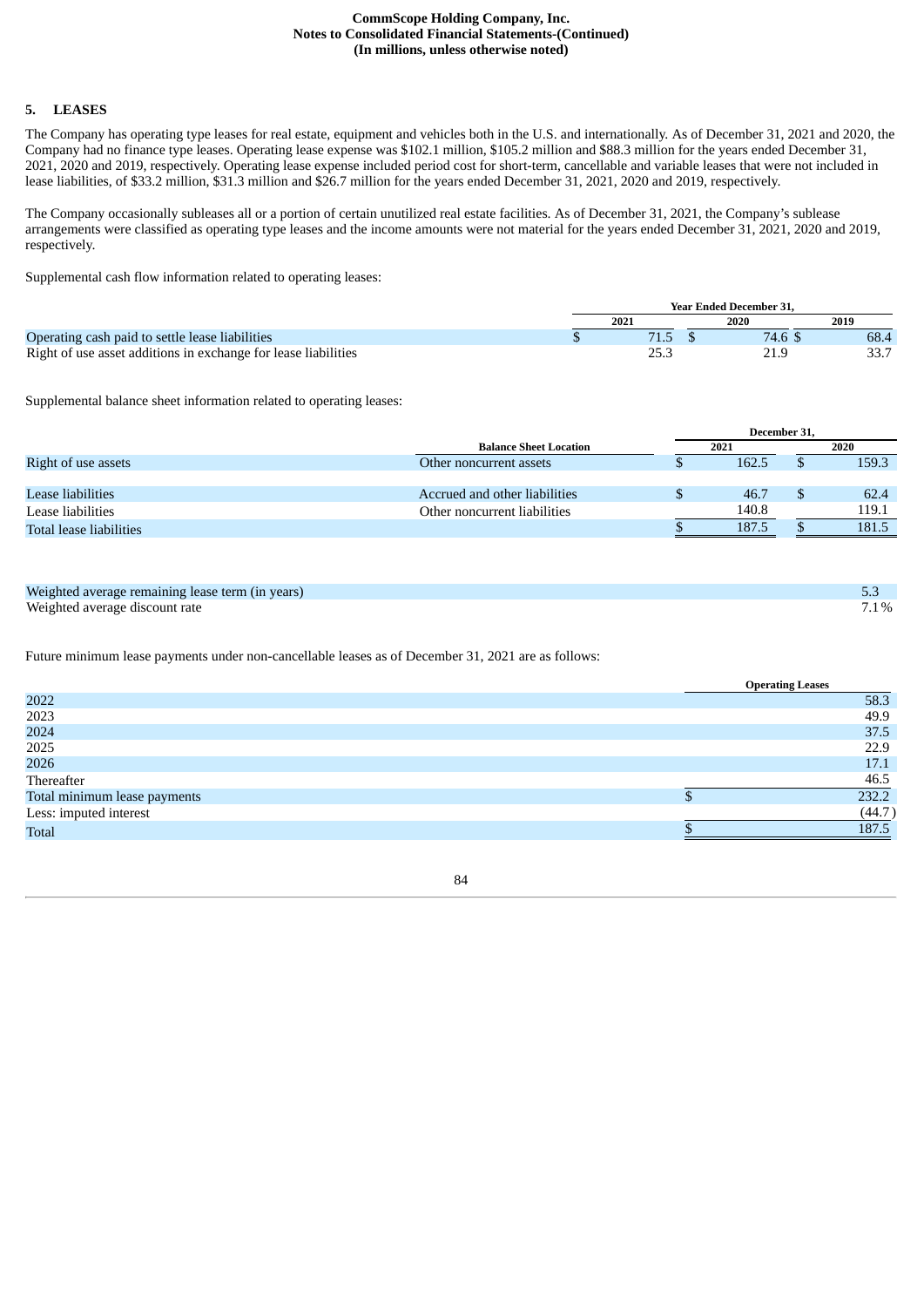# **6. SUPPLEMENTAL FINANCIAL STATEMENT INFORMATION**

**Inventories**

|                 |   | December 31, |  |         |  |  |  |
|-----------------|---|--------------|--|---------|--|--|--|
|                 |   | 2021         |  | 2020    |  |  |  |
| Raw materials   | Ψ | 436.0        |  | 280.2   |  |  |  |
| Work in process |   | 178.3        |  | 140.6   |  |  |  |
| Finished goods  |   | 821.5        |  | 668.1   |  |  |  |
|                 |   | 1,435.8      |  | 1,088.9 |  |  |  |

# **Property, Plant and Equipment**

|                            | December 31, |  |         |  |  |  |
|----------------------------|--------------|--|---------|--|--|--|
|                            | 2021         |  | 2020    |  |  |  |
| Land and land improvements | 54.1         |  | 60.5    |  |  |  |
| Buildings and improvements | 334.4        |  | 339.8   |  |  |  |
| Machinery and equipment    | 968.0        |  | 916.7   |  |  |  |
| Construction in progress   | 87.2         |  | 73.2    |  |  |  |
|                            | 1,443.7      |  | 1,390.2 |  |  |  |
| Accumulated depreciation   | (787.4)      |  | (705.7) |  |  |  |
|                            | 656.3        |  | 684.5   |  |  |  |

Depreciation expense was \$136.7 million, \$158.3 million and \$143.7 million during the years ended December 31, 2021, 2020 and 2019, respectively. No interest was capitalized during the years ended December 31, 2021, 2020 or 2019.

# **Accrued and Other Liabilities**

|                                               | December 31, |  |       |  |  |
|-----------------------------------------------|--------------|--|-------|--|--|
|                                               | 2021         |  | 2020  |  |  |
| Compensation and employee benefit liabilities | 304.7        |  | 277.9 |  |  |
| Accrued interest                              | 118.3        |  | 120.2 |  |  |
| Deferred revenue                              | 94.6         |  | 90.0  |  |  |
| Product warranty accrual                      | 54.0         |  | 45.8  |  |  |
| <b>Operating lease liabilities</b>            | 46.7         |  | 62.4  |  |  |
| Restructuring liabilities                     | 41.0         |  | 22.0  |  |  |
| Patent claims and litigation settlements      | 17.0         |  | 25.7  |  |  |
| Other                                         | 313.5        |  | 266.6 |  |  |
|                                               | 989.8        |  | 910.6 |  |  |
|                                               |              |  |       |  |  |

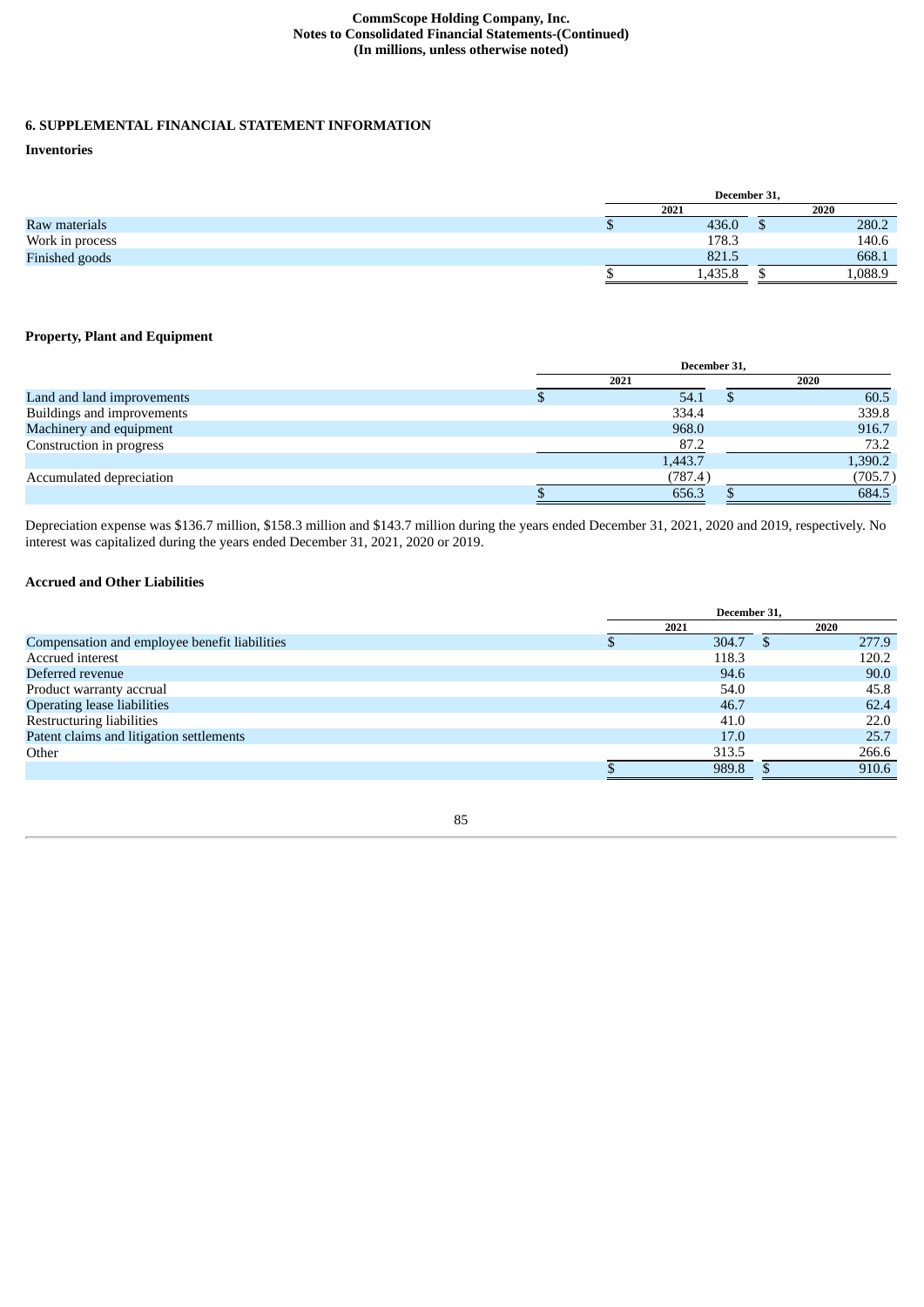# **Accumulated Other Comprehensive Loss**

The following table presents changes in accumulated other comprehensive loss (AOCL), net of tax:

|                                   | <b>Year Ended December 31.</b> |               |         |  |  |
|-----------------------------------|--------------------------------|---------------|---------|--|--|
|                                   | 2021                           |               | 2020    |  |  |
| Foreign currency translation      |                                |               |         |  |  |
| Balance at beginning of period    | \$<br>$(80.5)$ \$              |               | (162.7) |  |  |
| Other comprehensive income (loss) | (86.4)                         |               | 82.2    |  |  |
| Amounts reclassified from AOCL    | 1.1                            |               |         |  |  |
| Balance at end of period          | (165.8)                        | <sup>\$</sup> | (80.5)  |  |  |
| Defined benefit plan activity     |                                |               |         |  |  |
| Balance at beginning of period    | \$<br>$(36.4)$ \$              |               | (25.4)  |  |  |
| Other comprehensive income (loss) | 24.1                           |               | (10.9)  |  |  |
| Amounts reclassified from AOCL    | (1.1)                          |               | (0.1)   |  |  |
| Balance at end of period          | (13.4)                         | <sup>\$</sup> | (36.4)  |  |  |
| <b>Hedging instruments</b>        |                                |               |         |  |  |
| Balance at beginning of period    | \$<br>$(39.0)$ \$              |               | (8.9)   |  |  |
| Other comprehensive income (loss) | 11.8                           |               | (30.1)  |  |  |
| Balance at end of period          | (27.2)                         | \$            | (39.0)  |  |  |
| Net AOCL at end of period         | (206.4)                        |               | (155.9) |  |  |

Amounts reclassified from net AOCL related to foreign currency translation and defined benefit plans are recorded in other expense, net in the Consolidated Statements of Operations.

# **Cash Flow Information**

|                                  | <b>Year Ended December 31.</b> |       |      |       |  |       |  |  |  |
|----------------------------------|--------------------------------|-------|------|-------|--|-------|--|--|--|
|                                  | 2021                           |       | 2020 |       |  | 2019  |  |  |  |
| Cash paid during the period for: |                                |       |      |       |  |       |  |  |  |
| Income taxes, net of refunds     |                                | 79.4  |      | 94.4  |  | 120.9 |  |  |  |
| Interest                         |                                | 525.9 |      | 520.9 |  | 465.2 |  |  |  |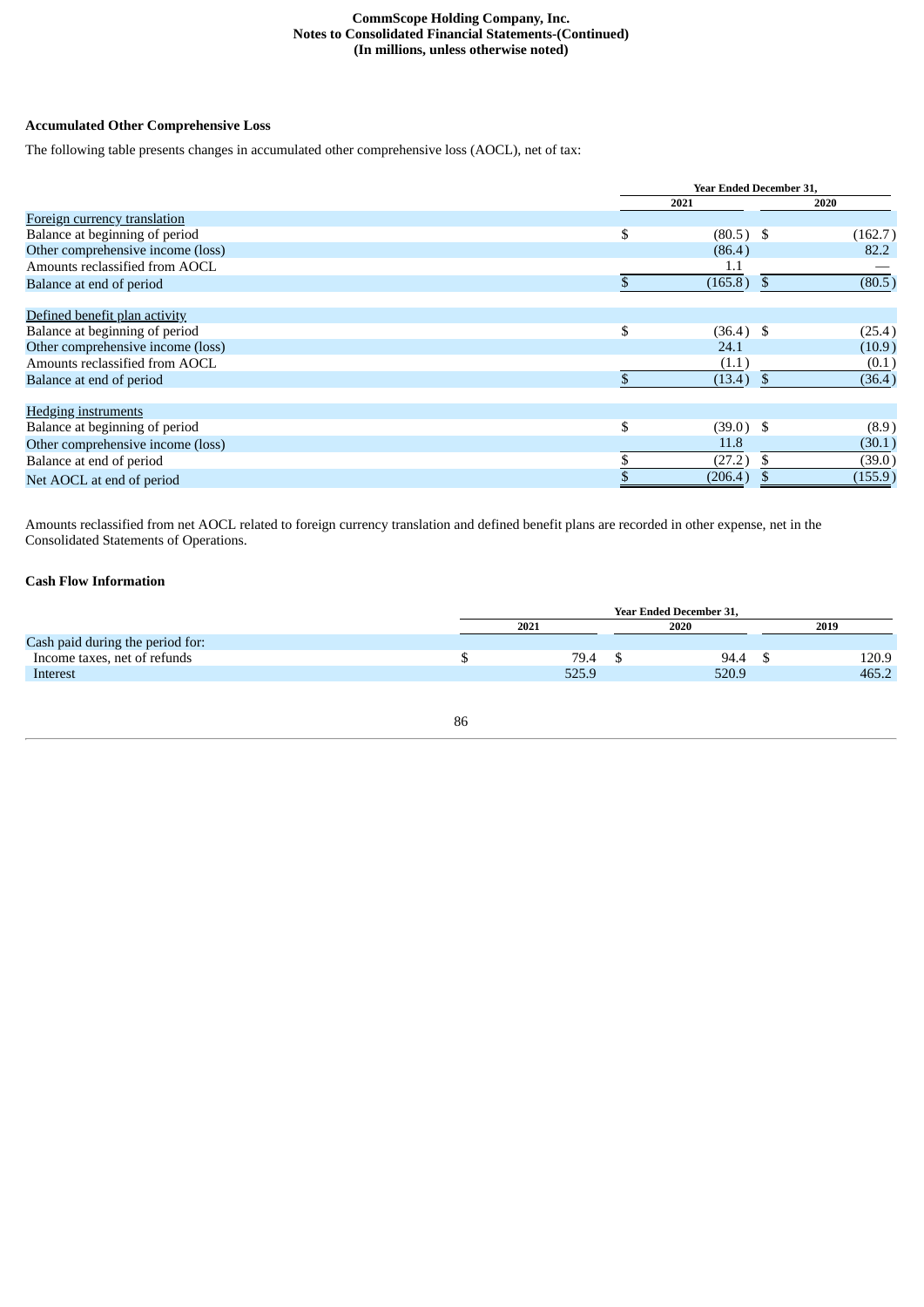# **7. FINANCING**

|                                                    | December 31. |     |         |  |  |
|----------------------------------------------------|--------------|-----|---------|--|--|
|                                                    | 2021         |     | 2020    |  |  |
| 7.125% senior notes due July 2028                  | 700.0        | \$. | 700.0   |  |  |
| 5.00% senior notes due March 2027                  | 750.0        |     | 750.0   |  |  |
| 8.25% senior notes due March 2027                  | 1,000.0      |     | 1,000.0 |  |  |
| 6.00% senior notes due June 2025                   | 1,300.0      |     | 1,300.0 |  |  |
| 4.75% senior secured notes due September 2029      | 1,250.0      |     |         |  |  |
| 6.00% senior secured notes due March 2026          | 1,500.0      |     | 1,500.0 |  |  |
| 5.50% senior secured notes due March 2024          |              |     | 1,250.0 |  |  |
| Senior secured term loan due April 2026            | 3,128.0      |     | 3,160.0 |  |  |
| Senior secured revolving credit facility           |              |     |         |  |  |
| Total principal amount of debt                     | 9.628.0      |     | 9,660.0 |  |  |
| Less: Original issue discount, net of amortization | (20.3)       |     | (24.8)  |  |  |
| Less: Debt issuance costs, net of amortization     | (97.2)       |     | (114.6) |  |  |
| Less: Current portion                              | (32.0)       |     | (32.0)  |  |  |
| Total long-term debt                               | 9,478.5      |     | 9,488.6 |  |  |

#### **Senior Notes**

On August 23, 2021, CommScope, Inc., a wholly owned subsidiary of the Company issued \$1,250.0 million aggregate principal amount of 4.75% senior secured notes due 2029 (the 2029 Secured Notes). The 2029 Secured Notes were offered in a private placement exempt from registration under the Securities Act of 1933, as amended (the Securities Act), to qualified institutional buyers pursuant to Rule 144A under the Securities Act and to certain non-U.S. persons outside of the U.S. in reliance on Regulation S under the Securities Act. The Company used the net proceeds from the offering of the 2029 Secured Notes, together with cash on hand, to redeem and retire all of the outstanding 5.50% senior secured notes due 2024 (the 2024 Secured Notes) and pay fees and expenses related to the transaction. The redemption of the 2024 Secured Notes resulted in a charge of \$34.4 million, reflected in other expense, net, and the write-off of \$9.9 million of debt issuance costs, reflected in interest expense, during the year ended December 31, 2021.

In connection with issuing the 2029 Secured Notes, the Company incurred costs of \$12.0 million during the year ended December 31, 2021, which were recorded as a reduction of the carrying amount of the debt and are being amortized over the term of the 2029 Secured Notes.

In addition to the 2029 Secured Notes, as of December 31, 2021, the Company had outstanding \$1.5 billion of 6.00% senior secured notes due March 1, 2026 issued by CommScope, Inc. in February 2019 (the 2026 Secured Notes and, together with the 2029 Secured Notes, the Secured Notes). As of December 31, 2021, the Company had outstanding four series of senior unsecured notes: (1) \$700.0 million initial aggregate principal amount of 7.125% senior notes due July 1, 2028 (the 2028 Notes); (2) \$ 750.0 million initial aggregate principal amount of 5.00% senior notes due March 15, 2027 issued by CommScope Technologies LLC (CommScope Technologies), a wholly owned subsidiary of the Company, in March 2017 (the 5.00% 2027 Notes); (3) \$1.3 billion aggregate principal amount of 6.00% senior notes due June 15, 2025 issued by CommScope Technologies in June 2015 (the 2025 Notes, and together with the 5.00% 2027 Notes, the CommScope Technologies Notes); (4) \$1.0 billion initial aggregate principal amount of 8.25% senior notes due March 1, 2027 issued by CommScope, Inc. in February 2019 (the 8.25% 2027 Notes and, together with the 2028 Notes, the CommScope, Inc. Notes; the Secured Notes, the CommScope Technologies Notes and the CommScope, Inc. Notes, collectively, the Senior Notes).

The indentures governing the Senior Notes contain covenants that restrict the ability of CommScope, Inc. and its restricted subsidiaries to, among other things, incur additional debt, make certain payments, including payment of dividends (except, in the case of the CommScope, Inc. Notes and the Secured Notes, with respect to the Convertible Preferred Stock) or repurchases of equity interests of CommScope, Inc. or the applicable issuer, make loans or acquisitions or capital contributions and certain investments, incur certain liens, sell assets, merge or consolidate or liquidate other entities and enter into certain transactions with affiliates.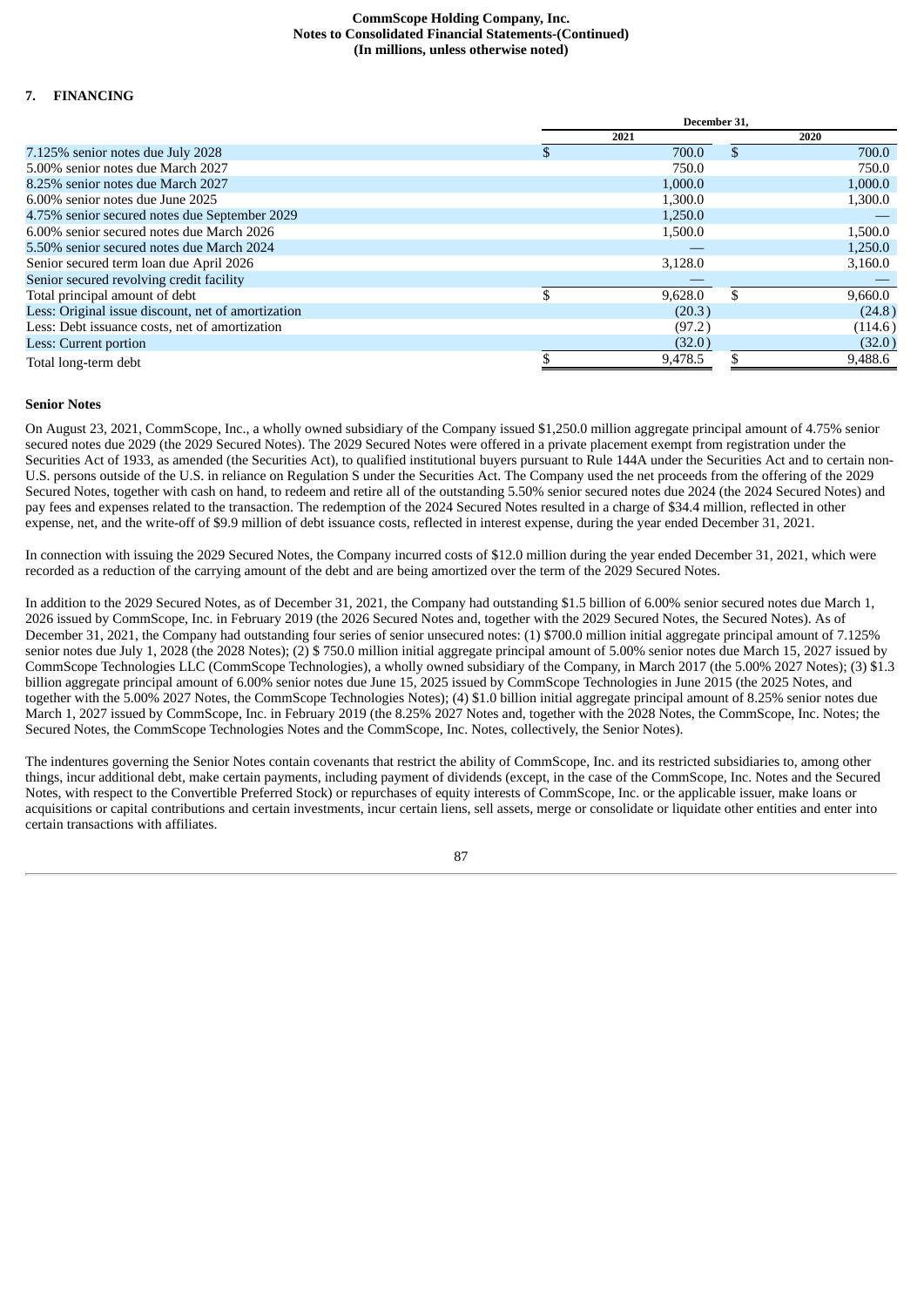There are no financial maintenance covenants in the indentures governing the Senior Notes. Events of default under the indentures governing the Senior Notes include, among others, non-payment of principal or interest when due, covenant defaults, bankruptcy and insolvency events and cross acceleration to material debt.

### *4.75% Senior Secured Notes due 2029 and 6.00% Senior Secured Notes due 2026 (the Secured Notes)*

The 2029 Secured Notes mature on September 1, 2029 and the 2026 Secured Notes mature on March 1, 2026. Interest is payable on the Secured Notes semi-annually in arrears on March 1 and September 1 of each year. The Secured Notes are guaranteed on a senior secured basis by the Company and each of CommScope, Inc.'s existing and future wholly owned domestic restricted subsidiaries that is an obligor under the senior secured credit facilities or certain other debt, subject to certain exceptions. The Secured Notes and the related guarantees are secured on a first-priority basis by security interests in all of the assets that secure indebtedness under the 2026 Term Loan (as defined below) on a first-priority basis, and on a second-priority basis in all assets that secure the Revolving Credit Facility (as defined below) on a first-priority basis and the 2026 Term Loan on a second-priority basis. The Secured Notes and the related guarantees rank senior in right of payment to all of CommScope, Inc.'s and the guarantors' subordinated indebtedness and equally in right of payment with all of CommScope, Inc.'s and the guarantors' senior indebtedness (without giving effect to collateral arrangements), including the senior secured credit facilities and the other Senior Notes. The Secured Notes and the related guarantees are effectively senior to all of CommScope, Inc.'s and the guarantors' unsecured indebtedness and debt secured by a lien junior to the liens securing the Secured Notes, in each case to the extent of the value of the collateral, and effectively equal to all of CommScope, Inc.'s and the guarantors' senior indebtedness secured on the same priority basis as the Secured Notes, including the 2026 Term Loan. The Secured Notes and the related guarantees are effectively subordinated to any of CommScope, Inc.'s or the guarantors' indebtedness that is secured by assets that do not constitute collateral for the Secured Notes and effectively subordinated to any of CommScope, Inc.'s or the guarantors' indebtedness that is secured by a senior-priority lien, including under the Revolving Credit Facility, in each case to the extent of the value of the assets securing such indebtedness. In addition, the Secured Notes and related guarantees are structurally subordinated to all existing and future liabilities (including trade payables) of CommScope, Inc.'s subsidiaries that do not guarantee the Secured Notes.

The Secured Notes may be redeemed prior to maturity under certain circumstances. Upon certain change of control events, the Secured Notes may be redeemed at the option of the holders at 101% of their face amount, plus accrued and unpaid interest. The 2029 Secured Notes may be redeemed on or after September 1, 2024 by CommScope, Inc. at the redemption prices specified in the indenture governing the 2029 Secured Notes. Prior to September 1, 2024, the 2024 Secured Notes may be redeemed by CommScope, Inc. at a redemption price equal to 100% of their principal amount, plus a make-whole premium (as specified in the indenture governing the 2029 Secured Notes), plus accrued and unpaid interest. Prior to September 1, 2024, under certain circumstances, CommScope, Inc. may also redeem up to 40% of the aggregate principal amount of the 2029 Secured Notes at a redemption price of 104.750%, plus accrued and unpaid interest, using the proceeds of certain equity offerings. At any time prior to September 1, 2024, CommScope, Inc. may redeem during each calendar year up to 10.0% of the aggregate principal amount of the 2029 Secured Notes at a redemption price equal to 103.0% of the aggregate principal amount of the 2029 Secured Notes to be redeemed, plus accrued and unpaid interest, if any, to, but not including, the date of redemption. The 2026 Secured Notes may be redeemed on or after March 1, 2022 by CommScope, Inc. at the redemption prices specified in the indenture governing the 2026 Secured Notes. Prior to March 1, 2022, the 2026 Secured Notes may be redeemed by CommScope, Inc. at a redemption price equal to 100% of their principal amount, plus a make-whole premium (as specified in the indenture governing the 2026 Secured Notes), plus accrued and unpaid interest. Prior to March 1, 2022, under certain circumstances, CommScope, Inc. may also redeem up to 40% of the aggregate principal amount of the 2026 Secured Notes at a redemption price of 106.00%, plus accrued and unpaid interest, using the proceeds of certain equity offerings. At any time prior to March 1, 2022, CommScope, Inc. may redeem during each calendar year up to 10.0% of the aggregate principal amount of the 2026 Secured Notes at a redemption price equal to 103.0% of the aggregate principal amount of the 2026 Secured Notes to be redeemed, plus accrued and unpaid interest, if any, to, but not including, the date of redemption.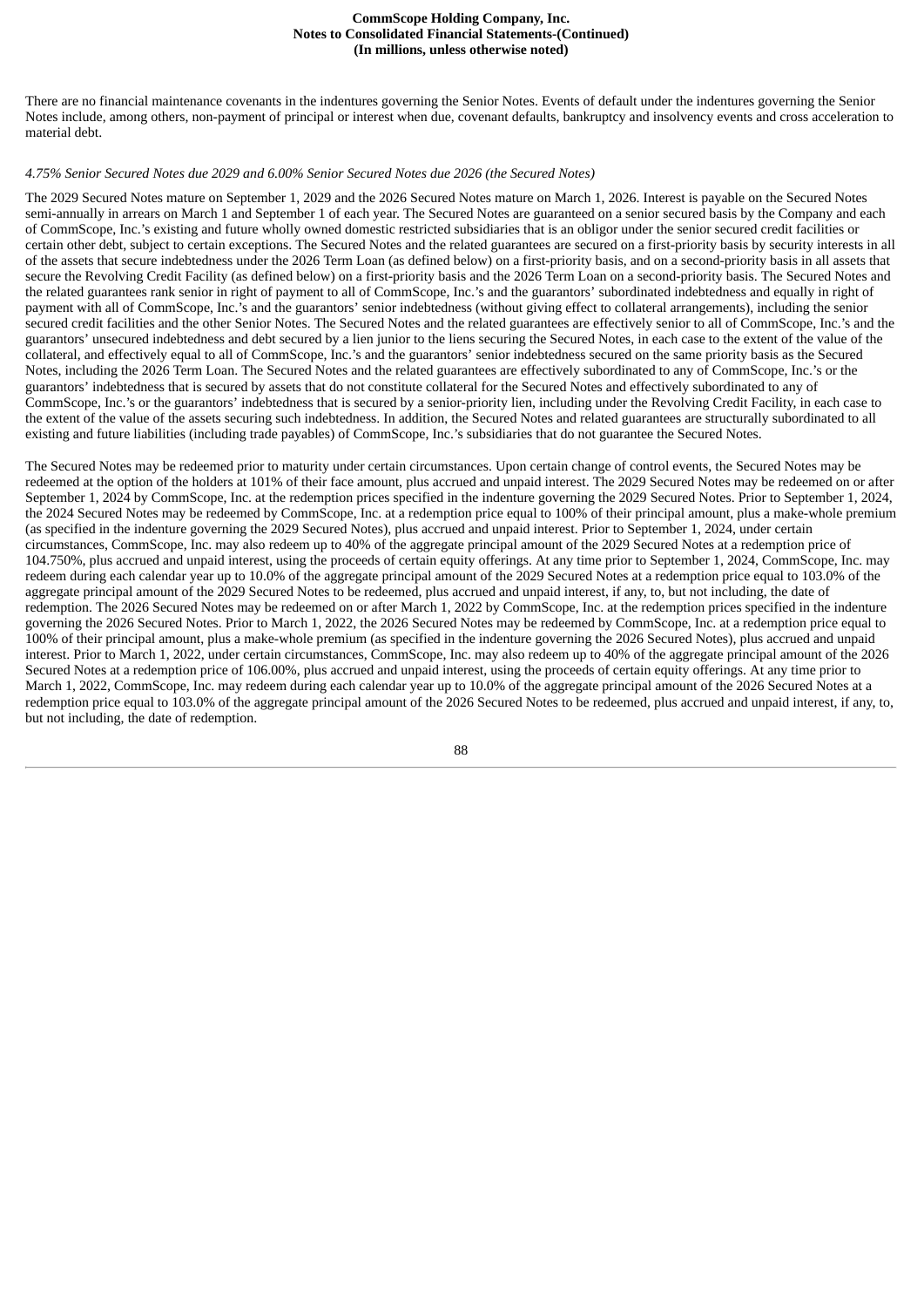#### *7.125% Senior Notes due 2028 and 8.25% Senior Notes due 2027 (the CommScope, Inc. Notes)*

The 2028 Notes mature on July 1, 2028 and the 8.25% 2027 Notes mature on March 1, 2027. Interest is payable semi-annually in arrears on the 2028 Notes on July 1 and January 1 of each year and on the 8.25% 2027 Notes on March 1 and September 1 of each year. The CommScope, Inc. Notes are guaranteed on a senior unsecured basis by each of CommScope, Inc.'s existing and future wholly owned domestic restricted subsidiaries that is an obligor under the senior secured credit facilities or certain other capital markets debt, subject to certain exceptions. The CommScope, Inc. Notes and the related guarantees rank senior in right of payment to all of CommScope, Inc.'s and the guarantors' subordinated indebtedness and equally in right of payment with all of CommScope, Inc.'s and the guarantors' senior indebtedness (without giving effect to collateral arrangements), including the senior secured credit facilities and the other Senior Notes. The CommScope, Inc. Notes and the related guarantees are effectively junior to all of CommScope, Inc.'s and the guarantors' existing and future secured indebtedness, including the Secured Notes and the senior secured credit facilities, to the extent of the value of the assets securing such secured indebtedness. In addition, the CommScope, Inc. Notes and related guarantees are structurally subordinated to all existing and future liabilities (including trade payables) of CommScope, Inc.'s subsidiaries that do not guarantee the CommScope, Inc. Notes.

The CommScope, Inc. Notes may be redeemed prior to maturity under certain circumstances. Upon certain change of control events, the CommScope, Inc. Notes may be redeemed at the option of the holders at 101% of their principal amount, plus accrued and unpaid interest. The 2028 Notes may be redeemed by CommScope, Inc. on or after July 1, 2023 at the redemption prices specified in the indenture governing the 2028 Notes. Prior to July 1, 2023, the 2028 Notes may be redeemed by CommScope, Inc. at a redemption price equal to 100% of their principal amount, plus a make-whole premium (as specified in the indenture governing the 2028 Notes), plus accrued and unpaid interest. Prior to July 1, 2023, under certain circumstances, CommScope, Inc. may also redeem up to 40% of the aggregate principal amount of the 2028 Notes at a redemption price of 107.125%, plus accrued and unpaid interest, using the proceeds of certain equity offerings. The 8.25% 2027 Notes may be redeemed by CommScope, Inc. on or after March 1, 2022 at the redemption prices specified in the indenture governing the 8.25% 2027 Notes. Prior to March 1, 2022, the 8.25% 2027 Notes may be redeemed by CommScope, Inc. at a redemption price equal to 100% of their principal amount, plus a make-whole premium (as specified in the indenture governing the 8.25% 2027 Notes), plus accrued and unpaid interest. Prior to March 1, 2022, under certain circumstances, CommScope, Inc. may also redeem up to 40% of the aggregate principal amount of the 8.25% 2027 Notes at a redemption price of 108.25%, plus accrued and unpaid interest, using the proceeds of certain equity offerings.

### *5.00% Senior Notes due 2027 and 6.00% Senior Notes due 2025 (the CommScope Technologies Notes)*

The 5.00% 2027 Notes mature on March 15, 2027 and the 2025 Notes mature on June 15, 2025. Interest is payable on the 5.00% 2027 Notes semi-annually in arrears on March 15 and September 15 of each year and on the 2025 Notes on June 15 and December 15 of each year.

The CommScope Technologies Notes are guaranteed on a senior unsecured basis by CommScope, Inc. and each of CommScope, Inc.'s existing and future wholly owned domestic restricted subsidiaries (other than CommScope Technologies) that is an obligor under the senior secured credit facilities or certain other capital markets debt, subject to certain exceptions. The CommScope Technologies Notes and the related guarantees rank senior in right of payment to all of CommScope Technologies' and the guarantors' subordinated indebtedness and equally in right of payment with all of CommScope Technologies' and the guarantors' senior indebtedness (without giving effect to collateral arrangements), including the senior secured credit facilities and the other Senior Notes. The CommScope Technologies Notes and the related guarantees are effectively junior to all of CommScope Technologies' and the guarantors' existing and future secured indebtedness, including the Secured Notes and the senior secured credit facilities, to the extent of the value of the assets securing such secured indebtedness. In addition, the CommScope Technologies Notes and related guarantees are structurally subordinated to all existing and future liabilities (including trade payables) of CommScope, Inc.'s subsidiaries that do not guarantee the CommScope Technologies Notes.

The CommScope Technologies Notes may be redeemed prior to maturity under certain circumstances. Upon certain change of control events, the CommScope Technologies Notes may be redeemed at the option of the holders at 101% of their principal amount, plus accrued and unpaid interest. The 5.00% 2027 Notes may be redeemed by CommScope Technologies on or after March 15, 2022 at the redemption prices specified in the indenture governing the 5.00% 2027 Notes. Prior to March 15, 2022, the 5.00% 2027 Notes may be redeemed by CommScope Technologies at a redemption price equal to 100% of the aggregate principal amount of the 5.00% 2027 Notes to be redeemed, plus a make-whole premium (as specified in the indenture governing the 5.00% 2027 Notes), plus accrued and unpaid interest. The 2025 Notes may be redeemed by CommScope Technologies at the redemption prices specified in the indenture governing the 2025 Notes.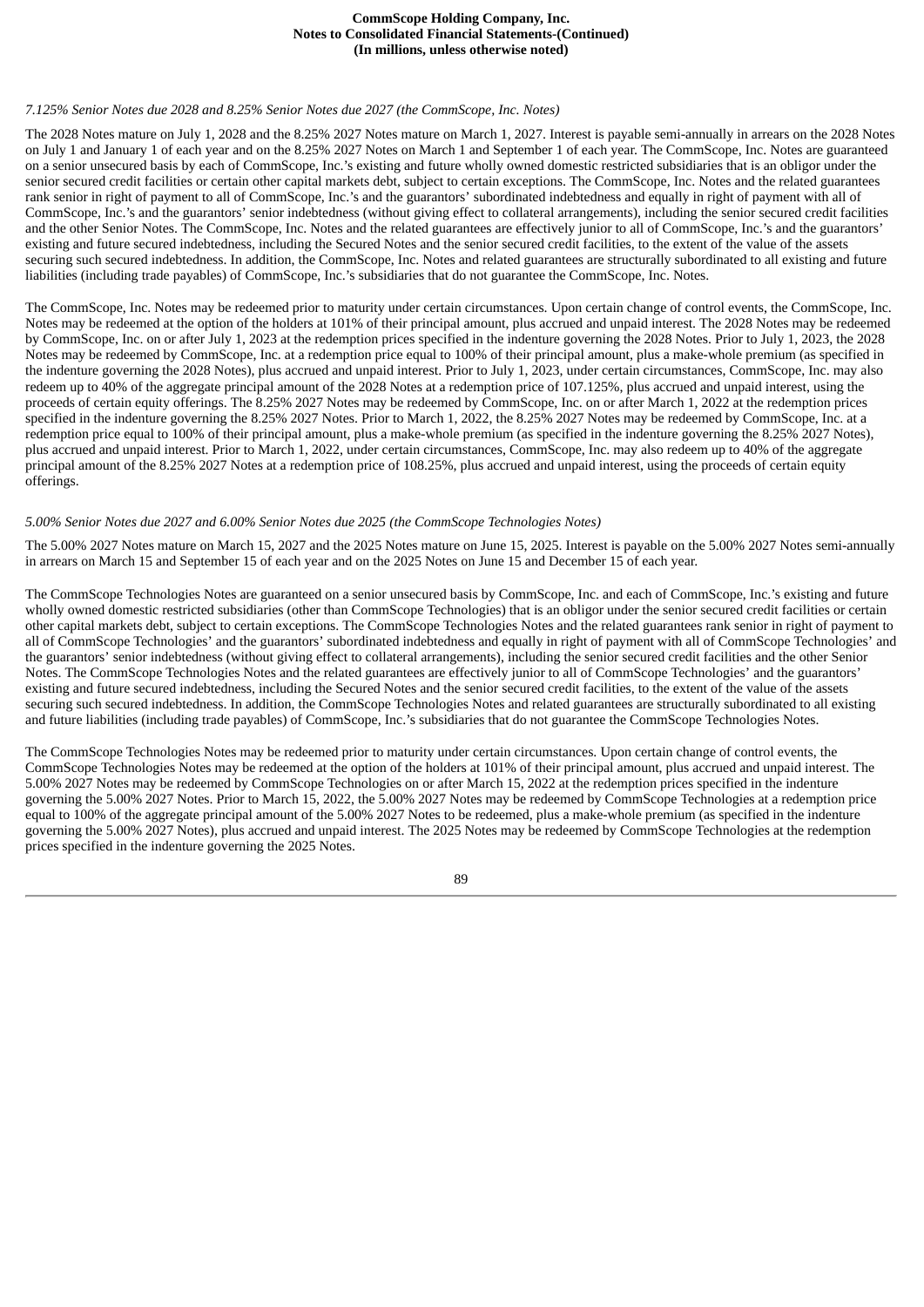#### **Senior Secured Credit Facilities**

### *Senior Secured Term Loan due 2026*

The senior secured term loan due 2026 (the 2026 Term Loan) has scheduled amortization payments of \$32.0 million per year due in equal quarterly installments, which began with the quarter ended December 31, 2019, with the balance due at maturity (April 2026). The interest rate is, at the Company's option, either (1) the base rate (which is the highest of (w) the greater of the then-current federal funds rate set by the Federal Reserve Bank of New York and the overnight federal funds rate, in each case, plus  $0.5\%$ , (x) the prime rate on such day, (y) the one-month Eurodollar rate published on such date plus 1.00% and (z) 1.00% per annum) plus an applicable margin of 2.25% or (2) one-, two-, three- or six-month LIBOR or, if available from all lenders, 12 month LIBOR or any shorter period (selected at the option of CommScope, Inc.) plus an applicable margin of 3.25%. The 2026 Term Loan is subject to a LIBOR floor of 0.00%.

Subject to certain conditions, the 2026 Term Loan may be increased or a new incremental term loan facility may be added to increase the capacity by up to the sum of the greater of \$950.0 million and 50% of Consolidated EBITDA, as defined in the credit agreement governing the 2026 Term Loan (the Credit Agreement), plus an unlimited amount as long as on a pro forma basis the Company meets certain net leverage ratios or fixed charge ratios as defined in the Credit Agreement.

CommScope, Inc. may voluntarily prepay loans under the 2026 Term Loan, subject to minimum amounts, with prior notice but without premium or penalty. CommScope, Inc. must prepay the 2026 Term Loan with the net cash proceeds of certain asset sales, the incurrence or issuance of specified refinancing indebtedness and, commencing with the fiscal year ending in December 2020, 50% of excess cash flow (such percentage subject to reduction based on the achievement of specified Consolidated First Lien Net Leverage Ratios), in each case, subject to certain reinvestment rights and other exceptions.

CommScope, Inc.'s obligations under the 2026 Term Loan are guaranteed by the Company and each of CommScope, Inc.'s direct and indirect wholly owned U.S. subsidiaries (subject to certain permitted exceptions based on immateriality thresholds of aggregate assets and revenues of excluded U.S. subsidiaries). The 2026 Term Loan is secured by a lien on substantially all of CommScope, Inc.'s and the guarantors' current and fixed assets (subject to certain exceptions), and the 2026 Term Loan will have a first-priority lien on all fixed assets and a second-priority lien on all current assets (second in priority to the liens securing the Revolving Credit Facility), in each case, subject to other permitted liens.

The 2026 Term Loan contains customary negative covenants consistent with those applicable to the New Notes, including, but not limited to, restrictions on the ability of CommScope, Inc. and its subsidiaries to merge and consolidate with other companies, incur indebtedness, grant liens or security interests on assets, pay dividends (except with respect to the Convertible Preferred Stock) or make other restricted payments, sell or otherwise transfer assets or enter into certain transactions with affiliates.

The 2026 Term Loan provides that, upon the occurrence of certain events of default, the obligations thereunder may be accelerated. Such events of default will include payment defaults, material inaccuracies of representations and warranties, covenant defaults, cross-defaults to other material indebtedness, voluntary and involuntary bankruptcy proceedings, material money judgments, material pension-plan events, change of control and other customary events of default.

During the year ended December 31, 2021, the Company made scheduled amortization payments totaling \$32.0 million due in equal quarterly installments on the 2026 Term Loan. The current portion of long-term debt reflects \$32.0 million of repayments due under the 2026 Term Loan.

No portion of the 2026 Term Loan was reflected as a current portion of long-term debt as of December 31, 2021 related to the potentially required excess cash flow payment because no such payment is expected to be required. There was no excess cash flow payment required in 2021 related to 2020.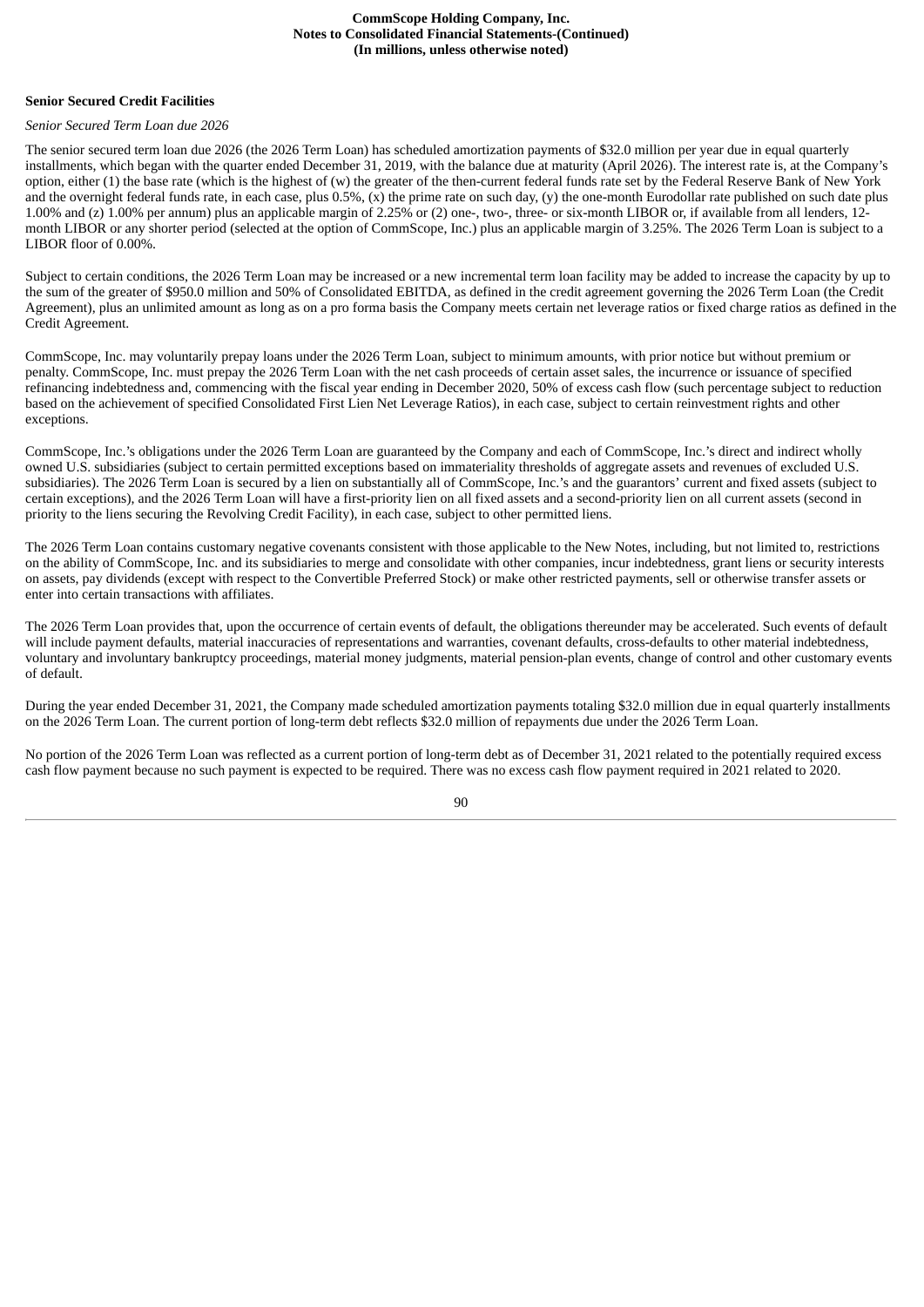### *Senior Secured Revolving Credit Facility*

The Company's asset-based revolving credit facility (the Revolving Credit Facility) provides borrowing capacity of up to \$1.0 billion, subject to certain limitations, with a maturity in April 2024, available to CommScope, Inc. and its U.S. subsidiaries designated as co-borrowers (the Revolving Borrowers). The ability to draw under the Revolving Credit Facility or issue letters of credit is conditioned upon, among other things, delivery of prior written notice of a borrowing or issuance, as applicable, the ability of the borrowers to reaffirm the representations and warranties contained in the Revolving Credit Facility and the absence of any default or event of default. As of December 31, 2021, the Company had no outstanding borrowings under the Revolving Credit Facility and had availability of \$684.1 million, after giving effect to borrowing base limitations and outstanding letters of credit.

Letters of credit under the Revolving Credit Facility are limited to the lesser of (x) \$250.0 million and (y) the aggregate unused amount of commitments under the Revolving Credit Facility then in effect. Subject to certain conditions, the Revolving Credit Facility may be expanded by up to \$400.0 million in additional commitments. Loans under the Revolving Credit Facility may be denominated, at the option of the Revolving Borrowers, in U.S. dollars, euros, pounds sterling or Swiss francs.

Borrowings under the Revolving Credit Facility are limited by borrowing base calculations based on the sum of specified percentages of eligible accounts receivable and eligible inventory, minus the amount of any applicable reserves. Borrowings will bear interest at a floating rate, which can be either an adjusted Eurodollar rate plus an applicable margin of 1.25% to 1.50% or, at the option of the Revolving Borrowers, a base rate plus an applicable margin of 0.25% to 0.50%.

The obligations of the Revolving Borrowers under the Revolving Credit Facility are guaranteed by the Company, CommScope, Inc. and each of CommScope, Inc.'s direct and indirect wholly owned U.S. subsidiaries (subject to certain permitted exceptions based on immateriality thresholds of aggregate assets and revenues of excluded U.S. subsidiaries). The Revolving Credit Facility is secured by a lien on substantially all of the Revolving Borrowers' and the guarantors' current and fixed assets (subject to certain exceptions). The Revolving Credit Facility has a first-priority lien on all current assets and a second-priority lien on all fixed assets (second in priority to the liens securing the 2029 Secured Notes, the 2026 Secured Notes and the 2026 Term Loan), in each case, subject to other permitted liens.

The following fees are applicable under the Revolving Credit Facility: (i) an unused line fee of (x) 0.25% per annum of the unused portion of the Revolving Credit Facility when the average unused portion of the facility is less than 50% of the aggregate commitments under the Revolving Credit Facility or (y) 0.375% per annum of the unused portion of the Revolving Credit Facility when the average unused portion of the facility is equal to or greater than 50% of the aggregate commitments under the Revolving Credit Facility; (ii) a letter of credit participation fee on the aggregate stated amount of each letter of credit equal to the applicable margin for adjusted Eurodollar rate loans, as applicable; (iii) a letter of credit fronting fee of 0.125% per annum, multiplied by the average aggregate daily maximum amount available to be drawn under all applicable letters of credit issued by such letter of credit issuer; and (iv) certain other customary fees and expenses of the lenders and agents thereunder.

The Revolving Borrowers will be required to make prepayments under the Revolving Credit Facility at any time when, and to the extent that, the aggregate amount of the outstanding loans and letters of credit under the Revolving Credit Facility exceeds the lesser of the aggregate amount of commitments in respect of the Revolving Credit Facility and the borrowing base.

The Revolving Credit Facility contains customary covenants, including, but not limited to, restrictions on the ability of CommScope, Inc. and its subsidiaries to merge and consolidate with other companies, incur indebtedness, grant liens or security interests on assets, make acquisitions, loans, advances or investments, pay dividends (except with respect to the Convertible Preferred Stock), sell or otherwise transfer assets, optionally prepay or modify terms of any junior indebtedness, enter into certain transactions with affiliates or change lines of business. The Revolving Credit Facility contains a Covenant Fixed Charge Coverage Ratio (as defined in the credit agreement governing the Revolving Credit Facility) of 1.00 to 1.00. The credit agreement provides that the Covenant Fixed Charge Coverage Ratio must be tested and must exceed the level set forth above only; in the event that excess availability under the Revolving Credit Facility is less than the greater of \$80 million and 10% of the borrowing base as of the end of the most recent fiscal quarter. As of December 31, 2020, the Company's excess availability and Covenant Fixed Charge Coverage Ratio were in excess of the Revolving Credit Facility's requirements.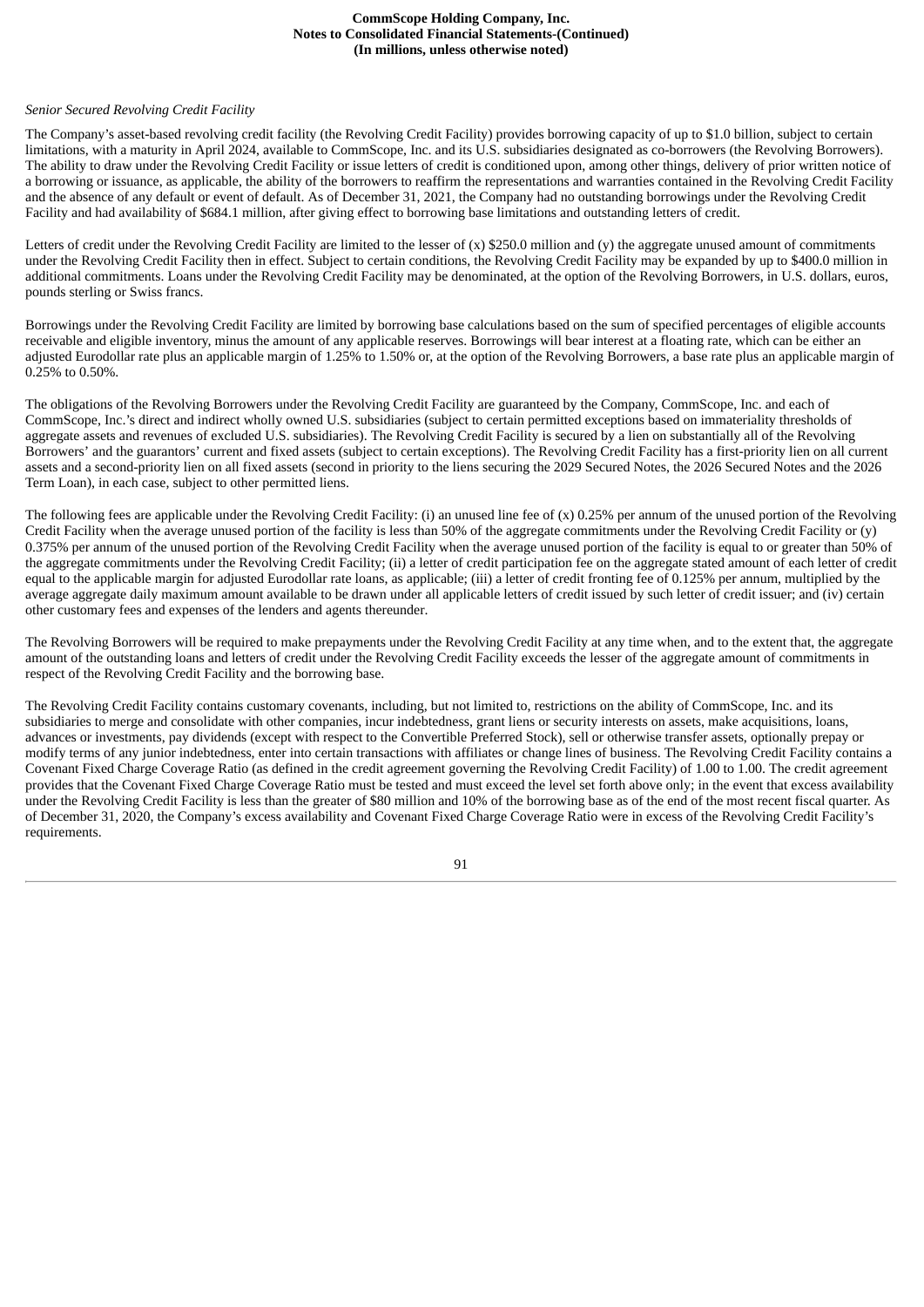The Revolving Credit Facility provides that, upon the occurrence of certain events of default, the obligations thereunder may be accelerated and the lending commitments terminated. Such events of default include payment defaults, material inaccuracies of representations and warranties, covenant defaults, cross-defaults to other material indebtedness, voluntary and involuntary bankruptcy proceedings, material money judgments, material pension-plan events, certain change of control events and other customary events of default.

### **Other Matters**

The following table summarizes scheduled maturities of long-term debt as of December 31, 2021:

|                                        | 2022 |  | 2023 | 2024        | 2025   | 2026    | Thereafter |
|----------------------------------------|------|--|------|-------------|--------|---------|------------|
| Scheduled maturities of long-term debt |      |  |      | <b>32.0</b> | .332.0 | 4.500.0 | 3,700.0    |

The Company's non-guarantor subsidiaries held \$3,143 million, or 24%, of total assets and \$1,077 million, or 9%, of total liabilities as of December 31, 2021 and accounted for \$2,678 million, or 31%, of net sales for the year ended December 31, 2021. All amounts presented exclude intercompany balances.

The Company is dependent upon the earnings and cash flow of its subsidiaries to make certain payments, including debt and interest payments. Certain subsidiaries may have limitations or restrictions on transferring funds to other subsidiaries that may be necessary to meet those requirements.

The weighted average effective interest rate on outstanding borrowings, including the impact of the interest rate swap, and the amortization of debt issuance costs and original issue discount, was 5.74% at December 31, 2021 and 5.86% at December 31, 2020.

# **8. DERIVATIVES AND HEDGING ACTIVITIES**

### *Derivatives Not Designated As Hedging Instruments*

The Company uses forward contracts to hedge a portion of its balance sheet foreign exchange re-measurement risk and to hedge certain planned foreign currency expenditures. As of December 31, 2021, the Company had foreign exchange contracts outstanding with maturities of up to eight months and aggregate notional values of \$520.9 million (based on exchange rates as of December 31, 2021). Unrealized gains and losses resulting from these contracts are recognized in other expense, net and partially offset corresponding foreign exchange gains and losses on the balances and expenditures being hedged.

The following table presents the balance sheet location and fair value of the Company's derivatives not designated as hedging instruments:

|                                                            |                                           |      | December 31. |       |
|------------------------------------------------------------|-------------------------------------------|------|--------------|-------|
| <b>Contract Type</b>                                       | <b>Location of Asset (Liability)</b>      | 2021 |              | 2020  |
| Foreign currency contracts                                 | Prepaid expenses and other current assets |      | 5.7          |       |
| Foreign currency contracts                                 | Accrued and other liabilities             |      | (0.8)        | (3.3) |
| Total derivatives not designated as<br>hedging instruments |                                           |      | 4.9          |       |

The pretax impact of the foreign currency forward contracts, both matured and outstanding, on the Consolidated Statements of Operations is as follows:

|                         |                          | $\sim$<br>Year Ended<br>December<br>-91 |      |
|-------------------------|--------------------------|-----------------------------------------|------|
| Location of Gain (Loss) | 2021                     | 2020                                    | 2019 |
| Other<br>expense, net   | $\Gamma$ $\Omega$<br>ں و | $\sim$ $\lambda$<br>Z4.J                | TO'O |
|                         |                          |                                         |      |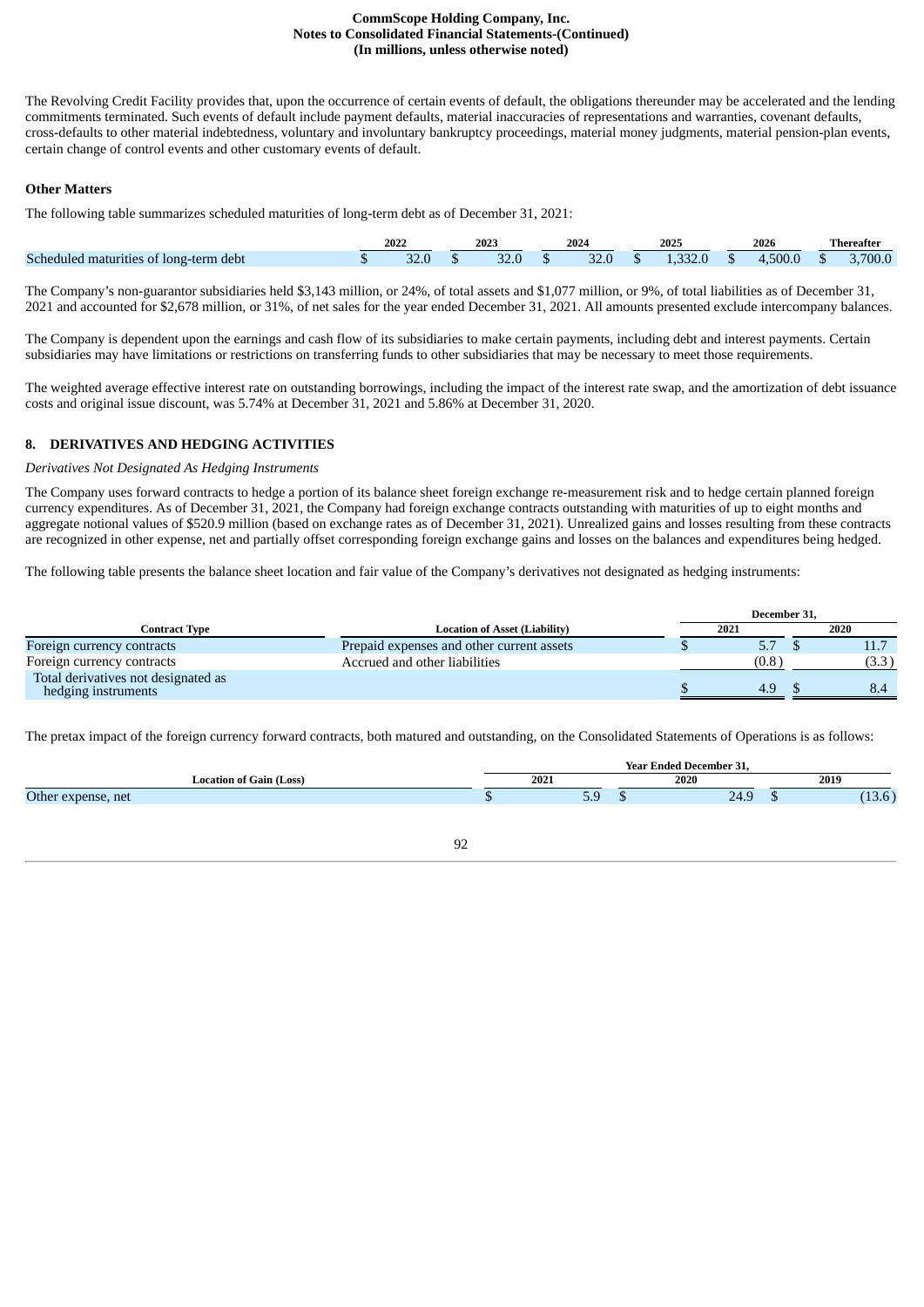#### *Derivative Instruments Designated As Net Investment Hedges*

The Company periodically uses a hedging strategy to designate certain foreign currency contracts as net investment hedges to mitigate a portion of the foreign currency risk on the euro net investment in a foreign subsidiary. The foreign currency contracts matured in the second quarter of 2021, and as of December 31, 2021, there were no derivative instruments designated as net investment hedges. There was no ineffectiveness on the instruments designated as net investment hedges for the years ended December 31, 2021, 2020 or 2019.

The following table presents the balance sheet location and fair value of the derivative instruments designated as net investment hedges:

|                                                                       |                                      |  | December 31. |  |       |
|-----------------------------------------------------------------------|--------------------------------------|--|--------------|--|-------|
| Contract Type                                                         | <b>Location of Asset (Liability)</b> |  | 2021         |  | 2020  |
| Foreign currency contracts                                            | Accrued and other liabilities        |  |              |  | (21.1 |
| Total derivatives designated as net<br>investment hedging instruments |                                      |  |              |  |       |

The after-tax impact of the forward contracts designated as net investment hedging instruments, both matured and outstanding, on the Consolidated Statements of Comprehensive Loss is as follows:

|                                               |      |     | Year Ended December 31. |      |
|-----------------------------------------------|------|-----|-------------------------|------|
| Location of Gain (Loss)                       | 2021 |     | 2020                    | 2019 |
| Other comprehensive income (loss), net of tax |      | ے،ب |                         | D.G  |

### *Derivative Instruments Designated As Cash Flow Hedges of Interest Rate Risk*

The Company has a hedging strategy to mitigate a portion of the exposure to changes in cash flows resulting from variable interest rates on the 2026 Term Loan. The total notional amount of the interest rate swap derivatives as of December 31, 2021 was \$600 million with outstanding maturities up to twentyseven months. There was no ineffectiveness on the instruments designated as cash flow hedges for the years ended December 31, 2021, 2020 or 2019.

The following table presents the balance sheet location and fair value of the derivative instruments designated as cash flow hedges of interest rate risk:

|                                                                       |                                      | December 31. |        |  |  |  |  |
|-----------------------------------------------------------------------|--------------------------------------|--------------|--------|--|--|--|--|
| <b>Contract Type</b>                                                  | <b>Location of Asset (Liability)</b> | 2021         | 2020   |  |  |  |  |
| Interest rate swap contracts                                          | Accrued and other liabilities        | $(1.5)$ \$   |        |  |  |  |  |
| Interest rate swap contracts                                          | Other noncurrent liabilities         | (10.3)       | (29.9) |  |  |  |  |
| Total derivatives designated as net<br>investment hedging instruments |                                      | (11.8)       | (29.9) |  |  |  |  |

The impact of the effective portion of the interest rate swap contracts designated as cash flow hedging instruments on the Consolidated Statements of Comprehensive Loss is as follows:

|                                                              | $\sim$<br>Year Ended December 31. |      |  |      |  |                   |
|--------------------------------------------------------------|-----------------------------------|------|--|------|--|-------------------|
| Location of Gain (Loss)                                      | 2021<br>2020                      |      |  |      |  | 2019              |
| Other<br>* comprehensive income (loss), .<br>. net<br>of tax |                                   | 14.4 |  | TO'T |  | (4.0.0)<br>$+6.6$ |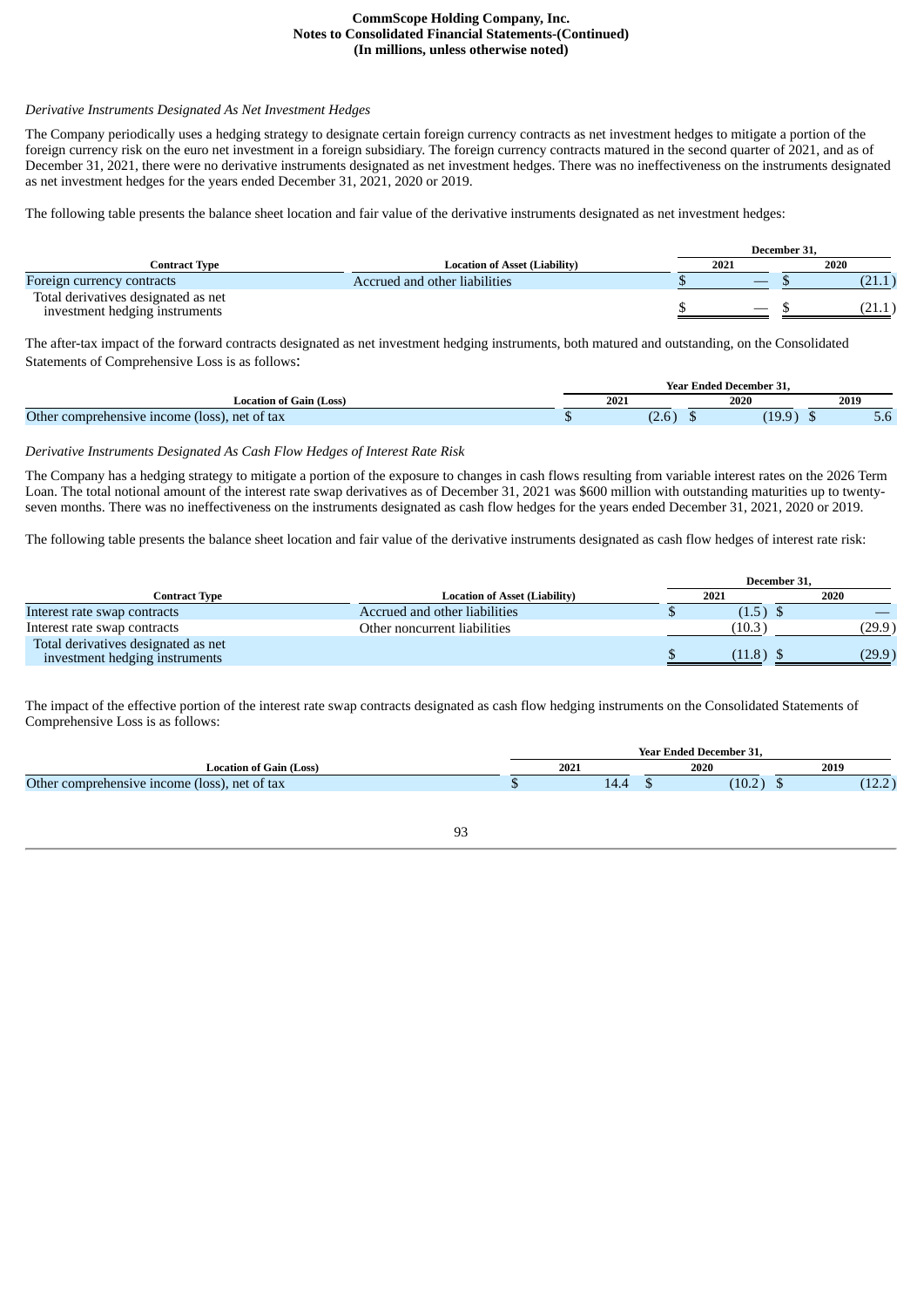### **9. FAIR VALUE MEASUREMENTS**

The Company's financial instruments consist primarily of cash and cash equivalents, trade receivables, trade payables, debt instruments, interest rate derivatives and foreign currency contracts. For cash and cash equivalents, trade receivables and trade payables, the carrying amounts of these financial instruments as of December 31, 2021 and December 31, 2020 were considered representative of their fair values due to their short terms to maturity. The fair values of the Company's debt instruments, interest rate derivatives and foreign currency contracts were based on indicative quotes.

Fair value measurements using quoted prices in active markets for identical assets and liabilities fall within Level 1 of the fair value hierarchy, measurements using significant other observable inputs fall within Level 2, and measurements using significant unobservable inputs fall within Level 3.

The carrying amounts, estimated fair values and valuation input levels of the Company's debt instruments, interest rate derivatives and foreign currency contracts as of December 31, 2021 and 2020, are as follows:

|                                     |         | <b>December 31, 2021</b> |     |                   |     | <b>December 31, 2020</b> |     |                   |                     |
|-------------------------------------|---------|--------------------------|-----|-------------------|-----|--------------------------|-----|-------------------|---------------------|
|                                     |         | Carrying<br>Amount       |     | <b>Fair Value</b> |     | Carrying<br>Amount       |     | <b>Fair Value</b> | Valuation<br>Inputs |
| Assets:                             |         |                          |     |                   |     |                          |     |                   |                     |
| Foreign currency contracts          | ሖ<br>J. | 5.7                      | S   | 5.7               | \$. | 11.7                     | \$. | 11.7              | Level 2             |
| Liabilities:                        |         |                          |     |                   |     |                          |     |                   |                     |
| 7.125% senior notes due 2028        | ¢<br>D  | 700.0                    | \$. | 690.4             | \$. | 700.0                    | \$. | 743.8             | Level 2             |
| $5.00\%$ senior notes due $2027$    |         | 750.0                    |     | 705.0             |     | 750.0                    |     | 741.5             | Level 2             |
| 8.25% senior notes due 2027         |         | 1.000.0                  |     | 1.023.8           |     | 1.000.0                  |     | 1.068.5           | Level 2             |
| 6.00% senior notes due 2025         |         | 1,300.0                  |     | 1,300.0           |     | 1,300.0                  |     | 1,329.3           | Level 2             |
| 4.75% senior secured notes due 2029 |         | 1,250.0                  |     | 1,240.3           |     |                          |     |                   | Level 2             |
| 6.00% senior secured notes due 2026 |         | 1,500.0                  |     | 1,554.4           |     | 1,500.0                  |     | 1.576.8           | Level 2             |
| 5.50% senior secured notes due 2024 |         |                          |     |                   |     | 1,250.0                  |     | 1,285.9           | Level 2             |
| Senior secured term loan due 2026   |         | 3,128.0                  |     | 3.092.8           |     | 3.160.0                  |     | 3.156.1           | Level 2             |
| Foreign currency contracts          |         | 0.8                      |     | 0.8               |     | 24.4                     |     | 24.4              | Level 2             |
| Interest rate swap contracts        |         | 11.8                     |     | 11.8              |     | 29.9                     |     | 29.9              | Level 2             |

### **Non-Recurring Fair Value Measurements**

During the annual impairment test in the fourth quarter of 2021, a goodwill impairment charge of \$13.7 million was recorded related to the goodwill reallocated from the Network and Cloud reporting unit to the Home Networks reporting unit in the second quarter of 2021 as a result of a segment realignment. The fair value of each reporting unit was determined using a discounted cash flow (DCF) model and a guideline public company approach, with 75% of the value determined using the DCF model and 25% of the value determined using the guideline public company approach. Under the DCF method, the fair value of a reporting unit is based on the present value of estimated future cash flows. Under the guideline public company method, the fair value is based upon market multiples of revenue and earnings derived from publicly traded companies with similar operating and investment characteristics as the reporting unit. The inputs to both the DCF model and the guideline public company analysis are Level 3 valuation inputs. Changes in any of these inputs, among other factors, could negatively affect the fair value of one or more of the Company's reporting units and result in a material impairment charge in the future.

During the second quarter of 2020, the Company recorded a pretax goodwill impairment charge of \$206.7 million related to the Home Networks reporting unit in the Home segment. The fair value of the reporting unit was determined as of May 31, 2020 based on the present value of estimated future cash flows using a DCF model. The inputs to the DCF model were Level 3 valuation inputs.

During the fourth quarter of 2019, the Company recorded a pretax goodwill impairment charge of \$376.1 million related to the Broadband, Home and VCN segments. The determination of the impairment charge was based on Level 3 valuation inputs.

 $Q_A$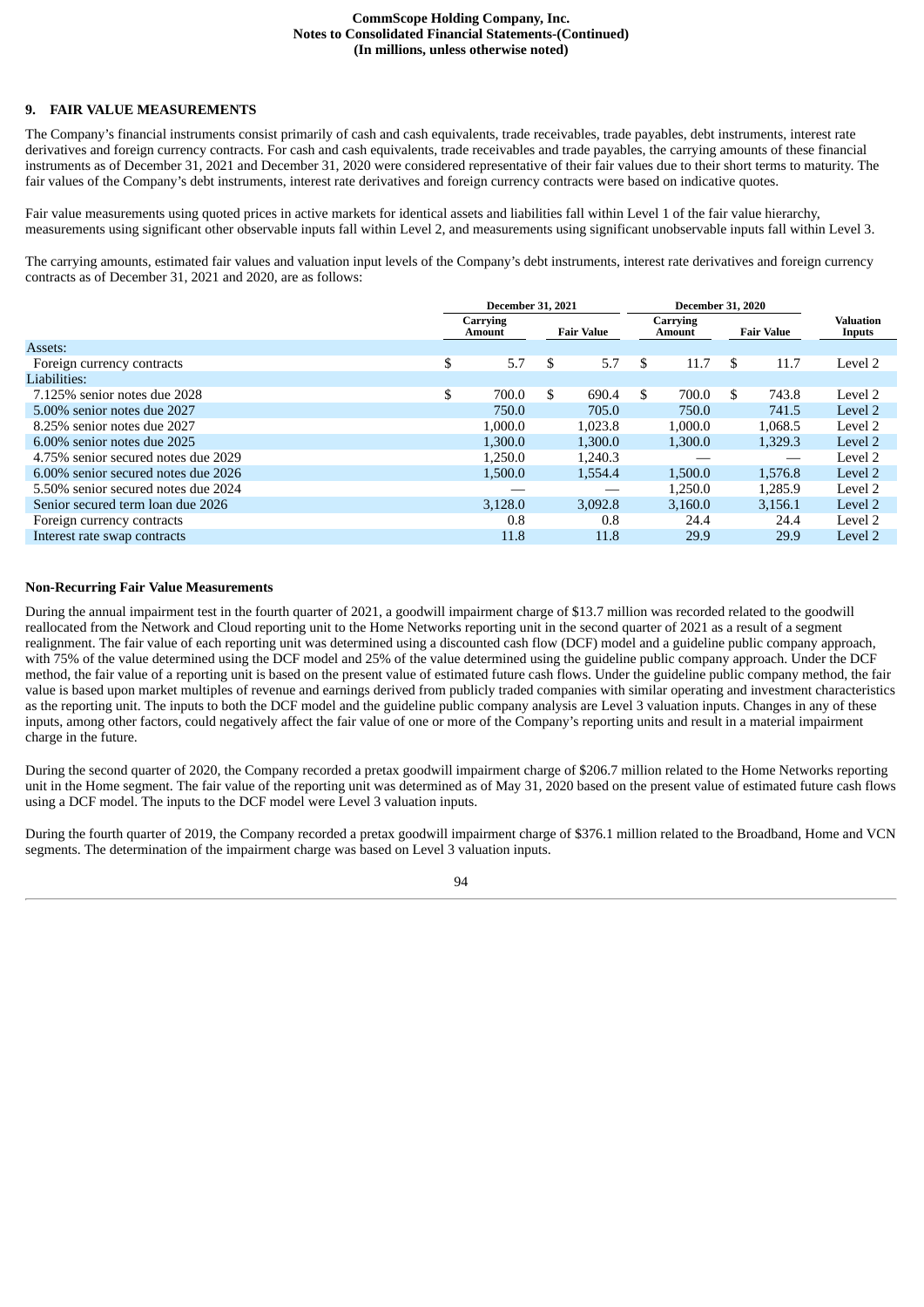These fair value estimates are based on pertinent information available to management as of the valuation date. Although management is not aware of any factors that would significantly affect these fair value estimates, such amounts have not been comprehensively revalued for purposes of these financial statements since those dates, and current estimates of fair value may differ significantly from the amounts presented.

# **10. RESTRUCTURING COSTS**

The Company incurs costs associated with restructuring initiatives intended to improve overall operating performance and profitability. The costs related to restructuring actions are generally cash-based and primarily consist of employee-related costs, which include severance and other one-time termination benefits.

In addition to the employee-related costs, the Company records other costs associated with restructuring actions such as the gain or loss on the sale of facilities and impairment costs arising from unutilized real estate or equipment. The Company attempts to sell or lease this unutilized space but additional impairment charges may be incurred related to these or other excess assets.

The Company's net pretax restructuring activity included in restructuring costs, net on the Consolidated Statements of Operations, by segment, were as follows:

|                  |      |    | <b>Year Ended December 31,</b> |      |
|------------------|------|----|--------------------------------|------|
|                  | 2021 |    | 2020                           | 2019 |
| <b>Broadband</b> | 69.8 | ۰D | 17.8                           | 36.9 |
| <b>OWN</b>       | 3.5  |    | 15.7                           | 6.9  |
| <b>VCN</b>       | 10.0 |    | 24.9                           | 20.7 |
| Home             | 8.6  |    | 30.0                           | 23.2 |
| <b>Total</b>     | 91.9 |    | 88.4                           | 87.7 |

Restructuring liabilities were included in the Company's Consolidated Balance Sheets as follows:

|                                 | December 31. |      |
|---------------------------------|--------------|------|
|                                 | 2021         | 2020 |
| Accrued and other liabilities   | 41.0         | 22.0 |
| Other noncurrent liabilities    | 28.2         | 4.0  |
| Total restructuring liabilities | 69.2         | 26.0 |

### *CommScope NEXT Restructuring Actions*

In the first quarter of 2021, the Company announced and began implementing a business transformation initiative called CommScope NEXT. This initiative is designed to drive shareholder value through three pillars: profitable growth, operational efficiency and portfolio optimization. The activity within the liability established for CommScope NEXT restructuring actions was as follows:

|                                           | <b>Employee-</b><br>Related |       |       |              |
|-------------------------------------------|-----------------------------|-------|-------|--------------|
|                                           | Costs                       | Other |       | <b>Total</b> |
| Balance at December 31, 2020              |                             |       |       |              |
| Additional expense, net                   | 86.7                        |       | 4.0   | 90.7         |
| Cash paid                                 | (26.6)                      |       |       | (26.6)       |
| Foreign exchange and other non-cash items | 0.5                         |       | (4.0) | (3.5)        |
| Balance at December 31, 2021              | 60.6                        |       |       | 60.6         |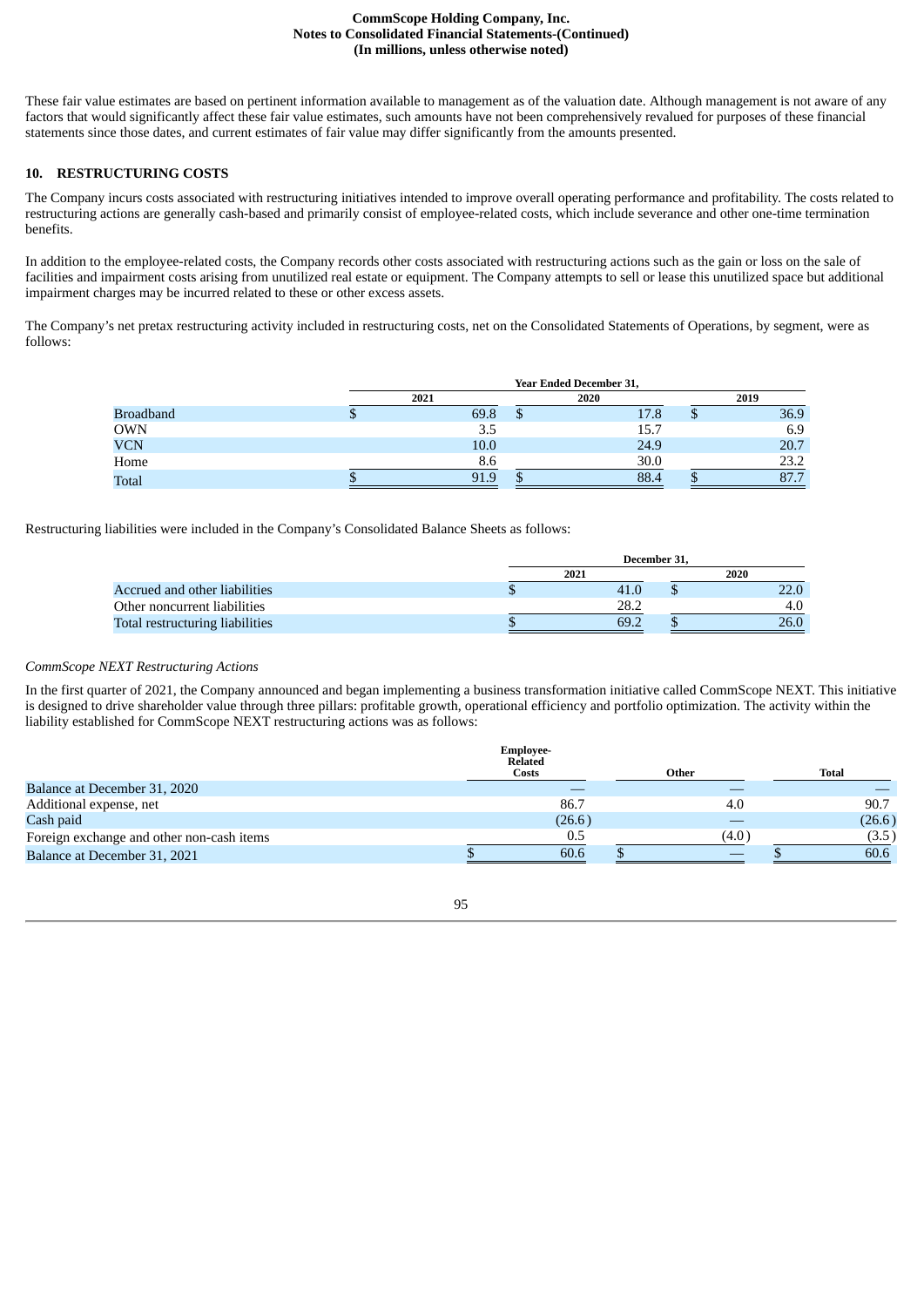CommScope NEXT actions to date have included employee costs related to the planned closure of an international manufacturing facility as well as other headcount reductions in manufacturing, engineering, marketing, sales and administrative functions. Asset impairment charges related to real estate or equipment that are affected by restructuring activities are included in the other category of restructuring costs for the year ended December 31, 2021.

The Company expects to make cash payments of \$32.4 million during 2022 and additional cash payments of \$28.2 million in 2023 to settle CommScope NEXT restructuring actions. Additional restructuring actions related to CommScope NEXT are expected to be identified and the resulting charges and cash requirements could be material.

### *ARRIS Integration Restructuring Actions*

In anticipation of and following the acquisition of ARRIS, the Company initiated a series of restructuring actions to integrate and streamline operations and achieve cost synergies. The activity within the liability established for the ARRIS integration restructuring actions was as follows:

|                                           | <b>Employee-</b><br><b>Related</b> |        |        |
|-------------------------------------------|------------------------------------|--------|--------|
|                                           | Costs                              | Other  | Total  |
| Balance at December 31, 2019              | 23.1                               | 2.0    | 25.1   |
| Additional expense, net                   | 78.3                               | 10.1   | 88.4   |
| Cash (paid) received                      | (77.2)                             | 3.0    | (74.2) |
| Foreign exchange and other non-cash items | 0.2                                | (14.3) | (14.1) |
| Balance at December 31, 2020              | 24.4                               | 0.8    | 25.2   |
| Additional expense (reversal), net        | (4.3)                              | 5.5    | 1.2    |
| Cash (paid) received                      | (11.6)                             | 6.6    | (5.0)  |
| Foreign exchange and other non-cash items | (0.2)                              | (12.8) | (13.0) |
| Balance at December 31, 2021              | 8.3                                | 0.1    | 8.4    |

The ARRIS integration actions included headcount reductions in manufacturing, sales, engineering, marketing and administrative functions. The Company has recognized restructuring charges of \$175.8 million since the ARRIS acquisition for integration actions. During the year ended December 31, 2021, the Company recorded certain adjustments to previously recorded amounts for severance that resulted in a \$13.1 million reduction in employee-related costs.

During the year ended December 31, 2021, the Company completed the sale of its facility in Greensboro, North Carolina and recorded net proceeds of \$10.5 million resulting in a gain on the sale of the facility of \$1.8 million, which is included in the other category in the table above and in restructuring costs, net on the Consolidated Statements of Operations. Also included in the other category of restructuring costs for the years ended December 31, 2021 and 2020 are asset impairment charges related to real estate or equipment that are affected by restructuring activities.

The Company expects to make cash payments of \$8.4 million during 2022 to settle the ARRIS integration initiatives. The Company does not expect to identify significant additional restructuring actions related to the ARRIS integration.

### **11. EMPLOYEE BENEFIT PLANS**

### **Defined Contribution Plans**

The Company and certain of its subsidiaries have defined contribution retirement savings plans, the most significant of which is a 401(k) plan in the U.S. These plans allow employees meeting certain requirements to contribute a portion of their compensation on a pretax and/or after-tax basis in accordance with guidelines established by the plans and the Internal Revenue Service or other tax authorities. The Company matches a percentage of the employee contributions up to certain limits. During the years ended December 31, 2021, 2020 and 2019, the Company made contributions to defined contribution retirement savings plans of \$50.4 million, \$56.6 million and \$41.8 million, respectively.

The Company also maintains noncontributory and contributory deferred compensation plans. During the years ended December 31, 2021, 2020 and 2019, the Company recognized pretax costs of \$1.3 million, \$2.6 million and \$3.5 million, respectively, related to these plans. The liability related to these plans was \$31.3 million and \$43.2 million as of December 31, 2021 and 2020, respectively.

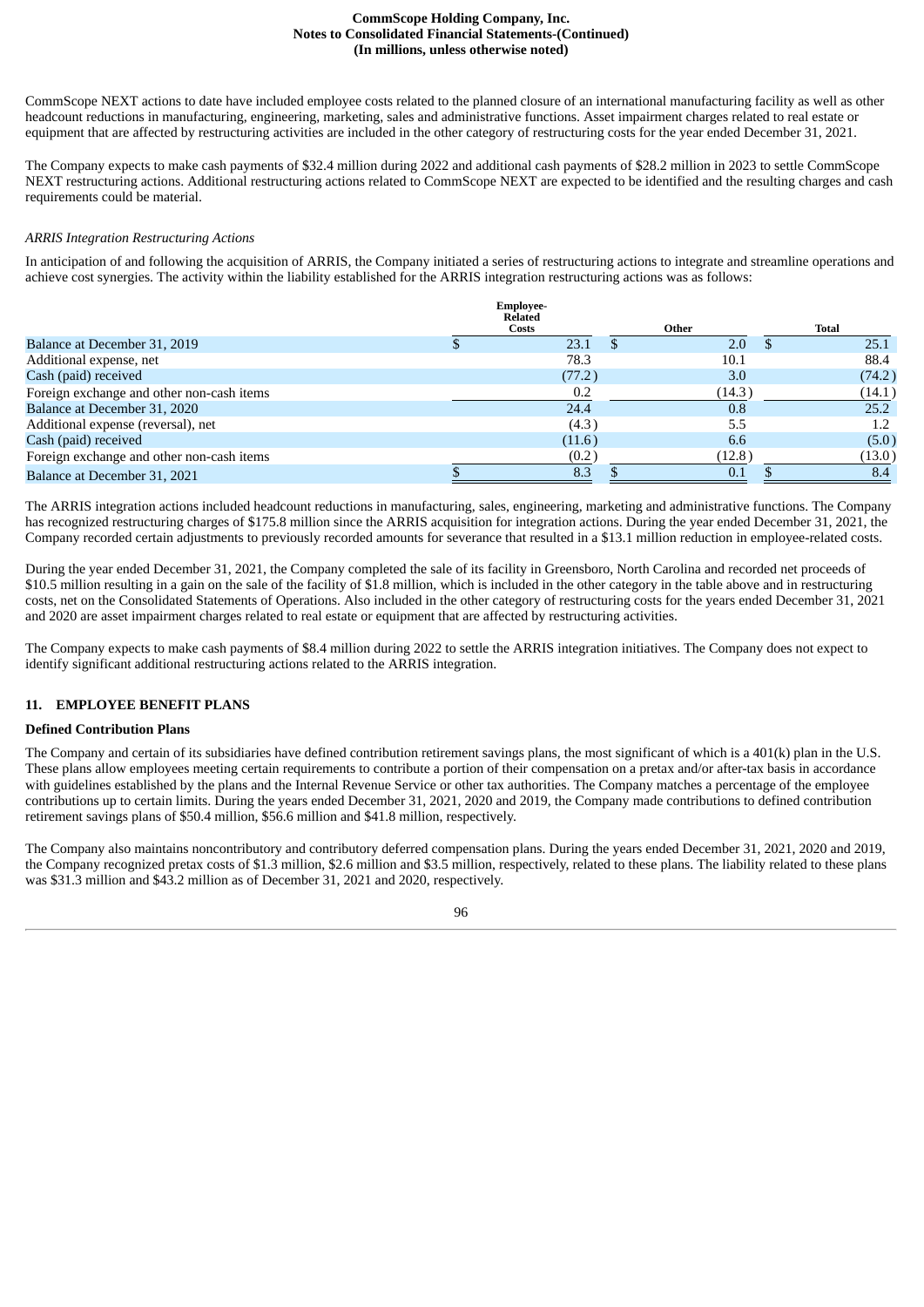### **Pension Plans**

The Company sponsors defined benefit pension plans covering certain active and former domestic and foreign employees. Included in the defined benefit pension plans are both funded and unfunded plans. The following table summarizes information for the defined benefit pension plans:

|                                             |                |                   |               | December 31, |     |                |             |
|---------------------------------------------|----------------|-------------------|---------------|--------------|-----|----------------|-------------|
|                                             |                | <b>U.S. Plans</b> |               |              |     | Non-U.S. Plans |             |
|                                             |                | 2021              |               | 2020         |     | 2021           | 2020        |
| Change in benefit obligation:               |                |                   |               |              |     |                |             |
| Benefit obligation, beginning               | \$             | 13.5              | \$            | 12.8         | \$  | 310.5          | \$<br>251.5 |
| Service cost                                |                |                   |               |              |     | 6.8            | 4.3         |
| Interest cost                               |                | 0.3               |               | 0.3          |     | 3.1            | 4.0         |
| Actuarial loss (gain)                       |                | (0.5)             |               | 1.1          |     | (20.6)         | 29.1        |
| Benefits paid                               |                | (0.8)             |               | (0.7)        |     | (5.5)          | (5.3)       |
| <b>Settlements</b>                          |                |                   |               |              |     | (3.9)          | (9.2)       |
| Curtailment                                 |                |                   |               |              |     | (4.0)          |             |
| Foreign exchange and other                  |                |                   |               |              |     | (10.9)         | 36.1        |
| Benefit obligation, ending                  | \$.            | 12.5              | \$            | 13.5         | \$. | 275.5          | \$<br>310.5 |
|                                             |                |                   |               |              |     |                |             |
| Change in plan assets:                      |                |                   |               |              |     |                |             |
| Fair value of plan assets, beginning        | $\mathfrak{S}$ |                   | $\mathcal{S}$ |              | \$  | 279.1          | \$<br>230.8 |
| Employer and plan participant contributions |                | 0.8               |               | 0.7          |     | 7.5            | 6.8         |
| Return on plan assets                       |                |                   |               |              |     | 11.8           | 23.2        |
| Benefits paid                               |                | (0.8)             |               | (0.7)        |     | (5.5)          | (5.3)       |
| <b>Settlements</b>                          |                |                   |               |              |     | (3.9)          | (9.2)       |
| Foreign exchange and other                  |                |                   |               |              |     | (9.6)          | 32.8        |
| Fair value of plan assets, ending           | \$             |                   | \$            |              |     | 279.4          | \$<br>279.1 |
| Funded status, net liability or (net asset) |                | 12.5              |               | 13.5         |     | (3.9)          | 31.4        |

The following table presents the balance sheet location of the Company's pension liabilities and assets:

|                               |                   | December 31, |                |        |  |        |
|-------------------------------|-------------------|--------------|----------------|--------|--|--------|
|                               | <b>U.S. Plans</b> |              | Non-U.S. Plans |        |  |        |
|                               | 2021              | 2020         |                | 2021   |  | 2020   |
| Accrued and other liabilities | (0.7)             | (0.8)        |                | (0.4)  |  | (0.5)  |
| Other noncurrent liabilities  | (11.8)            | (12.7        |                | (22.0) |  | (34.4) |
| Other noncurrent assets       |                   |              |                | 26.3   |  | 3.5    |

The accumulated benefit obligation for the Company's U.S. defined benefit pension plans was \$12.5 million and \$13.5 million as of December 31, 2021 and 2020, respectively, and the accumulated benefit obligation for the Company's non-U.S. defined benefit pension plans was \$233.2 million and \$261.8 million as of December 31, 2021 and 2020, respectively.

The following table summarizes information for the Company's pension plans with an accumulated benefit obligation in excess of plan assets:

|                                |                   | December 31. |                |      |  |      |
|--------------------------------|-------------------|--------------|----------------|------|--|------|
|                                | <b>U.S. Plans</b> |              | Non-U.S. Plans |      |  |      |
|                                | 2021              | 2020         |                | 2021 |  | 2020 |
| Projected benefit obligation   | $12.5^{\circ}$    | 13.5         |                | 48.8 |  | 51.5 |
| Accumulated benefit obligation | 12.5              | 13.5         |                | 45.9 |  | 48.5 |
| Fair value of plan assets      |                   |              |                | 27.4 |  | 26.1 |

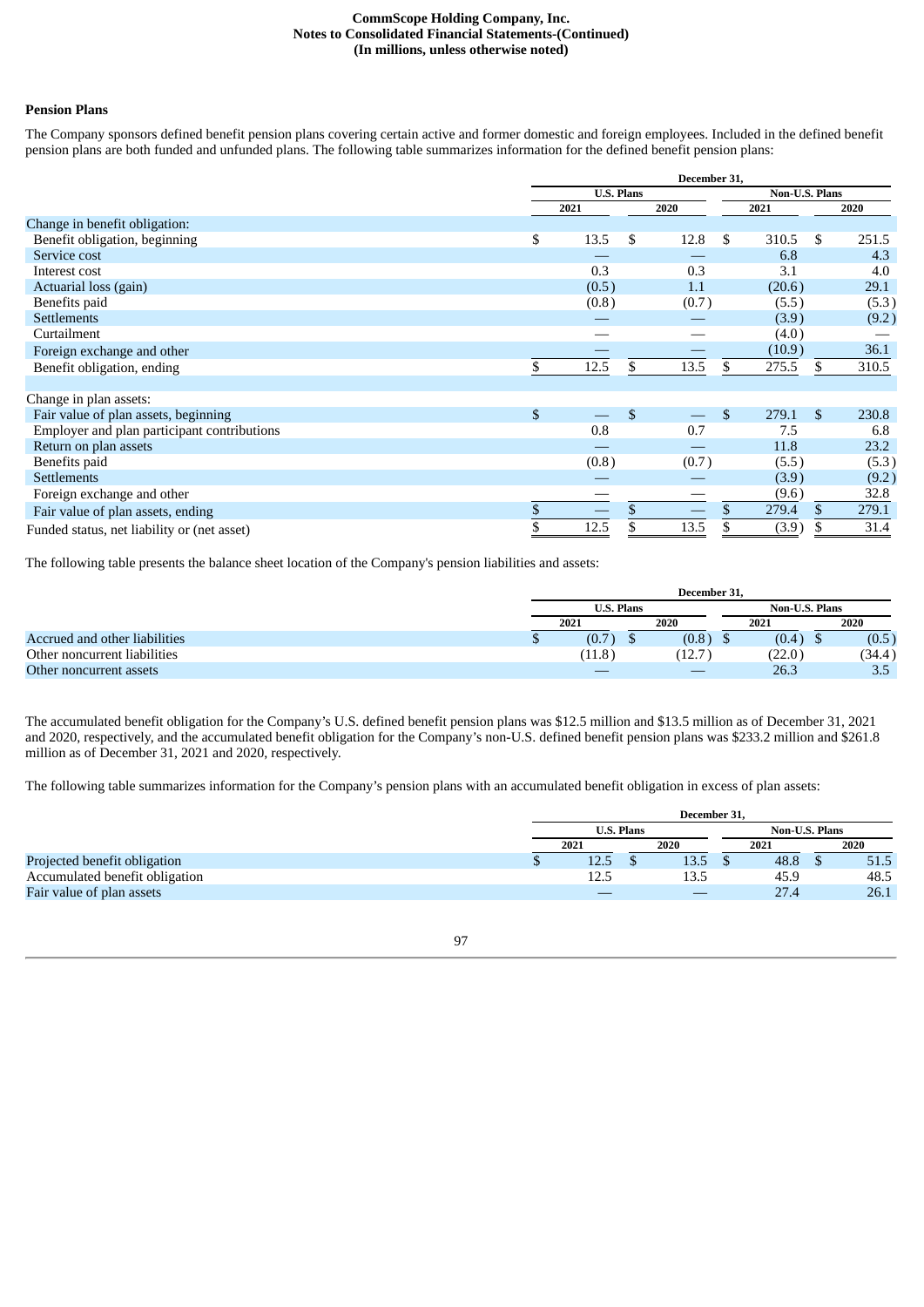The following table summarizes pretax amounts included in accumulated other comprehensive loss:

|                                 |                   |             |  | December 31.   |  |        |  |        |
|---------------------------------|-------------------|-------------|--|----------------|--|--------|--|--------|
|                                 | <b>U.S. Plans</b> |             |  | Non-U.S. Plans |  |        |  |        |
|                                 |                   | 2021        |  | 2020           |  | 2021   |  | 2020   |
| Unrecognized net actuarial loss | Ψ                 | (1.7)       |  | (2.3)          |  | (13.6) |  | (43.4) |
| Unrecognized prior service cost |                   |             |  |                |  | (0.1)  |  | (0.5)  |
| <b>Total</b>                    |                   | $-$<br>(1.) |  | (2.3)          |  | (13.   |  | (43.9) |

Actuarial gains and losses are amortized using a corridor approach. The corridor is equal to 10% of the greater of the benefit obligation and the fair value of the assets. Gains and losses in excess of the corridor are generally amortized over the average remaining life of the plan participants. Pretax amounts for net periodic benefit cost and other amounts included in other comprehensive income (loss) for the defined benefit pension plans consisted of the following components:

|                                                                                                    |       |                   | <b>Year Ended December 31.</b> |    |        |                |              |       |
|----------------------------------------------------------------------------------------------------|-------|-------------------|--------------------------------|----|--------|----------------|--------------|-------|
|                                                                                                    |       | <b>U.S. Plans</b> |                                |    |        | Non-U.S. Plans |              |       |
|                                                                                                    | 2021  | 2020              | 2019                           |    | 2021   | 2020           |              | 2019  |
| Service cost                                                                                       |       |                   |                                |    | 6.8    | 4.3            | $\mathbf{s}$ | 4.0   |
| Interest cost                                                                                      | 0.3   | 0.3               | 0.3                            |    | 3.1    | 4.0            |              | 5.2   |
| Recognized actuarial loss                                                                          | 0.1   | 0.1               |                                |    | 1.6    | 1.3            |              | 0.7   |
| Expected return on plan assets                                                                     |       |                   |                                |    | (6.4)  | (7.0)          |              | (6.8) |
| Settlement loss                                                                                    |       |                   |                                |    | 0.3    | 1.5            |              | 0.9   |
| Curtailment gain                                                                                   |       |                   |                                |    | (2.5)  |                |              |       |
| Net periodic benefit cost                                                                          | 0.4   | 0.4               | 0.3                            |    | 2.9    | 4.1            |              | 4.0   |
| Changes in plan assets and benefit obligations<br>included in other comprehensive income (loss):   |       |                   |                                |    |        |                |              |       |
| Change in unrecognized net actuarial loss (gain)                                                   | (0.6) | 1.0               | 0.9                            |    | (28.0) | 13.4           |              | 9.6   |
| Change in unrecognized prior service cost                                                          |       |                   |                                |    | (0.4)  | (0.2)          |              |       |
| Curtailment and settlements                                                                        |       |                   |                                |    | (1.8)  | (1.5)          |              | (0.9) |
| Total included in other comprehensive income (loss)                                                | (0.6) | 1.0               | 0.9                            |    | (30.2) | 11.7           |              | 8.7   |
| Total recognized in net periodic benefit cost and<br>included in other comprehensive income (loss) | (0.2) | 1.4               | 1.2                            | £. | (27.3) | 15.8           | <b>S</b>     | 12.7  |

During the year ended December 31, 2021, the Company recorded a curtailment gain of \$2.5 million related to the planned closure of an international manufacturing facility. The Company reports the service cost component of net periodic benefit cost in the same line item as other compensation costs arising from the services rendered by the employee and records the other components of net periodic benefit cost in other expense, net.

#### *Assumptions*

Significant weighted average assumptions used in determining benefit obligations and net periodic benefit cost are as follows:

|                               |          | <b>U.S. Plans</b> |       |        | Non-U.S. Plans |       |
|-------------------------------|----------|-------------------|-------|--------|----------------|-------|
|                               | 2021     | 2020              | 2019  | 2021   | 2020           | 2019  |
| Benefit obligations:          |          |                   |       |        |                |       |
| Discount rate                 | 2.55%    | $2.07\%$          | 2.95% | 1.47%  | $1.02\%$       | 1.65% |
| Rate of compensation increase | $-$ %    | $-$ %             | $-$ % | 3.79%  | 3.59%          | 3.74% |
| Net periodic benefit cost:    |          |                   |       |        |                |       |
| Discount rate                 | $2.07\%$ | 2.95%             | 3.70% | 1.02%  | $1.65\%$       | 2.50% |
| Rate of return on plan assets | $-$ %    | $-$ %             | $-$ % | 1.96 % | $2.33\%$       | 3.03% |
| Rate of compensation increase | $-$ %    | $-$ %             | $-$ % | 3.59%  | 3.74%          | 3.92% |
|                               |          |                   |       |        |                |       |

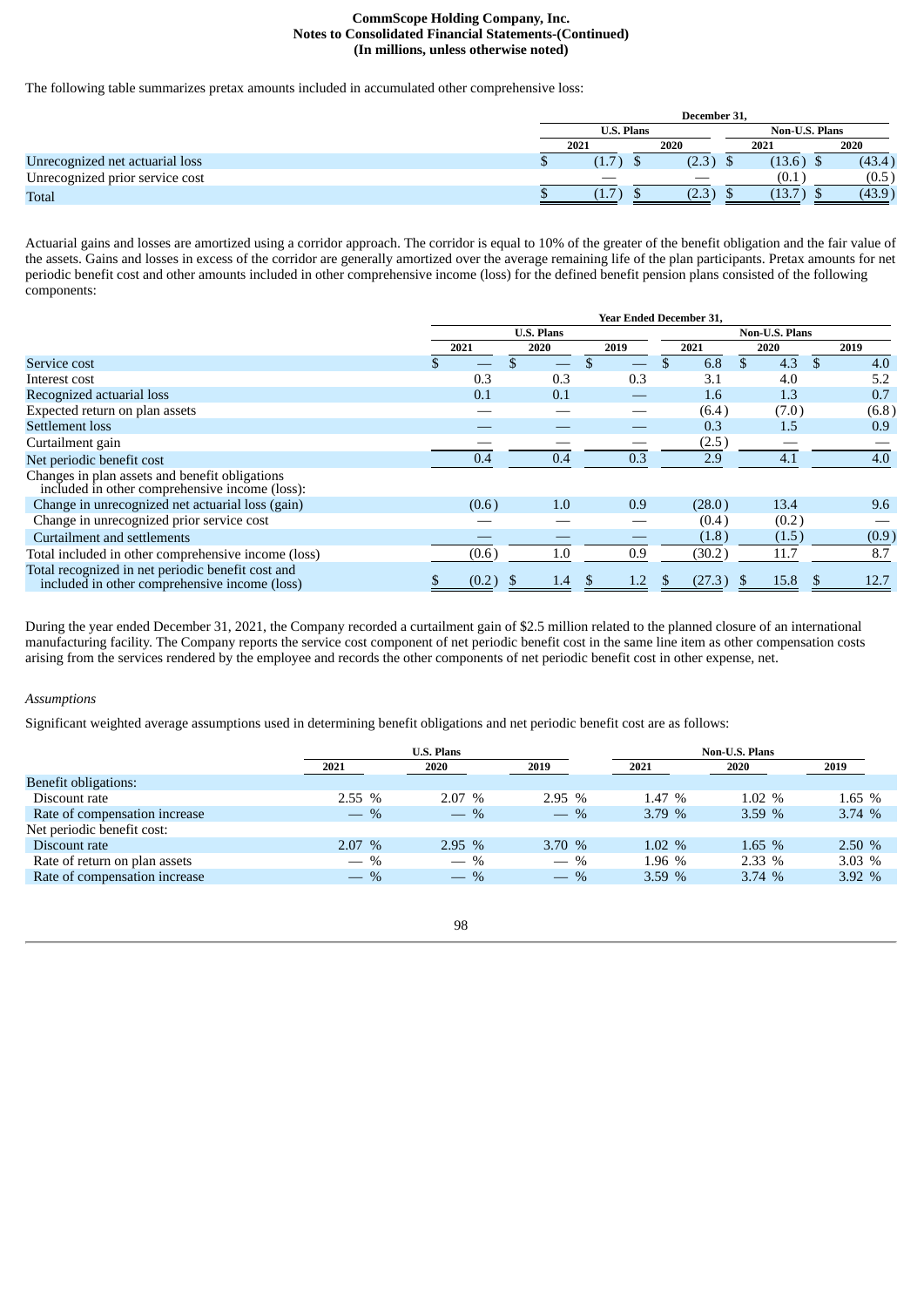The Company considered the available yields on high-quality fixed-income investments with maturities corresponding to the Company's expected benefit obligations to determine the discount rates at each measurement date.

### *Plan Assets*

In developing the expected rate of return on plan assets, the Company considered the expected long-term rate of return on individual asset classes. Expected return on plan assets is based on the market value of the assets. The majority of the non-U.S. pension assets are managed by independent investment advisors. In general, the investment strategy is designed to accumulate a diversified portfolio among markets, asset classes or individual securities in order to reduce market risk and assure that the pension assets are available to pay benefits as they come due.

Mutual funds classified as Level 1 are valued at net asset value, which is based on the fair value of the funds' underlying securities. Certain mutual funds are classified as Level 2 because a portion of the funds' underlying assets are valued using significant other observable inputs. Other assets are primarily composed of fixed income investments (including insurance and real estate products) and are valued based on the investment's stated rate of return, which approximates market interest rates.

The Company had no U.S. defined benefit pension plan assets as of December 31, 2021 or 2020. The estimated fair values and the valuation input levels of the Company's non-U.S. defined benefit pension plan assets are as follows:

|                      | <b>December 31, 2021</b>     |                                     |
|----------------------|------------------------------|-------------------------------------|
|                      | Non-U.S. Plans               |                                     |
|                      | Level 1<br><b>Fair Value</b> | <b>Level 2</b><br><b>Fair Value</b> |
| Mutual funds:        |                              |                                     |
| International equity | \$<br>\$<br>25.6             | 32.2                                |
| International debt   | 47.4                         | 126.5                               |
| Absolute return      |                              | 9.5                                 |
| Other                | 9.6                          | 28.6                                |
| Total                | 82.6<br>\$                   | 196.8                               |
|                      |                              |                                     |
|                      | <b>December 31, 2020</b>     |                                     |
|                      | Non-U.S. Plans               |                                     |
|                      | Level 1<br><b>Fair Value</b> | Level 2<br><b>Fair Value</b>        |
| Mutual funds:        |                              |                                     |
| International equity | \$<br>\$<br>31.7             | 30.8                                |
| International debt   | 42.2                         | 101.7                               |
| Absolute return      |                              | 29.3                                |
| Other                | 13.6                         | 29.8                                |

### *Expected Cash Flows*

The Company expects to contribute \$0.8 million to U.S. defined benefit pension plans and \$6.0 million to non-U.S. defined benefit pension plans during 2022.

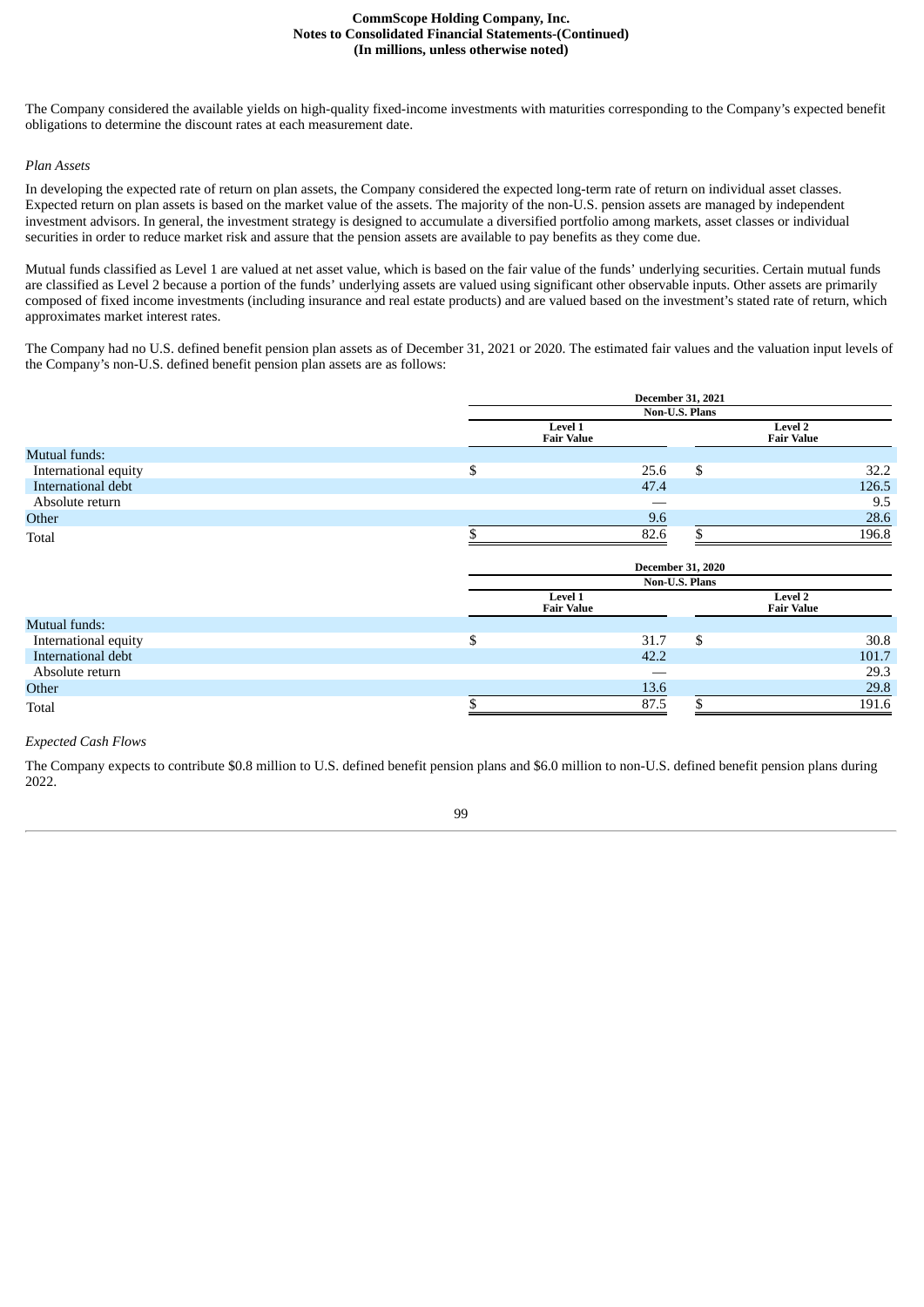The following table summarizes projected benefit payments from pension plans through 2031, including benefits attributable to estimated future service (in millions):

|           | <b>U.S. Plans</b> | Non-U.S. Plans |      |
|-----------|-------------------|----------------|------|
| 2022      |                   | 0.8            | 14.3 |
| 2023      |                   | 0.9            | 7.4  |
| 2024      |                   | 0.9            | 10.9 |
| 2025      |                   | 0.8            | 11.4 |
| 2026      |                   | 0.9            | 14.0 |
| 2027-2031 |                   | 4.0            | 58.2 |

### **Other Postretirement Benefit Plans**

The Company sponsors postretirement health care and life insurance benefit plans that provide benefits to certain former U.S. employees and certain U.S. full-time employees who retire from the Company. The health care plans contain various cost-sharing features such as participant contributions, deductibles, coinsurance and caps, with Medicare as the primary provider of health care benefits for eligible retirees. There are no plan assets associated with these post-retirement health care and life insurance benefit plans.

The benefit obligation for the plans was \$4.2 million and \$4.5 million as of December 31, 2021 and 2020, respectively, primarily recorded in other noncurrent liabilities on the Consolidated Balance Sheets. The pretax gains recognized in accumulated other comprehensive loss were \$0.3 million and \$4.5 million for the years ended December 31, 2021 and 2020, respectively, mostly related to unrecognized actuarial gains. The net periodic benefit income of \$0.2 million, \$1.3 million and \$1.0 million for the years ended December 31, 2021, 2020 and 2019, respectively, resulted primarily from the amortization of net actuarial gains and prior service credits.

### **12. INCOME TAXES**

Loss before income taxes includes the results from domestic and international operations as follows:

|                          | <b>Year Ended December 31,</b> |  |         |  |           |  |  |
|--------------------------|--------------------------------|--|---------|--|-----------|--|--|
|                          | 2021                           |  | 2020    |  | 2019      |  |  |
| U.S. companies           | (541.0)                        |  | (689.7) |  |           |  |  |
| Non-U.S. companies       | 6.5                            |  | ے.ر ب   |  | 38.7      |  |  |
| Loss before income taxes | (534.5)                        |  | (654.5) |  | $074.0\%$ |  |  |

The components of income tax benefit were as follows:

|                             | <b>Year Ended December 31,</b> |         |      |         |    |         |
|-----------------------------|--------------------------------|---------|------|---------|----|---------|
|                             | 2021                           |         | 2020 |         |    | 2019    |
| Current:                    |                                |         |      |         |    |         |
| Federal                     | \$                             | (19.1)  | \$   | (0.1)   | -S | 33.3    |
| Foreign                     |                                | 86.7    |      | 67.3    |    | 72.3    |
| <b>State</b>                |                                | 8.0     |      | 6.4     |    | 10.7    |
| Current income tax expense  |                                | 75.6    |      | 73.6    |    | 116.3   |
| Deferred:                   |                                |         |      |         |    |         |
| Federal                     | \$                             | (123.9) | \$   | (131.0) | -S | (198.2) |
| Foreign                     |                                | (14.0)  |      | (7.1)   |    | (30.8)  |
| <b>State</b>                |                                | (9.6)   |      | (16.6)  |    | (31.8)  |
| Deferred income tax benefit |                                | (147.5) |      | (154.7) |    | (260.8) |
| Total income tax benefit    |                                | (71.9)  |      | (81.1)  |    | (144.5) |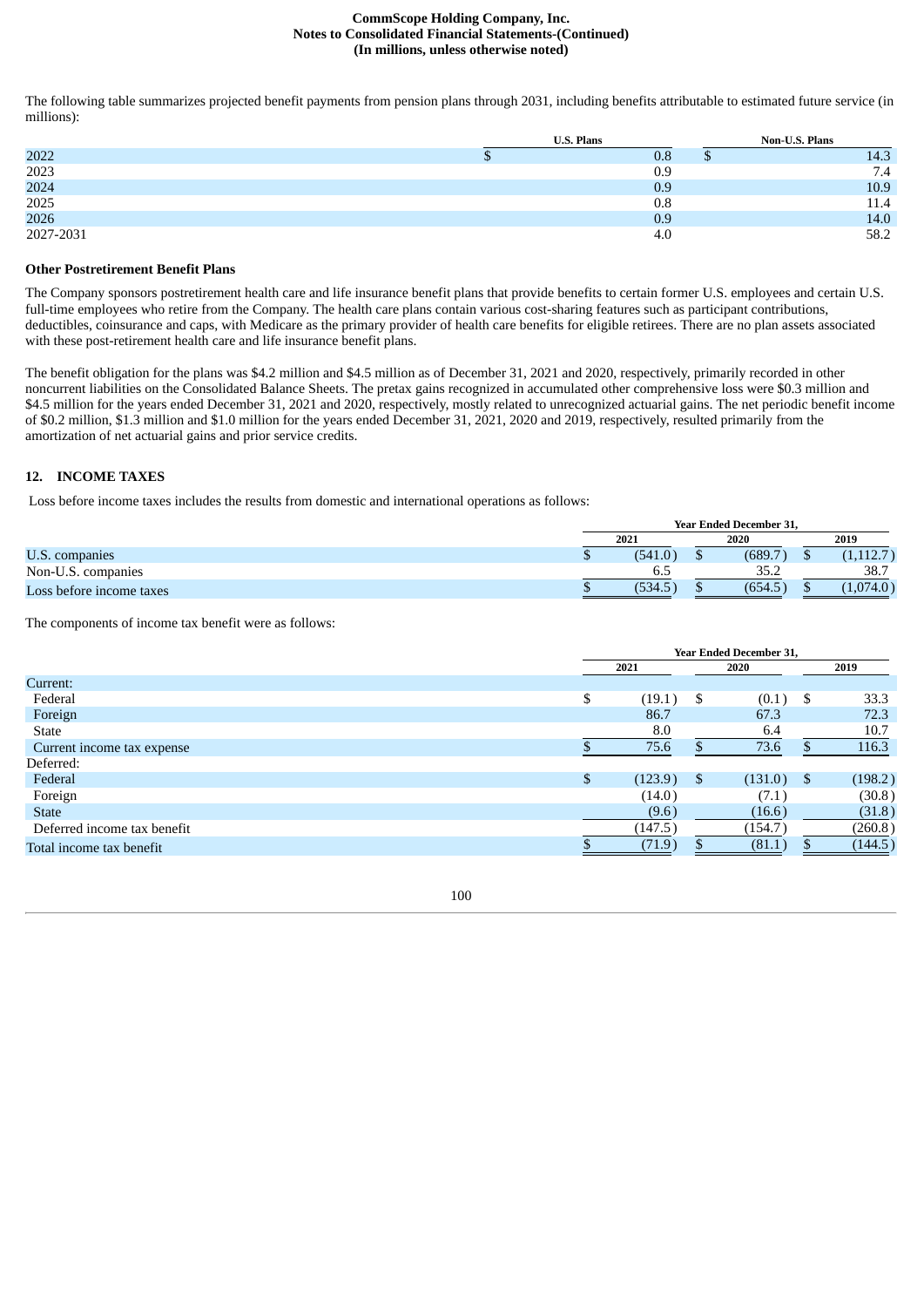The reconciliation of income taxes calculated at the statutory U.S. federal income tax rate to the Company's benefit for income taxes was as follows:

|                                                                    | Year Ended December 31, |         |         |   |             |  |
|--------------------------------------------------------------------|-------------------------|---------|---------|---|-------------|--|
|                                                                    |                         | 2021    | 2020    |   | 2019        |  |
| Benefit for income taxes at federal statutory rate                 |                         | (112.2) | (137.4) | S | (225.6)     |  |
| State income taxes, net of federal tax effect                      |                         | (20.9)  | (21.6)  |   | (26.2)      |  |
| Other permanent items                                              |                         | 7.0     | 11.0    |   | 11.9        |  |
| Equity-based compensation                                          |                         | 7.0     | 16.1    |   | 3.4         |  |
| Other changes in tax laws and tax rulings                          |                         | 37.9    | (38.2)  |   | 2.2         |  |
| Goodwill related items                                             |                         | 2.8     | 42.8    |   | 77.9        |  |
| Base erosion and anti-abuse tax                                    |                         | 10.2    |         |   | 13.5        |  |
| Foreign-derived intangible income deduction                        |                         | (7.5)   | (3.8)   |   | (4.1)       |  |
| Federal tax credits                                                |                         | (23.2)  | (23.4)  |   | (23.1)      |  |
| Change in unrecognized tax benefits                                |                         | (13.2)  | (2.6)   |   | (6.6)       |  |
| Withholding taxes and Subpart F income, net of foreign tax credits |                         | 19.7    | 23.6    |   | <b>20.9</b> |  |
| Foreign earnings taxed at other than federal rate                  |                         | 5.6     | 20.9    |   | 6.0         |  |
| Tax provision adjustments and revisions to prior years' returns    |                         | (5.8)   | 7.1     |   | (3.4)       |  |
| Change in valuation allowances                                     |                         | 20.7    | 24.4    |   | 8.7         |  |
| Total benefit for income taxes                                     |                         | (71.9)  | (81.1)  |   | (144.5)     |  |

The components of deferred income tax assets and liabilities and the classification of deferred tax balances on the balance sheet were as follows:

|                                                                       | December 31,  |    |         |  |
|-----------------------------------------------------------------------|---------------|----|---------|--|
|                                                                       | 2021          |    | 2020    |  |
| Deferred tax assets:                                                  |               |    |         |  |
| Accounts receivable, inventory and warranty reserves                  | \$<br>109.4   | \$ | 114.3   |  |
| <b>Employee benefits</b>                                              | 50.9          |    | 59.9    |  |
| Foreign net operating loss and tax credit carryforwards               | 649.0         |    | 512.8   |  |
| Federal net operating loss and tax credit carryforwards               | 115.2         |    | 159.5   |  |
| State net operating loss and tax credit carryforwards                 | 108.9         |    | 120.0   |  |
| Unrecognized tax benefits                                             | 43.0          |    | 42.7    |  |
| Interest limitation                                                   | 51.7          |    | 9.3     |  |
| Capitalized research and development costs                            | 391.6         |    | 320.2   |  |
| Other                                                                 | 85.9          |    | 86.9    |  |
| Total deferred tax assets                                             | 1,605.6       |    | 1,425.6 |  |
| Valuation allowance                                                   | (706.7)       |    | (583.9) |  |
| Total deferred tax assets, net of valuation allowance                 | 898.9         |    | 841.7   |  |
| Deferred tax liabilities:                                             |               |    |         |  |
| Intangible assets                                                     | \$<br>(629.7) | \$ | (690.7) |  |
| Property, plant and equipment                                         | (19.1)        |    | (34.6)  |  |
| Undistributed foreign earnings                                        | (17.6)        |    | (14.7)  |  |
| Other                                                                 | (13.6)        |    | (19.8)  |  |
| Total deferred tax liabilities                                        | (680.0)       |    | (759.8) |  |
| Net deferred tax asset                                                | \$<br>218.9   | \$ | 81.9    |  |
| Deferred taxes recognized on the balance sheet:                       |               |    |         |  |
| Noncurrent deferred tax asset (included with other noncurrent assets) | \$<br>427.1   | \$ | 288.1   |  |
| Noncurrent deferred tax liability                                     | (208.2)       |    | (206.2) |  |
| Net deferred tax asset                                                | \$<br>218.9   | \$ | 81.9    |  |
|                                                                       |               |    |         |  |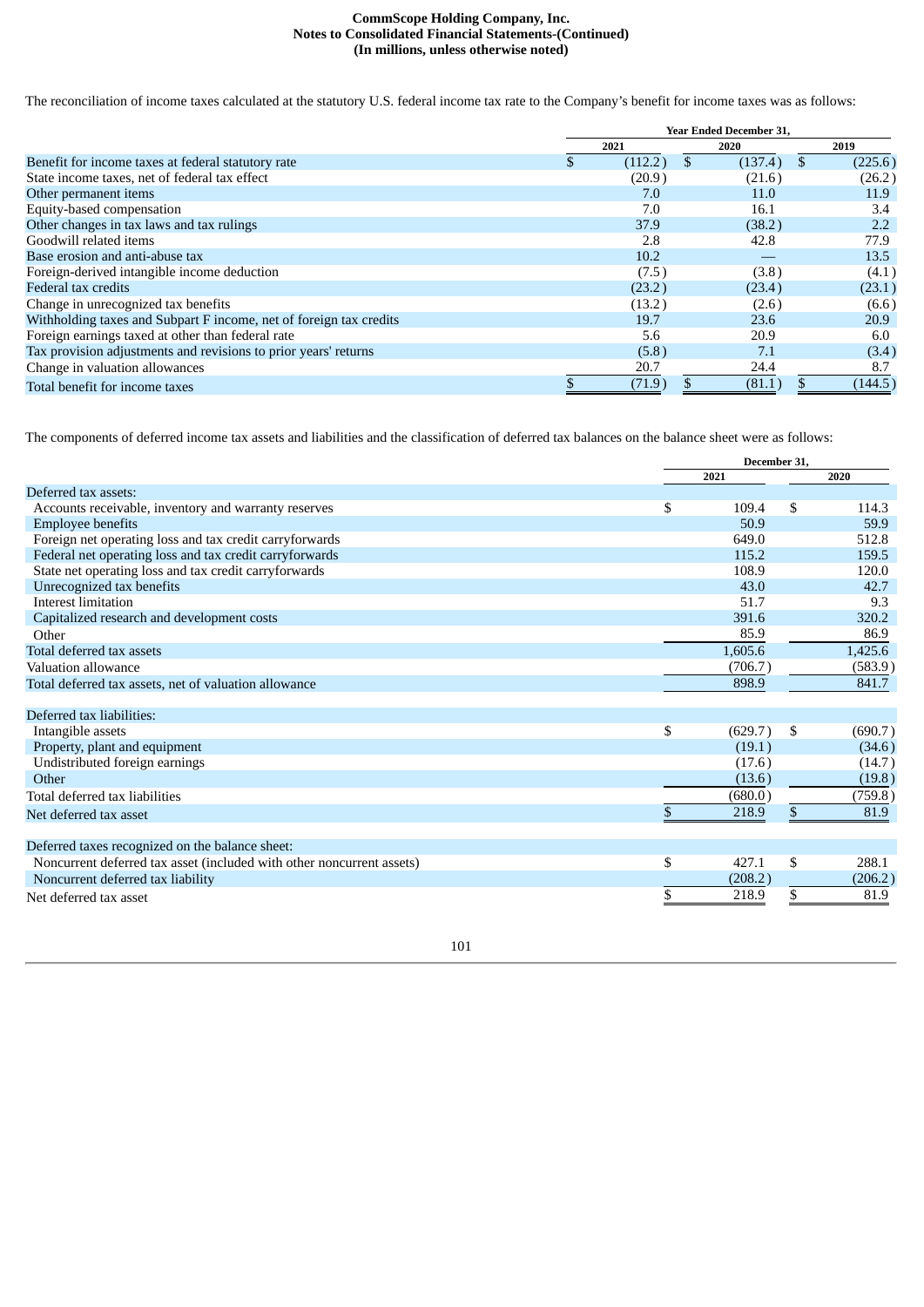The deferred tax asset for foreign net operating loss and tax credit carryforwards as of December 31, 2021 includes foreign net operating loss carryforwards (net of federal tax effects) of \$636.0 million, which will begin to expire in 2022, and foreign tax credit carryforwards (net of federal tax effects) of \$13.0 million, which begin to expire in 2023. Certain of these foreign net operating loss carryforwards are subject to local restrictions limiting their utilization. Valuation allowances of \$615.7 million have been established related to these foreign deferred tax assets.

The deferred tax asset for federal net operating loss and tax credit carryforwards as of December 31, 2021 relates to \$5.6 million of net operating loss carryforwards, which begin to expire in 2028, \$78.8 million of research and development credit carryforwards, which begin to expire in 2036 and \$30.8 million of U.S. foreign tax credit carryforwards, which begin to expire in 2023. A valuation allowance of \$12.3 million has been established against these deferred tax assets.

The deferred tax asset for state net operating loss and tax credit carryforwards as of December 31, 2021 includes state net operating loss carryforwards (net of federal tax impact) of \$45.1 million, which begin to expire in 2022, and state tax credit carryforwards (net of federal tax impact) of \$63.7 million, which begin to expire in 2022. A valuation allowance of \$75.3 million has been established against these and other state income tax related deferred tax assets.

In addition to the valuation allowances detailed above, the Company has also established a valuation allowance of \$3.4 million against other deferred tax assets.

Under current U.S. tax regulations, in general, repatriation of foreign earnings to the U.S. can be completed with no incremental U.S. tax. However, repatriation of foreign earnings could subject the Company to U.S. state and non-U.S. jurisdictional taxes (including withholding taxes) on distributions. As of December 31, 2021, the Company has a deferred tax liability of \$17.6 million for the estimated foreign and state tax costs associated with the expected repatriation of the Company's undistributed foreign earnings. The unrecorded deferred tax liability for foreign and state tax costs associated with earnings considered permanently reinvested is not material as of December 31, 2021.

The following table reflects a reconciliation of the beginning and end of period amounts of gross unrecognized tax benefits, excluding interest and penalties:

|                                                         | <b>Year Ended December 31,</b> |        |      |       |  |        |
|---------------------------------------------------------|--------------------------------|--------|------|-------|--|--------|
|                                                         | 2021                           |        | 2020 |       |  | 2019   |
| Balance at beginning of period                          |                                | 190.5  |      | 191.9 |  | 20.1   |
| Increase related to prior periods                       |                                | 0.7    |      | 2.5   |  | 12.3   |
| Decrease related to prior periods                       |                                | (0.3)  |      | (4.5) |  | (1.2)  |
| Increase related to current periods                     |                                | 5.9    |      | 5.0   |  | 8.5    |
| Decrease related to settlements with taxing authorities |                                | (7.5)  |      | (0.9) |  | (1.9)  |
| Decrease related to lapse in statutes of limitations    |                                | (12.7) |      | (2.6) |  | (15.0) |
| Increase (decrease) related to the ARRIS acquisition    |                                |        |      | (0.9) |  | 169.1  |
| Balance at end of period                                |                                | 176.6  |      | 190.5 |  | 191.9  |

The Company's liability for unrecognized tax benefits that, if recognized, would favorably affect the effective tax rate in future periods was \$132.2 million as of December 31, 2021. The Company operates in numerous jurisdictions worldwide and is subject to routine tax audits on a regular basis. The determination of the Company's unrecognized tax benefits involves significant management judgment regarding interpretation of relevant facts and tax laws in each of these jurisdictions.

Unrecognized tax benefits are reviewed and evaluated on an ongoing basis and may be adjusted for changing facts and circumstances including the lapse of applicable statutes of limitation and closure of tax examinations. Although the timing and outcome of such events are difficult to predict, the Company estimates that the balance of unrecognized tax benefits, excluding the impact of accrued interest and penalties, may be reduced by up to \$6.0 million within the next twelve months.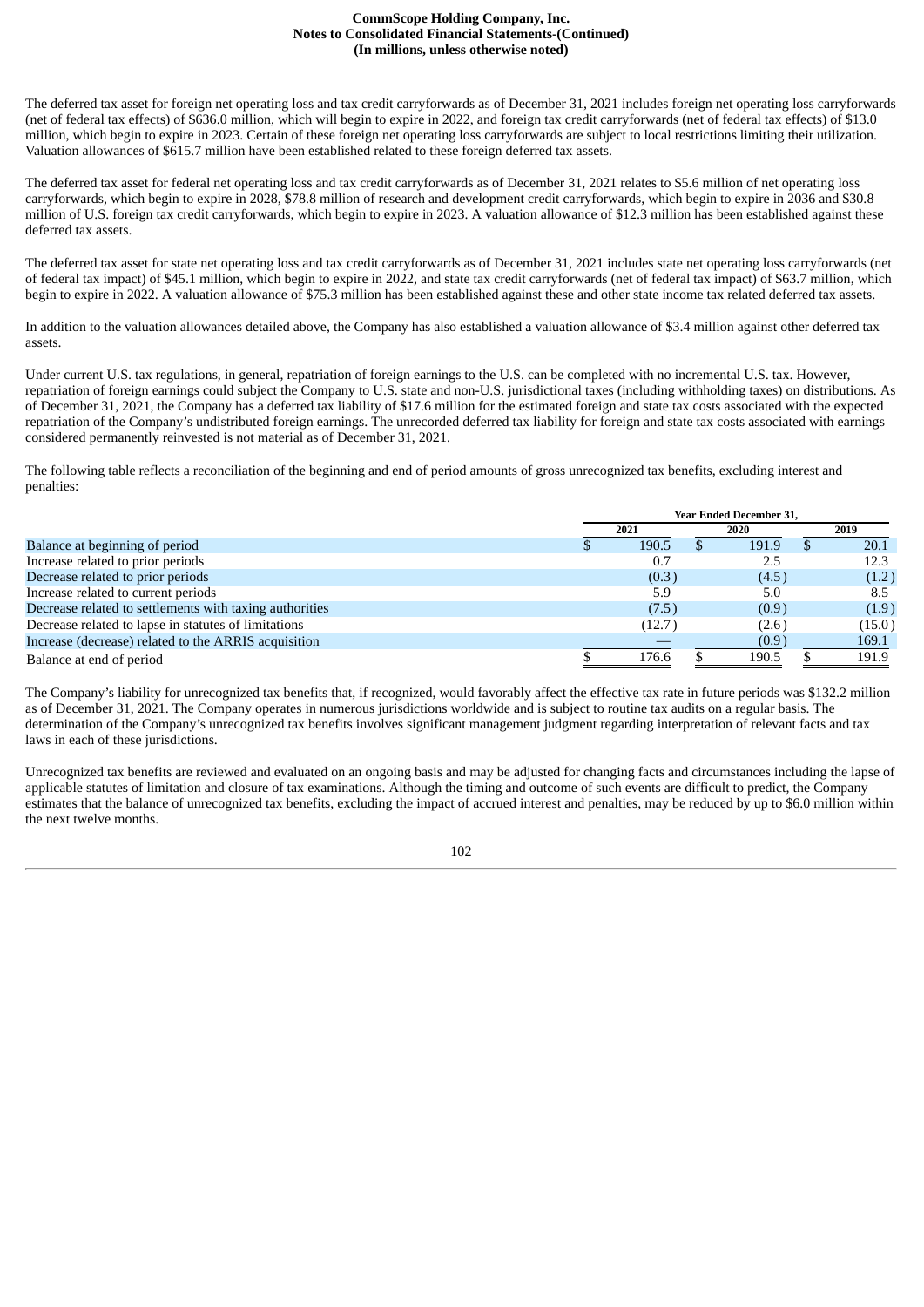The Company provides for interest and penalties related to unrecognized tax benefits as income tax expense. The Company accrued \$9.2 million for interest and penalties as of both December 31, 2021 and 2020. During the years ended December 31, 2021, 2020 and 2019 the net expense (benefit) for interest and penalties recognized through income tax benefit was \$(0.1) million, \$(1.3) million and \$2.1 million, respectively.

The Company files federal, state and local tax returns with statutes of limitation generally ranging from 3 to 4 years. The Company is generally no longer subject to federal tax examinations for years prior to 2018 or state and local tax examinations for years prior to 2017. Tax returns filed by the Company's significant foreign subsidiaries are generally subject to statutes of limitations of 3 to 7 years and are generally no longer subject to examination for years prior to 2016. In many jurisdictions, tax authorities retain the ability to review prior years' tax returns and to adjust any net operating loss or tax credit carryforwards from these years that are available to be utilized in subsequent periods. During 2021, the Company recognized \$20.1 million related to the lapse of applicable statutes of limitations and the conclusion of various domestic and foreign examinations.

The following table presents income tax expense (benefit) related to amounts presented in other comprehensive income (loss):

|                              |      | <b>Year Ended December 31,</b> |  |      |      |        |  |  |
|------------------------------|------|--------------------------------|--|------|------|--------|--|--|
|                              | 2021 |                                |  | 2020 | 2019 |        |  |  |
| Foreign currency translation |      | .                              |  |      |      | (3.6)  |  |  |
| Defined benefit plans        |      | 0.O                            |  |      |      | $\sim$ |  |  |
| <b>Total</b>                 |      | $\cdot$                        |  | LO.C |      | , 5.8  |  |  |

# **13. SERIES A CONVERTIBLE PREFERRED STOCK**

On April 4, 2019, the Company issued and sold 1,000,000 shares of the Convertible Preferred Stock for \$1.0 billion, or \$1,000 per share, pursuant to an Investment Agreement between the Company and The Carlyle Group (Carlyle), dated November 8, 2018 (the Investment Agreement).

In connection with the issuance of the Convertible Preferred Stock, the Company incurred direct and incremental expenses of \$3.0 million, including financial advisory fees, closing costs, legal expenses and other offering-related expenses on behalf of Carlyle, and therefore treated these incremental expenses as a deemed dividend during the year ended December 31, 2019.

### **Dividend Rights**

The Convertible Preferred Stock ranks senior to the shares of the Company's common stock, with respect to dividend rights and rights on the distribution of assets on any voluntary or involuntary liquidation, dissolution or winding up of the affairs of the Company. The Convertible Preferred Stock has a liquidation preference of \$1,000 per share. Holders of the Convertible Preferred Stock are entitled to a cumulative dividend at the rate of 5.5% per year, payable quarterly in arrears. If CommScope does not declare and pay a dividend, the dividend rate will increase by 2.5% to 8.0% per year (and that rate will increase by an additional 0.50% every three months until such unpaid dividend is declared and paid, subject to a cap of 11.0% per year) until all accrued but unpaid dividends have been paid in full. Dividends can be paid in cash, in-kind through the issuance of additional shares of Convertible Preferred Stock or any combination of the two, at the Company's option.

During the years ended December 31, 2021 and 2020, the Company paid cash dividends of \$43.0 million and \$14.3 million, respectively, and dividends inkind of \$14.3 million and \$41.8 million, respectively, which were recorded as additional Convertible Preferred Stock on the Consolidated Balance Sheets. During the year ended December 31, 2019, the Company paid \$40.7 in cash dividends and no dividends in-kind.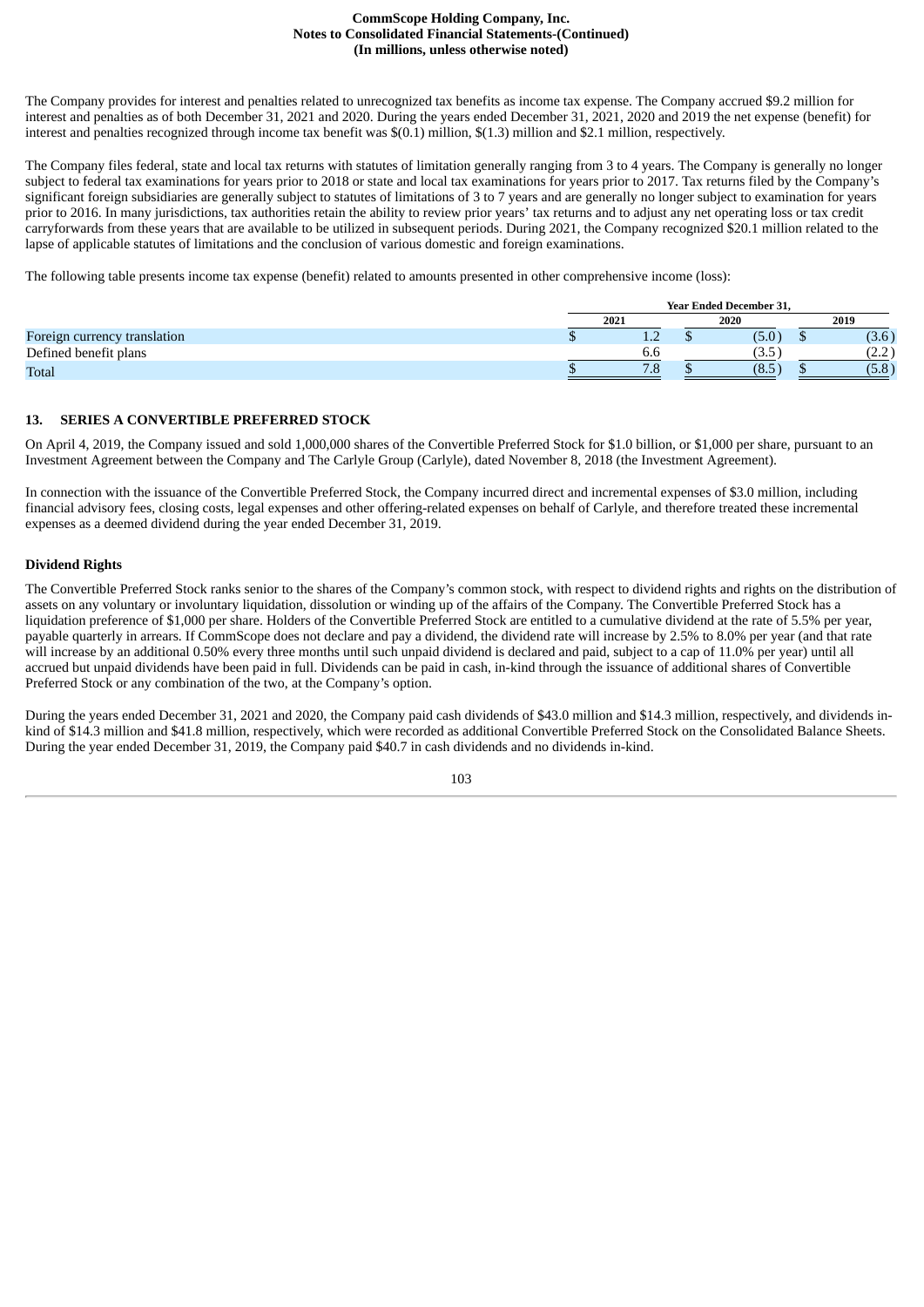#### **Conversion Features**

The Convertible Preferred Stock is convertible at the option of the holders at any time into shares of CommScope common stock at an initial conversion rate of 36.3636 shares of common stock per share of the Convertible Preferred Stock (equivalent to \$27.50 per common share). The conversion rate is subject to customary anti-dilution and other adjustments. At any time after the third anniversary of the issuance of the Convertible Preferred Stock, if the volume weighted average price of CommScope's common stock exceeds the conversion price of \$49.50, as may be adjusted pursuant to the Certificate of Designations, for at least thirty trading days in any period of forty-five consecutive trading days (including the final five trading days of any such fortyfive-trading day period) all of the Convertible Preferred Stock may be converted at the election of CommScope into the relevant number of shares of CommScope common stock.

## **Redemption Rights**

On any date during the three months following the eight year and six-month anniversary of the Investment Agreement closing date and the three months following each anniversary thereafter, holders of the Convertible Preferred Stock will have the right to require CommScope to redeem all or any portion of the Convertible Preferred Stock at 100% of the liquidation preference thereof plus all accrued and unpaid dividends. The redemption price is payable, at the Company's option, in cash or a combination of cash and common stock, subject to certain restrictions.

Upon certain change of control events involving CommScope, CommScope has the right, subject to the holder's right to convert prior to such redemption, to redeem all of the Convertible Preferred Stock for the greater of (i) an amount in cash equal to the sum of the liquidation preference of the Convertible Preferred Stock, all accrued but unpaid dividends and, if the applicable redemption date is prior to the fifth anniversary of the first dividend payment date, the present value, discounted at a rate of 10%, of any remaining scheduled dividends through the five year anniversary of the first dividend payment date, assuming CommScope chose to pay such dividends in cash and (ii) the consideration the holders would have received if they had converted their shares of the Convertible Preferred Stock into CommScope common stock immediately prior to the change of control event.

To the extent that CommScope does not exercise the redemption right described above, following the effective date of any such change of control event, the holders of the Convertible Preferred Stock can require CommScope to repurchase the Convertible Preferred Stock at the greater of (i) an amount in cash equal to 100% of the liquidation preference thereof plus all accrued but unpaid dividends and (ii) the consideration the holders would have received if they had converted their shares of the Convertible Preferred Stock into CommScope common stock immediately prior to the change of control event.

### **Voting Rights**

Holders of the Convertible Preferred Stock are entitled to vote with the holders of the Company's common stock on an as-converted basis. Holders of the Convertible Preferred Stock are entitled to a separate class vote with respect to, among other things, amendments to CommScope's organizational documents that have an adverse effect on the Convertible Preferred Stock, issuances by CommScope of securities that are senior to, or equal in priority with, the Convertible Preferred Stock and issuances of shares of the Convertible Preferred Stock after the closing date of the Acquisition, other than shares issued as dividends with respect to shares of the Convertible Preferred Stock.

# **14. STOCKHOLDERS' EQUITY**

## **Equity-Based Compensation Plans**

In 2019, the Company's stockholders approved the 2019 Long-Term Incentive Plan authorizing 8.0 million shares for issuance, plus additional shares underlying awards outstanding under the predecessor plans. The Company's stockholders approved the Amended and Restated 2019 Long-Term Incentive Plan (the 2019 Plan) and authorized an additional 12.6 million shares for issuance in 2020 and 2021. All future equity awards will be made from the 2019 Plan. Awards under the 2019 Plan may include stock options, stock appreciation rights, restricted stock, stock units (including restricted stock units (RSUs) and deferred stock units), performance awards (represents any of the awards already listed with a performance-vesting component), other stock-based awards and cash-based awards. As of December 31, 2021, there were 8.7 million shares available for future grants under the 2019 Plan.

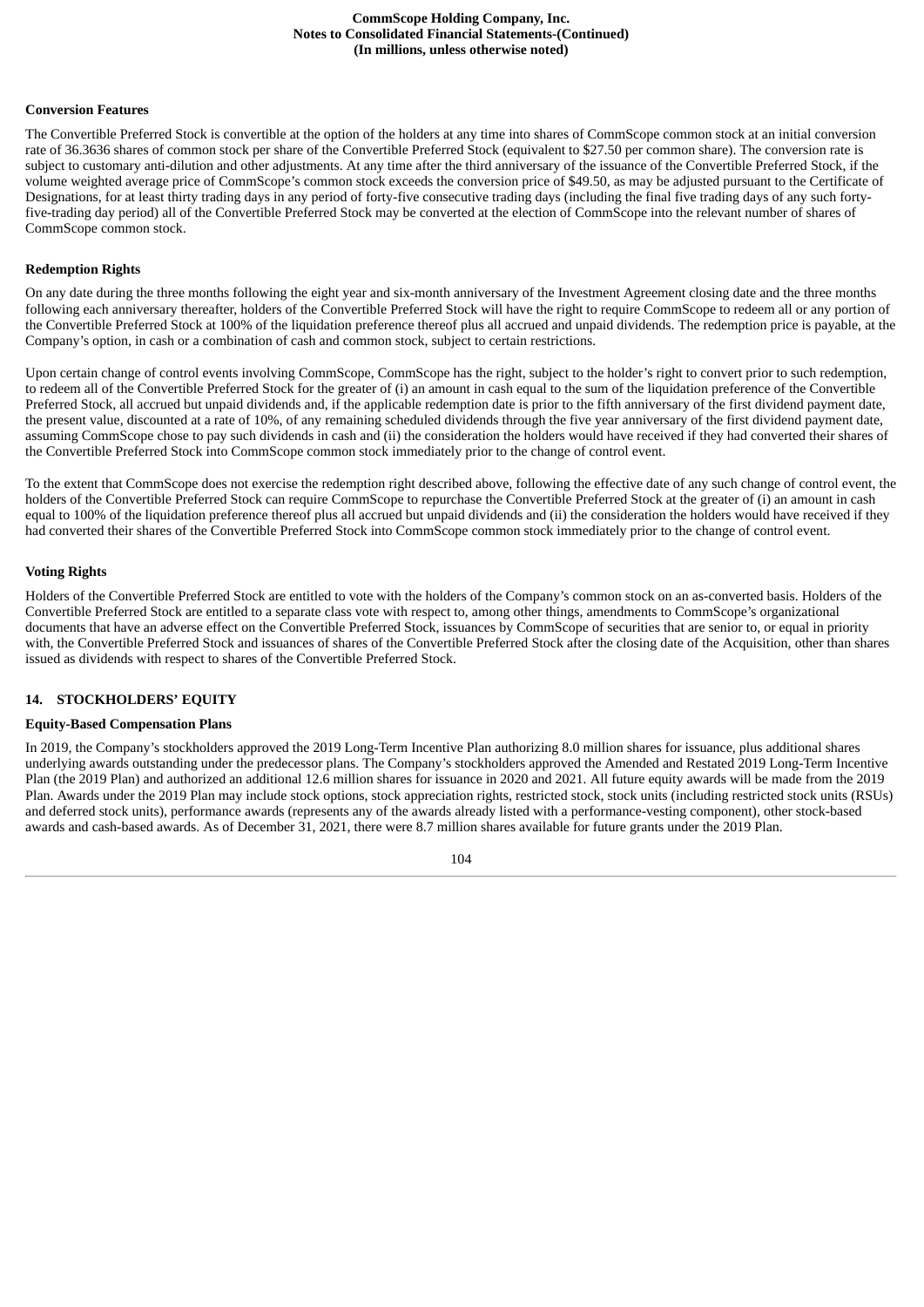As of December 31, 2021, \$101.1 million of total unrecognized compensation expense related to unvested stock options, restricted stock units and performance share units (PSUs) is expected to be recognized over a remaining weighted average period of 1.9 years. There were no significant capitalized equity-based compensation costs at December 31, 2021.

During the year ended December 31, 2021, the Company's stockholders approved the termination of certain executive performance stock options, which is reflected as forfeited stock options below, and the grant of selective performance-based retention equity awards, which is reflected in PSUs granted below. The impact under modification accounting was not material to the consolidated financial statements.

The following table shows a summary of the equity-based compensation expense included in the Consolidated Statements of Operations:

|                                         | December 31. |  |       |  |      |  |  |
|-----------------------------------------|--------------|--|-------|--|------|--|--|
|                                         | 2021         |  | 2020  |  | 2019 |  |  |
| Selling, general and administrative     | 40.7         |  | 63.0  |  | 55.1 |  |  |
| Research and development                | 25.8         |  | 33.5  |  | 22.2 |  |  |
| Cost of sales                           | 13.1         |  | 18.5  |  | 13.5 |  |  |
| Total equity-based compensation expense | 79.6         |  | 115.0 |  | 90.8 |  |  |

The Company believes the valuation techniques and the approaches utilized to develop the underlying assumptions are appropriate in estimating the fair values of its equity-based compensation. Estimates of fair value are not intended to predict actual future events or the value ultimately realized by employees who receive equity awards. Subsequent events are not indicative of the reasonableness of the original estimates of fair value made by the Company.

### **Stock Options**

Stock options are awards that allow the recipient to purchase shares of the Company's common stock at a fixed price. Stock options are granted at an exercise price equal to the Company's stock price at the date of grant. These awards generally vest over five years following the grant date and have a contractual term of ten years.

The following table summarizes the stock option activity (in millions, except per share data and years):

|                                          | <b>Shares</b> |      | Weighted<br><b>Average Option</b><br><b>Exercise Price</b><br><b>Per Share</b> | Weighted<br><b>Average Remaining</b><br><b>Contractual Term</b><br>in Years | Aggregate<br><b>Intrinsic Value</b> |
|------------------------------------------|---------------|------|--------------------------------------------------------------------------------|-----------------------------------------------------------------------------|-------------------------------------|
| Options outstanding at December 31, 2020 | 6.2           |      | 19.86                                                                          |                                                                             |                                     |
| Exercised                                | (0.8)         |      | 7.17                                                                           |                                                                             |                                     |
| Forfeited                                | (2.6)         | - \$ | 18.41                                                                          |                                                                             |                                     |
| Expired                                  | (0.1)         | - 5  | 25.88                                                                          |                                                                             |                                     |
| Options outstanding at December 31, 2021 |               |      | 24.59                                                                          | $4.4\quad$ \$                                                               | 0.2                                 |
| Options vested at December 31, 2021      | 2.2           |      | 26.06                                                                          | 3.7 <sup>5</sup>                                                            | 0.2                                 |
| Options unvested at December 31, 2021    | 0.5           |      | 18.01                                                                          | $7.4\quad$                                                                  |                                     |

The total intrinsic value of options exercised during the years ended December 31, 2021, 2020 and 2019 was \$5.4 million, \$7.1 million and \$9.8 million, respectively.

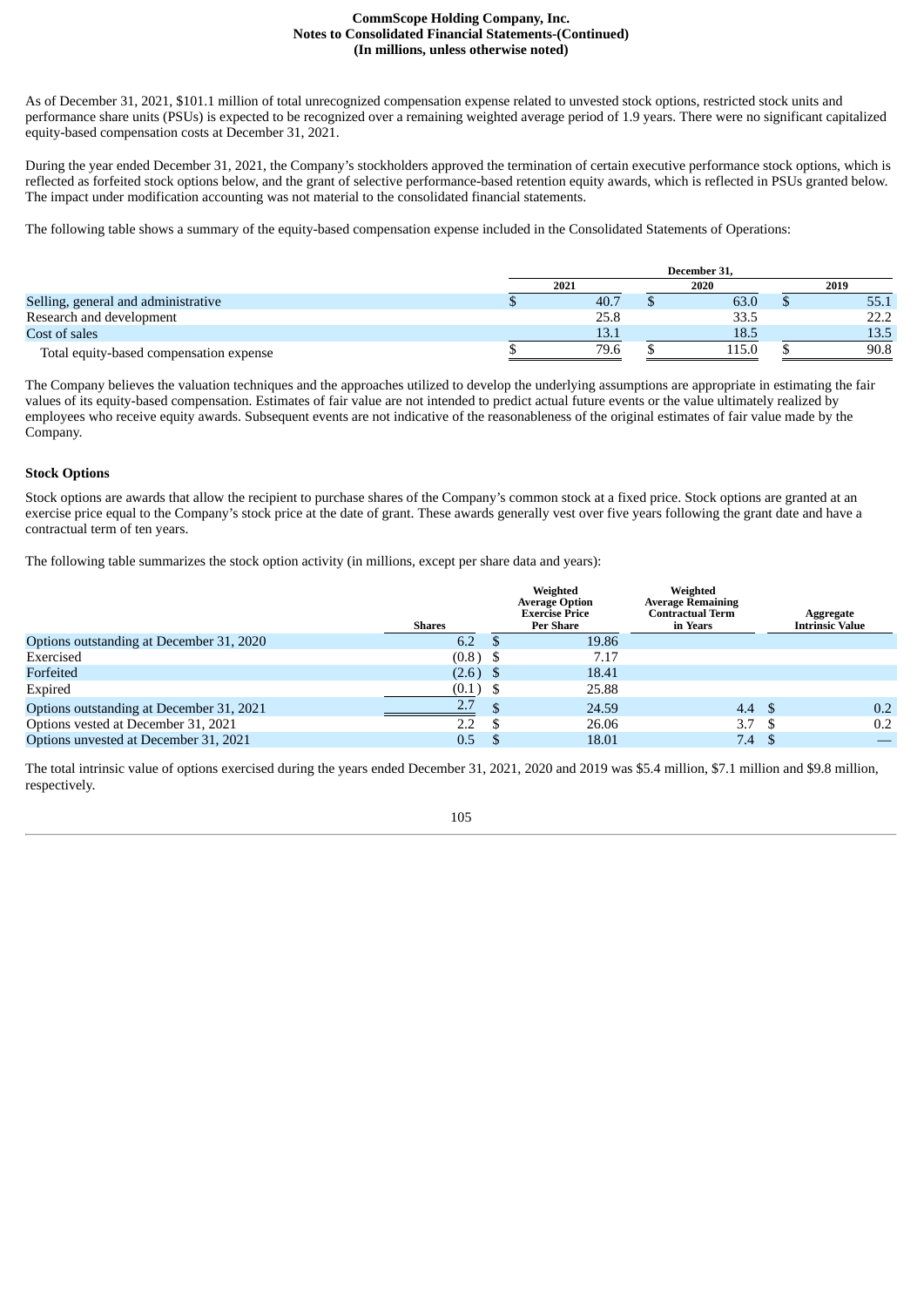The exercise prices of outstanding options at December 31, 2021 were in the following ranges (in millions, except per share data and years):

|                                 |               | <b>Options Outstanding</b>                                                  |                                                           |       |                  | <b>Options Exercisable</b> |                                                           |  |  |  |
|---------------------------------|---------------|-----------------------------------------------------------------------------|-----------------------------------------------------------|-------|------------------|----------------------------|-----------------------------------------------------------|--|--|--|
| <b>Range of Exercise Prices</b> | <b>Shares</b> | <b>Weighted Average</b><br>Remaining<br><b>Contractual Life</b><br>in Years | Weighted<br>Average<br>Exercise<br><b>Price Per Share</b> |       | <b>Shares</b>    |                            | Weighted<br>Average<br>Exercise<br><b>Price Per Share</b> |  |  |  |
| \$5.50 to \$18.50               | $0.1\,$       | 4.9                                                                         |                                                           | 10.55 | 0.1              |                            | 9.65                                                      |  |  |  |
| \$18.51 to \$30.00              |               | 4.7                                                                         |                                                           | 19.68 | 1.2 <sup>5</sup> |                            | 20.06                                                     |  |  |  |
| \$30.01 to \$45.00              | 0.9           | 3.6                                                                         | - \$                                                      | 36.45 | 0.9 <sub>0</sub> |                            | 36.45                                                     |  |  |  |
| \$5.50 to \$45.00               | Ζ.            | 4.4                                                                         |                                                           | 24.59 | 2.2              |                            | 26.06                                                     |  |  |  |

The Company uses the Black-Scholes model to estimate the fair value of stock option awards at the date of grant. Key inputs and assumptions used in the model include the exercise price of the award, the expected option term, the risk-free interest rate, stock price volatility and the Company's projected dividend yield. The expected term represents the period over which the Company's employees are expected to hold their options. The risk-free interest rate reflects the yield on zero-coupon U.S. treasury securities with a term equal to the option's expected term. Expected volatility is derived based on the historical volatility of the Company's stock. The Company's projected dividend yield is zero.

There were no stock option grants during the years ended December 31, 2021 or 2020. The following table presents the weighted average assumptions used to estimate the fair value of stock option awards granted for the year ended December 31, 2019:

|                                           | Year Ended December 31, 2019 |
|-------------------------------------------|------------------------------|
| Expected option term (in years)           | 6.5                          |
| Risk-free interest rate                   | $2.2\%$                      |
| <b>Expected volatility</b>                | 40.0%                        |
| Weighted average exercise price           | 18.47                        |
| Weighted average fair value at grant date | 8.00                         |

# **Restricted Stock Units**

RSUs entitle the holder to shares of common stock after a vesting period that generally ranges from one to three years. The fair value of the awards is determined on the grant date based on the Company's stock price.

The following table summarizes the RSU activity (in millions, except per share data):

| <b>Restricted</b><br><b>Stock</b><br><b>Units</b> | Weighted<br><b>Average Grant</b><br>Date Fair Value<br>Per Share |
|---------------------------------------------------|------------------------------------------------------------------|
| 13.2                                              | 13.62                                                            |
| 3.9                                               | 20.19                                                            |
| (5.3)                                             | 15.53                                                            |
| (1.4)                                             | 14.17                                                            |
| 10.4                                              | 15.04                                                            |
|                                                   |                                                                  |

The weighted average grant date fair value per unit of these awards granted during the years ended December 31, 2021, 2020 and 2019 was \$20.19, \$10.49 and \$20.29, respectively. The total fair value of RSUs that vested during the years ended December 31, 2021, 2020 and 2019 was \$82.4 million, \$76.0 million and \$56.0 million, respectively.

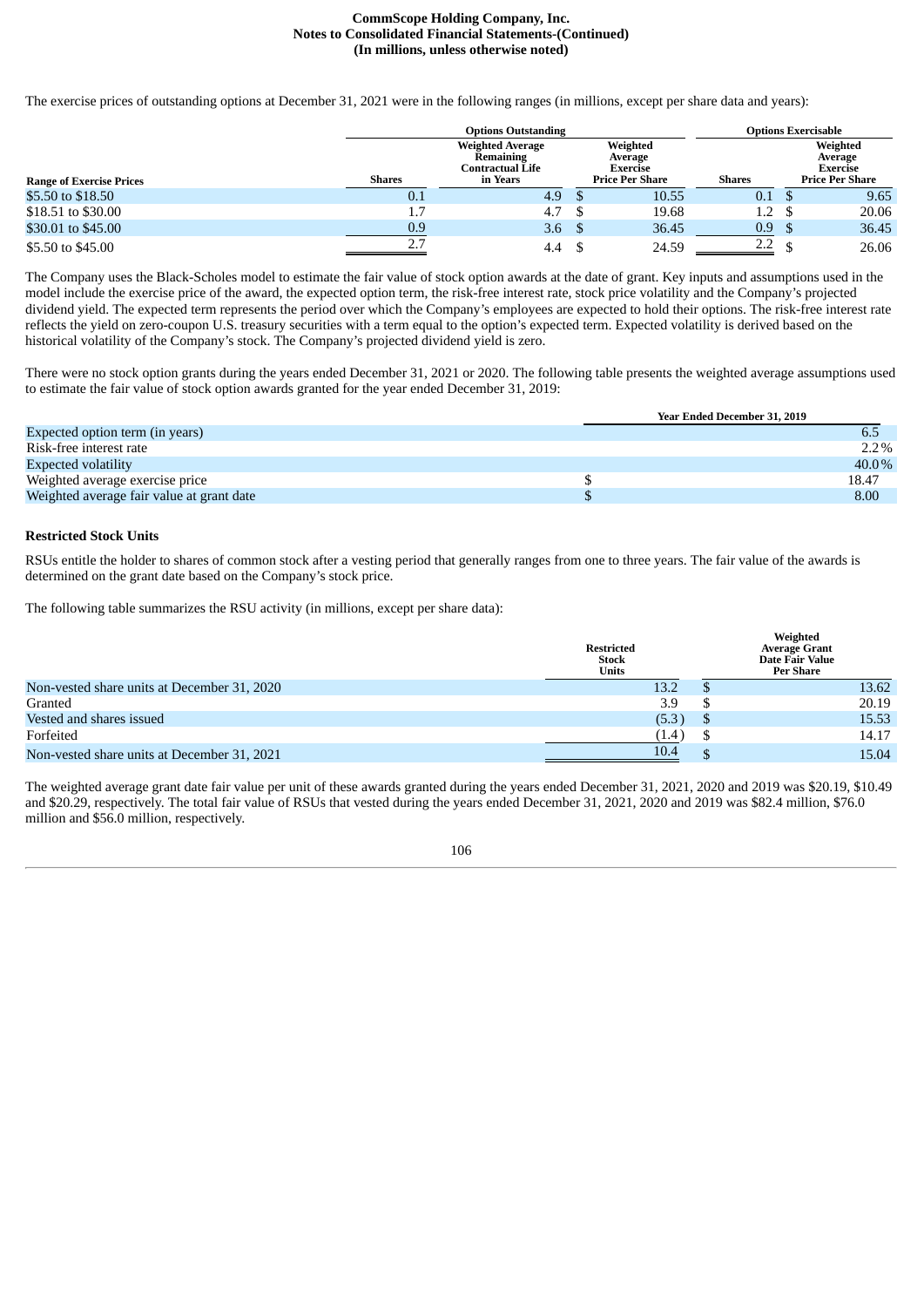#### **Performance Share Units**

PSUs are stock awards in which the number of shares ultimately received by the employee depends on a performance measure and can vary depending on the achievement against the performance measure. Certain of CommScope's PSUs have an internal performance measure vesting at the end of three years. The number of shares issued under these awards can vary between 0% and 300% of the number of PSUs granted. The fair value of these awards was determined on the date of grant based on the Company's stock price.

Certain of CommScope's PSUs have a market condition performance measure based on stock price milestones as well as a service condition. The number of shares issued under these awards can vary between 0% to 100% of the number of PSUs granted. The Company used a Monte Carlo simulation model to estimate the fair value of these PSUs at the date of grant. Key assumptions used in the model include the risk-free interest rate, which reflects the yield on zero-coupon U.S. treasury securities, and stock price volatility, which is derived based on the historical volatility of the Company's stock.

The following table presents the weighted average assumptions used to estimate the fair value of PSU awards with a market condition performance measure granted during the years ended December 31, 2021 and 2020:

|                                           | <b>Year Ended December 31.</b> |  |      |         |  |
|-------------------------------------------|--------------------------------|--|------|---------|--|
|                                           | 2021                           |  | 2020 |         |  |
| Risk-free interest rate                   | $0.4\%$                        |  |      | $0.2\%$ |  |
| Expected volatility                       | 56.0%                          |  |      | 51.7%   |  |
| Weighted average fair value at grant date | 11 71                          |  | 4.03 |         |  |

The following table summarizes the PSU activity (in millions, except per share data):

|                                             | Performance<br><b>Share Units</b> |  |       |
|---------------------------------------------|-----------------------------------|--|-------|
| Non-vested share units at December 31, 2020 | 1.5                               |  | 4.03  |
| Granted                                     | 1.0                               |  | 14.47 |
| Vested and shares issued                    | (0.1)                             |  | 6.62  |
| Forfeited                                   | (0.3)                             |  | 17.63 |
| Non-vested share units at December 31, 2021 | 2.1                               |  | 7.69  |

The weighted average grant date fair value per unit of these awards granted during the years ended December 31, 2021, 2020 and 2019 was \$14.47, \$4.63 and \$11.19, respectively. The total fair value of PSUs that vested during the years ended December 31, 2021, 2020 and 2019 was \$1.0 million, \$18.4 million, and \$2.7 million, respectively.

In October 2019, the Company awarded 2.3 million PSUs under a special incentive plan based on the Company's performance for the second half of 2019. The special awards vested over a one-year period that ended in October 2020.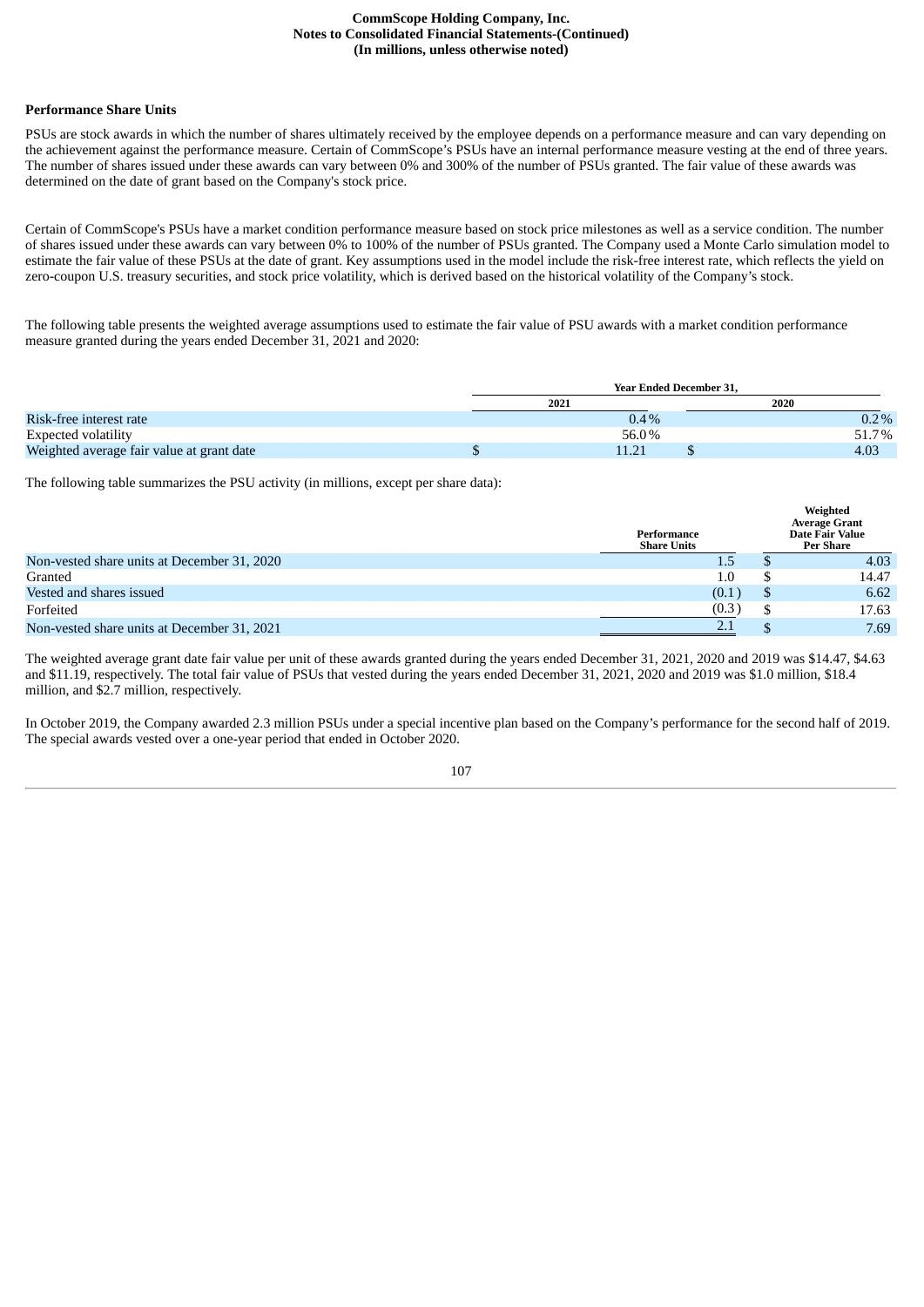# **15. COMMITMENTS AND CONTINGENCIES**

The following table summarizes the activity in the product warranty accrual, included in accrued and other liabilities and other noncurrent liabilities:

|                                               | <b>Year Ended December 31.</b> |        |  |        |  |        |
|-----------------------------------------------|--------------------------------|--------|--|--------|--|--------|
|                                               |                                | 2021   |  | 2020   |  | 2019   |
| Product warranty accrual, beginning of period |                                | 59.5   |  | 61.0   |  | 15.6   |
| Obligation assumed under ARRIS acquisition    |                                |        |  |        |  | 57.4   |
| Provision for warranty claims                 |                                | 38.5   |  | 30.9   |  | 18.4   |
| Warranty claims paid                          |                                | (30.8) |  | (32.4) |  | (30.4) |
| Foreign exchange                              |                                | (0.4)  |  |        |  |        |
| Product warranty accrual, end of period       |                                | 66.8   |  | 59.5   |  | 61.0   |

The Company is subject to various federal, state, local and foreign laws and regulations governing the use, discharge, disposal and remediation of hazardous materials. Compliance with current laws and regulations has not had, and is not expected to have, a materially adverse effect on the Company's financial condition or results of operations.

### **Third-Party Guarantees**

The Company was contingently liable under open standby letters of credit issued by its banks in favor of third parties that totaled \$50.0 million as of December 31, 2021. These letters of credit primarily support performance obligations of a third-party contractor. These amounts represent an estimate of the maximum amounts the Company would expect to incur upon the contractual non-performance of the third-party contractor, but the Company also has cross-indemnities in place that may enable it to recover amounts in the event of non-performance by the third-party contractor. The Company believes the likelihood of having to perform under these guarantees is remote. There were no material amounts recorded in the consolidated financial statements related to third-party guarantee agreements as of and for the year ended December 31, 2021 or 2020. As of December 31, 2021, these instruments reduced the available borrowings under the Revolving Credit Facility.

# **Legal Proceedings**

The Company is a party to certain intellectual property claims and also periodically receives notices asserting that its products infringe on another party's patents and other intellectual property rights. These claims and assertions, whether against the Company directly or against its customers, could require the Company to pay damages, royalties, stop offering the relevant products and/or cease other activities. The Company may also be called upon to indemnify certain customers for costs related to products sold to such customers. The outcome of these claims and notices is uncertain and a reasonable estimate of the loss from unfavorable outcomes in certain of these matters either cannot be determined or is estimated at the minimum amount of a range of estimates. The actual loss could be material and may vary significantly from the Company's estimates. Gain contingencies, if any, are recognized when they are realized.

As of December 31, 2021, the Company had a liability of \$24.6 million recorded in accrued and other liabilities and noncurrent liabilities on the Consolidated Balance Sheets related to certain intellectual property assertions that have been settled or are in the process of settlement. For the year ended December 31, 2021, the Company recorded charges to cost of sales in the Consolidated Statements of Operations of \$48.6 million related to these intellectual property assertions. These charges are reflected in the results of the Home, Broadband and VCN segments. The Company paid \$56.1 million during the year ended December 31, 2021 to settle intellectual property assertions.

During the year ended December 31, 2021, the Company received \$17.1 million in the settlement of a warranty indemnification matter that was assumed in the acquisition of ARRIS in 2019. The recovery was recorded as a reduction of cost of sales in the Consolidated Statements of Operations and is reflected in the results of the Broadband segment.

The Company is either a plaintiff or a defendant in certain other pending legal matters in the normal course of business. Management believes none of these other pending legal matters will have a material adverse effect on the Company's business or financial condition upon final disposition.

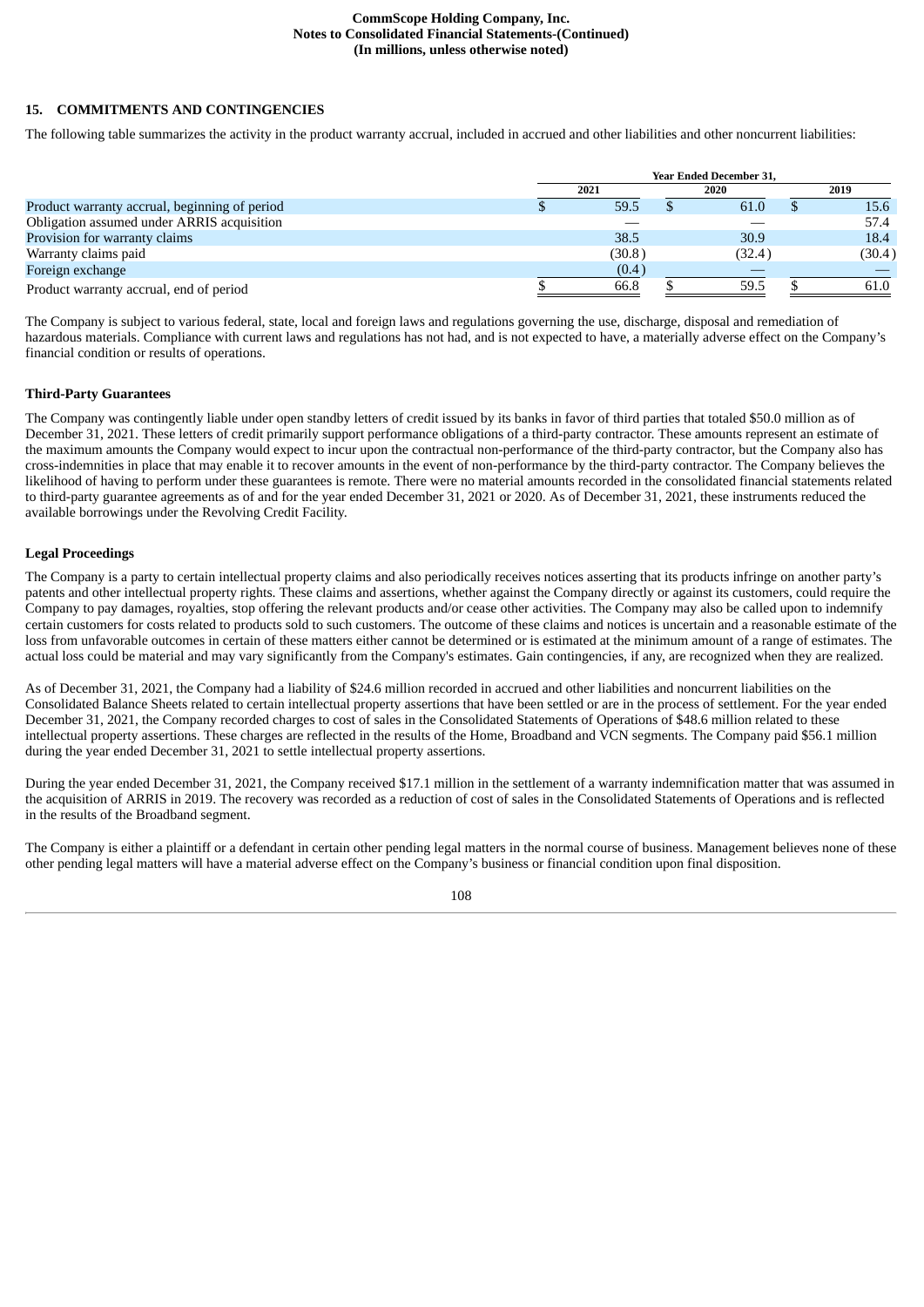#### **CommScope Holding Company, Inc. Notes to Consolidated Financial Statements-(Continued) (In millions, unless otherwise noted)**

## **16. INDUSTRY SEGMENTS, MAJOR CUSTOMERS, RELATED PARTY TRANSACTIONS AND GEOGRAPHIC INFORMATION**

### **Segment Information**

The Company has four reportable segments as described below.

The Broadband Networks (Broadband) segment provides an end-to-end product portfolio serving the telco and cable provider broadband market. The segment includes converged cable access platform, passive optical networking, video systems, access technologies, fiber and coaxial cable, fiber and copper connectivity and hardened closures.

The Outdoor Wireless Networks (OWN) segment focuses on the macro and metro cell markets. The segment includes base station antennas, RF filters, tower connectivity, microwave antennas, metro cell products, cabinets, steel towers, accessories, Spectrum Access Systems and Comsearch.

The Venue and Campus Networks (VCN) segment targets both public and private networks for campuses, venues, data centers and buildings. The segment combines Wi-Fi and switching, distributed antenna systems, licensed and unlicensed small cells and enterprise fiber and copper infrastructure.

The Home Networks (Home) segment includes subscriber-based solutions that support broadband and video applications. The broadband offerings in the Home segment include devices and related software and management solutions that provide residential connectivity and services to subscribers, such as digital subscriber line and cable modems and telephony and data gateways which incorporate routing and Wi-Fi functionality. Video offerings include set top boxes and services that support cable, satellite and IPTV content delivery and include products such as digital video recorders, high definition set top boxes and hybrid set top devices. The Home segment also sells broadband solutions through major retailers in the U.S.

In the second quarter of 2021, management shifted certain product lines from the Company's Broadband segment to its Home segment to better align with how those businesses are being managed. All prior period amounts in these consolidated financial statements have been recast to reflect these operating segment changes.

The following table provides summary financial information by reportable segment:

|                                           | December 31, |          |    |          |
|-------------------------------------------|--------------|----------|----|----------|
|                                           |              | 2021     |    | 2020     |
| Identifiable segment-related assets:      |              |          |    |          |
| Broadband                                 | \$           | 6,308.3  | \$ | 6,441.1  |
| <b>OWN</b>                                |              | 1,385.0  |    | 1,264.4  |
| <b>VCN</b>                                |              | 3,300.8  |    | 3,352.3  |
| Home                                      |              | 1,478.0  |    | 1,709.0  |
| Total identifiable segment-related assets |              | 12,472.1 |    | 12,766.8 |
| Reconciliation to total assets:           |              |          |    |          |
| Cash and cash equivalents                 |              | 360.3    |    | 521.9    |
| Deferred income tax assets                |              | 427.1    |    | 288.1    |
| Total assets                              |              | 13,259.5 |    | 13,576.8 |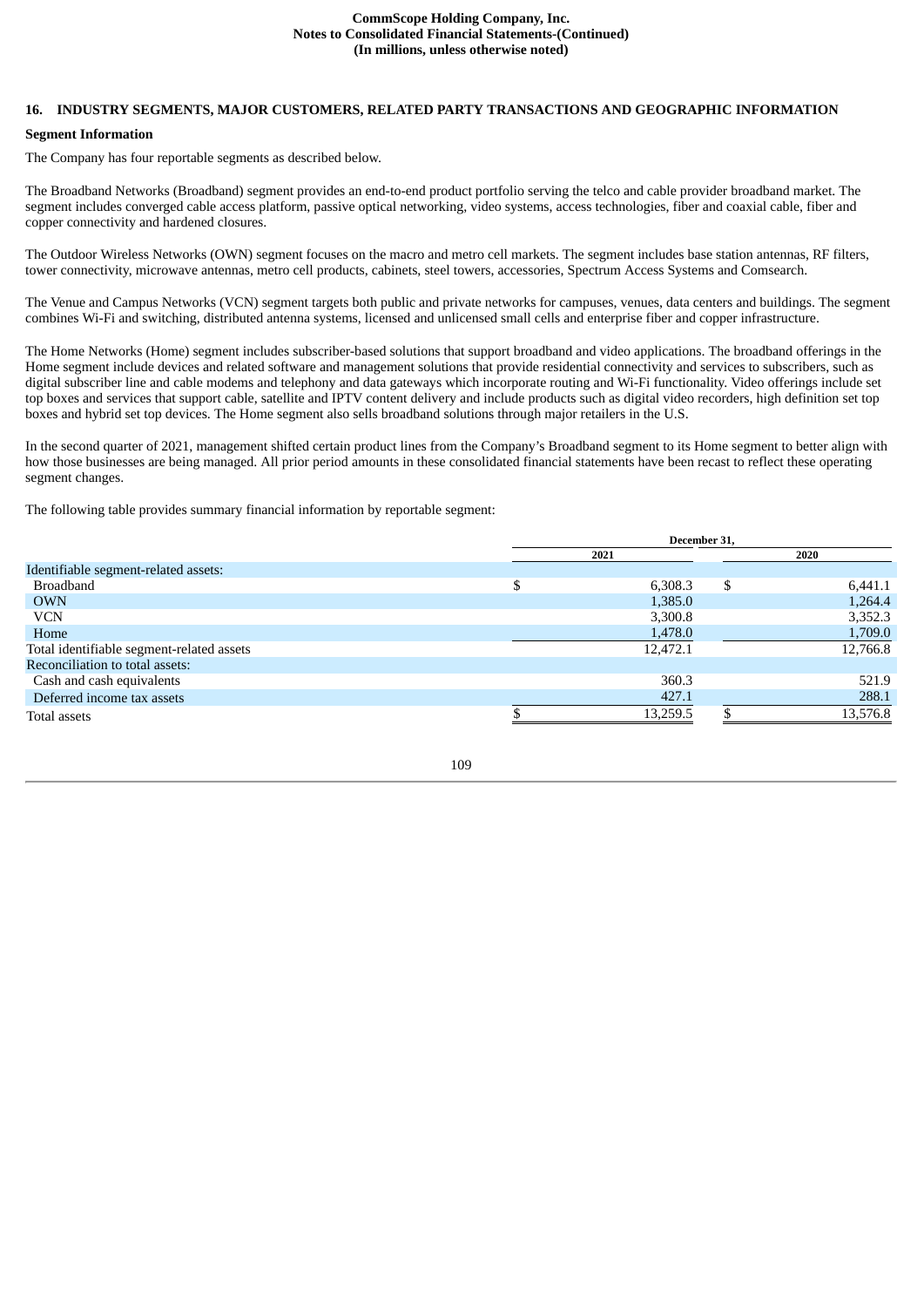#### **CommScope Holding Company, Inc. Notes to Consolidated Financial Statements-(Continued) (In millions, unless otherwise noted)**

The Company's measurement of segment performance is adjusted EBITDA (earnings before interest, income taxes, depreciation and amortization). The Company defines adjusted EBITDA as operating income (loss), adjusted to exclude depreciation, amortization of intangible assets, restructuring costs, asset impairments, equity-based compensation, transaction, transformation and integration costs and other items that the Company believes are useful to exclude in the evaluation of operating performance from period to period because these items are not representative of the Company's core business.

The following table provides net sales, adjusted EBITDA, depreciation expense and additions to property, plant and equipment by reportable segment:

|                                                         |                           | Year Ended December 31, |                          |         |            |         |
|---------------------------------------------------------|---------------------------|-------------------------|--------------------------|---------|------------|---------|
|                                                         |                           | 2021                    |                          | 2020    |            | 2019    |
| Net sales:                                              |                           |                         |                          |         |            |         |
| <b>Broadband</b>                                        | \$                        | 3,148.8                 | \$                       | 2,848.2 | \$         | 2,324.0 |
| <b>OWN</b>                                              |                           | 1,410.2                 |                          | 1,243.7 |            | 1,475.0 |
| <b>VCN</b>                                              |                           | 2,178.4                 |                          | 1,936.5 |            | 1,967.3 |
| Home                                                    |                           | 1,849.3                 |                          | 2,407.5 |            | 2,578.8 |
| Consolidated net sales                                  | \$                        | 8,586.7                 | $\overline{\mathcal{L}}$ | 8,435.9 | \$         | 8,345.1 |
| Segment adjusted EBITDA:                                |                           |                         |                          |         |            |         |
| <b>Broadband</b>                                        | \$                        | 629.9                   | \$                       | 625.4   | \$         | 456.5   |
| <b>OWN</b>                                              |                           | 267.9                   |                          | 278.5   |            | 361.2   |
| <b>VCN</b>                                              |                           | 193.7                   |                          | 180.0   |            | 269.3   |
| Home                                                    |                           | 25.5                    |                          | 131.3   |            | 210.5   |
| Total segment adjusted EBITDA                           |                           | 1,117.0                 |                          | 1,215.2 |            | 1,297.5 |
| Amortization of intangible assets                       |                           | (613.0)                 |                          | (630.5) |            | (593.2) |
| Restructuring costs, net                                |                           | (91.9)                  |                          | (88.4)  |            | (87.7)  |
| Equity-based compensation                               |                           | (79.6)                  |                          | (115.0) |            | (90.8)  |
| Asset impairments                                       |                           | (13.7)                  |                          | (206.7) |            | (376.1) |
| Transaction, transformation and integration costs       |                           | (90.3)                  |                          | (24.9)  |            | (195.3) |
| Acquisition accounting adjustments                      |                           | (11.5)                  |                          | (20.6)  |            | (264.2) |
| Patent claims and litigation settlements                |                           | (31.7)                  |                          | (16.3)  |            | (55.0)  |
| <b>Executive severance</b>                              |                           |                         |                          | (6.3)   |            |         |
| Depreciation                                            |                           | (136.7)                 |                          | (158.3) |            | (143.7) |
| Consolidated operating income (loss)                    | $\boldsymbol{\mathsf{S}}$ | 48.6                    | \$                       | (51.8)  | $\sqrt{3}$ | (508.5) |
| Depreciation expense:                                   |                           |                         |                          |         |            |         |
| <b>Broadband</b>                                        | \$                        | 57.2                    | \$                       | 58.4    | \$         | 55.1    |
| <b>OWN</b>                                              |                           | 15.2                    |                          | 17.0    |            | 17.5    |
| <b>VCN</b>                                              |                           | 41.6                    |                          | 47.8    |            | 40.4    |
| Home                                                    |                           | 22.7                    |                          | 35.1    |            | 30.7    |
| Consolidated depreciation expense                       | \$                        | 136.7                   | \$                       | 158.3   | \$         | 143.7   |
| Additions to property, plant and equipment:             |                           |                         |                          |         |            |         |
| <b>Broadband</b>                                        | \$                        | 74.4                    | \$                       | 48.0    | \$         | 42.5    |
| <b>OWN</b>                                              |                           | 11.5                    |                          | 15.9    |            | 16.7    |
| <b>VCN</b>                                              |                           | 34.6                    |                          | 31.1    |            | 38.4    |
| Home                                                    |                           | 10.9                    |                          | 26.2    |            | 6.5     |
| Consolidated additions to property, plant and equipment | \$                        | 131.4                   | \$                       | 121.2   | \$         | 104.1   |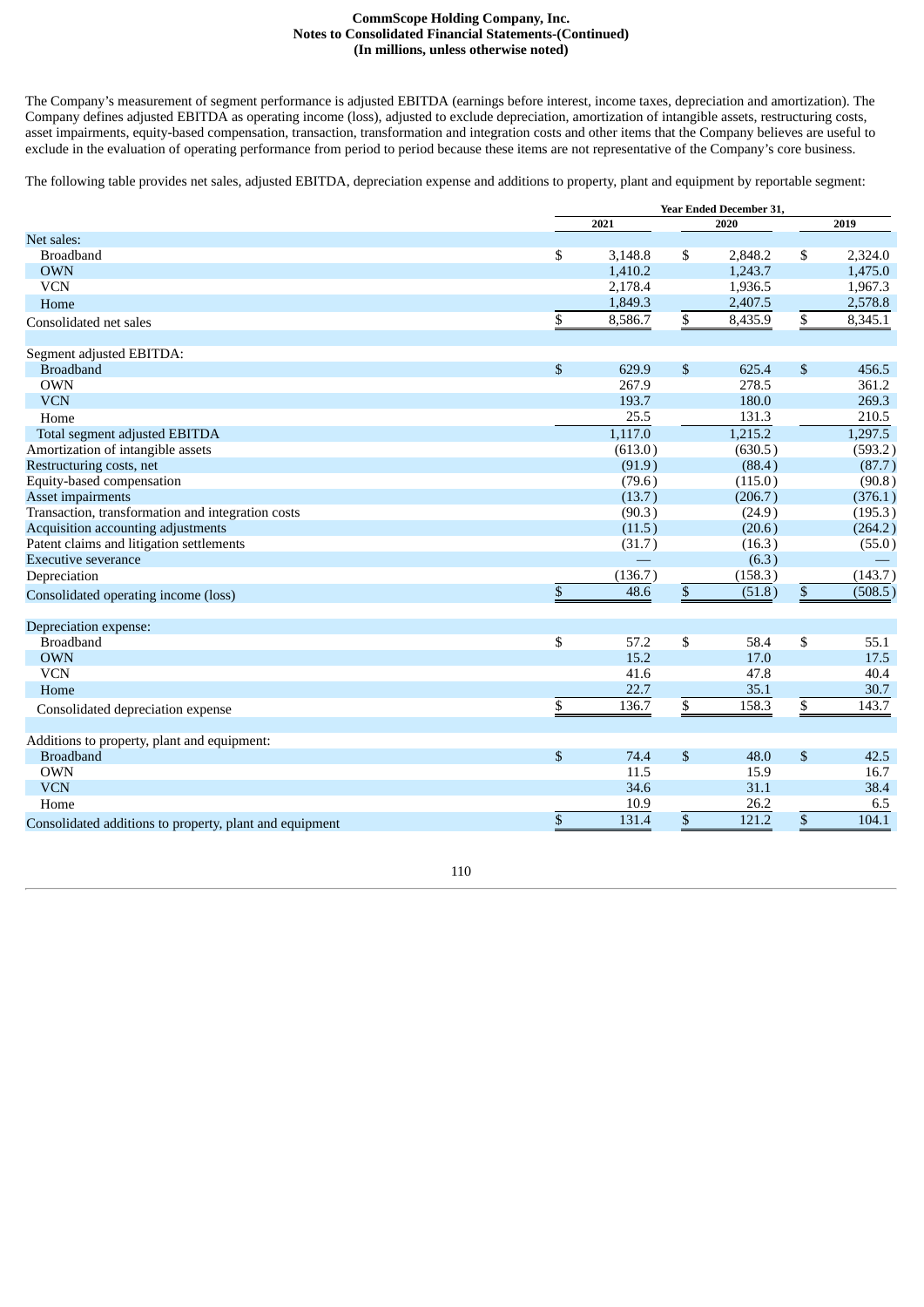#### **CommScope Holding Company, Inc. Notes to Consolidated Financial Statements-(Continued) (In millions, unless otherwise noted)**

### **Customer and Supplier Information**

No direct customer accounted for 10% or more of the Company's total net sales during the year ended December 31, 2021. Net sales to Comcast Corporation and affiliates (Comcast) accounted for 11% of the Company's net sales during both of the years ended December 31, 2020 and 2019. Net sales to Comcast are derived from the Broadband, Home and VCN segments. Other than Comcast, no direct customer accounted for 10% or more of the Company's total net sales during the years ended December 31, 2020 or 2019. No direct customers accounted for 10% or more of the Company's accounts receivable as of December 31, 2021 or 2020.

The Company relies on sole suppliers or a limited group of suppliers for certain key components, subassemblies and modules and a limited group of contract manufacturers to manufacture a significant portion of its products. Any disruption or termination of these arrangements could have a material adverse impact on the Company's results of operations.

### **Related Party Transactions**

See Note 13 for a discussion of the Convertible Preferred Stock issued to Carlyle to finance the ARRIS acquisition. Other than transactions related to the Convertible Preferred Stock, there were no material related party transactions for the years ended December 31, 2021, 2020 or 2019.

### **Geographic Information**

Sales to customers located outside of the U.S. comprised 42%, 39% and 41% of total net sales during the years ended December 31, 2021, 2020 and 2019, respectively. Sales by geographic region, based on the destination of product shipments or service provided, were as follows:

|                                       | <b>Year Ended December 31.</b> |  |         |    |            |  |         |  |            |     |         |    |         |    |         |              |         |  |         |
|---------------------------------------|--------------------------------|--|---------|----|------------|--|---------|--|------------|-----|---------|----|---------|----|---------|--------------|---------|--|---------|
|                                       | <b>Broadband</b>               |  |         |    | <b>OWN</b> |  |         |  | <b>VCN</b> |     |         |    | Home    |    |         | <b>Total</b> |         |  |         |
|                                       | 2021                           |  | 2020    |    | 2021       |  | 2020    |  | 2021       |     | 2020    |    | 2021    |    | 2020    |              | 2021    |  | 2020    |
| Geographic Region:                    |                                |  |         |    |            |  |         |  |            |     |         |    |         |    |         |              |         |  |         |
| <b>United States</b>                  | \$<br>2.004.1                  |  | 1,866.3 | \$ | 892.4      |  | 821.1   |  | 1,136.3    | \$  | 1,045.6 | S. | 927.7   | £. | 1,452.3 | - \$         | 4,960.5 |  | 5,185.3 |
| Europe, Middle East<br>and Africa     |                                |  |         |    |            |  |         |  |            |     |         |    |         |    |         |              |         |  |         |
| (EMEA)                                | 464.5                          |  | 401.9   |    | 267.4      |  | 242.3   |  | 473.4      |     | 421.6   |    | 415.3   |    | 464.4   |              | 1,620.6 |  | 1,530.2 |
| Asia Pacific (APAC)                   | 230.2                          |  | 247.5   |    | 150.7      |  | 92.4    |  | 443.5      |     | 382.9   |    | 114.2   |    | 74.4    |              | 938.6   |  | 797.2   |
| Caribbean and Latin<br>America (CALA) | 350.3                          |  | 239.1   |    | 44.6       |  | 54.2    |  | 83.9       |     | 56.6    |    | 220.2   |    | 260.4   |              | 699.0   |  | 610.3   |
| Canada                                | 99.7                           |  | 93.4    |    | 55.1       |  | 33.7    |  | 41.3       |     | 29.8    |    | 171.9   |    | 156.0   |              | 368.0   |  | 312.9   |
| Consolidated net<br>sales             | 3.148.8                        |  | 2.848.2 |    | 1.410.2    |  | 1.243.7 |  | 2.178.4    | \$. | 1.936.5 |    | 1,849.3 |    | 2.407.5 |              | 8.586.7 |  | 8,435.9 |

Long-lived assets, excluding intangible assets, consist substantially of property, plant and equipment and right of use assets. The Company's long-lived assets, excluding intangible assets, located in the U.S., EMEA, APAC and CALA regions represented the following percentages of such long-lived assets: 63%, 13%, 18% and 6%, respectively, as of December 31, 2021 and 62%, 15%, 17% and 6%, respectively, as of December 31, 2020.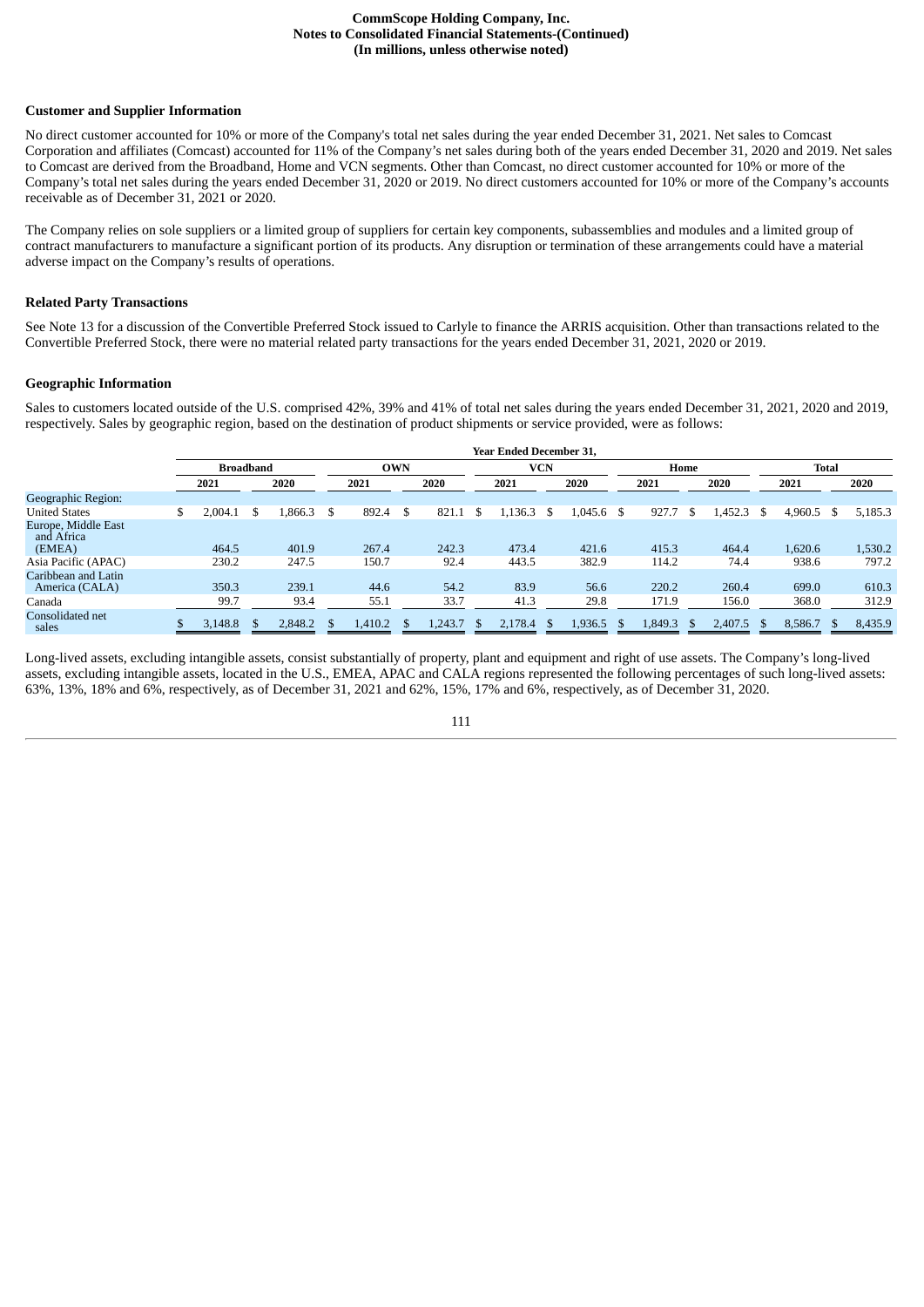## **ITEM 9. CHANGES IN AND DISAGREEMENTS WITH ACCOUNTANTS ON ACCOUNTING AND FINANCIAL DISCLOSURE**

Not applicable.

## **ITEM 9A. CONTROLS AND PROCEDURES**

## **Evaluation of Disclosure Controls and Procedures**

Our management, with the participation of the Chief Executive Officer (CEO) and Chief Financial Officer (CFO), evaluated the effectiveness of our disclosure controls and procedures (as defined in Rules 13a-15(e) and 15d-15(e) under the Securities Exchange Act of 1934, as amended (the Exchange Act)) as of the end of the period covered by this report.

Based on this evaluation, our CEO and CFO have concluded that, as of the end of the period covered by this report, these disclosure controls and procedures were effective and operating to provide reasonable assurance that information that we are required to disclose in the reports that we file or submit under the Exchange Act is recorded, processed, summarized and reported within the time periods specified in the rules and forms of the Securities and Exchange Commission, and that such information is accumulated and communicated to our management, including our CEO and CFO, as appropriate, to allow timely decisions regarding required disclosure.

## **Management's Report on Internal Control over Financial Reporting**

The management of CommScope is responsible for establishing and maintaining adequate internal control over financial reporting. Internal control over financial reporting is defined in Rule 13a-15(f) and 15d-15(f) under the Exchange Act, as a process designed by, or under the supervision of, the company's principal executive and principal financial officers and effected by the company's board of directors, management and other personnel, to provide reasonable assurance regarding the reliability of financial reporting and the preparation of consolidated financial statements for external purposes in accordance with generally accepted accounting principles and includes those policies and procedures that:

- Pertain to the maintenance of records that in reasonable detail accurately and fairly reflect the transactions and dispositions of the assets of the company;
- Provide reasonable assurance that transactions are recorded as necessary to permit preparation of consolidated financial statements in accordance with generally accepted accounting principles, and that receipts and expenditures of the company are being made only in accordance with authorizations of management and directors of the company; and
- Provide reasonable assurance regarding prevention or timely detection of unauthorized acquisition, use or disposition of the company's assets that could have a material effect on the consolidated financial statements.

CommScope's management assessed the effectiveness of CommScope's internal control over financial reporting as of December 31, 2021. In making this assessment, CommScope's management used the criteria set forth by the Committee of Sponsoring Organizations of the Treadway Commission (COSO) in Internal Control – Integrated Framework (2013). Based on this assessment, management concluded that, as of December 31, 2021, CommScope's internal control over financial reporting is effective based on the COSO internal control criteria.

CommScope's independent registered public accounting firm, Ernst & Young LLP, has issued an attestation report on the effectiveness of CommScope's internal control over financial reporting, which is included in Item 8 of this Annual Report on Form 10-K.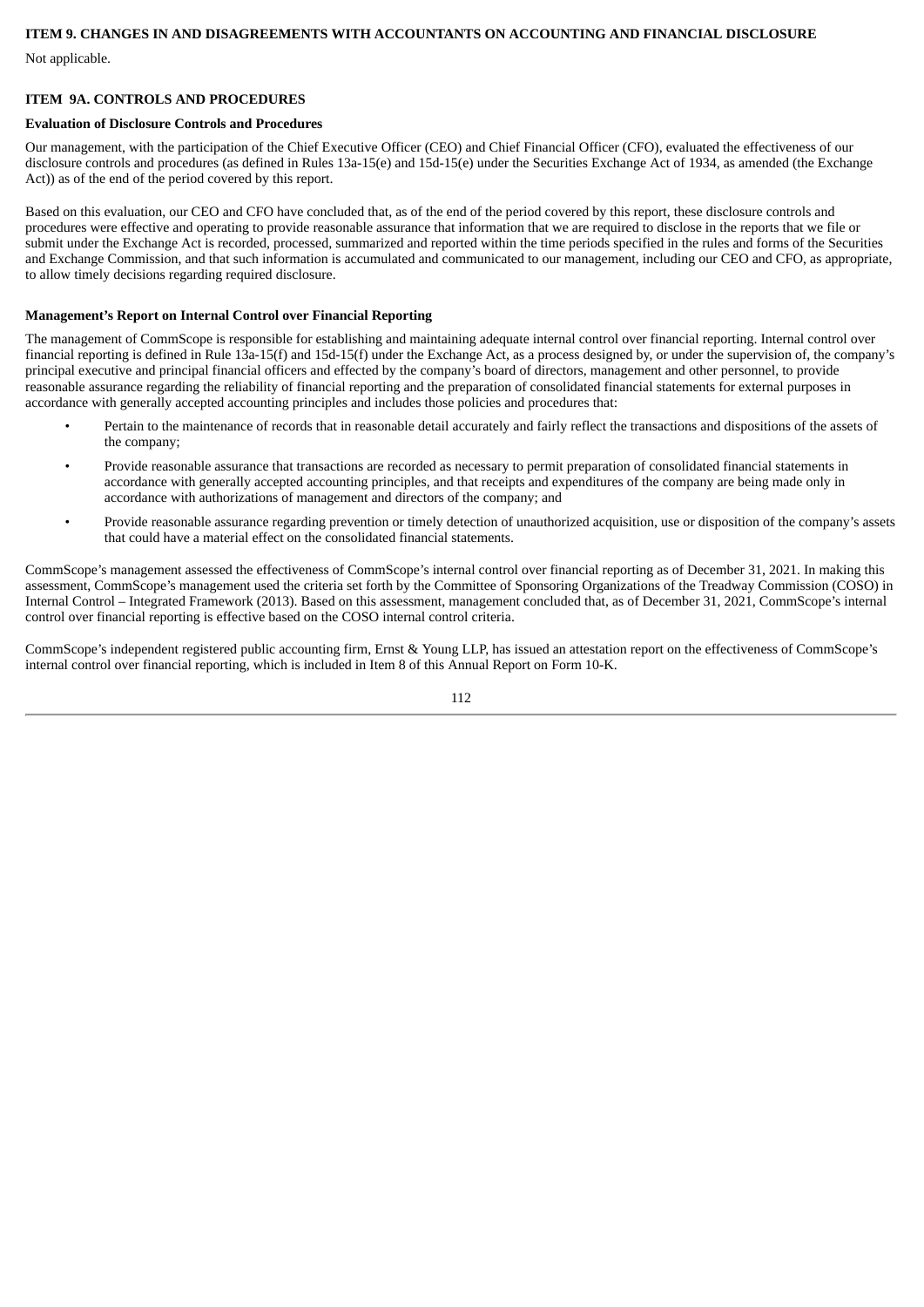### **Changes in Internal Control over Financial Reporting**

There have been no changes in the Company's internal controls over financial reporting during the quarter ended December 31, 2021 that have materially affected, or are reasonably likely to materially affect, the Company's internal control over financial reporting.

## **Inherent Limitations of Disclosure Controls and Internal Control over Financial Reporting**

Because of their inherent limitations, our disclosure controls and procedures and our internal control over financial reporting may not prevent all material errors or fraud. A control system, no matter how well conceived and operated, can provide only reasonable, not absolute, assurance that the objectives of the control system are met. The effectiveness of our disclosure controls and procedures and our internal control over financial reporting is subject to risks, including that the controls may become inadequate because of changes in conditions or that the degree of compliance with our policies or procedures may deteriorate.

## **ITEM 9B. OTHER INFORMATION**

None.

## **PART III**

## **ITEM 10. DIRECTORS, EXECUTIVE OFFICERS AND CORPORATE GOVERNANCE**

The information responsive to this item is incorporated herein by reference to our Proxy Statement for our 2022 annual meeting of stockholders to be filed with the Securities and Exchange Commission pursuant to Regulation 14A not later than 120 days after the end of the fiscal year covered by this Annual Report on Form 10-K.

### **Code of Ethics for Principal Executive and Senior Financial and Accounting Officers**

We have adopted the CommScope Holding Company, Inc. Code of Ethics for Principal Executive and Senior Financial and Accounting Officers (the Senior Officer Code of Ethics), a code of ethics that applies to our Chief Executive Officer, Chief Financial Officer and Chief Accounting Officer. The Senior Officer Code of Ethics is publicly available on our web site at *www.commscope.com*. If we make an amendment to, or grant a waiver from, a provision of the Senior Officer Code of Ethics, we will disclose the nature of such waiver or amendment on our web site.

## **ITEM 11. EXECUTIVE COMPENSATION**

The information responsive to this item is incorporated herein by reference to our Proxy Statement for our 2022 annual meeting of stockholders to be filed with the Securities and Exchange Commission pursuant to Regulation 14A not later than 120 days after the end of the fiscal year covered by this Annual Report on Form 10-K.

### **ITEM 12. SECURITY OWNERSHIP OF CERTAIN BENEFICIAL OWNERS AND MANAGEMENT AND RELATED STOCKHOLDER MATTERS**

The information responsive to this item is incorporated herein by reference to our Proxy Statement for our 2022 annual meeting of stockholders to be filed with the Securities and Exchange Commission pursuant to Regulation 14A not later than 120 days after the end of the fiscal year covered by this Annual Report on Form 10-K.

## **ITEM 13. CERTAIN RELATIONSHIPS AND RELATED TRANSACTIONS, AND DIRECTOR INDEPENDENCE**

The information responsive to this item is incorporated herein by reference to our Proxy Statement for our 2022 annual meeting of stockholders to be filed with the Securities and Exchange Commission pursuant to Regulation 14A not later than 120 days after the end of the fiscal year covered by this Annual Report on Form 10-K.

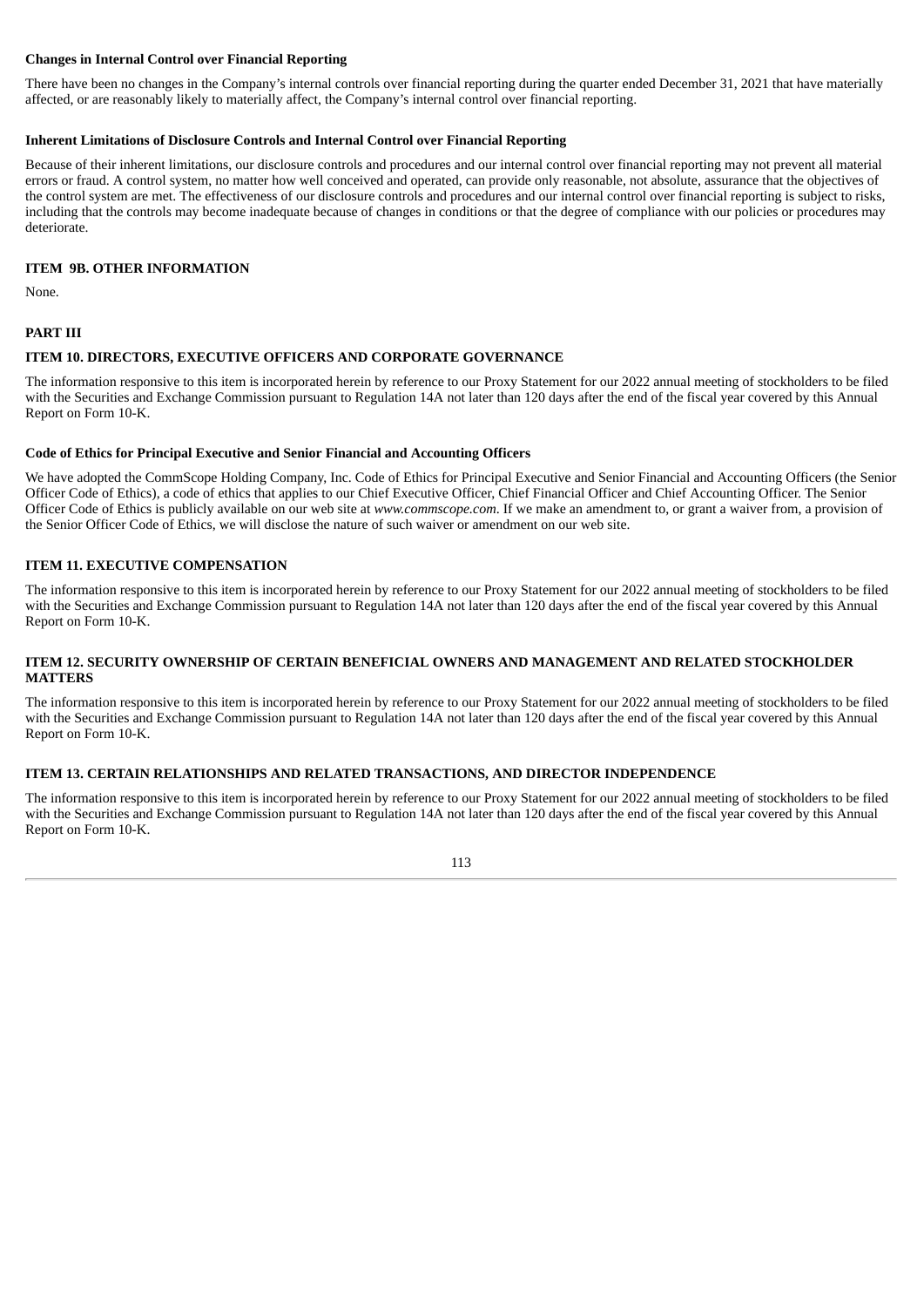## **ITEM 14. PRINCIPAL ACCOUNTANT FEES AND SERVICES**

The information responsive to this item is incorporated herein by reference to our Proxy Statement for our 2022 annual meeting of stockholders to be filed with the Securities and Exchange Commission pursuant to Regulation 14A not later than 120 days after the end of the fiscal year covered by this Annual Report on Form 10-K.

### **PART IV**

## **ITEM 15. EXHIBITS AND FINANCIAL STATEMENT SCHEDULES**

- (a) Documents Filed as Part of this Report:
- 1. *Audited Consolidated Financial Statements*

The following consolidated financial statements of CommScope Holding Company, Inc. are included under Part II, Item 8:

Reports of Independent Registered Public Accounting Firm Consolidated Statements of Operations for the Years Ended December 31, 2021, 2020 and 2019 Consolidated Statements of Comprehensive Loss for the Years Ended December 31, 2021, 2020 and 2019 Consolidated Balance Sheets as of December 31, 2021 and 2020 Consolidated Statements of Cash Flows for the Years Ended December 31, 2021, 2020 and 2019 Consolidated Statements of Stockholders' Equity (Deficit) for the Years Ended December 31, 2021, 2020 and 2019 Notes to Consolidated Financial Statements

2. *Financial Statement Schedules*

All schedules are omitted because they are not applicable or the required information is shown in the financial statements or notes thereto.

3. *List of Exhibits.* See Index of Exhibits included herein.

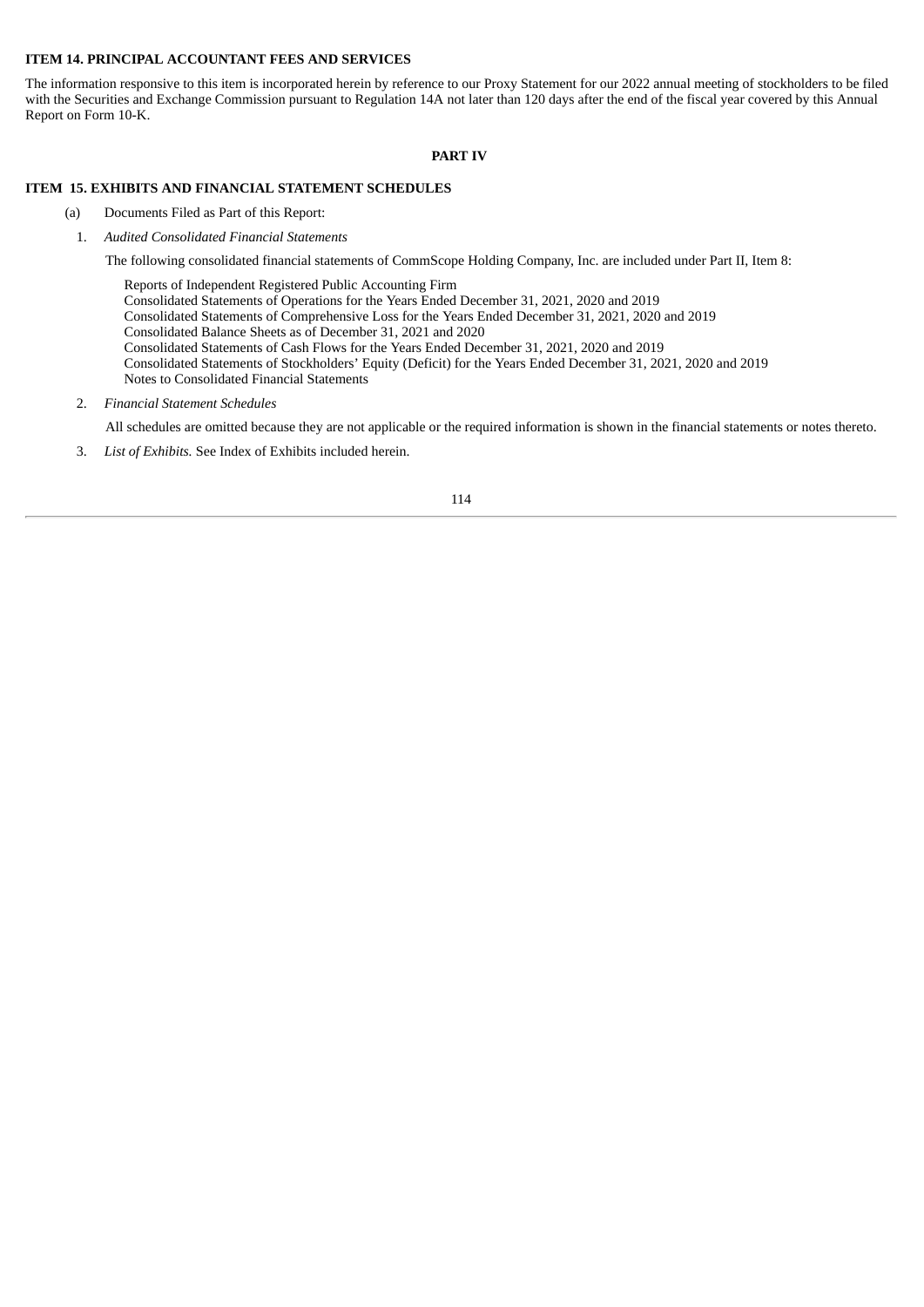## **Index of Exhibits**

|        | <b>Exhibit No.</b> | <b>Description</b>                                                                                                                                                                                                                                                                                                                                                                                                                                     |
|--------|--------------------|--------------------------------------------------------------------------------------------------------------------------------------------------------------------------------------------------------------------------------------------------------------------------------------------------------------------------------------------------------------------------------------------------------------------------------------------------------|
| $\ast$ | 2.2                | Bid Conduct Agreement, dated November 8, 2018, among CommScope Holding Company, Inc. and ARRIS International plc (the<br>Bid Conduct Agreement) (Incorporated by reference to Exhibit 2.1 of the Registrant's Current Report on Form 8-K (File No. 001-<br>36146), filed with the SEC on November 8, 2018).                                                                                                                                            |
| $\ast$ | 2.3                | First Amendment to Bid Conduct Agreement, dated January 2, 2019, between CommScope Holding Company, Inc. and ARRIS<br>International plc (Incorporated by reference to Exhibit 2.1 of the Registrant's Current Report on Form 8-K (File No. 001-36146),<br>filed with the SEC on January 3, 2019).                                                                                                                                                      |
| $\ast$ | 3.1                | Amended and Restated Certificate of Incorporation of CommScope Holding Company, Inc. (Incorporated by reference to Exhibit<br>$3.1$ of the Registrant's Form 10-Q (File No. 001-36146), filed with the SEC on November 7, 2013).                                                                                                                                                                                                                       |
| $\ast$ | 3.2                | Certificate of Designations Designating Series A Preferred Stock (Incorporated by reference to Exhibit 3.1 to the Registrant's<br>Current Report on Form 8-K filed with the SEC on April 4, 2019).                                                                                                                                                                                                                                                     |
| $\ast$ | 3.3                | Certificate of Amendment of Amended and Restated Certificate of Incorporation of CommScope Holding Company, Inc.<br>(Incorporated by reference to Exhibit 3.2 of the Registrant's Registration Statement on Form S-8 (File No. 333-256539), filed with<br>the SEC on May 27, 2021).                                                                                                                                                                    |
| $\ast$ | 3.4                | Fifth Amended and Restated By-Laws of CommScope Holding Company, Inc. (as adopted May 7, 2021) (Incorporated by<br>reference to Exhibit 3.1 of the Registrant's Form 10-Q (File No. 001-36146), filed with the SEC on November 4, 2021).                                                                                                                                                                                                               |
| $\ast$ | 4.1                | Indenture governing the 6.000% Senior Notes due 2025 by and between the CommScope Technologies Finance LLC and<br>Wilmington Trust, National Association, as trustee, dated as of June 11, 2015 (including form of 6.000% Senior Note due 2025)<br>(Incorporated by reference to Exhibit 4.2 to the Registrant's Current Report on Form 8-K (File No. 001-36146), filed with the SEC<br>on June 12, 2015).                                             |
| $\ast$ | 4.2                | First Supplemental Indenture, dated August 28, 2015, by and among CommScope Technologies LLC, the Guarantors party thereto<br>and Wilmington Trust, National Association, as trustee (Incorporated by reference to Exhibit 4.1 to the Registrant's Current Report<br>on Form 8-K (File No. 001-36146), filed with the SEC on August 28, 2015).                                                                                                         |
| $\ast$ | 4.3                | Indenture governing the 5.000% Senior Notes due 2027, by and among CommScope Technologies LLC, the guarantors named<br>therein and Wilmington Trust, National Association, as trustee and as collateral agent, dated as of March 13, 2017, (including form<br>of 5.000% Senior Note due 2027) (Incorporated by reference to Exhibit 4.1 to the Registrant's Current Report on Form 8-K (File<br>No. 001-36146), filed with the SEC on March 13, 2017). |
| $\ast$ | 4.4                | Indenture, dated as of February 19, 2019, by and between the Escrow Issuer and Wilmington Trust, National Association, as<br>trustee, including the form of 8.25% Senior Note due 2027 (Incorporated by reference to Exhibit 4.1 of the Registrant's Current<br>Report on Form 8-K (File No. 001-36146), filed with the SEC on February 19, 2019).                                                                                                     |
| $\ast$ | 4.5                | First Supplemental Indenture, dated as of April 4, 2019, by and among CommScope, Inc., the guarantors party thereto and<br>Wilmington Trust, National Association, as trustee (Incorporated by reference to Exhibit 4.2 to the Registrant's Current Report on<br>Form 8-K filed with the SEC on April 4, 2019).                                                                                                                                        |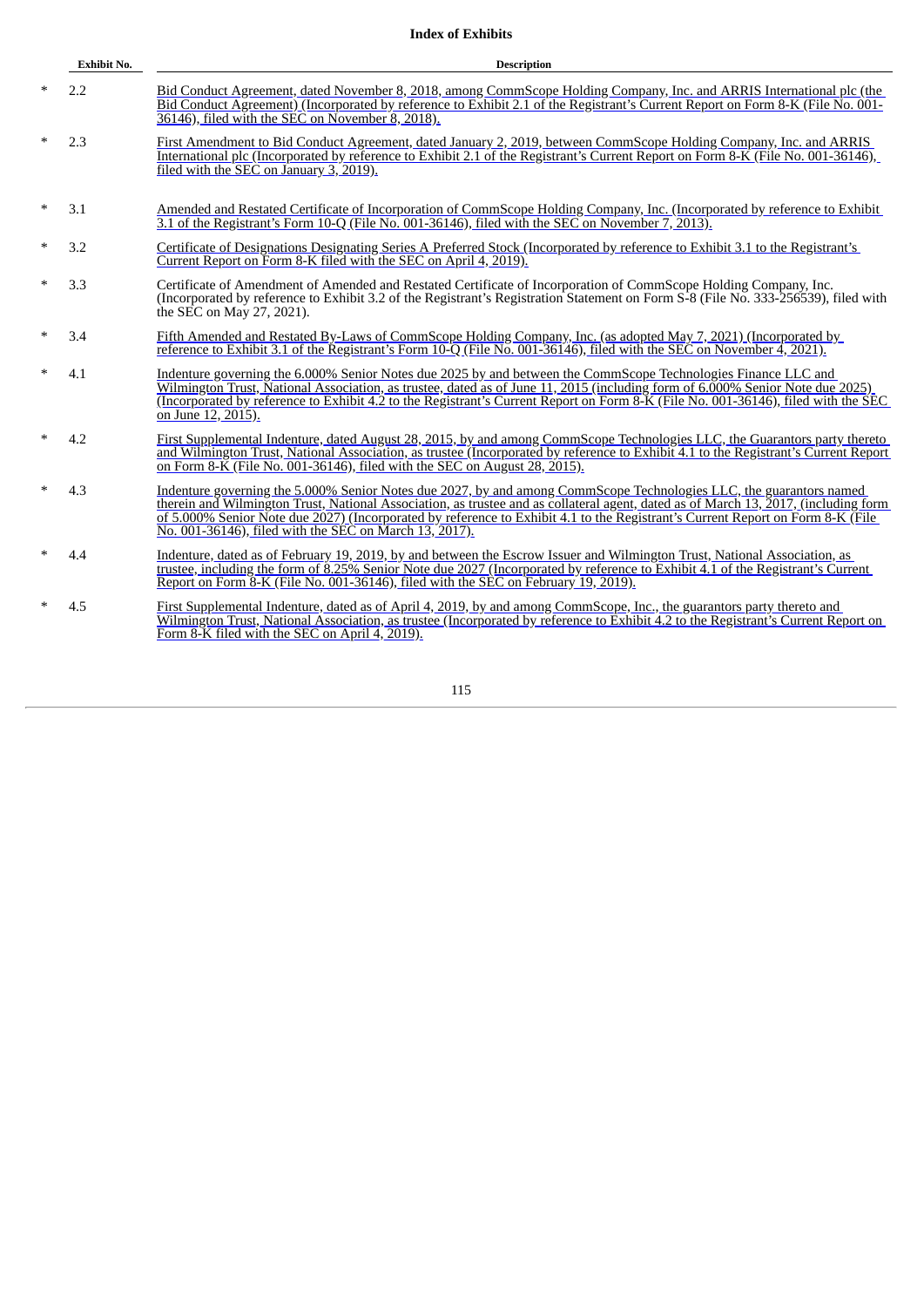| $\ast$ | 4.6  | Indenture, dated as of February 19, 2019, by and between the Escrow Issuer and Wilmington Trust, National Association, as<br>trustee and collateral agent, including the form of 5.50% Senior Secured Note due 2024 and form of 6.00% Senior Secured Note<br>due 2026 (Incorporated by reference to Exhibit 4.3 of the Registrant's Current Report on Form 8-K (File No. 001-36146), filed<br>with the SEC on February 19, 2019). |
|--------|------|-----------------------------------------------------------------------------------------------------------------------------------------------------------------------------------------------------------------------------------------------------------------------------------------------------------------------------------------------------------------------------------------------------------------------------------|
| *      | 4.7  | First Supplemental Indenture, dated as of April 4, 2019, by and among CommScope, Inc., CommScope Holding Company, Inc.,<br>the other guarantors party thereto, Wilmington Trust, National Association, as trustee, and Wilmington Trust, National Association,<br>as collateral agent (Incorporated by reference to Exhibit 4.4 to the Registrant's Current Report on Form 8-K filed with the SEC on<br>April 4, 2019).           |
| *      | 4.8  | Indenture, dated as of July 1, 2020, by and between Wilmington Trust, National Association, as trustee, including the form of<br>7.125% Senior Note due 2028 (Incorporated by reference to Exhibit 4.1 of the Registrant's Current Report on Form 8-K (File No.<br>001-36146), filed with the SEC on July 2, 2020).                                                                                                               |
|        | 4.9  | Indenture, dated as of August 23, 2021, by and among CommScope, Inc., the guarantors party thereto and Wilmington Trust,<br>National Association, as trustee and collateral agent, including the form of 4.750% Senior Secured Note due 2029 (Incorporated by<br>reference to Exhibit 4.1 of the Registrant's Current Report on Form 8-K (File No. 001-36146), filed with the SEC on August 23,<br>2021).                         |
| *      | 4.10 | Description of Securities Registered Pursuant to Section 12 of the Exchange Act (Incorporated by reference to Exhibit 4.10 to the<br>Registrant's Annual Report on Form 10-K filed with the SEC on February 20, 2020).                                                                                                                                                                                                            |
| $\ast$ | 10.1 | Amended and Restated Employment Agreement between Frank M. Drendel and CommScope, Inc., dated January 14, 2011, as<br>amended on September 12, 2013 (Incorporated by reference to Exhibit 10.18 of Amendment No. 2 to the Registrant's Registration<br>Statement on Form S-1 (File No. 333-190354), filed with the SEC on September 12, 2013).***                                                                                 |
| $\ast$ | 10.2 | Employment Agreement between Charles L. Treadway and CommScope, Inc., dated October 1, 2020 (Incorporated by reference to<br>Exhibit 10.1 to the Registrant's Current Report on Form 8-K (File No. 001-36146), filed with the SEC on October 1, 2020). ***                                                                                                                                                                        |
| *      | 10.3 | Employment Agreement between Claudius E. Watts IV and CommScope, Inc., dated October 1, 2020 (Incorporated by reference<br>to Exhibit 10.4 to the Registrant's Current Report on Form 8-K (File No. 001-36146), filed with the SEC on October 1, 2020). ***                                                                                                                                                                       |
| $\ast$ | 10.4 | Form of Amended and Restated Severance Protection Agreement between CommScope, Inc. and certain executive officers entered<br>into prior to 2013 (Incorporated by reference to Exhibit 10.21 of Amendment No. 2 to the Registrant's Registration Statement on<br>Form S-1 (File No. 333-190354), filed with the SEC on September 12, 2013). ***                                                                                   |
| $\ast$ | 10.5 | Form of Amendment, effective June 3, 2016, to Severance Protection Agreement between CommScope, Inc. and certain executive<br>officers entered into prior to 2013 (Incorporated by reference to Exhibit 10.2 of the Registrant's Quarterly Report on Form 10-O<br>(File No. 001-36146), filed with the SEC on July 28, 2016). ***                                                                                                 |
| $\ast$ | 10.6 | Form of Amended and Restated Severance Protection Agreement between CommScope, Inc. and certain executive officers entered<br>into after 2015 (Incorporated by reference to Exhibit 10.23 of the Registrant's Annual Report on Form 10-K (File No. 001-36146),<br>filed with the SEC on February 20, 2019). ***                                                                                                                   |
| *      | 10.7 | Form of Indemnification Agreement (Incorporated by reference to Exhibit 10.22 of Amendment No. 2 to the Registrant's<br>Registration Statement on Form S-1 (File No. 333-190354), filed with the SEC on September 12, 2013). ***                                                                                                                                                                                                  |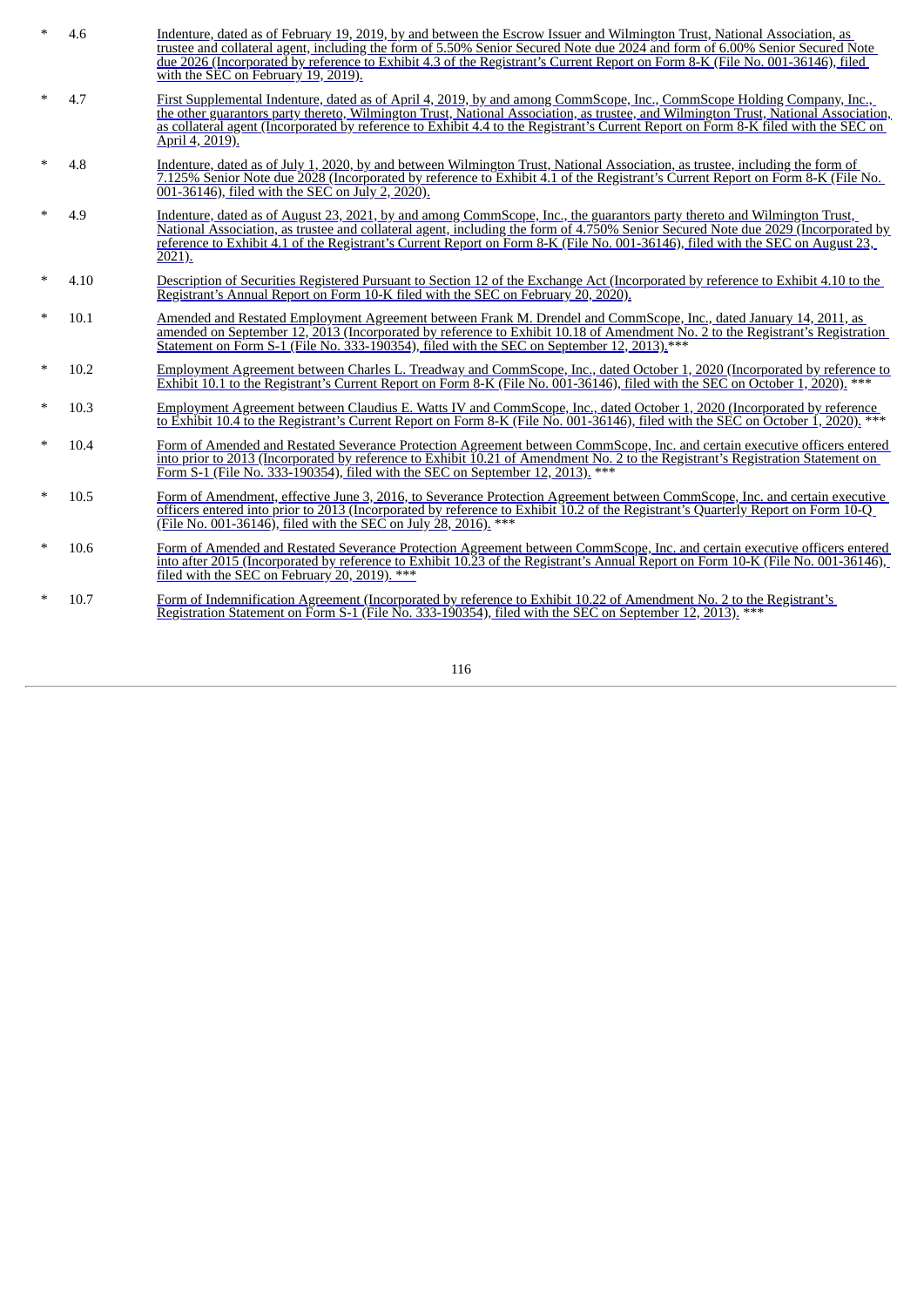| $\ast$ | 10.8  | Amended and Restated CommScope, Inc. 2006 Long Term Incentive Plan (as amended and restated effective February 28, 2007)<br>(Incorporated by reference to Exhibit 10.25 of Amendment No. 2 to the Registrant's Registration Statement on Form S-1 (File No.<br>333-190354), filed with the SEC on September 12, 2013). ***          |
|--------|-------|-------------------------------------------------------------------------------------------------------------------------------------------------------------------------------------------------------------------------------------------------------------------------------------------------------------------------------------|
| $\ast$ | 10.9  | Amended and Restated CommScope Holding Company, Inc. 2011 Incentive Plan (as amended and restated effective February 19,<br>2013) (Incorporated by reference to Exhibit 10.26 of Amendment No. 2 to the Registrant's Registration Statement on Form S-1<br>$(File No. 333-190354)$ , filed with the SEC on September 12, 2013). *** |
| $\ast$ | 10.10 | Forms of Nonqualified Stock Option Certificate under the Amended and Restated CommScope Holding Company, Inc. 2011<br>Incentive Plan (Incorporated by reference to Exhibit 10.31 of Amendment No. 2 to the Registrant's Registration Statement on<br>Form S-1 (File No. 333-190354), filed with the SEC on September 12, 2013). *** |
| $\ast$ | 10.11 | CommScope Holding Company, Inc. Amended and Restated 2013 Long-Term Incentive Plan (as amended and restated effective<br>February 21, 2017) (Incorporated by reference to Exhibit 10.28 of the Registrant's Annual Report on Form 10-K (File No. 001-<br>36146), filed with the SEC on February 23, 2017). ***                      |
| $\ast$ | 10.12 | Form of Non-Qualified Stock Option Certificate under the CommScope Holding Company, Inc. 2013 Long-Term Incentive Plan<br>(Incorporated by reference to Exhibit 10.4 of the Registrant's Quarterly Report on Form 10-Q (File No. 001-36146), filed with the<br>SEC on April 30, 2015). ***                                          |
| $\ast$ | 10.13 | CommScope Holding Company, Inc. Amendment to Outstanding Options, effective March 7, 2016 (Incorporated by reference to<br>Exhibit 10.5 of the Registrant's Quarterly Report on Form 10-Q (File No. 001-36146), filed with the SEC on April 28, 2016). ***                                                                          |
| $\ast$ | 10.14 | Form of Restricted Stock Unit Award Certificate under the CommScope Holding Company, Inc. 2013 Long-Term Incentive Plan<br>(for grants in 2016 and later) (Incorporated by reference to Exhibit 10.2 of the Registrant's Quarterly Report on Form 10-Q (File<br>No. 001-36146), filed with the SEC on April 28, 2016). ***          |
| $\ast$ | 10.15 | Form of Performance Share Unit Award Certificate under the CommScope Holding Company, Inc. 2013 Long-Term Incentive Plan<br>(for grants in 2016 and later) (Incorporated by reference to Exhibit 10.3 of the Registrant's Quarterly Report on Form 10-Q (File<br>No. 001-36146), filed with the SEC on April 28, 2016). ***         |
| $\ast$ | 10.16 | Form of Non-Qualified Stock Option Certificate under the CommScope Holding Company, Inc. 2013 Long-Term Incentive Plan<br>(for grants in 2016 and later) (Incorporated by reference to Exhibit 10.4 of the Registrant's Quarterly Report on Form 10-Q (File<br>No. 001-36146), filed with the SEC on April 28, 2016). ***           |
| $\ast$ | 10.17 | CommScope Holding Company, Inc. Annual Incentive Plan, as amended February 17, 2016 (Incorporated by reference to Exhibit<br>10.1 of the Registrant's Quarterly Report on Form 10-Q (File No. 001-36146), filed with the SEC on April 28, 2016). ***                                                                                |
| $\ast$ | 10.18 | Amended and Restated CommScope, Inc. Supplemental Executive Retirement Plan (as amended and restated effective April 9,<br>2009) (Incorporated by reference to Exhibit 10.30 of Amendment No. 2 to the Registrant's Registration Statement on Form S-1<br>(File No. 333-190354), filed with the SEC on September 12, 2013). ***     |
| $\ast$ | 10.19 | First Amendment, dated January 12, 2011, to Amended and Restated CommScope, Inc. Supplemental Executive Retirement Plan<br>(Incorporated by reference to Exhibit 10.32 of Amendment No. 2 to the Registrant's Registration Statement on Form S-1 (File No.<br>333-190354), filed with the SEC on September 12, 2013). ***           |
| $\ast$ | 10.20 | CommScope Holding Company, Inc. Non-Employee Director Compensation Plan, as amended on November 28, 2017<br>(Incorporated by reference to Exhibit 10.39 of the Registrant's Annual Report on Form 10-K (File No. 001-36146), filed with the<br><b>SEC</b> on February 15, 2018).                                                    |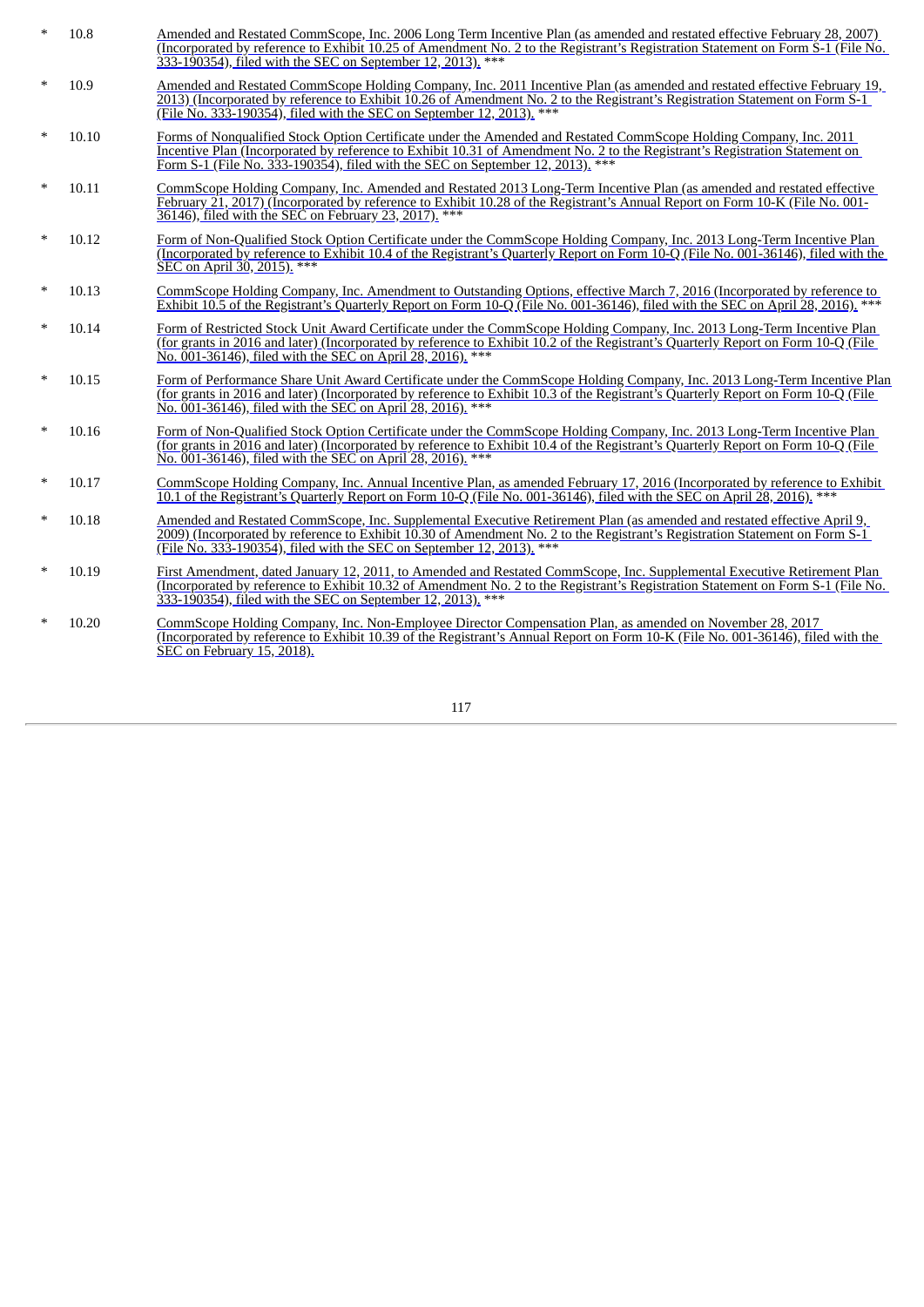| $\ast$ | 10.21 | Form of Restricted Stock Unit Award Certificate under the CommScope Holding Company, Inc. Non-Employee Director<br>Compensation Plan, which is operated as a subplan of the CommScope Holding Company, Inc. 2013 Long-Term Incentive Plan<br>(Incorporated by reference to Exhibit 10.34 of the Registrant's Annual Report on Form 10-K (File No. 001-36146), filed with the<br><b>SEC</b> on February 20, 2014).                                                                          |
|--------|-------|--------------------------------------------------------------------------------------------------------------------------------------------------------------------------------------------------------------------------------------------------------------------------------------------------------------------------------------------------------------------------------------------------------------------------------------------------------------------------------------------|
| $\ast$ | 10.22 | Form of Non-Qualified Stock Option Certificate under the CommScope Holding Company, Inc. Amended and Restated 2013<br>Long-Term Incentive Plan (for grants to senior executive officers in 2019) (Incorporated by reference to Exhibit 10.5 of the<br>Registrant's Quarterly Report on Form 10-Q (File No. 001-36146), filed with the SEC on August 8, 2019). ***                                                                                                                          |
| $\ast$ | 10.23 | Form of Restricted Stock Unit Award Certificate under the CommScope Holding Company, Inc. Amended and Restated 2019<br>Long-Term Incentive Plan (Incorporated by reference to Exhibit 10.2 of the Registrant's Current Report on Form 8-K (File No.<br>001-36146), filed with the SEC on October 1, 2020). ***                                                                                                                                                                             |
| $\ast$ | 10.24 | Form of Performance Share Unit Award Certificate under the CommScope Holding Company, Inc. Amended and Restated 2019<br>Long-Term Incentive Plan (service and average stock price vesting) (Incorporated by reference to Exhibit 10.3 of the Registrant's<br>Ouarterly Report on Form 10-Q (File No. 001-36146), filed with the SEC on October 1, 2020). ***                                                                                                                               |
| $\ast$ | 10.25 | CommScope Holding Company, Inc. Deferred Compensation Plan (as amended and restated effective January 1, 2017)<br>(Incorporated by reference to Exhibit 10.41 of the Registrant's Annual Report on Form 10-K (File No. 001-36146), filed with the<br>SEC on February 23, 2017). ***                                                                                                                                                                                                        |
| $\ast$ | 10.26 | CommScope Holding Company, Inc. 2019 Long-Term Incentive Plan (Incorporated by reference to Exhibit 99.1 to the Registrant's<br>Registration Statement on Form S-8 (File No. 333-232354), filed with the Commission on June 26, 2019). ***                                                                                                                                                                                                                                                 |
| $\ast$ | 10.27 | Investment Agreement, dated November 8, 2018, by and between CommScope Holding Company, Inc. and Carlyle Partners VII<br>S1 Holdings, L.P. (Incorporated by reference to Exhibit 10.1 of the Registrant's Current Report on Form 8-K (File No. 001-36146),<br>filed with the SEC on November 8, 2018).                                                                                                                                                                                     |
| $\ast$ | 10.28 | Registration Rights Agreement, dated as of April 4, 2019, by and between CommScope Holding Company, Inc. and Carlyle<br>Partners VII S1 Holdings, L.P. (Incorporated by reference to Exhibit 10.1 to the Registrant's Current Report on Form 8-K filed<br>with the SEC on April 4, 2019).                                                                                                                                                                                                  |
| $\ast$ | 10.29 | Revolving Credit Agreement, dated as of April 4, 2019, and as amended by that certain Amendment Agreement, dated August 11,<br>2021, among CommScope Holding Company, Inc., CommScope, Inc., the co-borrowers named therein, JPMorgan Chase Bank,<br>N.A., as administrative agent and collateral agent, and the other agents and lenders party thereto (Incorporated by reference to<br>Exhibit 10.2 to the Registrant's Current Report on Form 8-K filed with the SEC on April 4, 2019). |
| $\ast$ | 10.30 | Term Loan Credit Agreement, dated as of April 4, 2019, and as amended by that certain Amendment Agreement, dated August 11,<br>2021, among CommScope, Inc., as the borrower, CommScope Holding Company, Inc., as holdings, JPMorgan Chase Bank, N.A.,<br>as administrative agent and collateral agent, and the other agents and lenders party thereto (Incorporated by reference to Exhibit<br>10.3 to the Registrant's Current Report on Form 8-K filed with the SEC on April 4, 2019).   |
| $\ast$ | 10.31 | Separation Agreement, dated August 10, 2021, by and between Morgan C.S. Kurk and CommScope, Inc. (incorporated by<br>reference to Exhibit 10.1 of the Registrant's Current Report on Form 8-K (File No. 001-36146), filed with the SEC on August 10,<br>$2021$ ).                                                                                                                                                                                                                          |
| $\ast$ | 10.32 | Separation Agreement, dated April 15, 2021, by and between Frank B. Wyatt, II and CommScope, Inc. (incorporated by reference<br>to Exhibit 10.1 of the Registrant's Current Report on Form 8-K (File No. 001-36146), filed with the SEC on April 15, 2021).                                                                                                                                                                                                                                |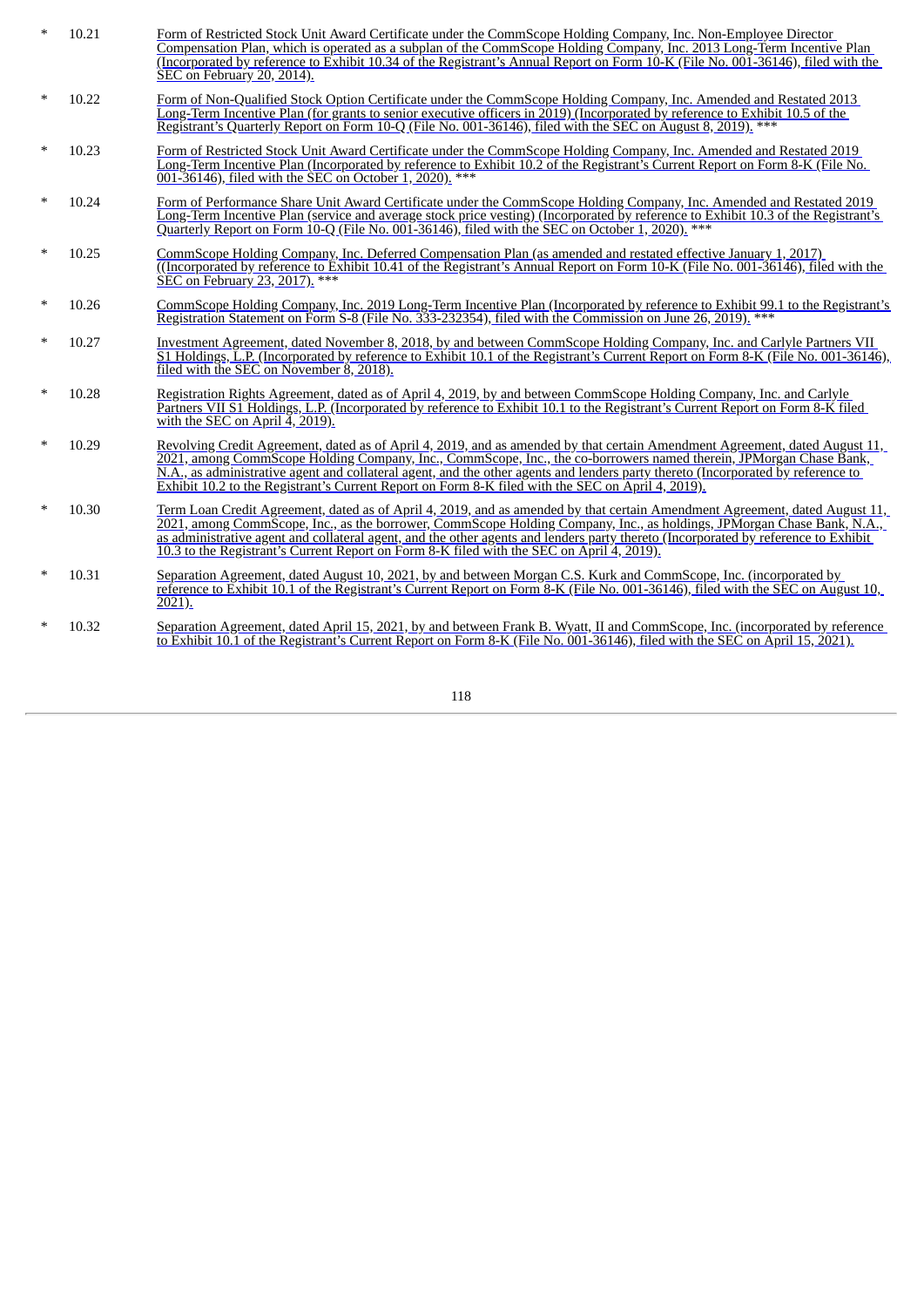| $\ast$ | 18.1    | Preferability Letter from Ernst & Young LLP, Independent Registered Public Accounting Firm (Incorporated by Reference to<br>Exhibit 18.1 of the Registrant's Quarterly Report on Form 10-Q (File No. 001-36146), filed with the SEC on August 8, 2019). |
|--------|---------|---------------------------------------------------------------------------------------------------------------------------------------------------------------------------------------------------------------------------------------------------------|
| $***$  | 21.1    | <b>List of Subsidiaries</b>                                                                                                                                                                                                                             |
| $***$  | 23.1    | Consent of Ernst & Young LLP, Independent Registered Public Accounting Firm                                                                                                                                                                             |
| $***$  | 31.1    | Certification of Principal Executive Officer pursuant to Rule 13a-14(a).                                                                                                                                                                                |
| $***$  | 31.2    | Certification of Principal Financial Officer pursuant to Rule 13a-14(a).                                                                                                                                                                                |
| 土      | 32.1    | Certification of Principal Executive Officer and Principal Financial Officer Pursuant to 18 U.S.C. Section 1350 as Adopted<br>Pursuant to Section 906 of the Sarbanes-Oxley Act of 2002 (furnished pursuant to Item 601(b)(32)(ii) of Regulation S-K).  |
| ŧ      | 101.INS | Inline XBRL Instance Document – The instance document does not appear in the interactive data file because its XBRL tags are<br>embedded within the inline XBRL document.                                                                               |
| ŧ      | 101.SCH | Inline XBRL Schema Document, furnished herewith.                                                                                                                                                                                                        |
| t      | 101.CAL | Inline XBRL Taxonomy Extension Calculation Linkbase Document.                                                                                                                                                                                           |
| Ť.     | 101.DEF | Inline XBRL Taxonomy Extension Definition Linkbase Document.                                                                                                                                                                                            |
| t      | 101.LAB | Inline XBRL Taxonomy Extension Label Linkbase Document,                                                                                                                                                                                                 |
| t      | 101.PRE | Inline XBRL Taxonomy Extension Presentation Linkbase Document.                                                                                                                                                                                          |
|        | 104     | Cover Page Interactive Data File (embedded within the Inline XBRL document).                                                                                                                                                                            |

\* Previously filed

\*\* Filed herewith

\*\*\* Management contract or compensatory plan or arrangement.

† In accordance with Rule 406T of Regulation S-T, the information in these exhibits is furnished and deemed not filed or part of a registration statement or prospectus for purposes of Sections 11 or 12 of the Securities Act of 1933, is deemed not filed for purposes of Section 18 of the Exchange Act of 1934, and otherwise is not subject to liability under these sections.

± In accordance with Item 601(b)(32)(ii) of Regulation S-K and SEC Release No. 33-8238 and 34-47986, Final Rule: Management's Reports on Internal Control Over Financial Reporting and Certification of Disclosure in Exchange Act Periodic Reports, the certification furnished in Exhibit 32.1 hereto is deemed to accompany this Form 10-K and will not be deemed "filed" for purposes of Section 18 of the Exchange Act. Such certification will not be deemed to be incorporated by reference into any filings under the Securities Act or the Exchange Act, except to the extent that the registrant specifically incorporates it by reference.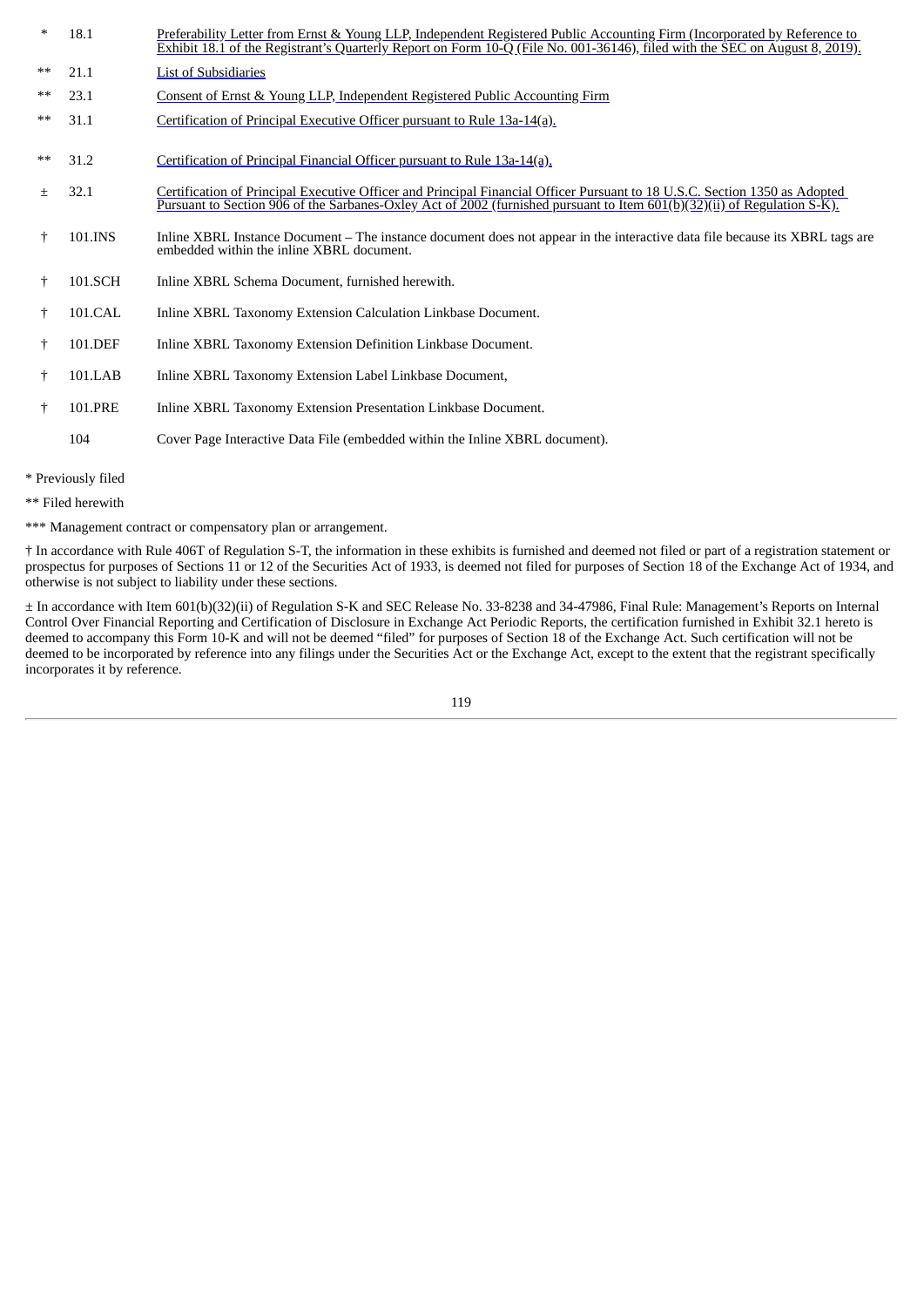#### **SIGNATURES**

Pursuant to the requirements of Section 13 or Section 15(d) of the Securities Exchange Act of 1934, as amended, the Registrant has duly caused this report to be signed on its behalf by the undersigned, thereunto duly authorized.

# COMMSCOPE HOLDING COMPANY, INC

DATE: February 16, 2022 **BY:** /s/ Charles L. Treadway Charles L. Treadway *President and Chief Executive Officer*

Pursuant to the requirements of the Securities Exchange Act of 1934, as amended, this Annual Report on Form 10-K has been signed below by the following persons on behalf of the Registrant and in the capacities and on the dates indicated.

| <b>Signature</b>                                 | Title                                                                                        | <b>Date</b>       |  |  |
|--------------------------------------------------|----------------------------------------------------------------------------------------------|-------------------|--|--|
| /s/ CHARLES L. TREADWAY<br>Charles L. Treadway   | President, Chief Executive Officer and Director (Principal<br><b>Executive Officer)</b>      | February 16, 2022 |  |  |
| /s/ KYLE D. LORENTZEN<br>Kyle D. Lorentzen       | Executive Vice President and Chief Financial Officer (Principal<br><b>Financial Officer)</b> | February 16, 2022 |  |  |
| /s/ BROOKE B. CLARK<br>Brooke B. Clark           | Senior Vice President and Chief Accounting Officer (Principal<br><b>Accounting Officer)</b>  | February 16, 2022 |  |  |
| /s/ CLAUDIUS E. WATTS IV<br>Claudius E. Watts IV | Director and Chairman of the Board                                                           | February 16, 2022 |  |  |
| /s/ MARY S. CHAN<br>Mary S. Chan                 | Director                                                                                     | February 16, 2022 |  |  |
| /s/ FRANK M. DRENDEL<br>Frank M. Drendel         | Director and Chairman Emeritus                                                               | February 16, 2022 |  |  |
| /s/ STEPHEN C. GRAY<br>Stephen C. Gray           | Director                                                                                     | February 16, 2022 |  |  |
| /s/ L. WILLIAM KRAUSE<br>L. William Krause       | <b>Director</b>                                                                              | February 16, 2022 |  |  |
| /s/ JOANNE M. MAGUIRE<br>Joanne M. Maguire       | <b>Director</b>                                                                              | February 16, 2022 |  |  |
| /s/ THOMAS J. MANNING<br>Thomas J. Manning       | Director                                                                                     | February 16, 2022 |  |  |
| /s/ PATRICK R. MCCARTER<br>Patrick R. McCarter   | Director                                                                                     | February 16, 2022 |  |  |
| /s/ DERRICK A. ROMAN<br>Derrick A. Roman         | Director                                                                                     | February 16, 2022 |  |  |
| /s/ TIMOTHY T. YATES<br>Timothy T. Yates         | <b>Director</b>                                                                              | February 16, 2022 |  |  |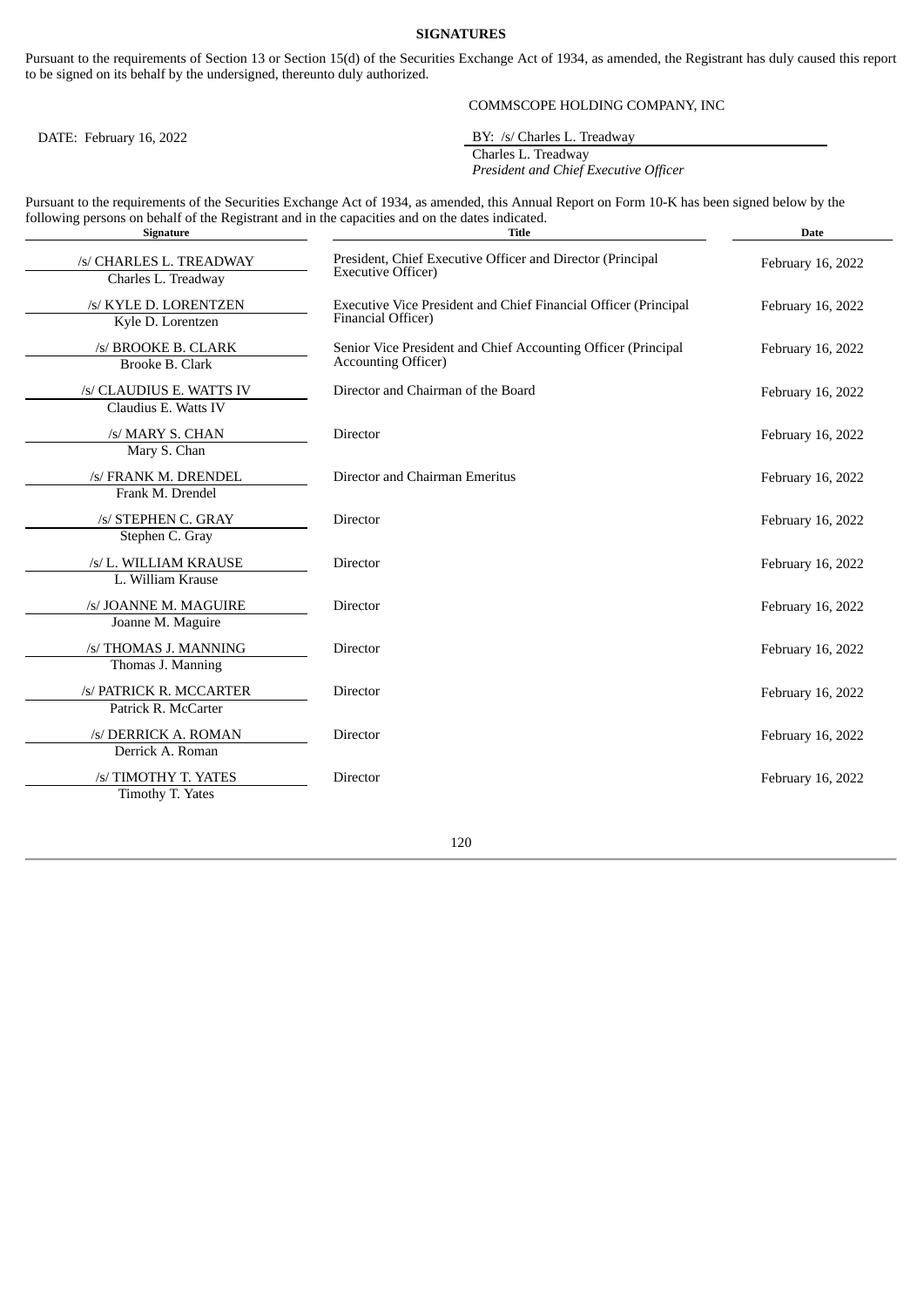<span id="page-120-0"></span>

| CommScope, Inc.                   | Delaware (USA)        |
|-----------------------------------|-----------------------|
| CommScope, Inc. of North Carolina | North Carolina (USA)  |
| CommScope Technologies LLC        | Delaware (USA)        |
| CommScope Connectivity LLC        | Minnesota (USA)       |
| CommScope EMEA Ltd                | Ireland               |
| ARRIS US Holdings, Inc.           | Delaware (USA)        |
| Ruckus Wireless, Inc.             | Delaware (USA)        |
| ARRIS Solutions, Inc.             | Delaware (USA)        |
| ARRIS Technology, Inc.            | Delaware (USA)        |
| <b>ARRIS Enterprises LLC</b>      | Delaware (USA)        |
| ARRIS Global Services, Inc.       | Delaware (USA)        |
| CommScope UK Holdings Ltd         | <b>United Kingdom</b> |
| <b>ARRIS</b> International Ltd    | <b>United Kingdom</b> |
| <b>ARRIS Global Ltd</b>           | <b>United Kingdom</b> |
| <b>ARRIS International IP Ltd</b> | <b>United Kingdom</b> |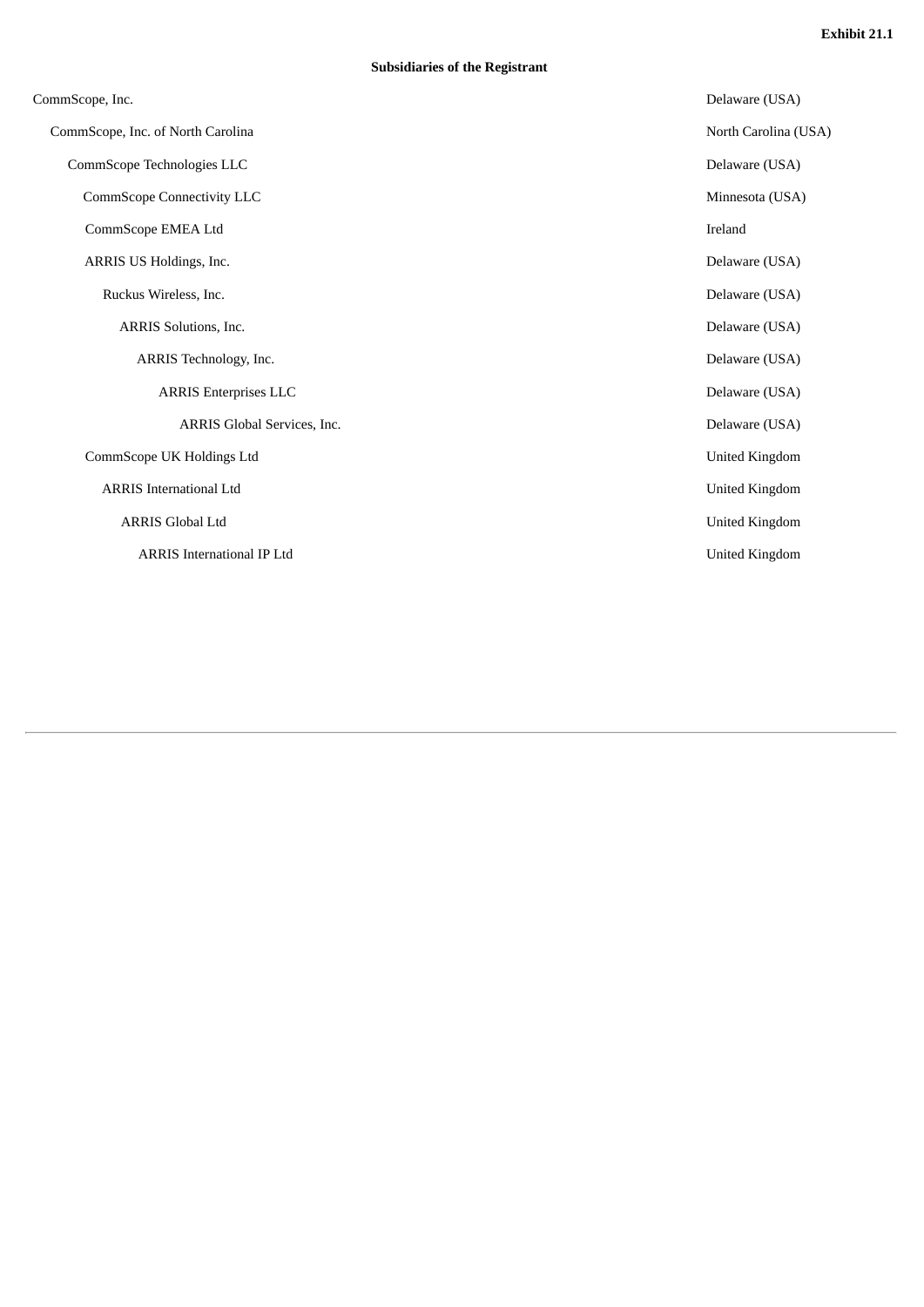### **Consent of Independent Registered Public Accounting Firm**

<span id="page-121-0"></span>We consent to the incorporation by reference in the following Registration Statements:

- (1) Registration Statement (Form S-3 No. 333-202490) and related Prospectus of CommScope Holding Company, Inc.;
- (2) Registration Statement (Form S-3 No. 333-230826) and related Prospectus of CommScope Holding Company, Inc.;
- (3) Registration Statement (Form S-8 No. 333-191959) pertaining to the CommScope Holding Company, Inc. 2013 Long-Term Incentive Plan, the Amended and Restated CommScope Holding Company, Inc. 2011 Incentive Plan, the Amended and Restated CommScope, Inc. 2006 Long-Term Incentive Plan, the Amended and Restated CommScope, Inc. 1997 Long-Term Incentive Plan, the Andrew Corporation Management Incentive Program, and the Options Granted to Non-Employee Directors Outside of a Plan;
- (4) Registration Statement (Form S-8 No. 333-230720) pertaining to the ARRIS International plc 2016 Stock Incentive Plan;
- (5) Registration Statement (Form S-8 No. 333-232354) pertaining to the CommScope Holding Company, Inc. 2019 Long-Term Incentive Plan;
- (6) Registration Statement (Form S-8 No. 333-238716) pertaining to the CommScope Holding Company, Inc. Amended and Restated 2019 Long-Term Incentive Plan;
- (7) Registration Statement (Form S-8 No. 333-249204) pertaining to the Restricted Stock Units and Performance Share Units Granted as Employment Inducement Awards Outside of a Plan; and
- (8) Registration Statement (Form S-8 No. 333-256539) pertaining to the CommScope Holding Company, Inc. Amended and Restated 2019 Long-Term Incentive Plan

of our reports dated February 16, 2022, with respect to the consolidated financial statements of CommScope Holding Company, Inc. and the effectiveness of internal control over financial reporting of CommScope Holding Company, Inc. included in this Annual Report (Form 10-K) of CommScope Holding Company, Inc. for the year ended December 31, 2021.

/s/ Ernst & Young LLP

Charlotte, North Carolina February 16, 2022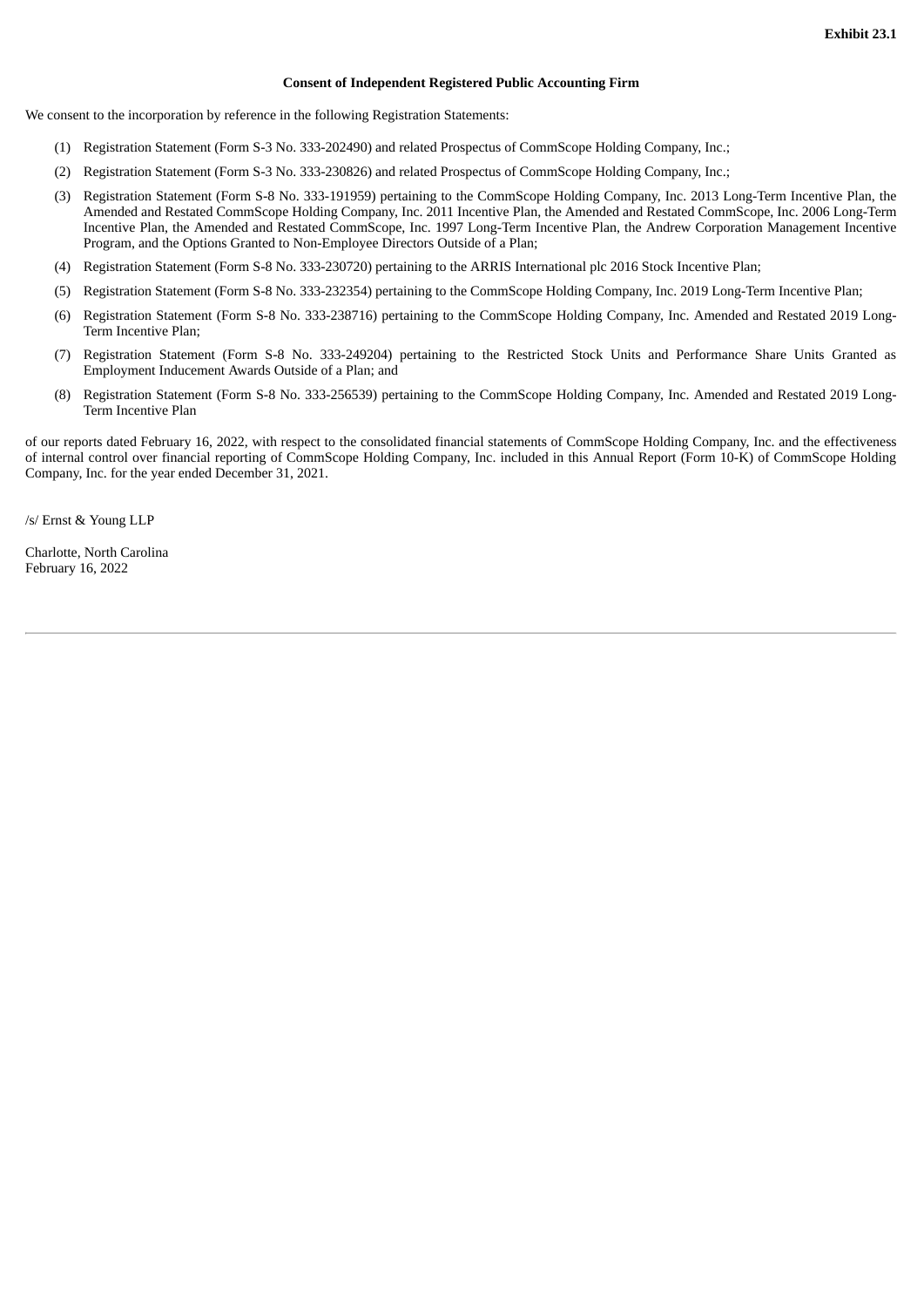### **MANAGEMENT CERTIFICATION**

<span id="page-122-0"></span>I, Charles L. Treadway, certify that:

1. I have reviewed this annual report on Form 10-K of CommScope Holding Company, Inc.;

2. Based on my knowledge, this report does not contain any untrue statement of a material fact or omit to state a material fact necessary to make the statements made, in light of the circumstances under which such statements were made, not misleading with respect to the period covered by this report;

3. Based on my knowledge, the financial statements, and other financial information included in this report, fairly present in all material respects the financial condition, results of operations and cash flows of the registrant as of, and for, the periods presented in this report;

4. The registrant's other certifying officer and I are responsible for establishing and maintaining disclosure controls and procedures (as defined in Exchange Act Rules 13a-15(e) and 15d-15(e)) and internal control over financial reporting (as defined in Exchange Act Rules 13a-15(f) and 15d-15(f)) for the registrant and have:

a) designed such disclosure controls and procedures, or caused such disclosure controls and procedures to be designed under our supervision, to ensure that material information relating to the registrant, including its consolidated subsidiaries, is made known to us by others within those entities, particularly during the period in which this report is being prepared;

b) designed such internal control over financial reporting, or caused such internal control over financial reporting to be designed under our supervision, to provide reasonable assurance regarding the reliability of financial reporting and the preparation of financial statements for external purposes in accordance with generally accepted accounting principles;

c) evaluated the effectiveness of the registrant's disclosure controls and procedures and presented in this report our conclusions about the effectiveness of the disclosure controls and procedures, as of the end of the period covered by this report based on such evaluation; and

d) disclosed in this report any change in the registrant's internal control over financial reporting that occurred during the registrant's most recent fiscal quarter (the registrant's fourth fiscal quarter in the case of an annual report) that has materially affected, or is reasonably likely to materially affect, the registrant's internal control over financial reporting; and

5. The registrant's other certifying officer and I have disclosed, based on our most recent evaluation of internal control over financial reporting, to the registrant's auditors and the audit committee of the registrant's board of directors (or persons performing the equivalent functions):

a) all significant deficiencies and material weaknesses in the design or operation of internal control over financial reporting which are reasonably likely to adversely affect the registrant's ability to record, process, summarize and report financial information; and

b) any fraud, whether or not material, that involves management or other employees who have a significant role in the registrant's internal control over financial reporting.

Dated: February 16, 2022

/s/ Charles L. Treadway

Name: Charles L. Treadway Title: President, Chief Executive Officer and Director (Principal Executive Officer)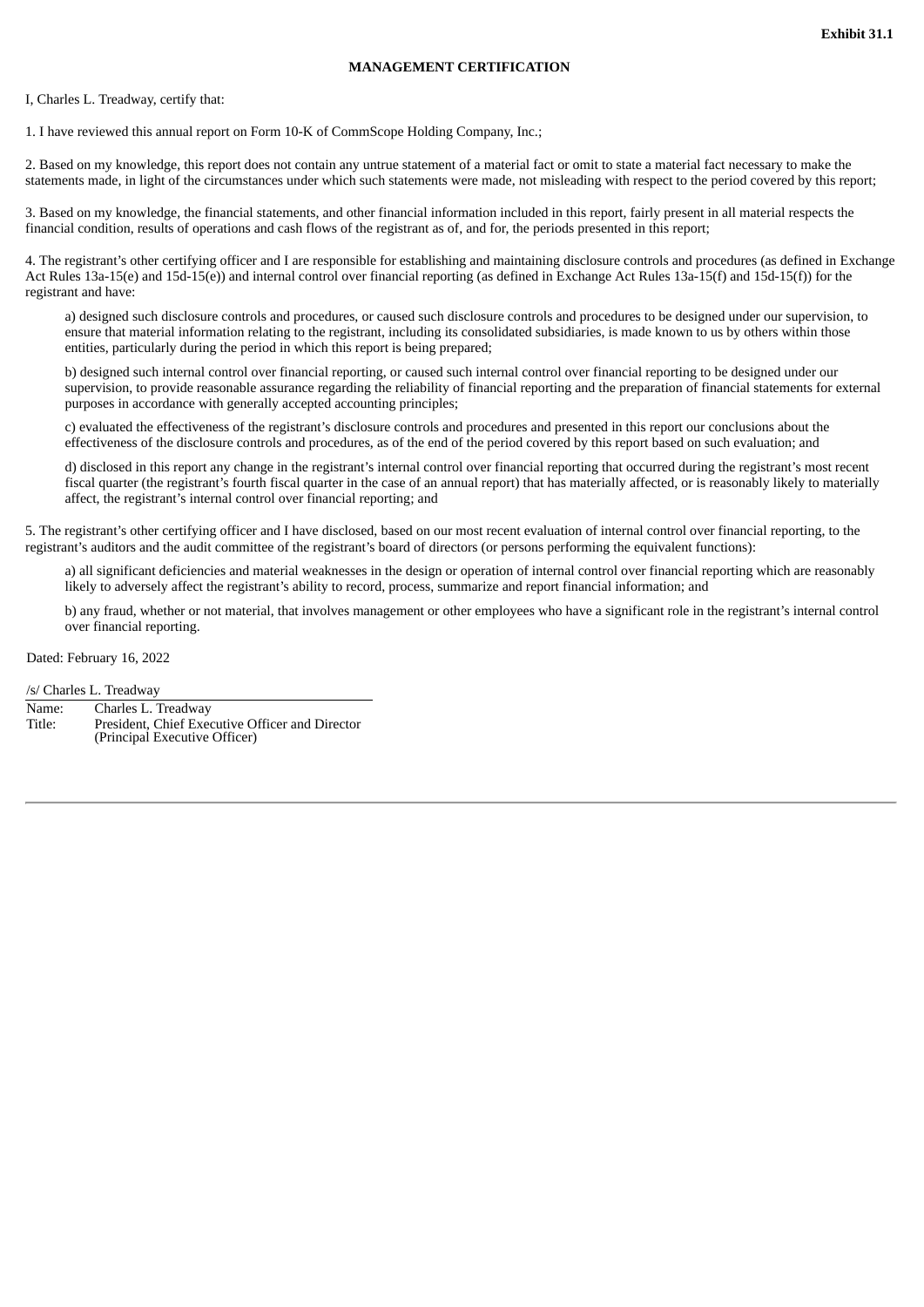#### **MANAGEMENT CERTIFICATION**

<span id="page-123-0"></span>I, Kyle D. Lorentzen, certify that:

1. I have reviewed this annual report on Form 10-K of CommScope Holding Company, Inc.;

2. Based on my knowledge, this report does not contain any untrue statement of a material fact or omit to state a material fact necessary to make the statements made, in light of the circumstances under which such statements were made, not misleading with respect to the period covered by this report;

3. Based on my knowledge, the financial statements, and other financial information included in this report, fairly present in all material respects the financial condition, results of operations and cash flows of the registrant as of, and for, the periods presented in this report;

4. The registrant's other certifying officer and I are responsible for establishing and maintaining disclosure controls and procedures (as defined in Exchange Act Rules 13a-15(e) and 15d-15(e)) and internal control over financial reporting (as defined in Exchange Act Rules 13a-15(f) and 15d-15(f)) for the registrant and have:

a) designed such disclosure controls and procedures, or caused such disclosure controls and procedures to be designed under our supervision, to ensure that material information relating to the registrant, including its consolidated subsidiaries, is made known to us by others within those entities, particularly during the period in which this report is being prepared;

b) designed such internal control over financial reporting, or caused such internal control over financial reporting to be designed under our supervision, to provide reasonable assurance regarding the reliability of financial reporting and the preparation of financial statements for external purposes in accordance with generally accepted accounting principles;

c) evaluated the effectiveness of the registrant's disclosure controls and procedures and presented in this report our conclusions about the effectiveness of the disclosure controls and procedures, as of the end of the period covered by this report based on such evaluation; and

d) disclosed in this report any change in the registrant's internal control over financial reporting that occurred during the registrant's most recent fiscal quarter (the registrant's fourth fiscal quarter in the case of an annual report) that has materially affected, or is reasonably likely to materially affect, the registrant's internal control over financial reporting; and

5. The registrant's other certifying officer and I have disclosed, based on our most recent evaluation of internal control over financial reporting, to the registrant's auditors and the audit committee of the registrant's board of directors (or persons performing the equivalent functions):

a) all significant deficiencies and material weaknesses in the design or operation of internal control over financial reporting which are reasonably likely to adversely affect the registrant's ability to record, process, summarize and report financial information; and

b) any fraud, whether or not material, that involves management or other employees who have a significant role in the registrant's internal control over financial reporting.

Dated: February 16, 2022

/s/ Kyle D. Lorentzen Name: Kyle D. Lorentzen

Title: Executive Vice President and Chief Financial Officer (Principal Financial Officer)